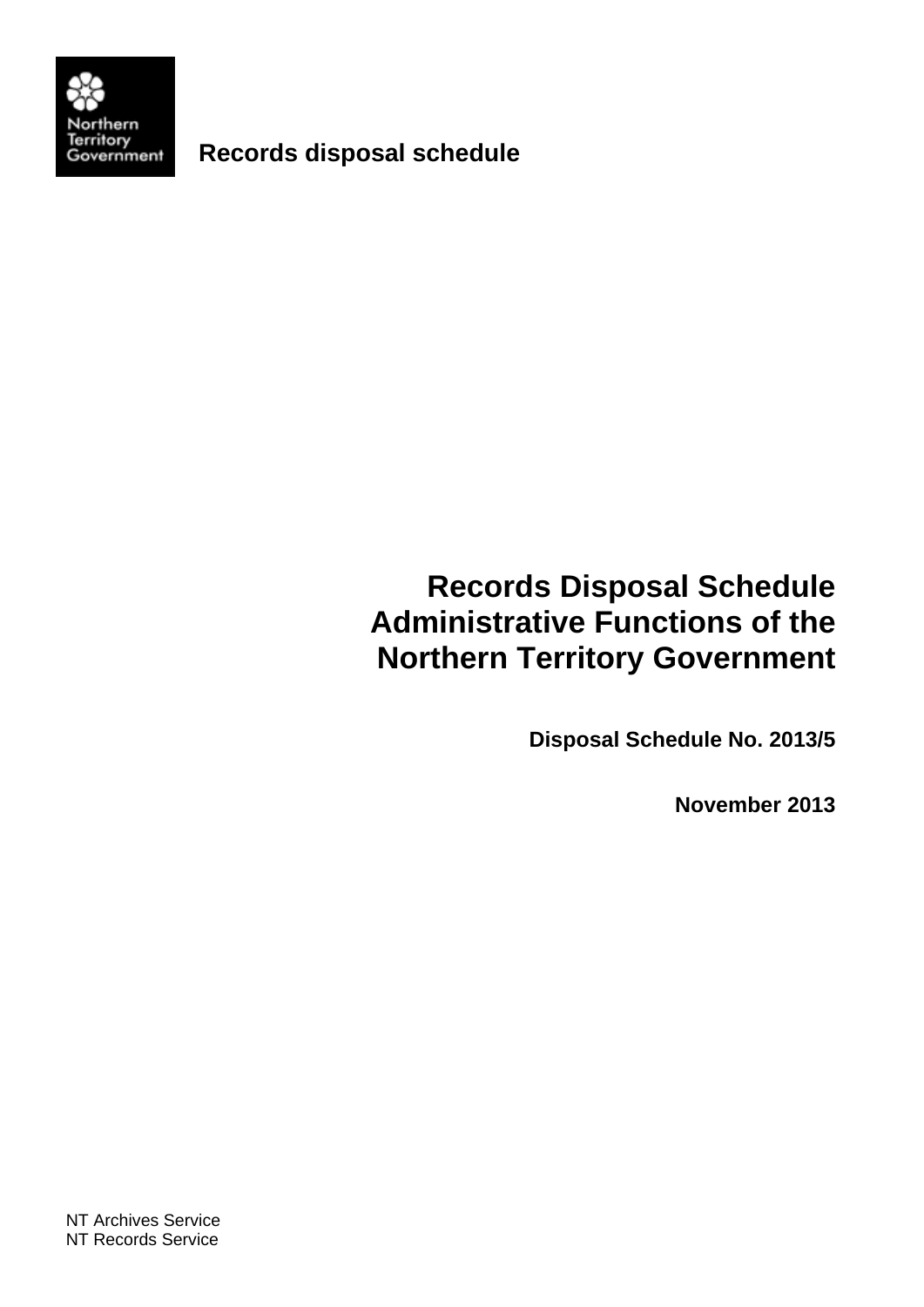For information and advice, please contact NT Records Service Department of Corporate and Information Services GPO Box 2391 Darwin NT 0801

Email: NTG.RecordsPolicy@nt.gov.au Telephone: (08) 8924 3848<br>Facsimile: (08) 8924 3880 Facsimile: (08) 8924 3880<br>Website: http://www.nt.go http://www.nt.gov.au/dcis/info\_tech/records\_policy\_standards/index.shtml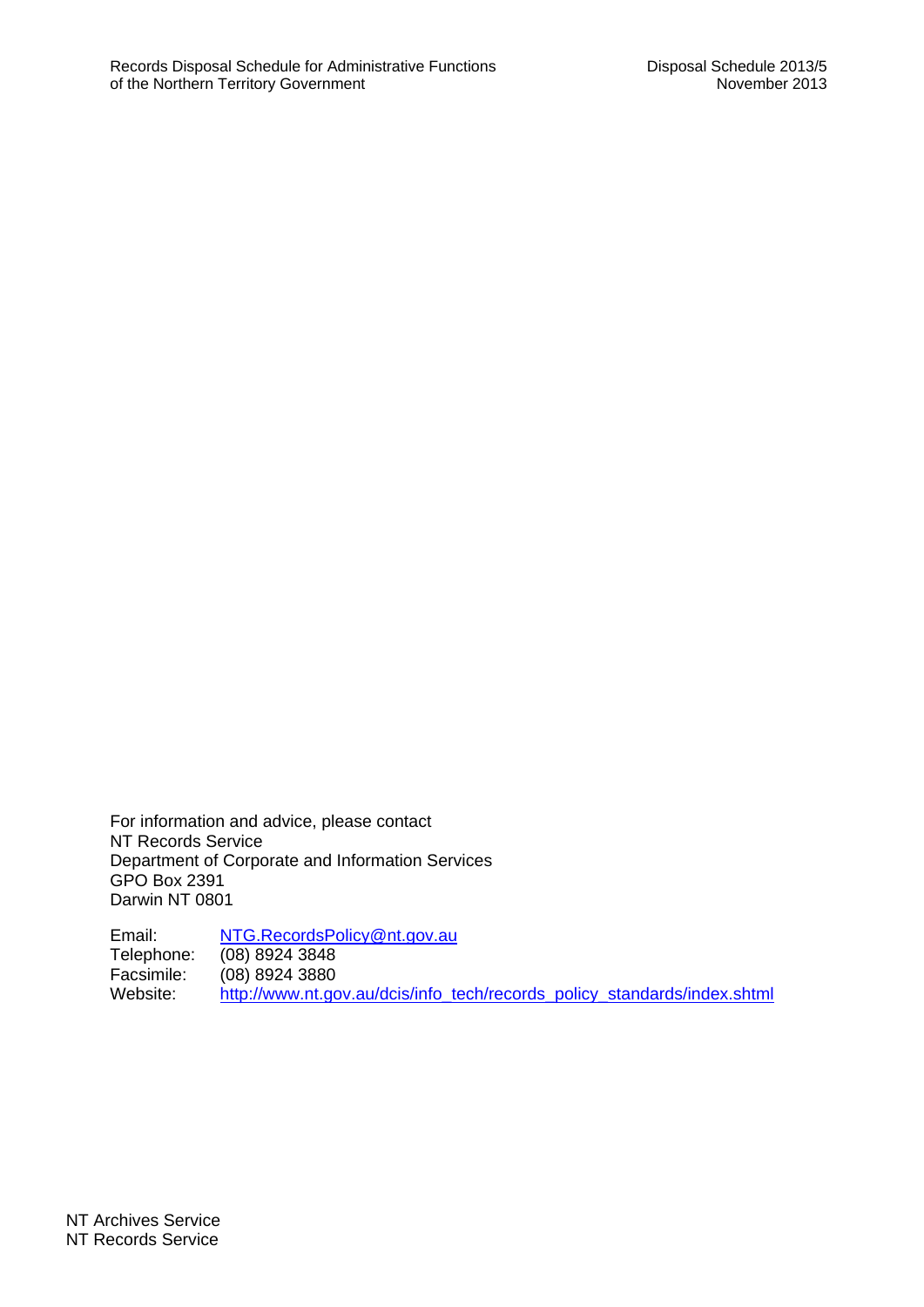## **Table of Contents**

## **Disposal Schedule**

## **0. COMMON ACTIVITIES**

| 0.1                           |    |
|-------------------------------|----|
|                               |    |
| <b>ADVICE</b><br>0.2          |    |
| 0.3                           |    |
| 0.4                           |    |
| 0.5                           |    |
| 0.6                           |    |
| 0.7<br>COMPLIANCE             |    |
| 0.8                           |    |
| 0.9                           |    |
| 0.10                          |    |
| 0.11                          |    |
| 0.12                          |    |
| 0.13                          |    |
| 0.14                          |    |
| 0.15                          |    |
| 0.16                          |    |
| <b>1. COMMUNITY RELATIONS</b> |    |
| 11                            |    |
| 1.2                           | 21 |
| ives Service                  |    |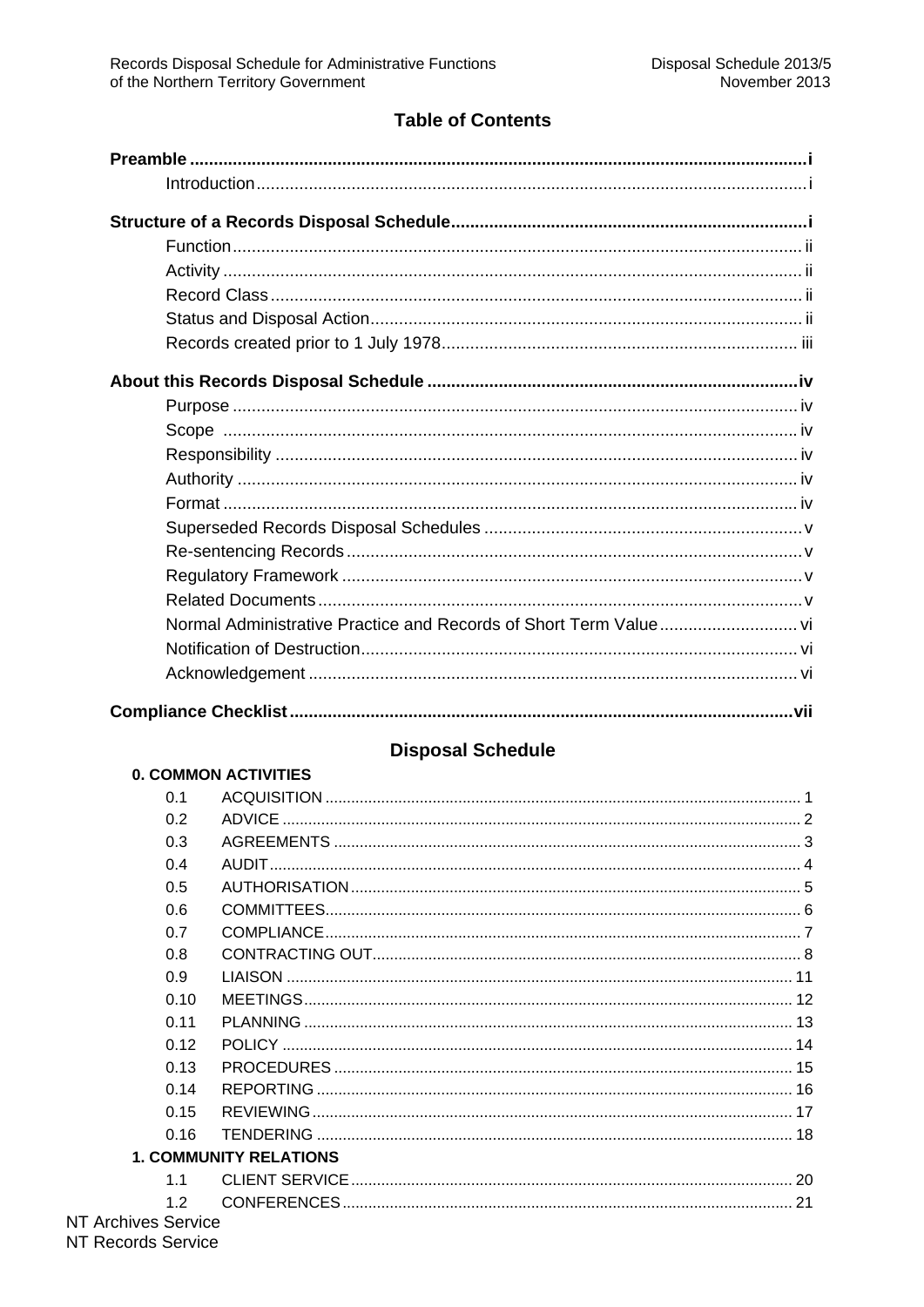| 1.3                     |                                  |    |
|-------------------------|----------------------------------|----|
| 1.4                     |                                  |    |
| 1.5                     |                                  |    |
| 1.6                     |                                  |    |
| 1.7                     |                                  |    |
| 1.8                     |                                  |    |
| 1.9                     |                                  |    |
| 1.10                    |                                  |    |
| 1.11                    |                                  |    |
| 1.12                    |                                  |    |
| 1.13                    |                                  |    |
| 1.14                    |                                  |    |
| 1.15                    |                                  |    |
| <b>2. COMPENSATION</b>  |                                  |    |
| 2.1                     |                                  |    |
| 2.2                     |                                  |    |
|                         | <b>3. EQUIPMENT &amp; STORES</b> |    |
| 3.1                     |                                  |    |
| 3.2                     |                                  |    |
| 3.3                     |                                  |    |
| 3.4                     |                                  |    |
| 3.5                     |                                  |    |
| 3.6                     |                                  |    |
| 3.7                     |                                  |    |
| 3.8                     |                                  |    |
| 3.9                     |                                  |    |
| 3.10                    |                                  |    |
| 3.11                    |                                  |    |
| 3.12                    |                                  |    |
| <b>4. ESTABLISHMENT</b> |                                  |    |
|                         | 4.1 EVALUATION                   | 52 |
| 4.2                     |                                  |    |
| 4.3                     |                                  |    |
|                         | <b>5. FINANCIAL MANAGEMENT</b>   |    |
| 5.1                     |                                  |    |
| 5.2                     |                                  |    |
| 5.3                     |                                  |    |
| 5.4                     |                                  |    |
| 5.5                     |                                  |    |
| 5.6                     |                                  |    |
| 5.7                     |                                  |    |
| 5.8                     |                                  |    |
| 5.9                     |                                  |    |
| 5.10                    |                                  |    |
| 5.11                    |                                  |    |
| 5.12                    |                                  |    |
| 5.13                    |                                  |    |
|                         |                                  |    |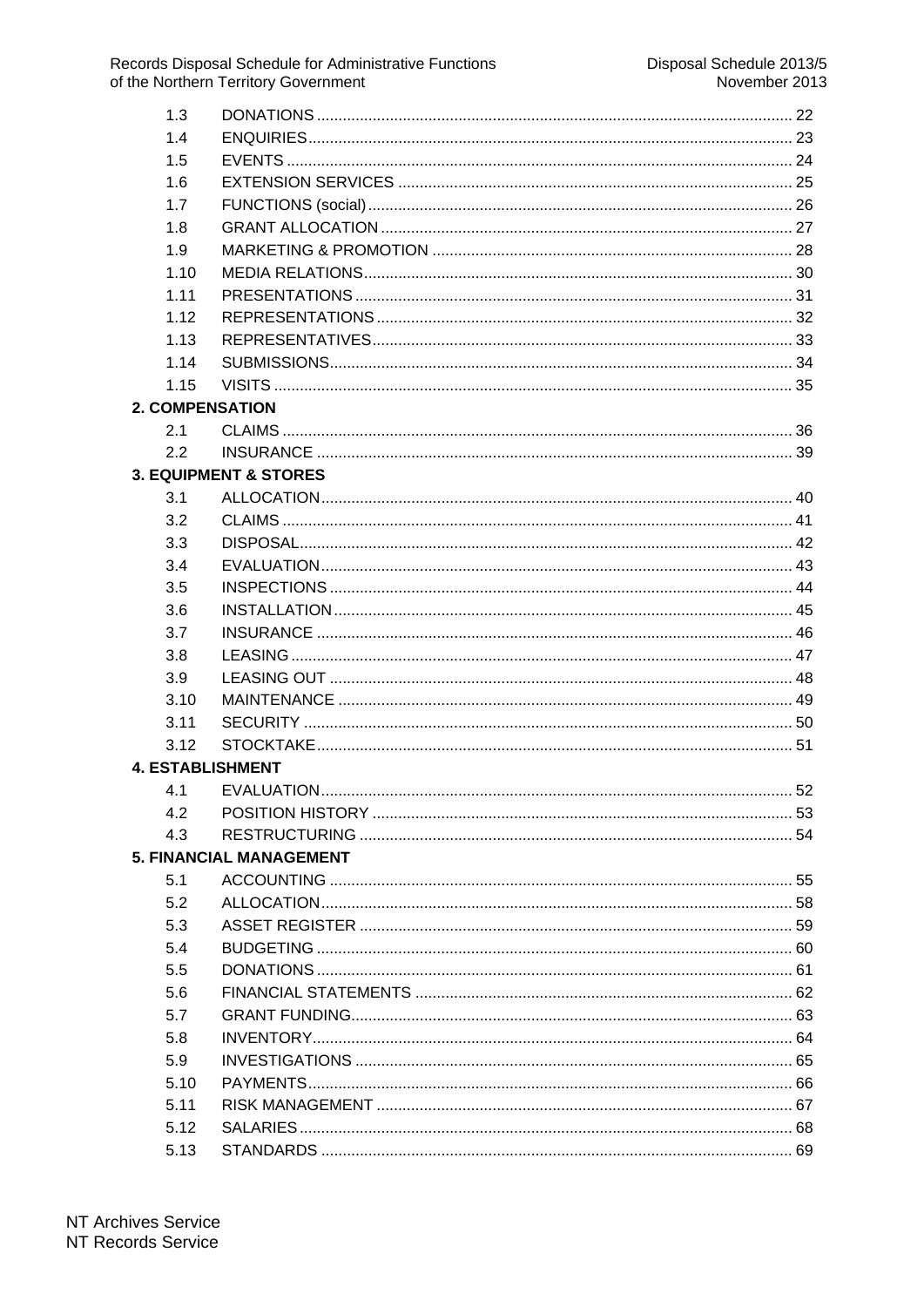|               | <b>6. FLEET MANAGEMENT</b>       |  |
|---------------|----------------------------------|--|
| 6.1           |                                  |  |
| 6.2           |                                  |  |
| 6.3           |                                  |  |
| 6.4           |                                  |  |
| 6.5           |                                  |  |
| 6.6           |                                  |  |
| 6.7           |                                  |  |
| 6.8           |                                  |  |
|               | <b>7. GOVERNMENT RELATIONS</b>   |  |
| 7.1           |                                  |  |
| 7.2           |                                  |  |
| 7.3           |                                  |  |
| 7.4           |                                  |  |
| 7.5           |                                  |  |
| 7.6           |                                  |  |
| 7.7           |                                  |  |
| 7.8           |                                  |  |
| 7.9           |                                  |  |
|               | <b>8. INDUSTRIAL RELATIONS</b>   |  |
| 8.1           |                                  |  |
| 8.2           |                                  |  |
| 8.3           |                                  |  |
| 8.4           |                                  |  |
| 8.5           |                                  |  |
|               | <b>9. INFORMATION MANAGEMENT</b> |  |
| 9.1           |                                  |  |
| 9.2           |                                  |  |
| 9.3           |                                  |  |
| 9.4           |                                  |  |
| 9.5           |                                  |  |
| 9.6           |                                  |  |
| 9.7           |                                  |  |
| 9.8           |                                  |  |
| 9.9           |                                  |  |
| 9.10          |                                  |  |
| 9.11          |                                  |  |
| 9.12          |                                  |  |
|               | <b>10. LEGAL SERVICES</b>        |  |
| 10.1          |                                  |  |
| 10.2          |                                  |  |
| 10.3          |                                  |  |
| 10.4          |                                  |  |
| 10.5          |                                  |  |
| 10.6          |                                  |  |
| 10.7          |                                  |  |
| 11. PERSONNEL |                                  |  |
|               |                                  |  |
| 11.1          |                                  |  |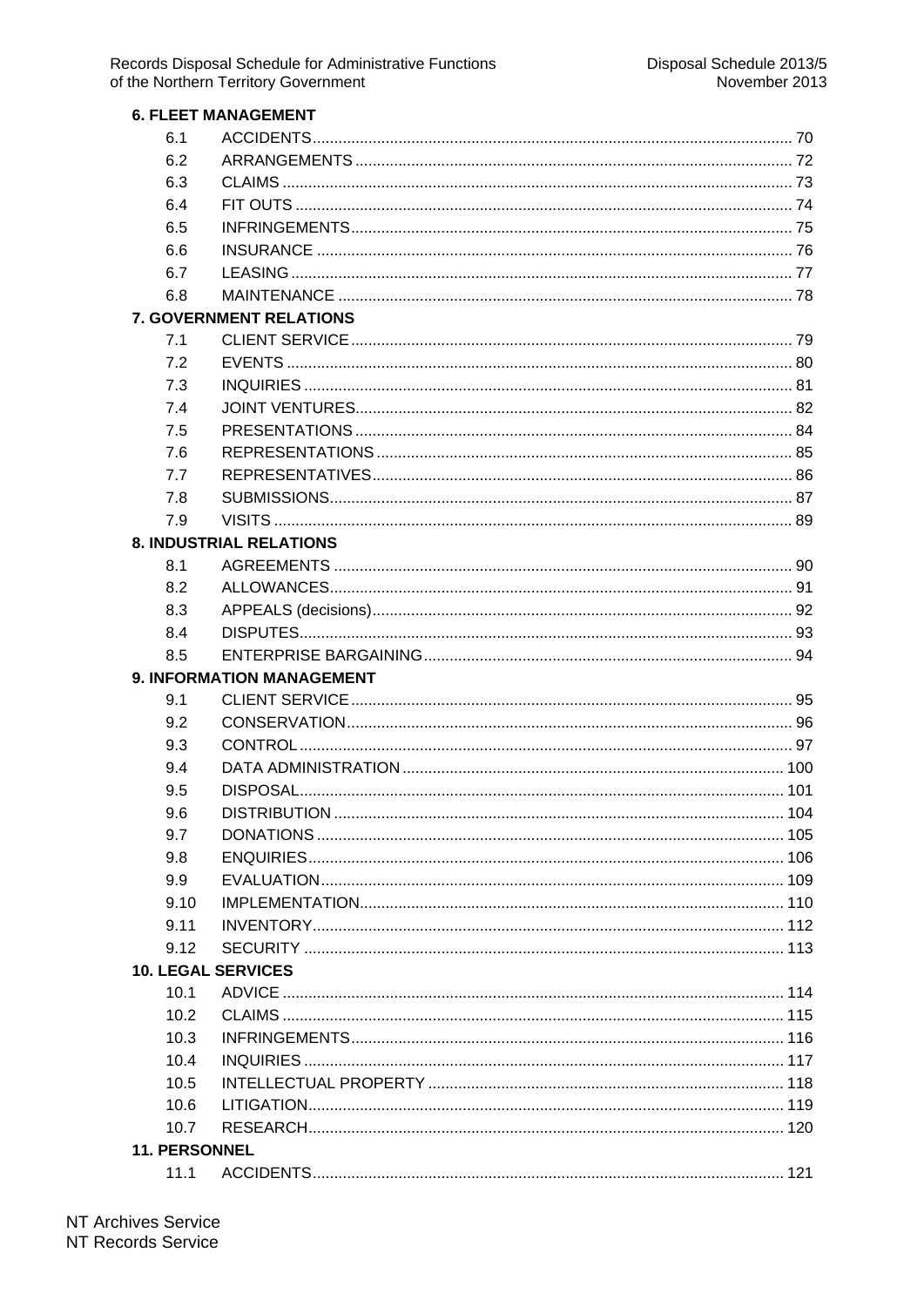| 11.2                  |                                |  |
|-----------------------|--------------------------------|--|
| 11.3                  |                                |  |
| 11.4                  |                                |  |
| 11.5                  |                                |  |
| 11.6                  |                                |  |
| 11.7                  |                                |  |
| 11.8                  |                                |  |
| 11.9                  |                                |  |
| 11.10                 |                                |  |
| 11.11                 |                                |  |
| 11.12                 |                                |  |
| 11.13                 |                                |  |
| 11.14                 |                                |  |
| 11.15                 |                                |  |
| 11.16                 |                                |  |
| 11.17                 |                                |  |
| 11.18                 |                                |  |
| 11.19                 |                                |  |
| 11.20                 |                                |  |
| 11.21                 |                                |  |
| 11.22                 |                                |  |
|                       | <b>12. PROPERTY MANAGEMENT</b> |  |
| 12.1                  |                                |  |
| 12.2                  |                                |  |
| 12.3                  |                                |  |
| 12.4                  |                                |  |
| 12.5                  |                                |  |
| 12.6                  |                                |  |
| 12.7                  |                                |  |
| 12.8                  |                                |  |
| 12.9                  |                                |  |
| 12.10                 |                                |  |
| 12.11                 |                                |  |
| 12.12                 |                                |  |
| <b>13. PUBLISHING</b> |                                |  |
| 13.1                  |                                |  |
| 13.2                  |                                |  |
| 13.3                  |                                |  |
| 13.4                  |                                |  |
| 13.5                  |                                |  |
| 13.6                  |                                |  |
| 13.7                  |                                |  |
| 13.8                  |                                |  |
| 13.9                  |                                |  |
|                       | <b>14. STAFF DEVELOPMENT</b>   |  |
| 14.1                  |                                |  |
| 14.2                  |                                |  |
| 14.3                  |                                |  |

## NT Archives Service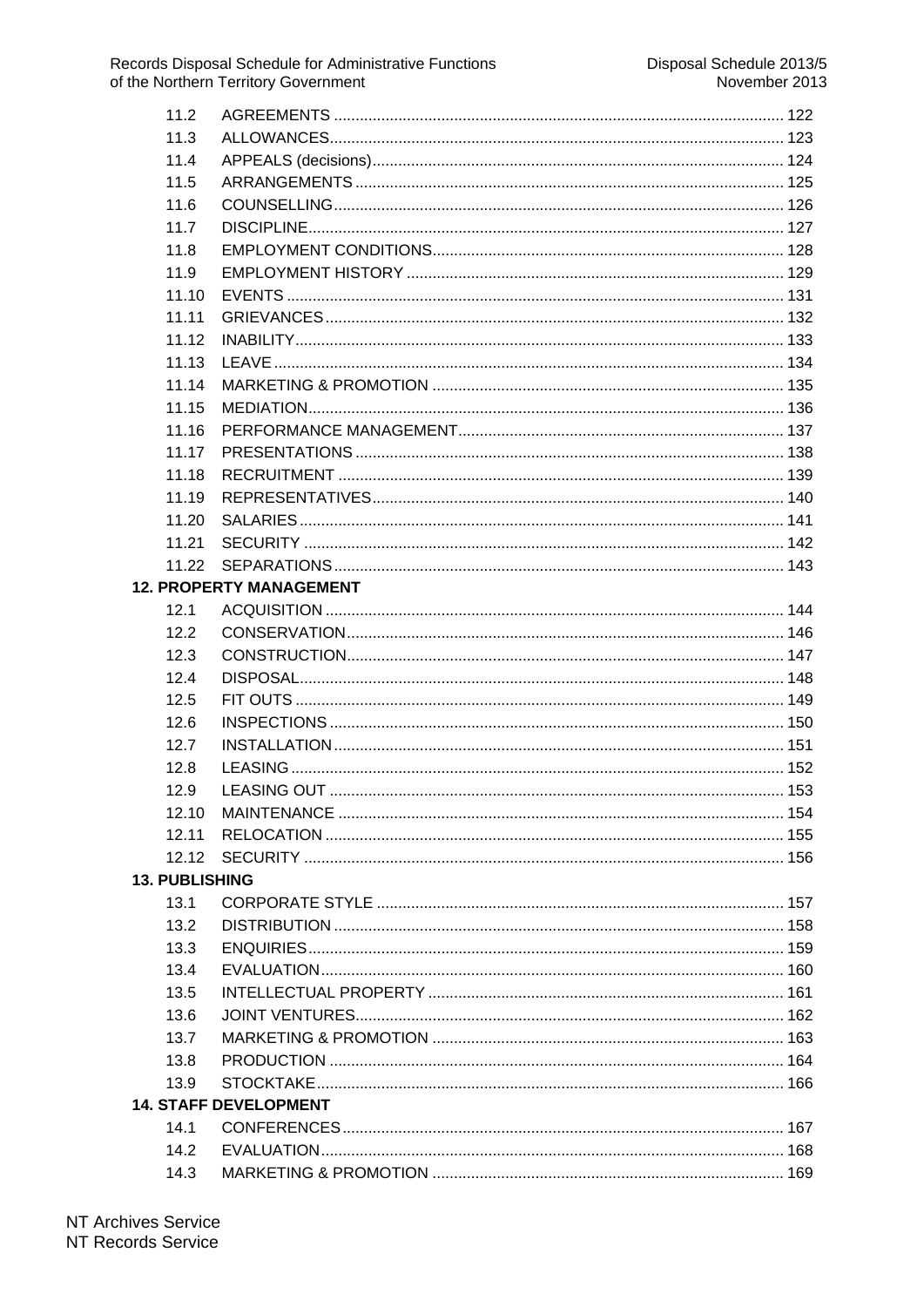| 17.9                                           |  |
|------------------------------------------------|--|
| 17.8                                           |  |
| 17.7                                           |  |
| 17.6                                           |  |
| 17.5                                           |  |
| 17.4                                           |  |
| 17.3                                           |  |
| 17.2                                           |  |
| 17.1                                           |  |
| <b>17. WORK HEALTH &amp; SAFETY</b>            |  |
| 16.18                                          |  |
| 16.17                                          |  |
| 16.16                                          |  |
| 16.15                                          |  |
| 16.14                                          |  |
| 16.13                                          |  |
| 16.12                                          |  |
| 16.11                                          |  |
| 16.10                                          |  |
| 16.9                                           |  |
| 16.8                                           |  |
| 16.7                                           |  |
| 16.6                                           |  |
| 16.5                                           |  |
| 16.4                                           |  |
| 16.3                                           |  |
| 16.2                                           |  |
| 16.1                                           |  |
| <b>16. TECHNOLOGY &amp; TELECOMMUNICATIONS</b> |  |
| 15.8                                           |  |
| 15.7                                           |  |
| 15.6                                           |  |
| 15.5                                           |  |
| 15.4                                           |  |
| 15.3                                           |  |
| 15.2                                           |  |
| 15.1                                           |  |
| <b>15. STRATEGIC MANAGEMENT</b>                |  |
| 14.5                                           |  |
| 14.4                                           |  |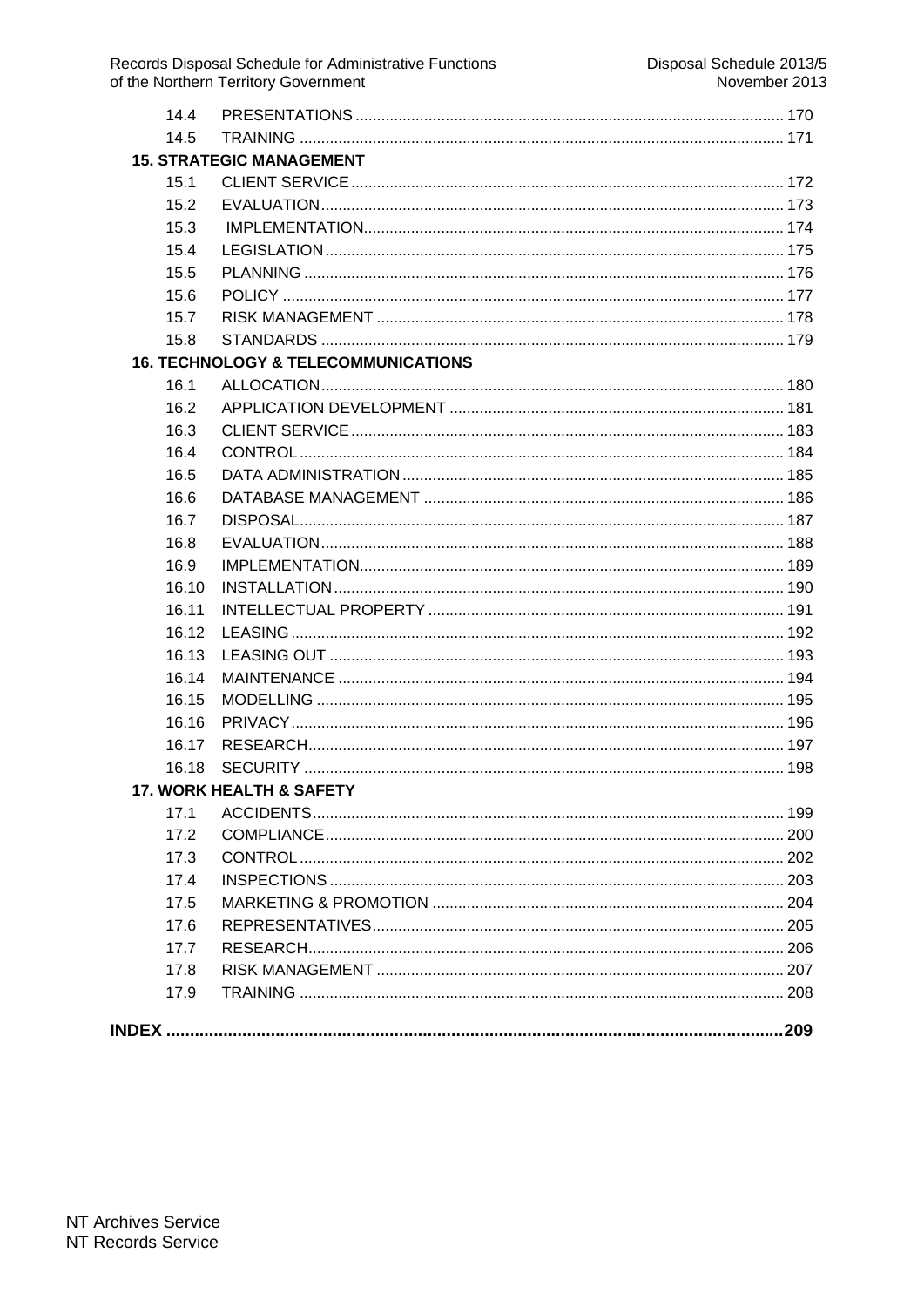## **Preamble**

## **Introduction**

The *Information Act* states that public sector organisations must safeguard their records and must not delete or otherwise dispose of a record unless authorised to do so<sup>1</sup>. Disposal of records is permitted through the use of records disposal schedules and enable regular, planned and authorised disposal of records controlled by an agency.

Records retention decisions are based on:

- the current and future business needs of the organisation
- compliance with legal and governance requirements of the organisation
- the current and future needs of internal and external stakeholders, including the wider community.

Records disposal schedules provide continuing authorisation for the legal disposal of records and are authorised by the records service, archives service and chief executive officer of the public sector organisation responsible for the schedule.

Records disposal schedules apply to records created and maintained in any format, including electronic records, records in business systems, and parts of records.

In the Northern Territory government there are two types of records disposal schedules:

- General administrative functional records disposal schedules that apply to records common to most or all NT government public sector organisations, and
- Specific functional records disposal schedules that apply to records unique to an NT government public sector organisation or function.

Specific functional records disposal schedules should be used in conjunction with general administrative functional records disposal schedules.

## **Structure of a Records Disposal Schedule**

Records disposal schedules set out minimum requirements for the creation, maintenance, retention or destruction actions to be taken in relation to existing or future records described in each class. Records disposal schedules specify

- a) whether a class of record has temporary or permanent status;
- b) the retention period for a temporary class of record;
- c) authorised disposal actions for a class of record.  $2^2$

Each class of records created by an agency is described using classifications based on business analysis.

Disposal schedules are developed using the functional structure based on the business classification scheme of the *Keyword AAA: A Thesaurus of General Terms* produced by the State Records Authority of NS*W* and modified for use by NT government public sector organisations.

 $\overline{a}$ 

<sup>1</sup> S.145 *Information Act*

<sup>2</sup> S.136A(3) *Information Act*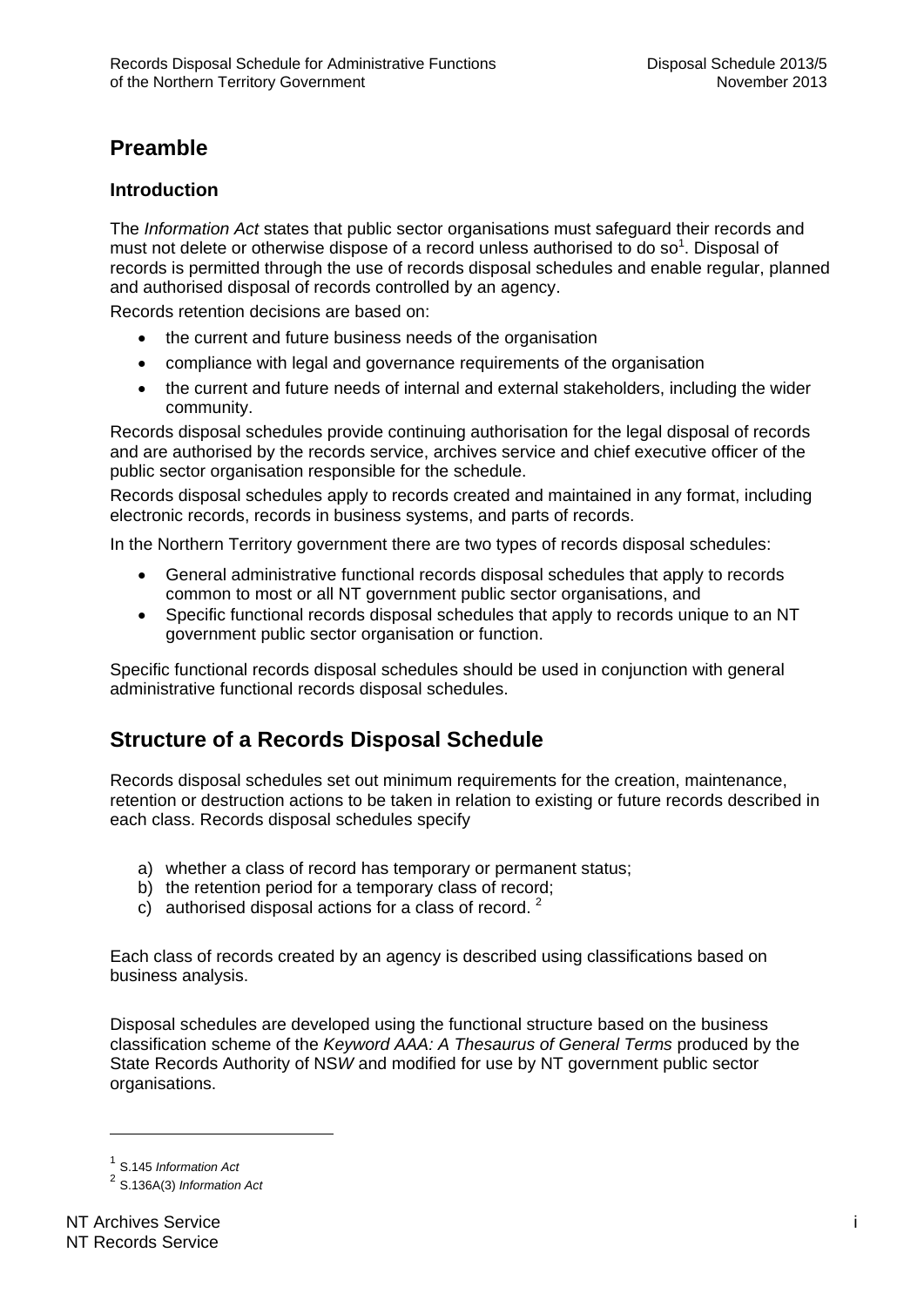Within the schedule, functions are documented as the highest level terms and business activities under the functions, followed by record classes, as shown below:



## **Function**

The function or keyword is the highest level in the classification scheme in this disposal schedule. The function is indicated at the start of each section and a description (scope note) provided.

## **Activity**

Activities are the processes or operations that make up the business function. This is the second level in the classification scheme in this disposal schedule. The description (scope note) provides details of the transactions that take place in relation to the activity, for example, REPORTING or POLICY.

## **Record Class**

A record class is a group of records that relate to the same activity, function or subject and require the same disposal action. The descriptions can relate to one record (such as a register) or a group of records documenting a particular set of business transactions.

## **Status and Disposal Action**

The status of a record class is assigned as either permanent or temporary during the sentencing process.

Sentence records with this records disposal schedule using the following five steps:

- 1. Determine the appropriate function and activity of the records. This can be done by examining an existing record or when creating a new record.
- 2. Identify the disposal class.
- 3. From the disposal action in the class, identify the trigger event and a date when the record can be disposed of, alternately, identify that the record is to be retained permanently as archives.
- 4. If the trigger event has already occurred (such as action is completed), confirm and implement the disposal action.
- 5. If the trigger event has not occurred (e.g. the record is still in active use), set a review date for the future.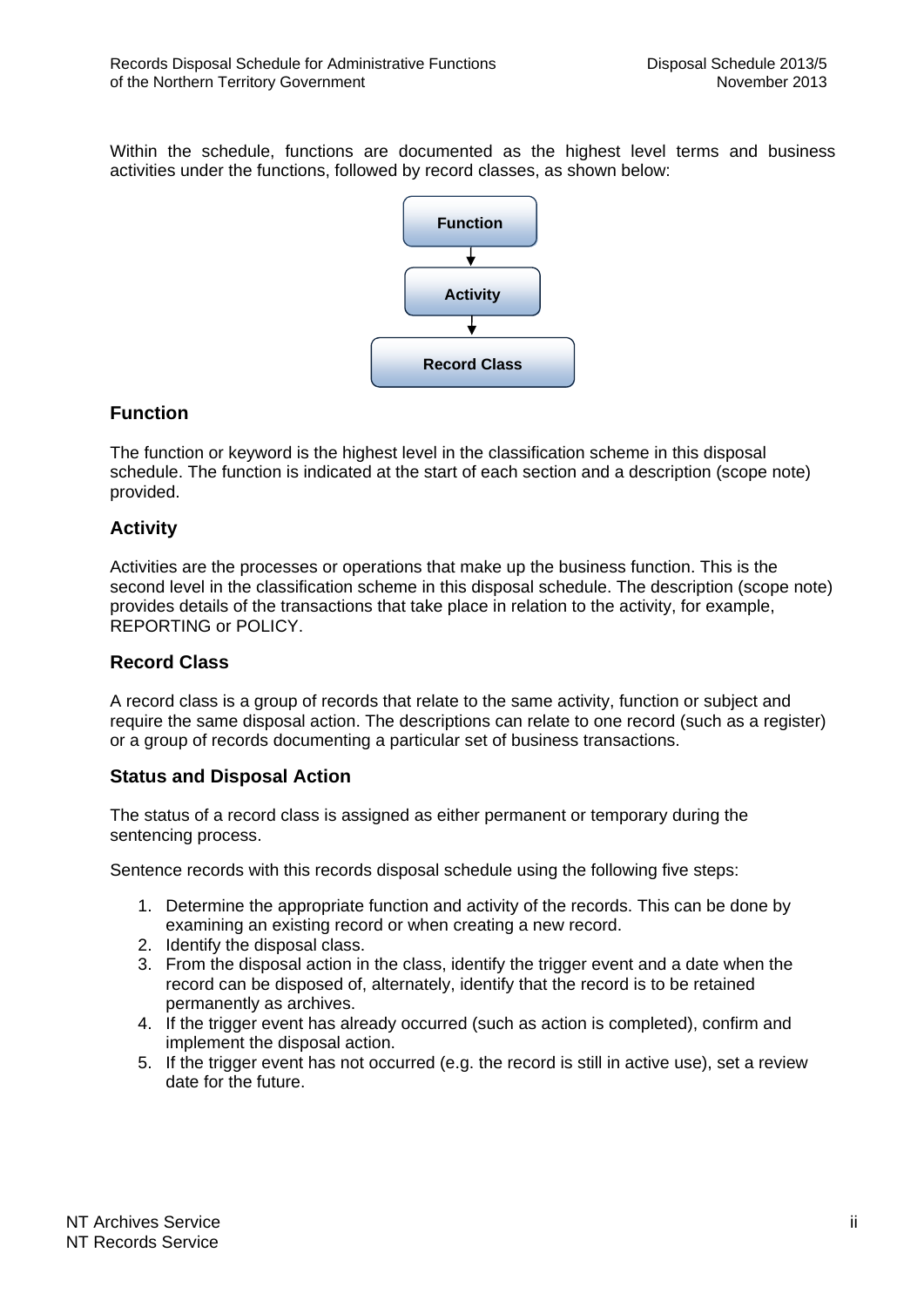**Permanent Records***:* Records appraised with permanent status have been identified as archives and must be transferred to the NT Archives Service for their preservation and eventual public access.

The retention period for permanent records is the maximum period before the records must be transferred to the NT Archives Service. Permanent records must be transferred no later than 30 years after creation in accordance with the *Information Act*, unless exemption has been granted (see Archives Management Standards Transfer of Archives, and Exemption from Compulsory Transfer of Permanent Records to the NT Archives Service). An Application to Transfer Records form must be submitted to the NT Archives Service before records will be accepted for transfer.

**Temporary records:** The retention period for temporary records is the **minimum** period before the records can legally be destroyed. The retention period is calculated after an event or a disposal trigger such as 'date of action completed', 'date of audit' or 'date of birth'. Destruction should be done following consultation with relevant operational business employees responsible for the records.

Retention periods for temporary records in a records disposal schedule are minimum periods only and agencies may keep records for a longer period if considered necessary for business requirements.

Reasons for longer retention could include,

- administrative need or agency directives,
- legal requirements such as current or pending legal action,
- relevance to an investigation or inquiry which is in progress,
- is subject to an Information Access application, or
- subject to a disposal freeze.

#### **Records created prior to 1 July 1978**

Records created prior to 1 July 1978 must not be disposed of without the authorisation of the NT Archives Service in accordance with the Archives Management Standard *Records Created Prior to 1978*, unless specified in a schedule.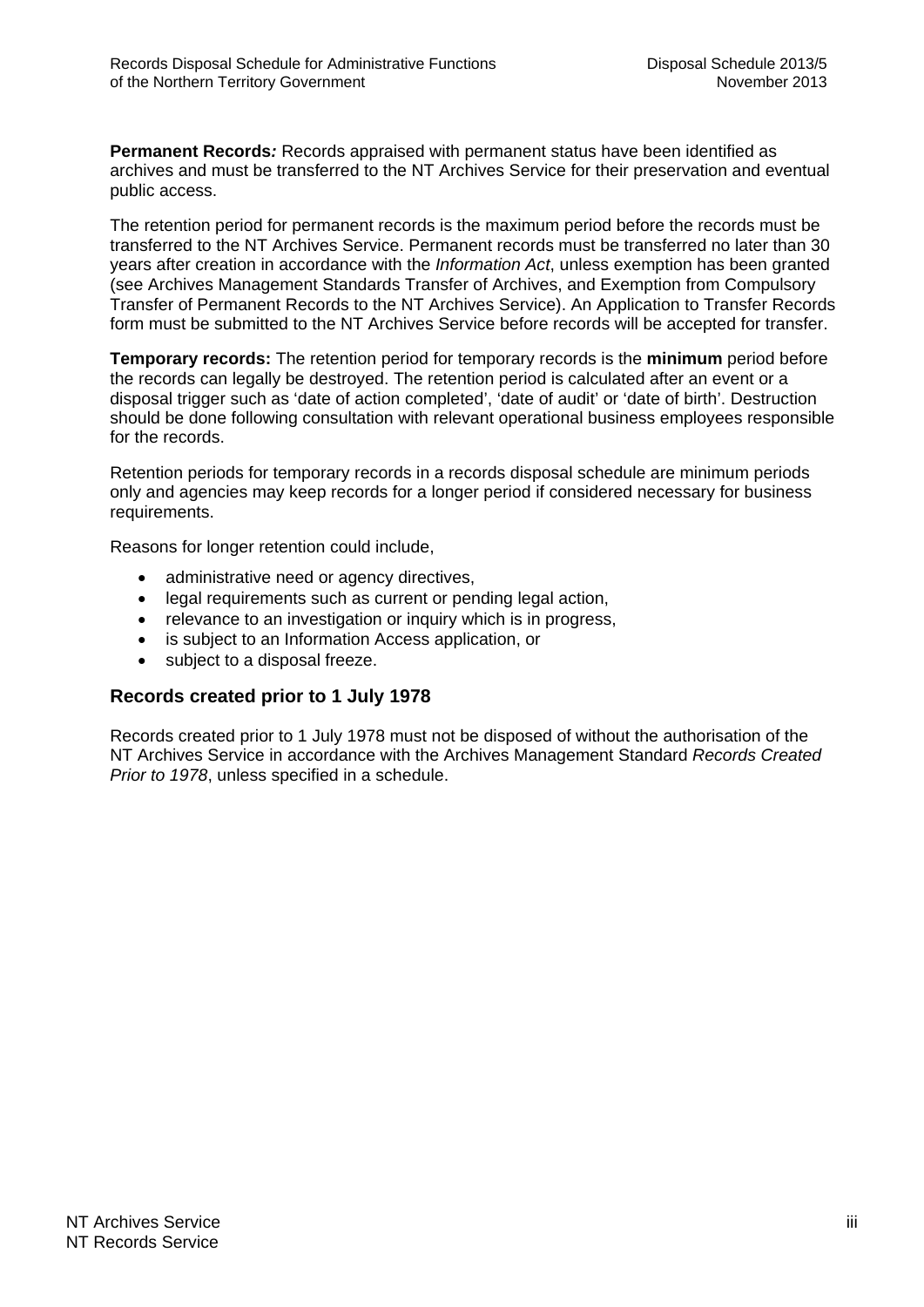## **About this Records Disposal Schedule**

## **Purpose**

The purpose of this Records Disposal Schedule is to enable regular, planned and authorised disposal of records of the Administrative Functions of all Northern Territory public sector organisations as defined in s.5 of the *Information Act* except local authorities.

## **Scope**

Application of this Records Disposal Schedule is mandatory for Administrative Functions records of all Northern Territory public sector organisations except local authorities. This Records Disposal Schedule applies to Administrative Functions records in all formats.

## **Responsibility**

The Chief Executive of each public sector organisation is responsible for the content and implementation of this Records Disposal Schedule including the provision of advice and training, and for monitoring compliance.

## **Authority**

This Records Disposal Schedule is authorised in accordance with s136B of the *Information Act*.

Disposal Schedule No.2013/5 was approved by the Director of the NT Archives Service (The Archives Service), and Director ICT Policy and Strategy (The Records Service), on 13 November 2013 and is effective immediately.

## **Format**

This Records Disposal Schedule covers the Administrative Functions which are carried out by most or all NT government public sector organisations except local authorities.

This schedule differs from previous schedules covering Administrative Functions in that many of the activity descriptors included in previous schedules under each individual Administrative Function have been extracted and are included in a section titled Common Activities which appears at the beginning of this schedule. The 17 Administrative Functions with activity descriptors more specific to each individual function appear after the Common Activities section.

Having a Common Activities section at the beginning of the schedule aggregates activity descriptors that are common to most functions and are not specific to any one Administrative Function. This will assist in sentencing of records using this schedule, and removes inconsistencies that arise when all the common activities are listed under many individual functions. This also reduces the size of the schedule.

The activity descriptors listed under the Common Activities section can be used in conjunction with any the 17 Administrative Functions listed in this schedule providing there is no exemption listed under the activity, eg under the activity 0.2 ADVICE, it is stated:

## **Not to be used for legal advice – see 10.1 LEGAL SERVICES – ADVICE**

In this example, class number 0.2 ADVICE can be used for any Administrative Function other than LEGAL SERVICES. Other exemptions are listed where applicable and sentencing officers are to note carefully these exemptions and ensure that only those records to which the activity descriptor applies are used in the records sentencing process.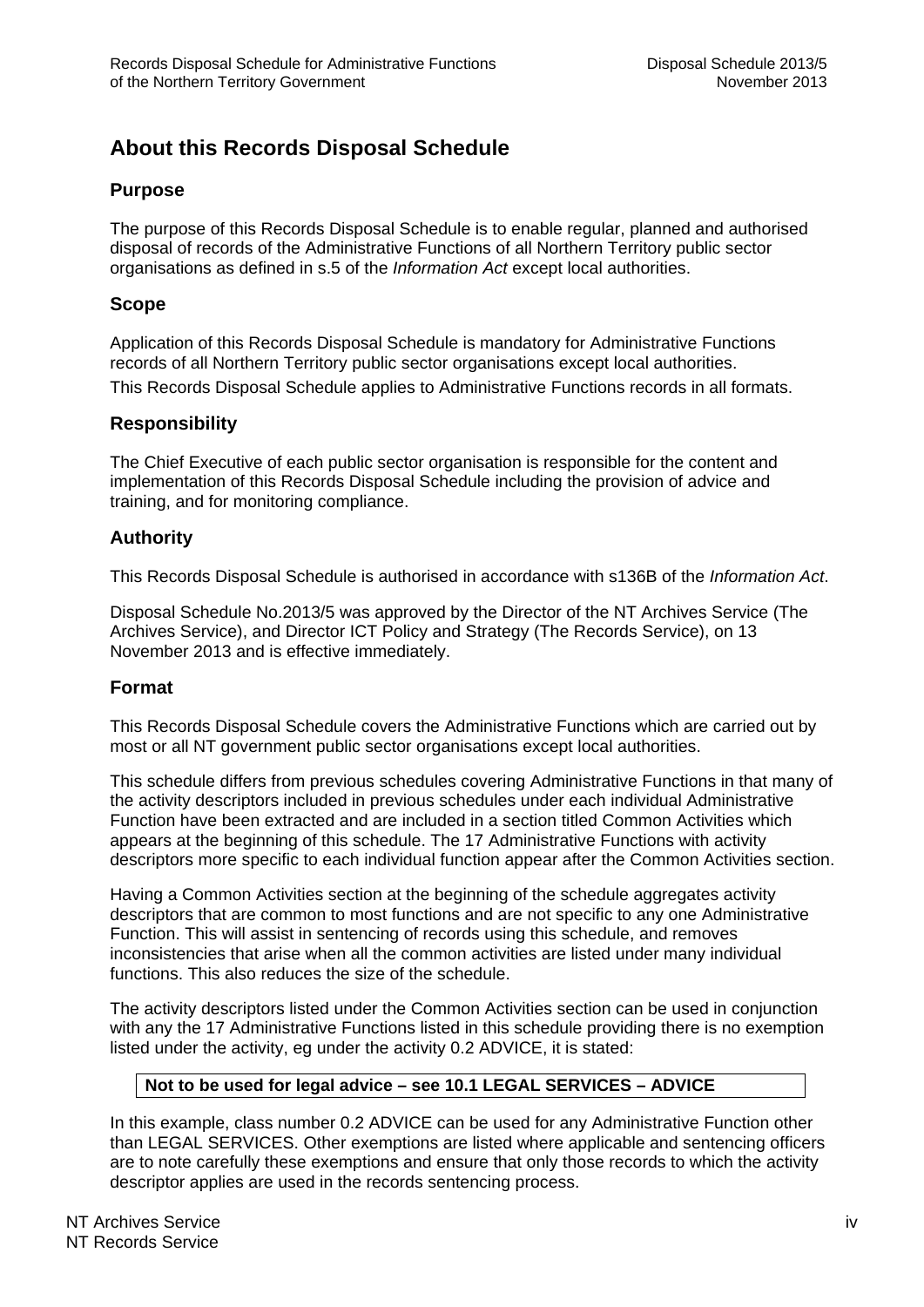## **Superseded Records Disposal Schedules**

This schedule supersedes the following records disposal schedules which can no longer be used to sentence records:

- *Disposal Schedule for Administrative Records of the Northern Territory Government* No.2000/8 (ADMIN)
- *Disposal Schedule for Financial Management Records of the Northern Territory Government* No.2001/2 (FM)
- *Disposal Schedule for Human Resource Management Records of the Northern Territory Government* No.2001/6 (HRM)
- *Disposal Schedule for Information Management Records* No.2003/2

### **Re-sentencing Records**

Not all records sentenced under the above superseded schedules will need to be resentenced using this schedule. The exceptions are those records previously sentenced as *permanent* under the superseded schedules but now identified as *temporary* under the new schedule, or conversely, those sentenced as *temporary* under the superseded schedules but are now identified as *permanent* under the new schedule.

Permanent classes which are still permanent under this schedule will need to refer to the disposal class in this schedule and this will involve amending the class information in the records management system. Temporary records which remain temporary require **no** action.

Guidelines which map amendments to and from permanent classes where this has occurred have been issued to accompany this schedule. The *Guidelines for Resentencing Records Using the Records Disposal Schedule for Administrative Functions of the Northern Territory Government* provides specific advice on which classes of records require resentencing and which classes merely need to be changed in the records management system.

## **Regulatory Framework**

The regulatory basis for this Records Disposal Schedule is defined in:

- the *Information Act*
- *Records Management Standards for public sector organisations in the NT*
- NT Government Archives Management Standards
- Australian Standard AS ISO 15489:2002–*Records Management*

#### **Related Documents**

This Records Disposal Schedule is to be read in conjunction with:

- NT Government Records Management Standard 5 *Records Disposal*
- the *Disposal Schedule for Records of Short Term Value* (Disposal Schedule No. 2003/10)
- the *Disposal Schedule for Temporary Records that have been Digitised* (Disposal Schedule No. 2009/13)
- the *Disposal Schedule for Digital Source Records that have been Migrated* (Disposal Schedule 2013/6)
- policies and procedures of individual NT government agencies
- current authorised disposal schedules for individual NT government agencies.

NT Archives Service v NT Records Service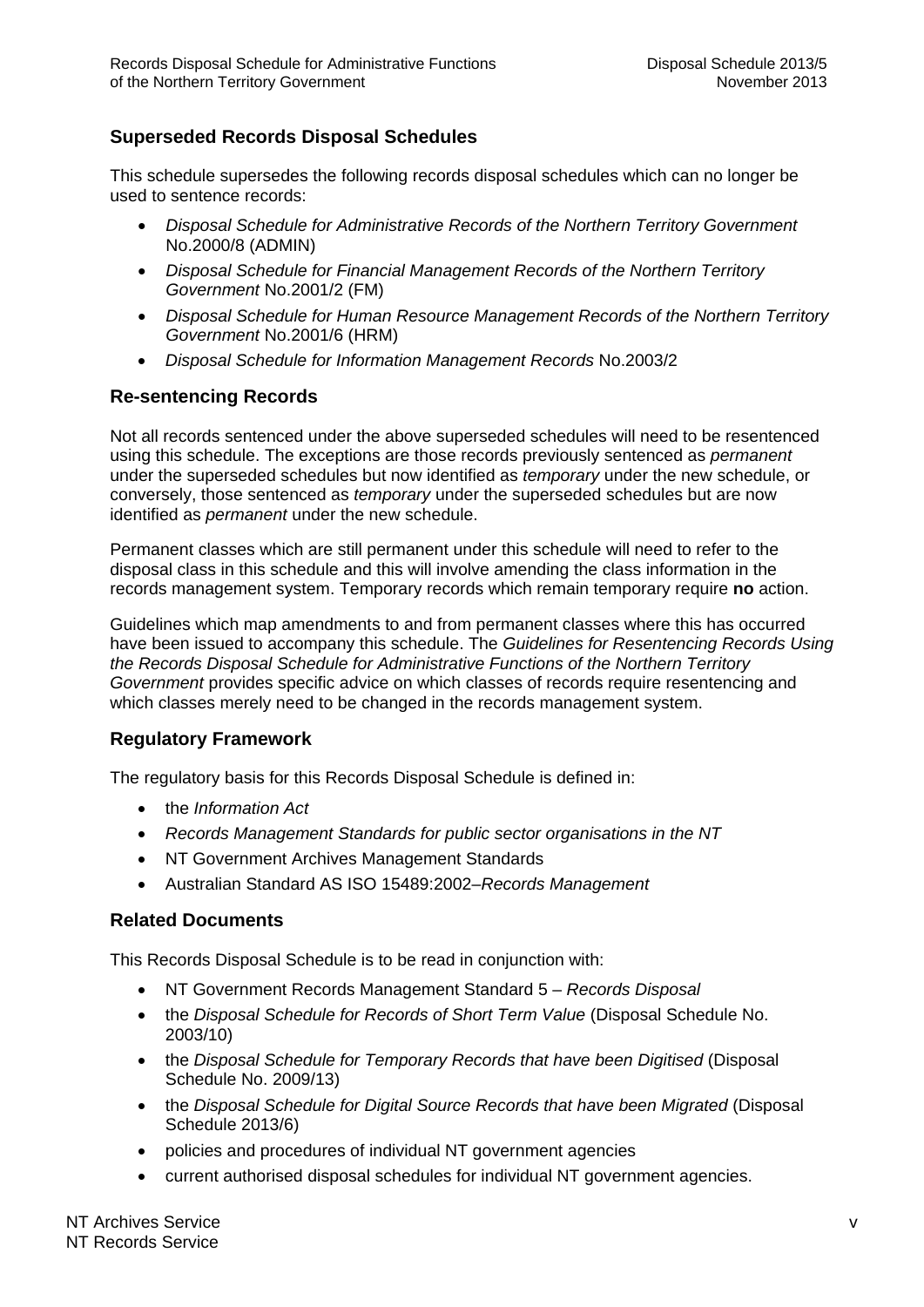## **Normal Administrative Practice and Records of Short Term Value**

Organisations are permitted to dispose of short-term or transitory records (for example, background notes, office messages, meeting requests, and drafts of reports and briefs with no significant impact upon the finished product/position) as part of normal administrative practice.

Destruction in this manner usually occurs because the records are duplicated, unimportant or for short-term use only.

In addition, records that have been captured into a recordkeeping system should be destroyed using the *Disposal Schedule for Records of Short Term Value* unless the class of records has been identified in a specific disposal schedule.

The guiding principle is that organisations should be sure that destroying these records will not destroy evidence that might be needed for business or other purposes.

### **Notification of Destruction**

Provide the Records Service, Department of Corporate and Information Services with formal notification of destruction of all records using the Notification of Destruction of Records form.

**Note:** In the case of the *Disposal Schedule for Records of Short Term Value* (Disposal Schedule No. 2003/10), notification is only required for the destruction of records described in Disposal Class No. 1.10.1.

#### **Acknowledgement**

The NT Archives Service and the NT Records Service acknowledge that material produced by National Archives of Australia, State Records Authority of New South Wales, State Records of South Australia, Public Records Office of Victoria, Territory Records Office and Standards Australia was used in the development of this schedule.

The schedule was drafted principally by the NT Records Service in consultation with the NT Archives Service and all NT government agencies.

This work is copyright. Apart from any use as permitted under the Copyright Act 1968, no part may be reproduced by any process without prior written permission of the NT Archives Service. Requests and enquiries concerning reproduction and rights should be directed to the Director, NT Archives Service. The terms in the business classification scheme are based on the Keyword AAA: A Thesaurus of General Terms (Government of New South Wales, 1998), and are produced under a licence agreement between the NT Archives Service and the State Records Authority of New South Wales.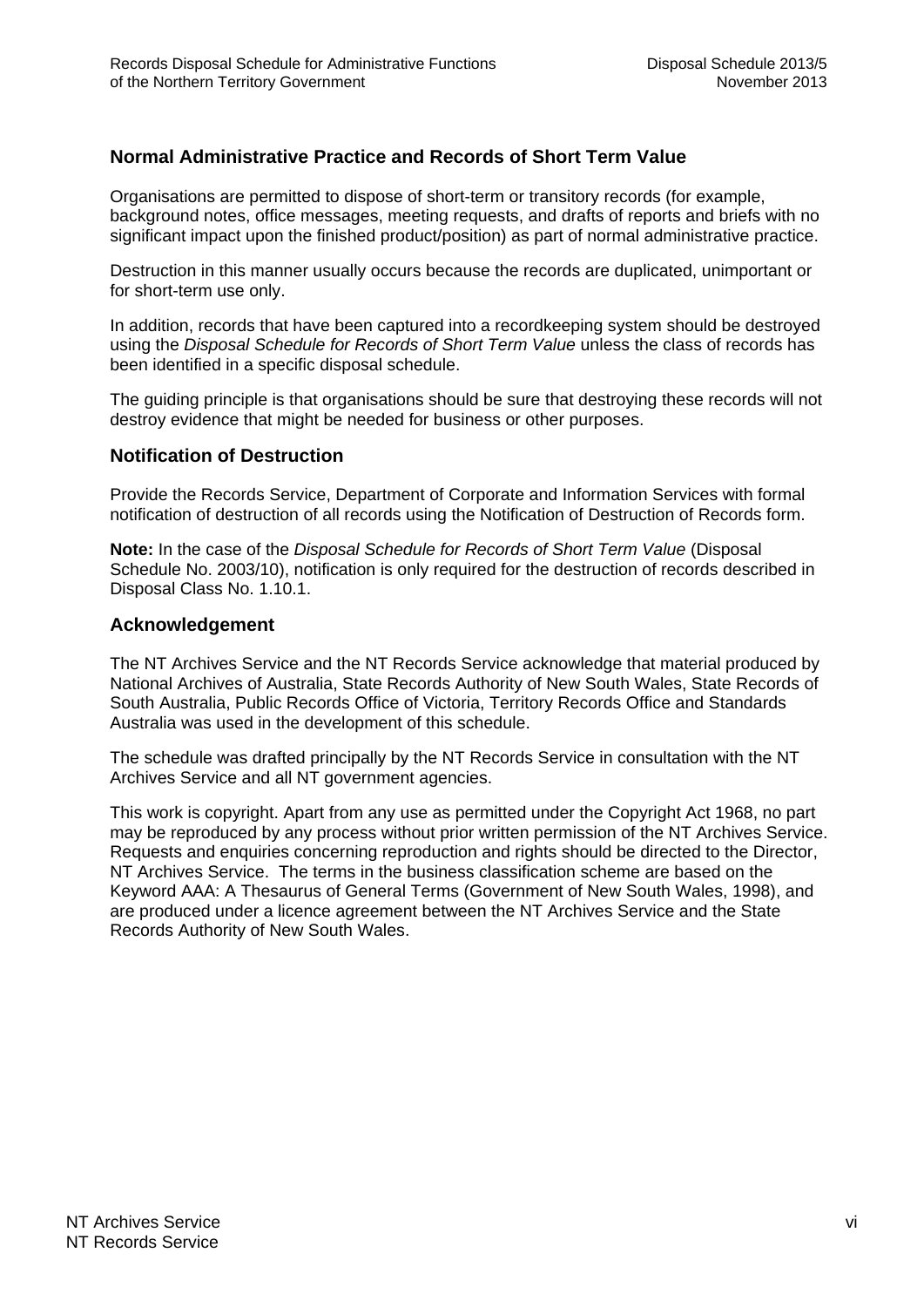## **Compliance Checklist**

| Implement a records disposal program to<br>ensure regular appraisal, sentencing,<br>destruction and transfer of all records                                                                                                | Stop applying sentences from previous<br>schedules that have been revoked or<br>amended                                                                                                                  |
|----------------------------------------------------------------------------------------------------------------------------------------------------------------------------------------------------------------------------|----------------------------------------------------------------------------------------------------------------------------------------------------------------------------------------------------------|
| Assign responsibility for the management<br>and application of regular records disposal<br>action using authorised records disposal                                                                                        | Retain all records in good order and<br>condition to be available for retrieval during<br>the retention period.                                                                                          |
| schedules, to an appropriately skilled<br>records manager who consults with the NT<br>Archives Service and NT Records Service                                                                                              | Identify and update control records so that<br>you can demonstrate what happened to<br>each record, whether paper or electronic                                                                          |
| Familiarise all employees of the organisation<br>with the authorised records disposal<br>schedules relevant to the organisation's<br>records                                                                               | Implement an appropriate and approved<br>strategy for retention of records of<br>continuing value, eg. preservation in original<br>form, migration to new systems, and<br>conversion to long term medium |
| Identify and sentence all records described<br>in this schedule in all formats including<br>electronic records and records in business<br>systems, copies of records and parts of<br>records                               | Dispose of all records sentenced according<br>to this schedule in all formats including<br>electronic records and records in business<br>systems, copies of records and parts of<br>records              |
| Ensure all copies of temporary records are<br>destroyed in any format (including backups),<br>unless otherwise stated in a disposal<br>schedule                                                                            | Transfer records of permanent value to the<br>NT Archives Service for retention as<br>archives not later than 30 years after<br>creation                                                                 |
| Apply this records disposal schedule to<br>records in the organisation's records<br>management systems, including systems for<br>the management of paper records,<br>electronic records, or records in any other<br>format | Inactive records can be transferred to offsite<br>service providers providing they have been<br>sentenced                                                                                                |
| Apply this records disposal schedule to<br>records in the organisation's business<br>systems, either directly or by linking the<br>business system to a records management<br>system                                       | Destroy time expired temporary records in a<br>secure manner that ensures complete<br>deletion/destruction beyond any possible<br>reconstruction                                                         |
| Implement quality assurance mechanisms to<br>periodically check that the disposal class<br>originally assigned at the creation of the<br>records is still applicable at the time of<br>sentencing of the record            | Notify the NT Records Service of<br>destruction of all records                                                                                                                                           |
| Implement review or quality control<br>procedures in recordkeeping systems to<br>ensure disposal actions are implemented<br>correctly                                                                                      | Do not destroy records that are not<br>described in an authorised records disposal<br>schedule.                                                                                                          |
| Identify records that require re-sentencing<br>where a previous disposal schedule has<br>been superseded                                                                                                                   | Do not destroy any records created prior to<br>1 July 1978 without specific authorisation<br>from the NT Archives Service                                                                                |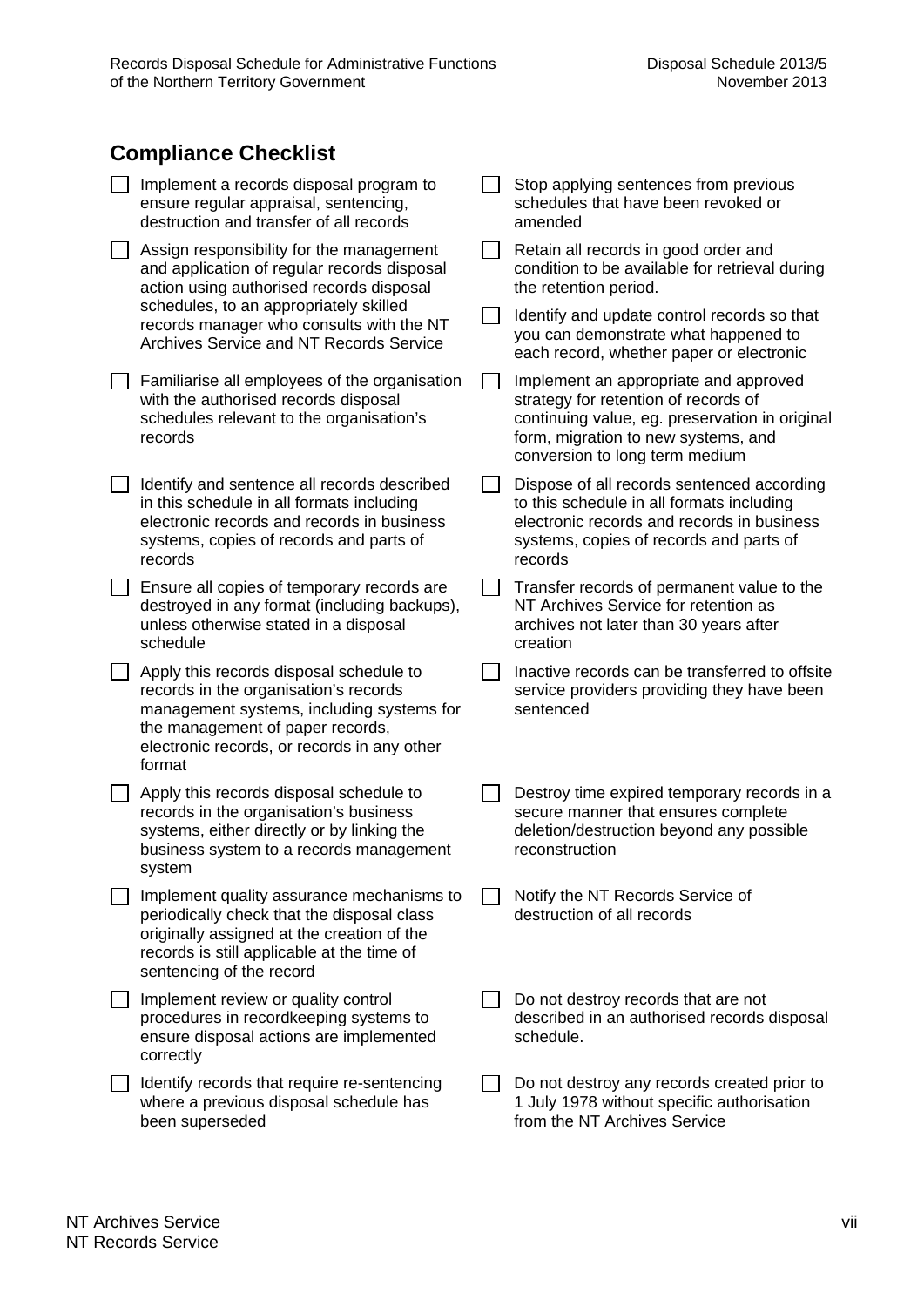## <span id="page-14-0"></span>**0.1 ACQUISITION**

The process of gaining ownership or use of equipment, stores, services and other items required in the conduct of business where there is no tendering, quotation or contracting out process.

**Not to be used for property acquisition – see 12.1 PROPERTY MANAGEMENT – ACQUISITION** 

**Use 0.8 CONTRACTING OUT for the disposal of records documenting the acquisition of equipment, stores, services and other items using quotations for Tier Two and Three Procurement activity** 

**Use 0.16 TENDERING for the disposal of records documenting the acquisition of equipment, stores, services and other items using the tendering process (Tier Four and Five Procurement activity)** 

### **Class No. Description of Records Status and**

**Disposal Action**

| 0.1.1           | Records documenting the acquisition of<br>equipment, stores, services and other items in<br>accordance with the Procurement Process for<br>Tier One Activity. Includes supporting<br>documentation, eg | <b>TEMPORARY</b><br>Destroy 7 years after<br>action completed |
|-----------------|--------------------------------------------------------------------------------------------------------------------------------------------------------------------------------------------------------|---------------------------------------------------------------|
|                 | evidence of a docket<br>$\bullet$                                                                                                                                                                      |                                                               |
|                 | receipt<br>$\bullet$                                                                                                                                                                                   |                                                               |
|                 | invoice or similar<br>$\bullet$                                                                                                                                                                        |                                                               |
|                 | approved requisition.<br>$\bullet$                                                                                                                                                                     |                                                               |
| $\sim$ 4 $\sim$ | Desarda desumenting investigations into the                                                                                                                                                            | TEMD∆D∧DV                                                     |

| 0.1.2 | Records documenting investigations into the    | <b>TEMPORARY</b>       |
|-------|------------------------------------------------|------------------------|
|       | acquisition of equipment, stores, services and |                        |
|       | other items not proceeded with.                | Destroy when reference |
|       |                                                | ceases                 |

 $\overline{1}$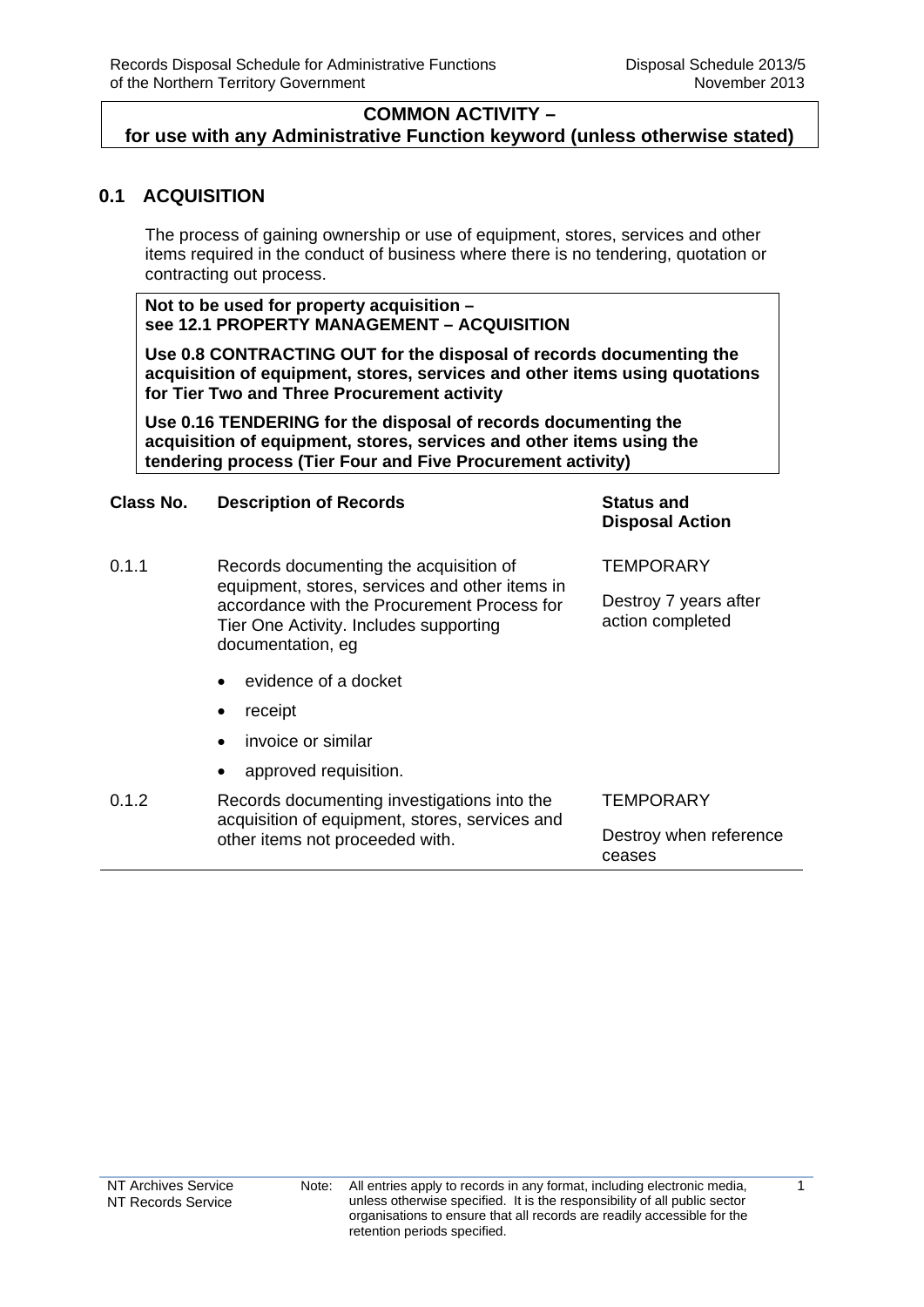## <span id="page-15-0"></span>**0.2 ADVICE**

The activities associated with offering opinions by or to the organisation as to an action or judgement. Includes the process of advising.

**Not to be used for legal advice – see 10.1 LEGAL SERVICES – ADVICE** 

#### **Class No. Description of Records Status and**

# **Disposal Action**

PERMANENT

0.2.1 Records documenting the provision of advice to the portfolio Minister concerning substantive aspects of the organisation's policies and procedures, functions, obligations, legislation or liabilities where a detailed response has been provided. Includes: briefing notes and minutes providing advice to the Minister correspondence. Transfer to the NT Archives Service 10 years after action completed 0.2.2 Records documenting provision and receipt of advice to and from other agencies, governments, business, industry, community **TEMPORARY** Destroy 3 years after action completed

organisations and/or individuals regarding the functions of the organisation or other organisations, or advice to the portfolio Minister where a detailed response has not been provided.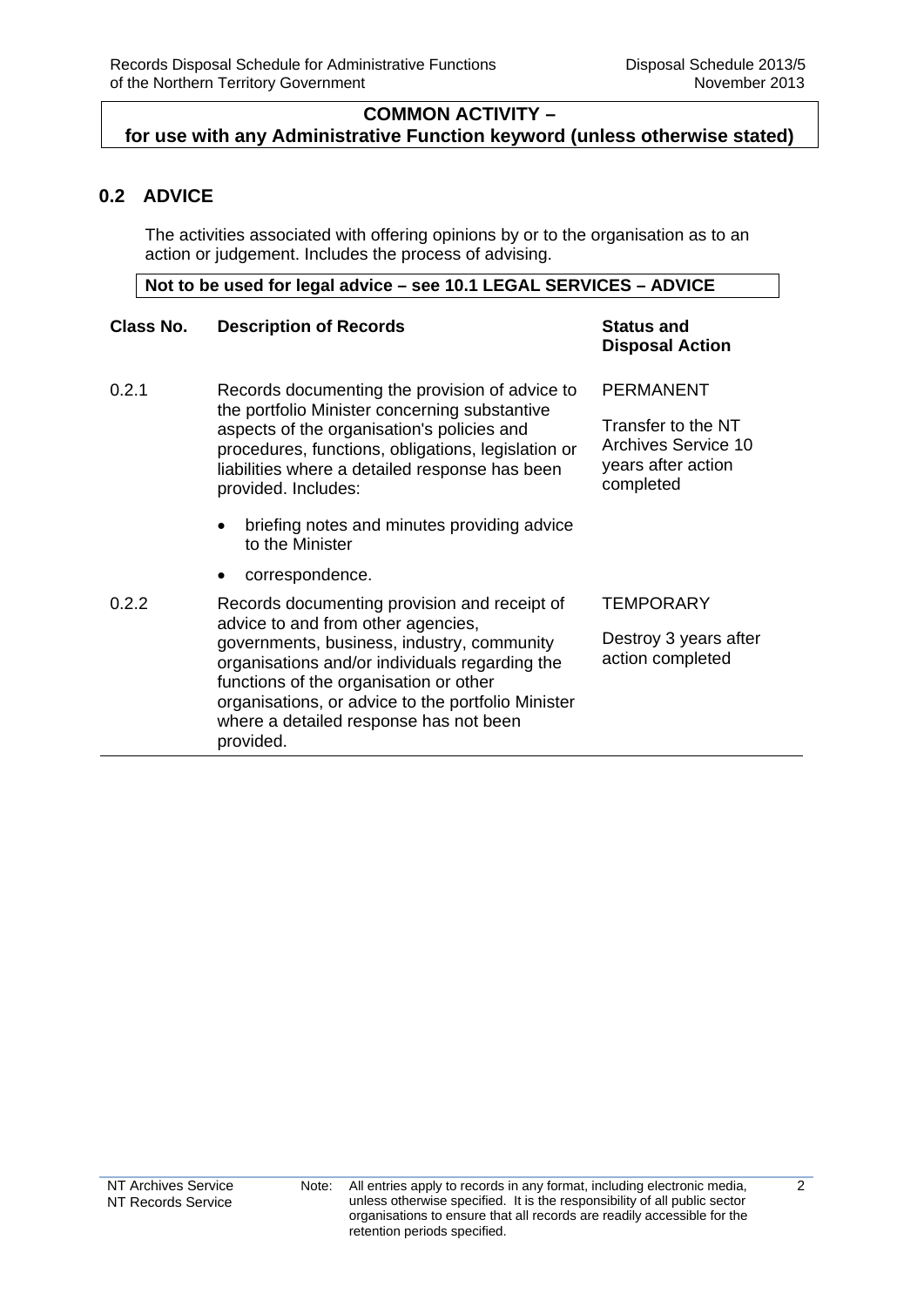## **COMMON ACTIVITY –**

#### <span id="page-16-0"></span>**for use with any Administrative Function keyword (unless otherwise stated)**

## **0.3 AGREEMENTS**

The processes associated with the establishment, maintenance, review and negotiation of agreements. Includes formal agreements and /or exchange of letters between parties, as well as informal agreements.

#### **Not to be used for industrial relations agreements - see 8.1 INDUSTRIAL RELATIONS – AGREEMENTS**

**Not to be used for personnel agreements - see 11.2 PERSONNEL – AGREEMENTS** 

#### **Class No. Description of Records The Class Status and Status and**

- 0.3.1 Records documenting the establishment, negotiation, maintenance and review of agreements with other governments, government organisations or bodies concerning issues applying to the whole of government, changes to the performance of statutory functions, or having implications for major liabilities or obligations of the organisation. Includes:
	- national or international trade agreements
	- memoranda of understanding
	- major infrastructure developments
	- agreements resulting from the recommendations of a Royal Commission or Commission of Inquiry.
- 0.3.2 Records documenting the establishment, negotiation, maintenance and review of formal agreements.

Includes:

- service level agreements
- inter-organisation funding agreements
- confidentiality agreements
- credit card contracts
- sponsorship agreements
- transfer of responsibilities following outsourcing/administrative rearrangements.

## **Disposal Action**

#### PERMANENT

Transfer to the NT Archives Service 10 years after action completed

#### **TEMPORARY**

Destroy 7 years after expiry or termination of agreement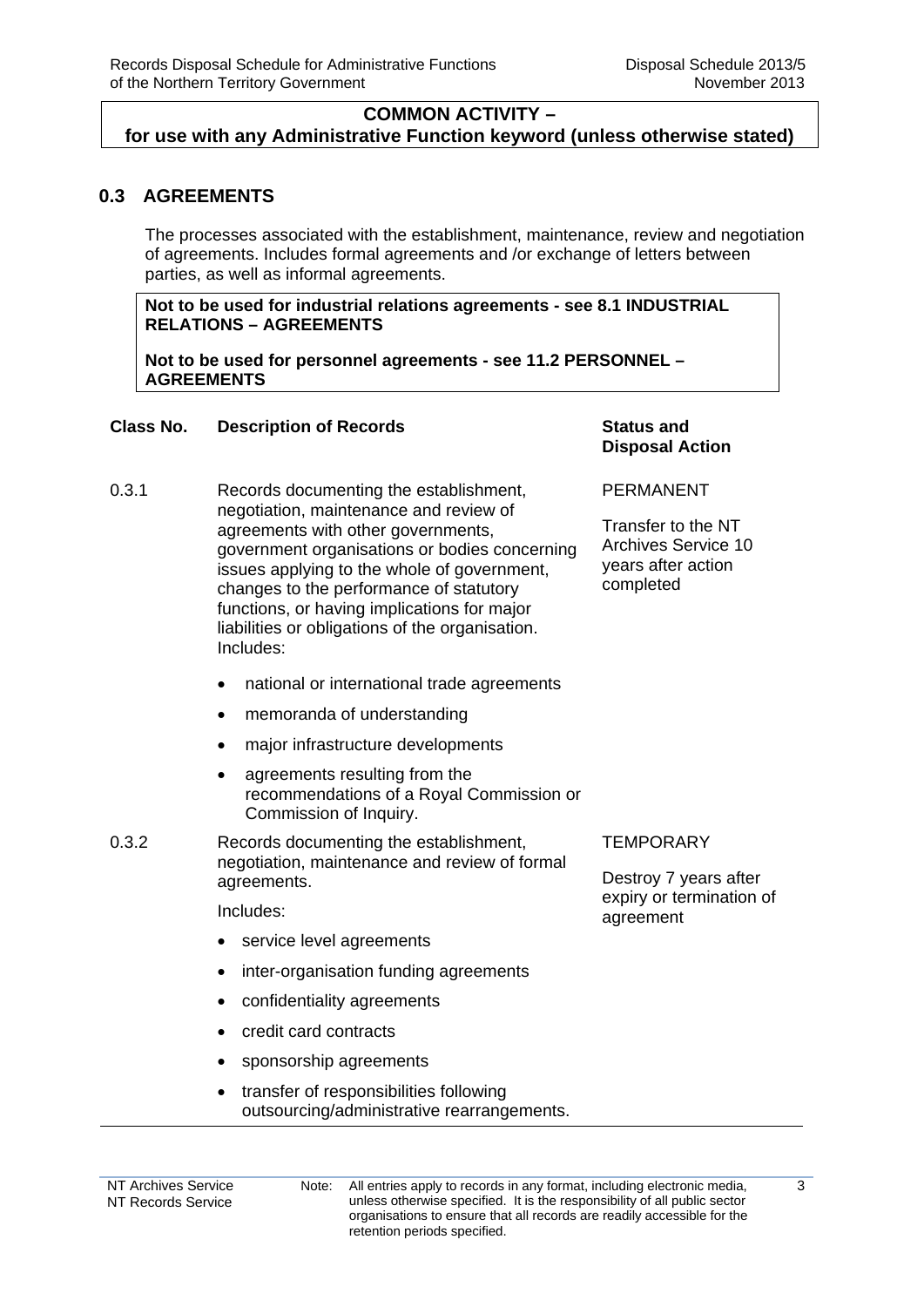## <span id="page-17-0"></span>**0.4 AUDIT**

The activities associated with officially checking financial, quality assurance and operational records to ensure they have been kept and maintained in accordance with agreed or legislated standards and correctly record the events, processes and business of the organisation in a specified period. Includes compliance audits, financial audits, operational audits, recordkeeping audits, skills audits, system audits and quality assurance audits.

## **Class No. Description of Records <b>Status** and **Status** and

## **Disposal Action**

0.4.1 Records documenting the planning and conduct of internal and external audits into the organisation's functions. Includes:

- records of audit planning or liaison with auditing body
- minutes or notes of meetings
- notes taken at interviews
- draft versions of audit reports containing significant changes/alterations or formally circulated for comment
- final, approved versions of audit reports
- responses to audit findings from relevant business areas
- records of remedial action.

**TEMPORARY** 

Destroy 7 years after audit completed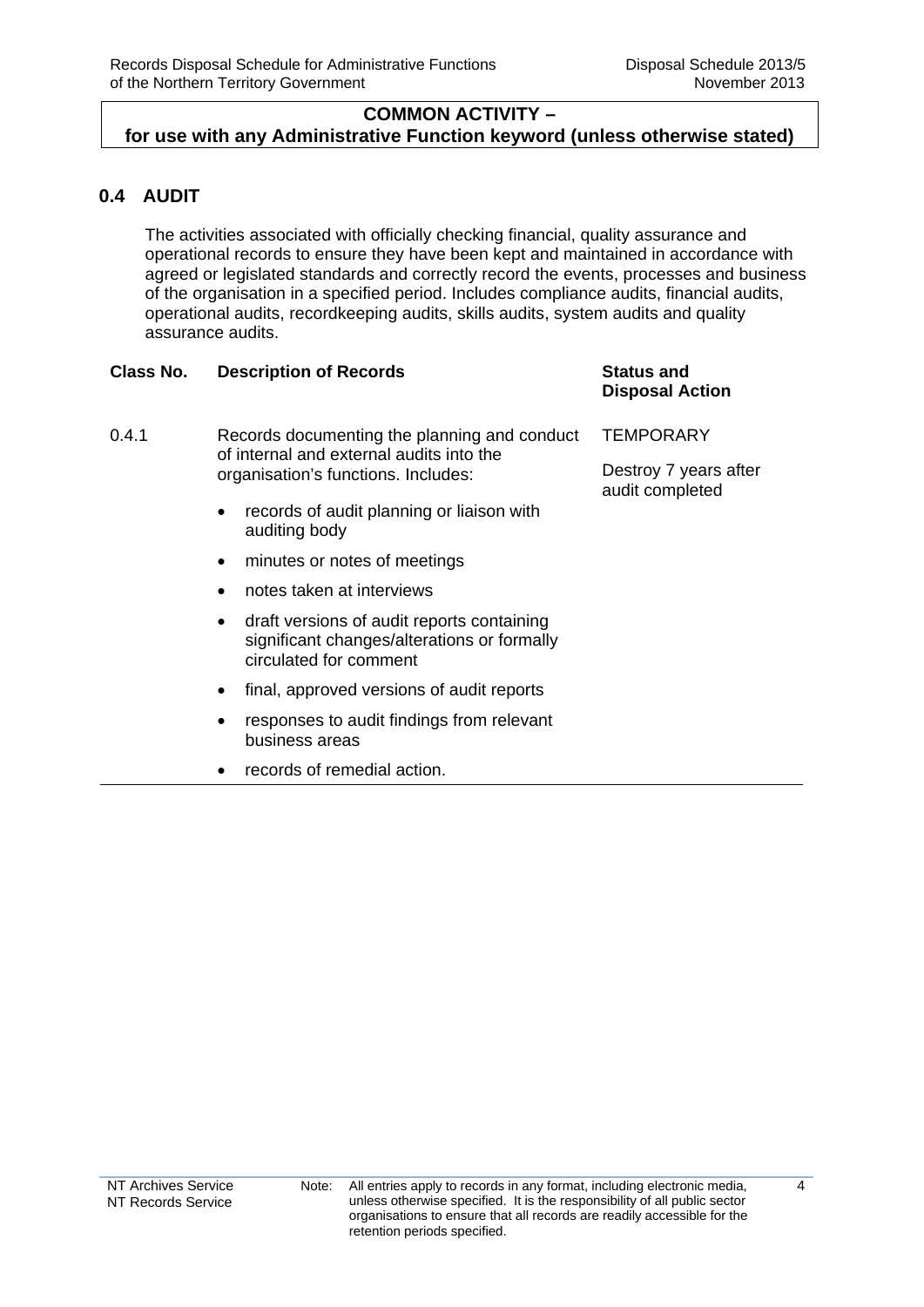## <span id="page-18-0"></span>**0.5 AUTHORISATION**

The process of seeking and granting permission to undertake requested action.

| Class No. | <b>Description of Records</b>                                                                                                                         | <b>Status and</b><br><b>Disposal Action</b>                                         |
|-----------|-------------------------------------------------------------------------------------------------------------------------------------------------------|-------------------------------------------------------------------------------------|
| 0.5.1     | Records documenting delegations of authority                                                                                                          | <b>PERMANENT</b>                                                                    |
|           | from the Minister to the organisation<br>$\bullet$                                                                                                    | Transfer to the NT<br><b>Archives Service 10</b><br>years after action<br>completed |
|           | to chief executive officers or to officers<br>$\bullet$<br>occupying statutory positions.                                                             |                                                                                     |
| 0.5.2     | Records documenting delegations of power or<br>other authorisations to organisation staff to                                                          | <b>TEMPORARY</b><br>Destroy 7 years after<br>authorisation expires/is               |
|           | perform administrative action, including                                                                                                              |                                                                                     |
|           | financial activity, eg<br>$\bullet$                                                                                                                   | withdrawn                                                                           |
|           | approval of expenditure<br>$\circ$                                                                                                                    |                                                                                     |
|           | approval of account signatories<br>$\circ$                                                                                                            |                                                                                     |
|           | authorisation to permit an overdraft<br>$\circ$<br>from a public account                                                                              |                                                                                     |
|           | authorisation to collect money on<br>$\circ$<br>behalf of another person                                                                              |                                                                                     |
|           | requests relating to guarantees and<br>$\circ$<br>indemnities                                                                                         |                                                                                     |
|           | transfer of allocations<br>$\circ$                                                                                                                    |                                                                                     |
|           | the transfer of funds between<br>$\circ$<br>financial years                                                                                           |                                                                                     |
|           | certificates of exemption from public<br>$\circ$<br>tender where the request is approved                                                              |                                                                                     |
|           | requests and approvals authorising the use<br>٠<br>of vehicles                                                                                        |                                                                                     |
|           | authorisations given by individuals to the<br>organisation granting permission to take and<br>use images of individuals in publications or<br>online. |                                                                                     |
| 0.5.3     | Authorisations for requests and approvals for                                                                                                         | <b>TEMPORARY</b>                                                                    |
|           | staff to engage in outside employment.                                                                                                                | Destroy 2 years after<br>approval lapses/is<br>withdrawn                            |

j.

Note: All entries apply to records in any format, including electronic media, unless otherwise specified. It is the responsibility of all public sector organisations to ensure that all records are readily accessible for the retention periods specified.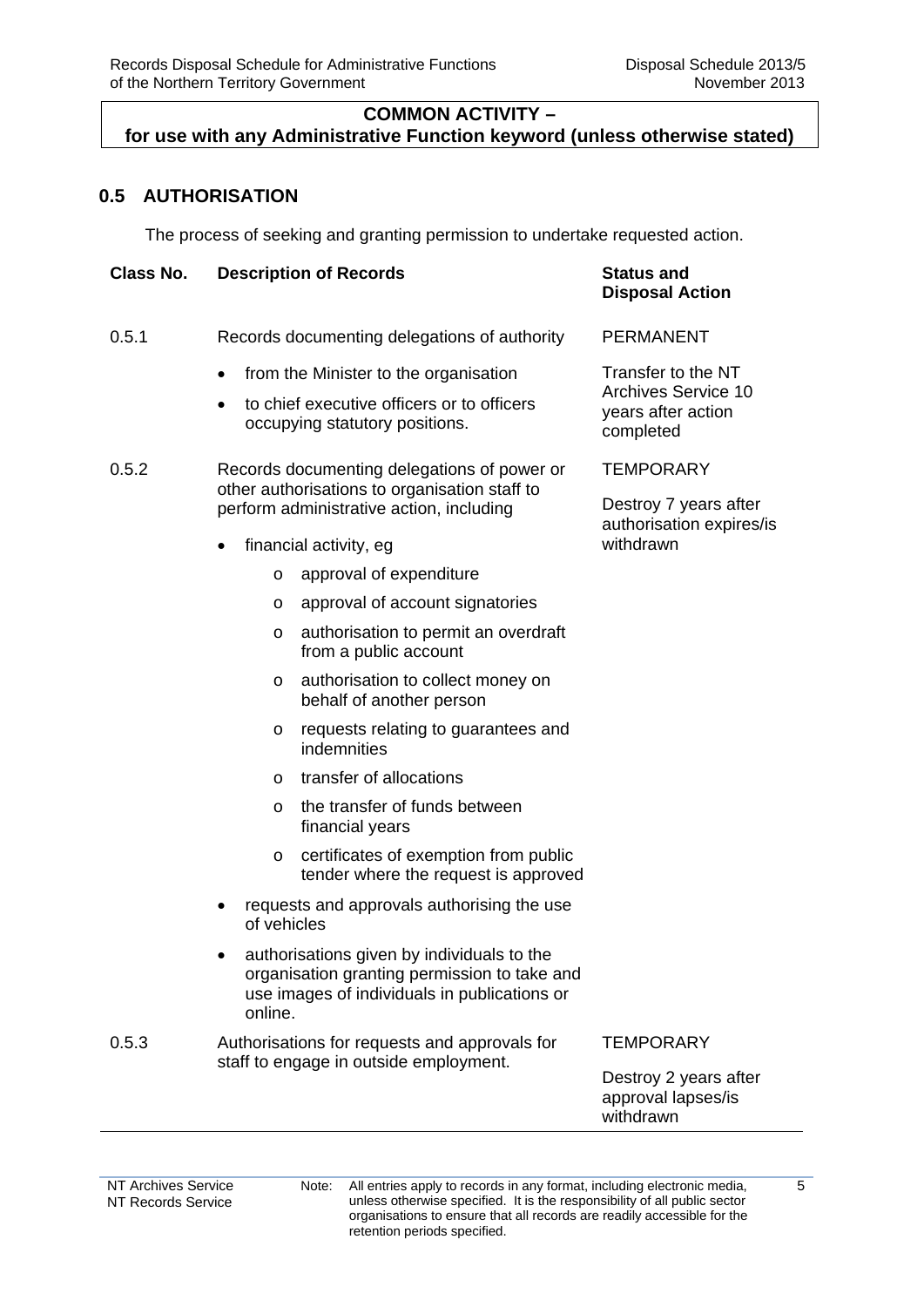## <span id="page-19-0"></span>**0.6 COMMITTEES**

The activities associated with the management of committees, sub committees, councils, forums working groups, boards and task forces (internal and external, private, community, local, state, national, international, etc.). Includes the committee's establishment, appointment of members, terms of reference, proceedings, minutes, reports, agendas etc.

### **Class No. Description of Records Status and**

# **Disposal Action**

0.6.1 Records documenting high-level committees, eg board of management, those formed to determine and manage strategic and core functional policy or implement major organisation programs, or where the organisation is the NT Government's main representative, eg inter-governmental committees. Includes: PERMANENT Transfer to the NT Archives Service 10 years after action completed

- agendas
- members' disclosures of interests
- final versions of minutes
- statements of intent
- advice, directions, proposals, submissions, conditions, reports, orders, consultations, recommendations and/or notifications, and
- supporting documentation such as membership appointments, cessations and resignations, briefing papers, out of session exchanges and discussion papers.
- 0.6.2 Records documenting internal administrative committees, or inter-departmental formal committees where the organisation is not the NT Government's main representative.
- 0.6.3 Working papers documenting the conduct and administration of committees. Includes:
	- draft agenda and minutes
	- notices of meetings

#### **TEMPORARY**

Destroy 5 years after action completed

**TEMPORARY** 

Destroy when reference ceases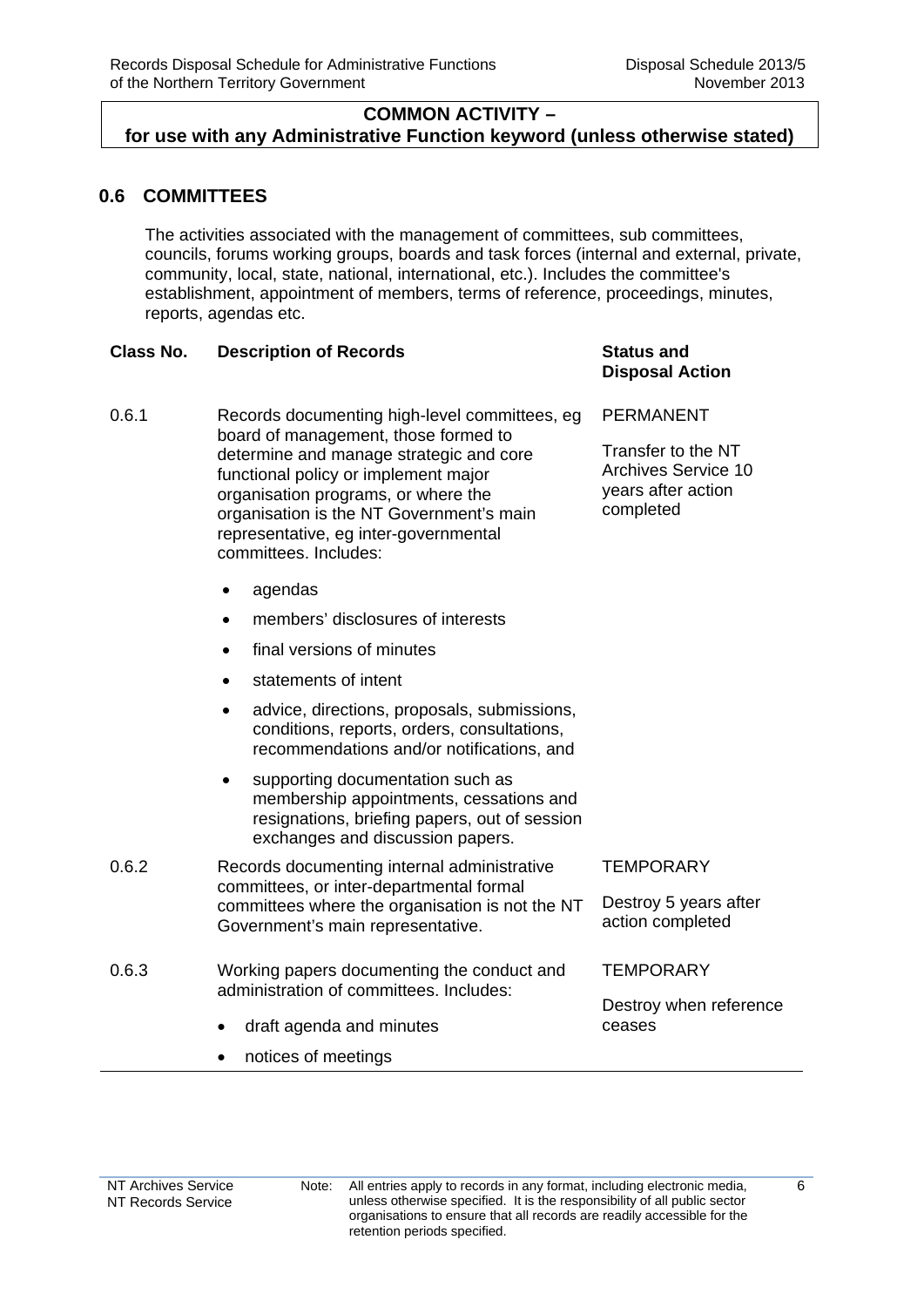## <span id="page-20-0"></span>**0.7 COMPLIANCE**

The activities associated with complying with, or monitoring compliance with, mandatory or optional accountability, fiscal, legal, regulatory or quality standards or requirements. Includes compliance with legislation and with national and international standards.

**Not to be used for work health and safety compliance – see 17.2 WORK HEALTH & SAFETY – COMPLIANCE** 

### **Class No. Description of Records Status and**

## **Disposal Action**

0.7.1 Records documenting the organisation's compliance with mandatory or optional standards or with statutory requirements, including investigation into breaches of compliance, records of assessment and certification, or requests for exemptions from compliance.

> Compliance requirements may include those specified in:

- ISO 8000/9000 Standards
- Treasurer's Directions
- Freedom of Information/Privacy Principles
- Quality System Guidelines
- Australian Qualification Guidelines
- Publishing quidelines (legal deposit, online accessibility standards)
- Modifications to manufacturer's delivered plant, equipment, or fleet.

**TEMPORARY** 

Destroy 7 years after action completed

 $\overline{7}$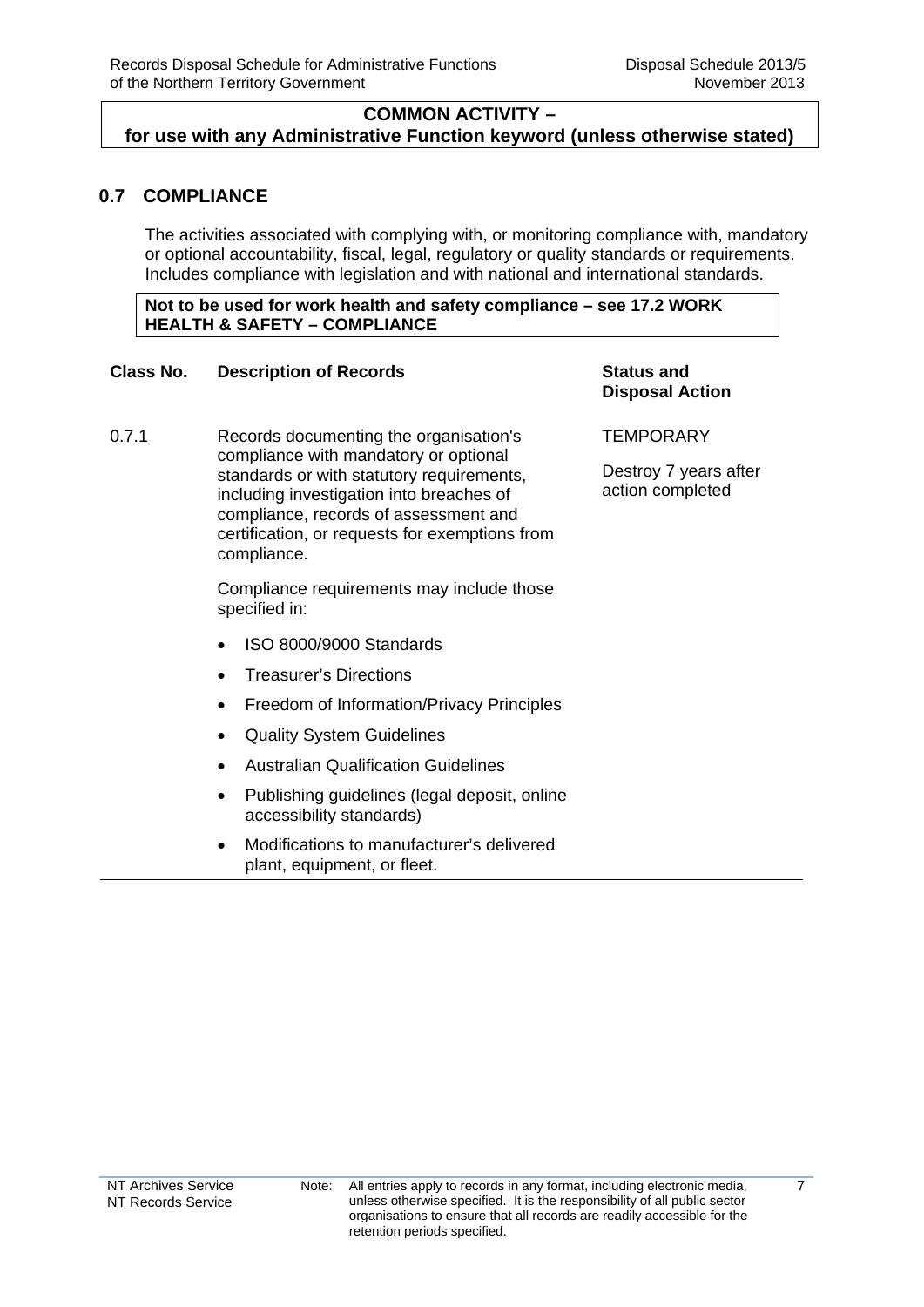## <span id="page-21-0"></span>**0.8 CONTRACTING OUT**

The activities involved in arranging, procuring and managing the performance of work or the provision of goods or services by a contractor, consultant, service provider, or by using external bureau services. Includes contract management and work done under contractual agreements and service agreements made under contract. Sometimes referred to as outsourcing.

**Use 0.1 ACQUISITION for documenting the acquisition of equipment, stores, services and other items where the cost of the acquisition is below Tier One Procurement activity** 

**Use 0.16 TENDERING for documenting the receipt and assessment of tenders for the acquisition of equipment, stores, services and other items in accordance with Tier Four and Five Procurement activity** 

#### **Class No. Description of Records Status and**

- 0.8.1 Contracts which are issued in accordance with National Public Works Council (NPWC) conditions. Includes:
	- draft versions of contracts containing significant changes/alterations or formally circulated for comment
	- final, approved versions of contracts
	- public notice and gazettal
	- deed of agreement
	- performance and evaluation reports including summary reports for the Procurement Review Board (PRB)
	- variations to contracts
	- records of post offer negotiations
	- complaints management including those referred to the Principal's Representative.
- 0.8.2 Contracts which are under seal or deed. Includes records associated with the development, negotiation and issue of contracts (see 0.8.4), but excluding tender documentation. Includes:
	- draft versions of contracts containing significant changes/alterations or formally circulated for comment
	- final, approved versions of contracts

# **Disposal Action**

PERMANENT

Transfer to the NT Archives Service 10 years after action completed

#### **TEMPORARY**

Destroy 12 years after completion or other termination of contract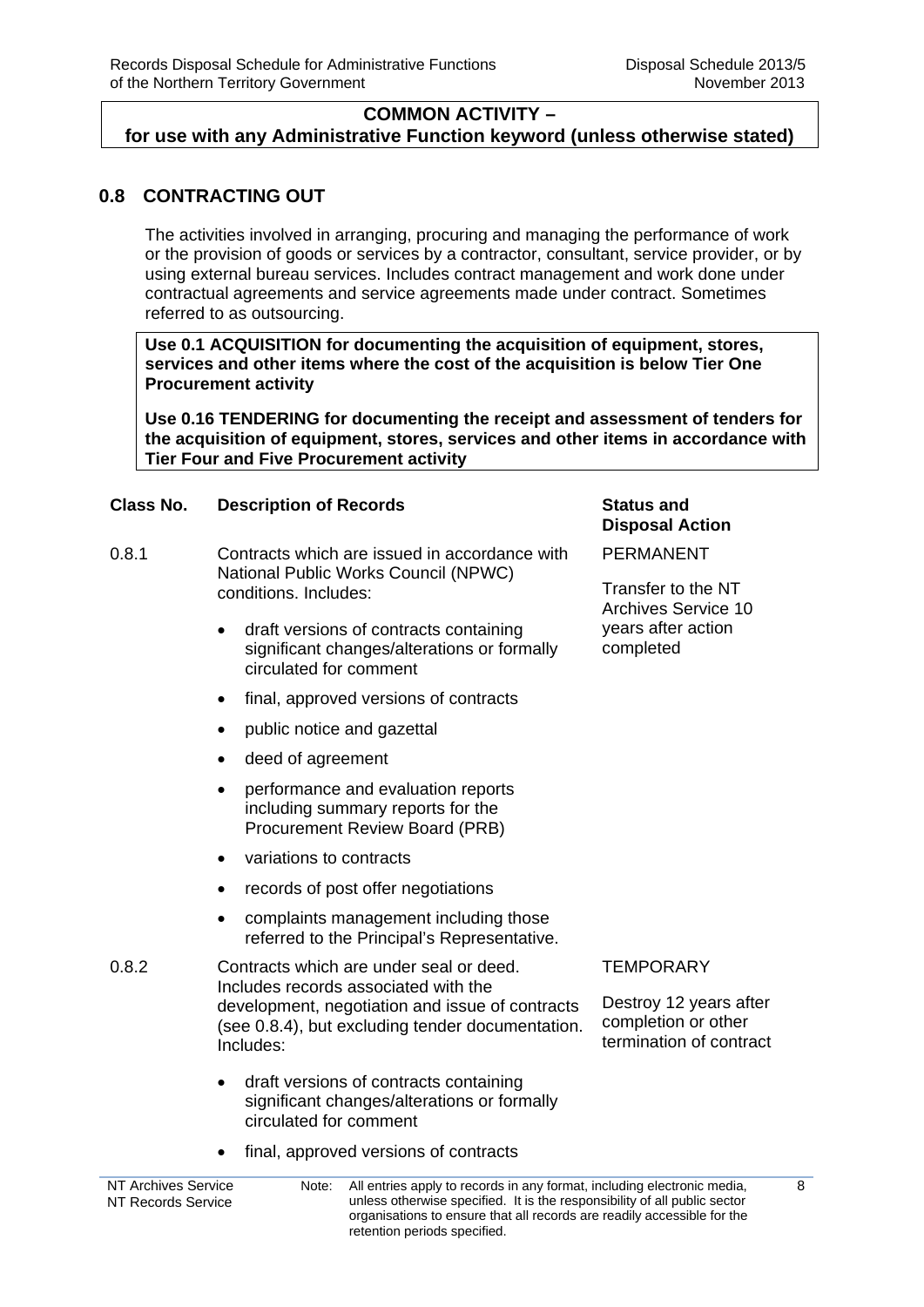## **COMMON ACTIVITY –**

**for use with any Administrative Function keyword (unless otherwise stated)**

- public notice and gazettal
- deed of agreement
- performance and evaluation reports including summary reports for the Procurement Review Board (PRB)
- variations to contracts
- records of post offer negotiations
- complaints management including those referred to the Principal's Representative.

0.8.3 Contracts which are not under seal or deed. Includes records associated with the development, negotiation and issue of contracts (see 0.8.4), but excluding tender documentation. Includes:

- draft versions of contracts containing significant changes/alterations or formally circulated for comment
- final, approved versions of contracts
- public notice and gazettal
- deed of agreement
- performance and evaluation reports including summary reports for the Procurement Review Board (PRB)
- variations to contracts
- records of post offer negotiations
- complaints management including those referred to the Principal's Representative.
- 0.8.4 Records documenting the development of contracts/procurement of goods and services in accordance with Tier Two and Three procurement activity not issued under seal or deed. Includes:
	- determinations of the need for services (procurement planning)
	- consultations with NT Industry Capability Network (NTICN)
	- requirement for accreditation by Contractor Accreditation (CAL)
	- approval to invite select quotations

#### **TEMPORARY**

Destroy 7 years after completion or other termination of contract

#### **TEMPORARY**

Destroy 7 years after completion or other termination of contract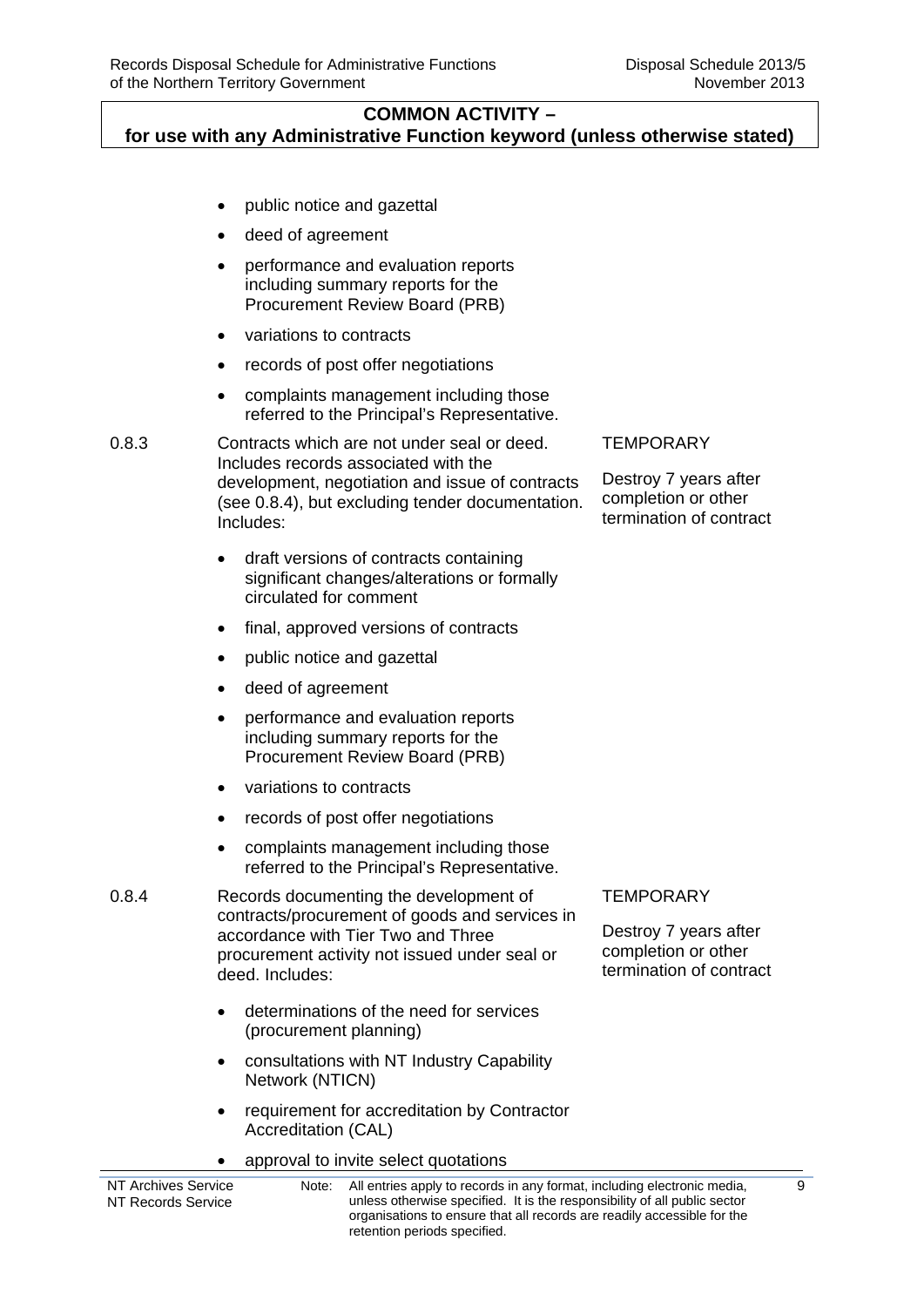- invitations and receipts of bids
- arrangements for publishing details on the Agency Purchase Requisition Online (APRO) system
- due diligence checks.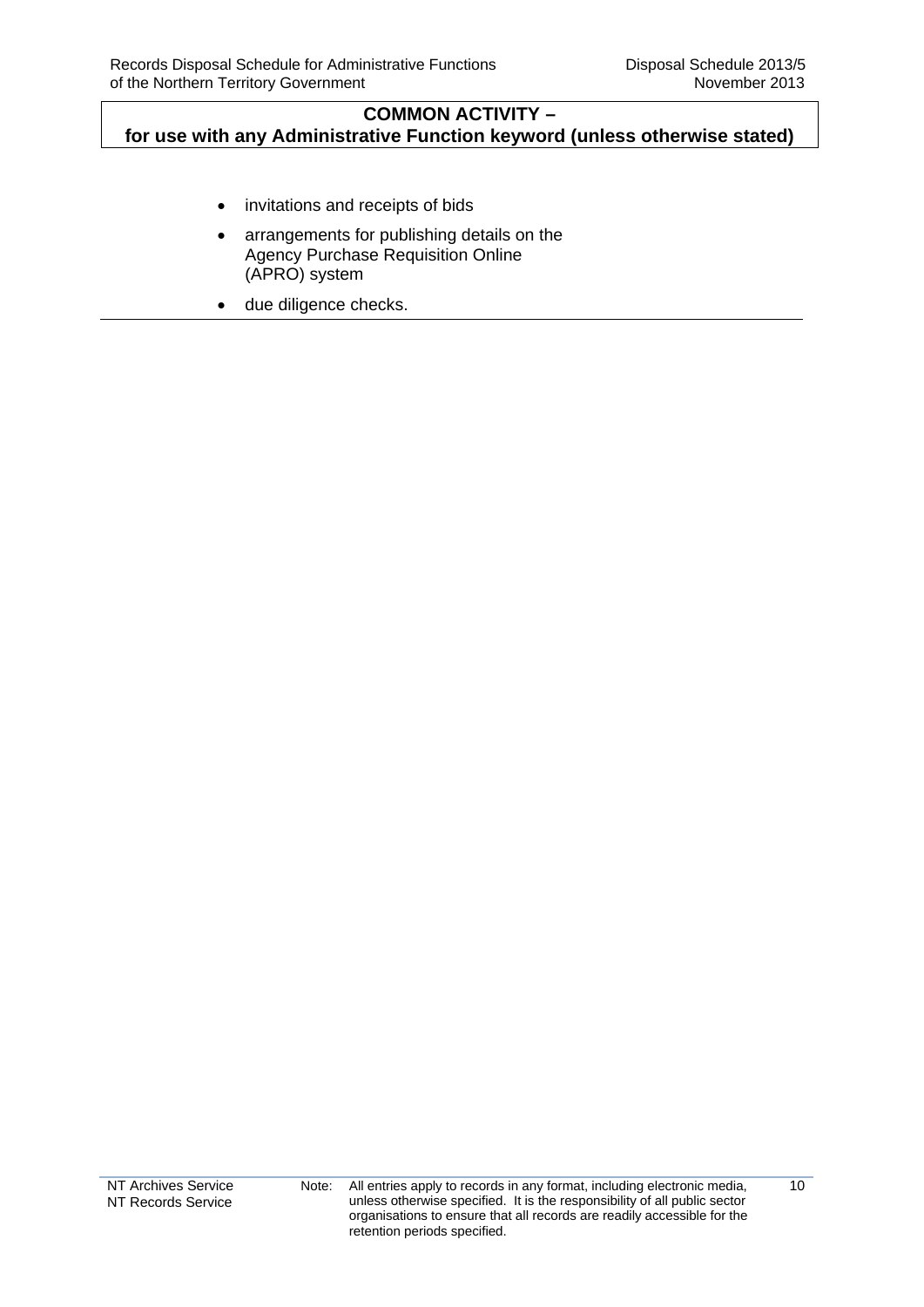## <span id="page-24-0"></span>**0.9 LIAISON**

The activities associated with maintaining regular general contact between the organisation and others, including: professional associations; professionals in related fields; private sector organisations; community groups; and individuals. Includes sharing informal advice and discussions, membership of professional associations and collaborating on projects that are not joint ventures.

### **Class No. Description of Records Status and**

- 0.9.1 Records documenting liaison activities undertaken with professional associations, professionals in related fields, private sector organisations, other governments and community groups that are not joint ventures. Includes:
	- sharing of informal advice
	- informal discussions
	- membership of professional associations.

# **Disposal Action**

**TEMPORARY** 

Destroy 3 years after action completed

 $\overline{11}$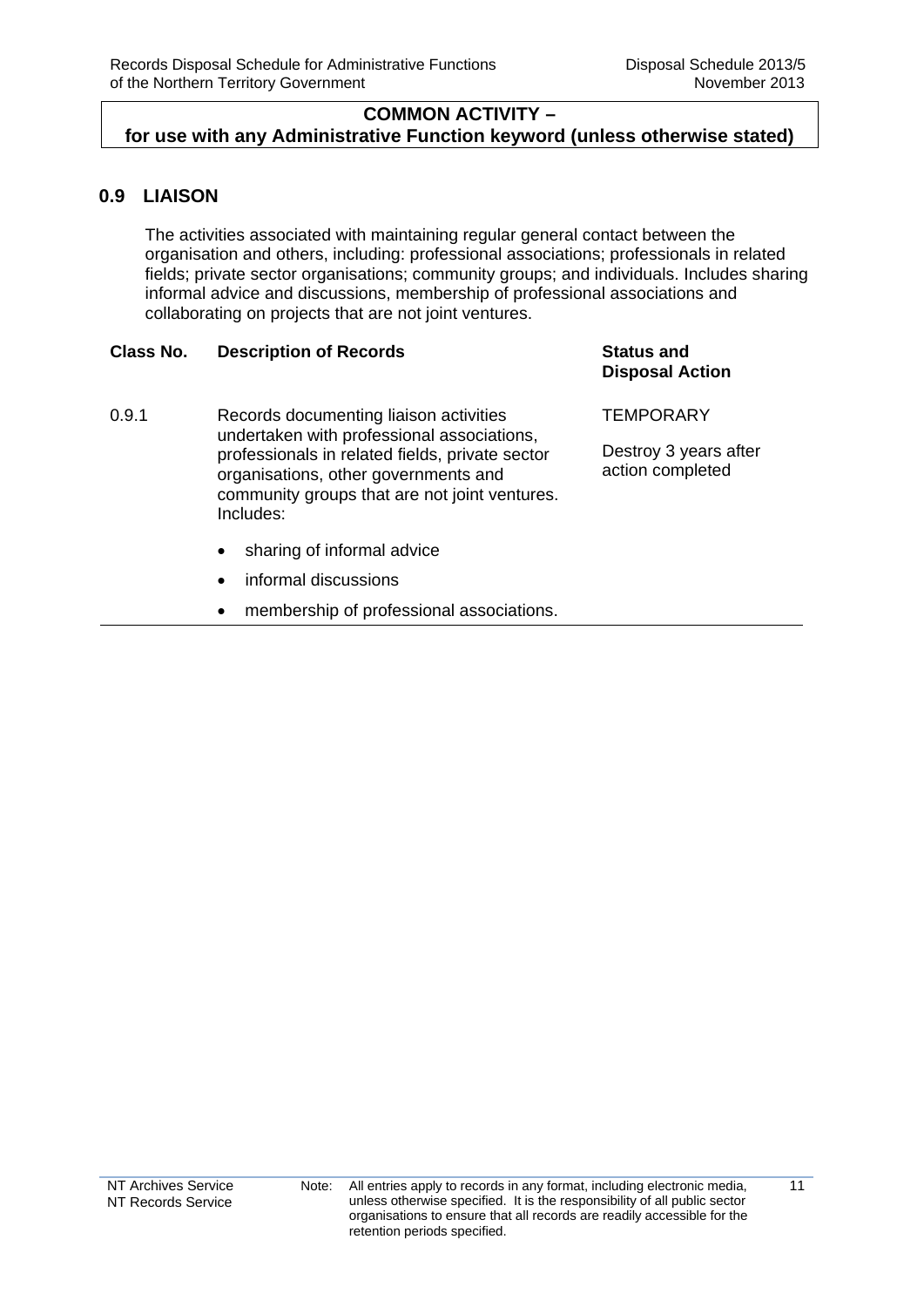## <span id="page-25-0"></span>**0.10 MEETINGS**

The activities associated with gatherings held to formulate, discuss, update, or resolve issues and matters pertaining to the management of the section, department, or organisation as a whole. Includes arrangements, agenda, taking of minutes, etc. May be used for staff meetings.

**Use 0.6 COMMITTEES for records of meetings of committees, task forces and any other formal group which meets on a regular basis.** 

| Class No. | <b>Description of Records</b>                                                                                                                                                          | <b>Status and</b><br><b>Disposal Action</b> |
|-----------|----------------------------------------------------------------------------------------------------------------------------------------------------------------------------------------|---------------------------------------------|
| 0.10.1    | Records documenting ad hoc meetings within<br>the organisation, including administrative<br>arrangements, agenda, attendance, briefing and<br>discussion papers, minutes, and reports. | <b>TEMPORARY</b>                            |
|           |                                                                                                                                                                                        | Destroy 3 years after<br>action completed   |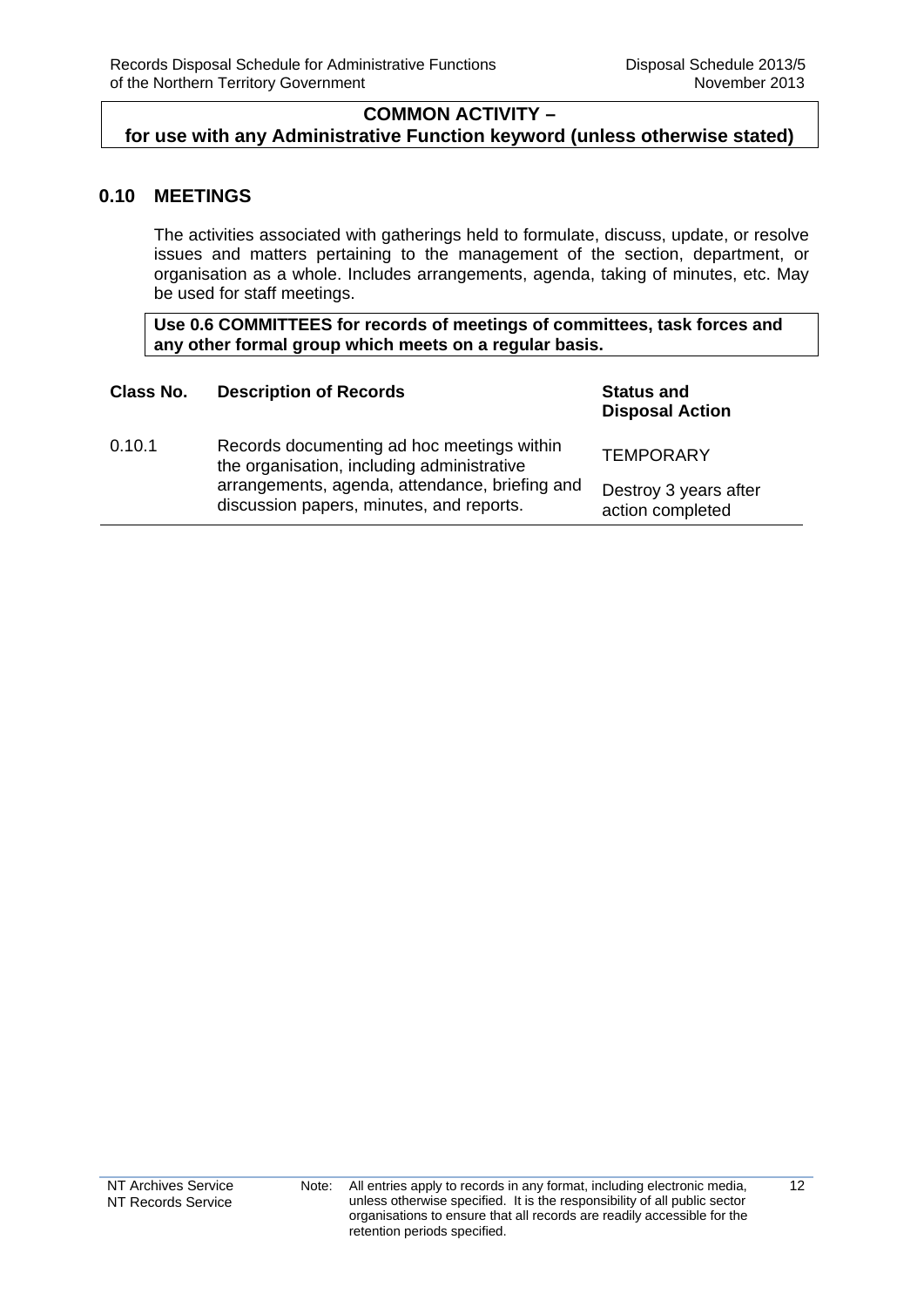## **COMMON ACTIVITY –**

<span id="page-26-0"></span>**for use with any Administrative Function keyword (unless otherwise stated)**

## **0.11 PLANNING**

The process of formulating ways in which objectives can be achieved. Includes determination of services, needs and solutions to those needs.

**Not to be used for the development of the organisation's overarching, whole of organisation strategic and corporate plans - see 15.5 STRATEGIC MANAGEMENT – PLANNING** 

**Not to be used for the development of the organisation's business continuity/counter disaster plan - see 15.7 STRATEGIC MANAGEMENT – RISK MANAGEMENT** 

#### **Class No. Description of Records Status and**

- 0.11.1 Final, approved versions of the organisation's individual business unit plans, and associated correspondence indicating who the plans apply to and responsibilities for their implementation.
- 0.11.2 Records documenting the development and review of the organisation's plans. Includes:
	- background research
	- draft versions of plans containing significant changes/alterations or formally circulated for comment
	- notes of meetings or reports analysing issues and the outcomes of consultation with employees, other organisations, stakeholders etc.

## **Disposal Action**

**TEMPORARY** 

Destroy 7 years after plan is superseded

**TEMPORARY** 

Destroy 3 years after action completed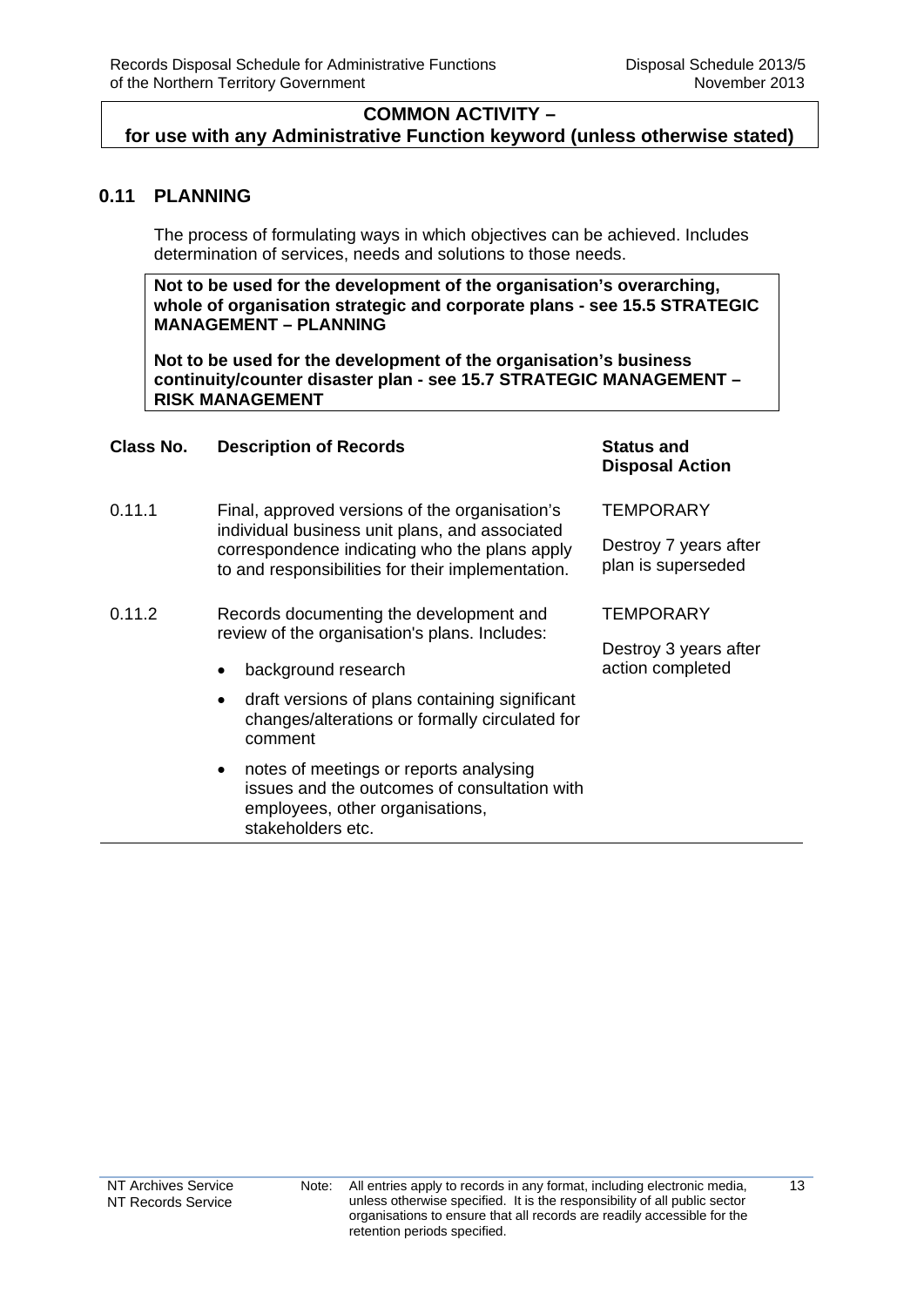## <span id="page-27-0"></span>**0.12 POLICY**

The activities associated with developing and establishing decisions, directions and precedents which act as a reference for future decision making, as the basis from which the organisation's operating procedures are determined.

**Not to be used for the development of the organisation's overarching, whole of organisation strategic management policy - see 15.6 STRATEGIC MANAGEMENT – POLICY** 

#### **Class No. Description of Records Status and**

## **Disposal Action**

Destroy 7 years after policy is superseded

**TEMPORARY** 

- 0.12.1 Records documenting the development and review of the organisation's administrative functions policies and associated correspondence indicating who the policies apply to and responsibilities for their implementation. Includes:
	- policy proposals
	- background research
	- results of consultations
	- supporting records
	- major draft versions containing significant changes/alterations or formally circulated for comment
	- comments received on drafts from other organisations/stakeholders
	- final policy documents.

| 0.12.2 | Comments on policy proposals initiated by other<br>organisations | TEMPORARY                                 |
|--------|------------------------------------------------------------------|-------------------------------------------|
|        |                                                                  | Destroy 2 years after<br>action completed |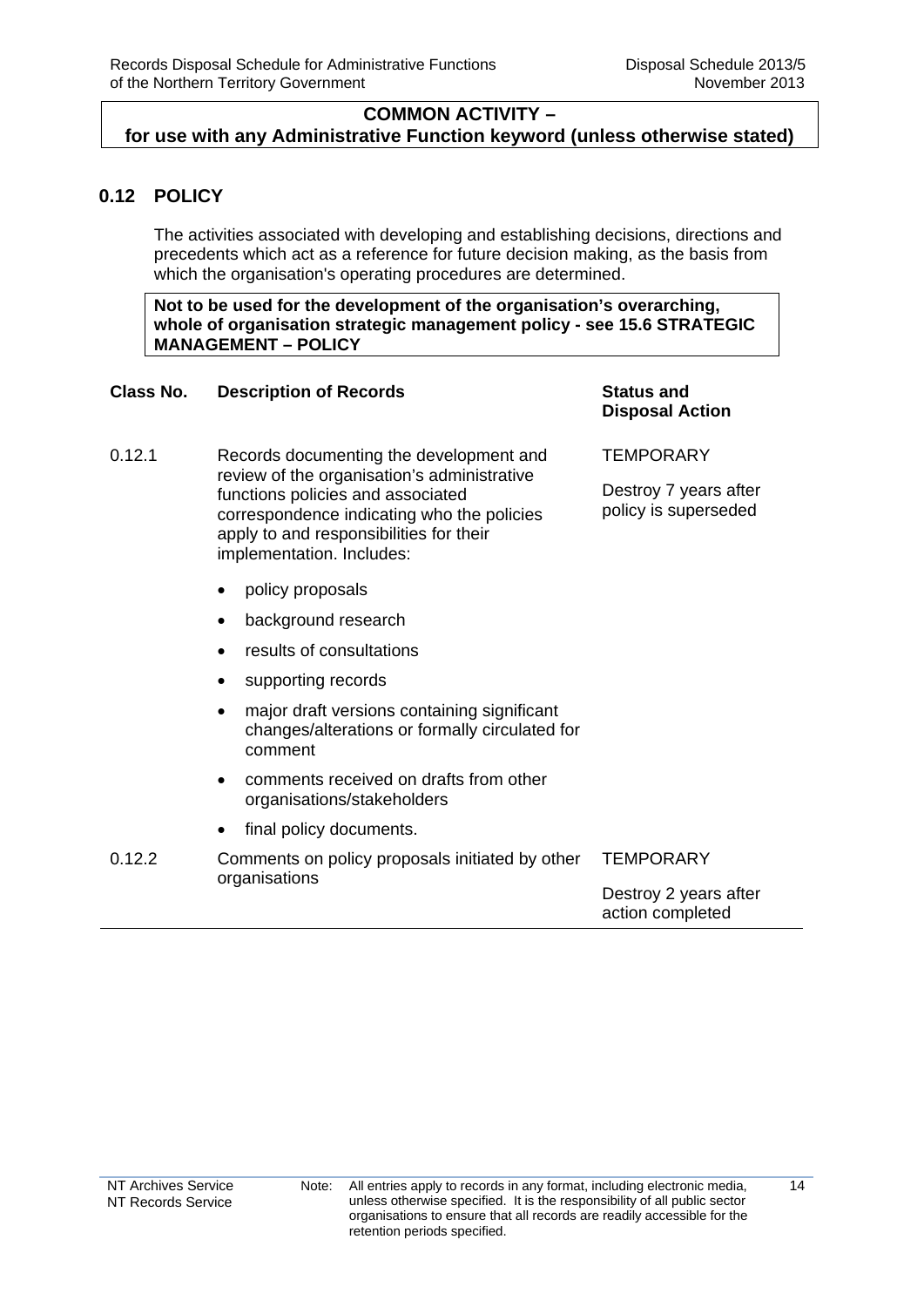## **COMMON ACTIVITY –**

## <span id="page-28-0"></span>**for use with any Administrative Function keyword (unless otherwise stated)**

## **0.13 PROCEDURES**

Standard methods of operating laid down by an organisation according to formulated policy.

| Class No. | <b>Description of Records</b>                                                                                                                                                                                                                                            | <b>Status and</b><br><b>Disposal Action</b>    |
|-----------|--------------------------------------------------------------------------------------------------------------------------------------------------------------------------------------------------------------------------------------------------------------------------|------------------------------------------------|
| 0.13.1    | Records of an organisation's procedures<br>including manuals, handbooks, directives,<br>guidelines, instructions, fact sheets, work books,<br>etc.                                                                                                                       | <b>TEMPORARY</b>                               |
|           |                                                                                                                                                                                                                                                                          | Destroy 5 years after<br>procedures superseded |
| 0.13.2    | Records documenting the development of an                                                                                                                                                                                                                                | <b>TEMPORARY</b>                               |
|           | organisation's procedures. Includes:                                                                                                                                                                                                                                     | Destroy 2 years after                          |
|           | background research<br>٠                                                                                                                                                                                                                                                 | procedures superseded                          |
|           | draft versions of procedures containing<br>$\bullet$<br>significant changes/alterations or formally<br>circulated for comment<br>reports analysing issues and the outcomes<br>$\bullet$<br>of consultation with employees, other<br>organisations and stakeholders, etc. |                                                |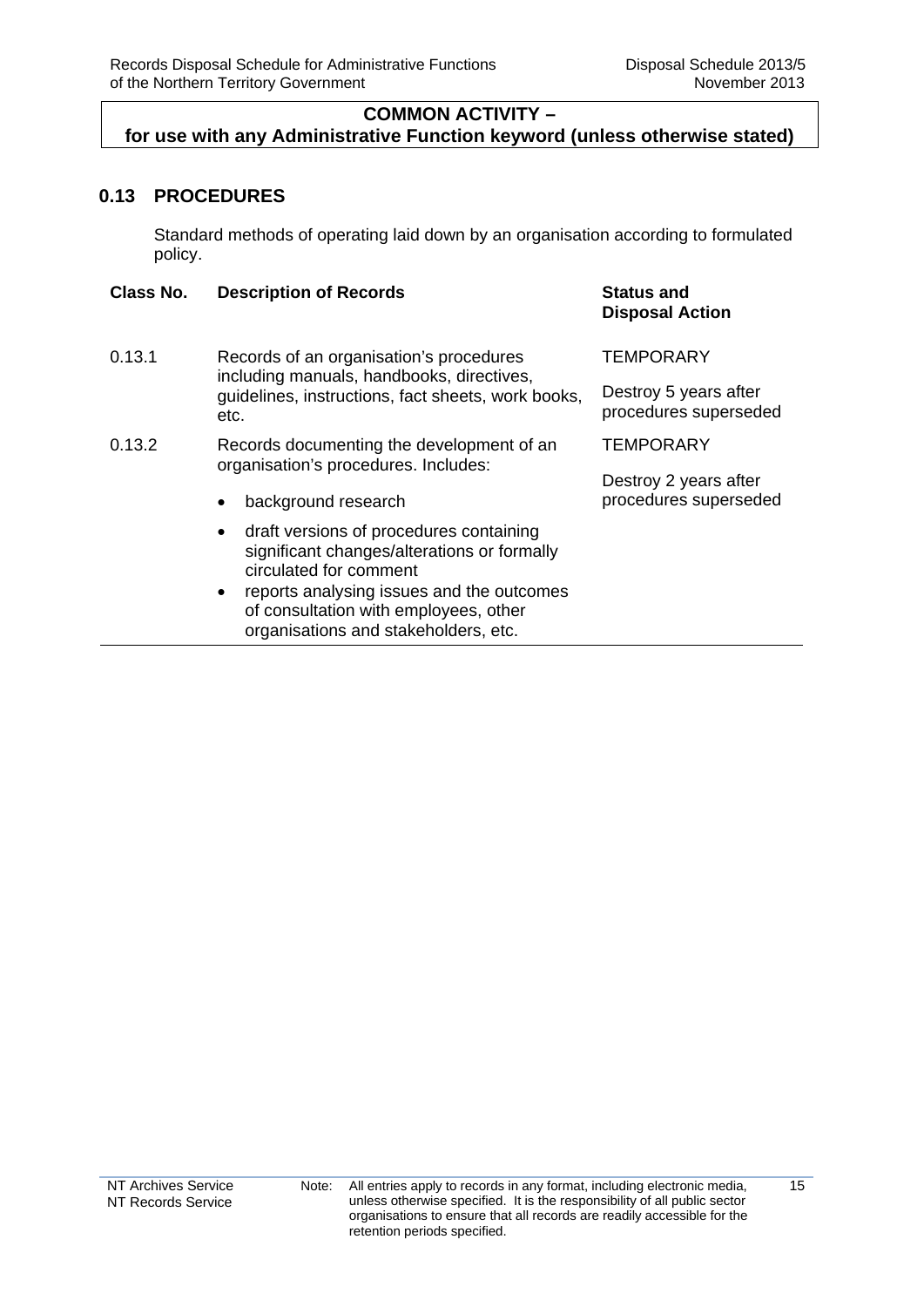## <span id="page-29-0"></span>**0.14 REPORTING**

The processes associated with initiating or providing a formal response to a situation or request (either internal, external or as a requirement of corporate policies), and to provide formal statements or findings of the results of an examination or investigation. Includes agenda, briefing, business, discussion papers, proposals, reports, reviews and returns.

#### **Not to be used for financial statements and reports - see 5.6 FINANCIAL MANAGEMENT – FINANCIAL STATEMENTS**

## **Class No. Description of Records Status and**

- 0.14.1 Final, approved versions of major reports, and working papers documenting the development of major reports, detailing the performance of the organisation in meeting corporate goals, objectives and performance indicators, or in response to significant events, eg:
	- reports to government relating to the organisation's core functions and performance, including the annual report
	- reports on incidents/disasters that result in or have the potential to result in significant damage to government assets or the operating capabilities of the organisation.
- 0.14.2 Final versions of periodic reports on general administrative matters required either internally or by other organisations, used to monitor recurring activities.
- 0.14.3 Background information and reference materials supplied for non-major reports. Includes:
	- draft versions of reports containing significant changes/alterations or formally circulated for comment
	- summaries
	- statistics.

# **Disposal Action**

PERMANENT

Transfer to the NT Archives Service 10 years after action completed

#### **TEMPORARY**

Destroy 5 years after action completed

#### **TEMPORARY**

Destroy 1 year after action completed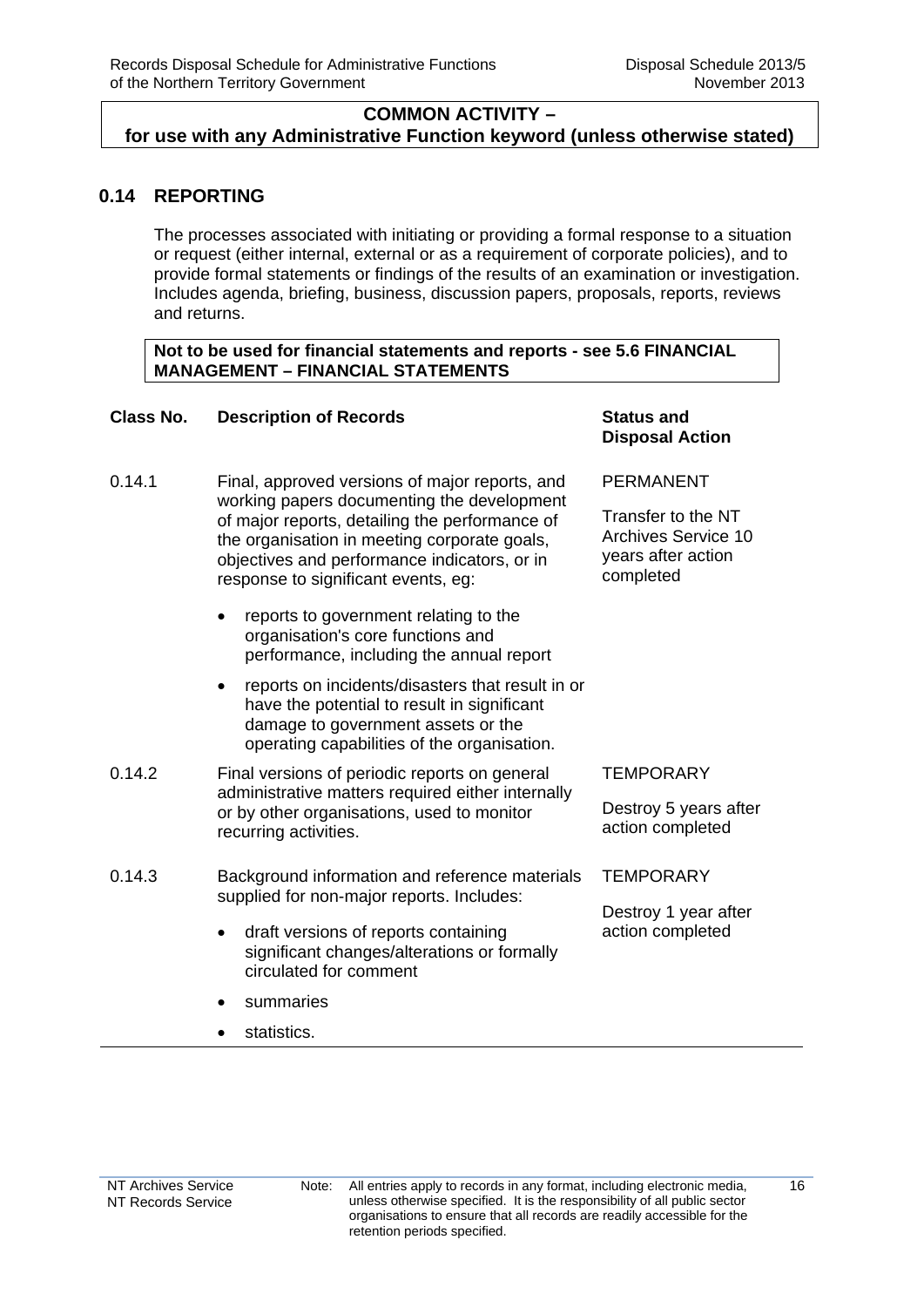## <span id="page-30-0"></span>**0.15 REVIEWING**

The activities involved in enquiring into a subject or area of interest in order to discover facts, principles etc. Used to support the development of projects, standards, guidelines etc., and the business activities of the organisation in general. Includes following up enquiries relating to organisational programs, projects, working papers, literature searches, etc.

### **Class No. Description of Records Status and**

# **Disposal Action**

- 0.15.1 Records documenting the review of the organisation's programs and services. Includes:
	- documents establishing the review
	- background research, eg client surveys
	- draft versions of review reports containing significant changes/alterations or formally circulated for comment
	- final versions of approved reports
	- project or action plans.

**TEMPORARY** 

Destroy 5 years after action completed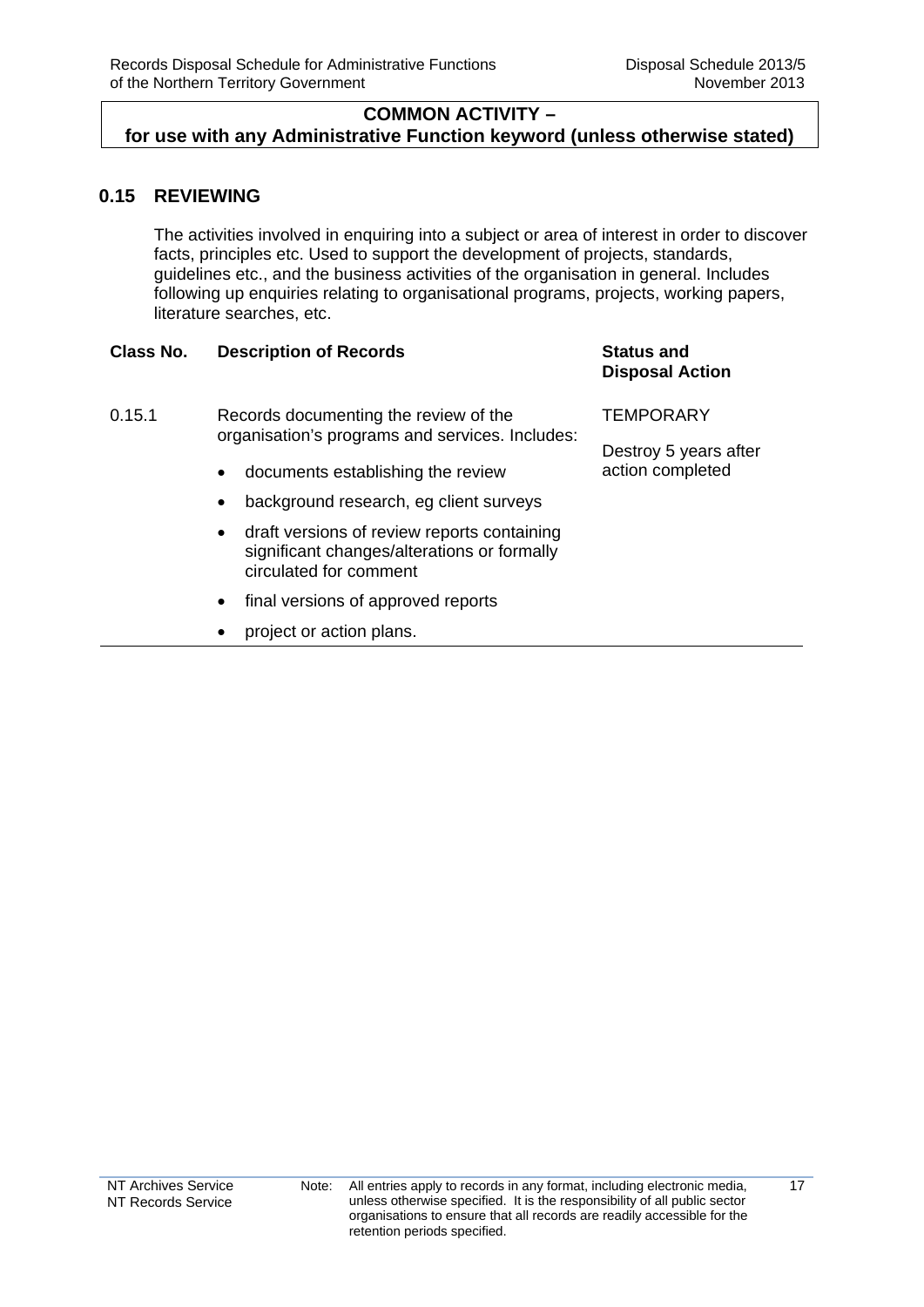## <span id="page-31-0"></span>**0.16 TENDERING**

The activities involved in receiving and assessing tenders for the supply, sale or purchase of goods and services in accordance with Tier Four and Five Procurement activity. Tendering involves liaison with Contract and Procurement Services, and refers to the process of inviting parties to submit an offer by advertisement, followed by evaluation of offers and selecting a successful bidder.

### **Use 0.8 CONTRACTING OUT for disposal action for the actual contracts created as a result of the Tendering process**

| Class No.           | <b>Description of Records</b>                                                                                                                                         | <b>Status and</b><br><b>Disposal Action</b>                                         |
|---------------------|-----------------------------------------------------------------------------------------------------------------------------------------------------------------------|-------------------------------------------------------------------------------------|
| 0.16.1              | Tenders which are issued in accordance with<br>National Public Works Council (NPWC)<br>conditions                                                                     | <b>PERMANENT</b>                                                                    |
|                     |                                                                                                                                                                       | Transfer to the NT<br><b>Archives Service 10</b><br>years after action<br>completed |
| 0.16.2              | Records documenting the development, review<br>and issue of tenders other than those issued in<br>accordance with National Public Works Council<br>(NPWC) conditions. | <b>TEMPORARY</b>                                                                    |
|                     |                                                                                                                                                                       | Destroy 7 years after<br>tender process is<br>completed                             |
|                     | For both the above classes records include:                                                                                                                           |                                                                                     |
|                     | records of planning for the tender<br>$\bullet$<br>(procurement planning)                                                                                             |                                                                                     |
|                     | <b>Statements of Requirements</b><br>$\bullet$                                                                                                                        |                                                                                     |
|                     | <b>Requests for Proposals</b><br>$\bullet$                                                                                                                            |                                                                                     |
|                     | application for issue of a Certificate of<br>$\bullet$<br><b>Exemption from Public Tendering (where</b><br>applicable)                                                |                                                                                     |
|                     | <b>Expressions of Interest</b><br>$\bullet$                                                                                                                           |                                                                                     |
|                     | Requests for Tender (RFT)<br>$\bullet$                                                                                                                                |                                                                                     |
|                     | requirement for accreditation by Contractor<br>$\bullet$<br>Accreditation (CAL)                                                                                       |                                                                                     |
|                     | arrangements for publishing details on the<br>$\bullet$<br><b>Agency Purchase Requisition Online</b><br>(APRO) system                                                 |                                                                                     |
|                     | selection criteria<br>$\bullet$                                                                                                                                       |                                                                                     |
|                     | records of arrangements for carrying out the<br>٠<br>evaluation process                                                                                               |                                                                                     |
| NT Archives Service | All entries apply to records in any format lincluding electronic media<br>Note: ∴                                                                                     |                                                                                     |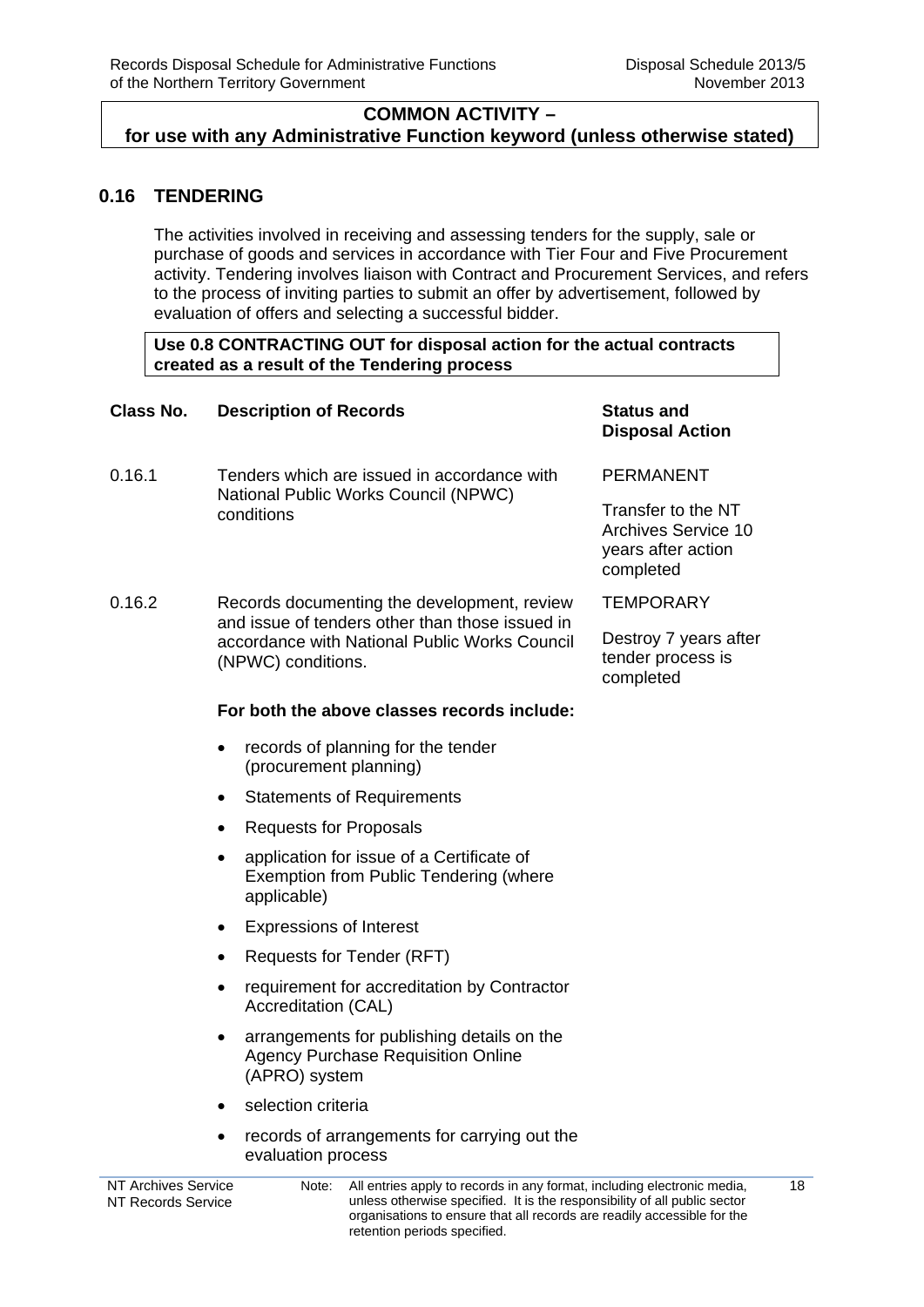| $\bullet$ | performance and evaluation reports    |
|-----------|---------------------------------------|
|           | including summary reports for the     |
|           | <b>Procurement Review Board (PRB)</b> |

- recommendations
- final reports
- notification of outcome to all tenderers
- public notices and gazettal
- complaints management.
- 0.16.3 Records documenting unsuccessful tenders, inadmissible tenders, or a tender process where there is no suitable bidder or where the tender process has been discontinued. Includes submissions, notifications of outcome and reports on debriefing sessions.

**TEMPORARY** 

Destroy 2 years after tender process completed or decision made not to continue with the tender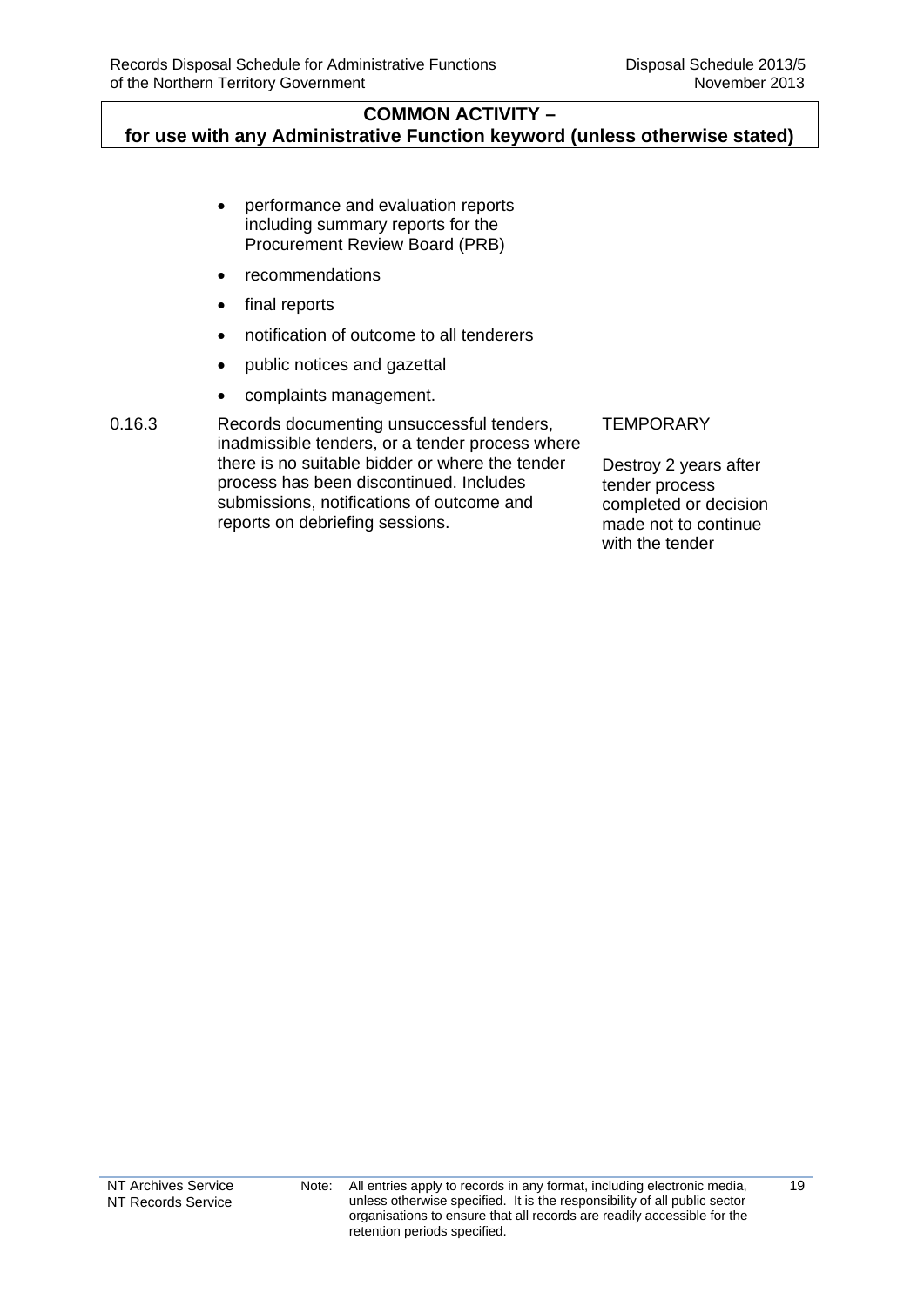## <span id="page-33-0"></span>**1. COMMUNITY RELATIONS**

The function of establishing rapport with the community and raising and maintaining the organisation's broad public profile. Includes marketing, advertising, competitions, media liaison, exhibitions, celebrations, ceremonies, speeches, official representation at functions and participation in community activities. Also includes relationships with professional bodies and industry, the management of client services, handling reactions to those services, client consultation and feedback.

**Use** the organisation's functional retention and disposal authority for records relating to specific relationships with the community or professional associations that support the organisation's core functions.

## **1.1 CLIENT SERVICE**

The activities associated with the planning, monitoring, evaluating and delivery of services provided to clients by the organisation.

#### **Class No. Description of Records Status and**

- 1.1.1 Records documenting complaints or appreciation received from businesses, community bodies and members of the public and consequent action by the organisation.
- 1.1.2 Records documenting the management of specific client services provided to the public such as
	- help desks
	- websites
	- interpreters
	- services for disabled clients.

Includes planning, monitoring and evaluation of services, and documenting the development of service charters and directives relating to the provision of services.

Use 15.1 STRATEGIC MANAGEMENT – CLIENT SERVICE for records documenting the development of organisation-wide strategies for the delivery of client services.

# **Disposal Action**

#### **TEMPORARY**

Destroy 5 years after action completed

#### **TEMPORARY**

Destroy 3 years after action completed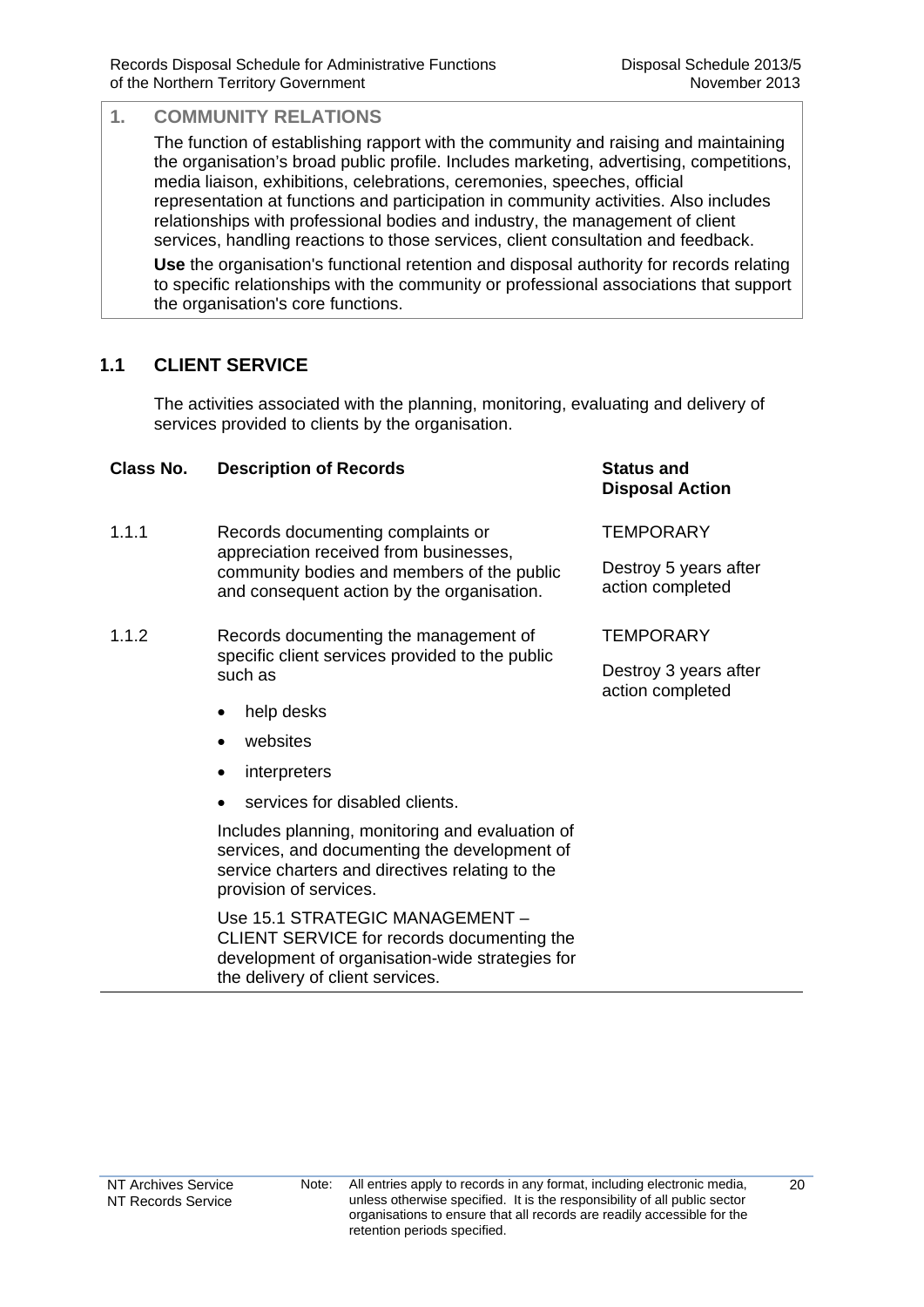## <span id="page-34-0"></span>**1. COMMUNITY RELATIONS**

The function of establishing rapport with the community and raising and maintaining the organisation's broad public profile. Includes marketing, advertising, competitions, media liaison, exhibitions, celebrations, ceremonies, speeches, official representation at functions and participation in community activities. Also includes relationships with professional bodies and industry, the management of client services, handling reactions to those services, client consultation and feedback.

**Use** the organisation's functional retention and disposal authority for records relating to specific relationships with the community or professional associations that support the organisation's core functions.

## **1.2 CONFERENCES**

The activities involved in arranging or attending conferences held either by the organisation or by other organisations. Includes registrations, publicity, and reports of participants, etc. Place published reports and proceedings in the organisation's library or information centre, and cross-reference to files. Includes workshops and seminars.

### **Class No. Description of Records Status and**

- 1.2.1 Proceedings, reports and addresses from conferences, seminars or forums attended by organisation staff. Includes inter-organisation and government conferences. Also includes post conference interaction, eg via social media forums.
- 1.2.2 Records documenting the administrative arrangements for conferences, seminars or forums arranged by the organisation. Includes:
	- records of program development
	- invitations to speakers and responses
	- registrations
	- venue bookings
	- accommodation and transport arrangements
	- catering arrangements.

 Use 5.1 FINANCIAL MANAGEMENT – ACCOUNTING and/or 5.10 FINANCIAL MANAGEMENT – PAYMENTS for financial transactions supporting conference activities.

 Use 13.8 PUBLISHING – PRODUCTION for records documenting the preparation of conference materials for publication, eg graphic design, printing, binding etc.

## **Disposal Action**

**TEMPORARY** 

Destroy 5 years after conference

#### **TEMPORARY**

Destroy 2 years after conference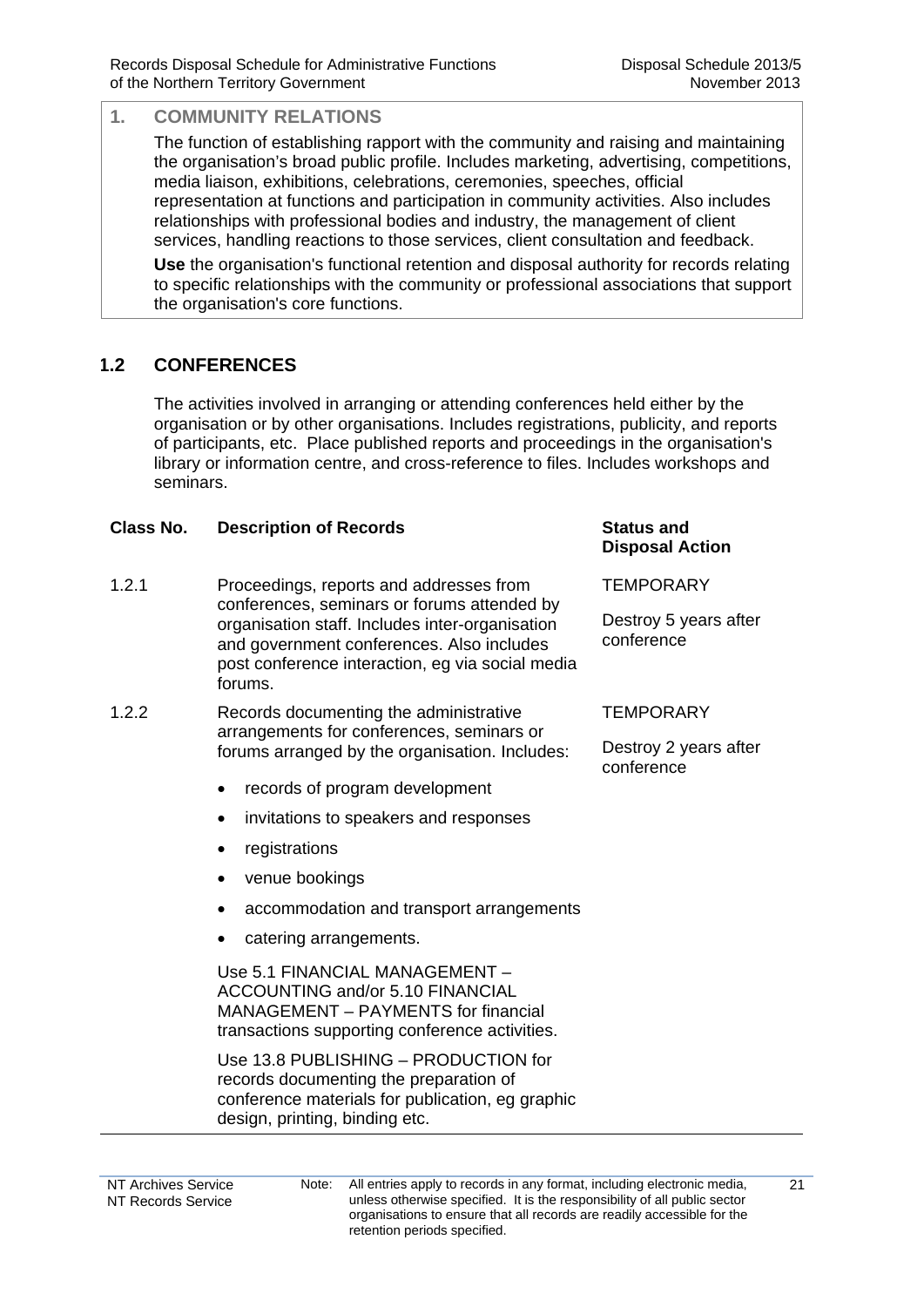## <span id="page-35-0"></span>**1. COMMUNITY RELATIONS**

The function of establishing rapport with the community and raising and maintaining the organisation's broad public profile. Includes marketing, advertising, competitions, media liaison, exhibitions, celebrations, ceremonies, speeches, official representation at functions and participation in community activities. Also includes relationships with professional bodies and industry, the management of client services, handling reactions to those services, client consultation and feedback.

**Use** the organisation's functional retention and disposal authority for records relating to specific relationships with the community or professional associations that support the organisation's core functions.

## **1.3 DONATIONS**

The activities associated with managing money, items, artefacts or property donated to the organisation, or by the organisation and or its staff to charities, etc. Includes managing unsolicited donations.

#### **Class No. Description of Records Status and**

- 1.3.1 Records documenting significant donations or bequests of money, items, artefacts or property that are of long term value, ongoing benefit or subject to public interest or debate.
- 1.3.2 Records documenting donations or bequests of money, items, artefacts or property that are not significant. Includes records relating to donations of money or goods made by the organisation to other organisations, including charities.
- 1.3.3 Records documenting the refusal of donations offered to the organisation.

Use 5.5 FINANCIAL MANAGEMENT – DONATIONS for managing financial transactions associated with monetary donations.

Use 9.7 INFORMATION MANAGEMENT – DONATIONS for records documenting the

donation of information resources, eg books.

## **Disposal Action**

PERMANENT

Transfer to NT Archives Service 10 years after action completed.

**TEMPORARY** 

Destroy 7 years after action completed

## **TFMPORARY**

Destroy 2 years after action completed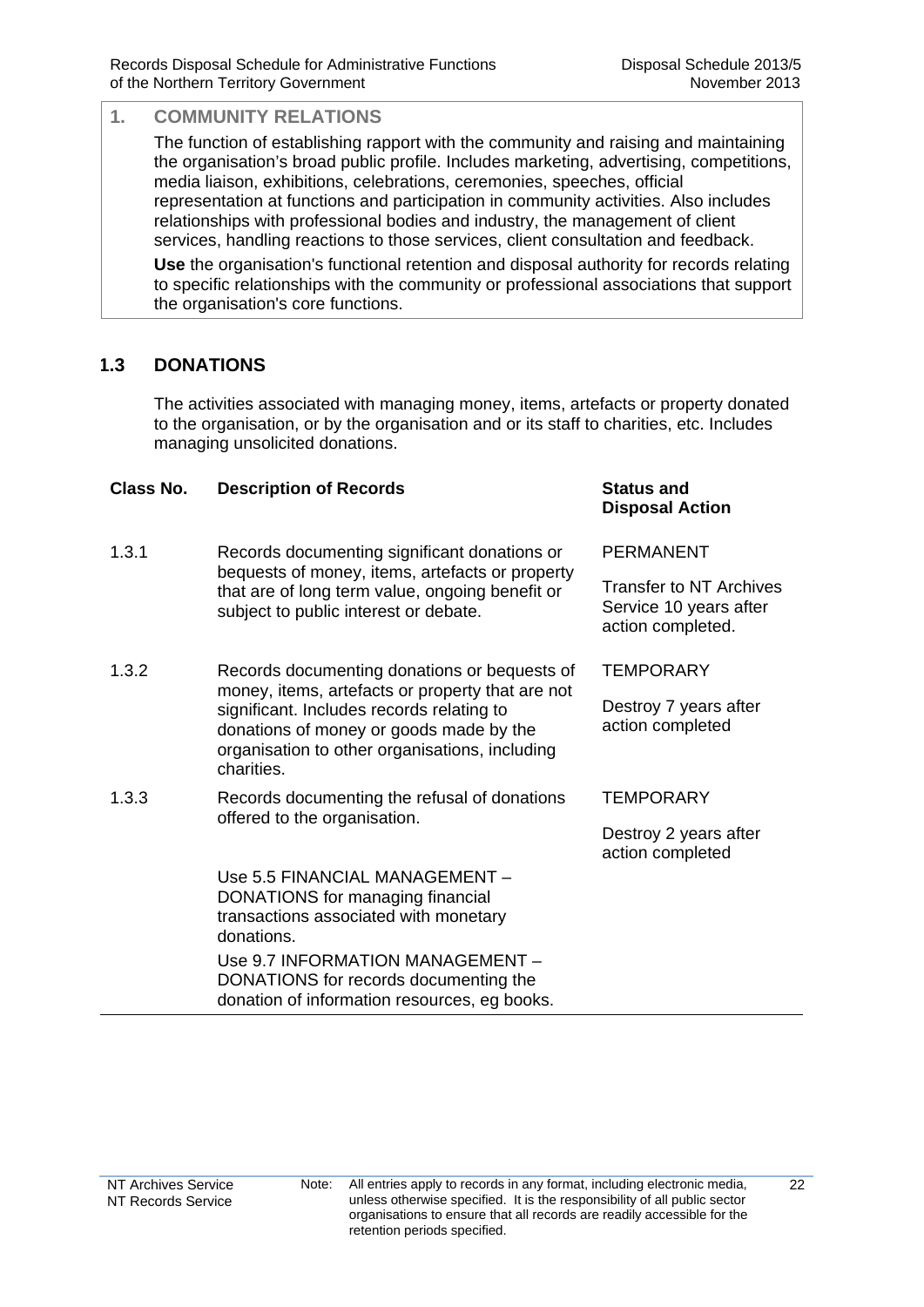The function of establishing rapport with the community and raising and maintaining the organisation's broad public profile. Includes marketing, advertising, competitions, media liaison, exhibitions, celebrations, ceremonies, speeches, official representation at functions and participation in community activities. Also includes relationships with professional bodies and industry, the management of client services, handling reactions to those services, client consultation and feedback.

**Use** the organisation's functional retention and disposal authority for records relating to specific relationships with the community or professional associations that support the organisation's core functions.

#### **1.4 ENQUIRIES**

The activities associated with the handling of requests for information about the organisation and its services by the general public or another organisation.

#### **Class No. Description of Records Status and**

1.4.1 Records documenting requests for and the handling of enquiries regarding routine information about the organisation and its services, eg programs, products and services.

> Use 0.2 ADVICE (Common Activities) for the provision of formal advice.

Use 9.8 INFORMATION MANAGEMENT – ENQUIRIES for records documenting formal requests made under the *Information Act.* Includes access to, and correction of, personal and government information and protection of privacy in accordance with the Information Privacy Principles.

## **Disposal Action**

**TEMPORARY**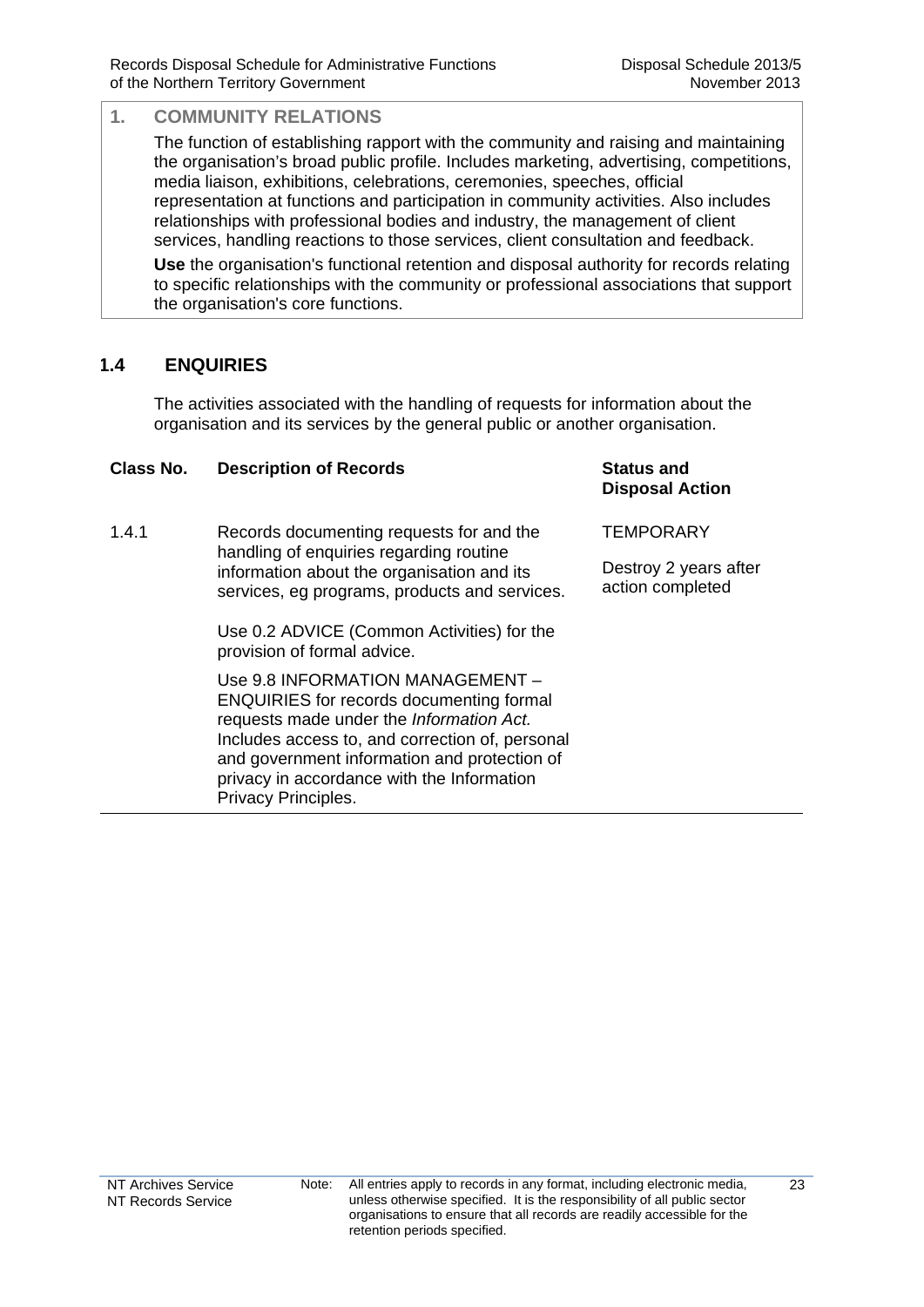The function of establishing rapport with the community and raising and maintaining the organisation's broad public profile. Includes marketing, advertising, competitions, media liaison, exhibitions, celebrations, ceremonies, speeches, official representation at functions and participation in community activities. Also includes relationships with professional bodies and industry, the management of client services, handling reactions to those services, client consultation and feedback.

**Use** the organisation's functional retention and disposal authority for records relating to specific relationships with the community or professional associations that support the organisation's core functions.

### **1.5 EVENTS**

The activities associated with arranging, managing or attending events.

#### **Class No. Description of Records Status and**

- 1.5.1 Records documenting the organisation and staging of events and celebrations of significant interest to the Northern Territory, eg the official opening of major buildings or facilities or those organised to mark major anniversaries, and the conferring of special community awards promoted by the organisation. Includes:
	- final version addresses given by the Chief Minister or portfolio Minister or senior organisation officers
	- briefing papers for ministers, dignitaries and senior organisation officials
	- guest lists, invitations, programs and protocol arrangements
	- photographs and multimedia formats of coverage of events.
- 1.5.2 Records documenting administrative arrangements for all other routine events either hosted or attended by the organisation such as open days, expos and field trips.

## **Disposal Action**

PERMANENT

Transfer to NT Archives Service 10 years after action completed

**TEMPORARY**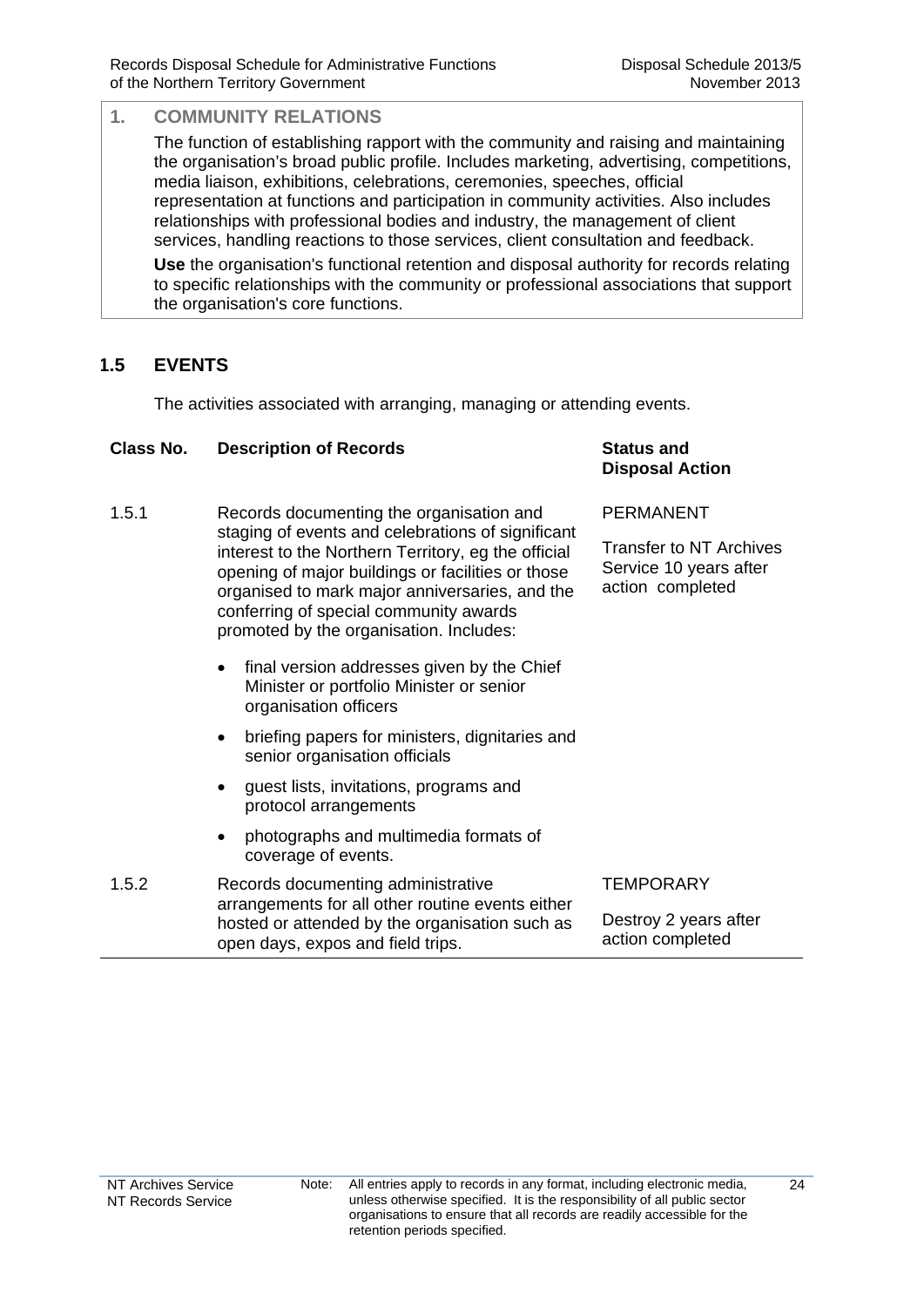The function of establishing rapport with the community and raising and maintaining the organisation's broad public profile. Includes marketing, advertising, competitions, media liaison, exhibitions, celebrations, ceremonies, speeches, official representation at functions and participation in community activities. Also includes relationships with professional bodies and industry, the management of client services, handling reactions to those services, client consultation and feedback.

**Use** the organisation's functional retention and disposal authority for records relating to specific relationships with the community or professional associations that support the organisation's core functions.

### **1.6 EXTENSION SERVICES**

The activities involved in planning and developing educational activities and programs which raise awareness and understanding of the broader role of the organisation.

#### **Class No. Description of Records Status and**

- 1.6.1 Records documenting the organisation's participation in or mounting of exhibitions, displays, shows to promote or raise awareness of the organisation or of particular services or programs. Includes:
	- background research
	- briefs and designs
	- construction records
	- copies of records or information used as part of the extension display.

## **Disposal Action**

**TEMPORARY**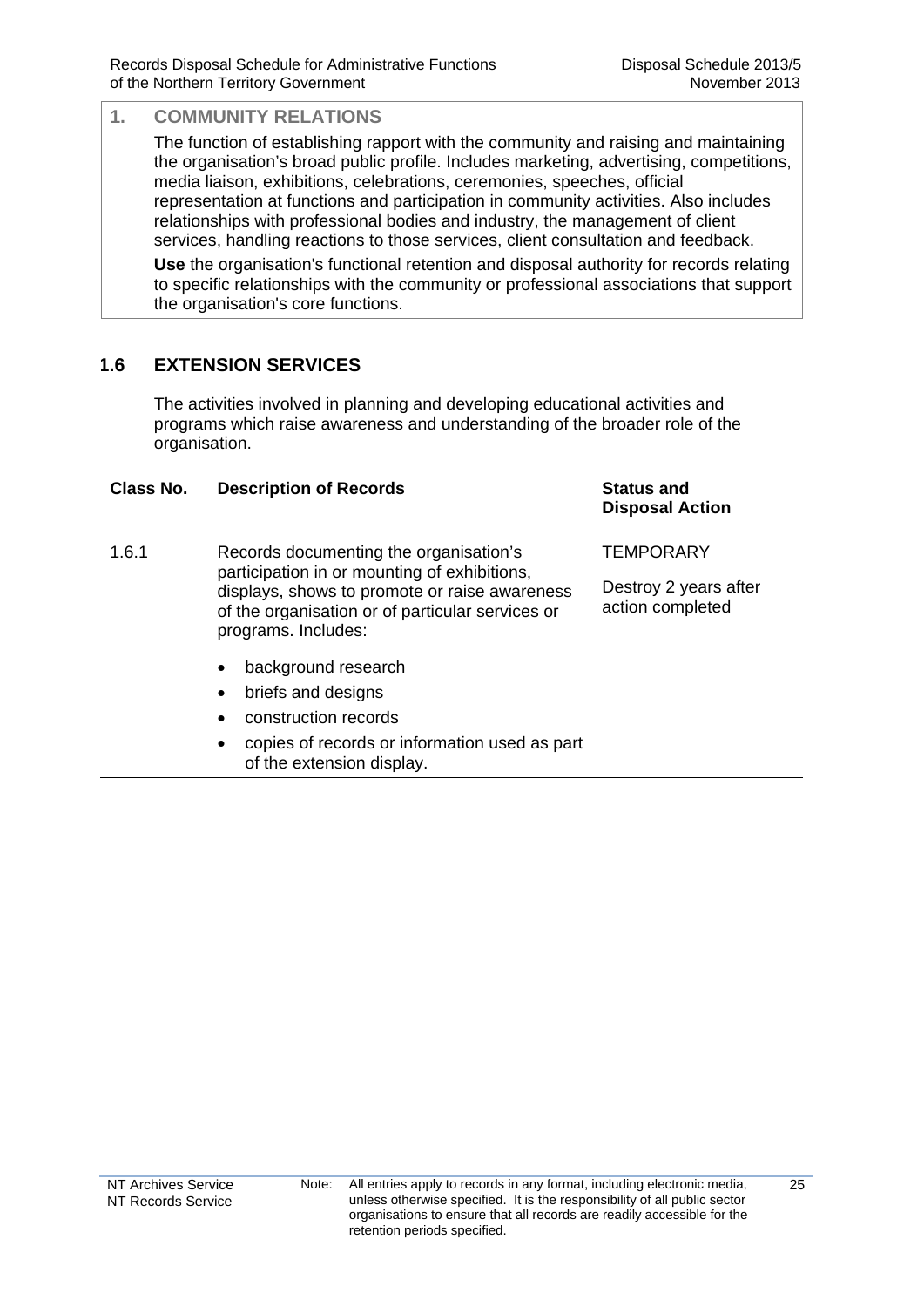The function of establishing rapport with the community and raising and maintaining the organisation's broad public profile. Includes marketing, advertising, competitions, media liaison, exhibitions, celebrations, ceremonies, speeches, official representation at functions and participation in community activities. Also includes relationships with professional bodies and industry, the management of client services, handling reactions to those services, client consultation and feedback.

**Use** the organisation's functional retention and disposal authority for records relating to specific relationships with the community or professional associations that support the organisation's core functions.

## **1.7 FUNCTIONS (social)**

The process of organising and managing an official or formal social occasion conducted by the organisation to enhance its internal and external relationships, or to promote its services and image.

| Class No. | <b>Description of Records</b>                                                               | <b>Status and</b><br><b>Disposal Action</b> |
|-----------|---------------------------------------------------------------------------------------------|---------------------------------------------|
| 1.7.1     | Records documenting the administration of<br>formal or official social occasions. Includes: | <b>TEMPORARY</b>                            |
|           |                                                                                             | Destroy 2 years after                       |
|           | catering<br>$\bullet$                                                                       | action completed                            |
|           | guest list<br>$\bullet$                                                                     |                                             |
|           | invitations<br>$\bullet$                                                                    |                                             |
|           | venue arrangements.<br>$\bullet$                                                            |                                             |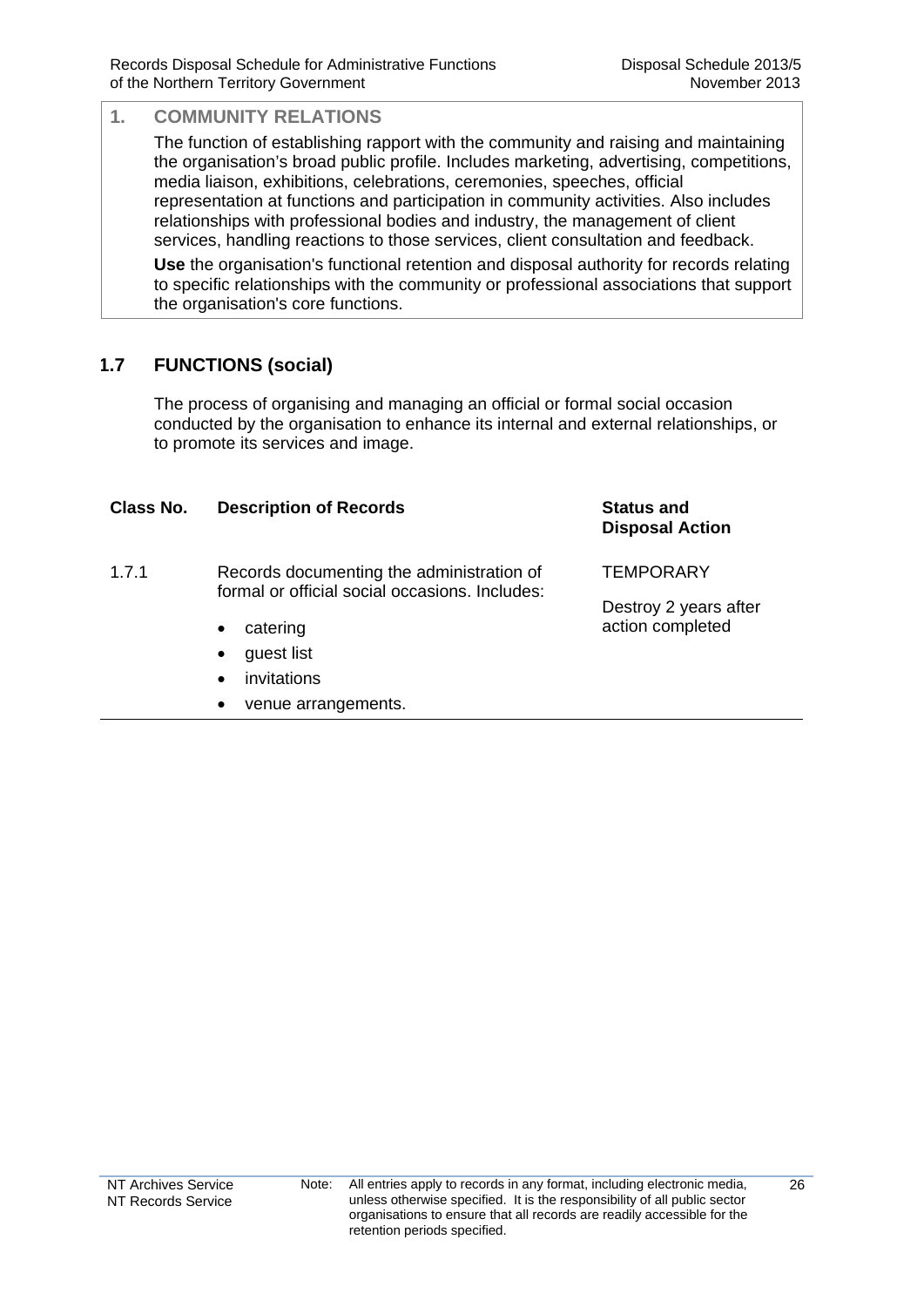The function of establishing rapport with the community and raising and maintaining the organisation's broad public profile. Includes marketing, advertising, competitions, media liaison, exhibitions, celebrations, ceremonies, speeches, official representation at functions and participation in community activities. Also includes relationships with professional bodies and industry, the management of client services, handling reactions to those services, client consultation and feedback.

**Use** the organisation's functional retention and disposal authority for records relating to specific relationships with the community or professional associations that support the organisation's core functions.

### **1.8 GRANT ALLOCATION**

The process of administering the provision of grants to other organisations.

| Class No. | <b>Description of Records</b>                                                                                                                                    | <b>Status and</b><br><b>Disposal Action</b> |
|-----------|------------------------------------------------------------------------------------------------------------------------------------------------------------------|---------------------------------------------|
| 1.8.1     | Records documenting the receipt of applications<br>from non-government sources for grant funding<br>by the organisation where the application was<br>successful. | <b>TEMPORARY</b>                            |
|           |                                                                                                                                                                  | Destroy 7 years after<br>grant acquitted    |
| 1.8.2     | Records documenting unsuccessful applications<br>made by the organisation for grant funding from<br>a non-government source.                                     | <b>TEMPORARY</b>                            |
|           |                                                                                                                                                                  | Destroy 2 years after<br>action completed   |
|           | Use 5.7 FINANCIAL MANAGEMENT - GRANT<br>FUNDING for the activities associated with the<br>application for grants by the organisation.                            |                                             |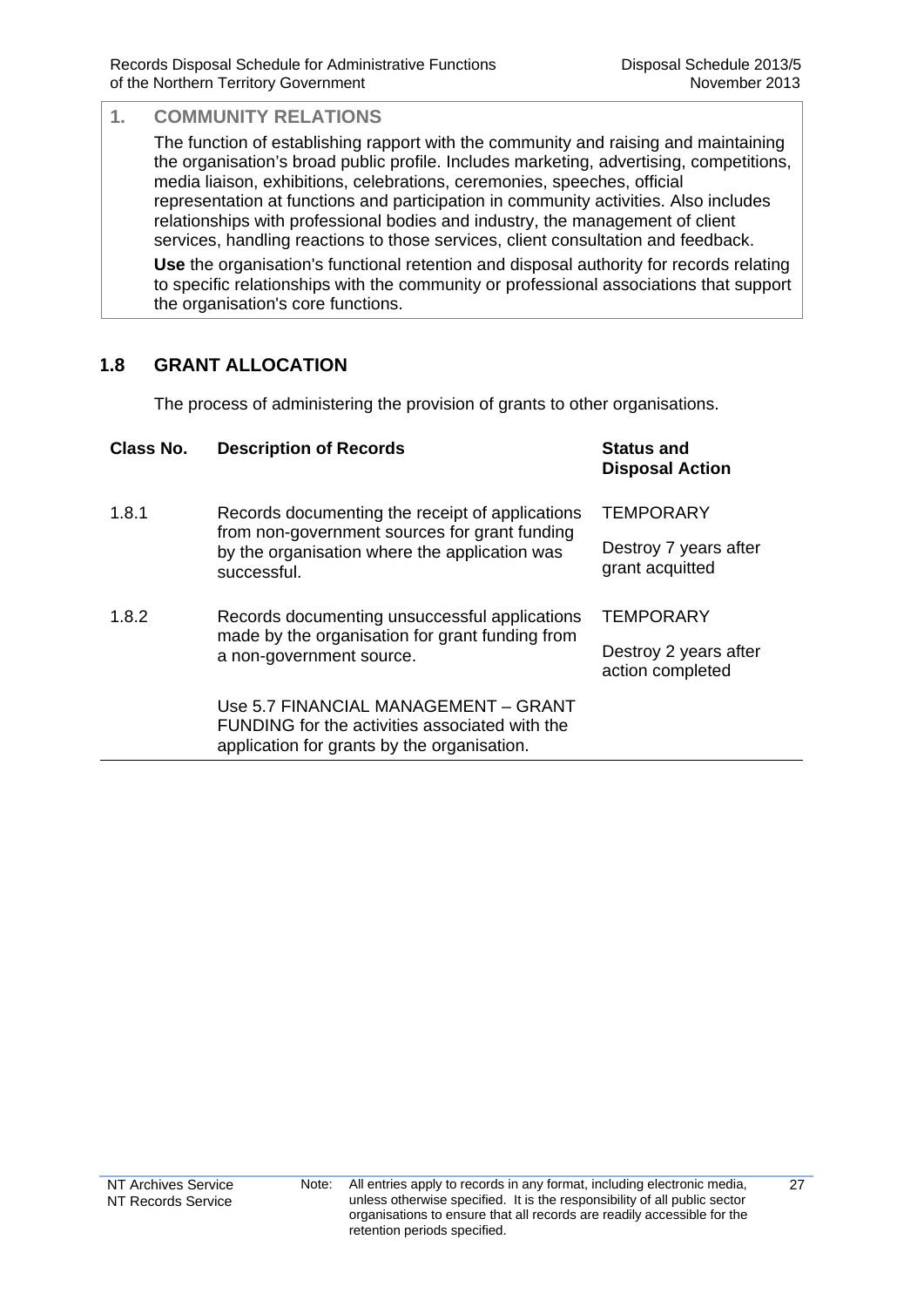The function of establishing rapport with the community and raising and maintaining the organisation's broad public profile. Includes marketing, advertising, competitions, media liaison, exhibitions, celebrations, ceremonies, speeches, official representation at functions and participation in community activities. Also includes relationships with professional bodies and industry, the management of client services, handling reactions to those services, client consultation and feedback.

**Use** the organisation's functional retention and disposal authority for records relating to specific relationships with the community or professional associations that support the organisation's core functions.

### **1.9 MARKETING & PROMOTION**

The process of analysing, creating, promoting and/or selling products and services, including corporate image. Includes market research, sales forecasting, advertising, media releases, pricing and product evaluation.

#### **Class No. Description of Records Status and**

- 1.9.1 Records documenting the process of seeking sponsorship or patronage. Includes:
	- reports and discussions analysing assets
	- existing sponsorship arrangements
	- potential sponsors and market opportunities
	- approaches to companies for strategic alliances or sponsorship arrangements.
- 1.9.2 Records documenting campaigns or advertising to raise or maintain the organisation's public profile or to advertise a particular service, product, program or event. Includes:
	- marketing plans/market research
	- publicity records regarding campaigns/advertising
	- promotional photographs and negatives used in campaigns/advertising.
- 1.9.3 Records documenting the development of promotional objects eg souvenirs and drafting content of publications designed to promote or publicise aspects of the organisation's activities eg posters, brochures, leaflets and published histories, or general promotional or explanatory information about the organisation and its services and pages on its website, including contact details. Includes:

# **Disposal Action**

**TEMPORARY** 

Destroy 7 years after action completed

#### **TEMPORARY**

Destroy 5 years after action completed

#### **TEMPORARY**

Destroy 2 years after action completed

Note: All entries apply to records in any format, including electronic media, unless otherwise specified. It is the responsibility of all public sector organisations to ensure that all records are readily accessible for the retention periods specified.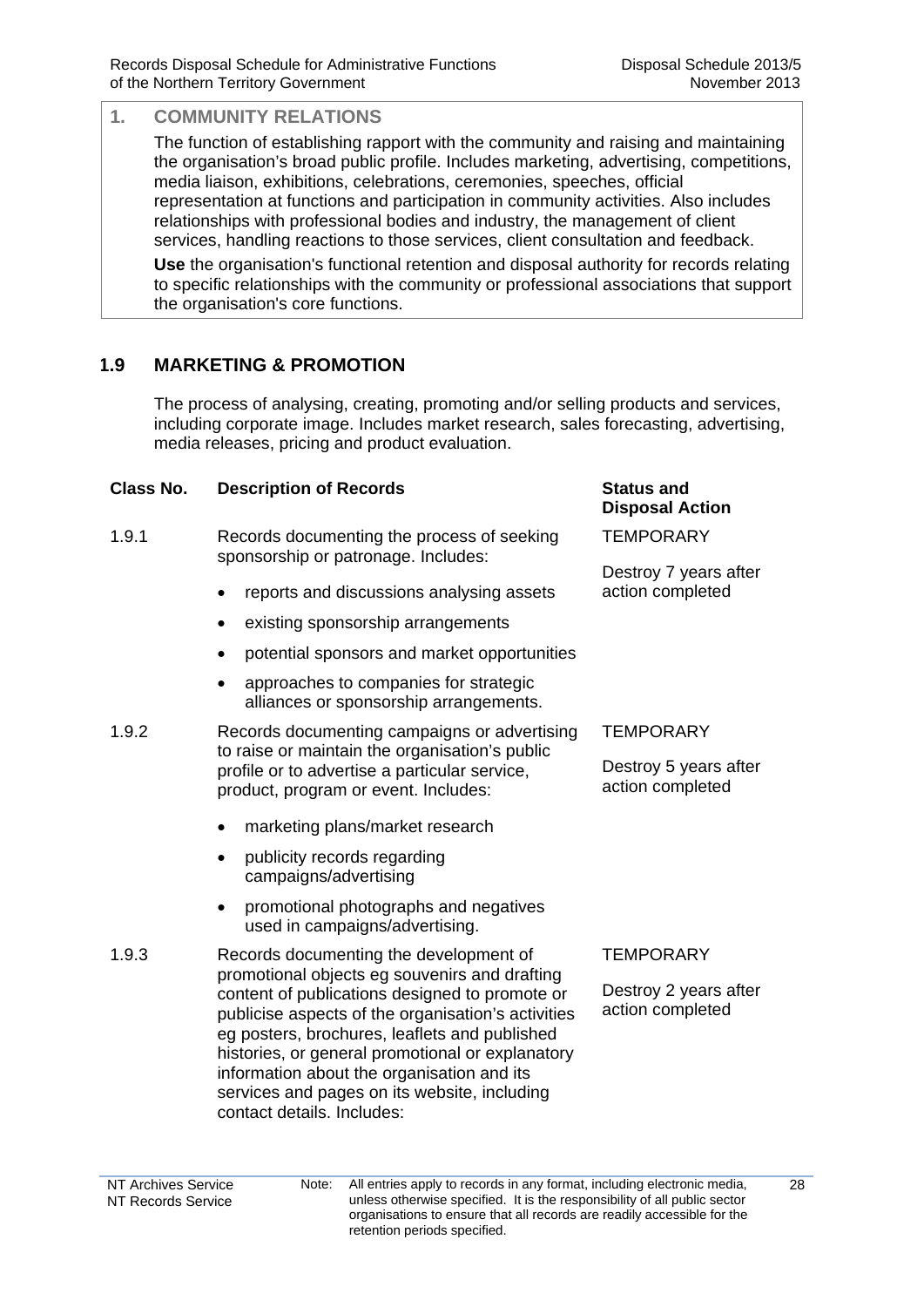The function of establishing rapport with the community and raising and maintaining the organisation's broad public profile. Includes marketing, advertising, competitions, media liaison, exhibitions, celebrations, ceremonies, speeches, official representation at functions and participation in community activities. Also includes relationships with professional bodies and industry, the management of client services, handling reactions to those services, client consultation and feedback.

**Use** the organisation's functional retention and disposal authority for records relating to specific relationships with the community or professional associations that support the organisation's core functions.

- background research
- drafts and final approved versions.

 Use 0.3 AGREEMENTS (Common Activities) for records documenting formal agreements entered into. Use 5.1 FINANCIAL MANAGEMENT –

ACCOUNTING for records documenting sponsorship or funding.

Use 13.8 PUBLISHING – PRODUCTION for the production of marketing publications.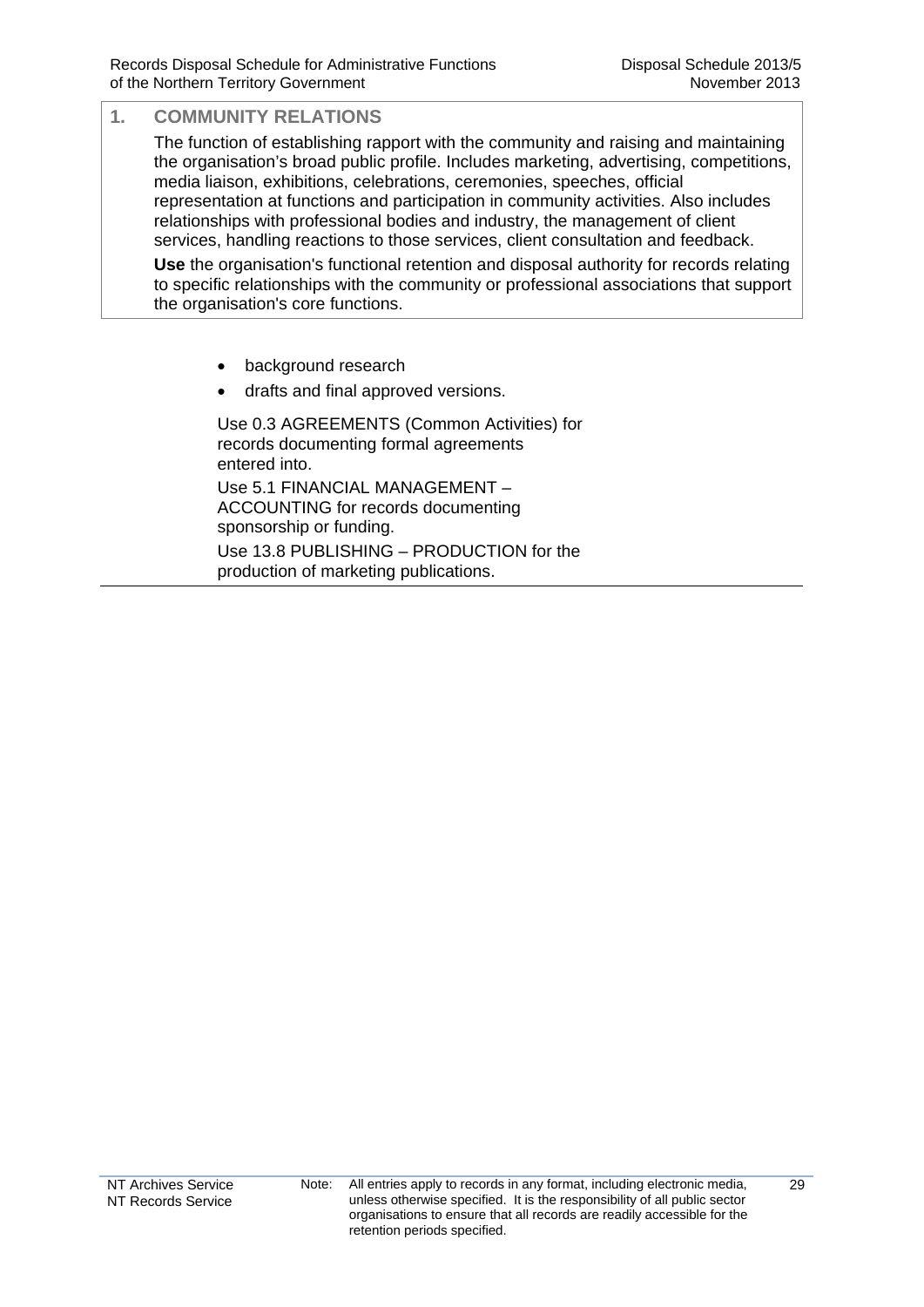The function of establishing rapport with the community and raising and maintaining the organisation's broad public profile. Includes marketing, advertising, competitions, media liaison, exhibitions, celebrations, ceremonies, speeches, official representation at functions and participation in community activities. Also includes relationships with professional bodies and industry, the management of client services, handling reactions to those services, client consultation and feedback.

**Use** the organisation's functional retention and disposal authority for records relating to specific relationships with the community or professional associations that support the organisation's core functions.

### **1.10 MEDIA RELATIONS**

The activities associated with establishing a relationship between the media and the organisation. Includes cultivating media contacts, coordinating access to the media, authorising and issuing press releases and briefings, and organising media interviews.

| Class No. | <b>Description of Records</b>                                                                                                          | <b>Status and</b><br><b>Disposal Action</b>                                  |
|-----------|----------------------------------------------------------------------------------------------------------------------------------------|------------------------------------------------------------------------------|
| 1.10.1    | Final approved versions of media releases<br>issued by the organisation.                                                               | <b>PERMANENT</b>                                                             |
|           |                                                                                                                                        | <b>Transfer to NT Archives</b><br>Service 10 years after<br>action completed |
| 1.10.2    | Records documenting administrative<br>arrangements concerning the organisation's<br>dealings with the media. Includes:                 | TEMPORARY                                                                    |
|           |                                                                                                                                        | Destroy 2 years after<br>action completed                                    |
|           | distribution of media releases                                                                                                         |                                                                              |
|           | organisation of interviews<br>٠                                                                                                        |                                                                              |
|           | general media releases<br>$\bullet$                                                                                                    |                                                                              |
| 1.10.3    | Copies of media items relating to the<br>organisation's operations or events, or of<br>general interest to the organisation. Includes: | <b>TEMPORARY</b>                                                             |
|           |                                                                                                                                        | Destroy when reference<br>ceases                                             |
|           | newspaper cuttings                                                                                                                     |                                                                              |
|           | transcripts                                                                                                                            |                                                                              |
|           | electronic media items.                                                                                                                |                                                                              |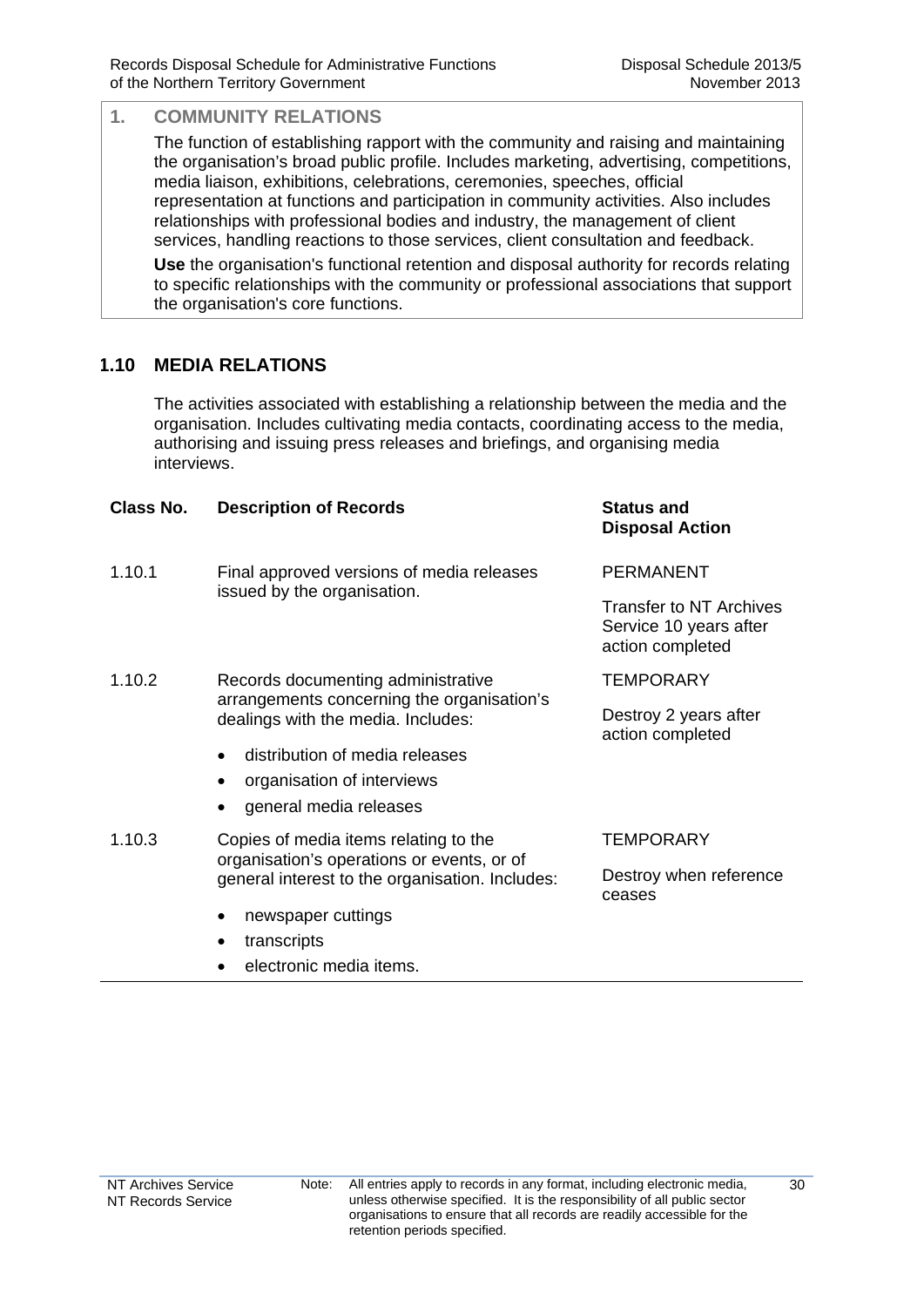The function of establishing rapport with the community and raising and maintaining the organisation's broad public profile. Includes marketing, advertising, competitions, media liaison, exhibitions, celebrations, ceremonies, speeches, official representation at functions and participation in community activities. Also includes relationships with professional bodies and industry, the management of client services, handling reactions to those services, client consultation and feedback.

**Use** the organisation's functional retention and disposal authority for records relating to specific relationships with the community or professional associations that support the organisation's core functions.

#### **1.11 PRESENTATIONS**

The activity of giving addresses for training, professional, community relations or sales purposes. Includes speeches, multi-media presentations, and presentation or conferring of honours or prizes.

| Class No. | <b>Description of Records</b>                                                                                                                                                | <b>Status and</b><br><b>Disposal Action</b> |
|-----------|------------------------------------------------------------------------------------------------------------------------------------------------------------------------------|---------------------------------------------|
| 1.11.1    | Records documenting organisation addresses<br>and seminars for community relations purposes.<br>Includes:                                                                    | TEMPORARY                                   |
|           |                                                                                                                                                                              | Destroy 2 years after<br>action completed   |
|           | speeches<br>$\bullet$                                                                                                                                                        |                                             |
|           | multi-media presentations<br>$\bullet$                                                                                                                                       |                                             |
|           | Use 1.5 COMMUNITY RELATIONS - EVENTS<br>for records documenting significant events<br>involving the Chief Minister or portfolio Minister<br>or senior organisation officers. |                                             |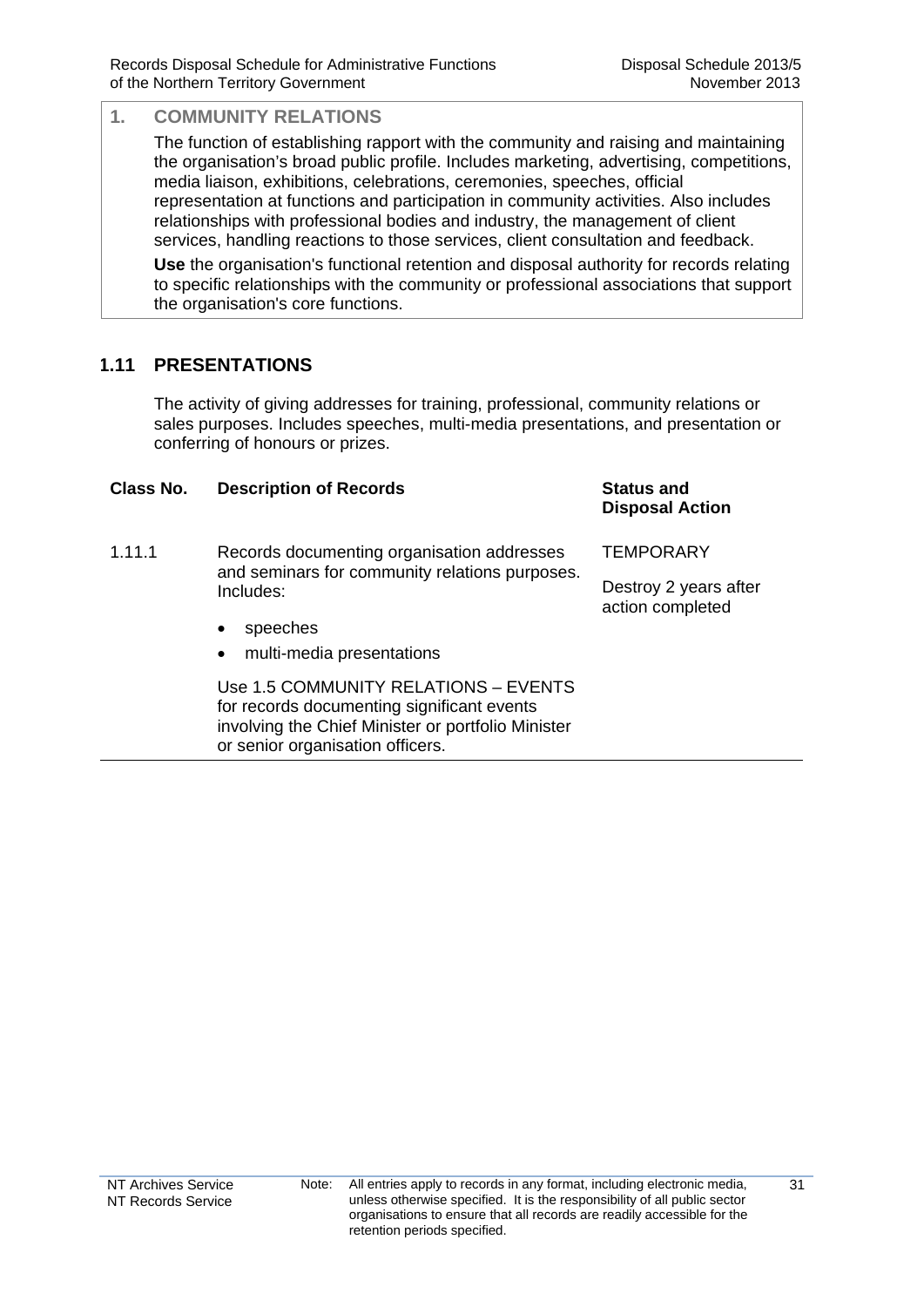The function of establishing rapport with the community and raising and maintaining the organisation's broad public profile. Includes marketing, advertising, competitions, media liaison, exhibitions, celebrations, ceremonies, speeches, official representation at functions and participation in community activities. Also includes relationships with professional bodies and industry, the management of client services, handling reactions to those services, client consultation and feedback.

**Use** the organisation's functional retention and disposal authority for records relating to specific relationships with the community or professional associations that support the organisation's core functions.

## **1.12 REPRESENTATIONS**

The activities involved in representing the Northern Territory Government or an organisation by speaking or acting on behalf of the organisation. Includes political and/or community representations made to or received by the organisation. Also includes activities involved in preparing responses to questions raised in Parliament by Members of Parliament on behalf of their constituents.

| Class No. | <b>Description of Records</b>                                                                                            | <b>Status and</b><br><b>Disposal Action</b> |
|-----------|--------------------------------------------------------------------------------------------------------------------------|---------------------------------------------|
| 1.12.1    | Records documenting the preparation of<br>responses by the organisation relating to the                                  | <b>TEMPORARY</b>                            |
|           | community relations function. Includes:                                                                                  | Destroy 3 years after<br>action completed   |
|           | questions raised in Parliament by Members<br>$\bullet$<br>of the Legislative Assembly on behalf of their<br>constituents |                                             |
|           | community-based representations.<br>٠                                                                                    |                                             |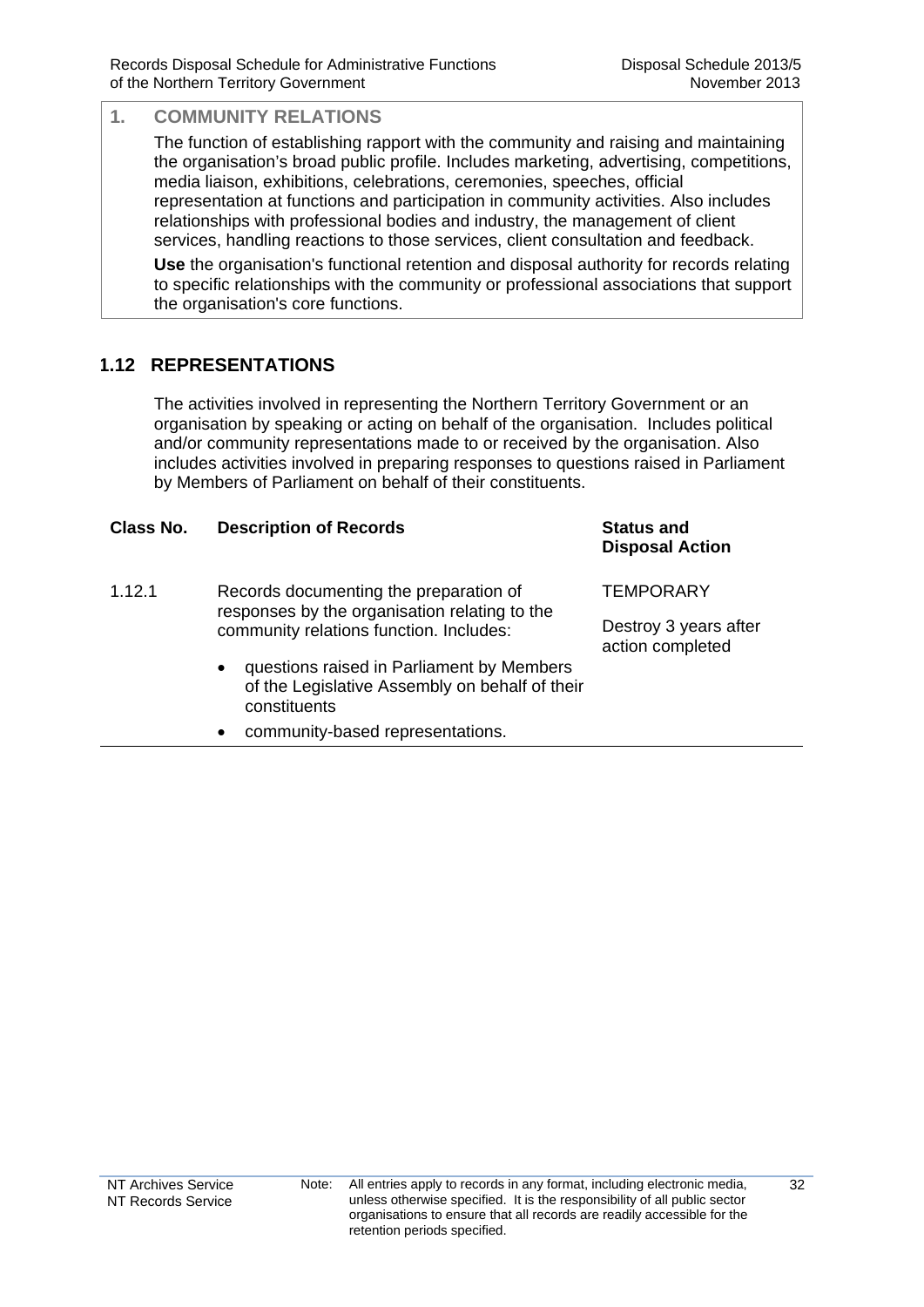The function of establishing rapport with the community and raising and maintaining the organisation's broad public profile. Includes marketing, advertising, competitions, media liaison, exhibitions, celebrations, ceremonies, speeches, official representation at functions and participation in community activities. Also includes relationships with professional bodies and industry, the management of client services, handling reactions to those services, client consultation and feedback.

**Use** the organisation's functional retention and disposal authority for records relating to specific relationships with the community or professional associations that support the organisation's core functions.

### **1.13 REPRESENTATIVES**

The activities associated with the nomination, appointment and duties arising from the appointment or resignation of individuals or groups of personnel appointed by the organisation or their co-workers, or appointed as a result of their connection with a government entity, to act as official representatives. Includes representatives to organisations, offices, unions, workers participation committees, councils or groups. Also includes organisational legal representatives.

#### **Class No. Description of Records Status and**

1.13.1 Records documenting the nomination, appointment and resignation from and/or termination of organisation representatives in community organisations.

> Use 7.7 GOVERNMENT RELATIONS – REPRESENTATIVES for the management of organisation representatives on government bodies.

**Disposal Action**

**TEMPORARY**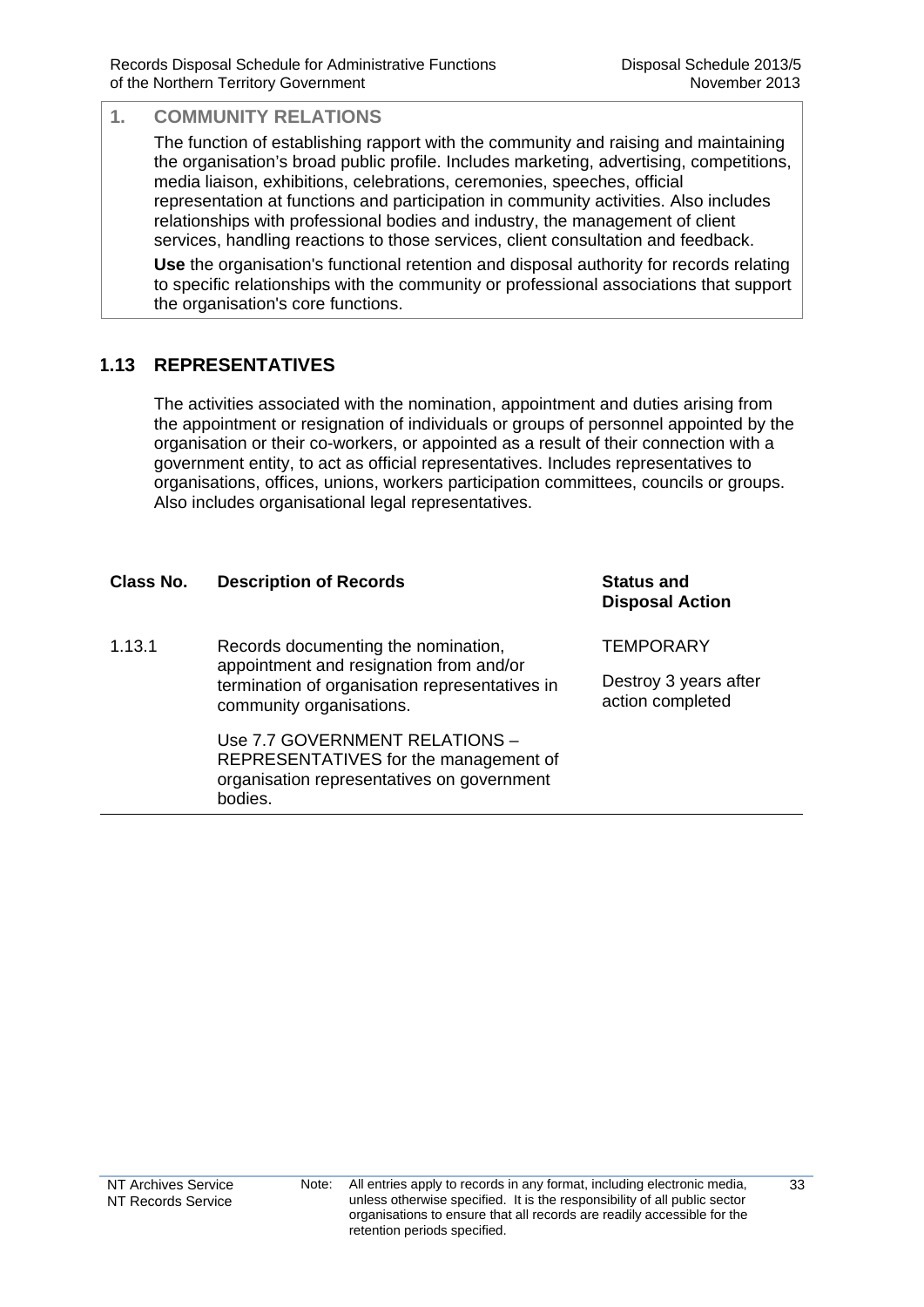The function of establishing rapport with the community and raising and maintaining the organisation's broad public profile. Includes marketing, advertising, competitions, media liaison, exhibitions, celebrations, ceremonies, speeches, official representation at functions and participation in community activities. Also includes relationships with professional bodies and industry, the management of client services, handling reactions to those services, client consultation and feedback.

**Use** the organisation's functional retention and disposal authority for records relating to specific relationships with the community or professional associations that support the organisation's core functions.

### **1.14 SUBMISSIONS**

The preparation and submission of a formal statement (eg report, statistics, etc.) supporting a case or opinion held by the organisation which is submitted to another organisation, or within the organisation, for the purpose of either gain or support.

| Class No. | <b>Description of Records</b>                                                                                                                         | <b>Status and</b><br><b>Disposal Action</b> |
|-----------|-------------------------------------------------------------------------------------------------------------------------------------------------------|---------------------------------------------|
| 1.14.1    | Records documenting successful submissions to<br>support proposed community, public relations,<br>marketing or profile raising initiatives. Includes: | <b>TEMPORARY</b><br>Destroy 5 years after   |
|           |                                                                                                                                                       | action completed                            |
|           | submission of application<br>$\bullet$                                                                                                                |                                             |
|           | or nominations for awards offered by other<br>$\bullet$<br>organisations.                                                                             |                                             |
| 1.14.2    | Records documenting unsuccessful<br>submissions.                                                                                                      | TEMPORARY                                   |
|           |                                                                                                                                                       | Destroy 2 years after<br>action completed   |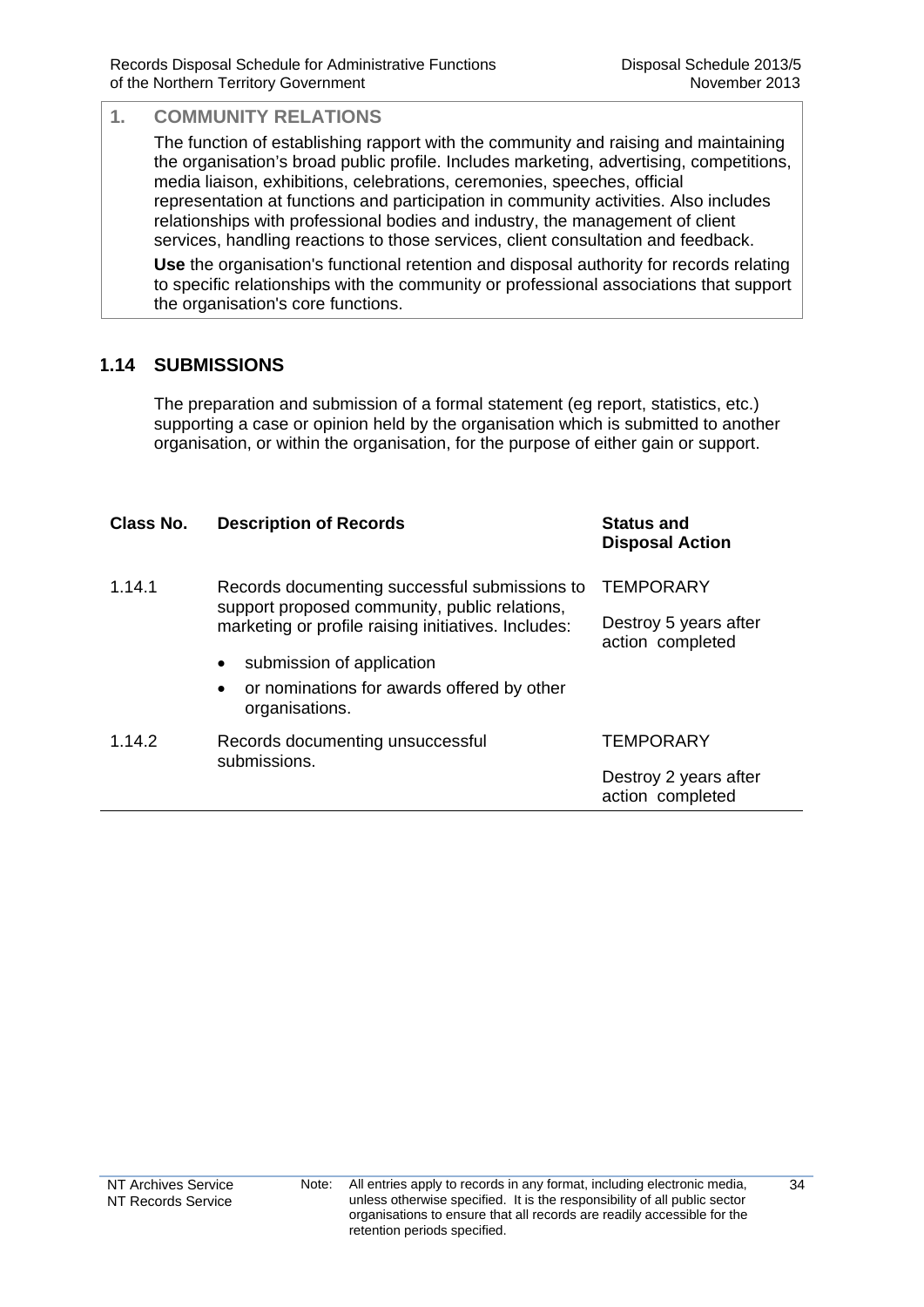The function of establishing rapport with the community and raising and maintaining the organisation's broad public profile. Includes marketing, advertising, competitions, media liaison, exhibitions, celebrations, ceremonies, speeches, official representation at functions and participation in community activities. Also includes relationships with professional bodies and industry, the management of client services, handling reactions to those services, client consultation and feedback.

**Use** the organisation's functional retention and disposal authority for records relating to specific relationships with the community or professional associations that support the organisation's core functions.

#### **1.15 VISITS**

The activities involved in arranging visits by other organisations, the public and students to the organisation, with a view to inform, educate or promote the services, operation and role of the organisation. Includes arranging visits by staff to other organisations.

#### **Class No. Description of Records Status and**

| 1.15.1 | Records documenting visits to the organisation  |
|--------|-------------------------------------------------|
|        | by major delegations (eg trade delegations from |
|        | overseas) or foreign dignitaries. Includes:     |

- invitations
- itineraries and programs
- visit reports
- records of security arrangements additional to standard security
- accommodation and transport arrangements
- letters of appreciation.

## 1.15.2 Records documenting visits made to the organisation by important community representatives or officials (eg Lord Mayor). 1.15.3 Records documenting visits or tours of the

- organisation by members of the general public, student groups, clients of the organisation, representatives of professional associations, community groups or other organisations.
- 1.15.4 Summary records regarding visitor attendance etc, eg visitors books.

## **Disposal Action**

PERMANENT

Transfer to the NT Archives Service 10 years after action completed

#### **TFMPORARY**

Destroy 5 years after action completed

**TEMPORARY** 

Destroy 2 years after action completed

**TEMPORARY** 

Destroy when reference ceases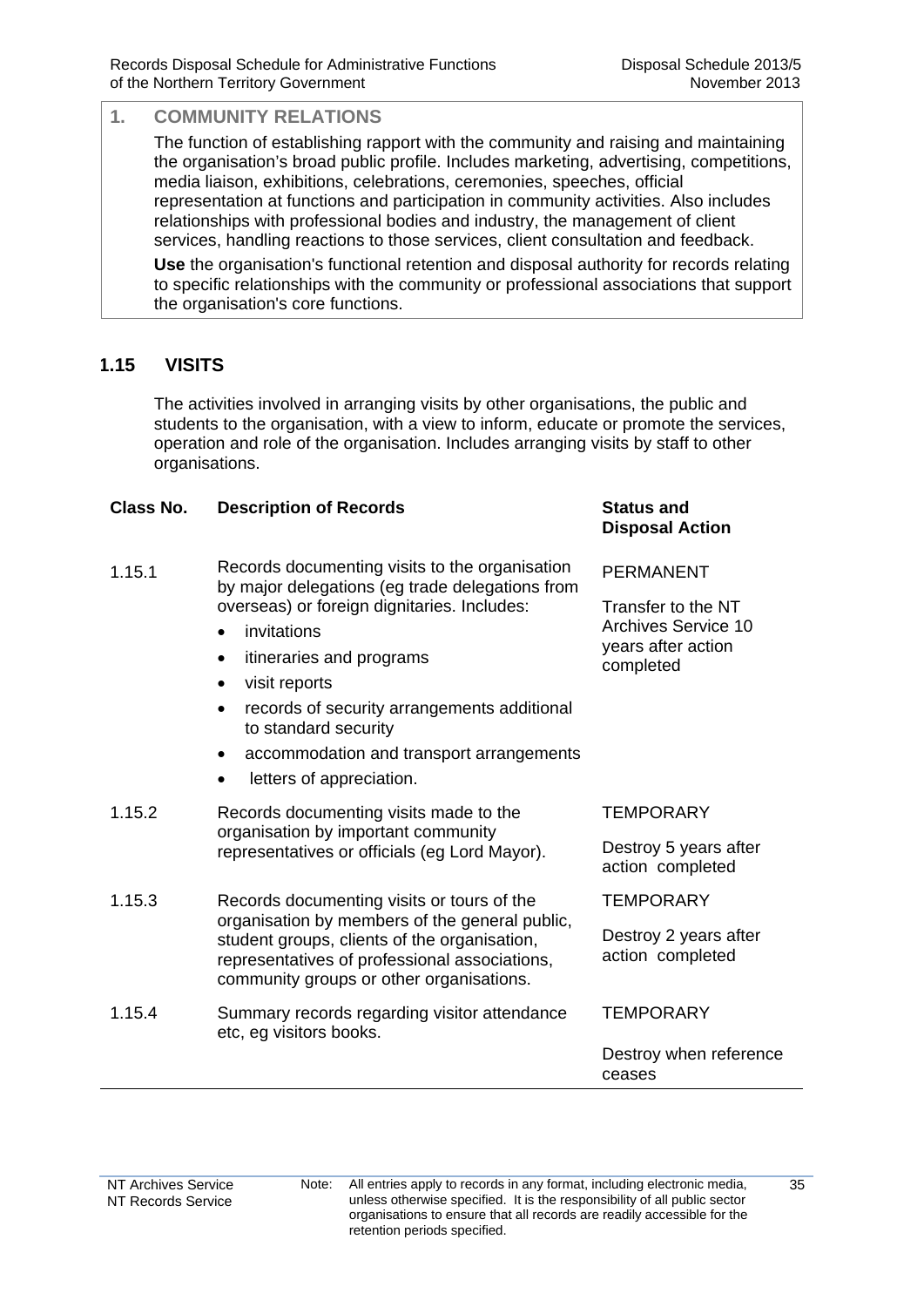#### **2. COMPENSATION**

The function of providing compensation to personnel injured during working hours or on the organisation's premises, or compensation to members suffering personal injury, loss of or damage to property as a result of the organisation's actions. Includes the rehabilitation of injured workers and compensation for damage to property where such damage is claimed as the organisation's responsibility. Also includes insurance and claims for professional indemnity.

## **2.1 CLAIMS**

The process of administering and managing claims, including: claims demanded in accordance with an insurance policy as compensation for injury, death, or denial of rights of a person, or damage to or destruction of property; claims made in respect of rights and ownership; recompense sought for stolen or lost property; industrial relations claims; or, superannuation claims.

#### **Class No. Description of Records Status and**

- 2.1.1 Records documenting claims for compensation submitted for personal injury, death, or loss or damage to personal property of the employee. Covers claims made under safety, rehabilitation and compensation legislation. Includes:
	- incident/injury records
	- notifications to insurer, employer's reports of injury and supporting documents
	- records of acceptance or denial of provisional liability from insurer and arrangement for payments when accepted
	- claims for compensation and other related documentation, eg statements of witnesses
	- correspondence and advice regarding the case, eg from the insurer, employee, doctors, injury management advisor, including minutes or notes of meetings
	- reports, eg progress reports, assessments
	- medical certificates and other medical reports
	- claim reviews and reassessment
	- records of disputes, including medical disputes, and conciliation
	- records of the outcomes of appeals, eg orders
	- agreements between parties
	- records relating to payment by the insurer

## **Disposal Action**

#### **TEMPORARY**

Destroy 71 years after employee's date of birth or 6 years after employee's retirement, whichever is later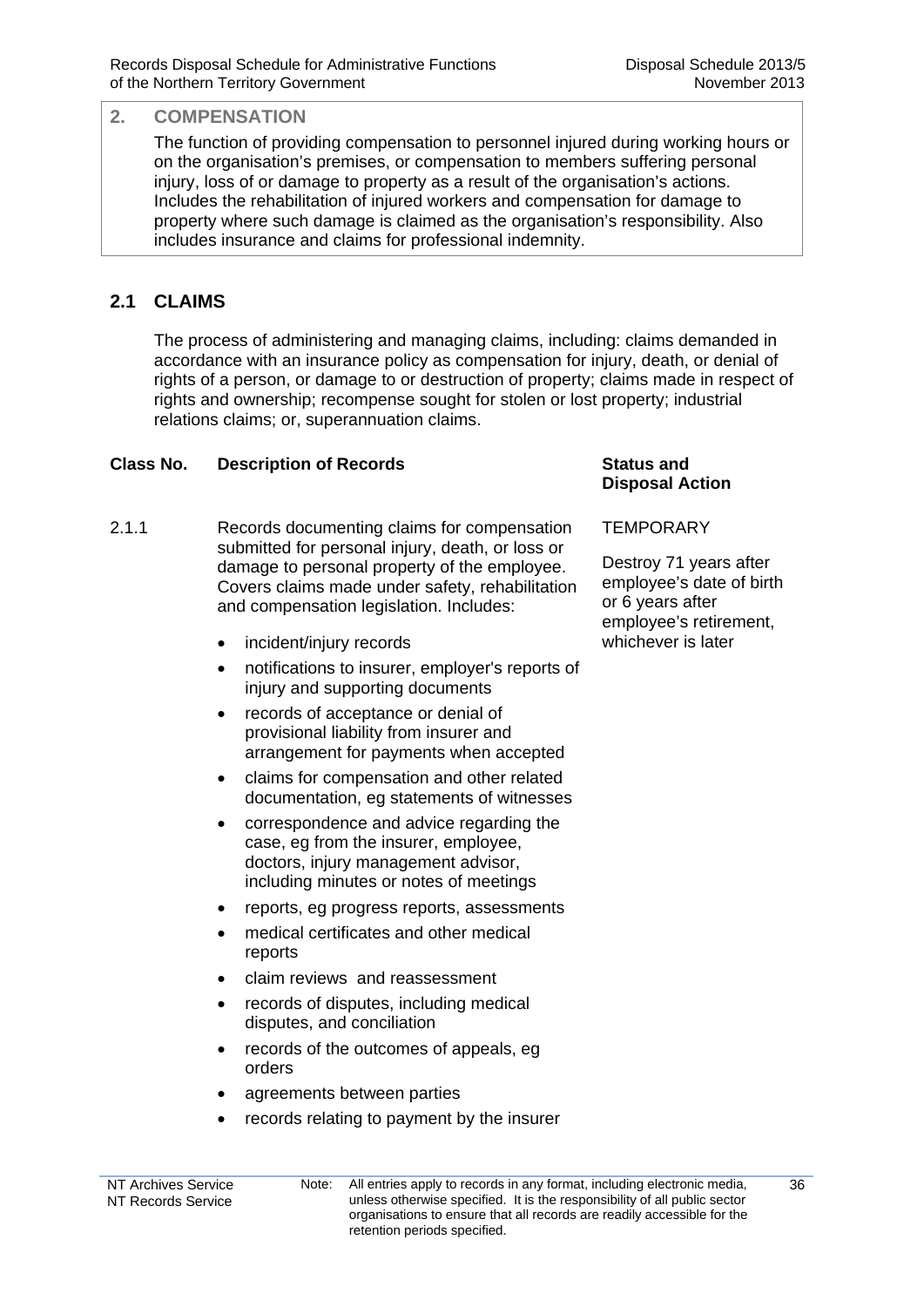#### **2. COMPENSATION**

The function of providing compensation to personnel injured during working hours or on the organisation's premises, or compensation to members suffering personal injury, loss of or damage to property as a result of the organisation's actions. Includes the rehabilitation of injured workers and compensation for damage to property where such damage is claimed as the organisation's responsibility. Also includes insurance and claims for professional indemnity.

- records of acquisition of services of case managers
- injury management plans for injured employee
- rehabilitation providers' reports
- details of vocational retraining or workplace adjustment if required
- return to work plans
- records of disputes over injury management or return to work, and mediation
- records regarding fitness to continue assessment and medical retirement.

2.1.2 Records documenting compensation claims for personal injury made by members of the public, including work experience students and volunteers or other persons who are not employees. Includes:

- incident/injury records
- notifications to insurer, reports of injury and supporting documents
- records of acceptance or denial of provisional liability from insurer and arrangement for payments when accepted
- claims for compensation and other related documentation, eg statements of witnesses
- records of acceptance or denial of claim from insurer
- correspondence and advice regarding the case, including minutes or notes of meetings
- reports, eg progress reports, assessments
- medical certificates and other medical reports
- claim reviews
- records of disputes, including medical disputes, and conciliation
- records of the outcomes of appeals

#### **TEMPORARY**

Destroy 7 years after finalisation of the claim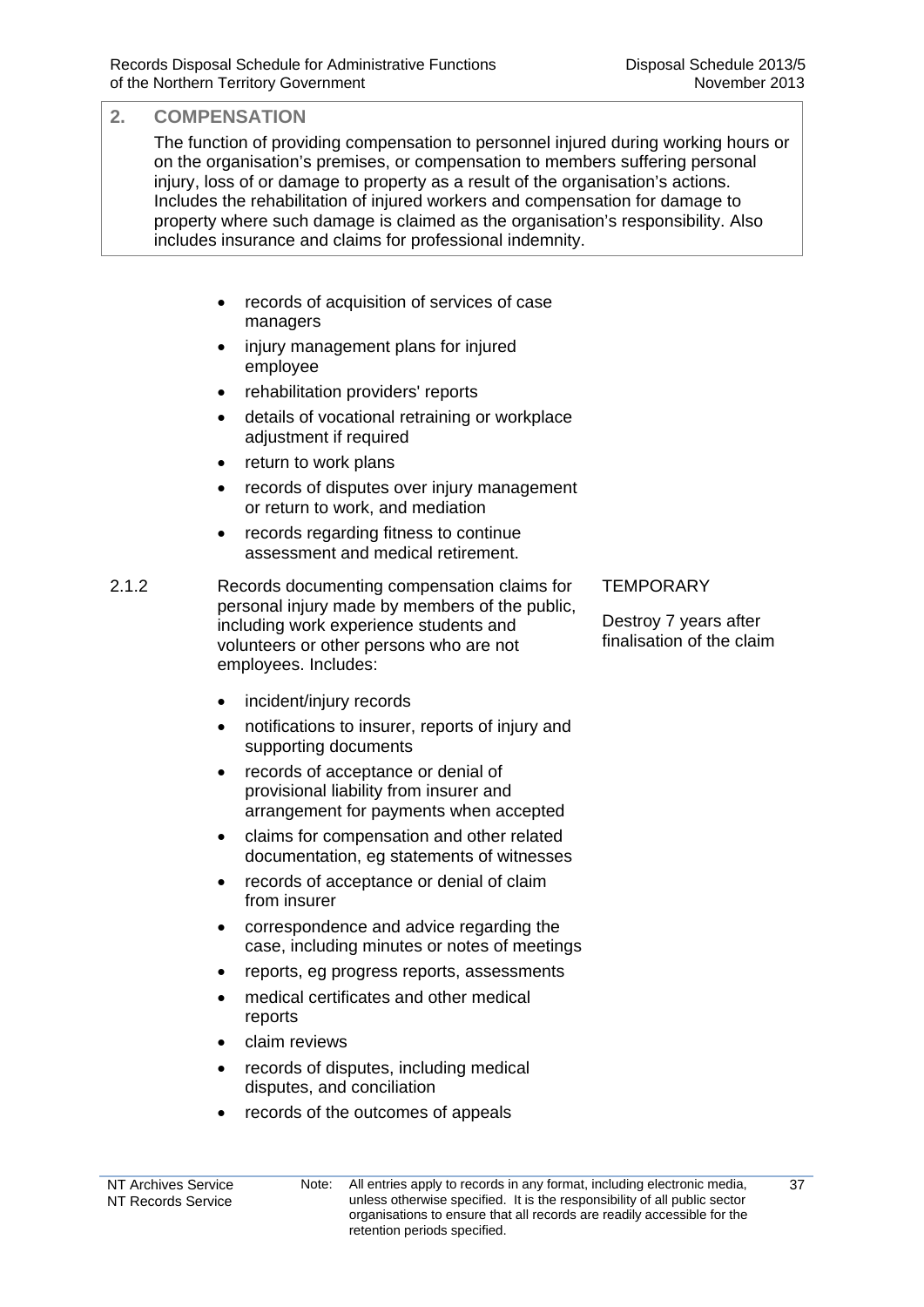### **2. COMPENSATION**  The function of providing compensation to personnel injured during working hours or on the organisation's premises, or compensation to members suffering personal injury, loss of or damage to property as a result of the organisation's actions. Includes the rehabilitation of injured workers and compensation for damage to property where such damage is claimed as the organisation's responsibility. Also includes insurance and claims for professional indemnity. • agreements between parties • records relating to payment by the insurer. Note: These types of claims are dealt with under third party insurance through the insurer. 2.1.3 Routine activity reports sent from insurers to the organisation regarding premiums and claims made under their insurance policy. **TEMPORARY** Destroy when reference ceases Use 5.10 FINANCIAL MANAGEMENT – PAYMENTS for records documenting payments made as a result of compensation claims. Use 17.8 WORK HEALTH & SAFETY – RISK MANAGEMENT for records documenting risk management processes using activity reports.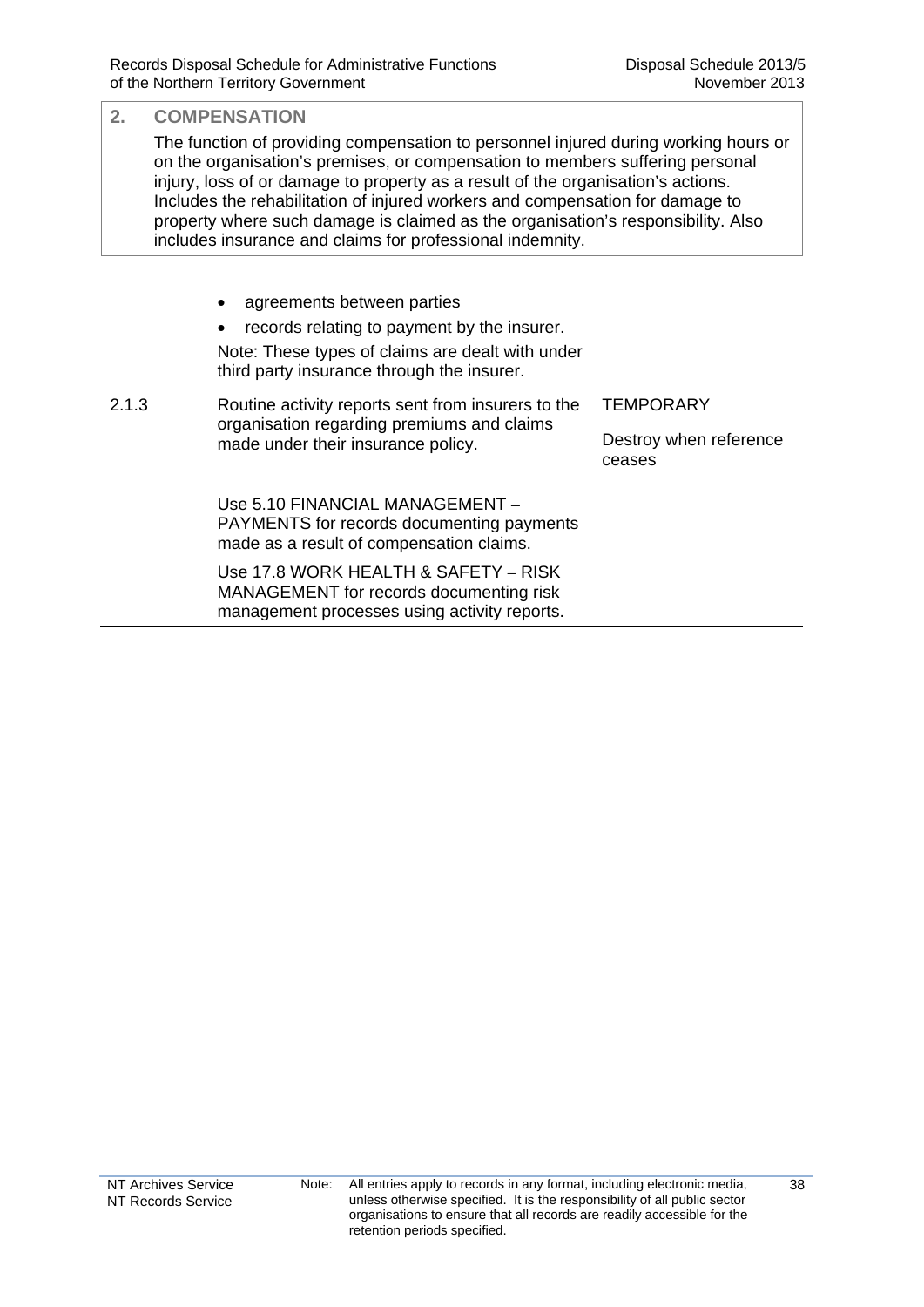#### **2. COMPENSATION**

The function of providing compensation to personnel injured during working hours or on the organisation's premises, or compensation to members suffering personal injury, loss of or damage to property as a result of the organisation's actions. Includes the rehabilitation of injured workers and compensation for damage to property where such damage is claimed as the organisation's responsibility. Also includes insurance and claims for professional indemnity.

## **2.2 INSURANCE**

The process of taking out premiums to cover loss or damage to property or premises, and to cover customers and staff against injury or death resulting from incidents on the organisation's premises or whilst engaged during employment.

| Class No. | <b>Description of Records</b>                                                                                                                                                                                                                                                                                                                                                                          | <b>Status and</b><br><b>Disposal Action</b>                   |
|-----------|--------------------------------------------------------------------------------------------------------------------------------------------------------------------------------------------------------------------------------------------------------------------------------------------------------------------------------------------------------------------------------------------------------|---------------------------------------------------------------|
| 2.2.1     | Insurance policies taken out by the organisation<br>to protect against risk of claims for personal<br>injury or property damage, eg workers<br>compensation insurance, professional indemnity<br>insurance, including information provided for<br>renewals. Includes records relating to obtaining<br>a licence for the organisation to self-insure<br>and/or manage its own compensation liabilities. | <b>TEMPORARY</b><br>Destroy 7 years after<br>expiry of policy |
| 2.2.2     | Records documenting the administration of<br>insurance policies. Includes:<br>records regarding the application process<br>٠<br>advice on premiums payable etc.                                                                                                                                                                                                                                        | <b>TEMPORARY</b><br>Destroy 3 years after<br>action completed |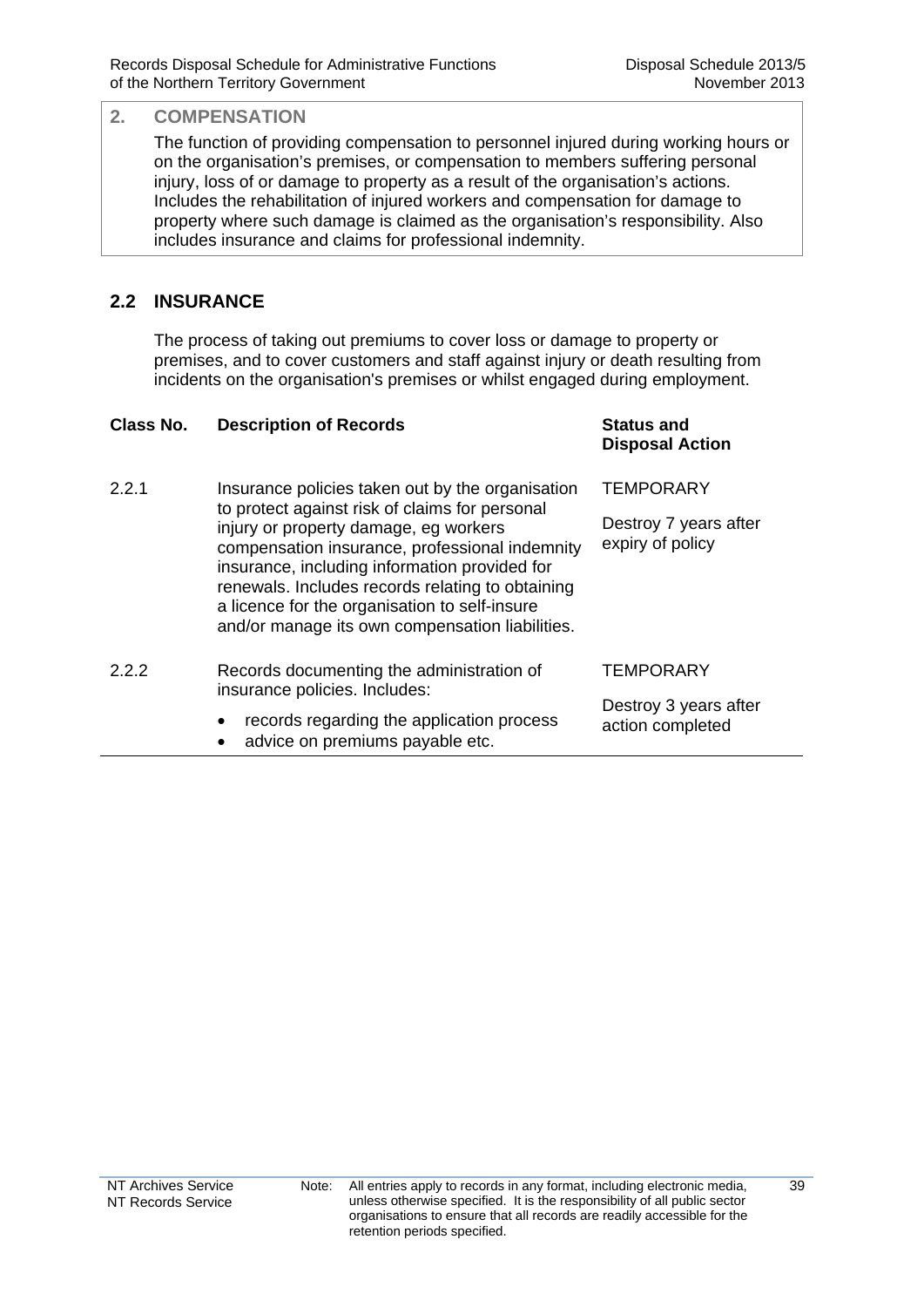The function of acquiring, supplying, maintaining, repairing and disposing of equipment and stores stocked and used by the organisation. Items of equipment include instruments, implements, tools, machines, plant, furniture and furnishings. Stores include chemicals, hardware, homeware items, kitchen/cleaning items, medical supplies and stationery.

## **3.1 ALLOCATION**

The process of assigning or apportioning money, items, or equipment.

#### **Class No. Description of Records Status and**

the register.

**Disposal Action**

3.1.1 Records documenting the allocation of equipment and stores to organisational units and the usage of equipment, eg bookings. **TEMPORARY** Destroy 1 year after equipment returned Use 5.3 FINANCIAL MANAGEMENT – ASSET REGISTER where allocation is also recorded on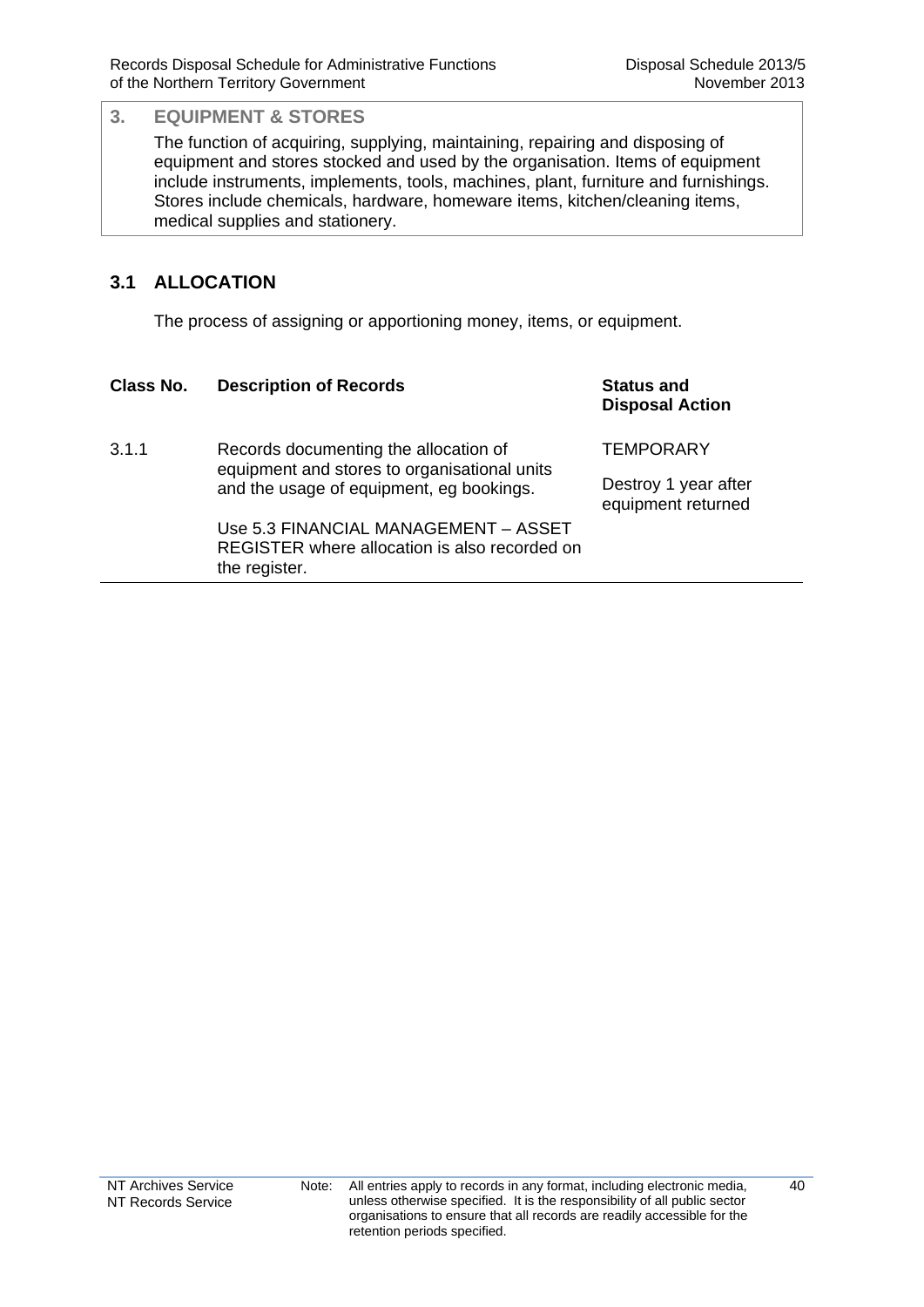The function of acquiring, supplying, maintaining, repairing and disposing of equipment and stores stocked and used by the organisation. Items of equipment include instruments, implements, tools, machines, plant, furniture and furnishings. Stores include chemicals, hardware, homeware items, kitchen/cleaning items, medical supplies and stationery.

## **3.2 CLAIMS**

The process of administering and managing claims, including: claims demanded in accordance with an insurance policy as compensation for injury, death, or denial of rights of a person, or damage to or destruction of property; claims made in respect of rights and ownership; recompense sought for stolen or lost property; industrial relations claims; or, superannuation claims.

| <b>Class No.</b> | <b>Description of Records</b>                                                                                                                                             | <b>Status and</b><br><b>Disposal Action</b> |
|------------------|---------------------------------------------------------------------------------------------------------------------------------------------------------------------------|---------------------------------------------|
| 3.2.1            | Records documenting insurance claims for<br>damage and loss incurred to the organisation's<br>equipment and stores.                                                       | <b>TEMPORARY</b>                            |
|                  |                                                                                                                                                                           | Destroy 7 years after<br>action completed   |
|                  | Use 2.1 COMPENSATION – CLAIMS for<br>records documenting compensation claims for<br>damage to or loss of personal property made by<br>employees or members of the public. |                                             |
|                  | Use 3.7 EQUIPMENT & STORES -<br>INSURANCE for records documenting the<br>management of insurance policies for equipment<br>and stores.                                    |                                             |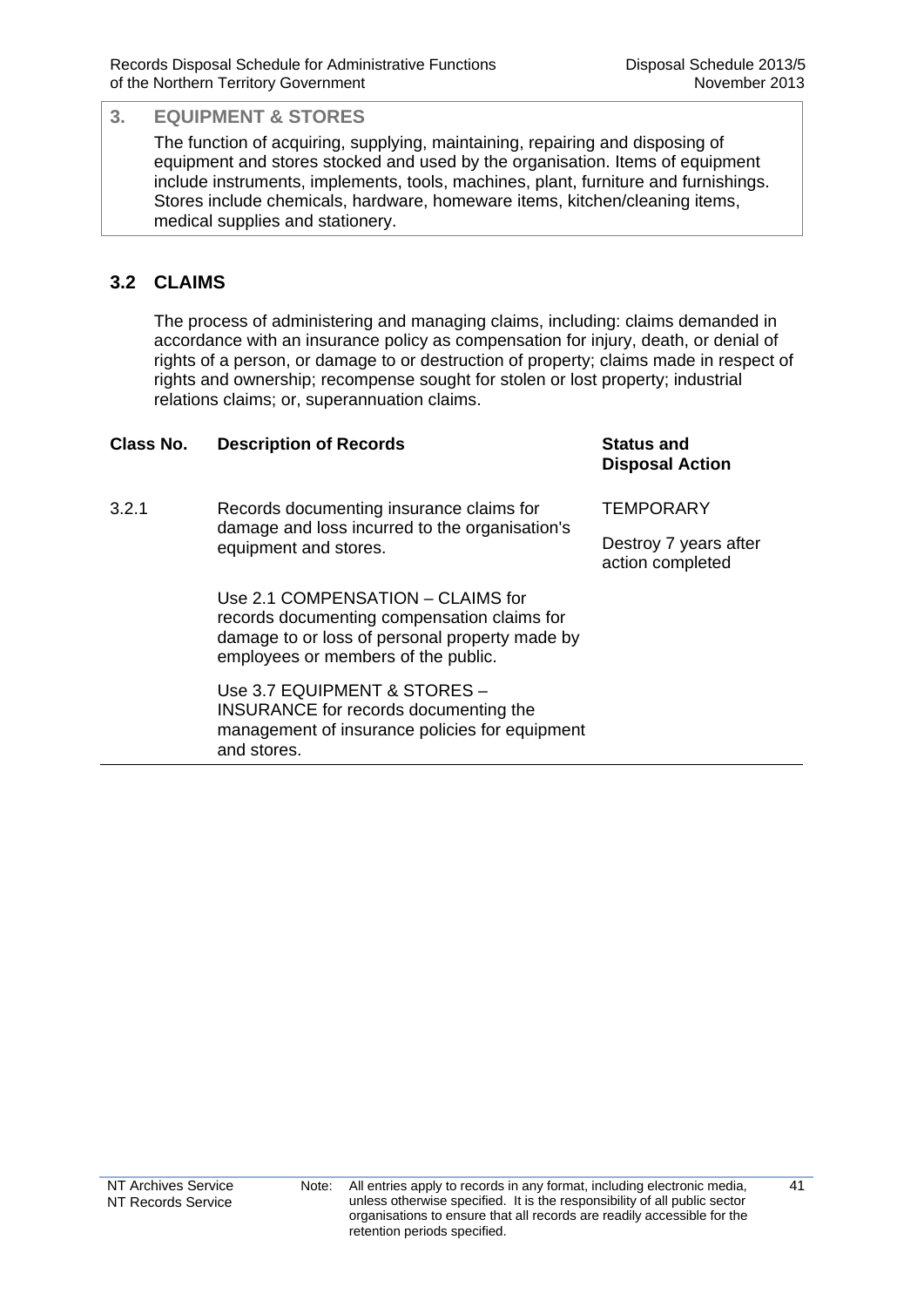The function of acquiring, supplying, maintaining, repairing and disposing of equipment and stores stocked and used by the organisation. Items of equipment include instruments, implements, tools, machines, plant, furniture and furnishings. Stores include chemicals, hardware, homeware items, kitchen/cleaning items, medical supplies and stationery.

## **3.3 DISPOSAL**

The process of disposing of property no longer required by the organisation, by sale, transfer, termination of lease, auction, or destruction. Includes destruction or transfer of records to archives, and the program of activities to facilitate the orderly transfer of semi-active and inactive records from current office space into secondary or archival storage. Add what is being disposed of as free text.

#### **Class No. Description of Records Status and**

- 3.3.1 Records documenting the disposal of equipment and stores, including leased equipment and stores, through any means including sale, transfer, auction, exchange, return or destruction. Includes: **TEMPORARY** disposal of asset
	- written notices and related correspondence, eg to and from leasing companies
	- handover reports
	- assessments and certifications of value of goods
	- independent valuation certificates verifying work undertaken on assets prior to valuation
	- written quotes
	- approvals to proceed
	- auction, sale or transfer record
	- related correspondence.

 Use 5.3 FINANCIAL MANAGEMENT – ASSET REGISTER for records documenting removal of items from the organisation's asset register.

**Disposal Action**

Destroy 7 years after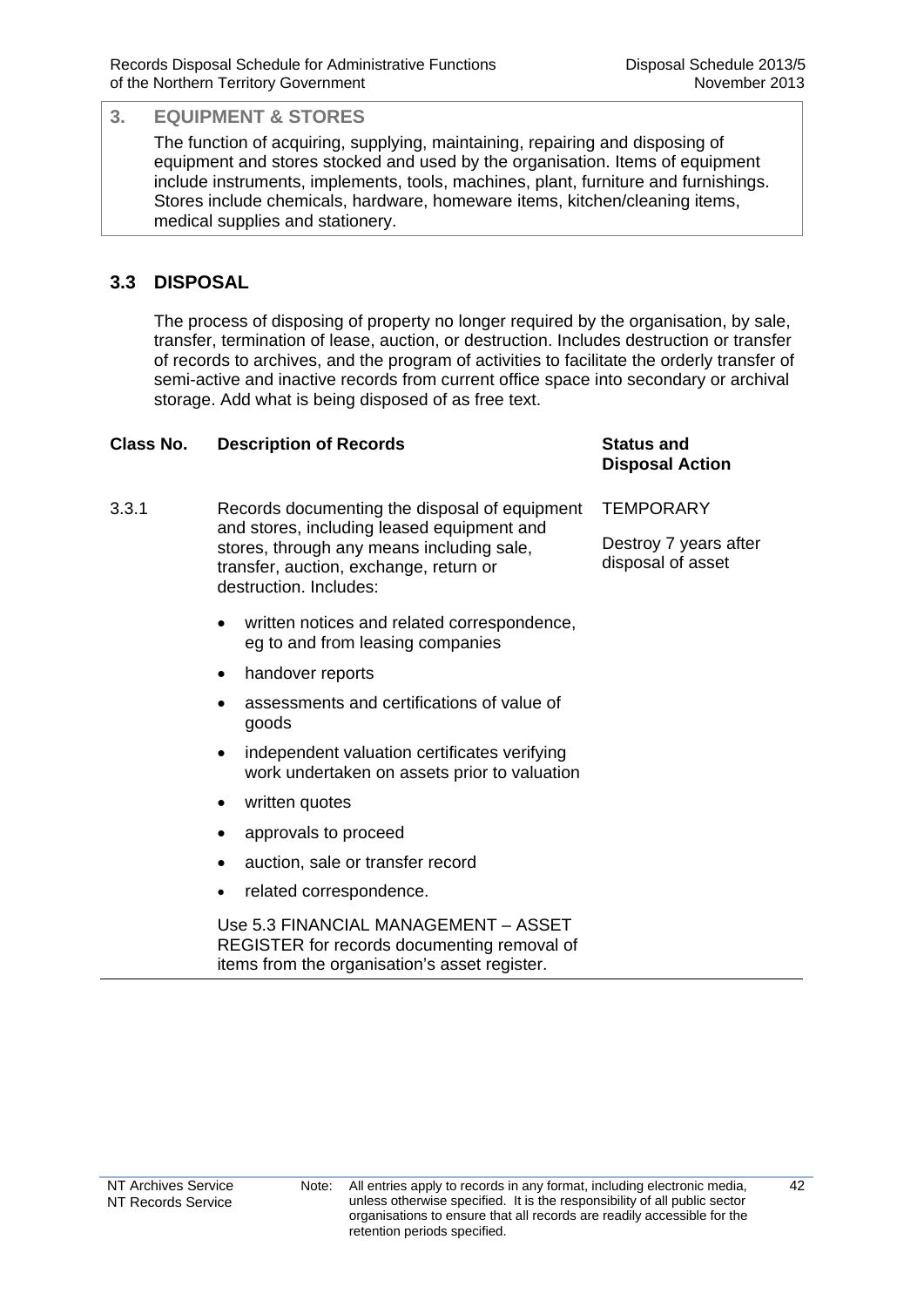equipment.

The function of acquiring, supplying, maintaining, repairing and disposing of equipment and stores stocked and used by the organisation. Items of equipment include instruments, implements, tools, machines, plant, furniture and furnishings. Stores include chemicals, hardware, homeware items, kitchen/cleaning items, medical supplies and stationery.

## **3.4 EVALUATION**

The process of determining the suitability of potential or existing personnel; programs; systems; services; or items of equipment in relation to meeting the needs of the given situation. May include detailed analysis and/or ongoing monitoring.

| Class No. | <b>Description of Records</b>                                                                               | <b>Status and</b><br><b>Disposal Action</b> |
|-----------|-------------------------------------------------------------------------------------------------------------|---------------------------------------------|
| 3.4.1     | Records documenting assessments of the<br>organisation's requirements for equipment or<br>stores. Includes: | <b>TEMPORARY</b>                            |
|           |                                                                                                             | Destroy 2 years after<br>action completed   |
|           | assessments of whole-of-government<br>$\bullet$<br>solutions                                                |                                             |
|           | justifications of decisions on how to proceed<br>$\bullet$                                                  |                                             |
|           | records of the development and issue of<br>$\bullet$<br>specifications and/or business cases                |                                             |
|           | records of the evaluation and selection of<br>$\bullet$<br>items.                                           |                                             |
|           | Also includes records documenting evaluation<br>and monitoring undertaken for existing                      |                                             |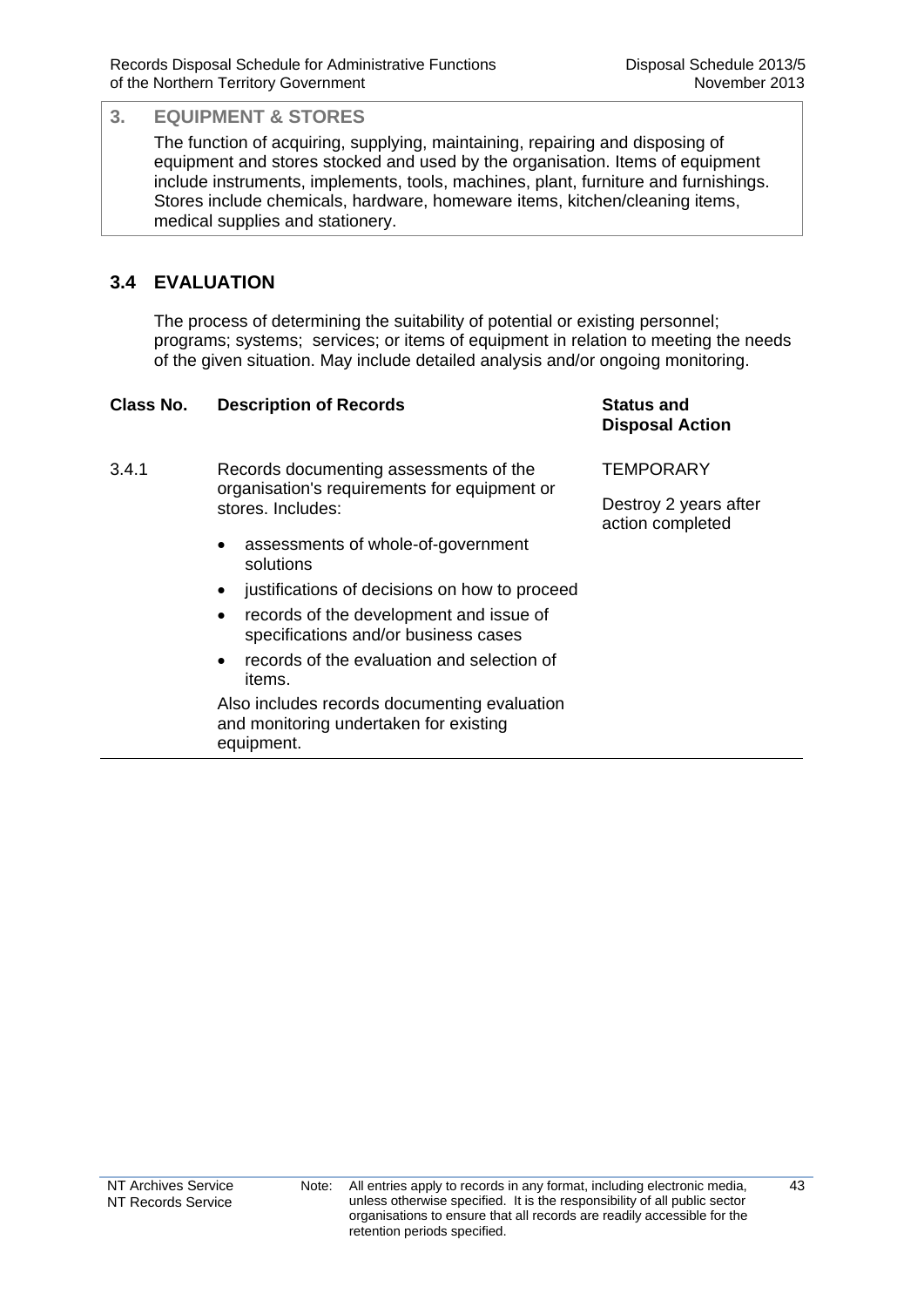The function of acquiring, supplying, maintaining, repairing and disposing of equipment and stores stocked and used by the organisation. Items of equipment include instruments, implements, tools, machines, plant, furniture and furnishings. Stores include chemicals, hardware, homeware items, kitchen/cleaning items, medical supplies and stationery.

## **3.5 INSPECTIONS**

The process of official examinations of facilities, equipment, vehicles and vessels, to ensure compliance with agreed standards and objectives.

| Class No. | <b>Description of Records</b>                                                                                                                                               | <b>Status and</b><br><b>Disposal Action</b> |
|-----------|-----------------------------------------------------------------------------------------------------------------------------------------------------------------------------|---------------------------------------------|
| 3.5.1     | Records documenting ad hoc, periodic or routine<br>inspections of equipment and stores.                                                                                     | TEMPORARY                                   |
|           |                                                                                                                                                                             | Destroy 2 years after<br>action completed   |
|           | Use 3.12 EQUIPMENT & STORES -<br>STOCKTAKE for records documenting<br>stocktakes of equipment and stores.                                                                   |                                             |
|           | Use 17.4 WORK HEALTH & SAFETY -<br><b>INSPECTIONS</b> for records documenting<br>inspections undertaken for work health and<br>safety reasons.                              |                                             |
|           | Use 17.8 WORK HEALTH & SAFETY – RISK<br>MANAGEMENT for records documenting the<br>assessment and control of risks arising from<br>plant or asbestos or hazardous materials. |                                             |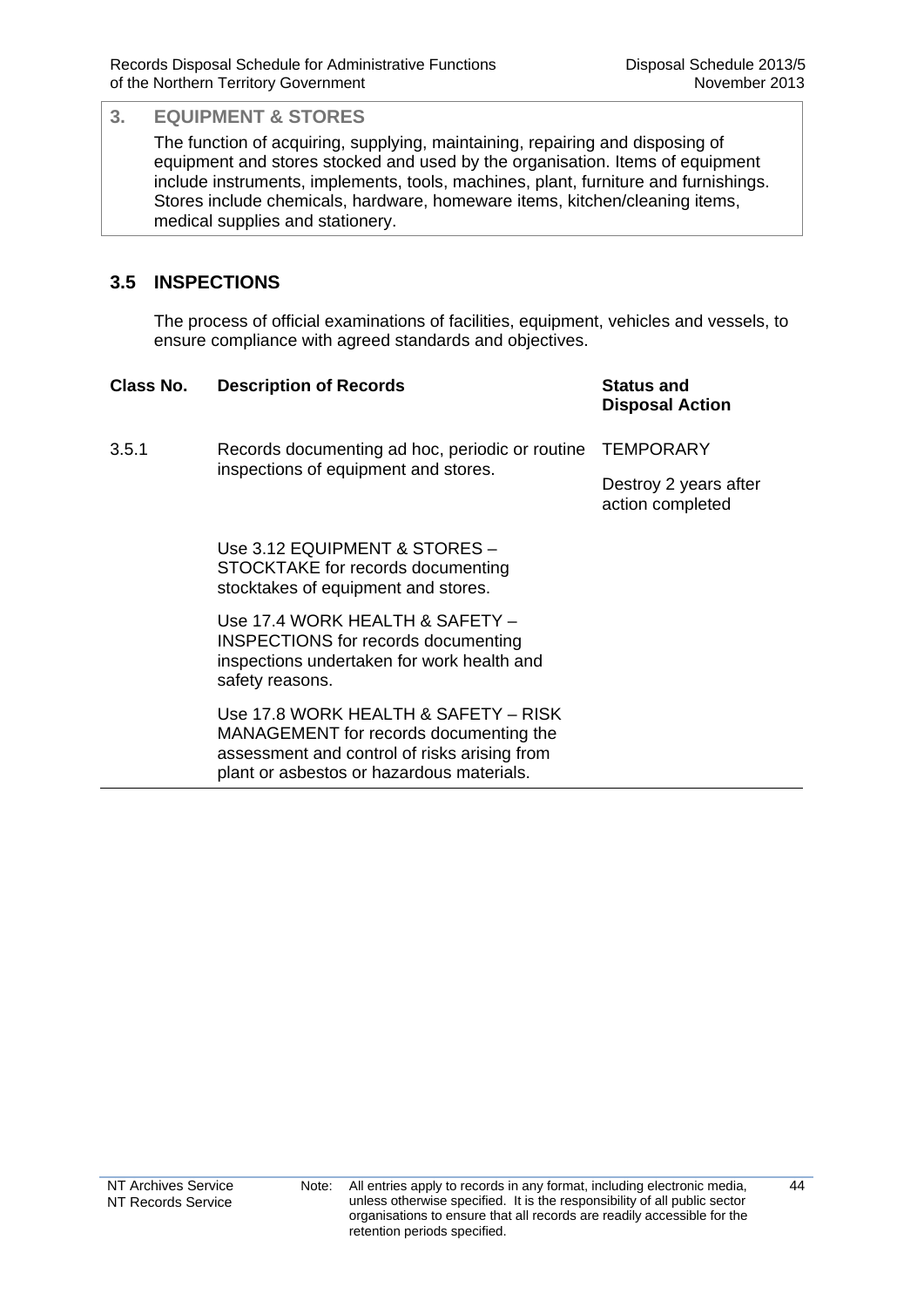The function of acquiring, supplying, maintaining, repairing and disposing of equipment and stores stocked and used by the organisation. Items of equipment include instruments, implements, tools, machines, plant, furniture and furnishings. Stores include chemicals, hardware, homeware items, kitchen/cleaning items, medical supplies and stationery.

## **3.6 INSTALLATION**

Activities involved in placing equipment in position and connecting and adjusting it for use.

#### **Class No. Description of Records Status and**

**Disposal Action**

3.6.1 Records documenting the installation and configuration of equipment and plant that does not involve structural changes to premises or sites of installation.

> Use 12.3 PROPERTY MANAGEMENT – CONSTRUCTION for records documenting installations of equipment and plant undertaken as part of construction or renovation projects that involve structural changes.

Use 16.10 TECHNOLOGY & TELECOMMUNICATIONS – INSTALLATION for records documenting the placing of technology and telecommunications equipment in position and connecting and adjusting it for use.

Use 17.8 WORK HEALTH & SAFETY – RISK MANAGEMENT for records documenting the assessment and control of risks arising from the use of equipment, plant or hazardous materials.

**TEMPORARY**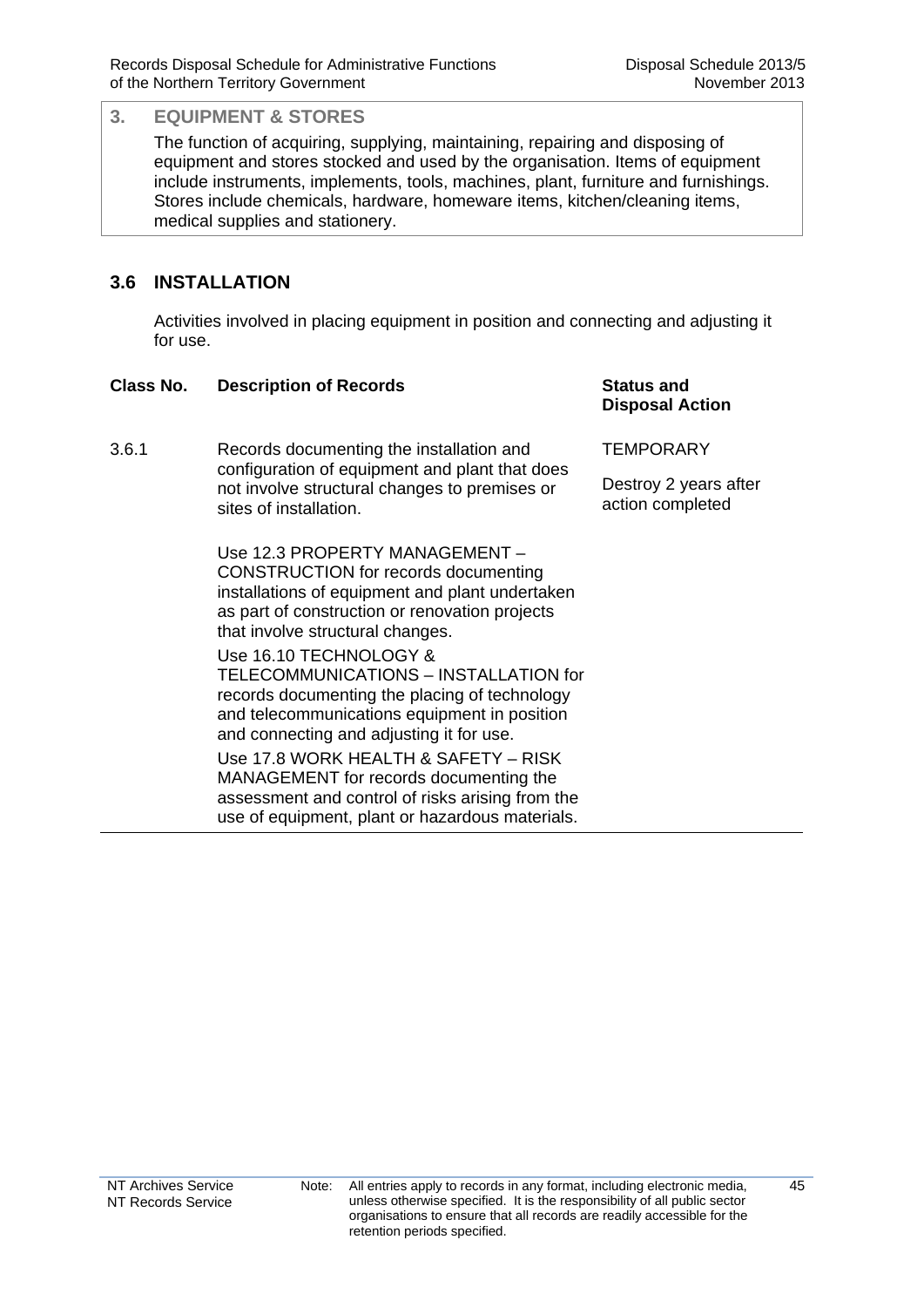The function of acquiring, supplying, maintaining, repairing and disposing of equipment and stores stocked and used by the organisation. Items of equipment include instruments, implements, tools, machines, plant, furniture and furnishings. Stores include chemicals, hardware, homeware items, kitchen/cleaning items, medical supplies and stationery.

## **3.7 INSURANCE**

The process of taking out premiums to cover loss or damage to property or premises, and to cover customers and staff against injury or death resulting from incidents on the organisation's premises or whilst engaged during employment.

| Class No. | <b>Description of Records</b>                                                                                                                                                                             | <b>Status and</b><br><b>Disposal Action</b>                       |
|-----------|-----------------------------------------------------------------------------------------------------------------------------------------------------------------------------------------------------------|-------------------------------------------------------------------|
| 3.7.1     | Insurance policies covering equipment and<br>stores including information provided for<br>renewals and summary records facilitating the<br>management of policies, eg registers of<br>insurance policies. | <b>TEMPORARY</b><br>Destroy 7 years after<br>expiry of the policy |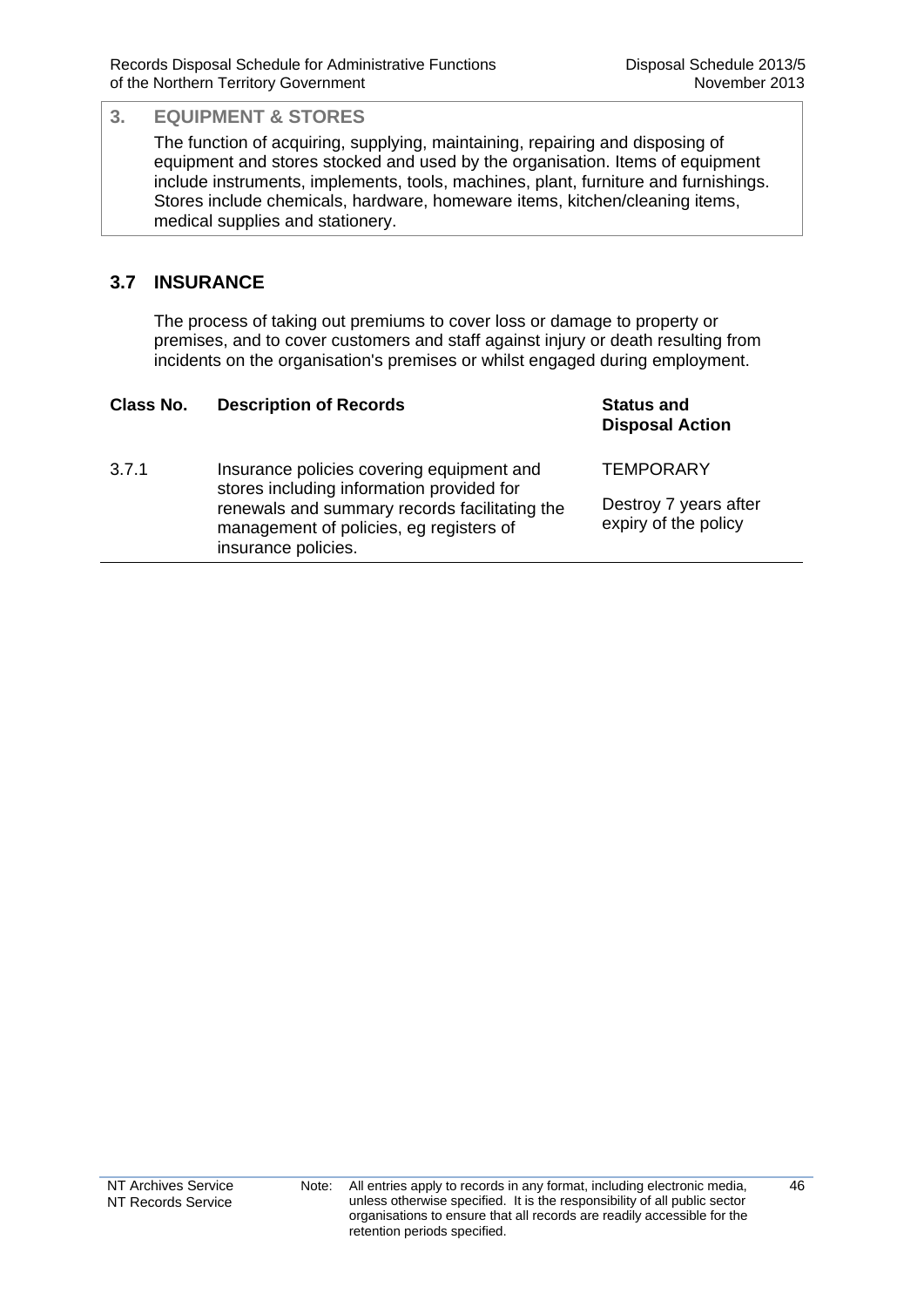The function of acquiring, supplying, maintaining, repairing and disposing of equipment and stores stocked and used by the organisation. Items of equipment include instruments, implements, tools, machines, plant, furniture and furnishings. Stores include chemicals, hardware, homeware items, kitchen/cleaning items, medical supplies and stationery.

## **3.8 LEASING**

The activities involved in leasing items, equipment, accommodation, premises or real estate from another organisation.

#### **Class No. Description of Records Status and**

- 3.8.1 Records documenting the administration and management of leased equipment. Includes:
	- signed copies of lease agreements
	- reports received from leasing companies
- 3.8.2 Records documenting leasing which is not proceeded with.

Use 3.3 EQUIPMENT & STORES – DISPOSAL for records documenting the disposal of leased equipment and stores.

 Use 3.10 EQUIPMENT & STORES – MAINTENANCE for records documenting the maintenance of leased equipment and stores.

 Use 5.1 FINANCIAL MANAGEMENT – ACCOUNTING for records documenting financial transactions supporting leasing activities.

 Use 17.8 WORK HEALTH & SAFETY – RISK MANAGEMENT for records documenting the assessment and control of risks arising from the use of items of equipment or plant.

# **Disposal Action**

**TEMPORARY** 

Destroy 7 years after lease expires or is terminated, and equipment is returned

**TEMPORARY**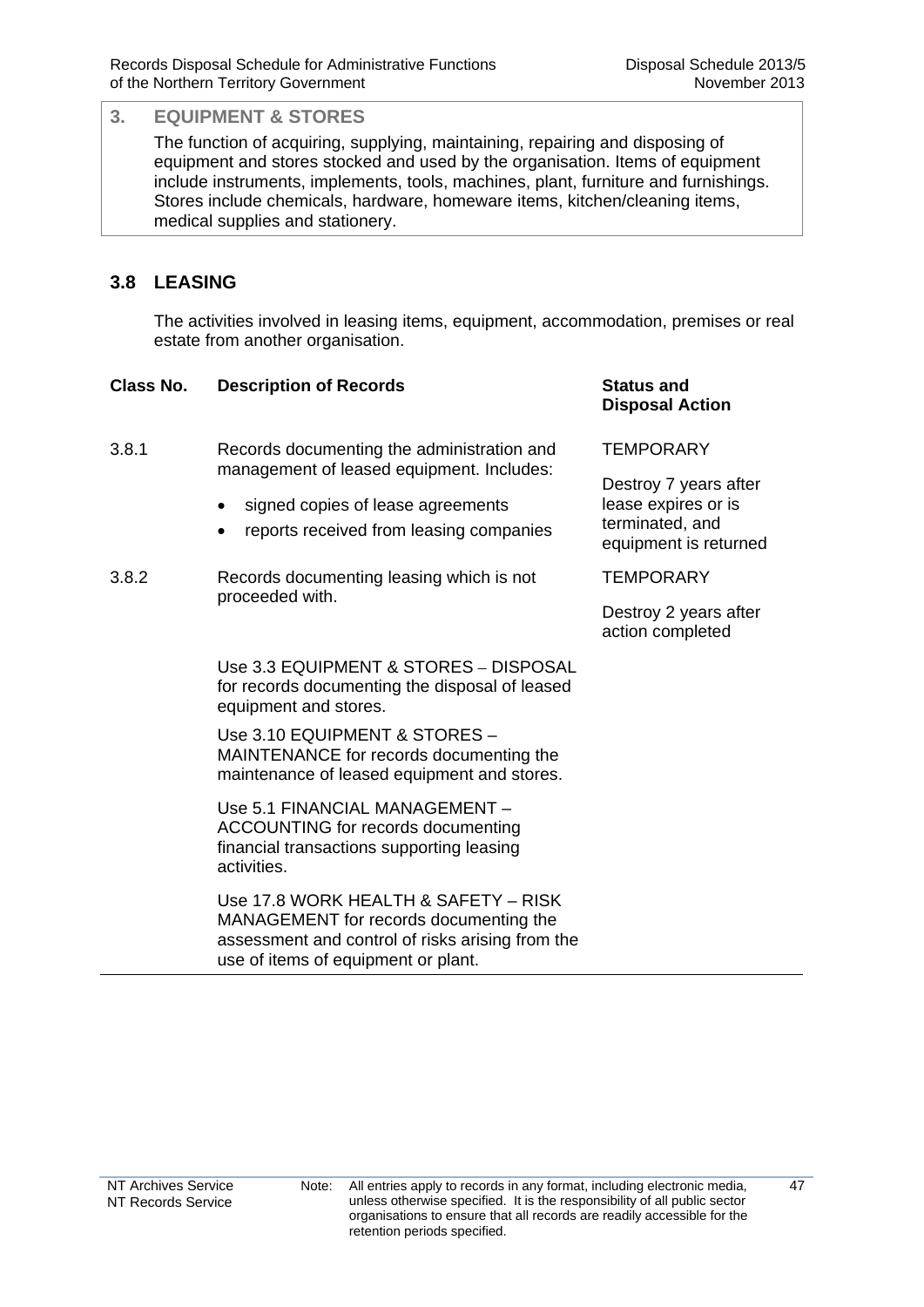The function of acquiring, supplying, maintaining, repairing and disposing of equipment and stores stocked and used by the organisation. Items of equipment include instruments, implements, tools, machines, plant, furniture and furnishings. Stores include chemicals, hardware, homeware items, kitchen/cleaning items, medical supplies and stationery.

## **3.9 LEASING OUT**

The activities involved in leasing-out items, equipment, accommodation, premises or real estate to another organisation or person for a specified period and agreed price. Includes the formal documentation setting out conditions, rights, responsibilities etc. of both parties. Also includes subleasing.

| Class No. | <b>Description of Records</b>                                                                                                                                              | <b>Status and</b><br><b>Disposal Action</b>                                              |
|-----------|----------------------------------------------------------------------------------------------------------------------------------------------------------------------------|------------------------------------------------------------------------------------------|
| 3.9.1     | Records documenting arrangements for leasing-<br>out the organisation's equipment or stores to<br>other organisations. Includes signed copies of<br>lease agreements.      | <b>TEMPORARY</b>                                                                         |
|           |                                                                                                                                                                            | Destroy 7 years after<br>lease expires or is<br>terminated, and<br>equipment is returned |
| 3.9.2     | Records documenting leasing-out which is not<br>proceeded with.                                                                                                            | <b>TEMPORARY</b>                                                                         |
|           |                                                                                                                                                                            | Destroy 2 years after<br>action completed                                                |
|           | Use 3.8 EQUIPMENT & STORES - LEASING<br>for records documenting leasing from another<br>organisation.                                                                      |                                                                                          |
|           | Use 5.1 FINANCIAL MANAGEMENT -<br>ACCOUNTING for records documenting<br>financial transactions supporting leasing-out<br>activities.                                       |                                                                                          |
|           | Use 17.8 WORK HEALTH & SAFETY - RISK<br>MANAGEMENT for records documenting the<br>assessment and control of risks arising from<br>equipment, plant or hazardous materials. |                                                                                          |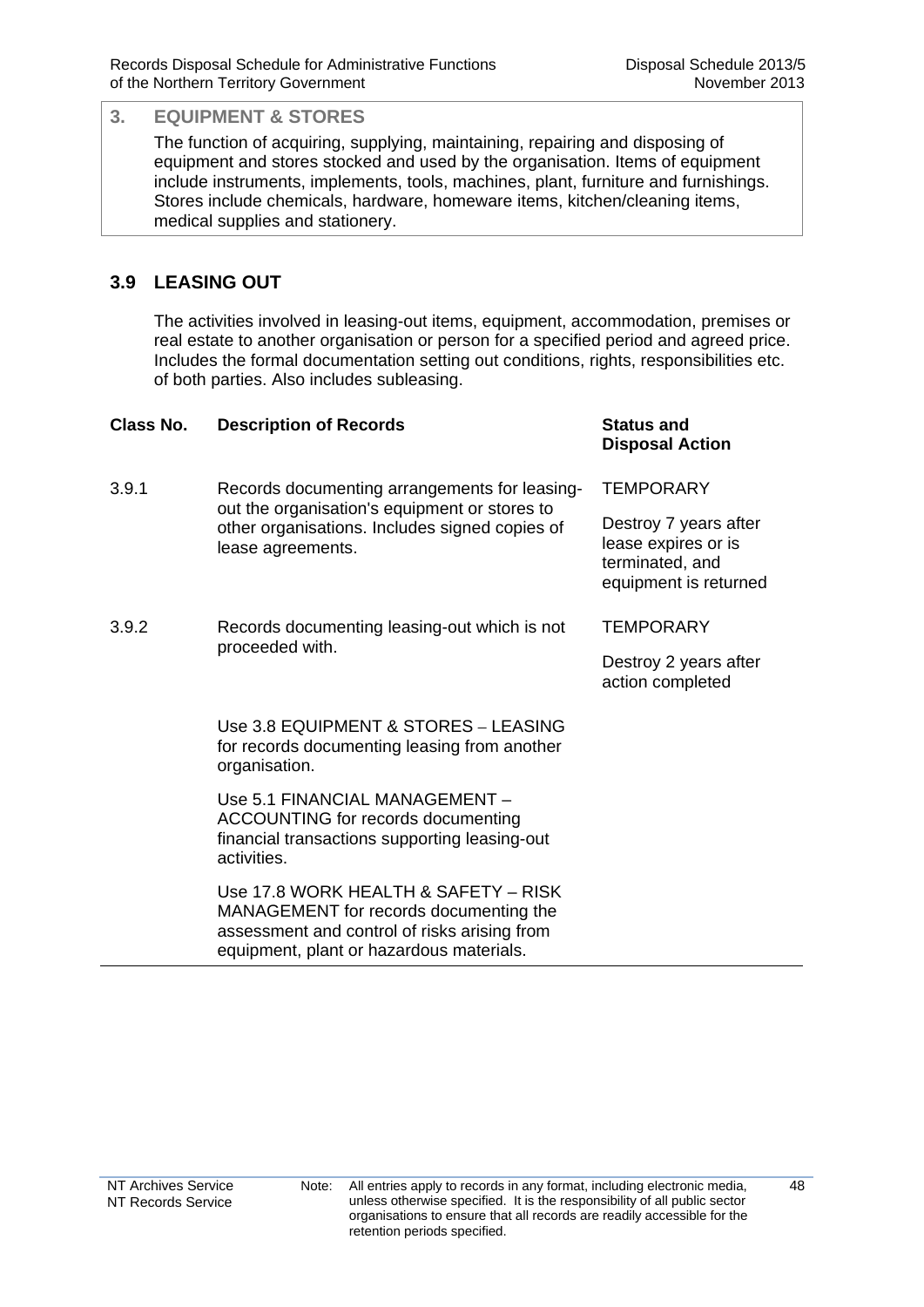The function of acquiring, supplying, maintaining, repairing and disposing of equipment and stores stocked and used by the organisation. Items of equipment include instruments, implements, tools, machines, plant, furniture and furnishings. Stores include chemicals, hardware, homeware items, kitchen/cleaning items, medical supplies and stationery.

### **3.10 MAINTENANCE**

The activities associated with the upkeep, repair, servicing and preservation of internal/external conditions of premises, equipment, vehicles etc.

| Class No. | <b>Description of Records</b>                                                                                           | <b>Status and</b><br><b>Disposal Action</b> |
|-----------|-------------------------------------------------------------------------------------------------------------------------|---------------------------------------------|
| 3.10.1    | Records documenting tests, repairs,<br>maintenance, inspections, commissioning or<br>alteration of plant and equipment. | <b>TEMPORARY</b>                            |
|           |                                                                                                                         | Destroy 3 years after<br>action completed   |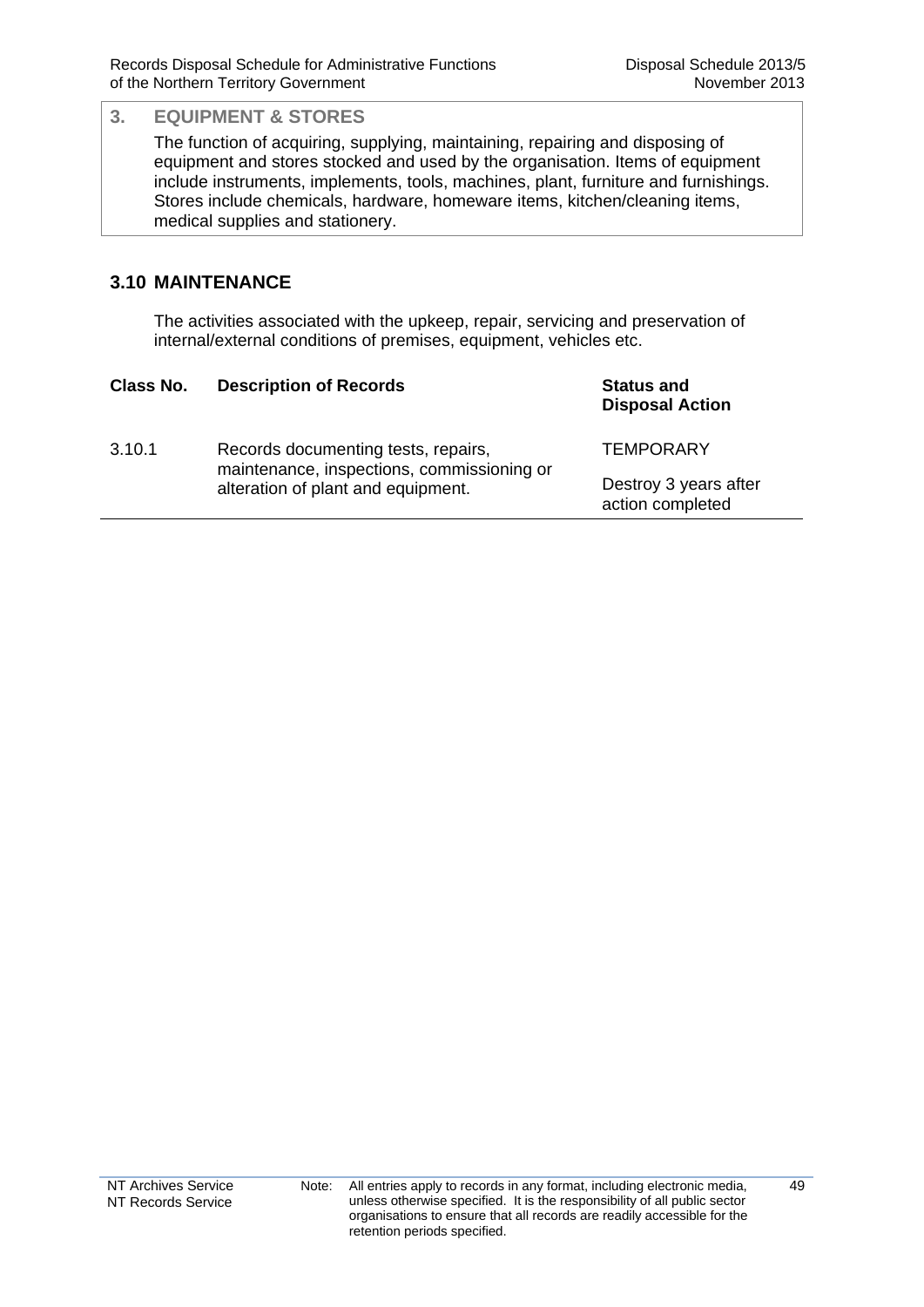The function of acquiring, supplying, maintaining, repairing and disposing of equipment and stores stocked and used by the organisation. Items of equipment include instruments, implements, tools, machines, plant, furniture and furnishings. Stores include chemicals, hardware, homeware items, kitchen/cleaning items, medical supplies and stationery.

## **3.11 SECURITY**

The activities associated with measures taken to protect people, premises, equipment, collections from accidental or intentional damage or from unauthorised access. Includes the security classification of personnel, allocation of user identifications and passwords, and criminal record checks.

| Class No. | <b>Description of Records</b>                                                                                                                                                                                            | <b>Status and</b><br><b>Disposal Action</b> |
|-----------|--------------------------------------------------------------------------------------------------------------------------------------------------------------------------------------------------------------------------|---------------------------------------------|
| 3.11.1    | Records documenting the loss of or damage to<br>equipment and stores. Records include<br>investigations into theft or intentional damage<br>and referral of alleged incidents to law<br>enforcement authorities.         | <b>TEMPORARY</b>                            |
|           |                                                                                                                                                                                                                          | Destroy 7 years after<br>action completed   |
| 3.11.2    | Records documenting combinations and/or<br>control of keys for accessing items of equipment<br>or plant, including safes or filing cabinets.<br>Records include registers recording details of<br>the issue of keys etc. | <b>TEMPORARY</b>                            |
|           |                                                                                                                                                                                                                          | Destroy when reference<br>ceases            |
|           | Use 11.7 PERSONNEL - DISCIPLINE for<br>records documenting disciplinary action taken<br>against personnel for security breaches.                                                                                         |                                             |
|           | Use 16.18 TECHNOLOGY &<br>TELECOMMUNICATIONS - SECURITY for<br>records documenting security protection against<br>unauthorised access to technology and<br>telecommunications systems.                                   |                                             |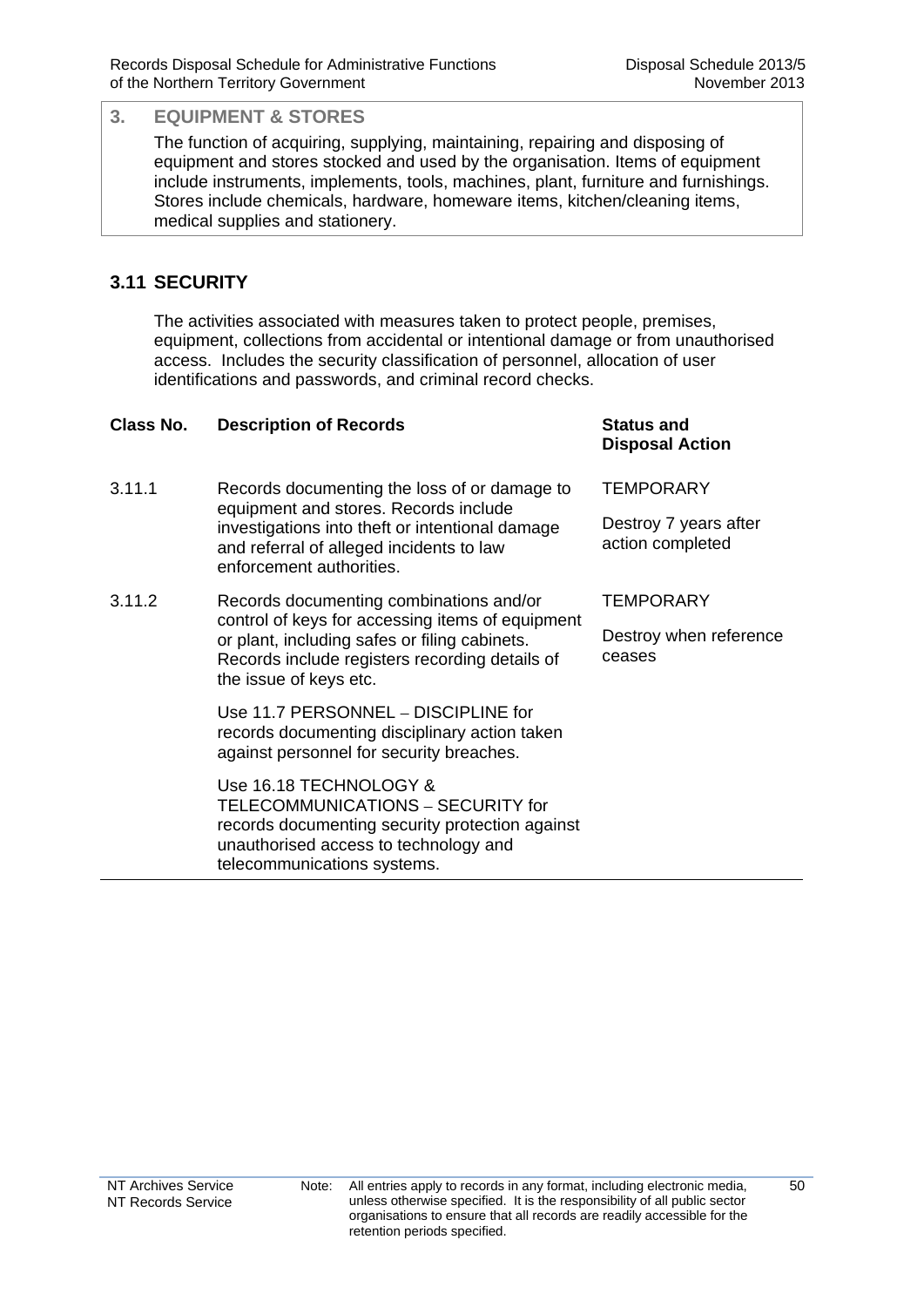The function of acquiring, supplying, maintaining, repairing and disposing of equipment and stores stocked and used by the organisation. Items of equipment include instruments, implements, tools, machines, plant, furniture and furnishings. Stores include chemicals, hardware, homeware items, kitchen/cleaning items, medical supplies and stationery.

## **3.12 STOCKTAKE**

The activities associated with the examination, counting, listing and valuing of goods, records or information held by the organisation.

#### **Class No. Description of Records Status and**

**Disposal Action**

action completed

#### 3.12.1 Records documenting the inventory and stocktake of equipment and stores. Includes: **TEMPORARY** Destroy 2 years after

- examining, counting and valuing equipment and stores
- stock/stores control records
- stock reconciliations
- stocktake reports
- stocktaking sheets/records.

 Use 5.3 FINANCIAL MANAGEMENT – ASSET REGISTER for records documenting changes to the asset register.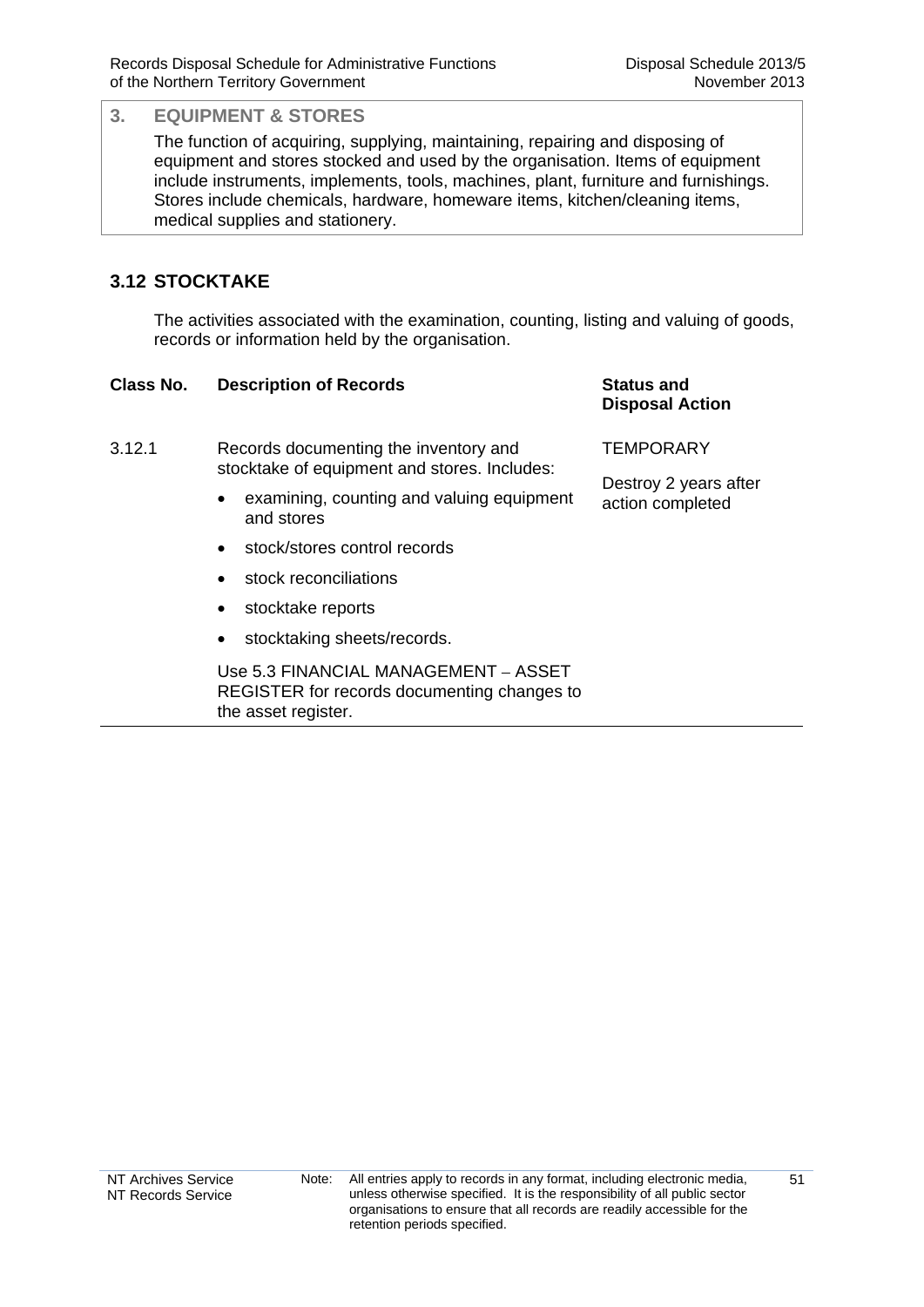#### **4. ESTABLISHMENT**

The function of establishing and changing the organisational structure. Includes moving employees from one agency to another and reducing and increasing an agency's staffing levels. Also includes internal reorganisations to meet agency goals.

### **4.1 EVALUATION**

The process of determining the suitability of potential or existing programs, items of equipment, systems or services in relation to meeting the needs of the given situation. May include detailed analysis and/or ongoing monitoring.

#### **Class No. Description of Records Status and**

4.1.1 Records documenting the evaluation of positions and assigned duties of employees against existing or planned organisational structures to support corporate requirements and resource needs. Includes copies of:

- Job Analysis Questionnaires (JAQ)
- Job Evaluation Scheme (JES)
- supporting documentation.

**Disposal Action**

**TEMPORARY** 

Destroy 7 years after position abolished or superseded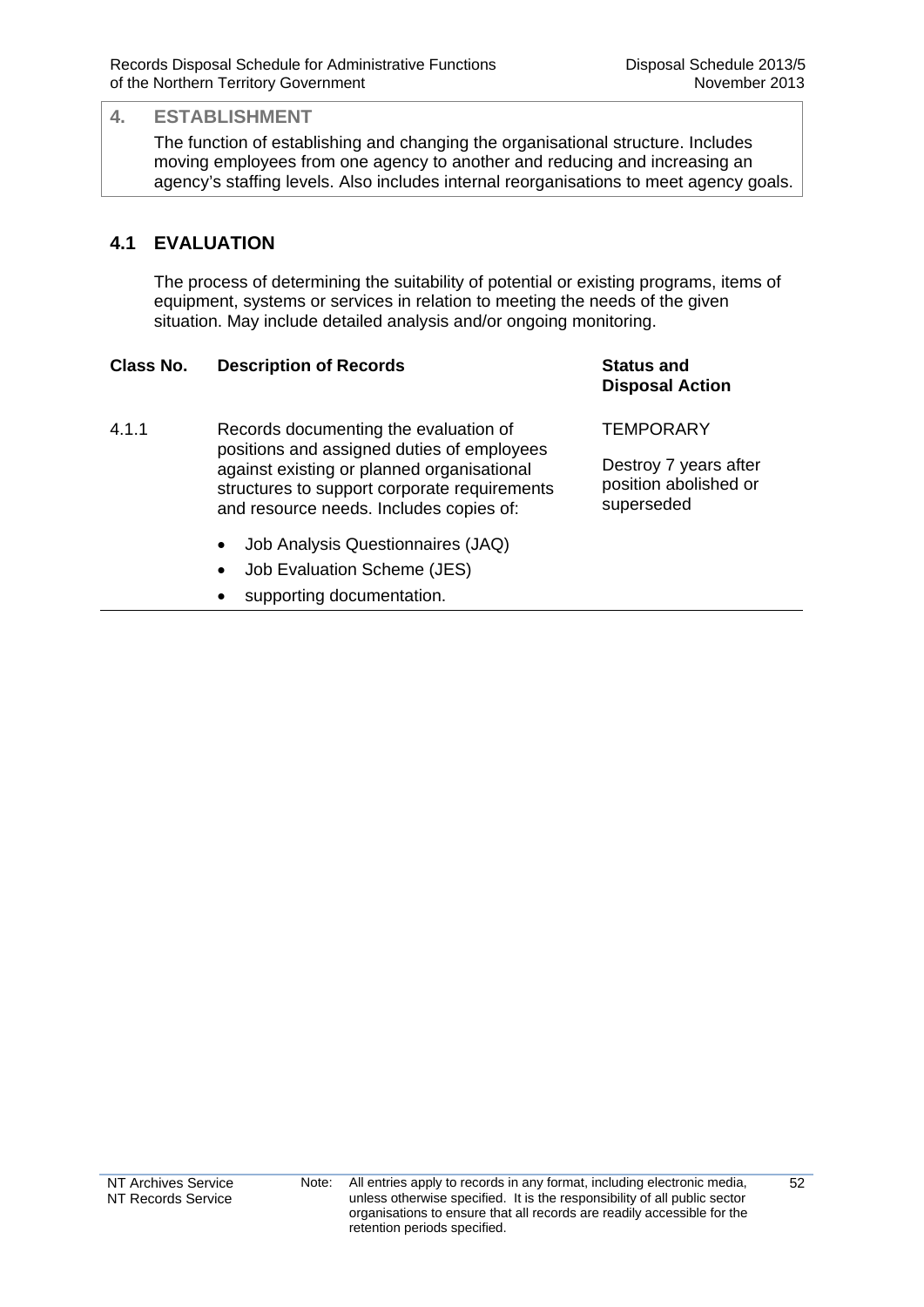#### **4. ESTABLISHMENT**

The function of establishing and changing the organisational structure. Includes moving employees from one agency to another and reducing and increasing an agency's staffing levels. Also includes internal reorganisations to meet agency goals.

## **4.2 POSITION HISTORY**

The process of documenting the history of a single position or job within the Northern Territory Government, including job description, advertisements, records of incumbents, etc.

#### **Class No. Description of Records <b>Status and Status and**  Status and

4.2.1 Records documenting the design and history of positions (jobs) with the NT Government where the position is approved for creation. Includes:

- business case
- internal memos
- job analysis questionnaire
- NTPS job evaluation record
- job description
- new position creation form
- position amendment form and/or abolishment of position form.

Also includes records of incumbents, such as selection reports, successful applicant's application and approvals to fill vacancy and copies of requests to and decisions from the Commissioner for Public Employment to select without advertising a person or employee for appointment, promotion or transfer to a vacant position.

4.2.2 Records documenting the design of positions (jobs) with the NT Government where the position is not approved for creation. Includes business case, internal memos, job analysis questionnaire, and job description.

# **Disposal Action**

**TEMPORARY** 

Destroy 7 years after position abolished or superseded

#### **TFMPORARY**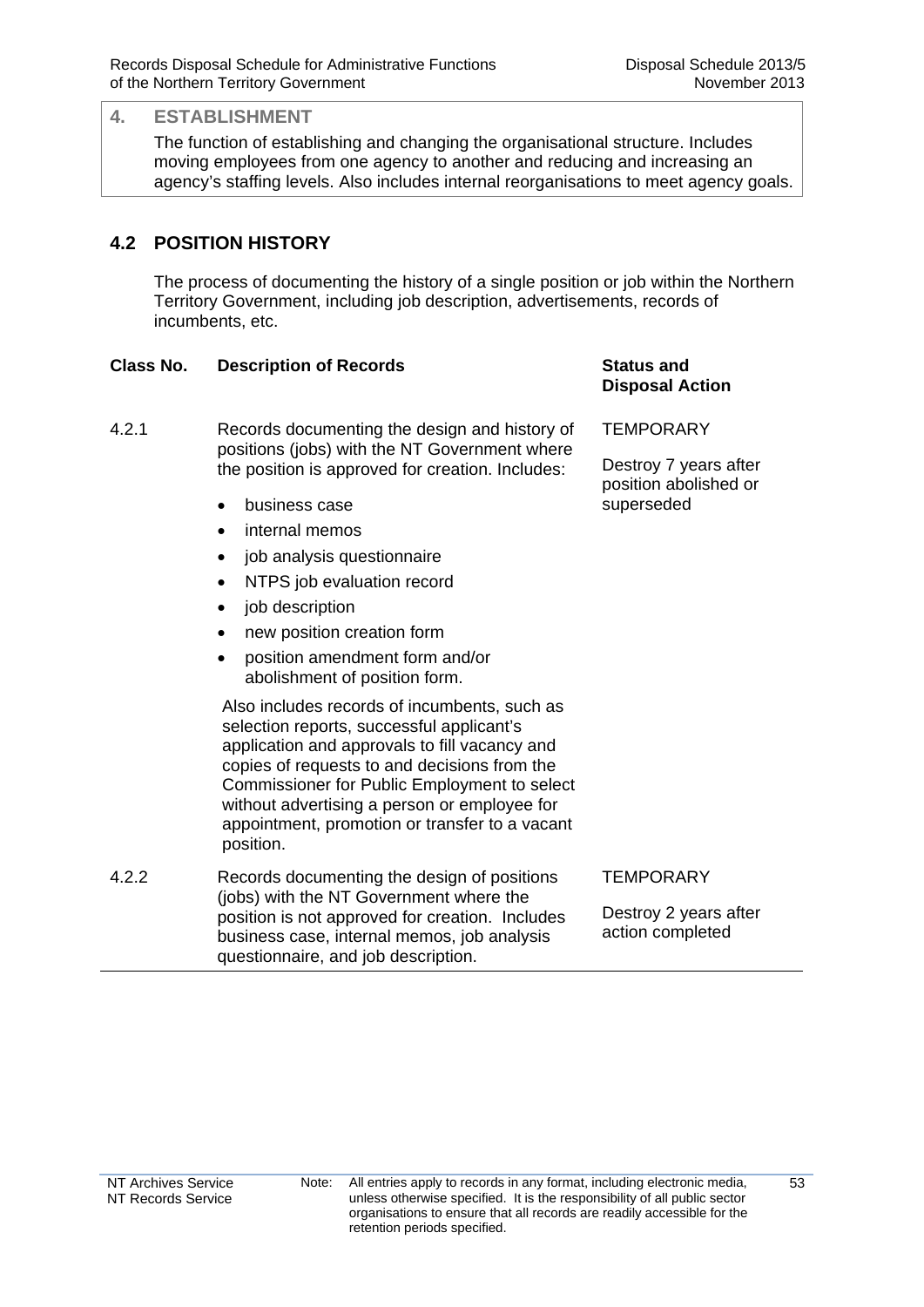#### **4. ESTABLISHMENT**

The function of establishing and changing the organisational structure. Includes moving employees from one agency to another and reducing and increasing an agency's staffing levels. Also includes internal reorganisations to meet agency goals.

## **4.3 RESTRUCTURING**

The activities involved in the reassessment and/or reorganisation of the activities, goals and structure of an organisation. Includes consideration of the number of staff, their position descriptions, equipment, and other resources required to meet objectives.

#### **Class No. Description of Records Status and**

**Disposal Action**

Transfer to the NT Archives Service 10 years after action

PERMANENT

completed

4.3.1 Organisation-wide organisational charts produced after major restructure, eg a machinery of government change or an extensive internal restructure held by the area of the organisation responsible for the establishment function.

- 4.3.2 Records documenting the establishment and development of a new organisation structure. Includes copies of instruments giving effect to the machinery of government changes and details of the administrative rearrangements relating to the transfer of functions, positions and/or employees, such as an Administrative Arrangements Order. Also includes organisational charts produced by agencies after a minor restructure. **TEMPORARY** Destroy 7 years after action completed
- 4.3.3 Copies of organisation-wide organisation charts held in other areas of the organisation, or charts showing lower levels of the organisation. **TEMPORARY** Destroy when reference ceases

Note: All entries apply to records in any format, including electronic media, unless otherwise specified. It is the responsibility of all public sector organisations to ensure that all records are readily accessible for the retention periods specified.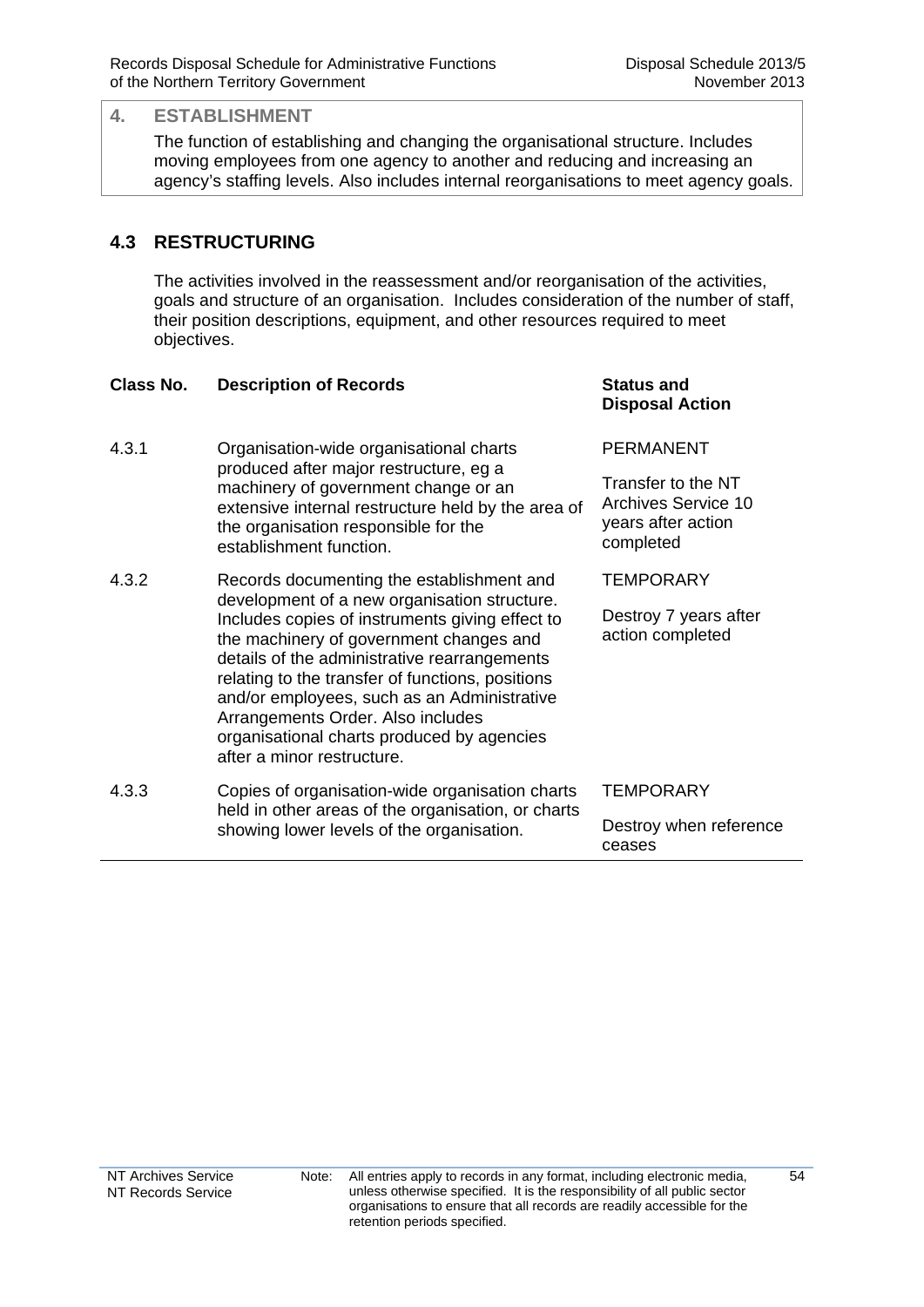The function of managing whole of government and individual organisation's financial resources. Includes establishing, operating, and maintaining accounting systems controls, framing budgets and budget submissions, obtaining and allocating grants, managing funds in the form of allocations from the Consolidated Fund and revenue from charging, trading and investments. Also includes procuring items, and/or services, the management of contracts and the control of assets to assist the delivery of economic and social services to government, industry and the community.

## **5.1 ACCOUNTING**

The process of collecting, recording, classifying, summarising and analysing information on financial transactions, and subsequently on the financial position and operating results of the organisation.

#### **Class No. Description of Records Status and**

- 5.1.1 Records documenting the establishment and management of the public account by the Northern Territory Treasurer. Includes:
	- Central Holding Authority,
	- Operating Accounts for each organisation
	- Accountable Officers Trust Accounts.
- 5.1.2 Records documenting determinations by the Northern Territory Treasurer to alter the capital structure of an organisation or government business division, including converting debt to equity, converting equity to debt, withdrawing equity, transferring assets and altering the equity base.
- 5.1.3 Primary accounting records and associated supporting records managing the organisation's revenue and expenditure. Includes:
	- journals
	- ledgers
	- receipt and revenue records
	- sales and purchase invoices
	- cheque records
	- payment records
	- petty cash records
	- cash books

# **Disposal Action**

**TEMPORARY** 

Destroy 7 years after account closed

#### **TFMPORARY**

Destroy 7 years after action completed

#### **TEMPORARY**

Destroy 7 years after end of financial year to which the last action relates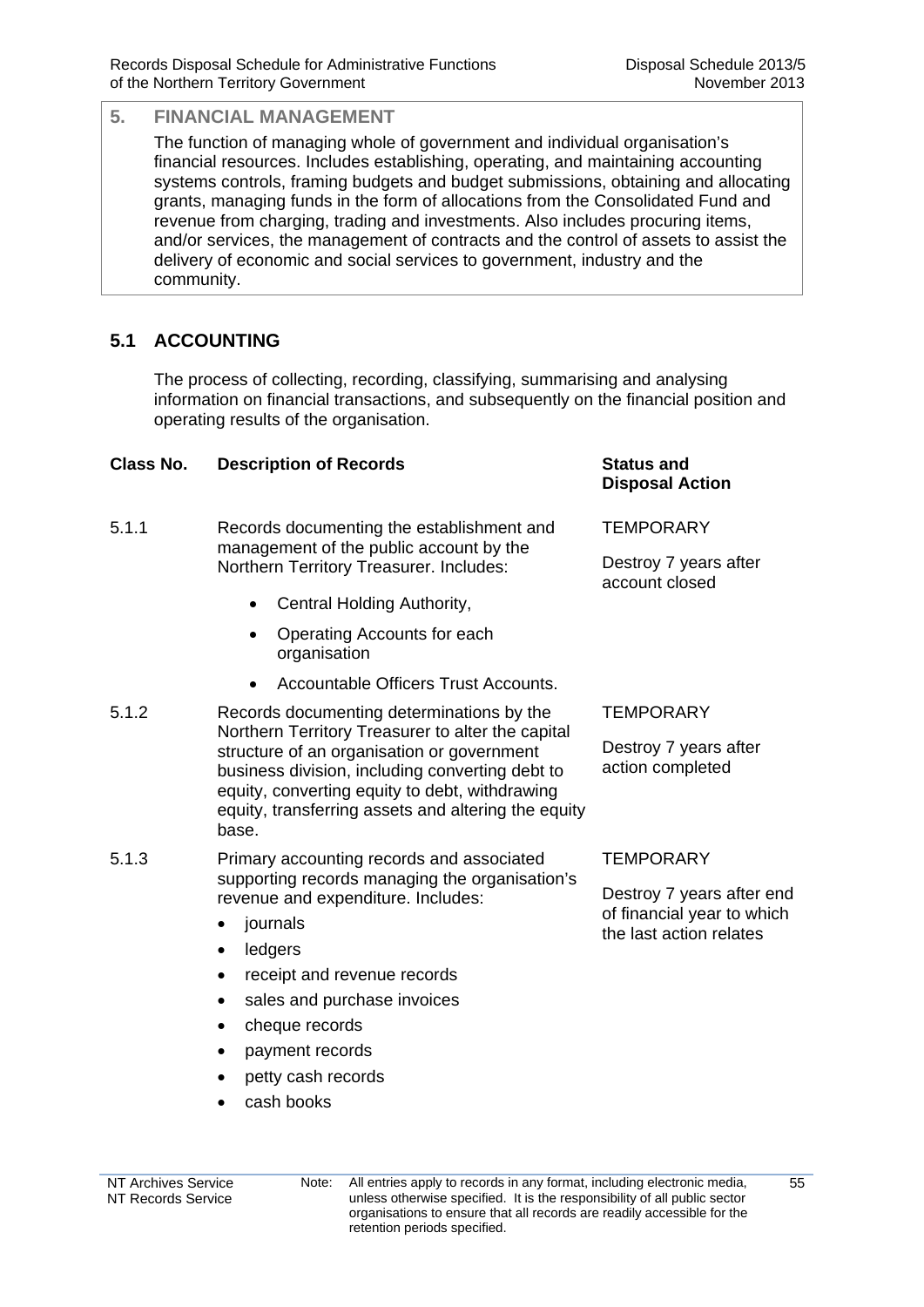The function of managing whole of government and individual organisation's financial resources. Includes establishing, operating, and maintaining accounting systems controls, framing budgets and budget submissions, obtaining and allocating grants, managing funds in the form of allocations from the Consolidated Fund and revenue from charging, trading and investments. Also includes procuring items, and/or services, the management of contracts and the control of assets to assist the delivery of economic and social services to government, industry and the community.

- advance registers and associated records
- creditor and debtor registers and lists
- ex gratia payments
- output costings
- reconciliations
- charts of accounts.

#### 5.1.4 Records documenting the establishment of bank accounts and the management of banking activities. Includes:

- deposit records
- bank statements
- bank reconciliation statements
- investment and dividend statements
- credit card receipts.
- 5.1.5 Records documenting the management of debt recovery. Includes correspondence and notices issued to debtors and records of negotiations including write-off and waiver arrangements.
- 5.1.6 Records documenting the management of incidental benefits by organisation personnel in the course of their official duties, for example frequent flyer points.
- 5.1.7 Records documenting taxation matters. Includes assessment and payment of:
	- Fringe Benefits Tax (FBT)
	- Goods and Services Tax (GST), including business activity statements and tax invoices
	- payroll tax
	- fuel tax
	- Pay As You Go (PAYG) withholding.

#### NT Archives Service NT Records Service

Note: All entries apply to records in any format, including electronic media, unless otherwise specified. It is the responsibility of all public sector organisations to ensure that all records are readily accessible for the retention periods specified.

**TEMPORARY** 

Destroy 7 years after account has closed

#### **TEMPORARY**

Destroy 7 years after end of financial year to which the last action relates

**TFMPORARY** 

Destroy 7 years after end of financial year to which the last action relates

#### **TEMPORARY**

Destroy 7 years after end of financial year to which the last action relates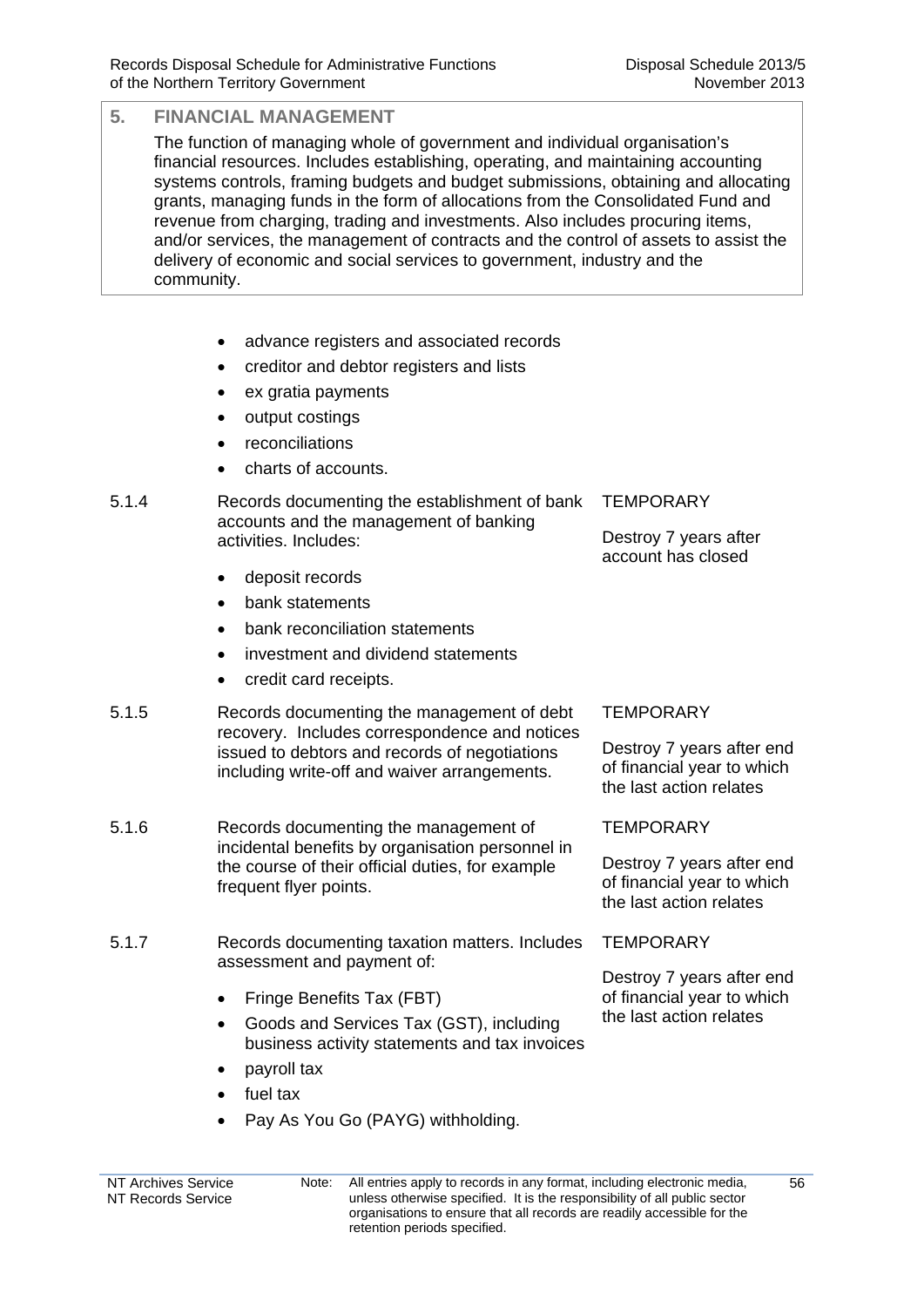The function of managing whole of government and individual organisation's financial resources. Includes establishing, operating, and maintaining accounting systems controls, framing budgets and budget submissions, obtaining and allocating grants, managing funds in the form of allocations from the Consolidated Fund and revenue from charging, trading and investments. Also includes procuring items, and/or services, the management of contracts and the control of assets to assist the delivery of economic and social services to government, industry and the community.

5.1.8 Records documenting the administrative process in handling money and financial records or records which are not the primary record of the organisation's financial transactions. Records include secondary accounting documents that support primary accounting records such as

#### **TEMPORARY**

Destroy 2 years after end of financial year to which the last action relates

- spreadsheets
- requests for copies of invoices
- change of electronic funds transfer details, etc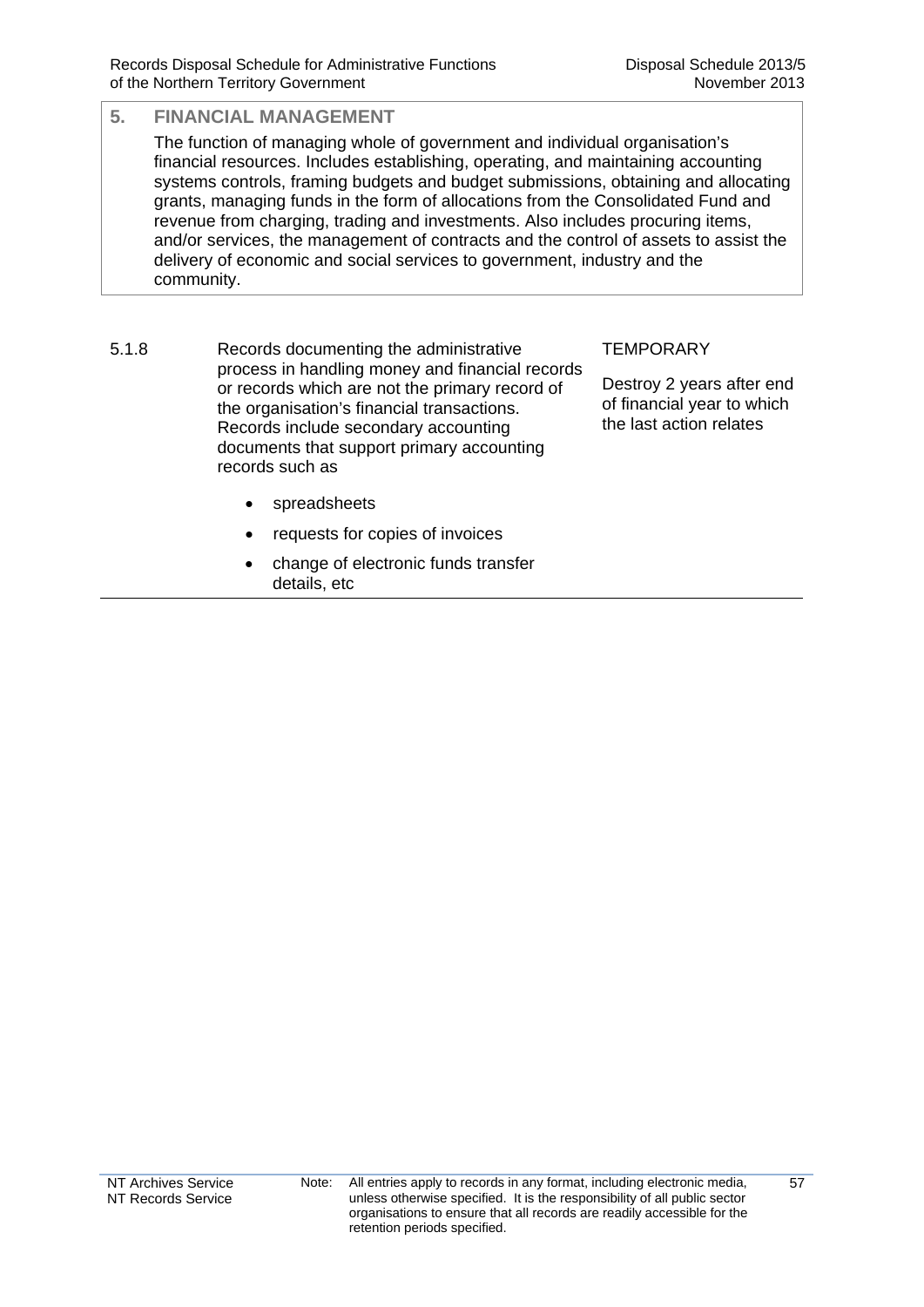The function of managing whole of government and individual organisation's financial resources. Includes establishing, operating, and maintaining accounting systems controls, framing budgets and budget submissions, obtaining and allocating grants, managing funds in the form of allocations from the Consolidated Fund and revenue from charging, trading and investments. Also includes procuring items, and/or services, the management of contracts and the control of assets to assist the delivery of economic and social services to government, industry and the community.

## **5.2 ALLOCATION**

The process of assigning or apportioning money, items, or equipment.

| Class No. | <b>Description of Records</b>                                                                                                                            | <b>Status and</b><br><b>Disposal Action</b>                                     |
|-----------|----------------------------------------------------------------------------------------------------------------------------------------------------------|---------------------------------------------------------------------------------|
| 5.2.1     | Records documenting the allocation of funds.<br>Includes:                                                                                                | <b>TEMPORARY</b>                                                                |
|           | use of the Northern Territory Treasurer's,<br>٠<br>Treasurer's Advance, including transfers,<br>increases or replenishment of the<br>Treasurer's Advance | Destroy 7 years after the<br>financial year to which<br>the last action relates |
|           | redistribution of allocations associated with<br>$\bullet$<br>the transfer of functions between agencies                                                 |                                                                                 |
|           | unexpended and unclaimed allocations<br>$\bullet$                                                                                                        |                                                                                 |
|           | internal organisation fund allocations,<br>٠<br>variations, transfers and re-distributions.                                                              |                                                                                 |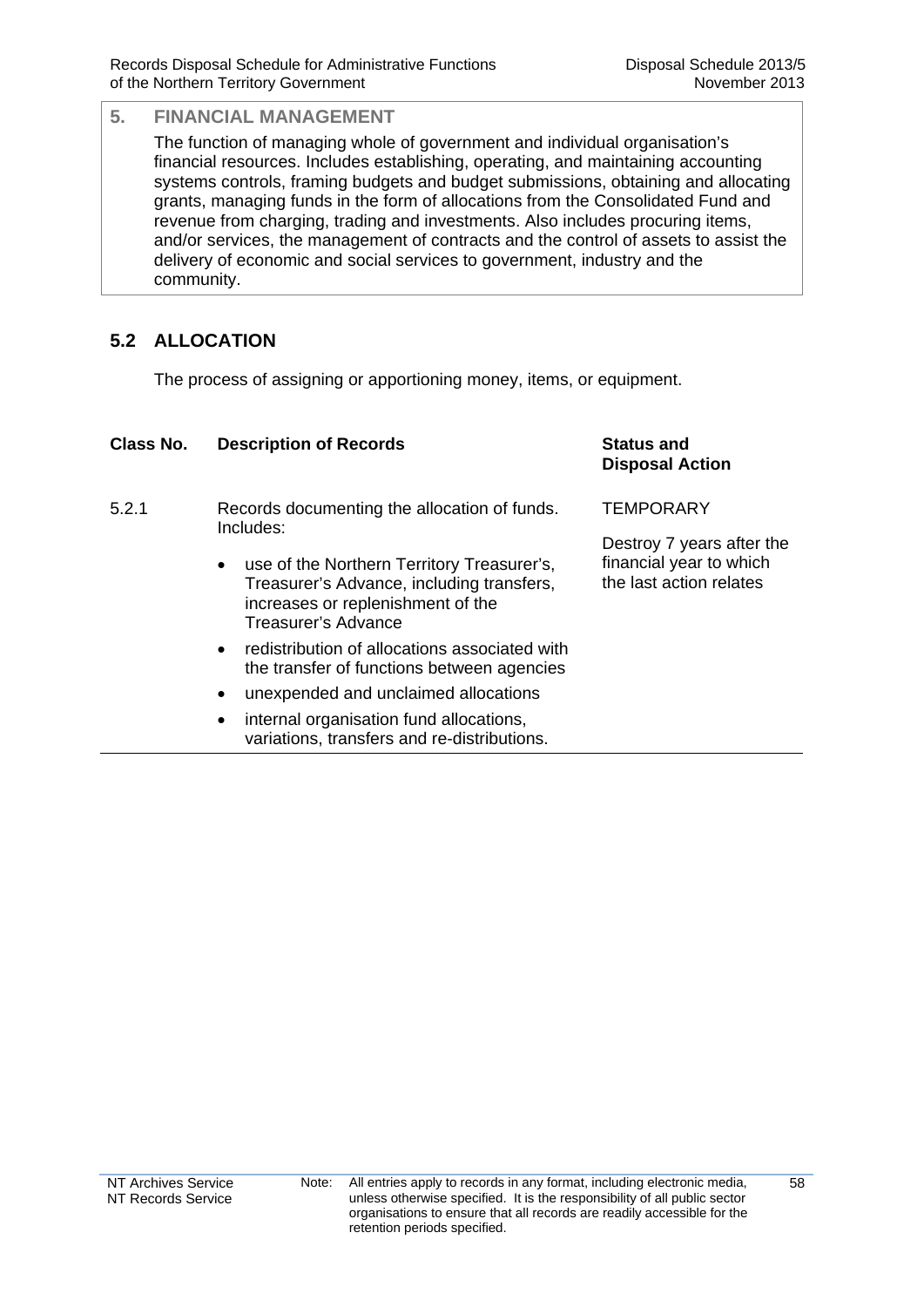The function of managing whole of government and individual organisation's financial resources. Includes establishing, operating, and maintaining accounting systems controls, framing budgets and budget submissions, obtaining and allocating grants, managing funds in the form of allocations from the Consolidated Fund and revenue from charging, trading and investments. Also includes procuring items, and/or services, the management of contracts and the control of assets to assist the delivery of economic and social services to government, industry and the community.

## **5.3 ASSET REGISTER**

The activities involved in recording in a subsidiary ledger all fixed assets owned by the organisation. Includes the date of purchase, depreciation expense, written down value as well as stocktaking and auditing notations.

| Class No. | <b>Description of Records</b>                                                                                                     | <b>Status and</b><br><b>Disposal Action</b>                                     |
|-----------|-----------------------------------------------------------------------------------------------------------------------------------|---------------------------------------------------------------------------------|
| 5.3.1     | Summary record listing an organisation's assets,<br>eg an asset register.                                                         | <b>TEMPORARY</b>                                                                |
|           |                                                                                                                                   | Destroy 7 years after the<br>financial year to which<br>the last action relates |
| 5.3.2     | Records documenting asset valuation and asset<br>management processes, including requests for<br>inclusion on the asset register. | <b>TEMPORARY</b>                                                                |
|           |                                                                                                                                   | Destroy 7 years after<br>action completed                                       |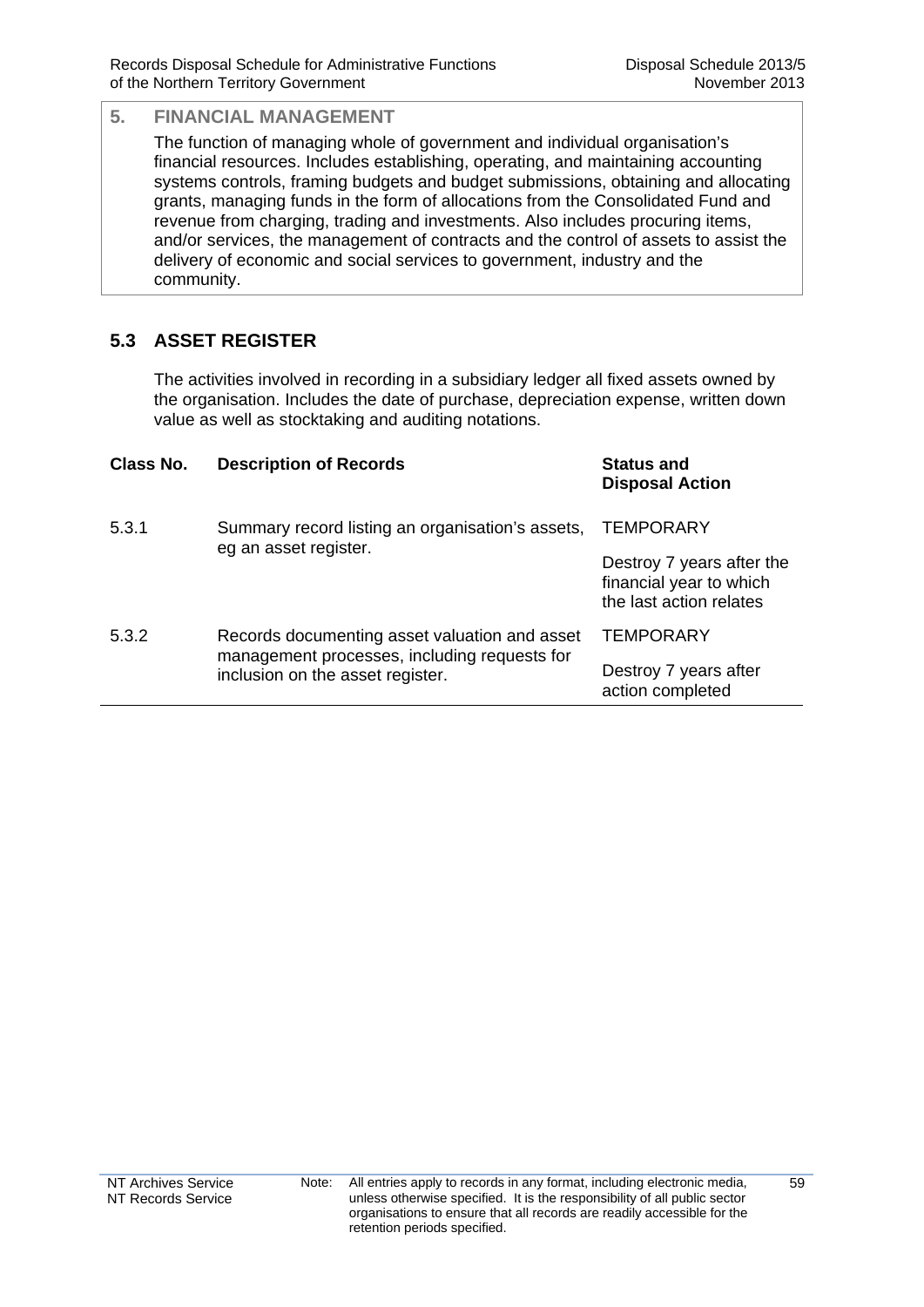The function of managing whole of government and individual organisation's financial resources. Includes establishing, operating, and maintaining accounting systems controls, framing budgets and budget submissions, obtaining and allocating grants, managing funds in the form of allocations from the Consolidated Fund and revenue from charging, trading and investments. Also includes procuring items, and/or services, the management of contracts and the control of assets to assist the delivery of economic and social services to government, industry and the community.

## **5.4 BUDGETING**

The process of planning the use of expected income and expenditure over a specified period.

#### **Class No. Description of Records Status and**

| 5.4.1 | Budget estimates and associated records        |
|-------|------------------------------------------------|
|       | prepared for external approval, eg approval by |
|       | the organisation portfolio Minister. Includes: |

- portfolio budget statements
- budget estimates produced for internal use
- records relating to spending progress or revenue collection against allocations
- provision of advice to the Estimates Committee.
- 5.4.2 Background records used for the production of whole of organisation budget estimates by the coordinating element of the organisation (eg the central office of an organisation). Includes:
	- working papers
	- records documenting input by individual programs within an organisation
	- calculations and their collation.
- 5.4.3 Records documenting spending progress or revenue collection against allocations within the budget estimates.

## **Disposal Action**

**TEMPORARY** 

Destroy 7 years after the financial year to which the last action relates

#### **TEMPORARY**

Destroy 4 years after action completed

#### **TEMPORARY**

Destroy 2 years after action completed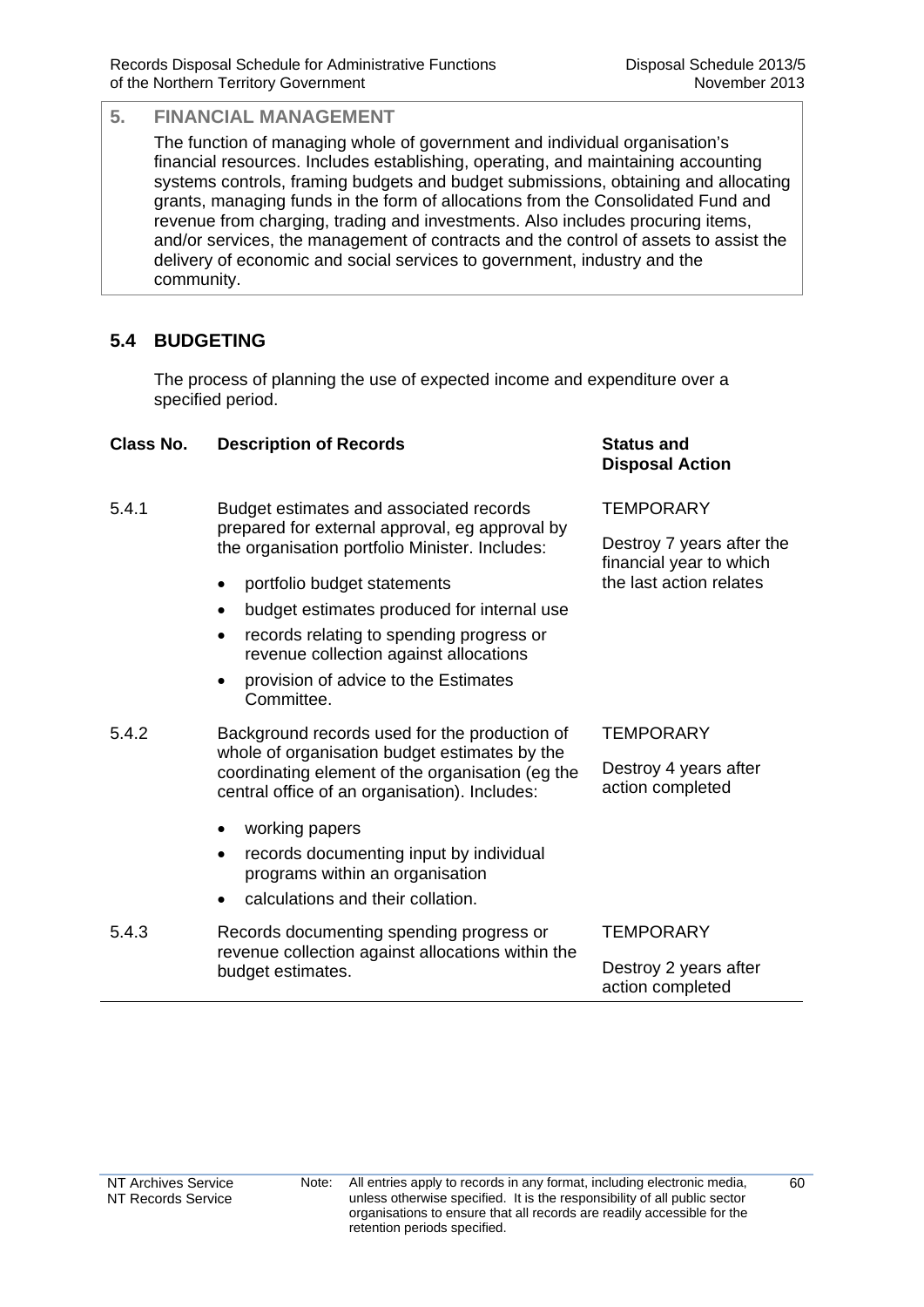The function of managing whole of government and individual organisation's financial resources. Includes establishing, operating, and maintaining accounting systems controls, framing budgets and budget submissions, obtaining and allocating grants, managing funds in the form of allocations from the Consolidated Fund and revenue from charging, trading and investments. Also includes procuring items, and/or services, the management of contracts and the control of assets to assist the delivery of economic and social services to government, industry and the community.

## **5.5 DONATIONS**

The activities associated with managing money, items, artefacts or property donated to the organisation, or by the organisation and or its staff to charities etc. Includes managing unsolicited donations.

| Class No. | <b>Description of Records</b>                                                           | <b>Status and</b><br><b>Disposal Action</b> |
|-----------|-----------------------------------------------------------------------------------------|---------------------------------------------|
| 5.5.1     | Records documenting the management of<br>donations of money to and by the organisation. | <b>TEMPORARY</b>                            |
|           |                                                                                         | Destroy 7 years after<br>action completed   |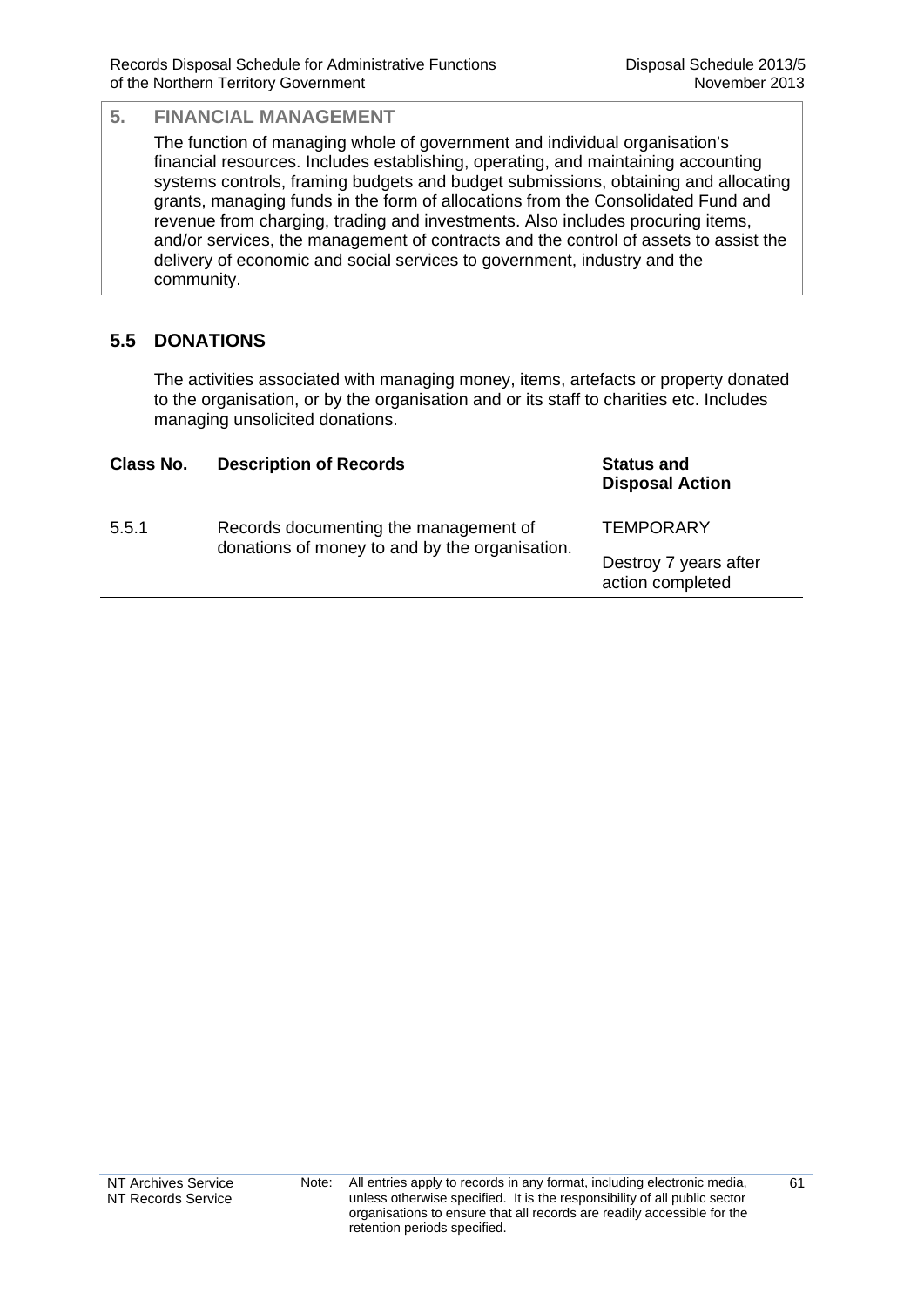**Disposal Action**

### **5. FINANCIAL MANAGEMENT**

The function of managing whole of government and individual organisation's financial resources. Includes establishing, operating, and maintaining accounting systems controls, framing budgets and budget submissions, obtaining and allocating grants, managing funds in the form of allocations from the Consolidated Fund and revenue from charging, trading and investments. Also includes procuring items, and/or services, the management of contracts and the control of assets to assist the delivery of economic and social services to government, industry and the community.

## **5.6 FINANCIAL STATEMENTS**

The process of compiling annual statements presented in prescribed tabular form showing receipts and payments, both actual and budgeted for the current financial year and the actual amounts received or paid for the previous financial year.

#### **Class No. Description of Records Status and**

5.6.1 Annual financial statements or formal interim financial statements and background documentation. Includes annual statements of assets and liabilities, operating statements of financial position, balance sheets and statements of cash flows. **TEMPORARY** Destroy 7 years after the financial year to which the last action relates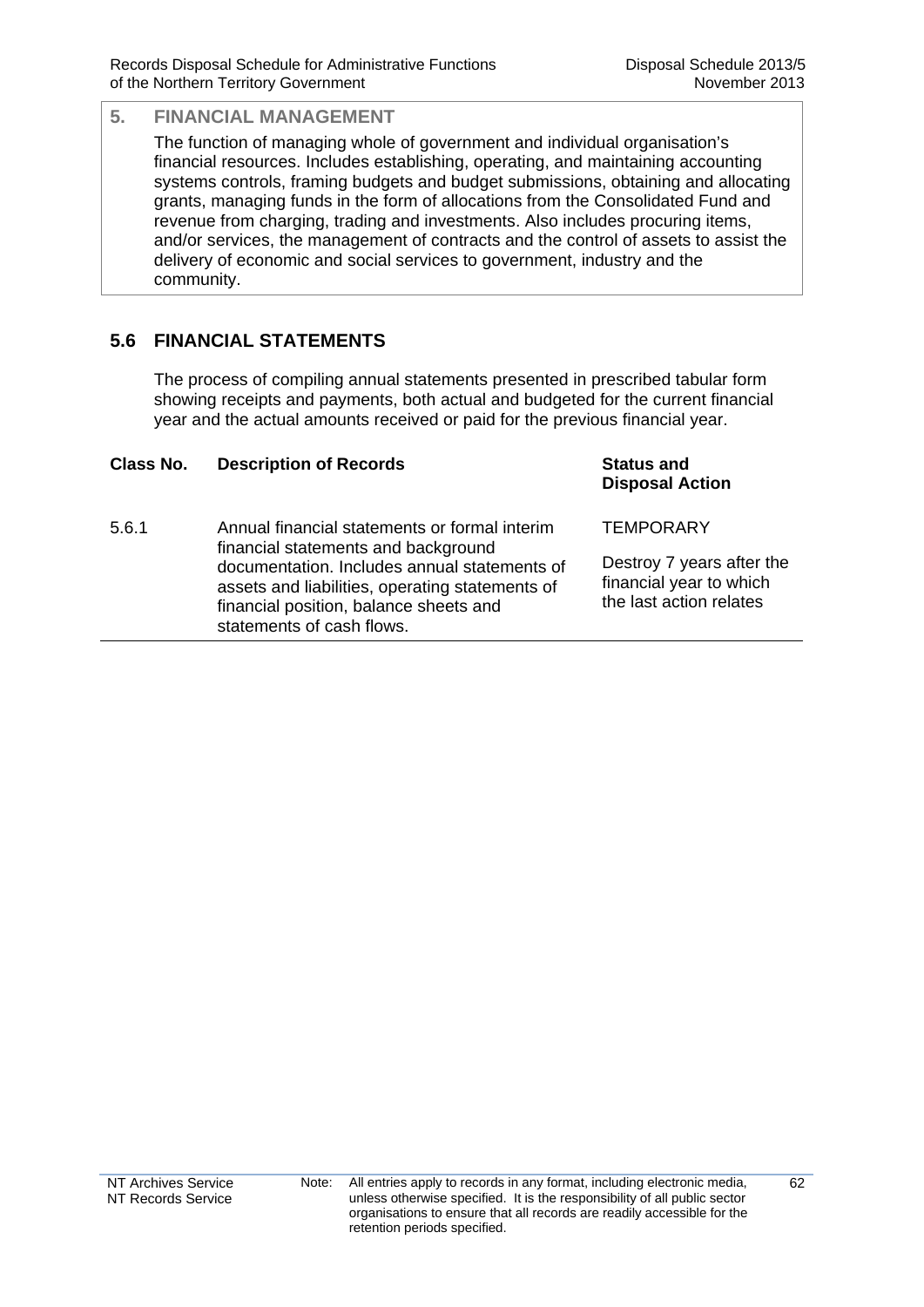The function of managing whole of government and individual organisation's financial resources. Includes establishing, operating, and maintaining accounting systems controls, framing budgets and budget submissions, obtaining and allocating grants, managing funds in the form of allocations from the Consolidated Fund and revenue from charging, trading and investments. Also includes procuring items, and/or services, the management of contracts and the control of assets to assist the delivery of economic and social services to government, industry and the community.

## **5.7 GRANT FUNDING**

The activities associated with the application for and receipt of grants.

| Class No. | <b>Description of Records</b>                                                                                                                                                                                                                                                                                                                           | <b>Status and</b><br><b>Disposal Action</b>                                  |
|-----------|---------------------------------------------------------------------------------------------------------------------------------------------------------------------------------------------------------------------------------------------------------------------------------------------------------------------------------------------------------|------------------------------------------------------------------------------|
| 5.7.1     | Records documenting the application for grants<br>by the organisation to other organisations,<br>groups or individuals where the grant is<br>received. Includes applications, grant<br>application notification letter, payment<br>approvals, progress reports, financial statements<br>and acquittal information. Also includes funding<br>agreements. | <b>TEMPORARY</b>                                                             |
|           |                                                                                                                                                                                                                                                                                                                                                         | Destroy 7 years after<br>grant acquitted                                     |
| 5.7.2     | Records documenting the application for grants<br>by the organisation to other organisations,<br>groups or individuals where the grant is not<br>received. Includes grant application notification<br>letter.                                                                                                                                           | <b>TEMPORARY</b>                                                             |
|           |                                                                                                                                                                                                                                                                                                                                                         | Destroy 2 years after<br>application not approved,<br>cancelled or withdrawn |
|           | Use 1.8 COMMUNITY RELATIONS - GRANT<br>ALLOCATION for the activities associated with<br>the allocation of grants administered by the<br>organisation.                                                                                                                                                                                                   |                                                                              |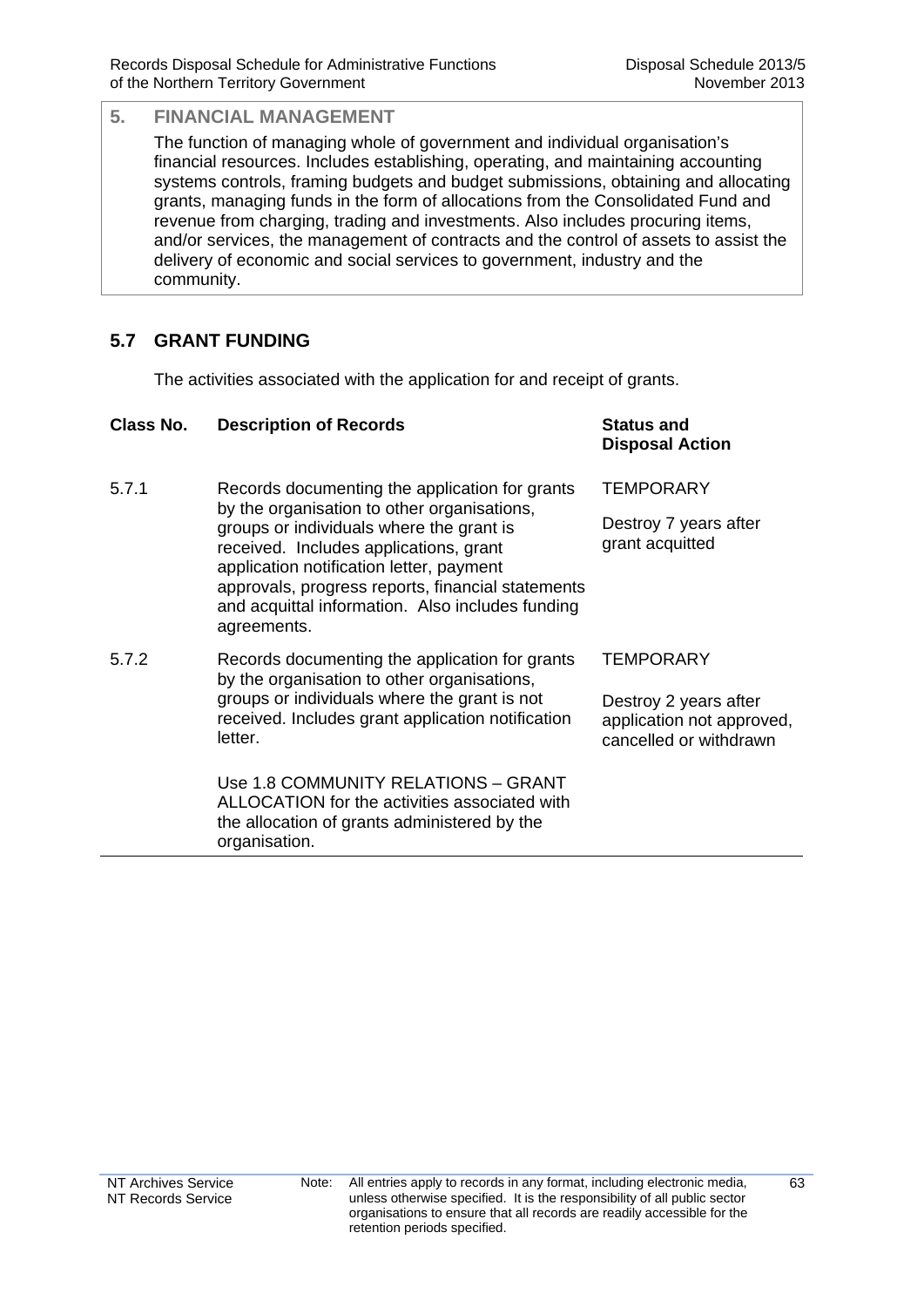The function of managing whole of government and individual organisation's financial resources. Includes establishing, operating, and maintaining accounting systems controls, framing budgets and budget submissions, obtaining and allocating grants, managing funds in the form of allocations from the Consolidated Fund and revenue from charging, trading and investments. Also includes procuring items, and/or services, the management of contracts and the control of assets to assist the delivery of economic and social services to government, industry and the community.

## **5.8 INVENTORY**

The activities associated with listing and preparing lists of items and assets in the possession of the organisation.

| Class No. | <b>Description of Records</b>                                                                                             | <b>Status and</b><br><b>Disposal Action</b> |
|-----------|---------------------------------------------------------------------------------------------------------------------------|---------------------------------------------|
| 5.8.1     | Records documenting the activities involved in<br>the listing of items that support the financial                         | <b>TEMPORARY</b>                            |
|           | management function, for example stocks held.<br>May also include request for inclusion on the<br>asset control register. | Destroy 2 years after<br>action completed   |
|           | Use 5.3 FINANCIAL MANAGEMENT – ASSET<br>REGISTER for the listing of assets owned by the<br>organisation.                  |                                             |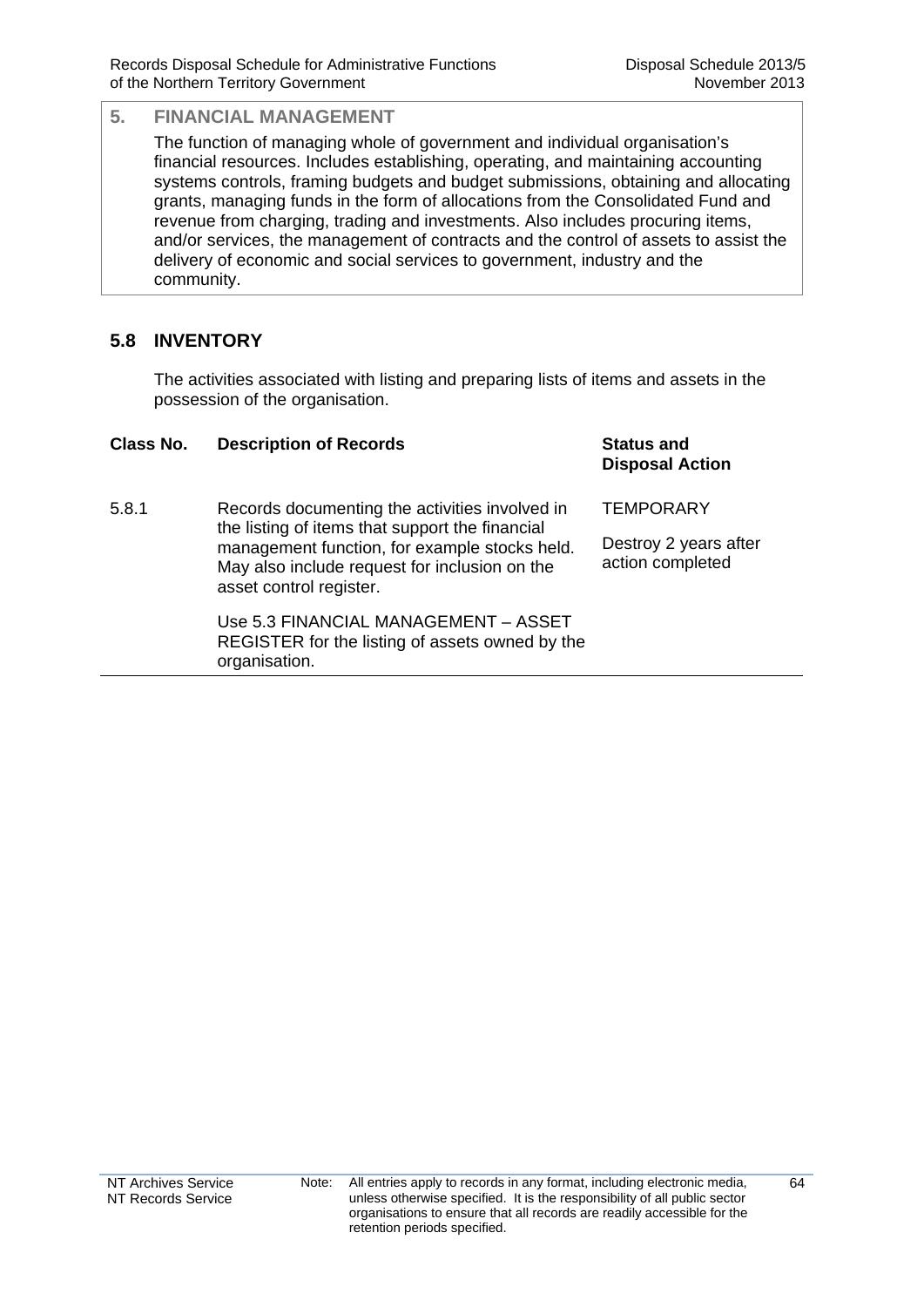The function of managing whole of government and individual organisation's financial resources. Includes establishing, operating, and maintaining accounting systems controls, framing budgets and budget submissions, obtaining and allocating grants, managing funds in the form of allocations from the Consolidated Fund and revenue from charging, trading and investments. Also includes procuring items, and/or services, the management of contracts and the control of assets to assist the delivery of economic and social services to government, industry and the community.

## **5.9 INVESTIGATIONS**

The acts and processes involved in ascertaining facts by enquiry or examination.

| Class No. | <b>Description of Records</b>                                                                                                                                                                                                    | <b>Status and</b><br><b>Disposal Action</b>                          |
|-----------|----------------------------------------------------------------------------------------------------------------------------------------------------------------------------------------------------------------------------------|----------------------------------------------------------------------|
| 5.9.1     | Records documenting the investigation of<br>fraudulent or corrupt activities in relation to the<br>financial management function. Includes final<br>reports and records documenting liaison with<br>law enforcement authorities. | <b>TEMPORARY</b><br>Destroy 7 years after<br>investigation finalised |
|           | Use 10.2 LEGAL SERVICES - CLAIMS for legal<br>action taken following an investigation                                                                                                                                            |                                                                      |
|           | Use 11.7 PERSONNEL - DISCIPLINE for<br>disciplinary action taken against staff following<br>an investigation                                                                                                                     |                                                                      |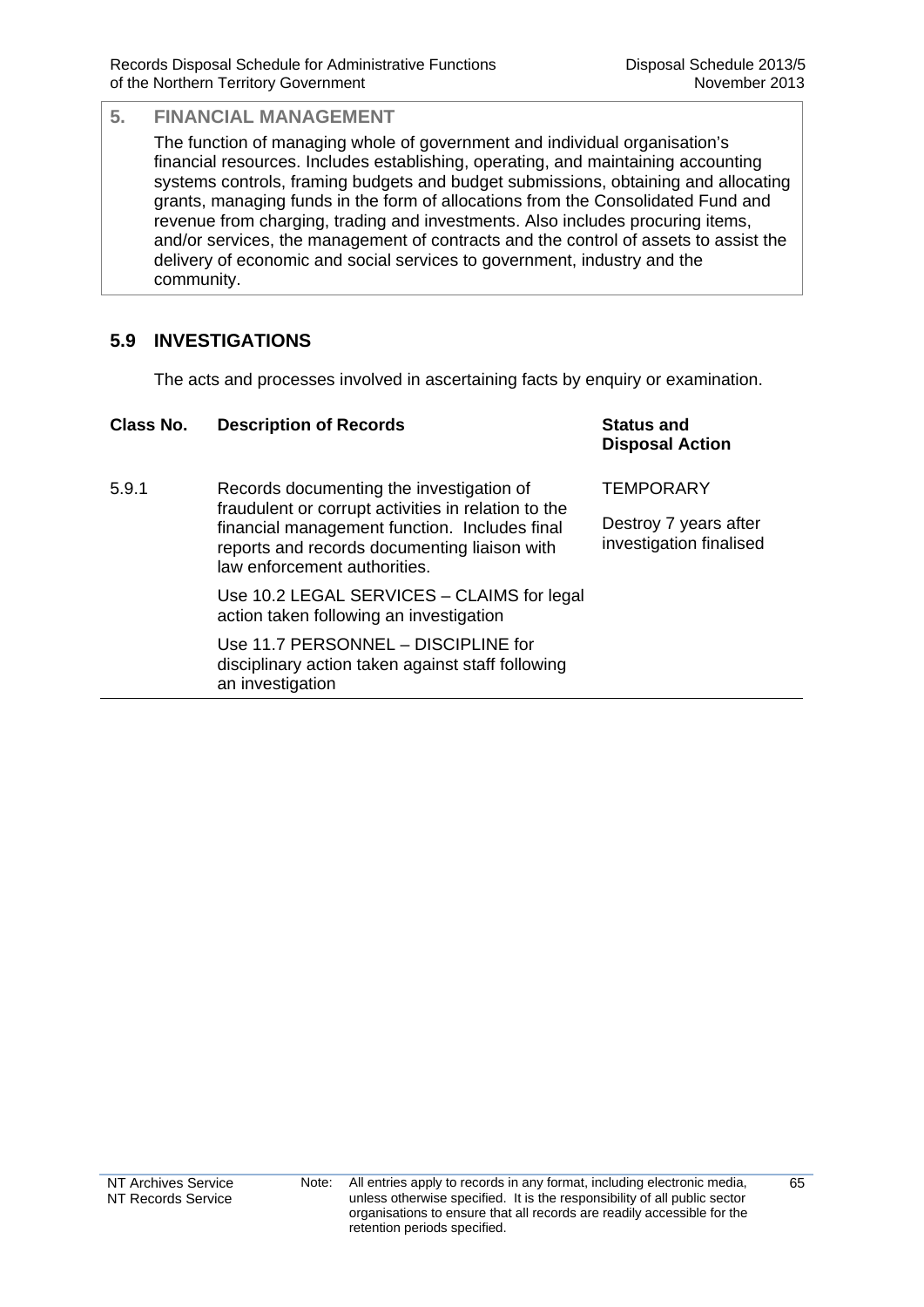The function of managing whole of government and individual organisation's financial resources. Includes establishing, operating, and maintaining accounting systems controls, framing budgets and budget submissions, obtaining and allocating grants, managing funds in the form of allocations from the Consolidated Fund and revenue from charging, trading and investments. Also includes procuring items, and/or services, the management of contracts and the control of assets to assist the delivery of economic and social services to government, industry and the community.

## **5.10 PAYMENTS**

The activities involved in the preparation and payment of money.

| Class No. | <b>Description of Records</b>                                                         | <b>Status and</b><br><b>Disposal Action</b>                                        |
|-----------|---------------------------------------------------------------------------------------|------------------------------------------------------------------------------------|
| 5.10.1    | Records documenting the preparation and<br>payment of money. Includes documenting the | <b>TEMPORARY</b>                                                                   |
|           | checking of invoices, issuing of cheques for<br>payment and the payment of claims.    | Destroy 7 years after end<br>of financial year to which<br>the last action relates |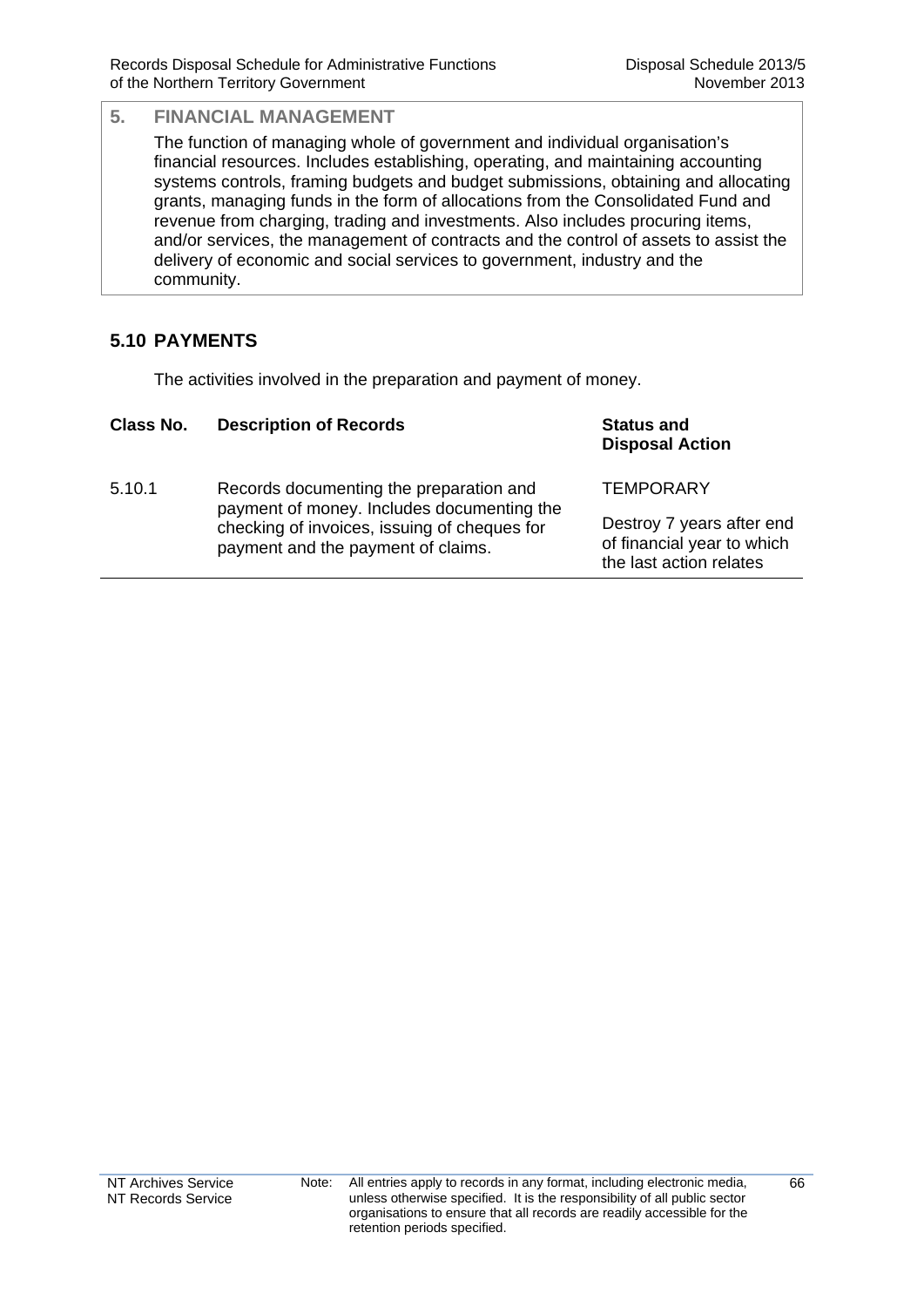The function of managing whole of government and individual organisation's financial resources. Includes establishing, operating, and maintaining accounting systems controls, framing budgets and budget submissions, obtaining and allocating grants, managing funds in the form of allocations from the Consolidated Fund and revenue from charging, trading and investments. Also includes procuring items, and/or services, the management of contracts and the control of assets to assist the delivery of economic and social services to government, industry and the community.

## **5.11 RISK MANAGEMENT**

The process involving the identification of risks, and the implementation of appropriate practices and procedures which will address the impact from an incident.

| Class No. | <b>Description of Records</b>                                                                                                                                                                       | <b>Status and</b><br><b>Disposal Action</b>         |
|-----------|-----------------------------------------------------------------------------------------------------------------------------------------------------------------------------------------------------|-----------------------------------------------------|
| 5.11.1    | Records documenting the identification and<br>assessment of financial management risks, in<br>order to assist planning, and the implementation<br>of strategies to minimise their impact. Includes: | <b>TEMPORARY</b>                                    |
|           |                                                                                                                                                                                                     | Destroy 7 years after risk<br>assessment superseded |
|           | المستملس سملكمات                                                                                                                                                                                    |                                                     |

- action plans
- risk register
- treatment schedules.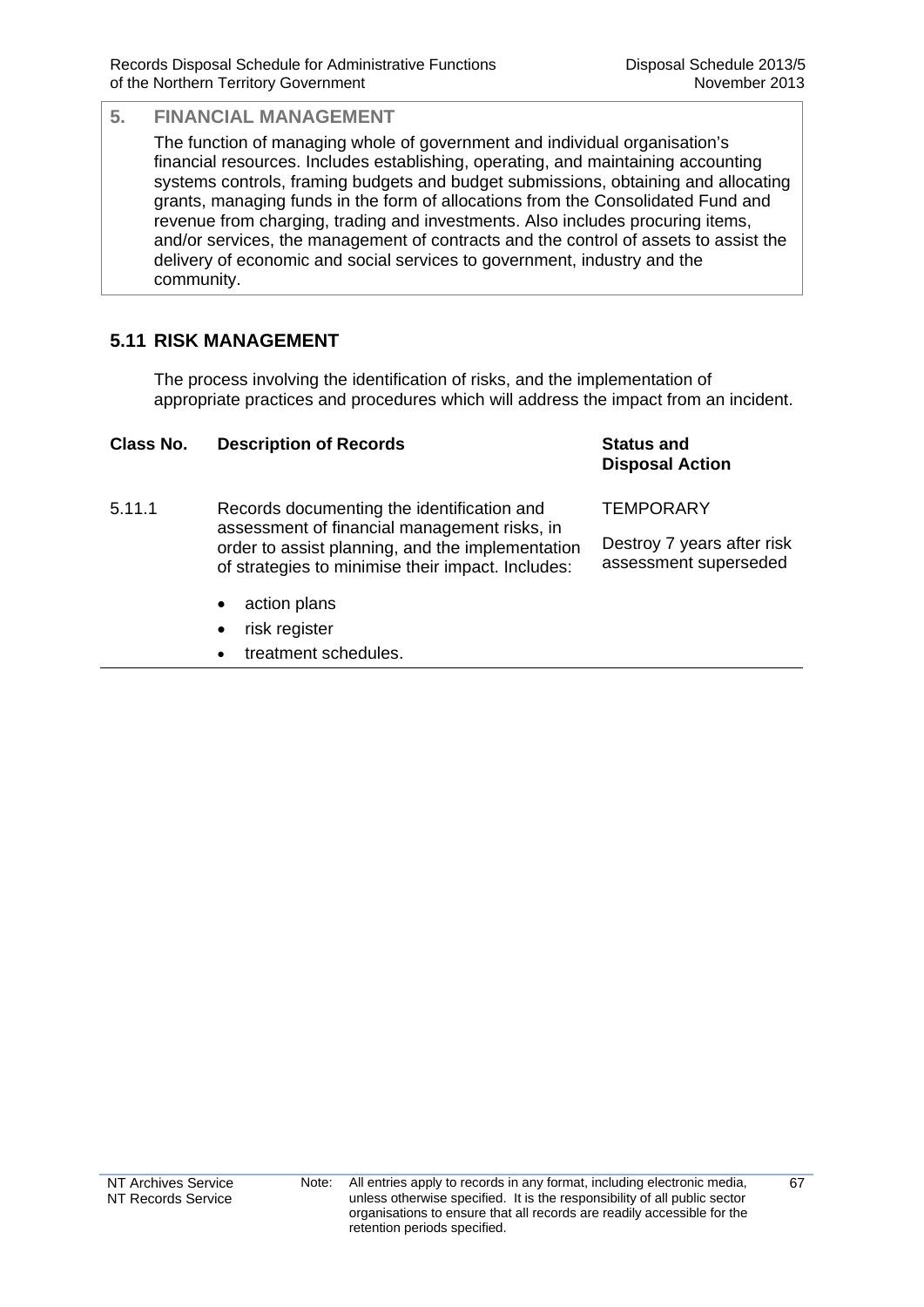The function of managing whole of government and individual organisation's financial resources. Includes establishing, operating, and maintaining accounting systems controls, framing budgets and budget submissions, obtaining and allocating grants, managing funds in the form of allocations from the Consolidated Fund and revenue from charging, trading and investments. Also includes procuring items, and/or services, the management of contracts and the control of assets to assist the delivery of economic and social services to government, industry and the community.

## **5.12 SALARIES**

The process of managing the payment of salaries to personnel.

| Class No. | <b>Description of Records</b>                                                                                                                      | <b>Status and</b><br><b>Disposal Action</b> |
|-----------|----------------------------------------------------------------------------------------------------------------------------------------------------|---------------------------------------------|
| 5.12.1    | Records documenting the payment of salaries to<br>personnel.                                                                                       | <b>TEMPORARY</b>                            |
|           |                                                                                                                                                    | Destroy 7 years after<br>action completed   |
|           | Use 11.20 PERSONNEL - SALARIES for<br>employee pay history records and related<br>records such as group certificates and tax<br>declaration forms. |                                             |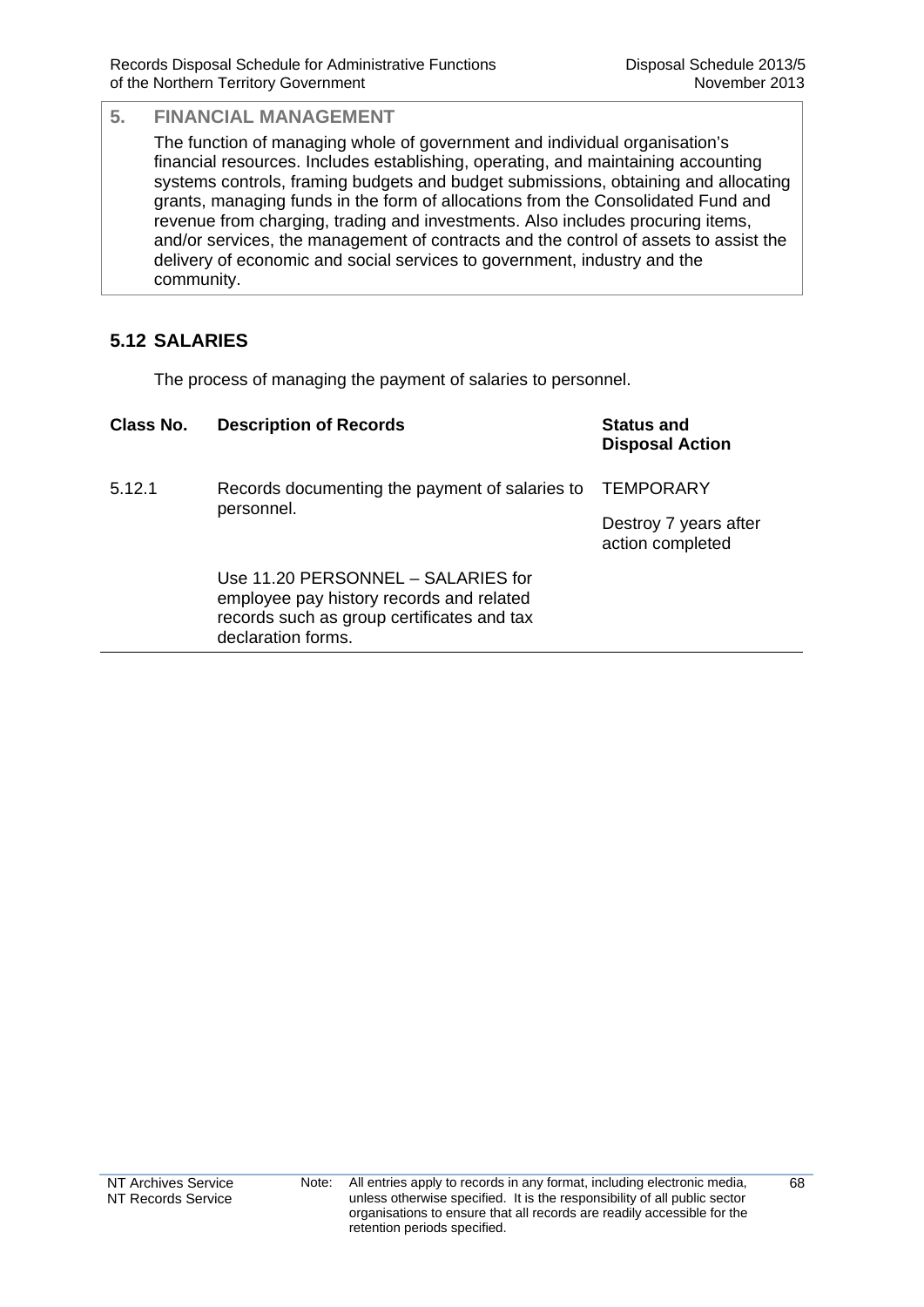The function of managing whole of government and individual organisation's financial resources. Includes establishing, operating, and maintaining accounting systems controls, framing budgets and budget submissions, obtaining and allocating grants, managing funds in the form of allocations from the Consolidated Fund and revenue from charging, trading and investments. Also includes procuring items, and/or services, the management of contracts and the control of assets to assist the delivery of economic and social services to government, industry and the community.

## **5.13 STANDARDS**

The process of developing and reviewing of industry or whole of government benchmarks to improve and enhance an organisations processes and/or services.

| Class No. | <b>Description of Records</b>                                                                  | <b>Status and</b><br><b>Disposal Action</b> |
|-----------|------------------------------------------------------------------------------------------------|---------------------------------------------|
| 5.13.1    | Records documenting the implementation of<br>industry or organisation standards to support the | <b>TEMPORARY</b>                            |
|           | financial management function.                                                                 | Destroy 7 years after<br>action completed   |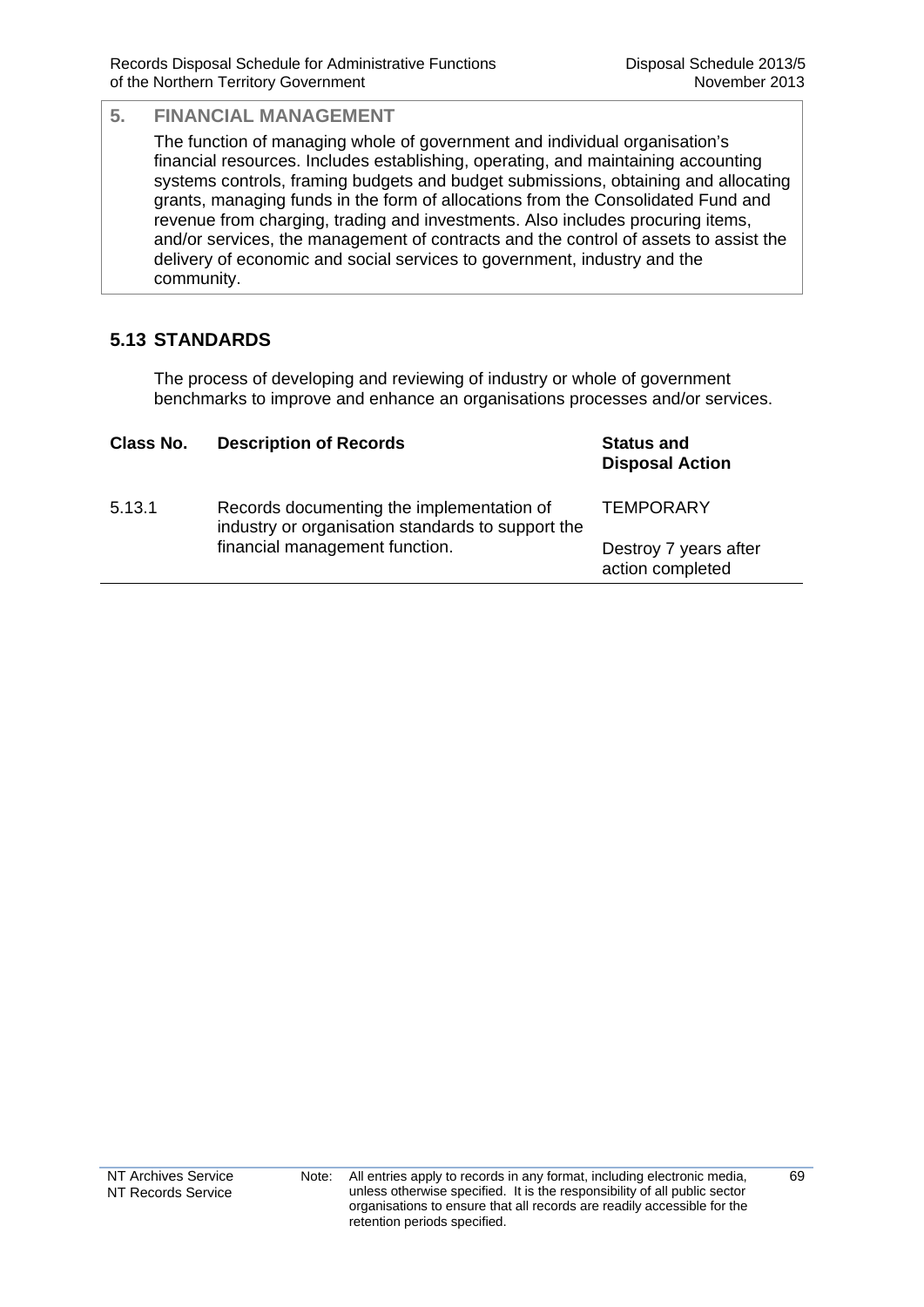The function of acquiring, managing, maintaining, repairing and disposing of vehicles. Vehicles are any means of conveyance (including water craft and aircraft) owned or used by the organisation to transport people or items.

## **6.1 ACCIDENTS**

The activities involved in dealing with mishaps causing injury or damage. Includes damage or injury to the organisation's property or member of staff incurred while coming to, at, or leaving work, or to the general public or visitors whilst on the organisation's premises. Also includes measures to prevent accidents occurring.

#### **Class No. Description of Records Status and**

6.1.1 Records documenting accidents/incidents involving vehicles maintained or used by the organisation. Includes:

- vehicle accident and investigation reports
- copies of documents authorising use of the vehicle
- copies of driver/operator/pilot licences or certificates of competency
- copies of bookings/logs and other evidence supporting use of the vehicle.

Note: When an accident results in a compensation claim for personal injury relevant records should be copied for the compensation file.

Note: Consideration may need to be given to retaining these records longer in some circumstances, eg where the incident results in a compensation claim for personal injury.

 Use 2.1 COMPENSATION – CLAIMS for records documenting the handling of claims for compensation and the rehabilitation of employees.

 Use 6.3 FLEET MANAGEMENT – CLAIMS for records documenting insurance claims for damage to vehicles.

 Use 10.6 LEGAL SERVICES – LITIGATION for records documenting legal action resulting from an incident.

# **Disposal Action**

#### **TEMPORARY**

Destroy 5 years after action completed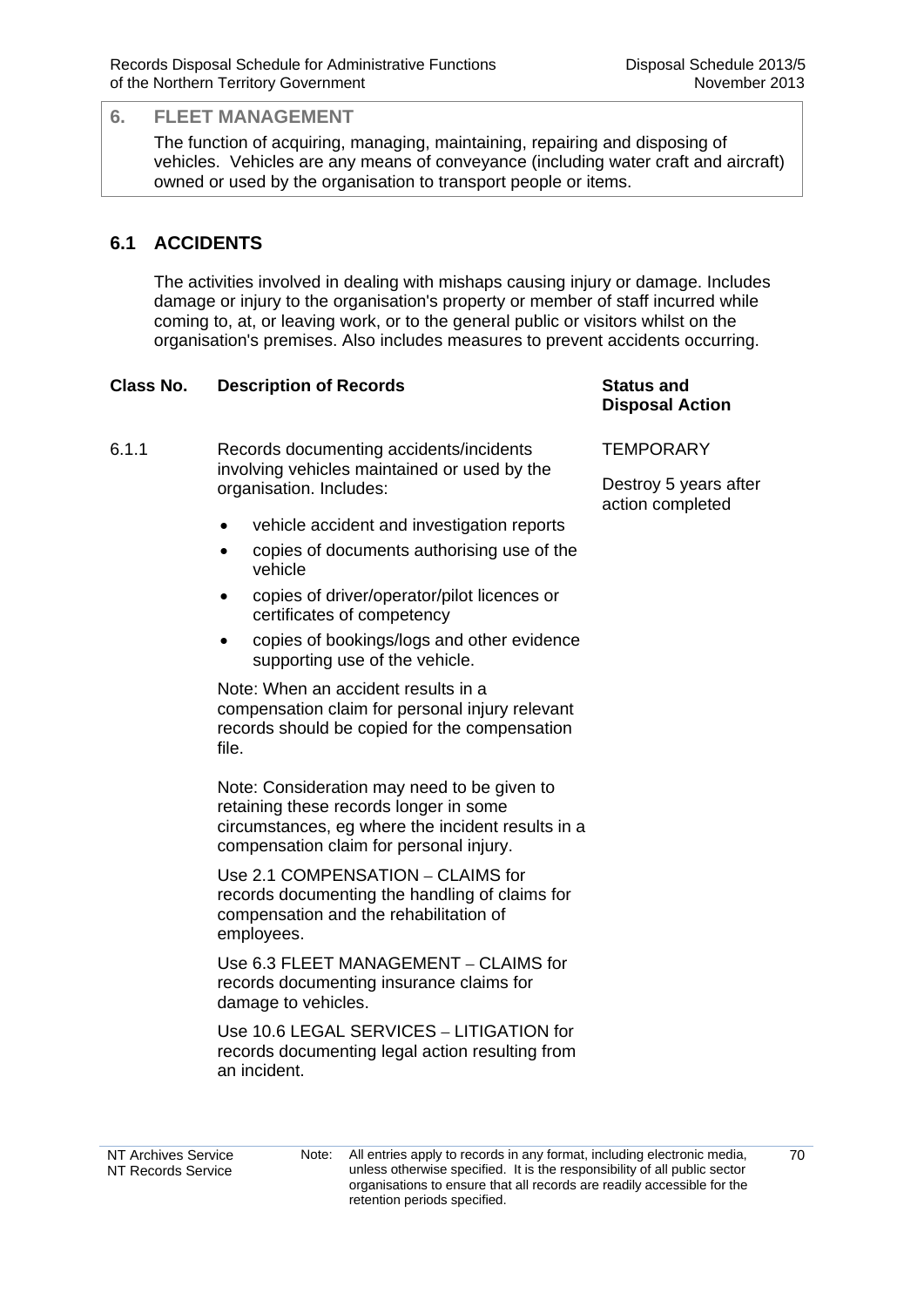The function of acquiring, managing, maintaining, repairing and disposing of vehicles. Vehicles are any means of conveyance (including water craft and aircraft) owned or used by the organisation to transport people or items.

> Use 17.1 WORK HEALTH & SAFETY – ACCIDENTS for records documenting notifiable incidents under the *Work Health and Safety (National Uniform Legislation) Act*, including the death of a person, a serious injury or illness of a person, or a dangerous incident, that are reported to the regulator.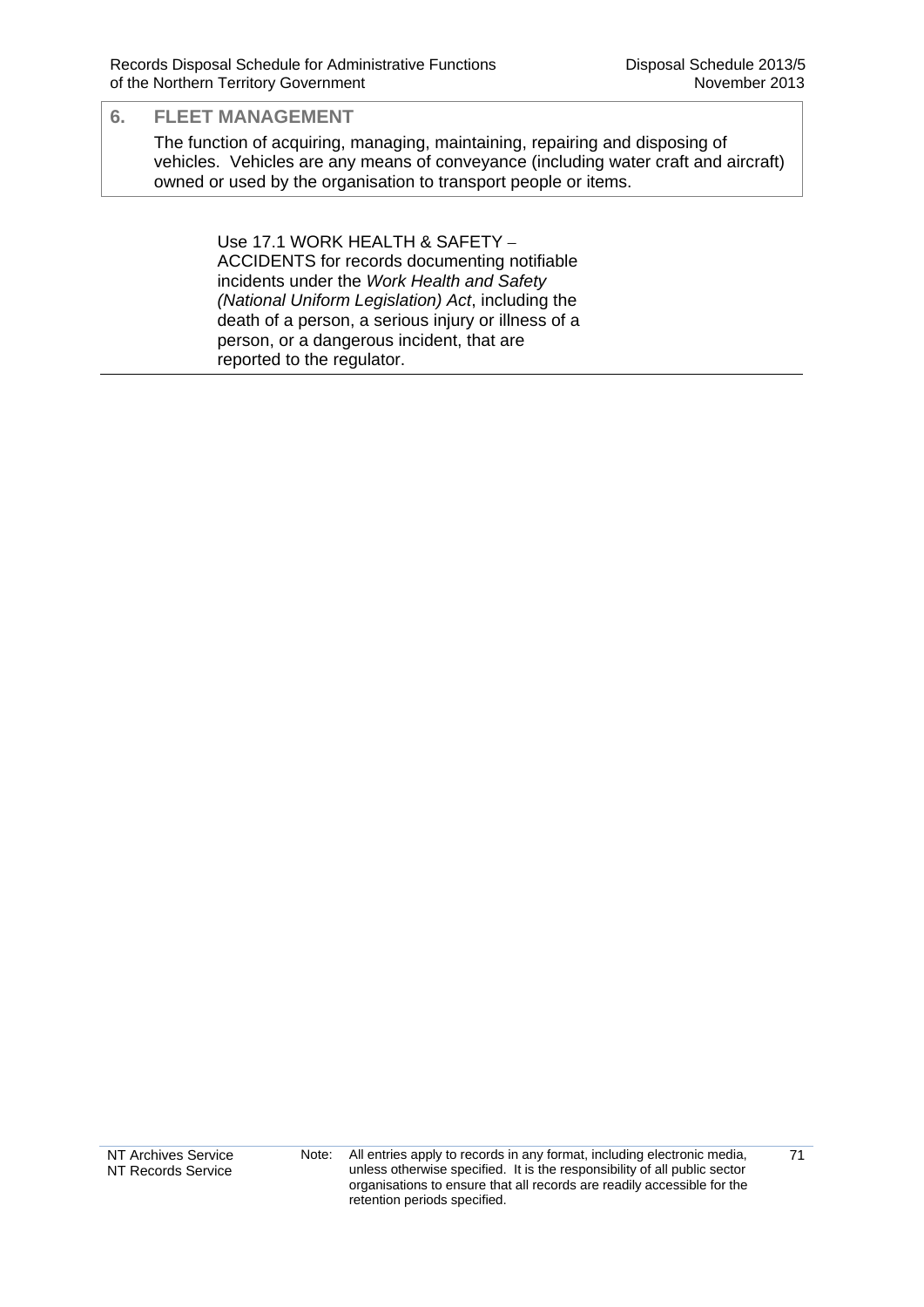The function of acquiring, managing, maintaining, repairing and disposing of vehicles. Vehicles are any means of conveyance (including water craft and aircraft) owned or used by the organisation to transport people or items.

## **6.2 ARRANGEMENTS**

The activities involved in arranging for facilities for vehicles and staff travel.

| Class No. | <b>Description of Records</b>                                                                                                                                                                                                                                    | <b>Status and</b><br><b>Disposal Action</b>      |
|-----------|------------------------------------------------------------------------------------------------------------------------------------------------------------------------------------------------------------------------------------------------------------------|--------------------------------------------------|
| 6.2.1     | Vehicle running sheets/log books.                                                                                                                                                                                                                                | <b>TEMPORARY</b>                                 |
|           | Remarks: Records relating to Fringe Benefits<br>Tax (FBT) returns after 31 March 1995 are<br>required to be retained for 5 years after the<br>completion of transactions under the terms of<br>the Taxation Laws Amendment (FBT Cost of<br>Compliance) Act 1995. | Destroy 5 years after the<br>end of the FBT year |
|           | Use 5.1 FINANCIAL MANAGEMENT -<br>ACCOUNTING for records documenting<br>financial transactions associated with meeting<br>Fringe Benefits Tax (FBT) obligations.                                                                                                 |                                                  |
|           | Use 11.20 PERSONNEL - SALARIES for<br>records documenting Fringe Benefits Tax (FBT)<br>arrangements in employee salary packages.                                                                                                                                 |                                                  |
| 6.2.2     | Records documenting arrangements for using<br>vehicles. Includes:                                                                                                                                                                                                | TEMPORARY                                        |
|           |                                                                                                                                                                                                                                                                  | Destroy 2 years after                            |
|           | booking schedules<br>$\bullet$                                                                                                                                                                                                                                   | action completed                                 |
|           | trip instructions<br>$\bullet$                                                                                                                                                                                                                                   |                                                  |
|           | travel itineraries and programs<br>$\bullet$                                                                                                                                                                                                                     |                                                  |
|           | records of checks for appropriate<br>authorisations.                                                                                                                                                                                                             |                                                  |

72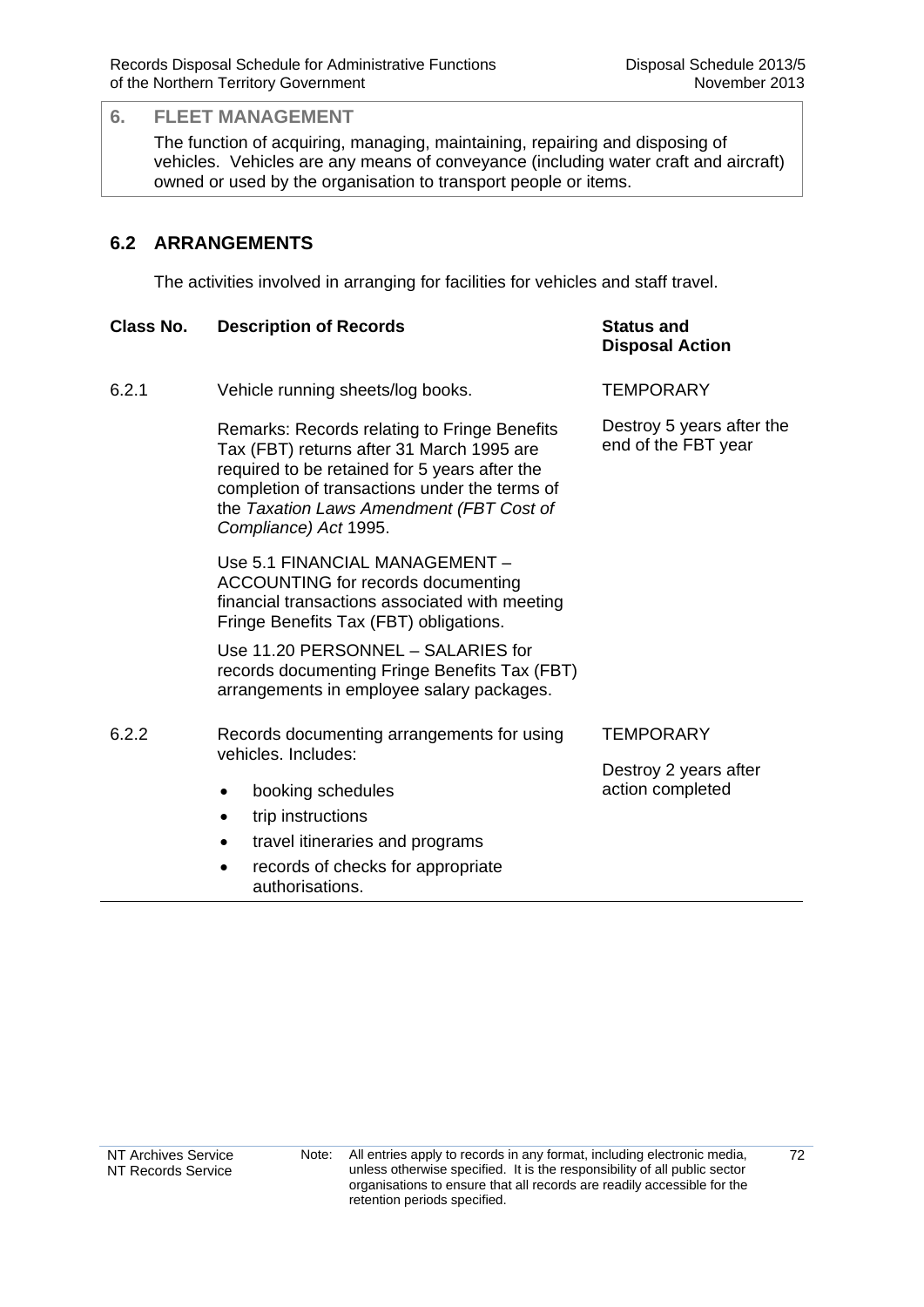The function of acquiring, managing, maintaining, repairing and disposing of vehicles. Vehicles are any means of conveyance (including water craft and aircraft) owned or used by the organisation to transport people or items.

## **6.3 CLAIMS**

The process of administering and managing claims, including: claims demanded in accordance with an insurance policy as compensation for injury, death, or denial of rights of a person, or damage to or destruction of property; claims made in respect of rights and ownership; recompense sought for stolen or lost property; industrial relations claims; or, superannuation claims.

| Class No. | <b>Description of Records</b>                                                                                                               | <b>Status and</b><br><b>Disposal Action</b>                     |
|-----------|---------------------------------------------------------------------------------------------------------------------------------------------|-----------------------------------------------------------------|
| 6.3.1     | Records documenting insurance claims for<br>damage to vehicles. Includes copies of claims,<br>reports and related correspondence.           | <b>TEMPORARY</b>                                                |
|           |                                                                                                                                             | Destroy 5 years after<br>finalisation or withdrawal<br>of claim |
|           | Use 2.1 COMPENSATION - CLAIMS for<br>records documenting the handling of claims for<br>compensation and the rehabilitation of<br>employees. |                                                                 |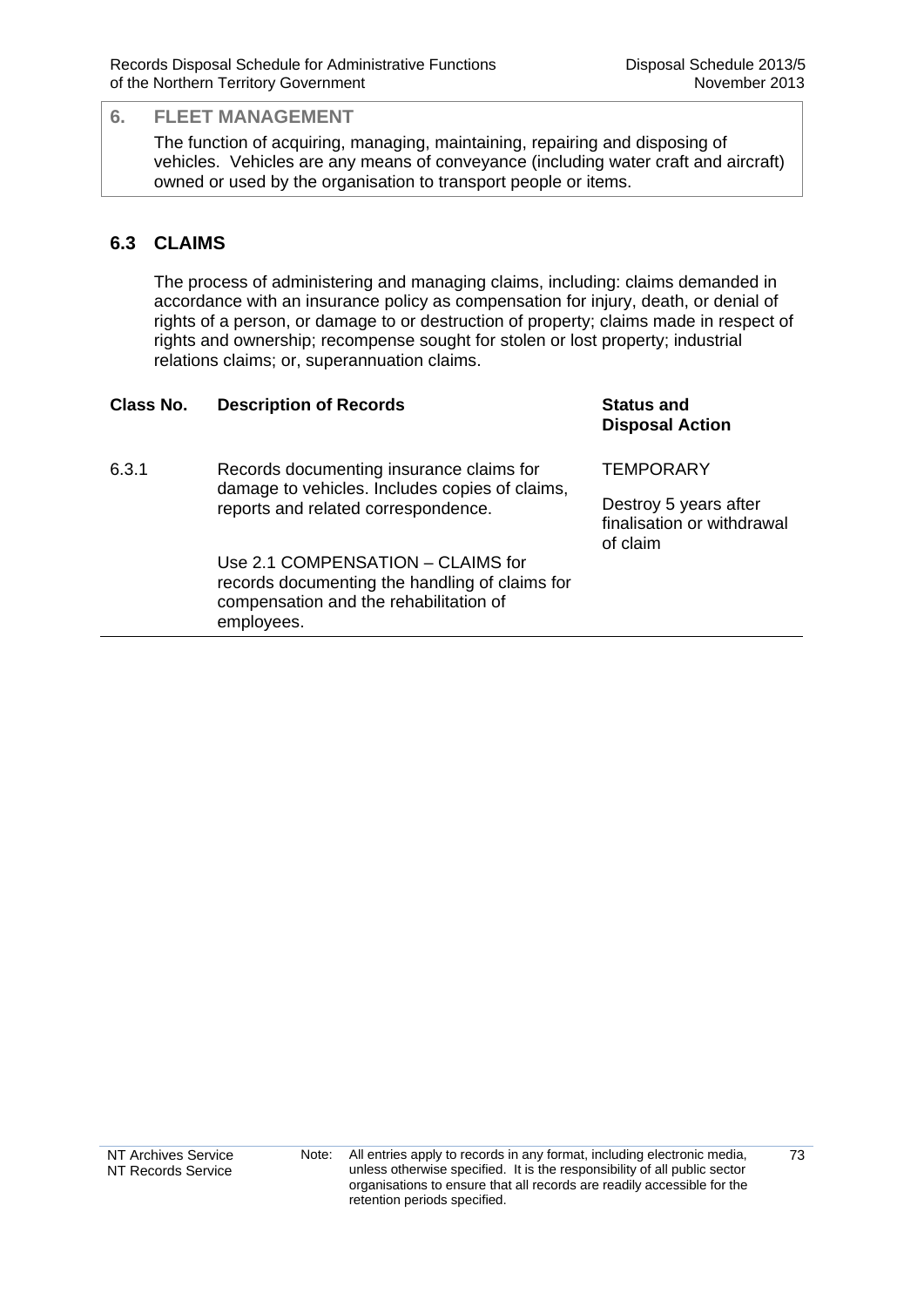The function of acquiring, managing, maintaining, repairing and disposing of vehicles. Vehicles are any means of conveyance (including water craft and aircraft) owned or used by the organisation to transport people or items.

## **6.4 FIT OUTS**

The process of refurbishing a workplace, building or vehicle internally.

| Class No. | <b>Description of Records</b>                                                   | <b>Status and</b><br><b>Disposal Action</b> |
|-----------|---------------------------------------------------------------------------------|---------------------------------------------|
| 6.4.1     | Records documenting requests for fit outs of<br>vehicles for specific purposes. | <b>TEMPORARY</b>                            |
|           |                                                                                 | Destroy 2 years after<br>action completed   |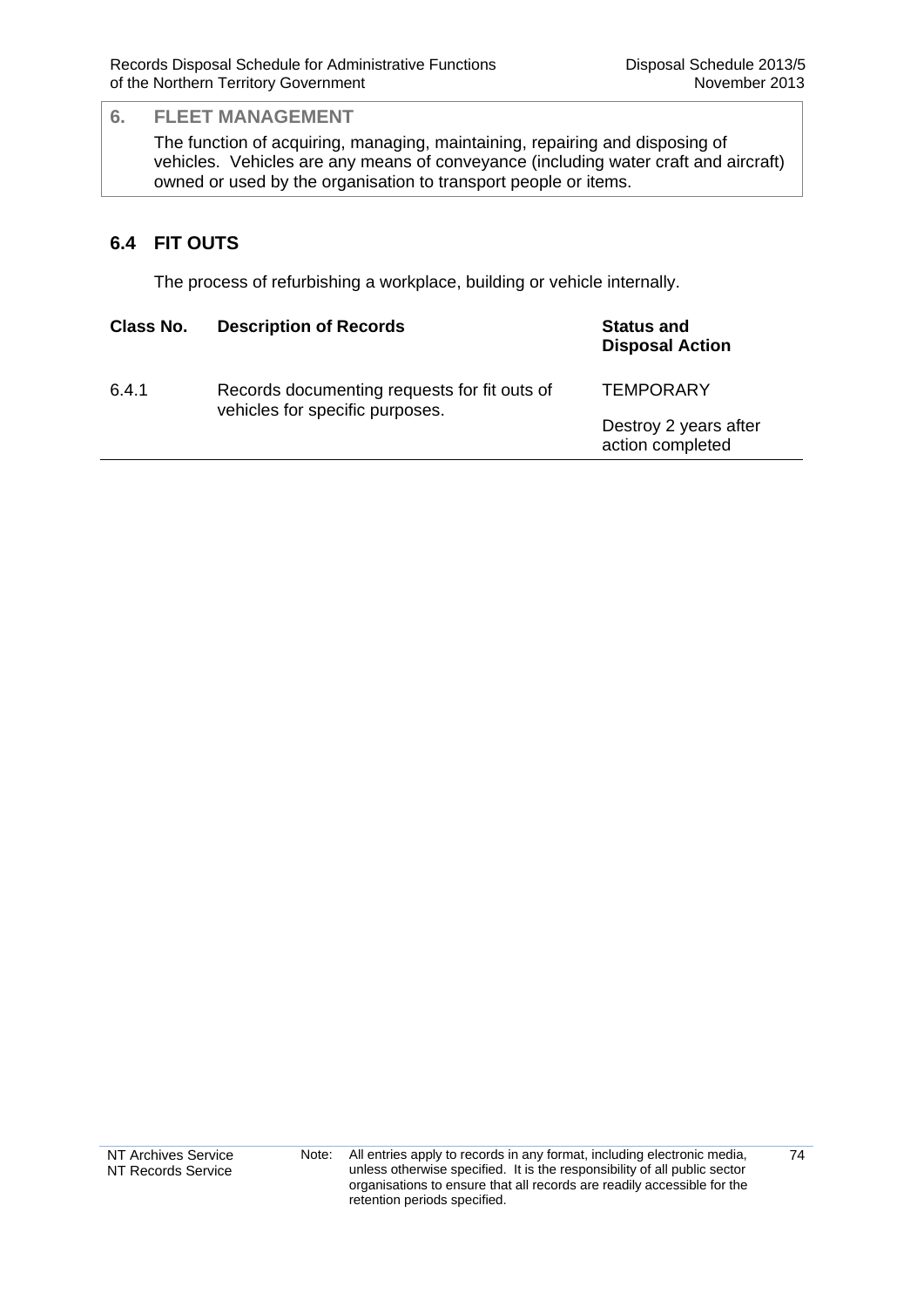The function of acquiring, managing, maintaining, repairing and disposing of vehicles. Vehicles are any means of conveyance (including water craft and aircraft) owned or used by the organisation to transport people or items.

## **6.5 INFRINGEMENTS**

The activities associated with handling breaches of rules. Includes driving or traffic infringements and infringements of the organisation's intellectual property.

#### **Class No. Description of Records Status and**

- 6.5.1 Records documenting driving or traffic infringements regarding vehicles maintained or used by the organisation. Includes:
	- copies of infringement notices
	- correspondence with relevant authorities
	- supporting documentation, including raising statutory declarations for resolution of infringement notices.

 Use 5.10 FINANCIAL MANAGEMENT – PAYMENTS for records documenting the payment of fines.

Use 10.6 LEGAL SERVICES – LITIGATION for infringements that result in legal action Use 11.7 PERSONNEL – DISCIPLINE for records documenting disciplining employees for infringements.

## **Disposal Action**

**TEMPORARY** 

Destroy 2 years after action completed

75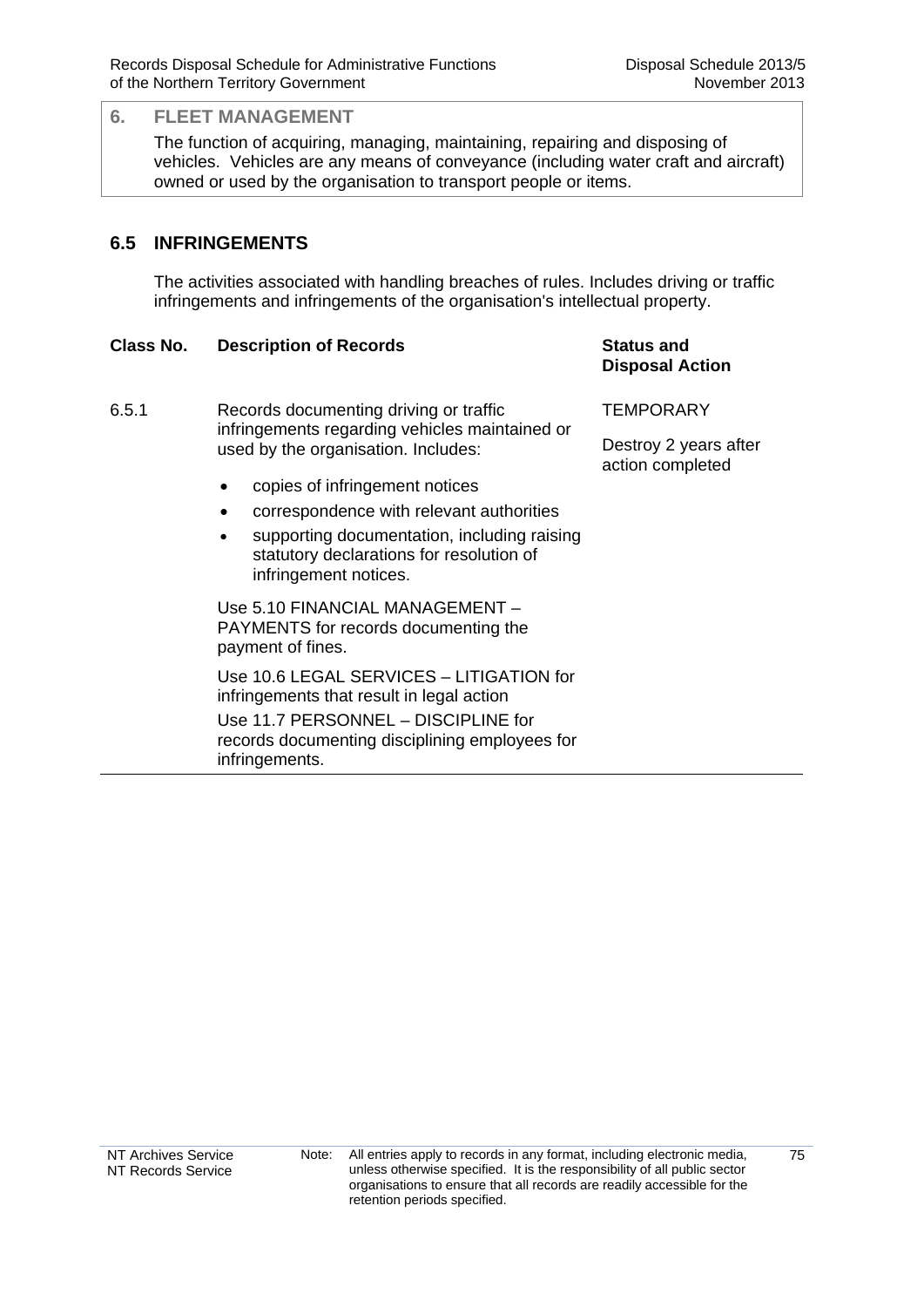The function of acquiring, managing, maintaining, repairing and disposing of vehicles. Vehicles are any means of conveyance (including water craft and aircraft) owned or used by the organisation to transport people or items.

## **6.6 INSURANCE**

The process of taking out premiums to cover loss or damage to property or premises, and to cover customers and staff against injury or death resulting from incidents on the organisation's premises or whilst engaged during employment.

| Class No. | <b>Description of Records</b>                                                                 | <b>Status and</b><br><b>Disposal Action</b>   |
|-----------|-----------------------------------------------------------------------------------------------|-----------------------------------------------|
| 6.6.1     | Vehicle insurance policies including information<br>provided for renewals and summary records | <b>TEMPORARY</b>                              |
|           | facilitating the management of policies, eg<br>registers of insurance policies.               | Destroy 5 years after<br>expiry of the policy |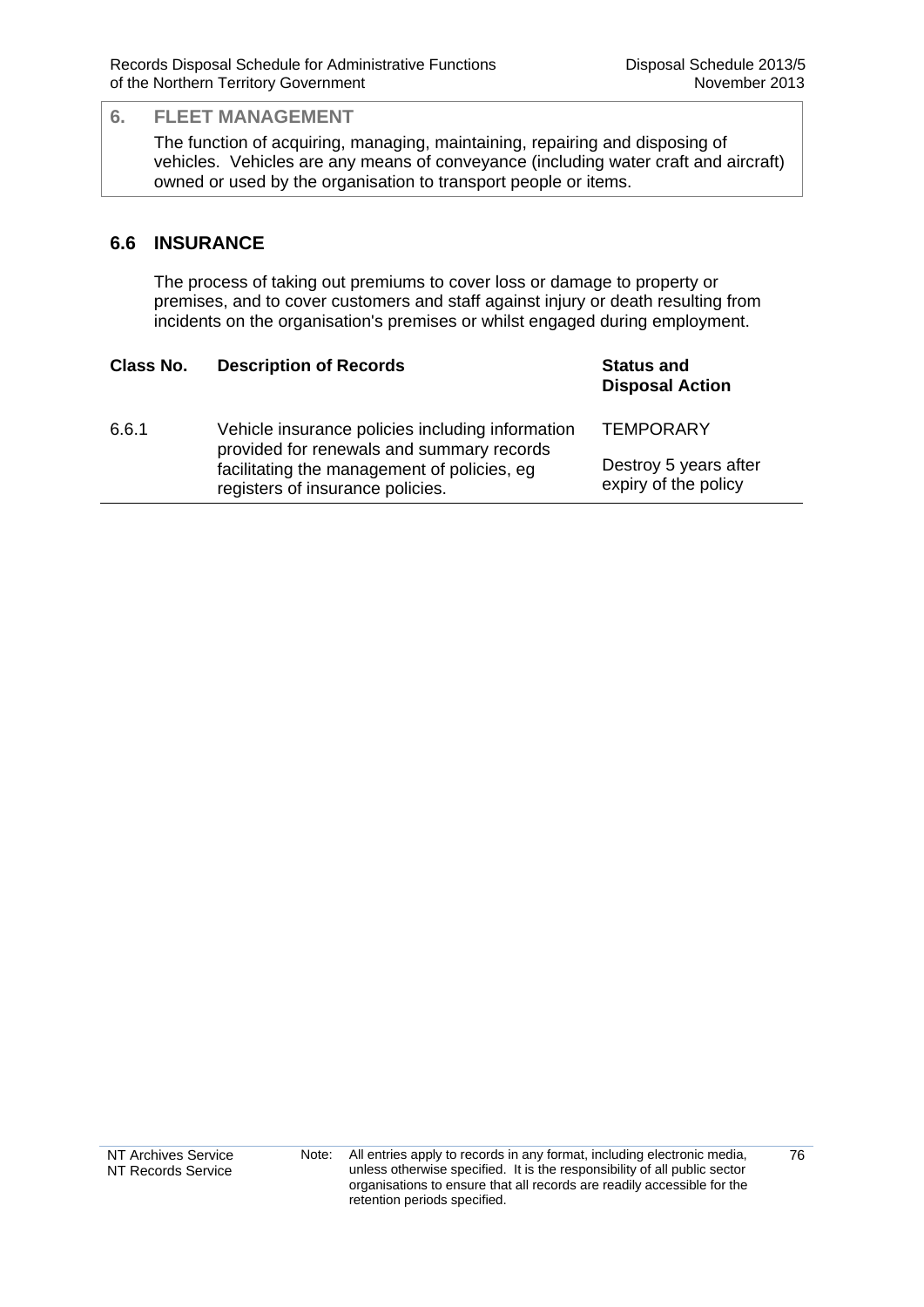The function of acquiring, managing, maintaining, repairing and disposing of vehicles. Vehicles are any means of conveyance (including water craft and aircraft) owned or used by the organisation to transport people or items.

## **6.7 LEASING**

The activities involved in leasing items, equipment, accommodation, premises or real estate from another organisation.

#### **Class No. Description of Records Status and Disposal Action** 6.7.1 Records documenting the administration and management of leased or hired vehicles. Includes: • agreements reports received from leasing companies vehicle exemption reports. **TEMPORARY** Destroy 5 years after lease expires or is terminated and vehicle is returned 6.7.2 Records documenting leasing which is not proceeded with. **TEMPORARY** Destroy 1 year after action completed

77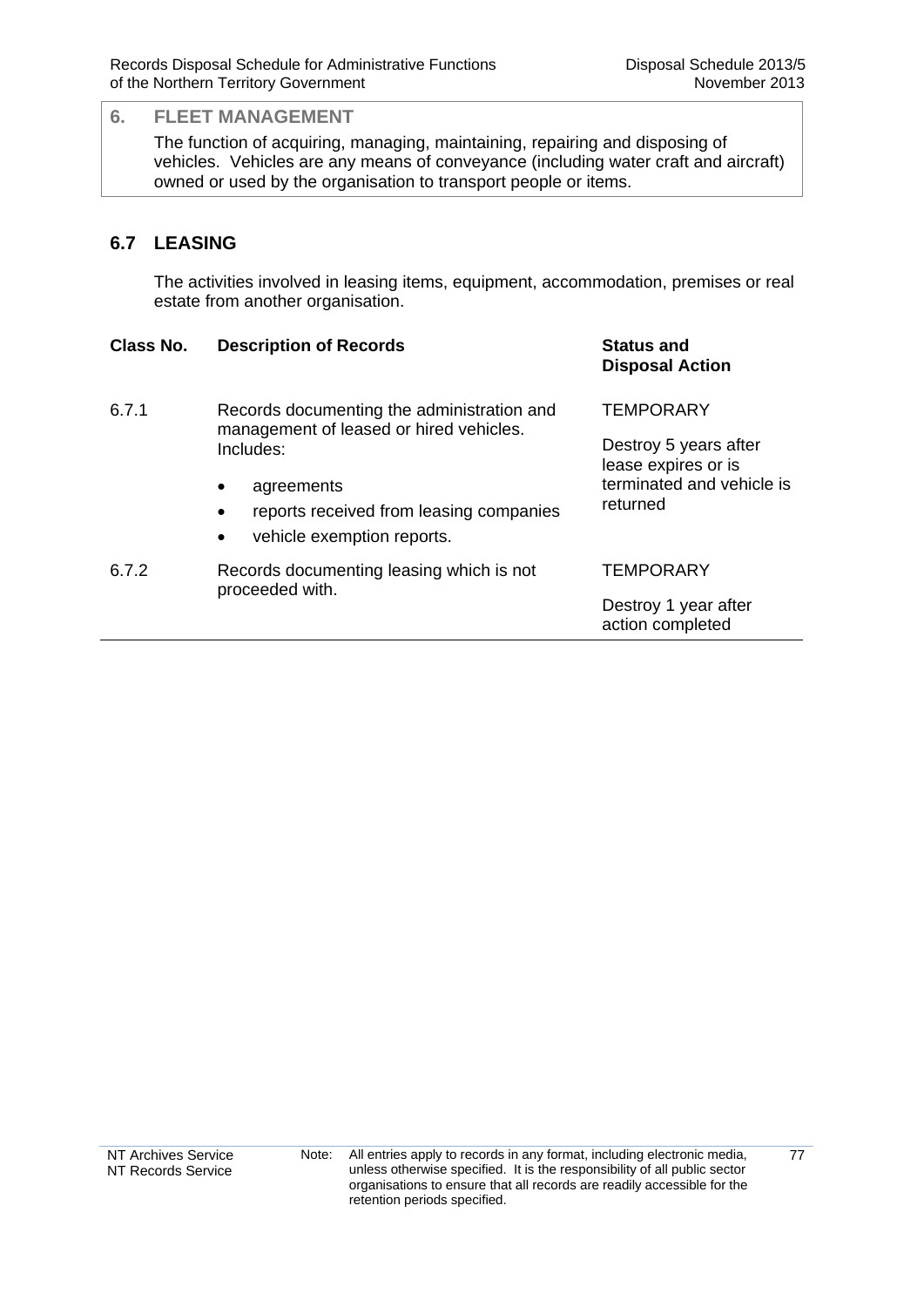The function of acquiring, managing, maintaining, repairing and disposing of vehicles. Vehicles are any means of conveyance (including water craft and aircraft) owned or used by the organisation to transport people or items.

#### **6.8 MAINTENANCE**

The activities associated with the upkeep, repair, servicing and preservation of internal/external conditions of premises, equipment, vehicles etc.

| Class No. | <b>Description of Records</b>                                | <b>Status and</b><br><b>Disposal Action</b> |
|-----------|--------------------------------------------------------------|---------------------------------------------|
| 6.8.1     | Records documenting requests for maintenance<br>of vehicles. | <b>TEMPORARY</b>                            |
|           |                                                              | Destroy 2 years after<br>action completed   |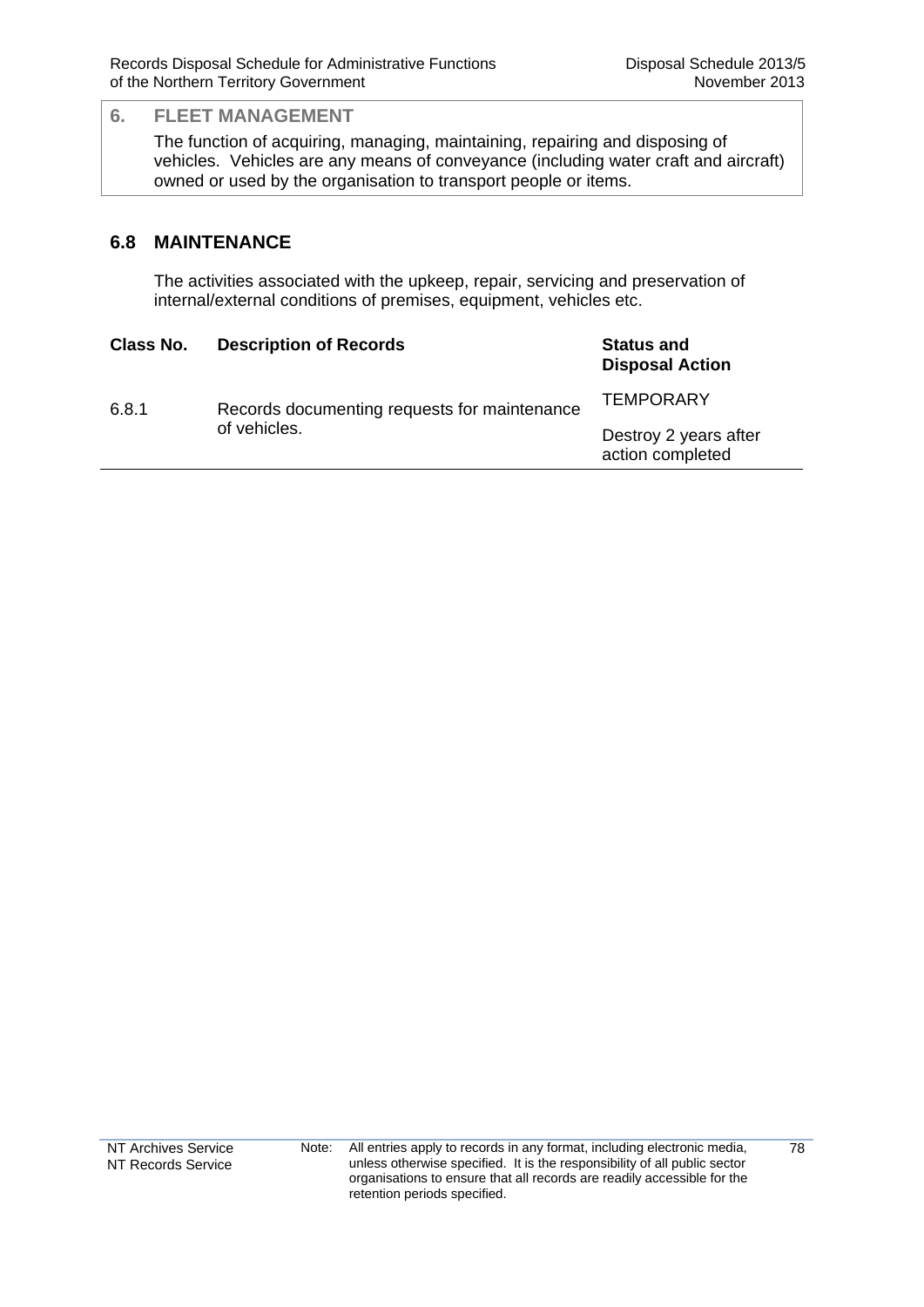The function of administering the formal relationship between the organisation and those processes of government not covered by other general administrative or functional keywords. Includes the organisation's relationship with Ministers and Members of Parliament and the political processes of Government; liaison with bodies carrying out investigations and participation in formal inquiries and investigations such as Royal Commissions, and inquiries by Parliamentary Committees and the Ombudsman; and relationships with other Local, State, Commonwealth or overseas governments.

## **7.1 CLIENT SERVICE**

The activities associated with the planning, monitoring, evaluating and delivery of services provided to clients by the organisation.

| Class No. | <b>Description of Records</b>                                                                                                                                        | <b>Status and</b><br><b>Disposal Action</b> |
|-----------|----------------------------------------------------------------------------------------------------------------------------------------------------------------------|---------------------------------------------|
| 7.1.1     | Records documenting the monitoring and<br>evaluation of service provided to government<br>clients, including service charters.                                       | <b>TEMPORARY</b>                            |
|           |                                                                                                                                                                      | Destroy 5 years after<br>action completed   |
|           | Use 15.1 STRATEGIC MANAGEMENT -<br>CLIENT SERVICE for records documenting the<br>development of organisation-wide strategies for<br>the delivery of client services. |                                             |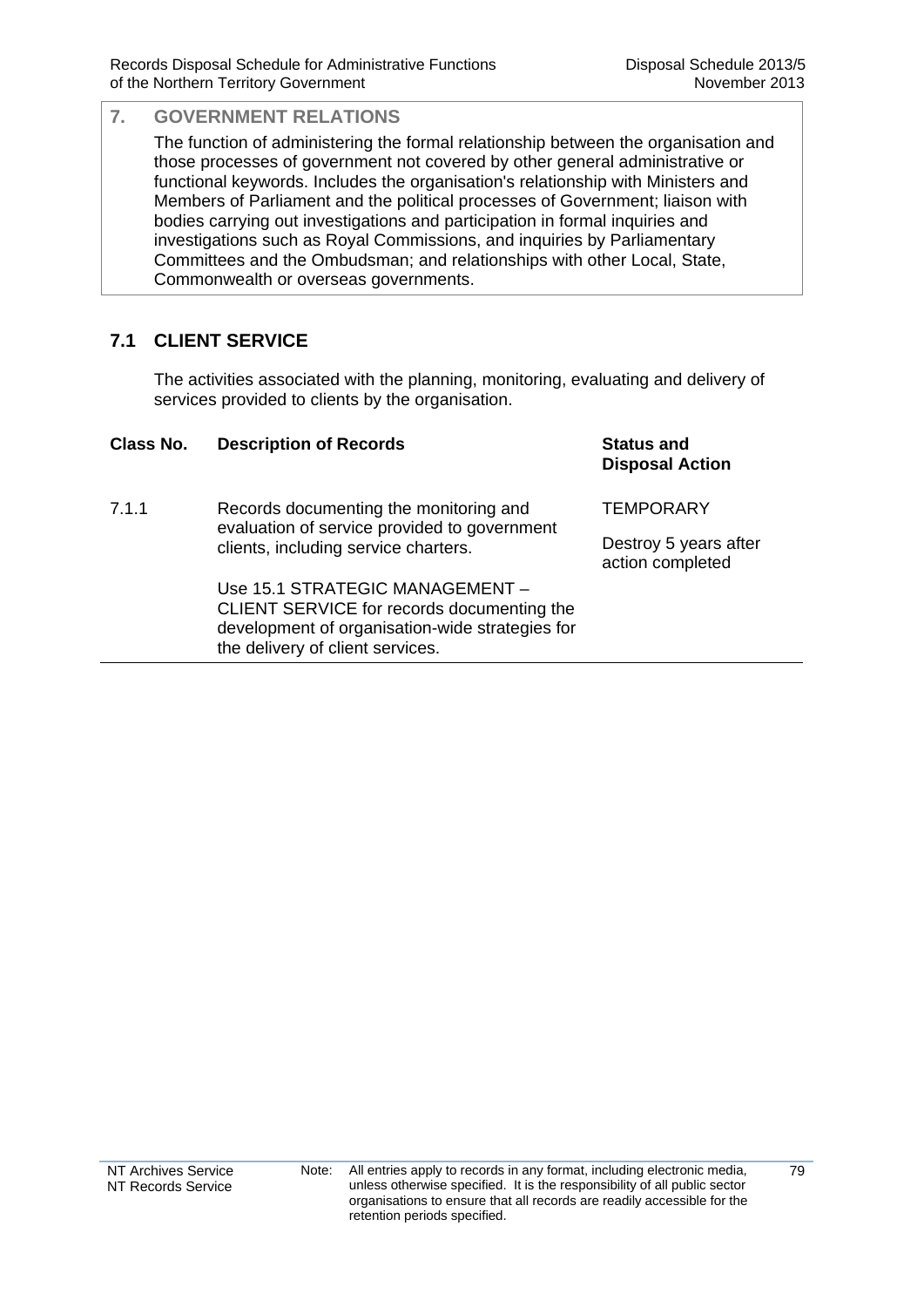The function of administering the formal relationship between the organisation and those processes of government not covered by other general administrative or functional keywords. Includes the organisation's relationship with Ministers and Members of Parliament and the political processes of Government; liaison with bodies carrying out investigations and participation in formal inquiries and investigations such as Royal Commissions, and inquiries by Parliamentary Committees and the Ombudsman; and relationships with other Local, State, Commonwealth or overseas governments.

## **7.2 EVENTS**

The activities associated with arranging, managing or attending events.

| Class No. | <b>Description of Records</b>                                                                                                                                                                                                                                                                                                                                                                                                                                                                                                                                  | <b>Status and</b><br><b>Disposal Action</b>                                                      |
|-----------|----------------------------------------------------------------------------------------------------------------------------------------------------------------------------------------------------------------------------------------------------------------------------------------------------------------------------------------------------------------------------------------------------------------------------------------------------------------------------------------------------------------------------------------------------------------|--------------------------------------------------------------------------------------------------|
| 7.2.1     | Records documenting celebrations, ceremonies<br>and functions of significant interest to the<br>Northern Territory and involving other<br>governments or government organisations<br>(national or international), eg<br>centennial/bicentennial celebrations, opening of<br>major buildings (Parliament House). Includes:<br>briefing papers for ministers, dignitaries and<br>٠<br>senior organisation officials<br>guest lists, invitations, programs and<br>٠<br>protocol arrangements<br>photographs and multimedia formats of<br>٠<br>coverage of events. | <b>PERMANENT</b><br>Transfer to the NT<br>Archives Service 10<br>years after action<br>completed |
| 7.2.2     | Records documenting administrative<br>arrangements for all other events hosted or<br>attended by agencies. May include invitations,<br>itineraries and programs, and photographs of<br>the event.                                                                                                                                                                                                                                                                                                                                                              | <b>TEMPORARY</b><br>Destroy 2 years after<br>action completed                                    |
| 7.2.3     | Records documenting events not attended by<br>the agencies. May include invitations, programs<br>and publicity material.                                                                                                                                                                                                                                                                                                                                                                                                                                       | <b>TEMPORARY</b><br>Destroy when reference<br>ceases                                             |

80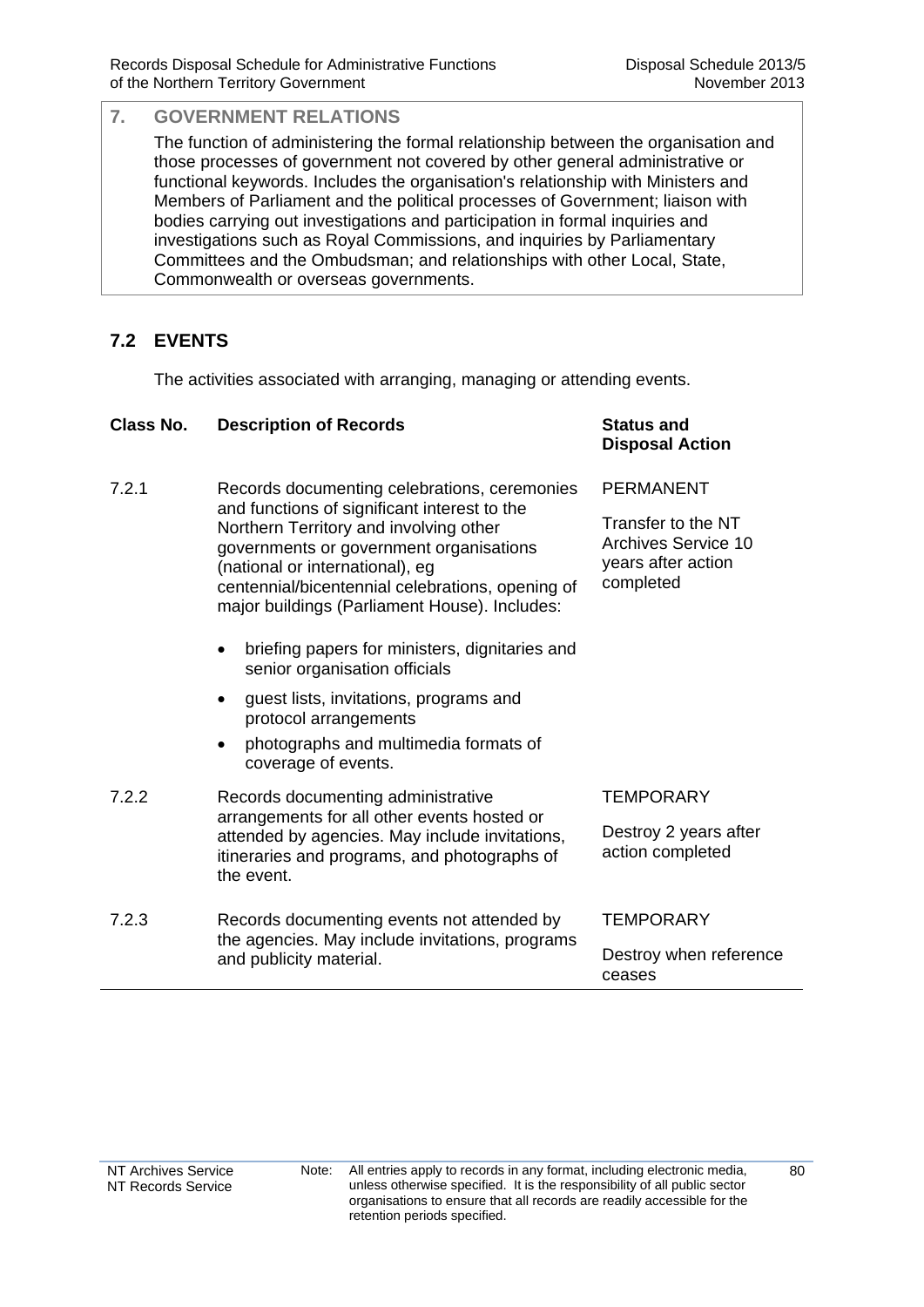The function of administering the formal relationship between the organisation and those processes of government not covered by other general administrative or functional keywords. Includes the organisation's relationship with Ministers and Members of Parliament and the political processes of Government; liaison with bodies carrying out investigations and participation in formal inquiries and investigations such as Royal Commissions, and inquiries by Parliamentary Committees and the Ombudsman; and relationships with other Local, State, Commonwealth or overseas governments.

## **7.3 INQUIRIES**

The activities associated with liaising with bodies carrying out inquiries, and participating in them. Inquiries are investigations carried out by persons or bodies who have been empowered to inquire and report on a subject, such as Royal Commissions, Parliamentary, Ombudsman's and Commissioner's inquiries. Includes the organisation's participation in the inquiry by providing evidence in the form of records, submissions or staff.

#### **Class No. Description of Records Status and**

- 7.3.1 Records documenting the organisation's contribution and involvement in an inquiry directly relating to its functions. Includes:
	- organisation statements and submissions
	- responses to final reports
	- transcripts of oral evidence given by organisation staff
	- final reports and responses.
- 7.3.2 Records documenting the organisation's contribution and involvement in an inquiry with no direct relation to its functions where the organisation made a substantial contribution. Includes:
	- organisation statements and submissions
	- responses to final reports
	- transcripts of oral evidence given by organisation staff.

#### 7.3.3 Records documenting the organisation's contribution and involvement in an inquiry where the organisation made little or no contribution.

 Use 7.8 GOVERNMENT RELATIONS – SUBMISSIONS for records documenting submissions made not involving a formal inquiry.

# **Disposal Action**

PERMANENT

Transfer to the NT Archives Service 10 years after action completed

### **TEMPORARY**

Destroy 7 years after final report of inquiry is released

**TEMPORARY** Destroy 2 years after final report of inquiry is released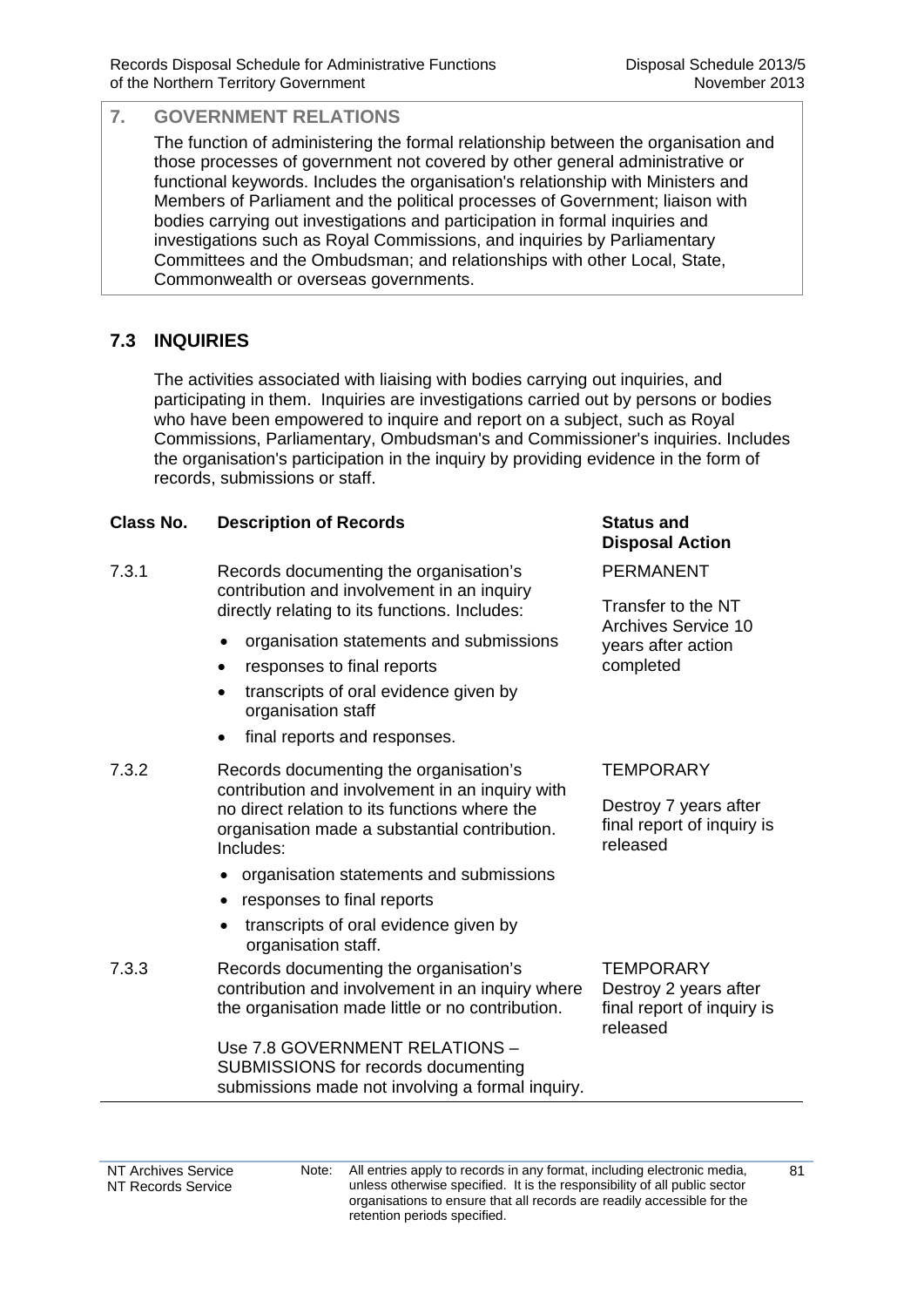The function of administering the formal relationship between the organisation and those processes of government not covered by other general administrative or functional keywords. Includes the organisation's relationship with Ministers and Members of Parliament and the political processes of Government; liaison with bodies carrying out investigations and participation in formal inquiries and investigations such as Royal Commissions, and inquiries by Parliamentary Committees and the Ombudsman; and relationships with other Local, State, Commonwealth or overseas governments.

## **7.4 JOINT VENTURES**

The activities involved in managing joint operations between departments, either within the organisation or with other organisations, or with the government, where there is a contract, joint contribution of funds and/or time. Also includes private sector ventures with public sector organisations, and co-research or collaboration between inter-departmental units, departments or organisations.

#### **Class No. Description of Records <b>Status** and **Status** and

- 7.4.1 Records documenting the establishment and monitoring of significant strategic alliances with other government organisations regarding the core functional activities of the organisation that are of significance to the Northern Territory. Includes those with implications for the performance of statutory functions or major liabilities or obligations for the organisation. Includes:
	- correspondence and records of negotiations regarding the establishment of joint venture agreements
	- drafts of agreements containing significant changes/alterations or formally circulated for comment
	- final, approved versions of agreements
	- correspondence and liaison concerning arrangements, including minutes or notes of meetings with main stakeholders or joint venture participants
	- records of monitoring of and reporting on arrangements.
- 7.4.2 Records documenting the establishment and monitoring of joint ventures with other government organisations that are not of significance to the Northern Territory and result in the signing of a contract or deed of agreement under seal.

#### **TEMPORARY**

**Disposal Action**

Transfer to NT Archives 10 years after action

PERMANENT

completed

Destroy 12 years after expiry or termination of agreement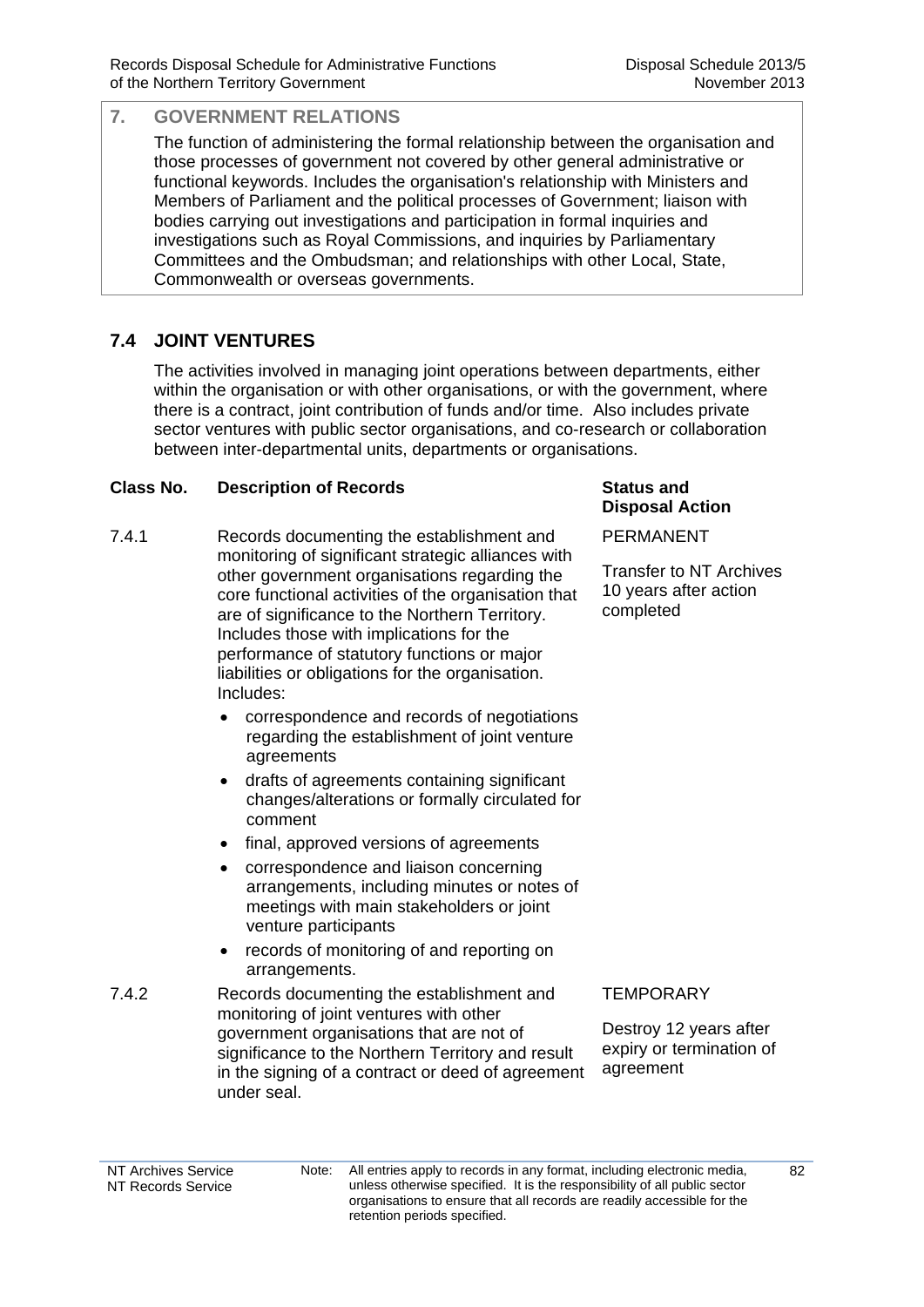## **7. GOVERNMENT RELATIONS**  The function of administering the formal relationship between the organisation and those processes of government not covered by other general administrative or functional keywords. Includes the organisation's relationship with Ministers and Members of Parliament and the political processes of Government; liaison with bodies carrying out investigations and participation in formal inquiries and investigations such as Royal Commissions, and inquiries by Parliamentary Committees and the Ombudsman; and relationships with other Local, State, Commonwealth or overseas governments.

| 7.4.3 | Records documenting the establishment and<br>monitoring of joint ventures with other                                                                                 | <b>TEMPORARY</b>                                               |
|-------|----------------------------------------------------------------------------------------------------------------------------------------------------------------------|----------------------------------------------------------------|
|       | government organisations that are not of<br>significance to the Northern Territory and result<br>in the signing of a simple contract or agreement<br>not under seal. | Destroy 7 years after<br>expiry or termination of<br>agreement |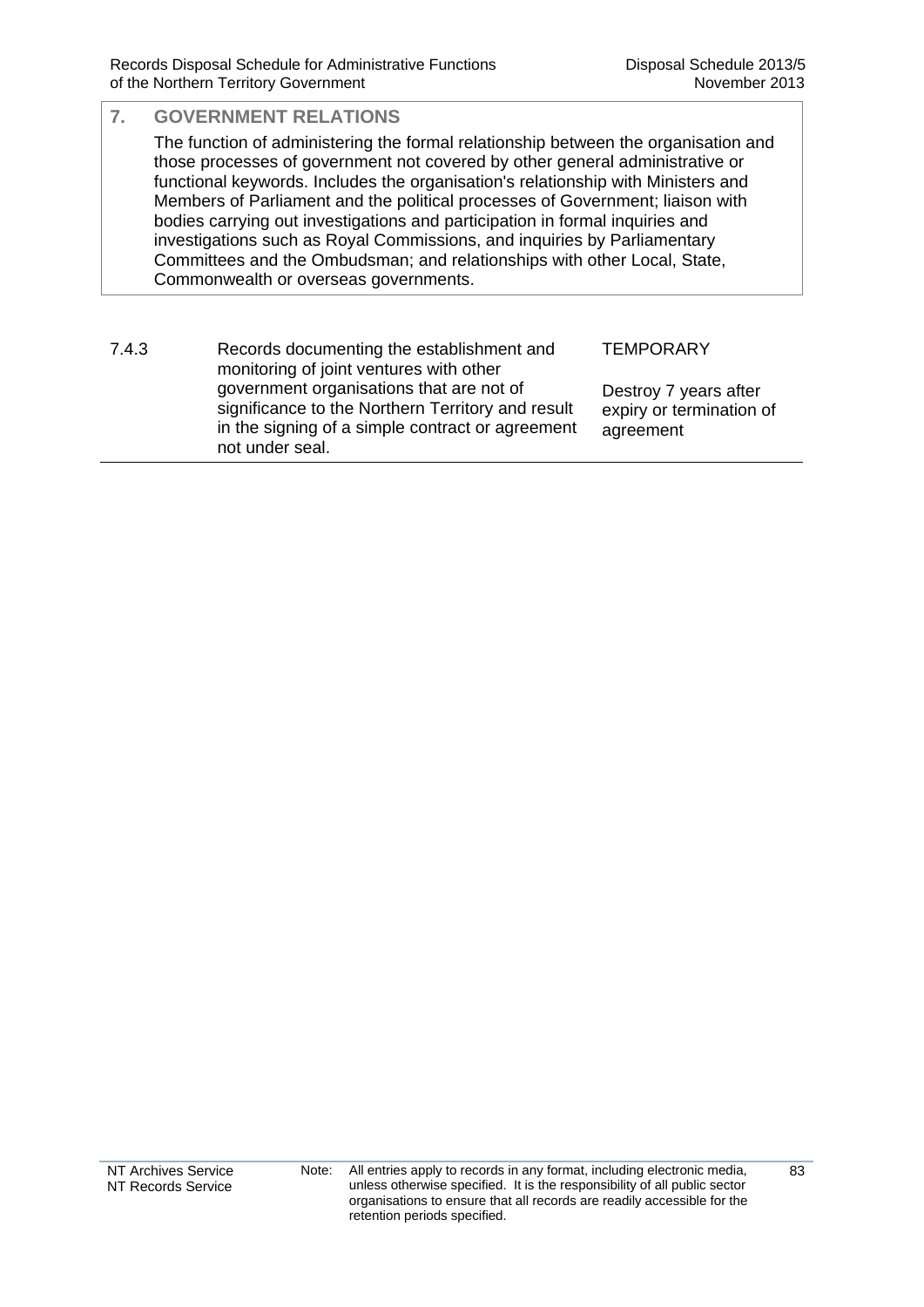The function of administering the formal relationship between the organisation and those processes of government not covered by other general administrative or functional keywords. Includes the organisation's relationship with Ministers and Members of Parliament and the political processes of Government; liaison with bodies carrying out investigations and participation in formal inquiries and investigations such as Royal Commissions, and inquiries by Parliamentary Committees and the Ombudsman; and relationships with other Local, State, Commonwealth or overseas governments.

## **7.5 PRESENTATIONS**

The activity of giving addresses for training, professional, community relations or sales purposes. Includes speeches, multi-media presentations, and presentation or conferring of honours or prizes. Add the title of the presentation as free text.

#### **Class No. Description of Records Status and**

- 7.5.1 Transcripts of final versions of addresses, speeches or papers delivered by the Minister, members of governing bodies, chief or senior executives of the organisation at significant government occasions.
- 7.5.2 Transcripts of final versions of addresses, speeches or papers delivered non-executive staff members, or those given by executive staff members at government occasions not considered to be significant.
- 7.5.3 Records documenting the development of addresses, speeches or papers. Includes:
	- background research
	- draft versions of addresses
	- voice recordings.

## **Disposal Action**

#### PERMANENT

Transfer to the NT Archives Service 10 years after action completed

**TEMPORARY** 

Destroy 2 years after action completed

#### **TEMPORARY**

Destroy when reference ceases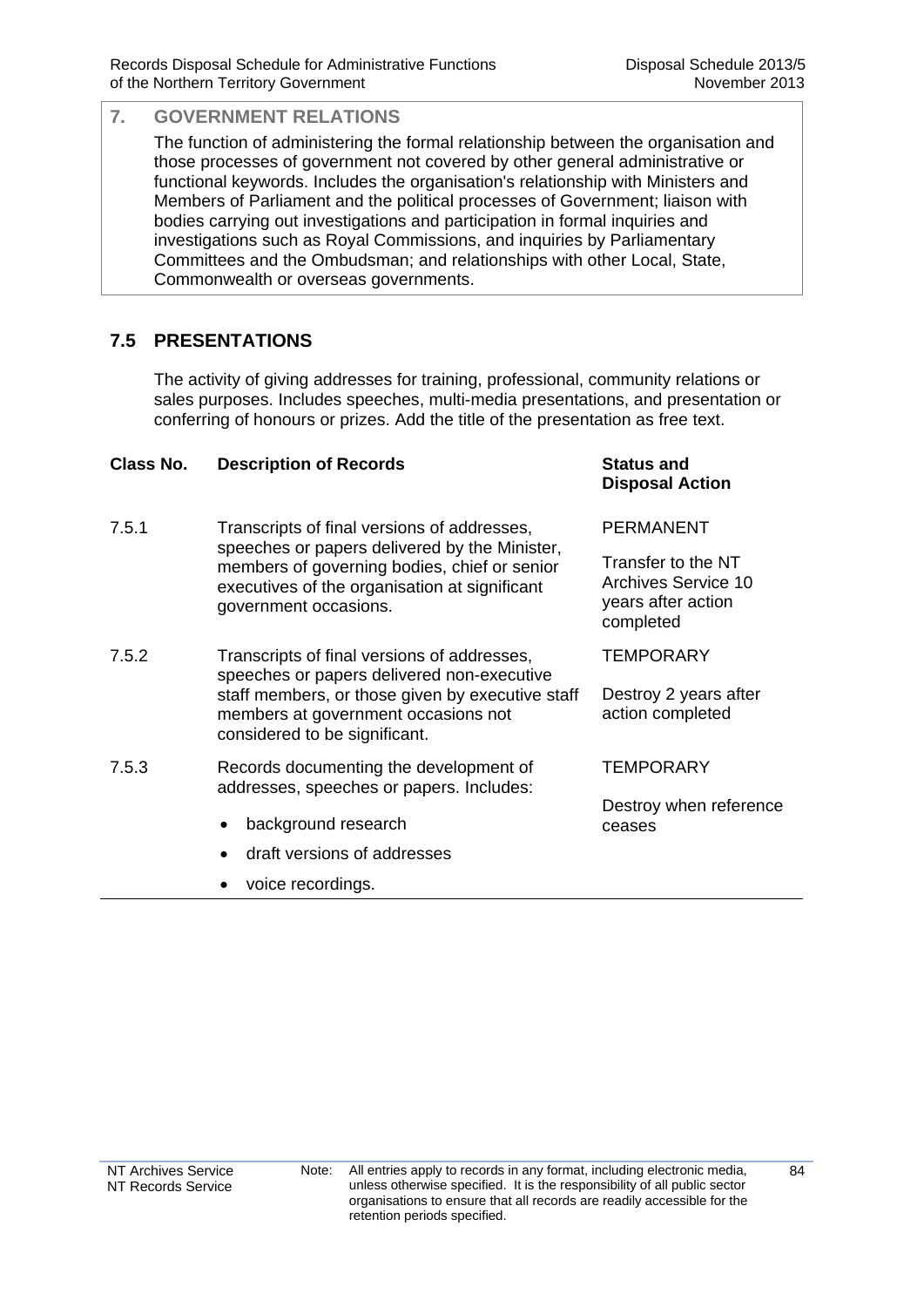The function of administering the formal relationship between the organisation and those processes of government not covered by other general administrative or functional keywords. Includes the organisation's relationship with Ministers and Members of Parliament and the political processes of Government; liaison with bodies carrying out investigations and participation in formal inquiries and investigations such as Royal Commissions, and inquiries by Parliamentary Committees and the Ombudsman; and relationships with other Local, State, Commonwealth or overseas governments.

## **7.6 REPRESENTATIONS**

The activities involved in representing the Northern Territory Government or an organisation by speaking or acting on behalf of the organisation. Includes political and/or community representations made to or received by the organisation. Also includes activities involved in preparing responses to questions raised in Parliament by Members of Parliament on behalf of their constituents.

#### **Class No. Description of Records Status and**

- 7.6.1 Records documenting responses to correspondence received by the Minister (ministerials) or Members of the Legislative Assembly, from peak industry organisations, leading community interest groups, influential stakeholders or individuals, and referred to the organisation, concerning issues of major significance to the organisation, government or the community. Includes:
	- copies of letters received
	- draft responses
	- minutes providing details for the Minister
	- requests from the Minister's office for changes
	- final responses.
- 7.6.2 Records documenting responses to correspondence received by the Minister (ministerials) or Members of the Legislative Assembly, from peak industry organisations, leading community interest groups, influential stakeholders or individuals, and referred to the organisation, concerning issues which are not of major significance.
- 7.6.3 Records documenting communications sent to the Minister, including about the management of ministerial directives and background material, statistics and reports on representations.

## **Disposal Action**

PERMANENT

Transfer to the NT Archives Service 10 years after action completed

## **TEMPORARY**

Destroy 2 years after action completed

#### **TEMPORARY**

#### Destroy when reference ceases

NT Archives Service NT Records Service Note: All entries apply to records in any format, including electronic media, unless otherwise specified. It is the responsibility of all public sector organisations to ensure that all records are readily accessible for the retention periods specified.

85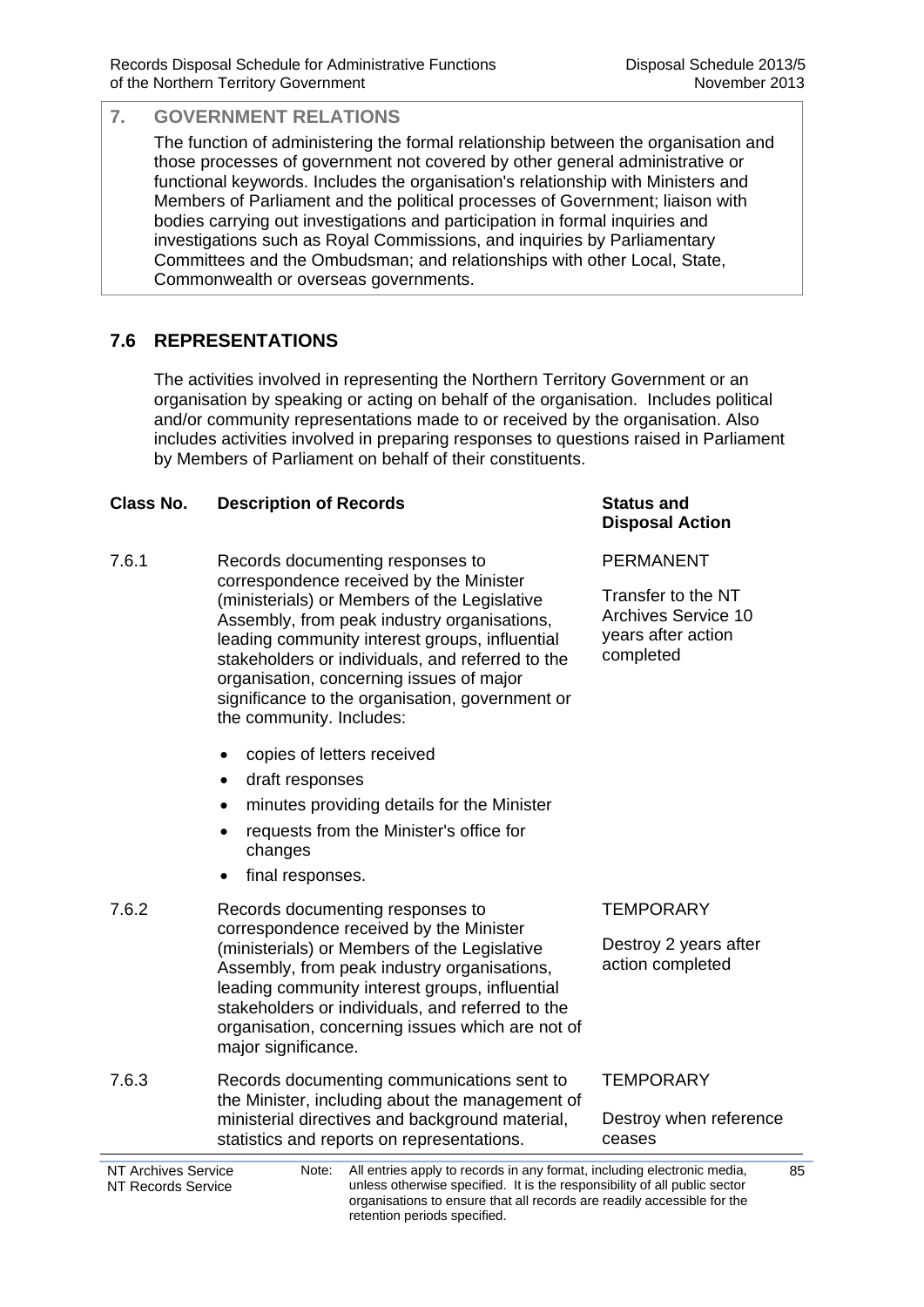The function of administering the formal relationship between the organisation and those processes of government not covered by other general administrative or functional keywords. Includes the organisation's relationship with Ministers and Members of Parliament and the political processes of Government; liaison with bodies carrying out investigations and participation in formal inquiries and investigations such as Royal Commissions, and inquiries by Parliamentary Committees and the Ombudsman; and relationships with other Local, State, Commonwealth or overseas governments.

## **7.7 REPRESENTATIVES**

The activities associated with the nomination, appointment and duties arising from the appointment or resignation of individuals or groups of personnel appointed by the organisation or their co-workers, or appointed as a result of their connection with a government entity, to act as official representatives. Includes representatives to organisations, offices, unions, workers participation committees, councils or groups. Also includes organisational legal representatives. Standard methods of operating laid down by an organisation according to formulated policy.

### **Class No. Description of Records Status and**

7.7.1 Records documenting the nomination, appointment and resignation and/or termination of staff members on government bodies.

> Use 1.13 COMMUNITY RELATIONS – REPRESENTATIVES for the management of organisation representatives on non-government community organisations.

Where a board is set up in accordance with a specific function use the relevant functional records disposal schedule.

**Disposal Action**

**TFMPORARY** 

Destroy 3 years after end of appointment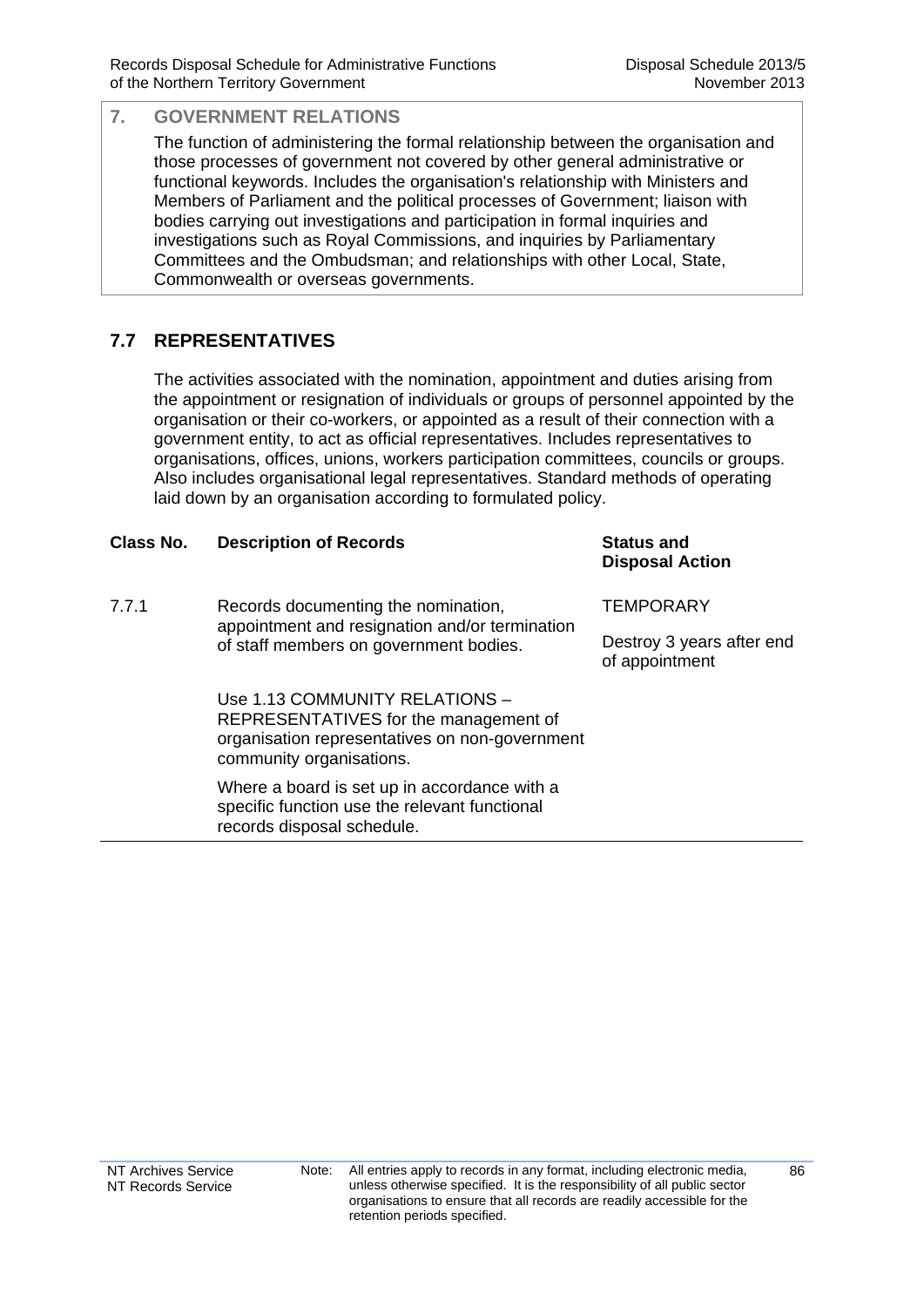The function of administering the formal relationship between the organisation and those processes of government not covered by other general administrative or functional keywords. Includes the organisation's relationship with Ministers and Members of Parliament and the political processes of Government; liaison with bodies carrying out investigations and participation in formal inquiries and investigations such as Royal Commissions, and inquiries by Parliamentary Committees and the Ombudsman; and relationships with other Local, State, Commonwealth or overseas governments.

## **7.8 SUBMISSIONS**

The preparation and submission of a formal statement (eg report, statistics, etc.) supporting a case or opinion held by the organisation which is submitted to another organisation, or within the organisation, for the purpose of either gain or support.

#### **Class No. Description of Records Status and**

- 7.8.1 Cabinet submissions initiated by the organisation and supporting documentation, including comments from other organisations.
- 7.8.2 Records documenting submissions to the Minister or other government organisations relating to major issues, issues with a high public profile or having significant impact on core functions. Includes:
	- background research
	- records of consultations
	- draft versions of submissions containing significant changes/alterations or formally circulated for comment
	- reports analysing issues and the outcomes of consultation with other stakeholders
	- final, approved versions of submissions.
- 7.8.3 Records documenting submissions to the Minister or government organisations relating to routine administrative matters.
- 7.8.4 Records documenting comments by the organisation on the development or review of submissions (including Cabinet submissions) of other organisations.

## **Disposal Action**

#### PERMANENT

Transfer to the NT Archives Service 10 years after action completed

#### PERMANENT

Transfer to the NT Archives Service 10 years after action completed

#### **TFMPORARY**

Destroy 5 years after action completed

**TEMPORARY** 

Destroy 2 years after action completed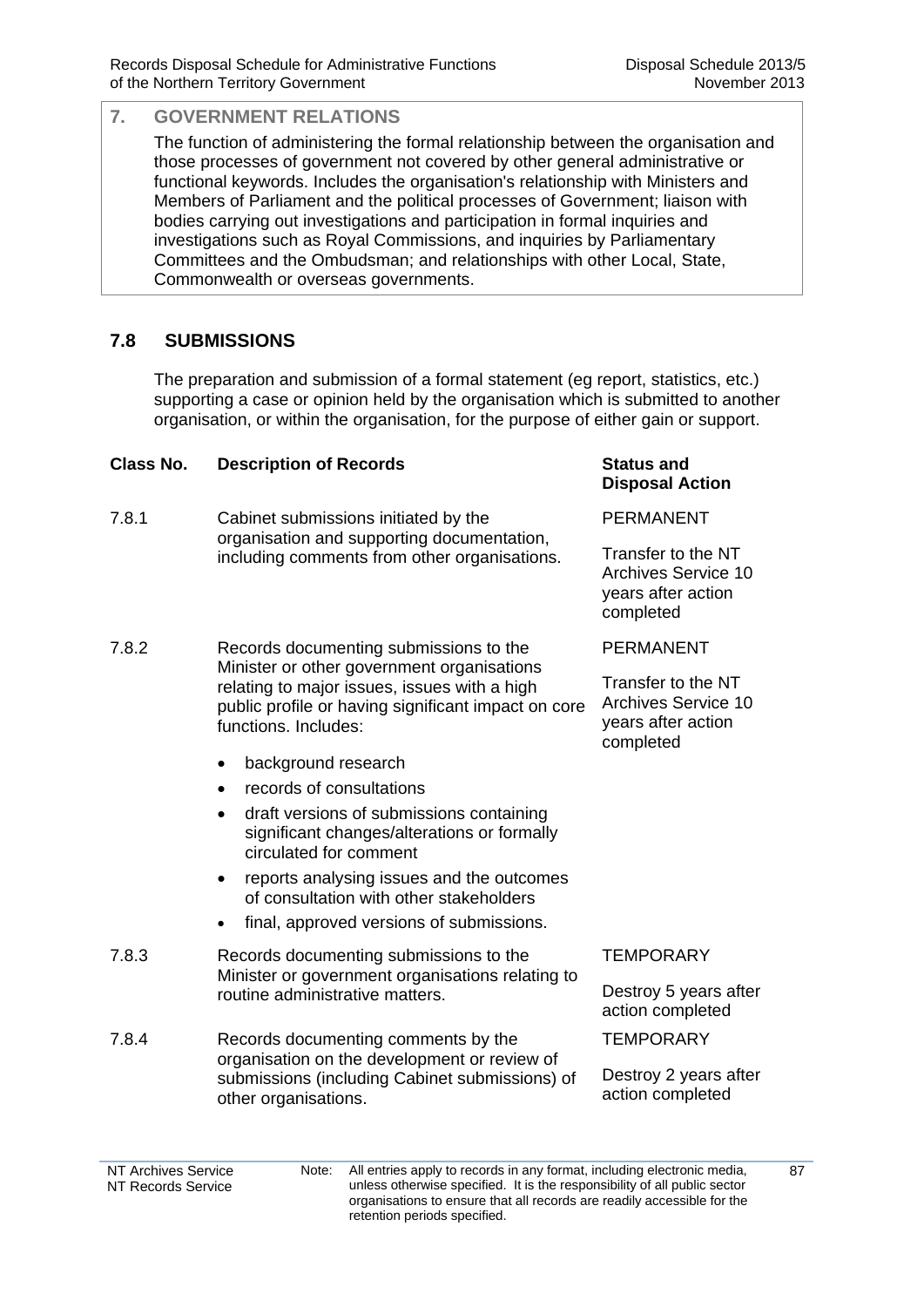The function of administering the formal relationship between the organisation and those processes of government not covered by other general administrative or functional keywords. Includes the organisation's relationship with Ministers and Members of Parliament and the political processes of Government; liaison with bodies carrying out investigations and participation in formal inquiries and investigations such as Royal Commissions, and inquiries by Parliamentary Committees and the Ombudsman; and relationships with other Local, State, Commonwealth or overseas governments.

> Use 7.3 GOVERNMENT RELATIONS – INQUIRIES for records documenting submissions regarding formal committees of inquiry initiated by government.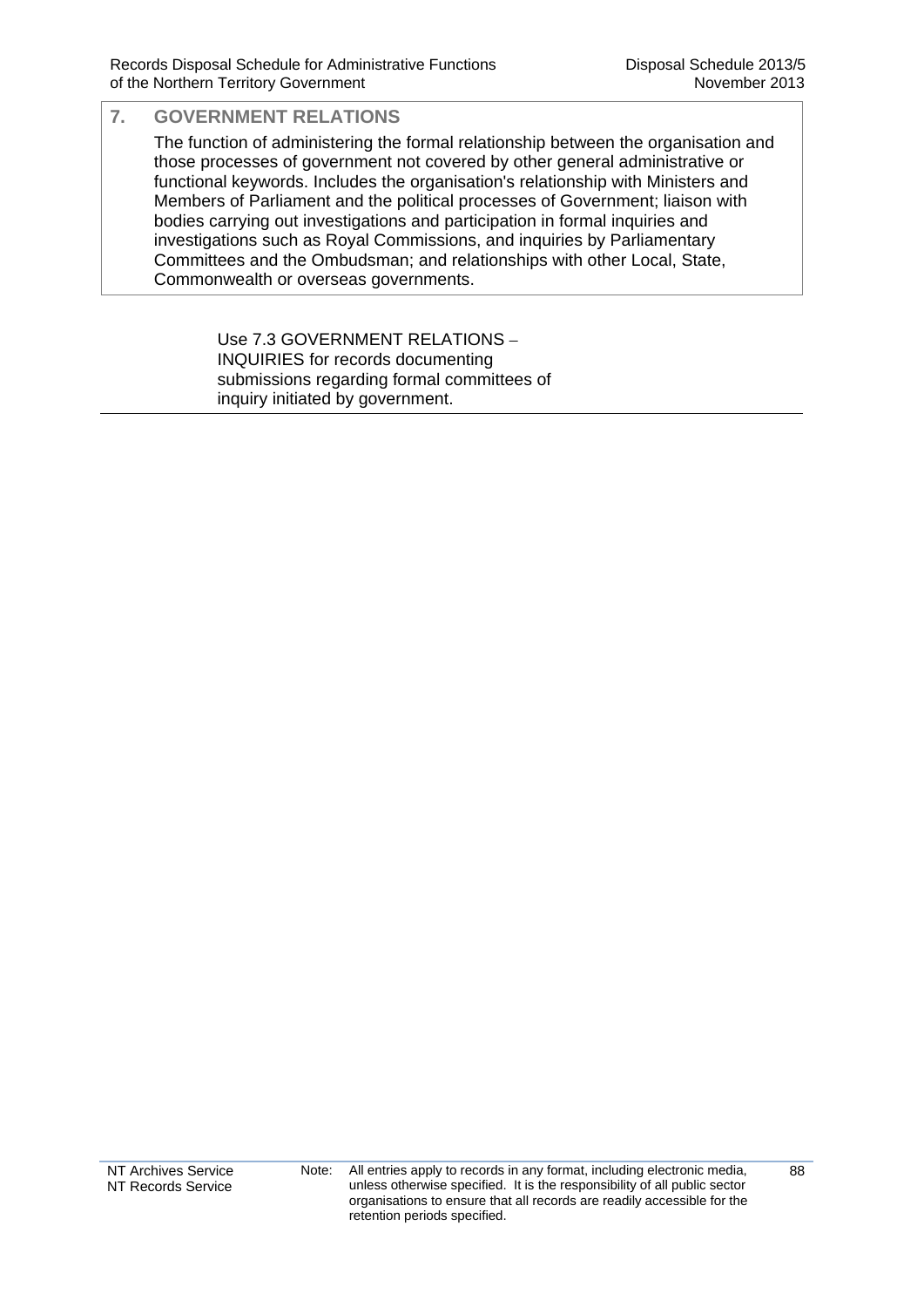The function of administering the formal relationship between the organisation and those processes of government not covered by other general administrative or functional keywords. Includes the organisation's relationship with Ministers and Members of Parliament and the political processes of Government; liaison with bodies carrying out investigations and participation in formal inquiries and investigations such as Royal Commissions, and inquiries by Parliamentary Committees and the Ombudsman; and relationships with other Local, State, Commonwealth or overseas governments.

## **7.9 VISITS**

The activities involved in arranging visits to and from other organisations, the public and students, with a view to inform, educate or promote services, operation and the role of the organisation.

#### **Class No. Description of Records Status and**

- 7.9.1 Records documenting visits to the Northern Territory by royalty and Heads of State. Includes invitations, travel and accommodation arrangements, itineraries and programs, visit reports and letters of appreciation.
- 7.9.2 Records documenting visits made by the Minister both within Australia and overseas. Includes invitations, travel and accommodation arrangements, itineraries and programs, visit reports and letters of appreciation.
- 7.9.3 Records documenting visits by organisation staff to other government organisations both within Australia and overseas. Includes invitations, travel and accommodation arrangements, itineraries and programs, visit reports and letters of appreciation.

## **Disposal Action**

#### PERMANENT

Transfer to the NT Archives Service 10 years after action completed

#### **TEMPORARY**

Destroy 5 years after action completed

#### **TEMPORARY**

Destroy 2 years after action completed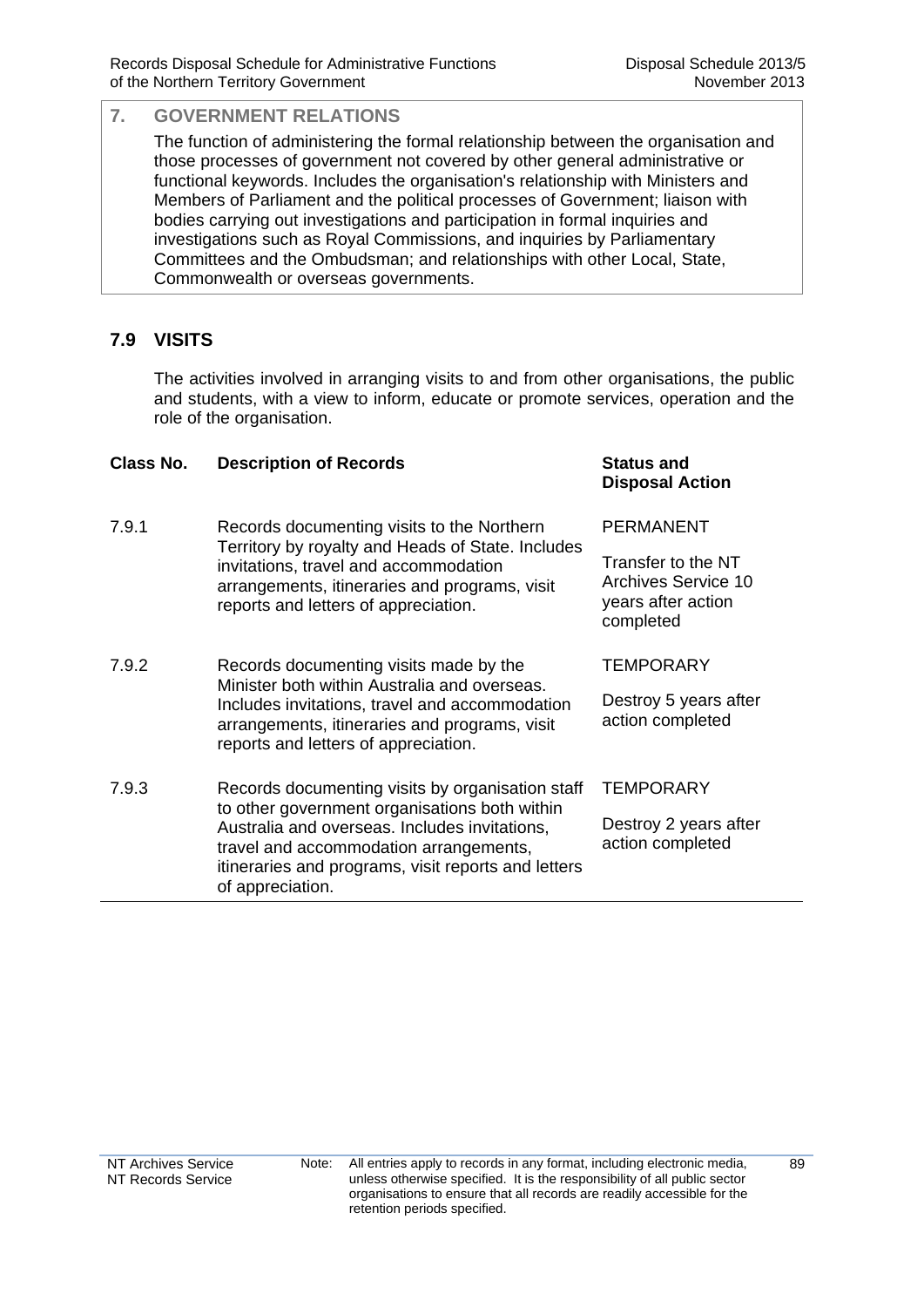The function of establishing formal relations with the organisation's employees and their representatives to achieve a harmonious workplace. Includes negotiations conducted to obtain determinations, agreements or awards, industrial disputes settled within the organisation or by an external arbiter and reports of the state of industrial relations within an organisation.

## **8.1 AGREEMENTS**

The processes associated with the establishment, maintenance, review and negotiation of agreements. Includes formal agreements such as industrial awards and/or exchange of letters between parties, as well as informal agreements.

#### **Class No. Description of Records Status and**

- 8.1.1 Records documenting the establishment, negotiation, maintenance and review of awards or agreements heard or certified by the central arbitration or determining body where the organisation is the main participant in negotiations. Includes:
	- background research
	- records of consultations
	- draft versions of awards or agreements exchanged between parties
	- final, approved versions of awards or agreements
	- arbitrated variations and consent variations to awards.
- 8.1.2 Records documenting the establishment, negotiation, maintenance and review of awards or agreements heard or certified by the central arbitration or determining body where the organisation is not the main participant in negotiations, or that are not heard or certified by the central arbitration or determining body, eg agreements between management and unions on behalf of employees, such as agreements for flexible work practices, working from home, or skill based competencies.
- 8.1.3 Records documenting industrial relations negotiations that have not resulted in agreements.

Use 8.5 INDUSTRIAL RELATIONS – ENTERPRISE BARGAINING for records documenting Enterprise Agreements made under the *Fair Work Act* 2009*.*

# **Disposal Action**

PERMANENT

Transfer to the NT Archives Service 10 years after action completed

#### **TEMPORARY**

Destroy 6 years after expiry of agreement

**TEMPORARY** 

Destroy 5 years after action completed

NT Archives Service NT Records Service Note: All entries apply to records in any format, including electronic media, unless otherwise specified. It is the responsibility of all public sector organisations to ensure that all records are readily accessible for the retention periods specified.

 $90$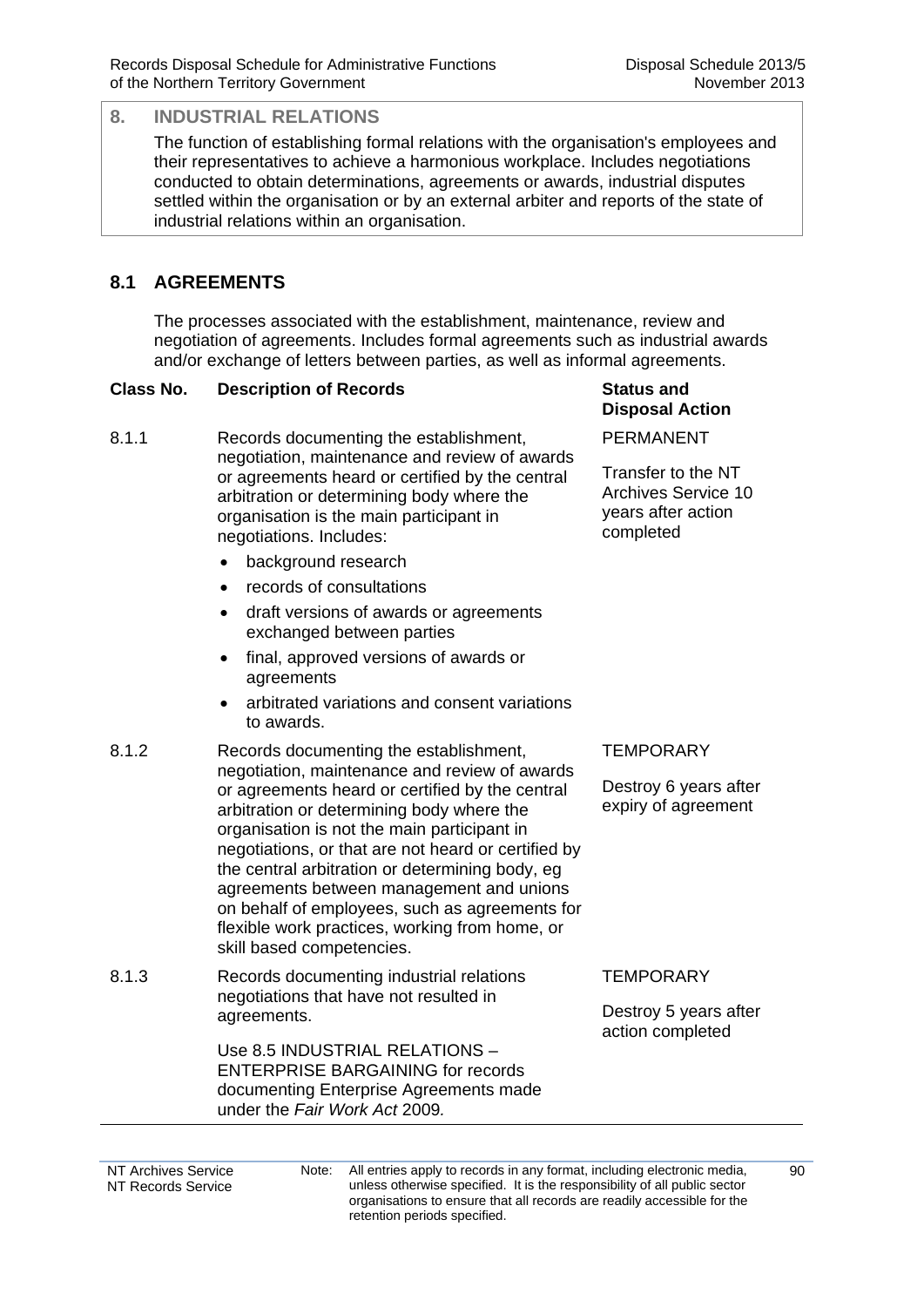The function of establishing formal relations with the organisation's employees and their representatives to achieve a harmonious workplace. Includes negotiations conducted to obtain determinations, agreements or awards, industrial disputes settled within the organisation or by an external arbiter and reports of the state of industrial relations within an organisation.

## **8.2 ALLOWANCES**

The activities involved in arranging and managing money paid to employees in addition to salary to cover expenses incurred in the course of employment, eg travelling allowances.

| Class No. | <b>Description of Records</b>            | <b>Status and</b><br>Disposal A |
|-----------|------------------------------------------|---------------------------------|
| 8.2.1     | Records documenting arrangements for and | <b>TEMPORAF</b>                 |

money paid to employees to attend meetings and events to support the Industrial Relations function, eg Workplace Relations Committee meetings.

> Use 5.12 FINANCIAL MANAGEMENT – SALARIES for the payment of allowances to employees.

**Disposal Action**

**TEMPORARY** 

Destroy 6 years after action completed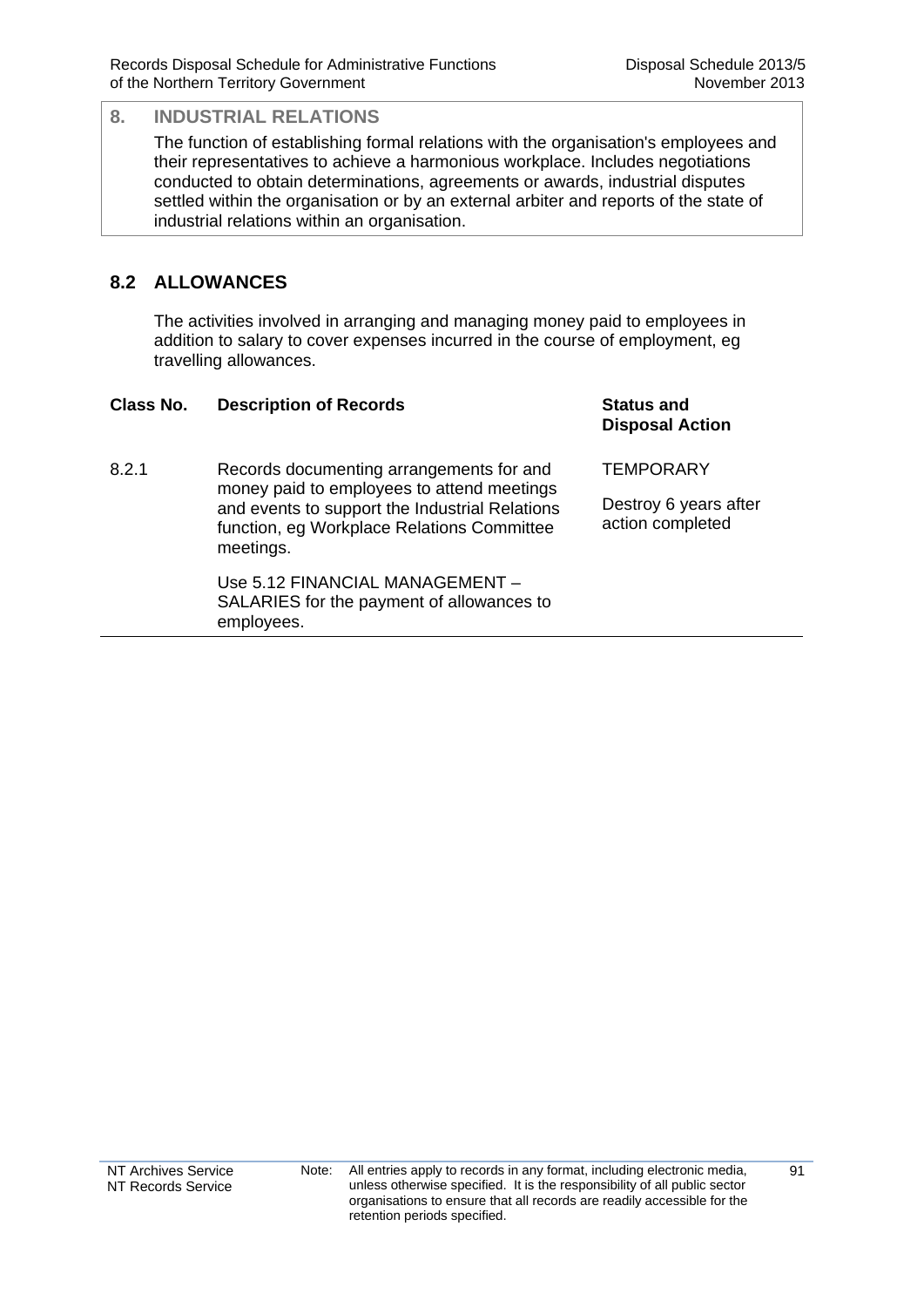The function of establishing formal relations with the organisation's employees and their representatives to achieve a harmonious workplace. Includes negotiations conducted to obtain determinations, agreements or awards, industrial disputes settled within the organisation or by an external arbiter and reports of the state of industrial relations within an organisation.

## **8.3 APPEALS (decisions)**

The activities involved in the process of appeals against decisions by application to a higher authority.

#### **Class No. Description of Records Status and**

- 8.3.1 Records documenting appeals against a decision or order made to an external industrial relations body, eg the Fair Work Ombudsman, where the organisation **is** the major participant in negotiations.
- 8.3.2 Records documenting appeals against a decision or order made to an external industrial relations body, eg the Fair Work Ombudsman, where the organisation **is not** the major participant in negotiations.

Use 11.4 PERSONNEL – APPEALS (decisions) for records documenting an appeal made either internally (eg to the Office of the Commissioner for Public Employment) or externally, against decisions made regarding personnel activities.

## **Disposal Action**

PERMANENT

Transfer to the NT Archives Service 10 years after action completed

**TEMPORARY** 

Destroy 3 years after action completed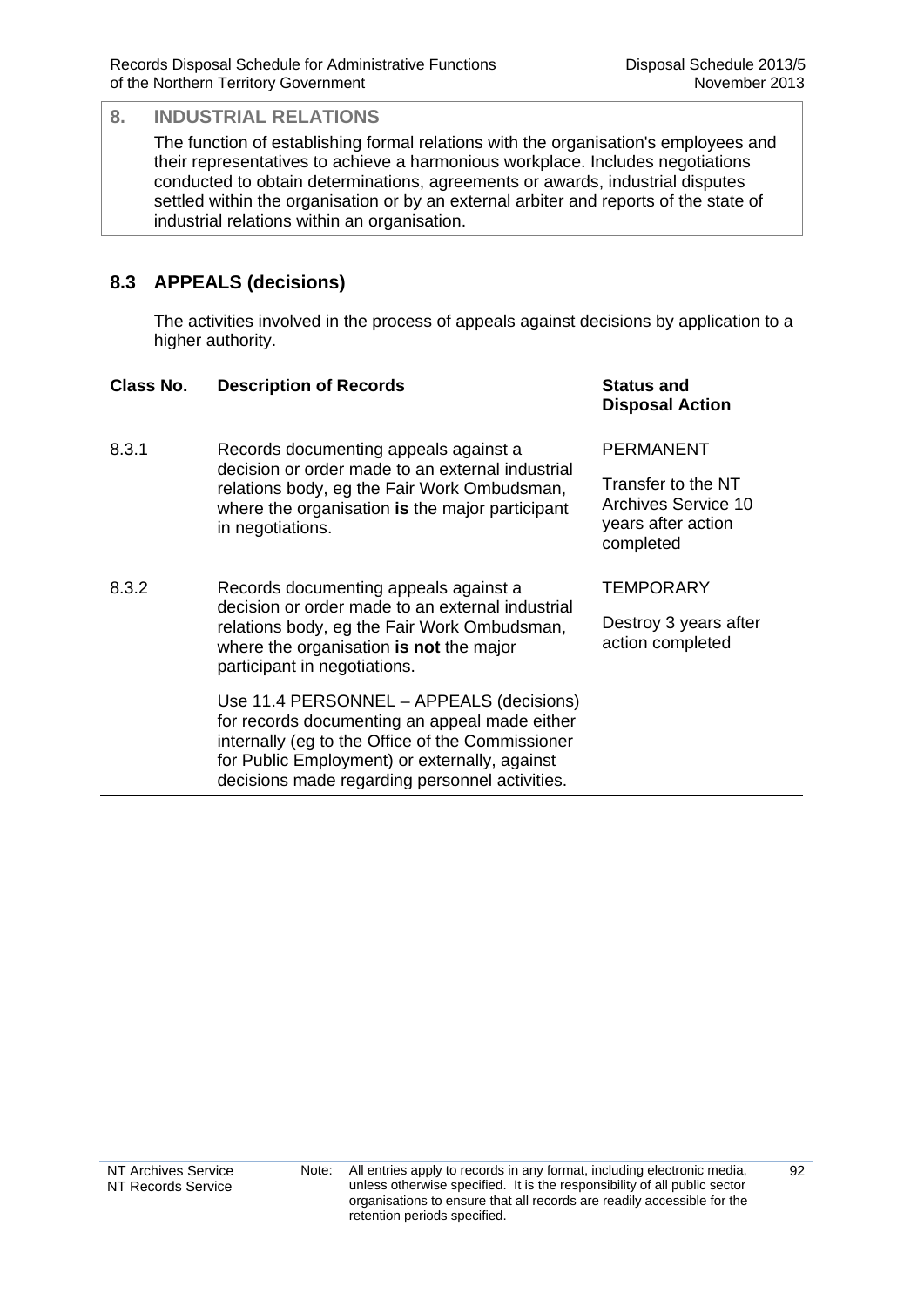The function of establishing formal relations with the organisation's employees and their representatives to achieve a harmonious workplace. Includes negotiations conducted to obtain determinations, agreements or awards, industrial disputes settled within the organisation or by an external arbiter and reports of the state of industrial relations within an organisation.

## **8.4 DISPUTES**

The process of handling any disagreement. May include discussion, discovery, management, mitigation, negotiation and resolution of disputes. Includes disputes pertaining to awards, agreements, demarcation issues, breaches of injunctions, secret ballots, etc.

#### **Class No. Description of Records <b>Status** and **Status** and

- 8.4.1 Records documenting the management of industrial disputes of a significant nature where the organisation is a primary party to the negotiations or resolution of the dispute. Significant disputes can include those:
	- resulting in a strike, ban or lock-out
	- that set precedents, or
	- that result in innovative or contentious changes to working conditions.

Includes:

- notifications to the Minister
- records of liaison with the Office of the Commissioner for Public Employment
- records of discussions, meetings and conferences between parties
- records of hearings by the arbitration or determining body (eg Fair Work Australia, the Fair Work Ombudsman and predecessor organisations)
- records of hearings before the Federal **Court**
- communications with employees.
- 8.4.2 Records documenting the management of industrial disputes of a minor nature, or of a significant nature where the organisation is not a primary party to the negotiations or resolution of the dispute.

**TEMPORARY** 

**Disposal Action**

Transfer to the NT Archives Service 10 years after action

PERMANENT

completed

Destroy 5 years after action completed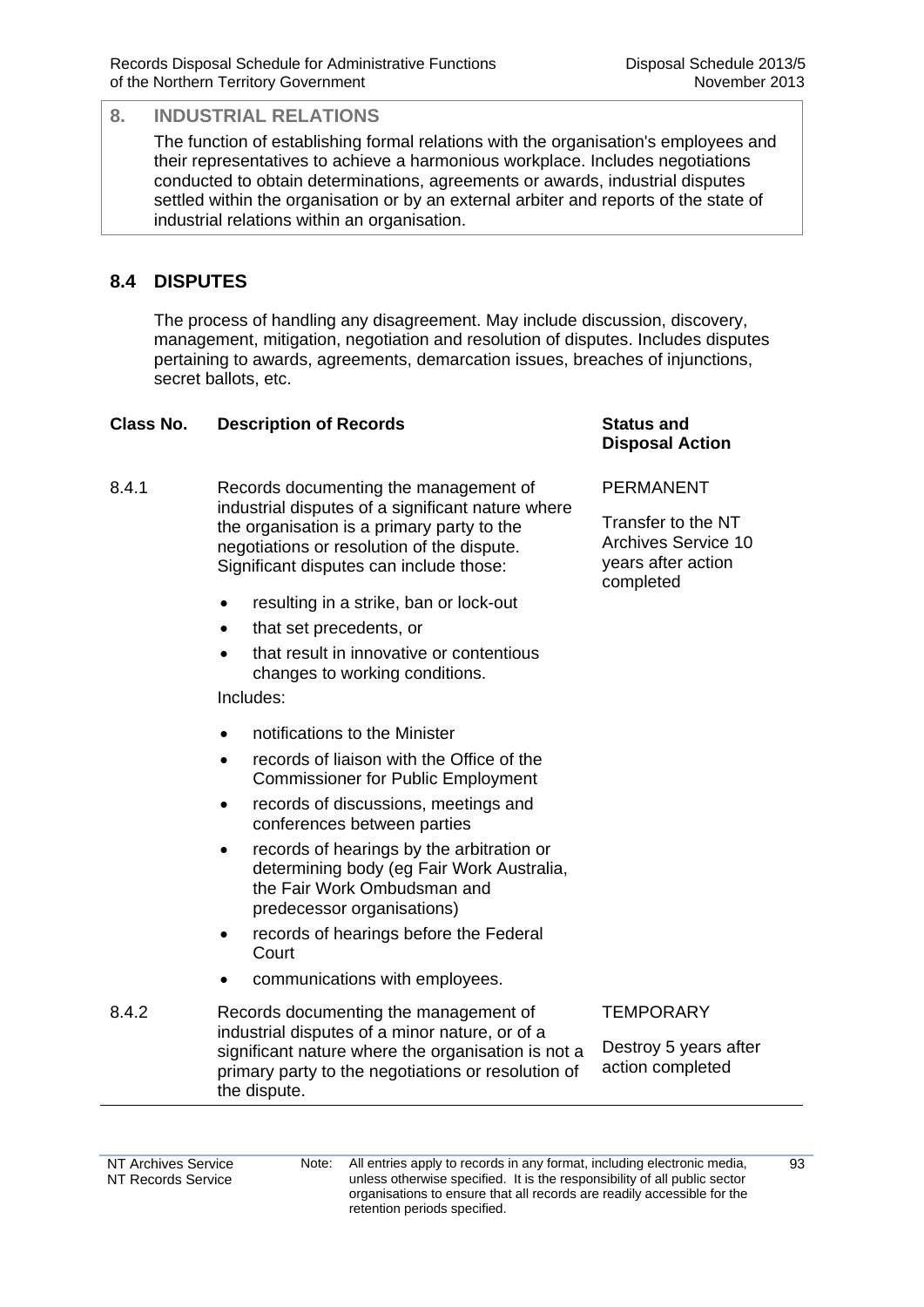The function of establishing formal relations with the organisation's employees and their representatives to achieve a harmonious workplace. Includes negotiations conducted to obtain determinations, agreements or awards, industrial disputes settled within the organisation or by an external arbiter and reports of the state of industrial relations within an organisation.

## **8.5 ENTERPRISE BARGAINING**

The process where employees negotiate increased pay or other benefits with their employers in exchange for the implementation of working arrangements that improve the performance of the organisation. Includes the activities associated with establishing and implementing an enterprise agreement.

#### **Class No. Description of Records <b>Status** and **Status** and

8.5.1 Records documenting negotiation, establishment and implementation of Enterprise Agreements (eg made under the terms of the *Fair Work Act* 2009 or predecessor legislation).

Includes:

- negotiations with staff and union representatives
- liaison with the Office of the Commissioner for Public Employment
- records documenting the conduct of the staff ballot
- draft agreement
- Ministerial approval
- records to support lodgement with Fair Work Australia and predecessor organisations
- certified copy of final agreement
- minutes of the Enterprise Bargaining Committee meetings considering issues relation to the development of certified agreements
- records documenting negotiation where the enterprise bargaining has not resulted in an agreement.

# **Disposal Action**

PERMANENT

Transfer to the NT Archives Service 10 years after action completed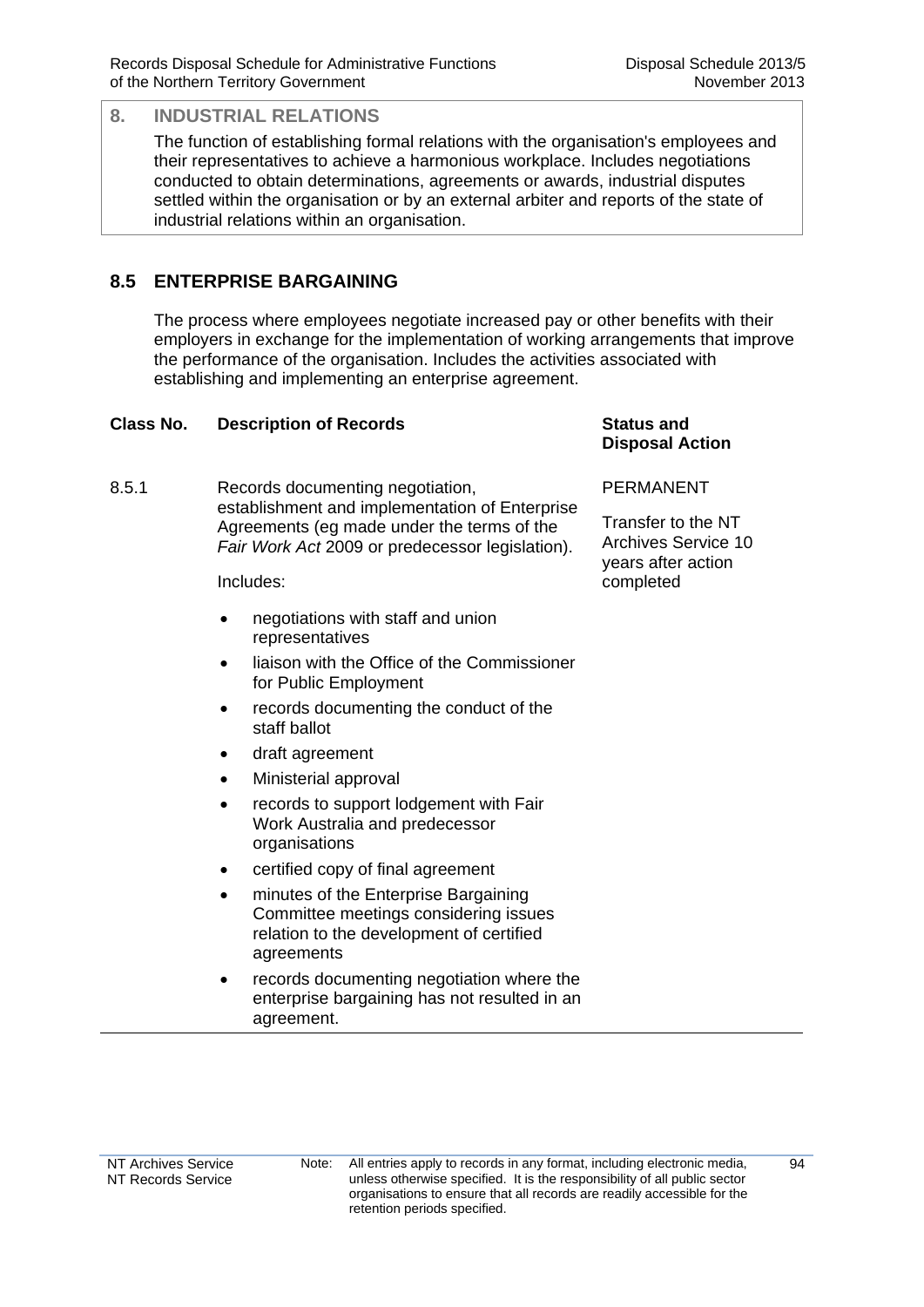The function of managing the organisation's information and knowledge resources. Includes creating, capturing, registering, classifying, indexing, storing, retrieving and disposing of records and developing strategies to manage records. Also includes the acquisition, control and disposal of library and other information products, items kept for reference purposes, and the provision of services to internal and external customers, based on information resources. Knowledge management initiatives, the management of archival records and requests for access under relevant legislation, such as Information Act records and privacy legislation, are also covered under this function.

**Use** the organisation's functional retention and disposal authority for records relating to specific information that is created and managed as part of the performance of the organisation's functions, eg spatial information, scientific information.

**Use** 16. TECHNOLOGY & TELECOMMUNICATIONS for records relating to the management of technology and telecommunications resources.

## **9.1 CLIENT SERVICE**

The activities associated with the planning, monitoring, evaluating and delivery of services provided to clients by the organisation.

| Class No. | <b>Description of Records</b>                                                                                                                                                                                                               | <b>Status and</b><br><b>Disposal Action</b>            |
|-----------|---------------------------------------------------------------------------------------------------------------------------------------------------------------------------------------------------------------------------------------------|--------------------------------------------------------|
| 9.1.1     | Records documenting the provision of<br>information management services, including<br>approved versions of charters, standards or<br>guarantees relating to the provision of<br>information management services to clients.                 | TEMPORARY<br>Destroy 2 years after<br>action completed |
|           | Use 0.3 AGREEMENTS (Common Activities) for<br>records documenting the establishment,<br>negotiation, maintenance and review of service<br>level agreements between information<br>management providers and the rest of the<br>organisation. |                                                        |
|           | Use 9.8 INFORMATION MANAGEMENT -<br><b>ENQUIRIES</b> for records documenting enquiries<br>concerning the information management<br>services or holdings of the organisation.                                                                |                                                        |

95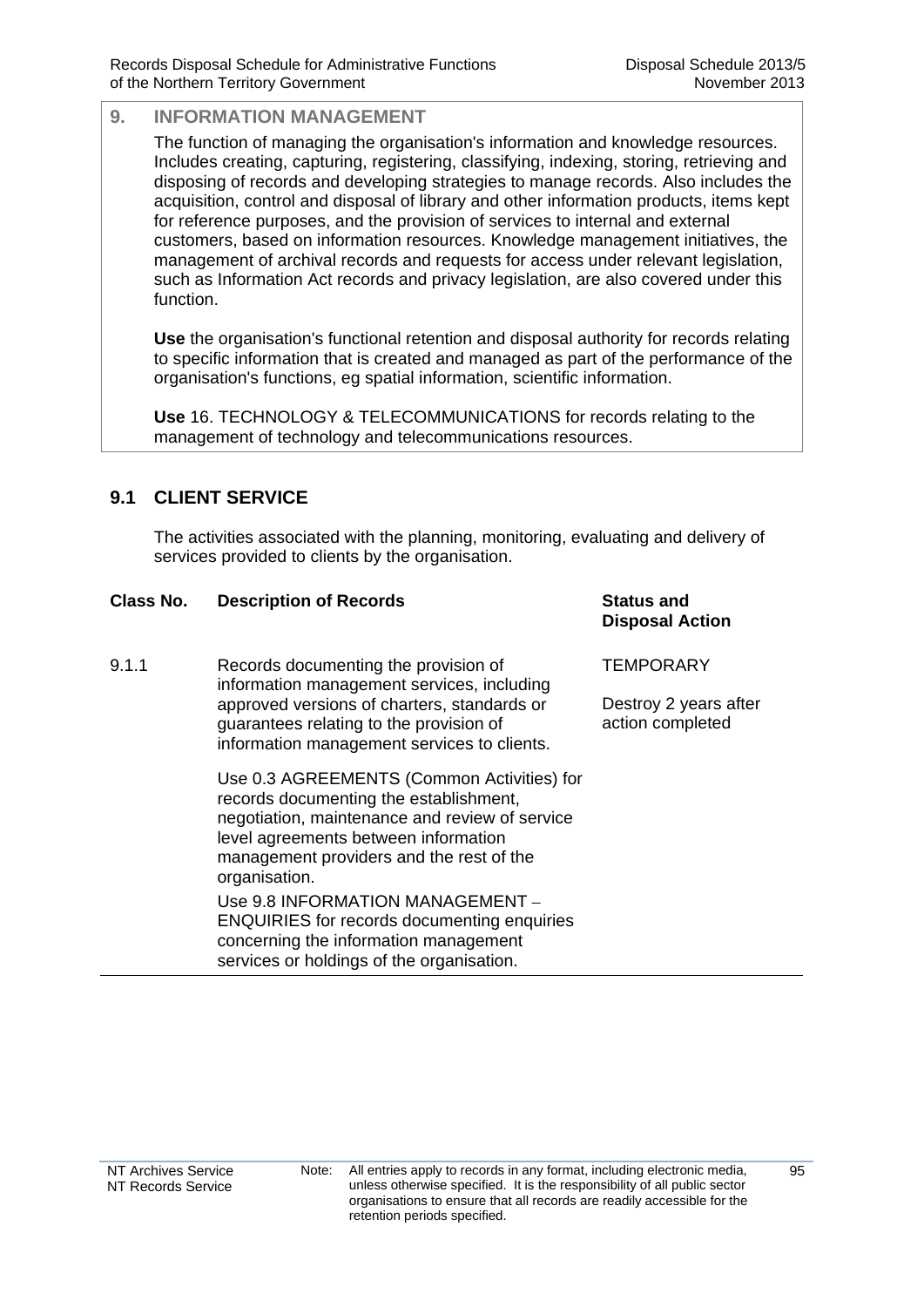The function of managing the organisation's information and knowledge resources. Includes creating, capturing, registering, classifying, indexing, storing, retrieving and disposing of records and developing strategies to manage records. Also includes the acquisition, control and disposal of library and other information products, items kept for reference purposes, and the provision of services to internal and external customers, based on information resources. Knowledge management initiatives, the management of archival records and requests for access under relevant legislation, such as Information Act records and privacy legislation, are also covered under this function.

**Use** the organisation's functional retention and disposal authority for records relating to specific information that is created and managed as part of the performance of the organisation's functions, eg spatial information, scientific information.

**Use** 16. TECHNOLOGY & TELECOMMUNICATIONS for records relating to the management of technology and telecommunications resources.

## **9.2 CONSERVATION**

The activities involved in the preservation, protection, maintenance, restoration and enhancement of properties, including buildings and land, and information resources and artefacts.

| Class No. | <b>Description of Records</b>                                                                                                                                                                                                                                          | <b>Status and</b><br><b>Disposal Action</b> |
|-----------|------------------------------------------------------------------------------------------------------------------------------------------------------------------------------------------------------------------------------------------------------------------------|---------------------------------------------|
| 9.2.1     | Records documenting specialised conservation<br>treatments, eg physical repairs, treatment of<br>pest infestations, undertaken on particular<br>record items.                                                                                                          | <b>TEMPORARY</b>                            |
|           |                                                                                                                                                                                                                                                                        | Destroy 5 years after<br>action completed   |
| 9.2.2     | Records documenting ongoing preservation<br>measures for the protection of collections of<br>information resources. Includes the monitoring<br>of light, temperature and humidity and pest<br>control in storage areas, packaging for removal<br>or transfer purposes. | <b>TEMPORARY</b>                            |
|           |                                                                                                                                                                                                                                                                        | Destroy 2 years after<br>action completed   |
|           | Use 15.7 STRATEGIC MANAGEMENT - RISK<br>MANAGEMENT for records documenting<br>business continuity or counter disaster plans.                                                                                                                                           |                                             |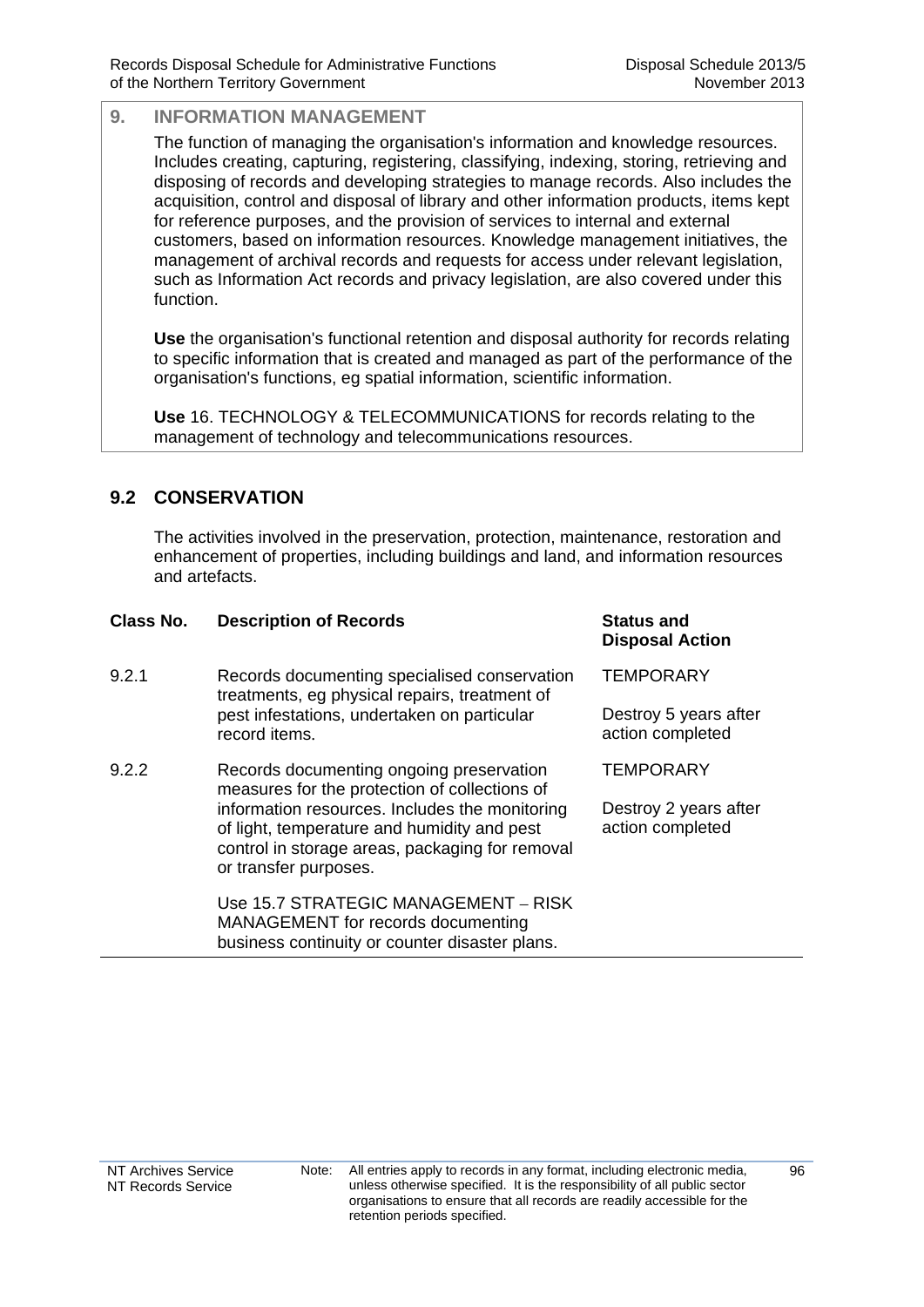The function of managing the organisation's information and knowledge resources. Includes creating, capturing, registering, classifying, indexing, storing, retrieving and disposing of records and developing strategies to manage records. Also includes the acquisition, control and disposal of library and other information products, items kept for reference purposes, and the provision of services to internal and external customers, based on information resources. Knowledge management initiatives, the management of archival records and requests for access under relevant legislation, such as Information Act records and privacy legislation, are also covered under this function.

**Use** the organisation's functional retention and disposal authority for records relating to specific information that is created and managed as part of the performance of the organisation's functions, eg spatial information, scientific information.

**Use** 16. TECHNOLOGY & TELECOMMUNICATIONS for records relating to the management of technology and telecommunications resources.

## **9.3 CONTROL**

The activities associated with creating, maintaining and evaluating control mechanisms, eg Thesaurus.

Tip: Includes classification, indexing, registration, forms design, etc. to ensure maximum control over records and recordkeeping systems. Also includes control mechanisms for other information resources and systems.

#### **Class No. Description of Records Status and Disposal Action** 9.3.1 Primary control records for recordkeeping systems (paper or electronic) which are required to facilitate access to, provide context for, and describe disposition of, records over time. Includes: registers of all records, including documents, files, maps, plans, technical drawings • indexes providing details of control numbers, record titles, dates of creation, PERMANENT Retain in organisation

- disposal details original notifications of records destroyed and destruction certificates
- correspondence/file registers or registration systems.

**Note:** Control records are not required as Territory Archives and are not to be transferred to the NT Archives Service.

#### NT Archives Service NT Records Service Note: All entries apply to records in any format, including electronic media, unless otherwise specified. It is the responsibility of all public sector organisations to ensure that all records are readily accessible for the retention periods specified.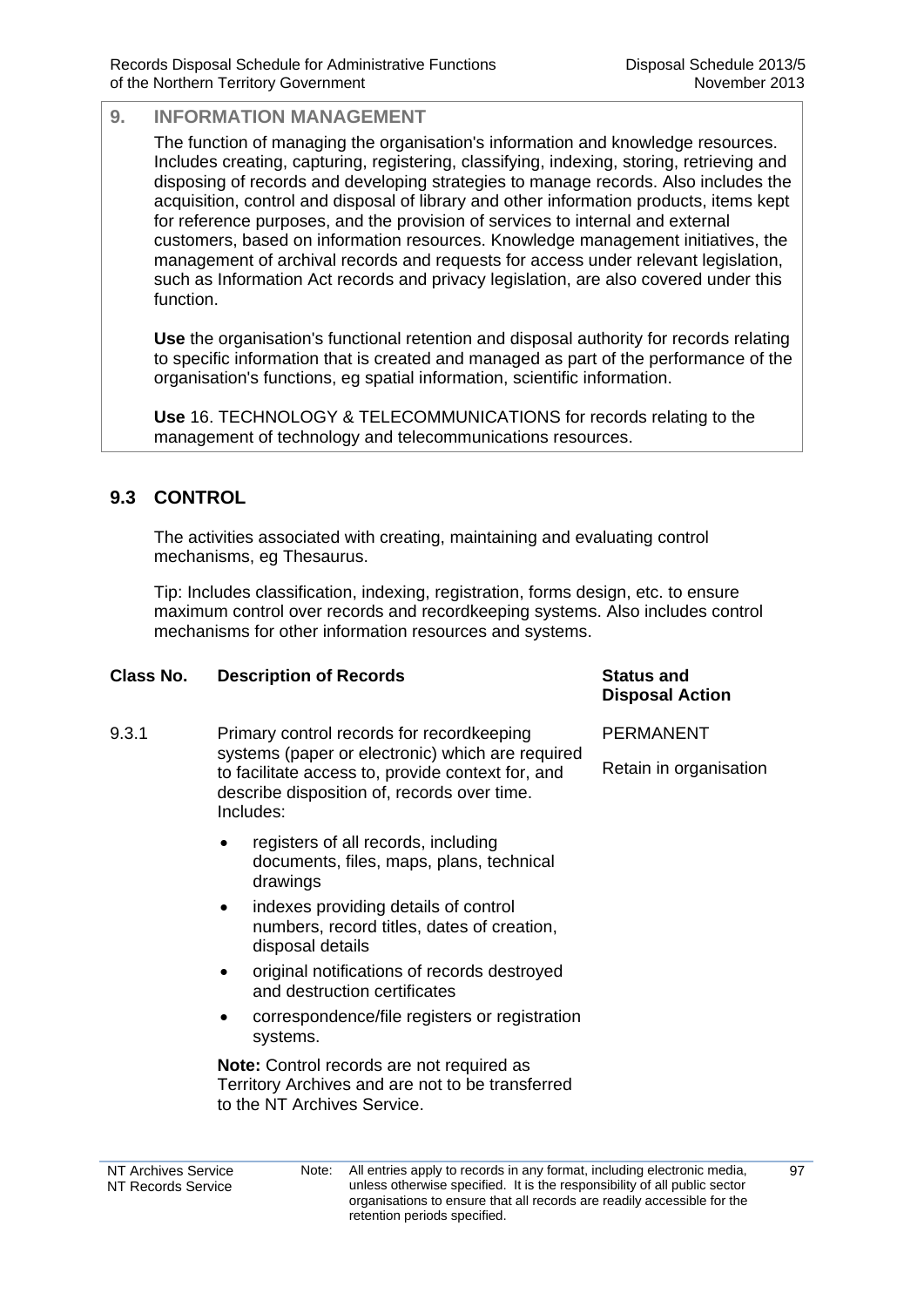The function of managing the organisation's information and knowledge resources. Includes creating, capturing, registering, classifying, indexing, storing, retrieving and disposing of records and developing strategies to manage records. Also includes the acquisition, control and disposal of library and other information products, items kept for reference purposes, and the provision of services to internal and external customers, based on information resources. Knowledge management initiatives, the management of archival records and requests for access under relevant legislation, such as Information Act records and privacy legislation, are also covered under this function.

**Use** the organisation's functional retention and disposal authority for records relating to specific information that is created and managed as part of the performance of the organisation's functions, eg spatial information, scientific information.

**Use** 16. TECHNOLOGY & TELECOMMUNICATIONS for records relating to the management of technology and telecommunications resources.

> Following administrative change, control records should be transferred to successor organisation(s) as required.

#### 9.3.2 Secondary control records. Includes:

- file or container movement records (if secondary to the main registers and indexes)
- inwards/outwards correspondence including ministerial correspondence
- reference sets of control records (eg within branches/regions of organisation where master control records are retained centrally)
- resubmit, barcode and location lists
- superseded sets of control records where information has been fully transferred to a new system
- workflow tracking systems facilitating the tracking and monitoring of cases where the systems are not acting as records management systems, eg ministerial or case management tracking systems.
- 9.3.3 Records documenting the creation, maintenance and evaluation of an organisation record titling system or business classification scheme (BCS). Includes master copy of a thesaurus or BCS, and business rules and configuration settings for organisation recordkeeping metadata.

**TEMPORARY** 

Destroy when reference ceases or when information is recorded into the primary control records

#### PERMANENT

Transfer to NT Archives Service 10 years after action completed

 $98$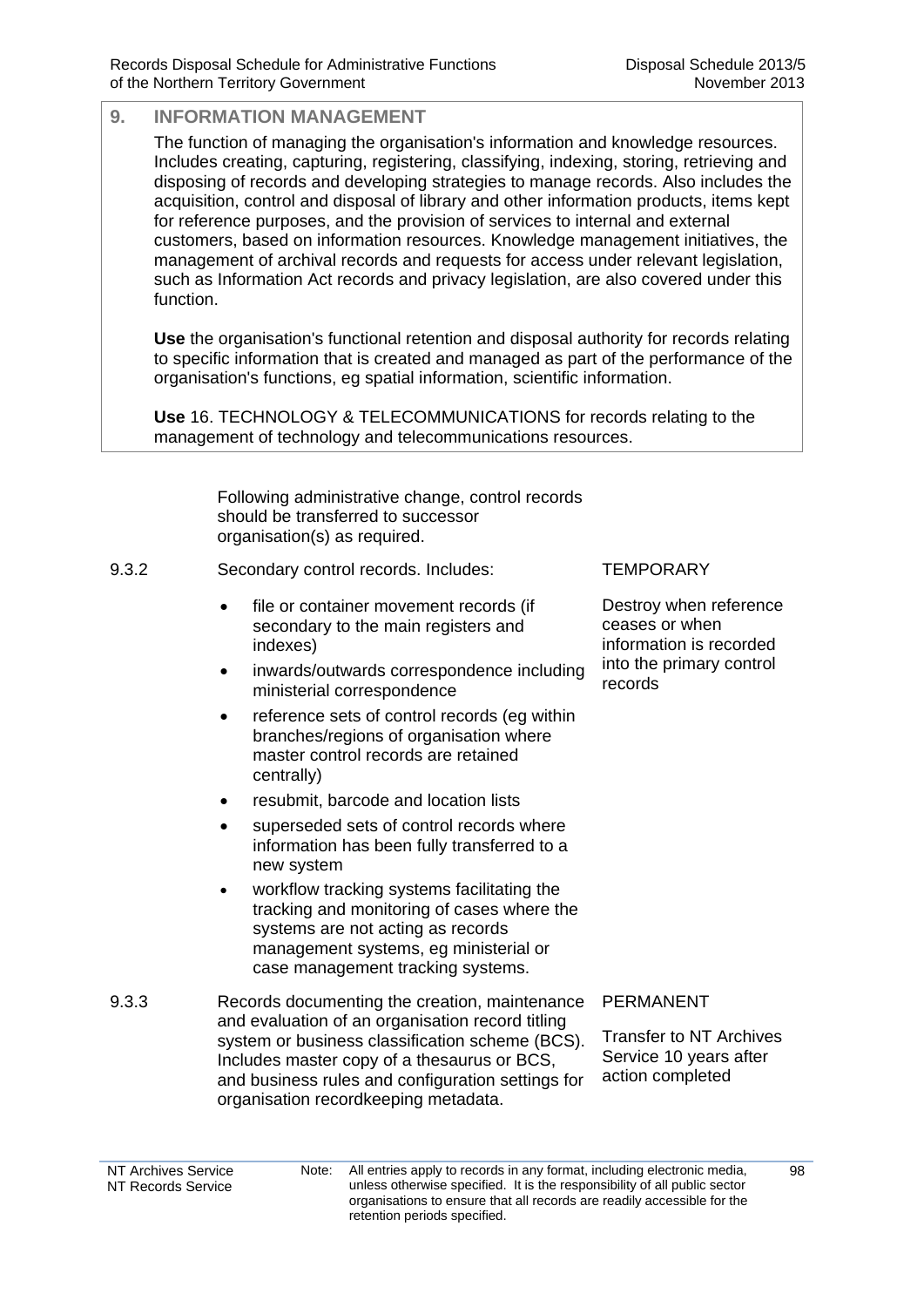The function of managing the organisation's information and knowledge resources. Includes creating, capturing, registering, classifying, indexing, storing, retrieving and disposing of records and developing strategies to manage records. Also includes the acquisition, control and disposal of library and other information products, items kept for reference purposes, and the provision of services to internal and external customers, based on information resources. Knowledge management initiatives, the management of archival records and requests for access under relevant legislation, such as Information Act records and privacy legislation, are also covered under this function.

**Use** the organisation's functional retention and disposal authority for records relating to specific information that is created and managed as part of the performance of the organisation's functions, eg spatial information, scientific information.

**Use** 16. TECHNOLOGY & TELECOMMUNICATIONS for records relating to the management of technology and telecommunications resources.

| 9.3.4 | Control records documenting the organisation's<br>library systems. Includes:                                                                         | TEMPORARY                                              |
|-------|------------------------------------------------------------------------------------------------------------------------------------------------------|--------------------------------------------------------|
|       |                                                                                                                                                      | Destroy when reference                                 |
|       | catalogues                                                                                                                                           | ceases                                                 |
|       | authority files of subject headings                                                                                                                  |                                                        |
|       | classification schemes                                                                                                                               |                                                        |
|       | thesauruses created by libraries for<br>٠<br>specialised use                                                                                         |                                                        |
|       | loan and inter-library loan records.<br>٠                                                                                                            |                                                        |
| 9.3.5 | Records documenting the receipt and dispatch<br>of the organisation's mail. Includes receipts<br>and/or registers for registered and certified mail. | <b>TEMPORARY</b>                                       |
|       |                                                                                                                                                      | Destroy 3 years after<br>action completed              |
| 9.3.6 | Records documenting the recall and return of                                                                                                         | TEMPORARY                                              |
|       | records from offsite storage, or archives from the<br>NT Archives Service.                                                                           | Destroy 2 years after<br>return of<br>records/archives |
|       |                                                                                                                                                      |                                                        |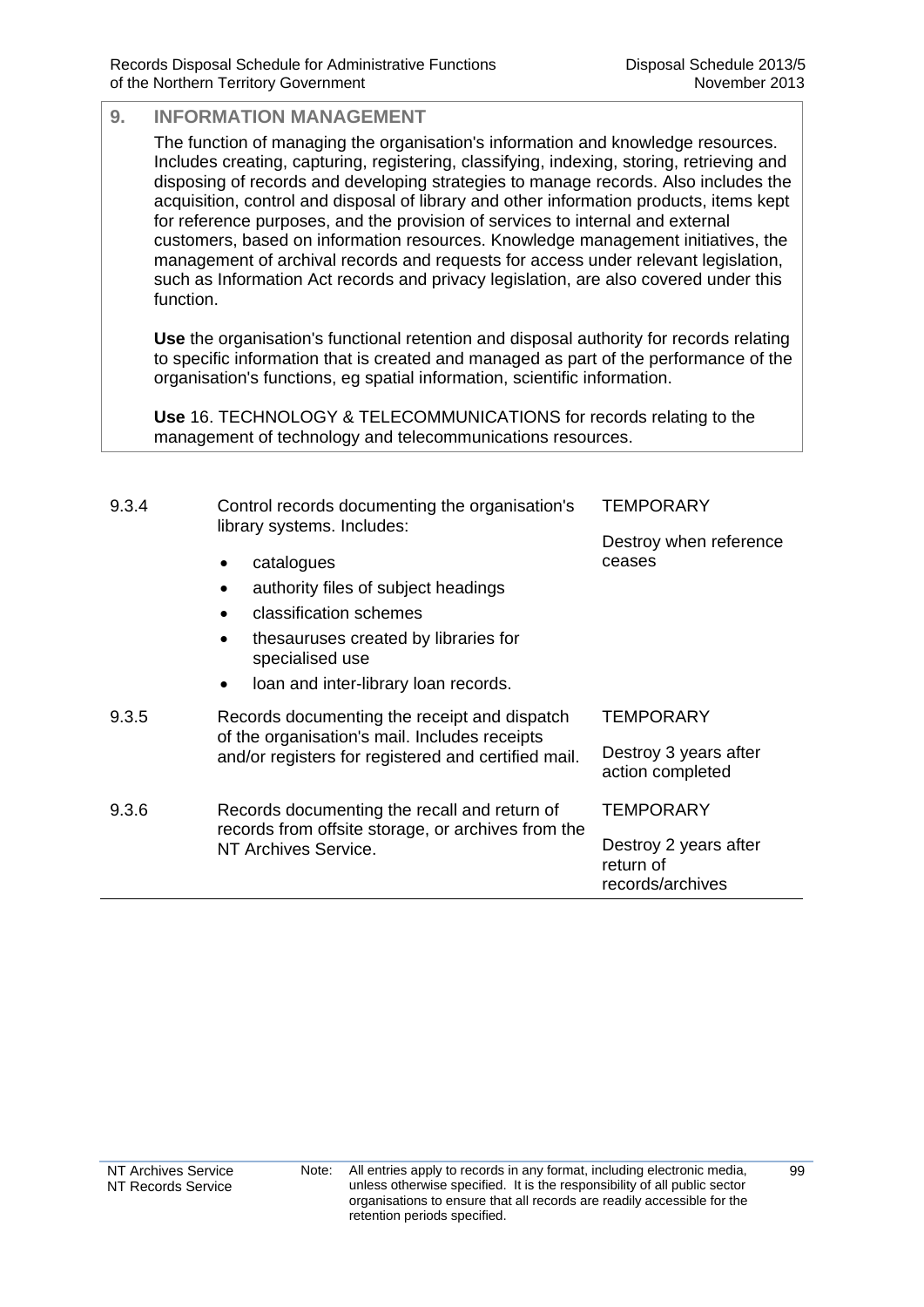The function of managing the organisation's information and knowledge resources. Includes creating, capturing, registering, classifying, indexing, storing, retrieving and disposing of records and developing strategies to manage records. Also includes the acquisition, control and disposal of library and other information products, items kept for reference purposes, and the provision of services to internal and external customers, based on information resources. Knowledge management initiatives, the management of archival records and requests for access under relevant legislation, such as Information Act records and privacy legislation, are also covered under this function.

**Use** the organisation's functional retention and disposal authority for records relating to specific information that is created and managed as part of the performance of the organisation's functions, eg spatial information, scientific information.

**Use** 16. TECHNOLOGY & TELECOMMUNICATIONS for records relating to the management of technology and telecommunications resources.

## **9.4 DATA ADMINISTRATION**

The activities associated with maintaining and using the data that is held in a system, either automated or manual. Includes the maintenance of data dictionaries and the application of vital records and disaster plan objectives to safeguard against data loss or corruption.

## **Class No. Description of Records Status and**

9.4.1 Records documenting the migration of data between formats, migrating records between systems or from one medium to another (eg between electronic media, microfilming), including quality assurance checks to confirm the accuracy of information transfer.

> Use 16.5 TECHNOLOGY & TELECOMMUNICATIONS – DATA ADMINISTRATION for records documenting recovery of data, eg data lost during disasters, or data corrupted by viruses.

Use the *Records Disposal Schedule for Temporary Records that have been Digitised* (Disposal Schedule 2009/13) to destroy hard copy records that have been scanned into a records management system.

Use the *Records Disposal Schedule for Digital Source Records that have been Migrated* (Disposal Schedule 2013/6) to destroy digital records following the migration process.

**Disposal Action**

**TEMPORARY** 

Destroy 1 year after action completed

NT Archives Service NT Records Service Note: All entries apply to records in any format, including electronic media, unless otherwise specified. It is the responsibility of all public sector organisations to ensure that all records are readily accessible for the retention periods specified.

100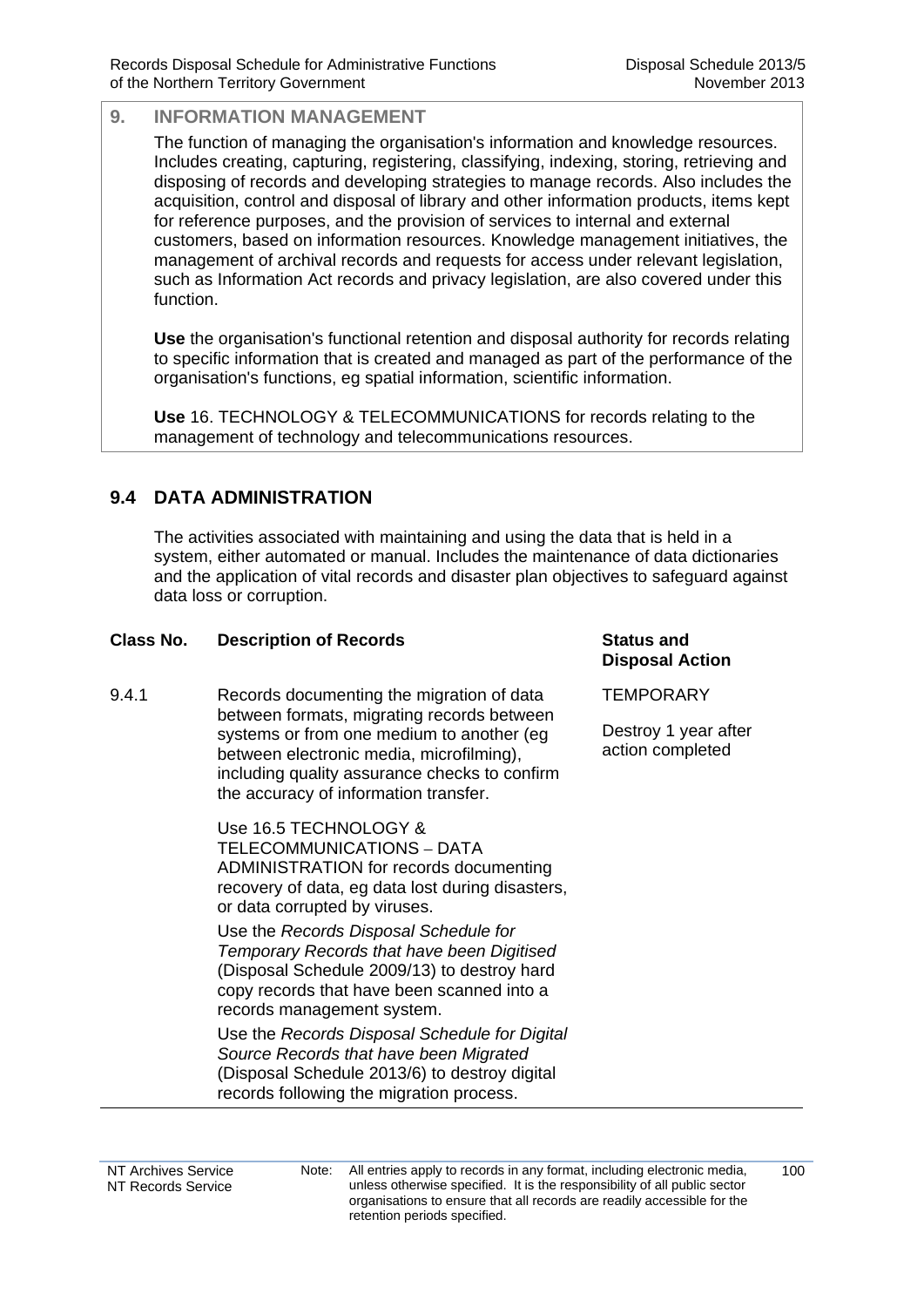The function of managing the organisation's information and knowledge resources. Includes creating, capturing, registering, classifying, indexing, storing, retrieving and disposing of records and developing strategies to manage records. Also includes the acquisition, control and disposal of library and other information products, items kept for reference purposes, and the provision of services to internal and external customers, based on information resources. Knowledge management initiatives, the management of archival records and requests for access under relevant legislation, such as Information Act records and privacy legislation, are also covered under this function.

**Use** the organisation's functional retention and disposal authority for records relating to specific information that is created and managed as part of the performance of the organisation's functions, eg spatial information, scientific information.

**Use** 16. TECHNOLOGY & TELECOMMUNICATIONS for records relating to the management of technology and telecommunications resources.

## **9.5 DISPOSAL**

The process of disposing of property no longer required by the organisation, by sale, transfer, termination of lease, auction, or destruction. Includes destruction or transfer of records to archives, and the program of activities to facilitate the orderly transfer of semi-active and inactive records from current office space into secondary or archival storage.

| Class No. | <b>Description of Records</b>                                                                                                                                                                                                                                                                                                                                                                                                                                                                                                                                                                                                              | <b>Status and</b><br><b>Disposal Action</b> |
|-----------|--------------------------------------------------------------------------------------------------------------------------------------------------------------------------------------------------------------------------------------------------------------------------------------------------------------------------------------------------------------------------------------------------------------------------------------------------------------------------------------------------------------------------------------------------------------------------------------------------------------------------------------------|---------------------------------------------|
| 9.5.1     | Records documenting the transfer of records to<br>NT Archives Service as Territory Archives.<br>Includes:                                                                                                                                                                                                                                                                                                                                                                                                                                                                                                                                  | <b>PERMANENT</b>                            |
|           |                                                                                                                                                                                                                                                                                                                                                                                                                                                                                                                                                                                                                                            | Retain in organisation                      |
|           | transfer proposals<br>$\bullet$<br>lists of series proposed for transfer<br>$\bullet$<br>series information<br>$\bullet$<br>consignment lists<br>٠<br>related correspondence.<br><b>Note:</b> The records documenting the transfer to<br>NT Archives Service are not required as<br>Territory Archives. However, they should be<br>retained by the organisation as a record of what<br>was transferred to archives and for the<br>organisation's reference so it knows which<br>records it continues to be responsible for.<br>Following administrative change, they should be<br>transferred to successor organisation(s) as<br>required. |                                             |
|           |                                                                                                                                                                                                                                                                                                                                                                                                                                                                                                                                                                                                                                            |                                             |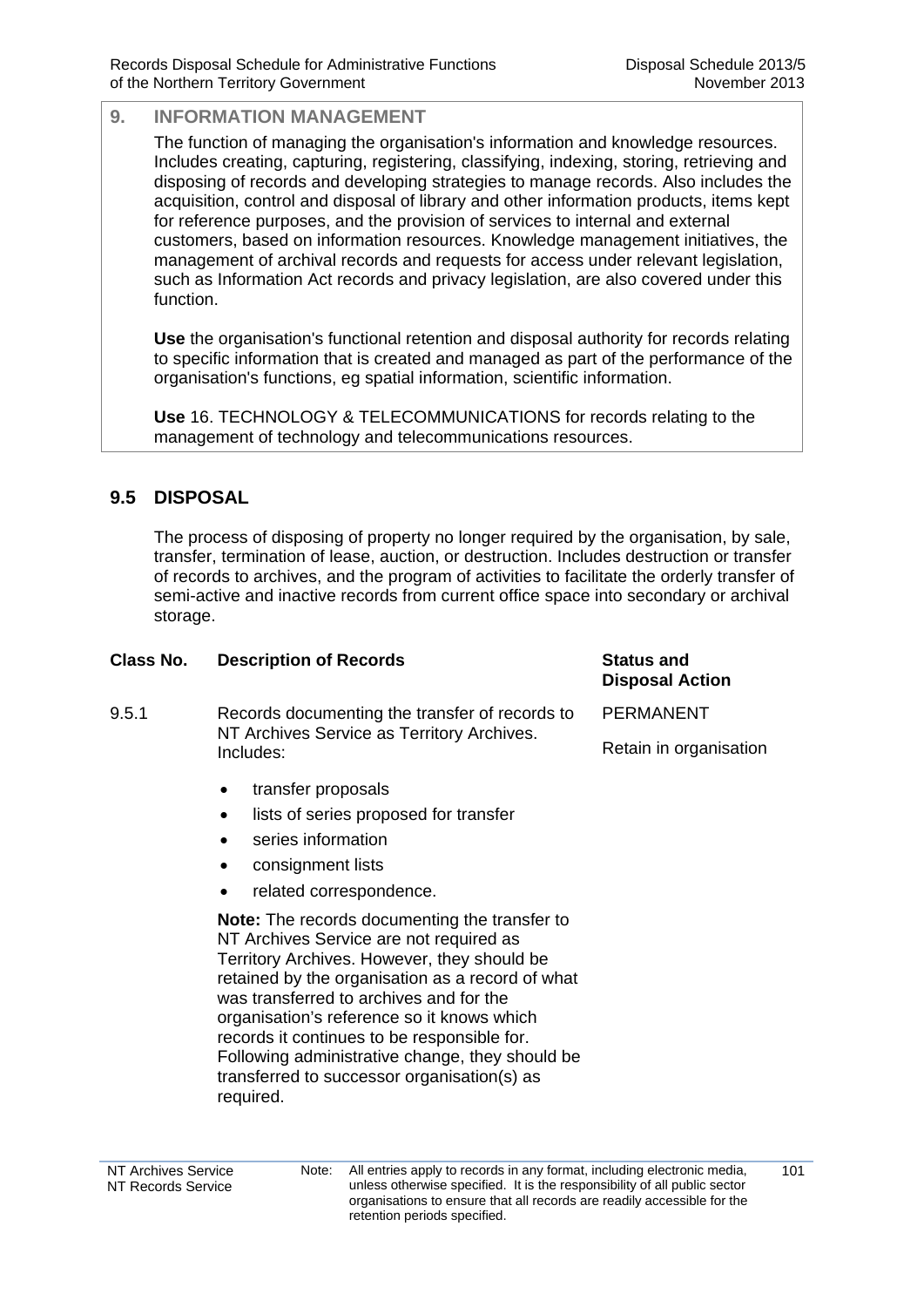#### **9. INFORMATION MANAGEMENT**  The function of managing the organisation's information and knowledge resources. Includes creating, capturing, registering, classifying, indexing, storing, retrieving and disposing of records and developing strategies to manage records. Also includes the acquisition, control and disposal of library and other information products, items kept for reference purposes, and the provision of services to internal and external customers, based on information resources. Knowledge management initiatives, the management of archival records and requests for access under relevant legislation, such as Information Act records and privacy legislation, are also covered under this function. **Use** the organisation's functional retention and disposal authority for records relating to specific information that is created and managed as part of the performance of the organisation's functions, eg spatial information, scientific information. **Use** 16. TECHNOLOGY & TELECOMMUNICATIONS for records relating to the management of technology and telecommunications resources. 9.5.2 Records documenting the transfer of records to successor organisations as a consequence of changes in administrative arrangements or functions or privatisation. **TFMPORARY** Destroy 7 years after action completed 9.5.3 Records documenting the development of records disposal schedules, including appraisal report forms and correspondence with NT Archives and NT Records services. **TEMPORARY** Destroy when schedule superseded 9.5.4 Records documenting internal decisions to extend records retention periods beyond those stipulated in authorised schedules. **TEMPORARY** Destroy when decision is rescinded and records are destroyed

- 9.5.5 Records documenting the transfer of records to commercial storage. Includes:
	- consignment lists
	- proof of receipt of records by storage provider
	- related correspondence.
- 9.5.6 Records documenting the culling of library or information resource collections.

Use 9.3 INFORMATION MANAGEMENT – CONTROL for primary control records which record disposal action.

Destroy when reference

**TEMPORARY** 

ceases

## **TEMPORARY**

Destroy when reference ceases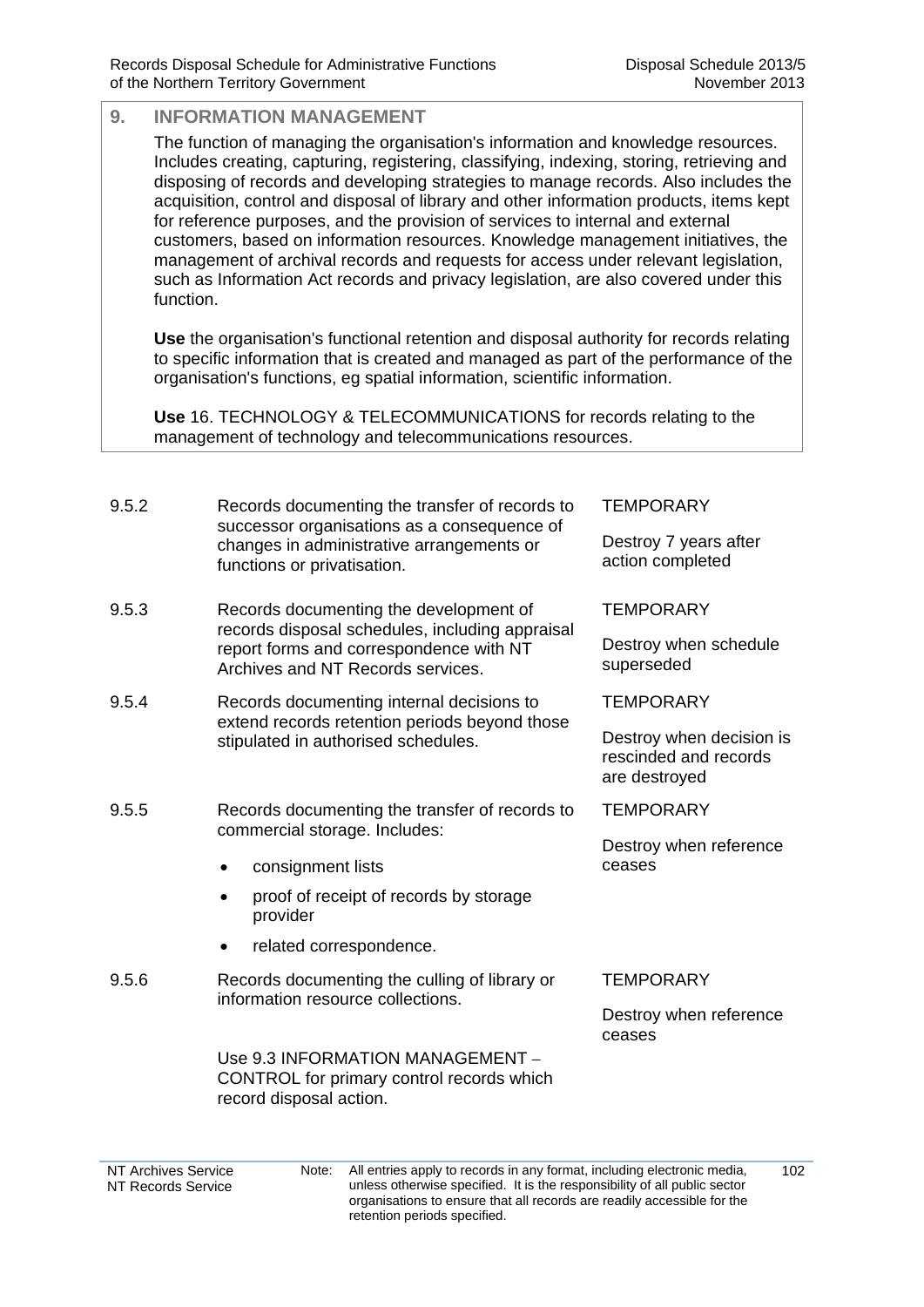The function of managing the organisation's information and knowledge resources. Includes creating, capturing, registering, classifying, indexing, storing, retrieving and disposing of records and developing strategies to manage records. Also includes the acquisition, control and disposal of library and other information products, items kept for reference purposes, and the provision of services to internal and external customers, based on information resources. Knowledge management initiatives, the management of archival records and requests for access under relevant legislation, such as Information Act records and privacy legislation, are also covered under this function.

**Use** the organisation's functional retention and disposal authority for records relating to specific information that is created and managed as part of the performance of the organisation's functions, eg spatial information, scientific information.

**Use** 16. TECHNOLOGY & TELECOMMUNICATIONS for records relating to the management of technology and telecommunications resources.

> Use the *Records Disposal Schedule for Temporary Records that have been Digitised* (Disposal Schedule No. 2009/13) to destroy hard copy records that have been scanned into a records management system.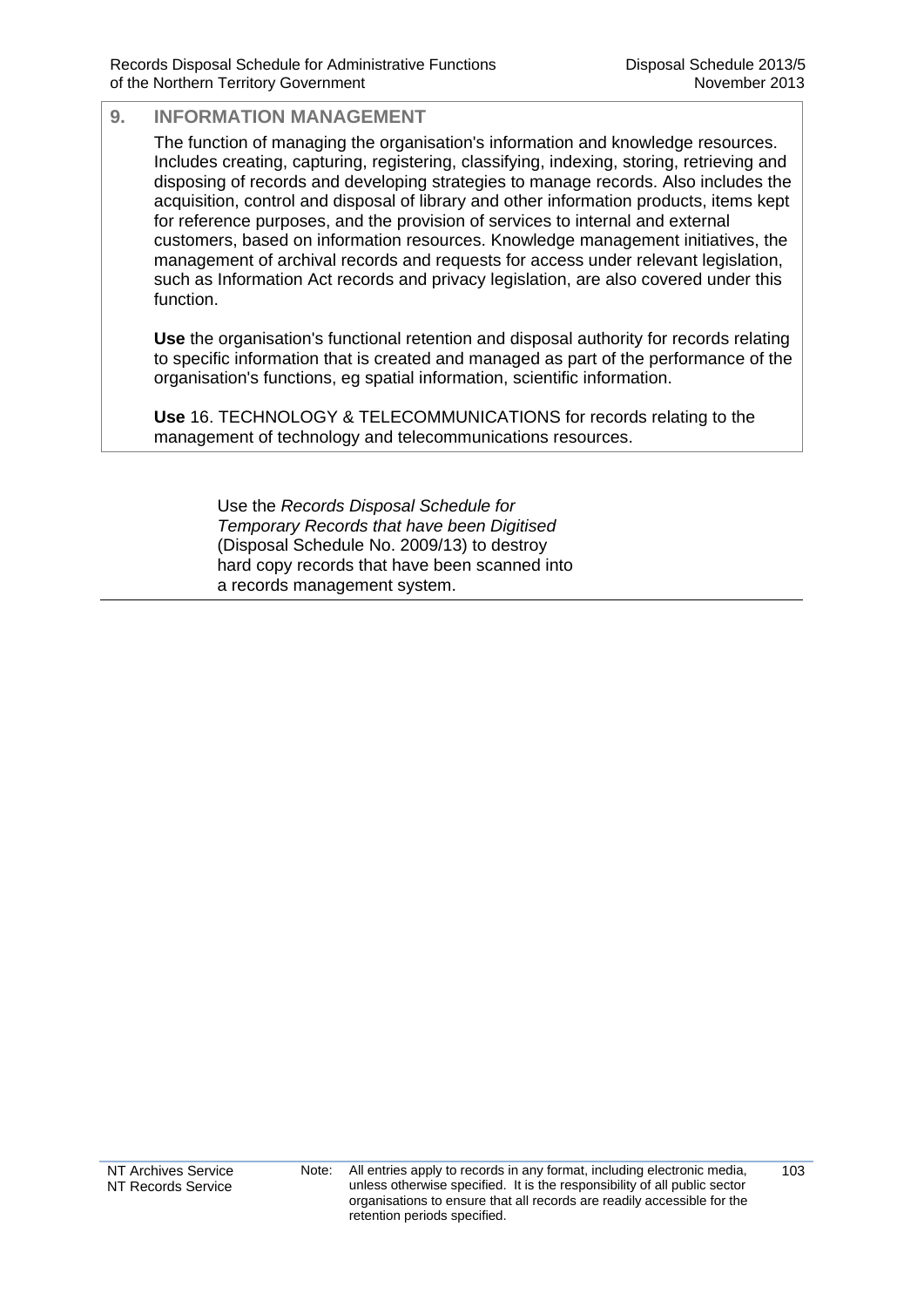The function of managing the organisation's information and knowledge resources. Includes creating, capturing, registering, classifying, indexing, storing, retrieving and disposing of records and developing strategies to manage records. Also includes the acquisition, control and disposal of library and other information products, items kept for reference purposes, and the provision of services to internal and external customers, based on information resources. Knowledge management initiatives, the management of archival records and requests for access under relevant legislation, such as Information Act records and privacy legislation, are also covered under this function.

**Use** the organisation's functional retention and disposal authority for records relating to specific information that is created and managed as part of the performance of the organisation's functions, eg spatial information, scientific information.

**Use** 16. TECHNOLOGY & TELECOMMUNICATIONS for records relating to the management of technology and telecommunications resources.

## **9.6 DISTRIBUTION**

The activities associated with disseminating items, correspondence, or publications through sales, deliveries, or other client services.

| Class No. | <b>Description of Records</b>                                                                                                    | <b>Status and</b><br><b>Disposal Action</b> |
|-----------|----------------------------------------------------------------------------------------------------------------------------------|---------------------------------------------|
| 9.6.1     | Records documenting the distribution of<br>information resources, eg publications,<br>newspaper cuttings, advertising. Includes: | TEMPORARY                                   |
|           |                                                                                                                                  | Destroy when reference<br>ceases            |
|           | distribution lists<br>$\bullet$                                                                                                  |                                             |

• advice on changes of location.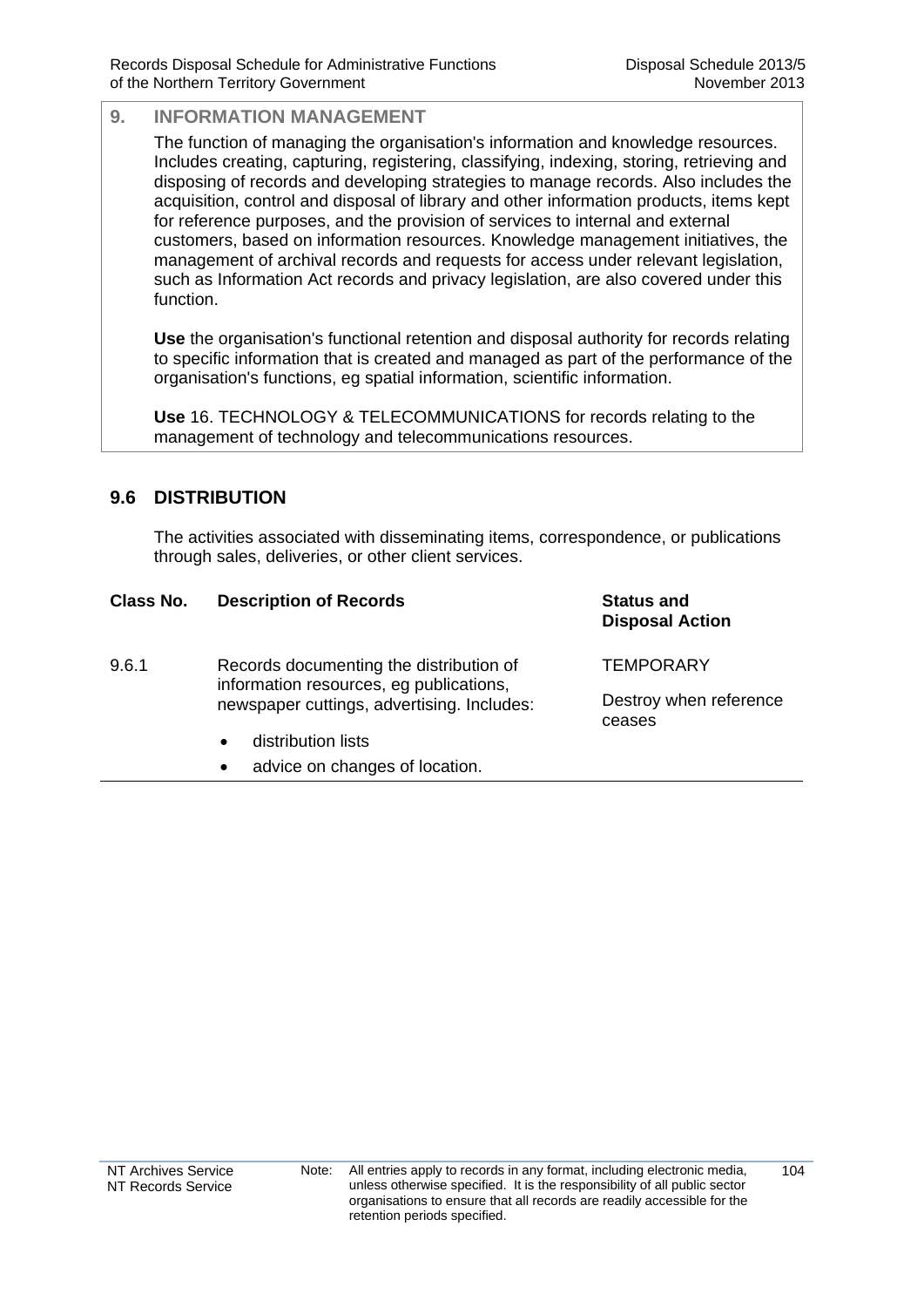The function of managing the organisation's information and knowledge resources. Includes creating, capturing, registering, classifying, indexing, storing, retrieving and disposing of records and developing strategies to manage records. Also includes the acquisition, control and disposal of library and other information products, items kept for reference purposes, and the provision of services to internal and external customers, based on information resources. Knowledge management initiatives, the management of archival records and requests for access under relevant legislation, such as Information Act records and privacy legislation, are also covered under this function.

**Use** the organisation's functional retention and disposal authority for records relating to specific information that is created and managed as part of the performance of the organisation's functions, eg spatial information, scientific information.

**Use** 16. TECHNOLOGY & TELECOMMUNICATIONS for records relating to the management of technology and telecommunications resources.

## **9.7 DONATIONS**

The activities associated with managing money, items, artefacts or property donated to the organisation, or by the organisation and or its staff to charities, etc. Includes managing unsolicited donations.

## **Class No. Description of Records <b>Status** and **Status** and

- 9.7.1 Records documenting the donation of information resources of significance or long term value, eg explorers' journals/maps/diaries/images, to the organisation. Includes correspondence regarding terms and conditions of donation.
- 9.7.2 Records documenting the donation of information resources of minor significance, eg books, to the organisation. Includes correspondence regarding terms and conditions of donation.

## **Disposal Action**

PERMANENT

Transfer to NT Archives Service 10 years after action completed

## **TEMPORARY**

Destroy 3 years after donation is received and finalised, or until terms have been fulfilled, whichever is later

 Use 1.3 COMMUNITY RELATIONS – DONATIONS for records documenting donations of money, items, artefacts or property to the organisation, or refused offers of donations.

 $105$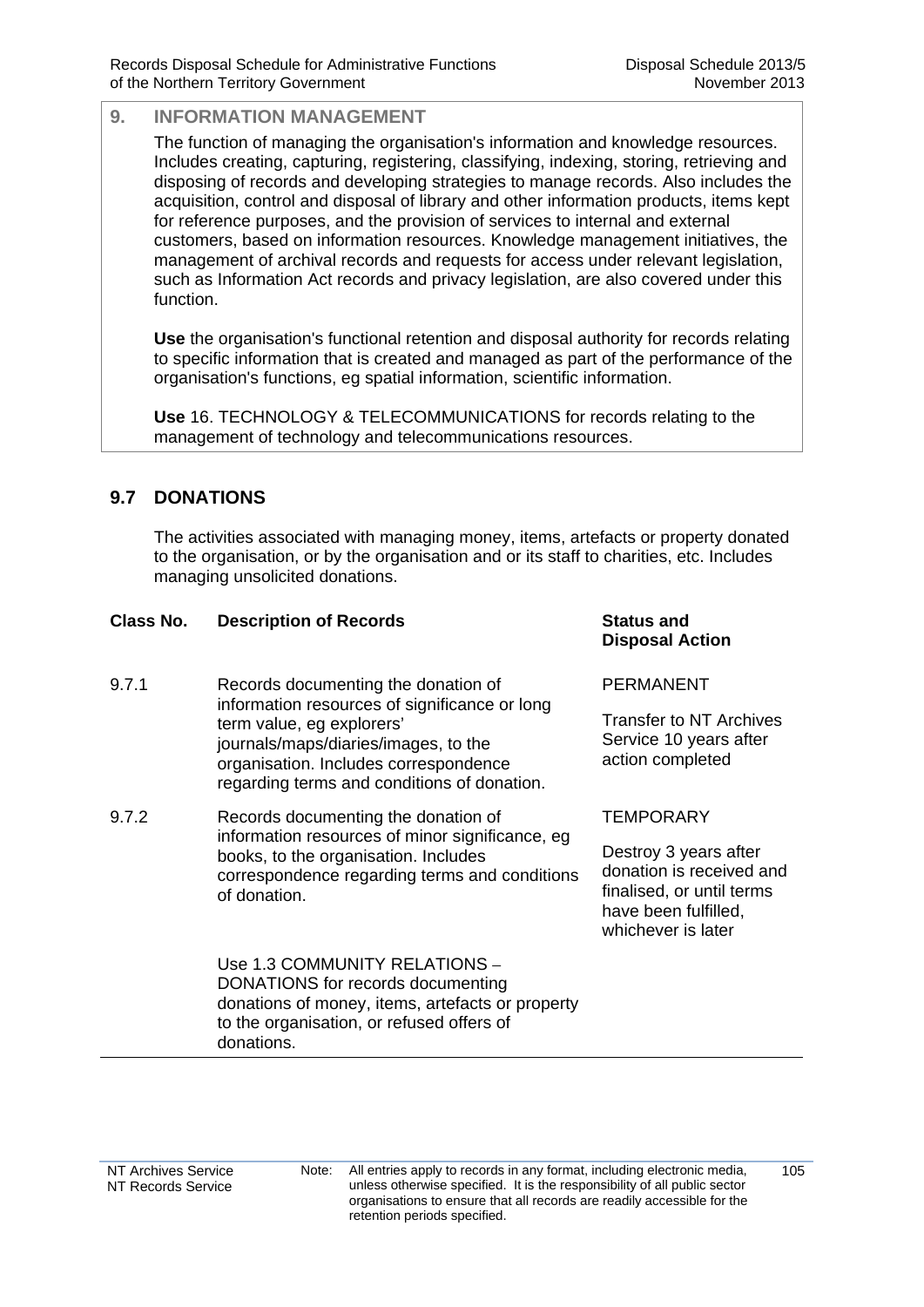The function of managing the organisation's information and knowledge resources. Includes creating, capturing, registering, classifying, indexing, storing, retrieving and disposing of records and developing strategies to manage records. Also includes the acquisition, control and disposal of library and other information products, items kept for reference purposes, and the provision of services to internal and external customers, based on information resources. Knowledge management initiatives, the management of archival records and requests for access under relevant legislation, such as Information Act records and privacy legislation, are also covered under this function.

**Use** the organisation's functional retention and disposal authority for records relating to specific information that is created and managed as part of the performance of the organisation's functions, eg spatial information, scientific information.

**Use** 16. TECHNOLOGY & TELECOMMUNICATIONS for records relating to the management of technology and telecommunications resources.

## **9.8 ENQUIRIES**

The activities associated with the handling of requests for information about the organisation and its services by the general public or another organisation. Includes requests made under the *Information Act*.

## **Class No. Description of Records <b>Status** and **Status** and

- 9.8.1 Records documenting requests for access to or alteration of information under relevant legislation, eg the *Information Act*, and decisions made in response to such requests. Includes requests for access to and correction of personal and government information and protection of privacy in accordance with the Information Privacy Principles. Includes requests that:
	- set a precedent
	- lead to a major change in policy
	- relate to issues of national significance
	- relate to issues of public controversy
	- result in appeals to the Office of the Information Commissioner.

Records include:

- applications
- records relating to internal or external reviews or appeals of decisions

## **Disposal Action**

#### PERMANENT

Transfer to the NT Archives Service 10 years after action completed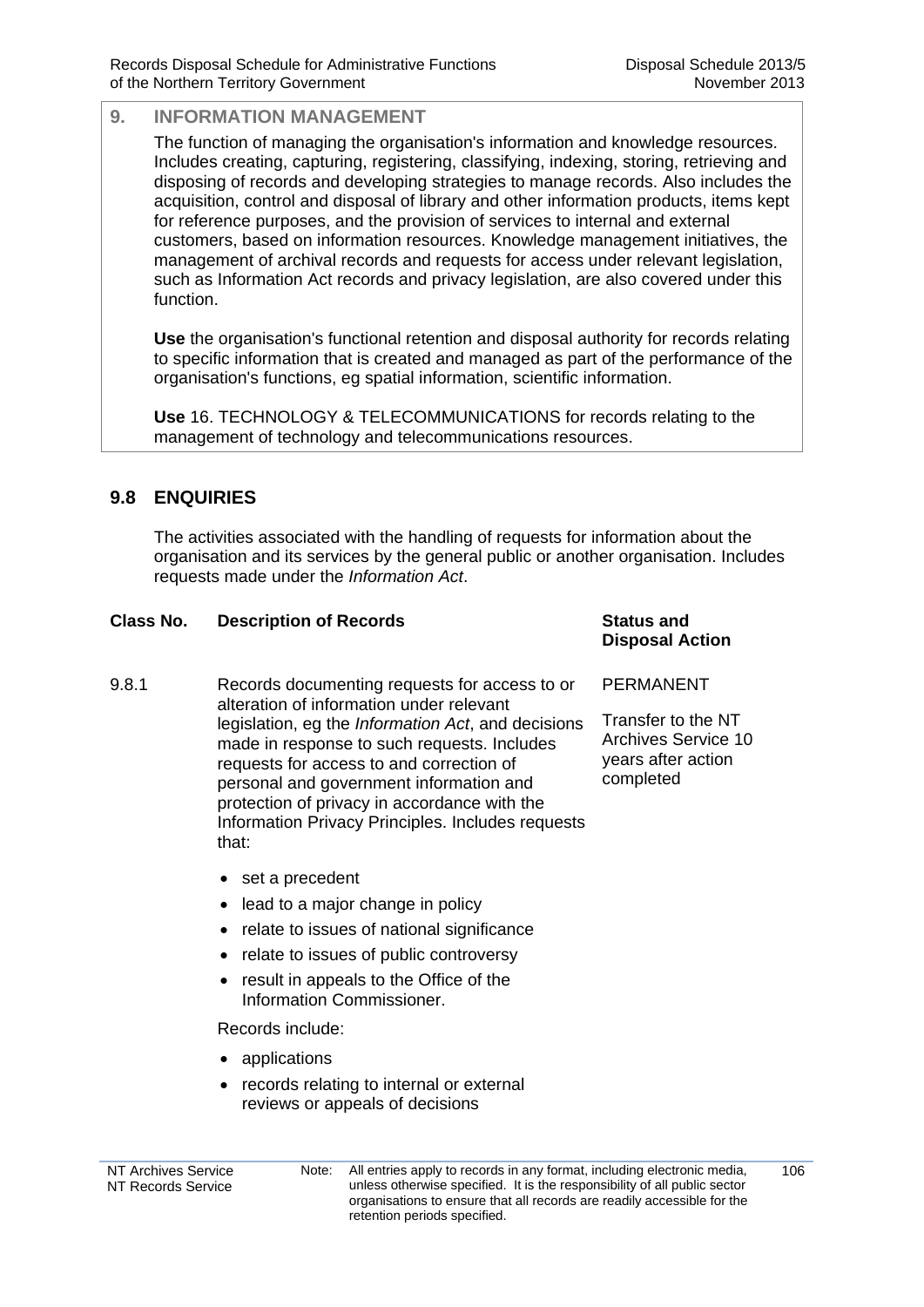The function of managing the organisation's information and knowledge resources. Includes creating, capturing, registering, classifying, indexing, storing, retrieving and disposing of records and developing strategies to manage records. Also includes the acquisition, control and disposal of library and other information products, items kept for reference purposes, and the provision of services to internal and external customers, based on information resources. Knowledge management initiatives, the management of archival records and requests for access under relevant legislation, such as Information Act records and privacy legislation, are also covered under this function.

**Use** the organisation's functional retention and disposal authority for records relating to specific information that is created and managed as part of the performance of the organisation's functions, eg spatial information, scientific information.

**Use** 16. TECHNOLOGY & TELECOMMUNICATIONS for records relating to the management of technology and telecommunications resources.

- records of alterations or notations to records claimed to be incomplete, incorrect, irrelevant, out of date or misleading
- records of decisions or directions.
- 9.8.2 Records documenting requests for access to or alteration of information under relevant legislation, eg the *Information Act*, and decisions made in response to such requests. where the request does not set a precedent or lead to a major change in policies.
- 9.8.3 Records documenting requests for access to or alteration of information under relevant legislation, eg the *Information Act*, where:
	- the request was withdrawn or lapsed (eg because of non payment of application fees)
	- the request was not relevant to the organisation
	- the applicant was referred to another organisation
	- information was not supplied because it was already readily available to the public.
- 9.8.4 Records documenting the handling of requests for discretionary access to the organisation's records that does not involve the application of legislation such as the *Information Act*. Includes approvals and refusals.

 Use 1.4 COMMUNITY RELATIONS – ENQUIRIES for records documenting routine **TEMPORARY** 

Destroy 5 years after action completed

**TFMPORARY** 

Destroy 2 years after action completed

#### **TEMPORARY**

Destroy 2 years after action completed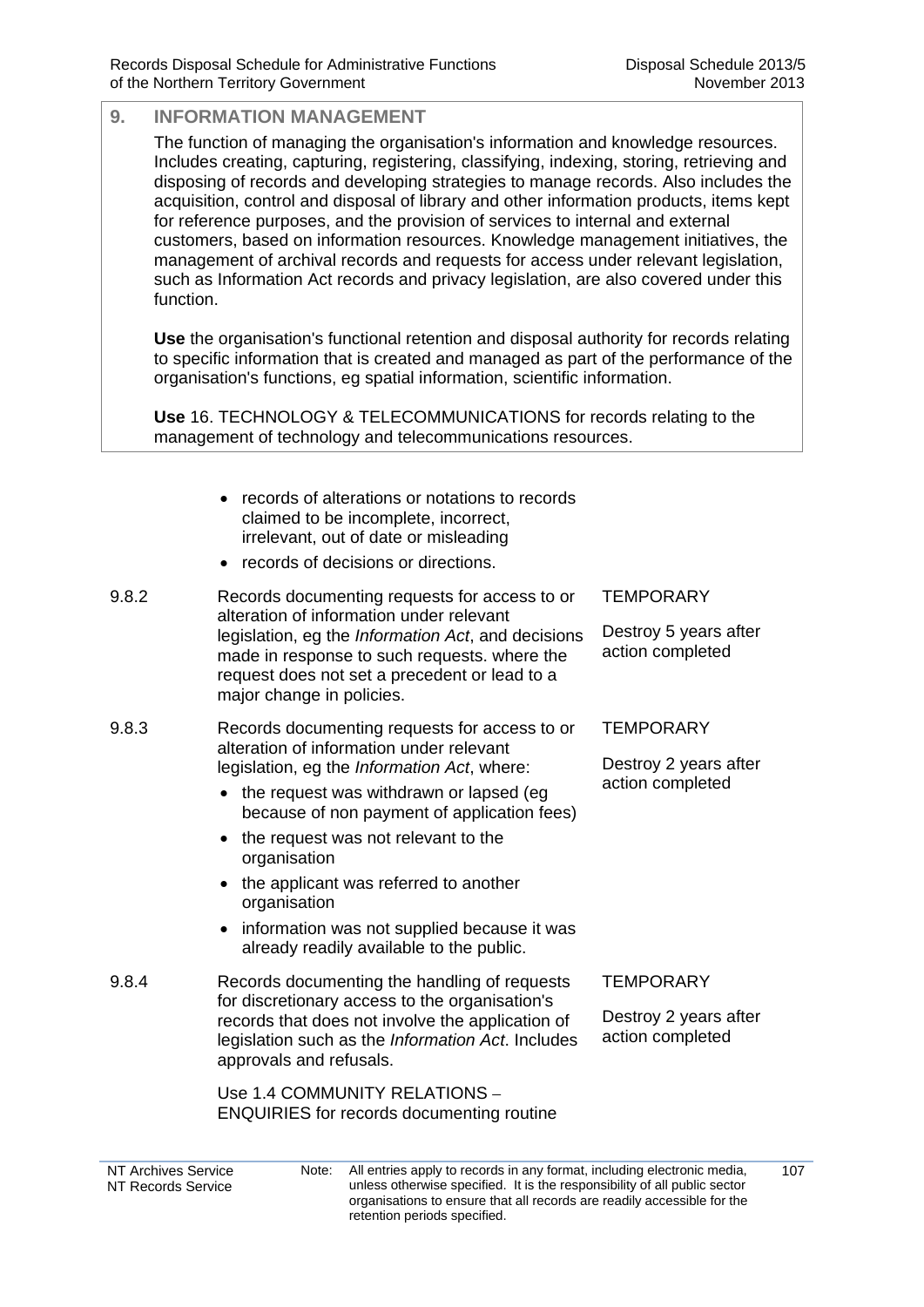The function of managing the organisation's information and knowledge resources. Includes creating, capturing, registering, classifying, indexing, storing, retrieving and disposing of records and developing strategies to manage records. Also includes the acquisition, control and disposal of library and other information products, items kept for reference purposes, and the provision of services to internal and external customers, based on information resources. Knowledge management initiatives, the management of archival records and requests for access under relevant legislation, such as Information Act records and privacy legislation, are also covered under this function.

**Use** the organisation's functional retention and disposal authority for records relating to specific information that is created and managed as part of the performance of the organisation's functions, eg spatial information, scientific information.

**Use** 16. TECHNOLOGY & TELECOMMUNICATIONS for records relating to the management of technology and telecommunications resources.

> requests from the public, community organisations and businesses for information on organisation activities and questionnaires.

Use 9.12 INFORMATION MANAGEMENT – SECURITY for records documenting breaches or suspected breaches regarding access to information.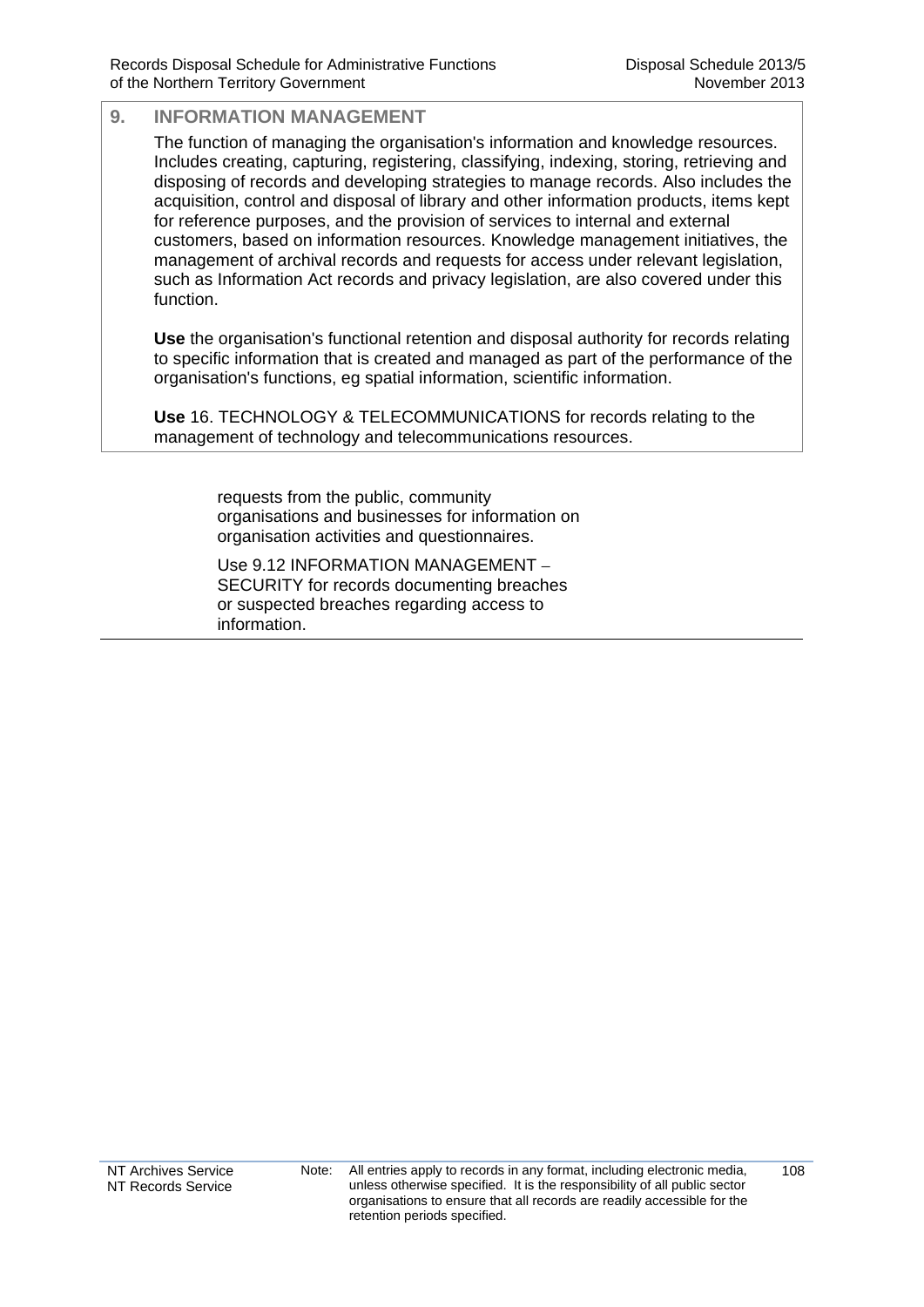The function of managing the organisation's information and knowledge resources. Includes creating, capturing, registering, classifying, indexing, storing, retrieving and disposing of records and developing strategies to manage records. Also includes the acquisition, control and disposal of library and other information products, items kept for reference purposes, and the provision of services to internal and external customers, based on information resources. Knowledge management initiatives, the management of archival records and requests for access under relevant legislation, such as Information Act records and privacy legislation, are also covered under this function.

**Use** the organisation's functional retention and disposal authority for records relating to specific information that is created and managed as part of the performance of the organisation's functions, eg spatial information, scientific information.

**Use** 16. TECHNOLOGY & TELECOMMUNICATIONS for records relating to the management of technology and telecommunications resources.

## **9.9 EVALUATION**

The process of determining the suitability of potential or existing personnel, programs, systems, services, or items of equipment, in relation to meeting the needs of the given situation. May include detailed analysis and/or ongoing monitoring.

| <b>Class No.</b> | <b>Description of Records</b>                                                                                                                                                                                                                                                                       | <b>Status and</b><br><b>Disposal Action</b> |
|------------------|-----------------------------------------------------------------------------------------------------------------------------------------------------------------------------------------------------------------------------------------------------------------------------------------------------|---------------------------------------------|
| 9.9.1            | Records documenting the evaluation of potential<br>or existing information management programs<br>and systems, eg records and library materials,<br>operational services for clients of libraries,<br>archives and records management units,<br>information and records management systems,<br>etc. | <b>TEMPORARY</b>                            |
|                  |                                                                                                                                                                                                                                                                                                     | Destroy 7 years after<br>action completed   |
|                  | Use 9.3 INFORMATION MANAGEMENT -<br>CONTROL for records documenting the analysis<br>of functions and records to produce business<br>classification schemes (BCS), etc.                                                                                                                              |                                             |
|                  | Use 9.10 INFORMATION MANAGEMENT -<br><b>IMPLEMENTATION for records documenting</b><br>the implementation and initial monitoring of<br>information management systems and projects<br>within the organisation.                                                                                       |                                             |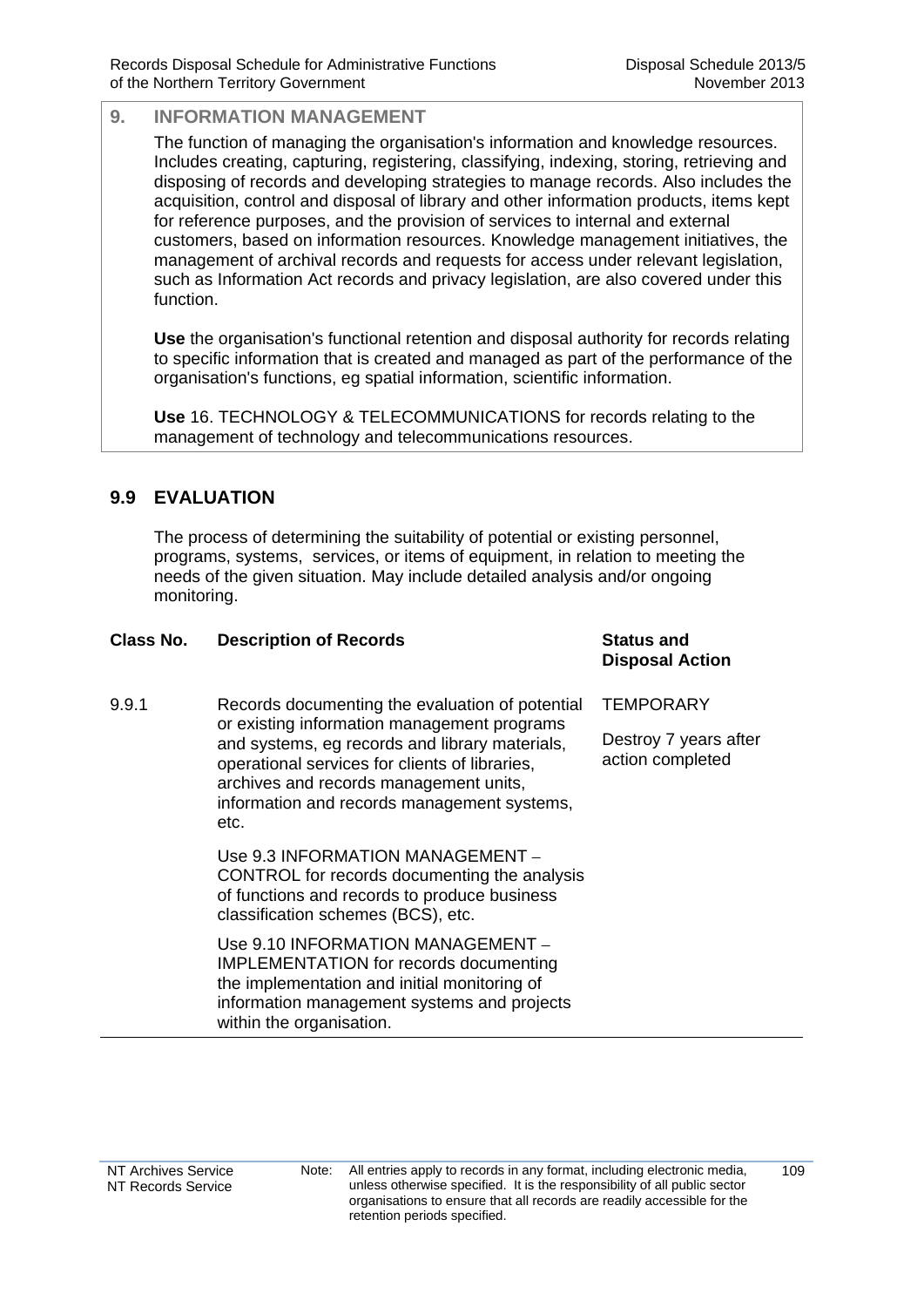The function of managing the organisation's information and knowledge resources. Includes creating, capturing, registering, classifying, indexing, storing, retrieving and disposing of records and developing strategies to manage records. Also includes the acquisition, control and disposal of library and other information products, items kept for reference purposes, and the provision of services to internal and external customers, based on information resources. Knowledge management initiatives, the management of archival records and requests for access under relevant legislation, such as Information Act records and privacy legislation, are also covered under this function.

**Use** the organisation's functional retention and disposal authority for records relating to specific information that is created and managed as part of the performance of the organisation's functions, eg spatial information, scientific information.

**Use** 16. TECHNOLOGY & TELECOMMUNICATIONS for records relating to the management of technology and telecommunications resources.

## **9.10 IMPLEMENTATION**

The activities associated with carrying out or putting into action, plans, policies, procedures or instructions, all of which could be internally or externally driven. Includes manual or automated databases, applications or systems, but excludes the installation of equipment. Also includes monitoring to ensure that the implementation goes according to schedule and that standards are met.

## **Class No. Description of Records Status and**

9.10.1 Records documenting the implementation and initial monitoring of information management systems and projects within the organisation, including recordkeeping, knowledge management and library management systems and projects. Includes pilots and post implementation reviews.

> Use 9.9 INFORMATION MANAGEMENT – EVALUATION for records documenting evaluation prior to implementation and ongoing monitoring.

 Use 14.5 STAFF DEVELOPMENT – TRAINING for records documenting training provided to employees as part of the implementation of information projects or new systems.

 Use 15.3 STRATEGIC MANAGEMENT – IMPLEMENTATION for records documenting the implementation of business continuity plans or counter disaster plans.

## **Disposal Action**

**TEMPORARY** 

Destroy 7 years after action completed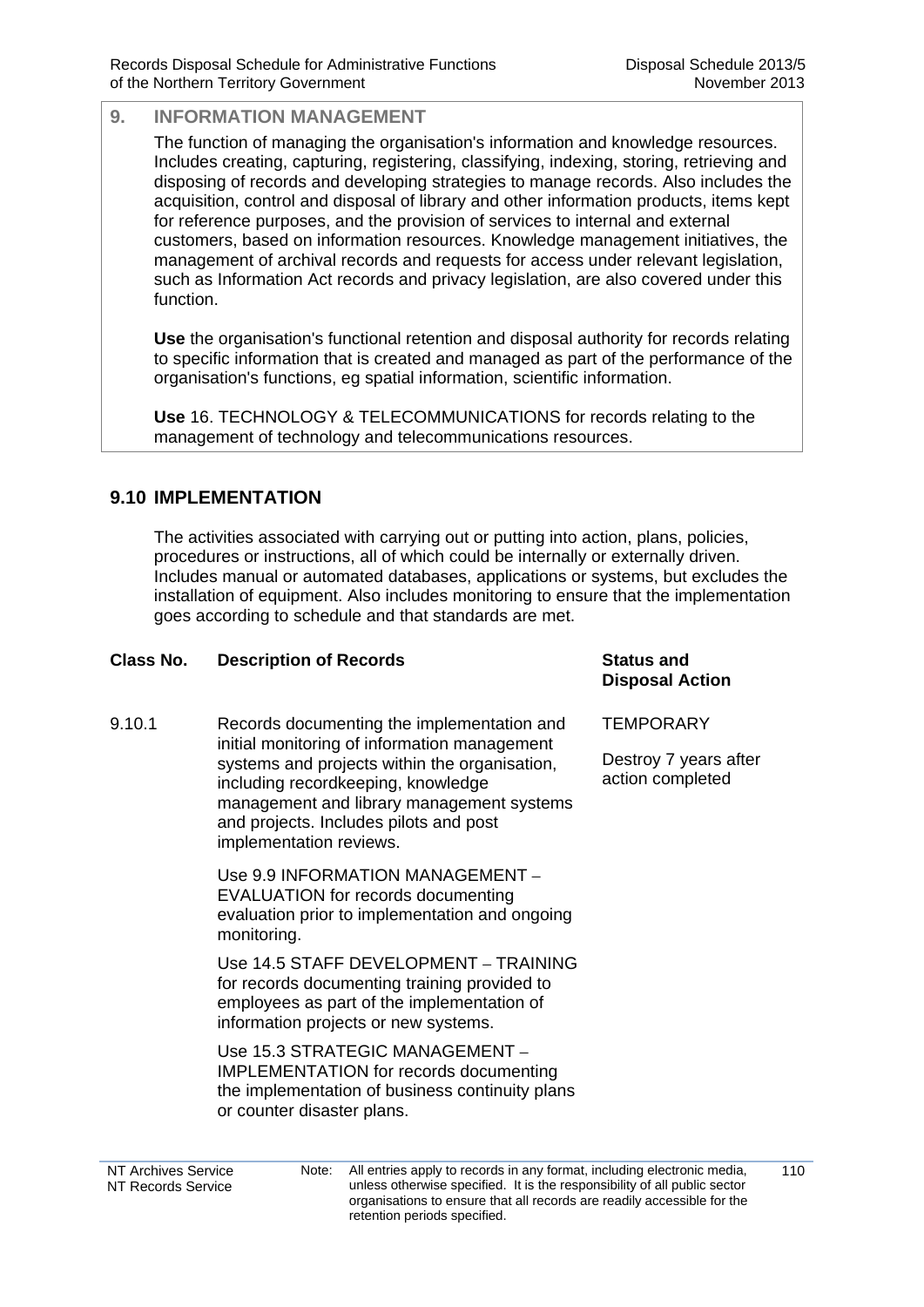The function of managing the organisation's information and knowledge resources. Includes creating, capturing, registering, classifying, indexing, storing, retrieving and disposing of records and developing strategies to manage records. Also includes the acquisition, control and disposal of library and other information products, items kept for reference purposes, and the provision of services to internal and external customers, based on information resources. Knowledge management initiatives, the management of archival records and requests for access under relevant legislation, such as Information Act records and privacy legislation, are also covered under this function.

**Use** the organisation's functional retention and disposal authority for records relating to specific information that is created and managed as part of the performance of the organisation's functions, eg spatial information, scientific information.

**Use** 16. TECHNOLOGY & TELECOMMUNICATIONS for records relating to the management of technology and telecommunications resources.

> Use 16.9 TECHNOLOGY & TELECOMMUNICATIONS – IMPLEMENTATION for records documenting the technical aspects of managing systems implementation.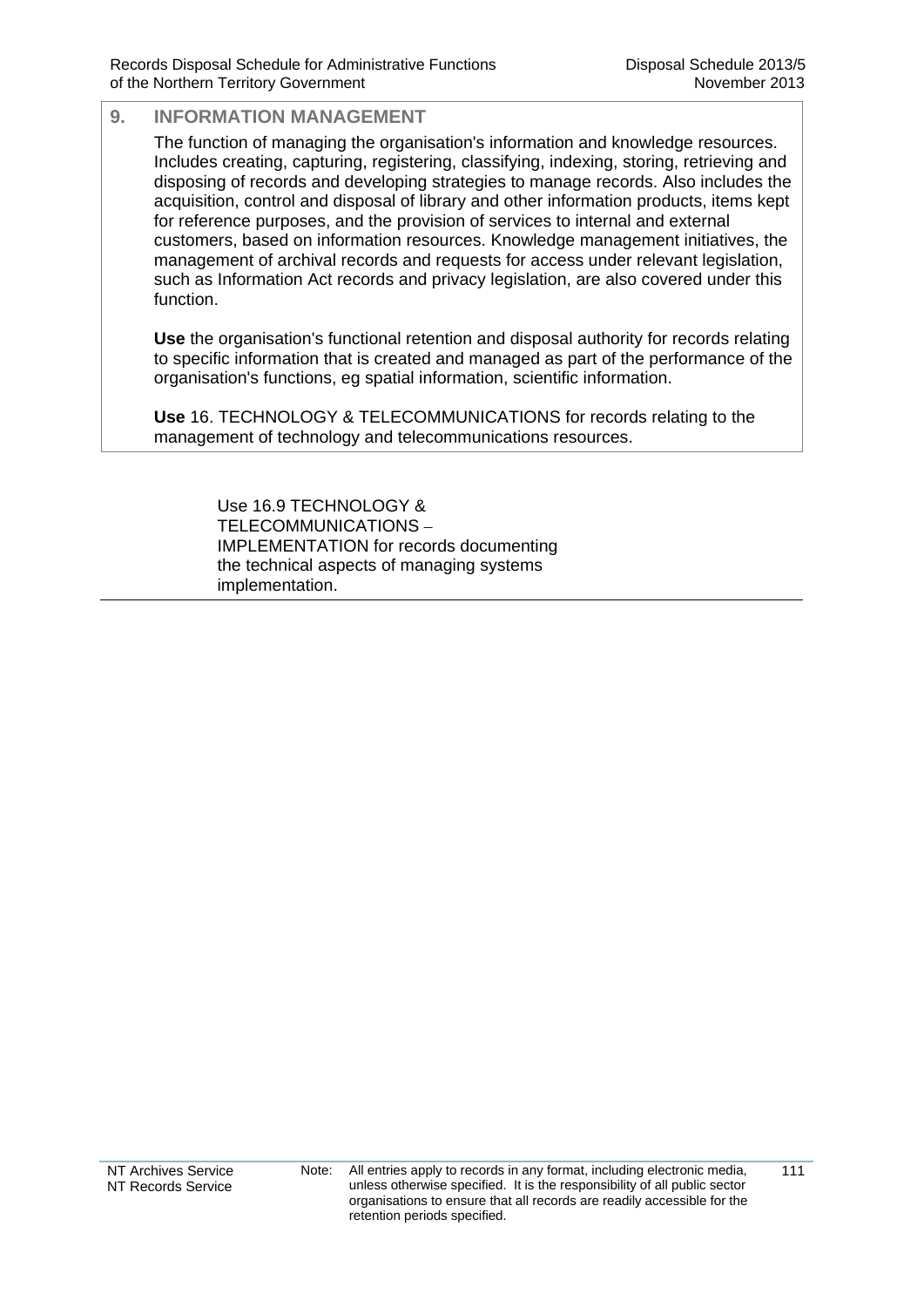The function of managing the organisation's information and knowledge resources. Includes creating, capturing, registering, classifying, indexing, storing, retrieving and disposing of records and developing strategies to manage records. Also includes the acquisition, control and disposal of library and other information products, items kept for reference purposes, and the provision of services to internal and external customers, based on information resources. Knowledge management initiatives, the management of archival records and requests for access under relevant legislation, such as Information Act records and privacy legislation, are also covered under this function.

**Use** the organisation's functional retention and disposal authority for records relating to specific information that is created and managed as part of the performance of the organisation's functions, eg spatial information, scientific information.

**Use** 16. TECHNOLOGY & TELECOMMUNICATIONS for records relating to the management of technology and telecommunications resources.

## **9.11 INVENTORY**

The activities associated with managing detailed and/or descriptive lists of items and assets in the possession of the organisation.

| Class No. | <b>Description of Records</b>                                                                              | <b>Status and</b><br><b>Disposal Action</b>                               |
|-----------|------------------------------------------------------------------------------------------------------------|---------------------------------------------------------------------------|
| 9.11.1    | Routine inventories of library materials or<br>records censuses undertaken to monitor location<br>control. | <b>TEMPORARY</b>                                                          |
|           |                                                                                                            | Destroy when reference<br>ceases (eg once control<br>systems are updated) |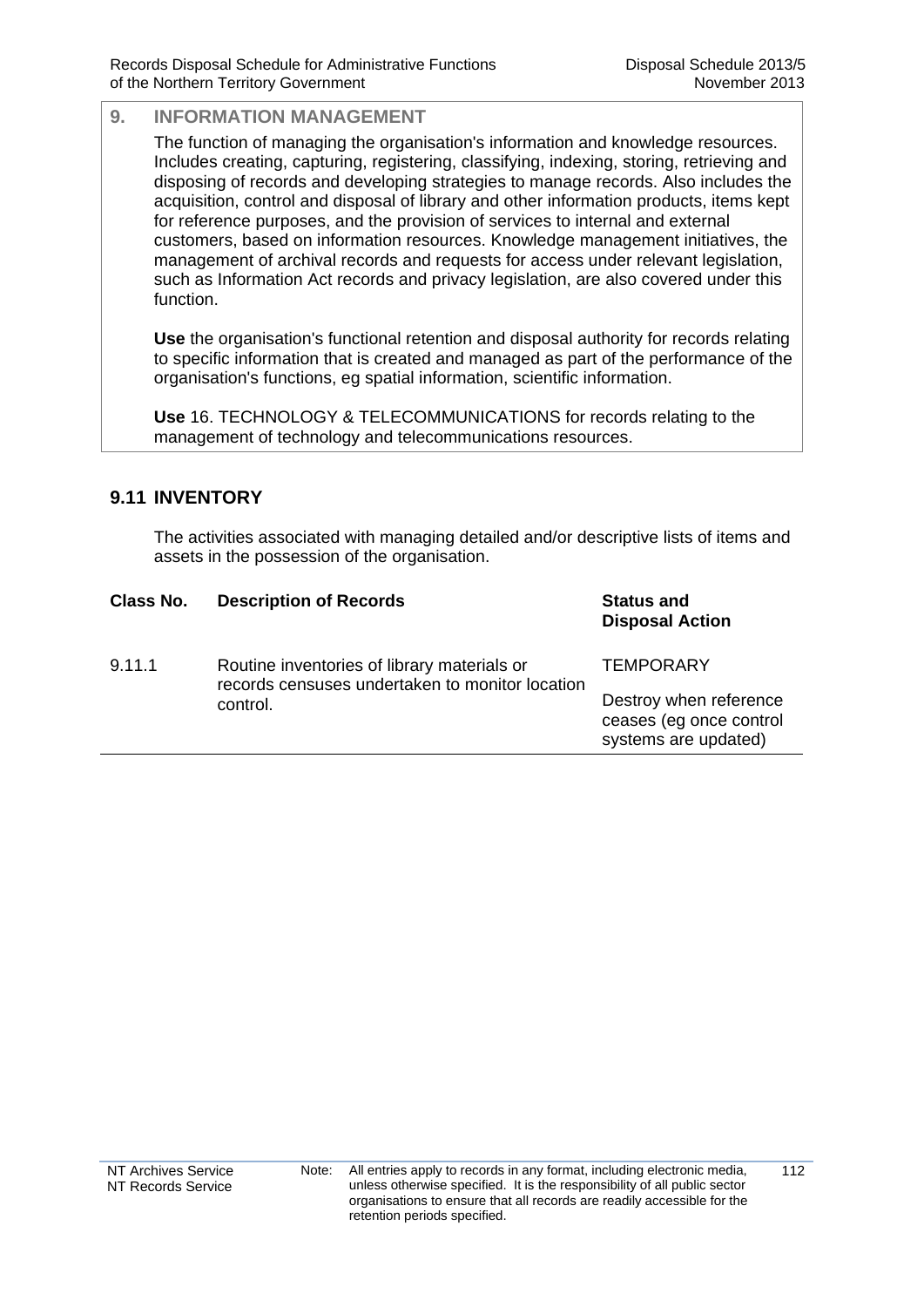The function of managing the organisation's information and knowledge resources. Includes creating, capturing, registering, classifying, indexing, storing, retrieving and disposing of records and developing strategies to manage records. Also includes the acquisition, control and disposal of library and other information products, items kept for reference purposes, and the provision of services to internal and external customers, based on information resources. Knowledge management initiatives, the management of archival records and requests for access under relevant legislation, such as Information Act records and privacy legislation, are also covered under this function.

**Use** the organisation's functional retention and disposal authority for records relating to specific information that is created and managed as part of the performance of the organisation's functions, eg spatial information, scientific information.

**Use** 16. TECHNOLOGY & TELECOMMUNICATIONS for records relating to the management of technology and telecommunications resources.

## **9.12 SECURITY**

The activities associated with measures taken to protect people, premises, equipment, collections from accidental or intentional damage or from unauthorised access. Includes the security classification of personnel, allocation of user identifications and passwords, and criminal record checks.

## **Class No. Description of Records <b>Status** and **Status** and

- 9.12.1 Records documenting security breaches affecting information resources, eg where records and information have been accessed or removed from official custody without authorisation, or records have not been appropriately secured.
- 9.12.2 Records documenting security arrangements for physical records storage and handling, eg use of safes and security equipment, courier and mail handling, and off site storage arrangements.
- 9.12.3 Records associated with establishing and assigning security levels, caveats and/or access controls within records management systems.

Use 11.7 PERSONNEL – DISCIPLINE for records created as a result of disciplinary action taken following a security breach.

Use 16.18 TECHNOLOGY & TELECOMMUNICATIONS – SECURITY for records documenting security protection against unauthorised access to information systems.

## **Disposal Action**

**TEMPORARY** 

Destroy 7 years after action completed

#### **TEMPORARY**

Destroy 5 years after action completed

**TEMPORARY** 

Destroy 2 years after action completed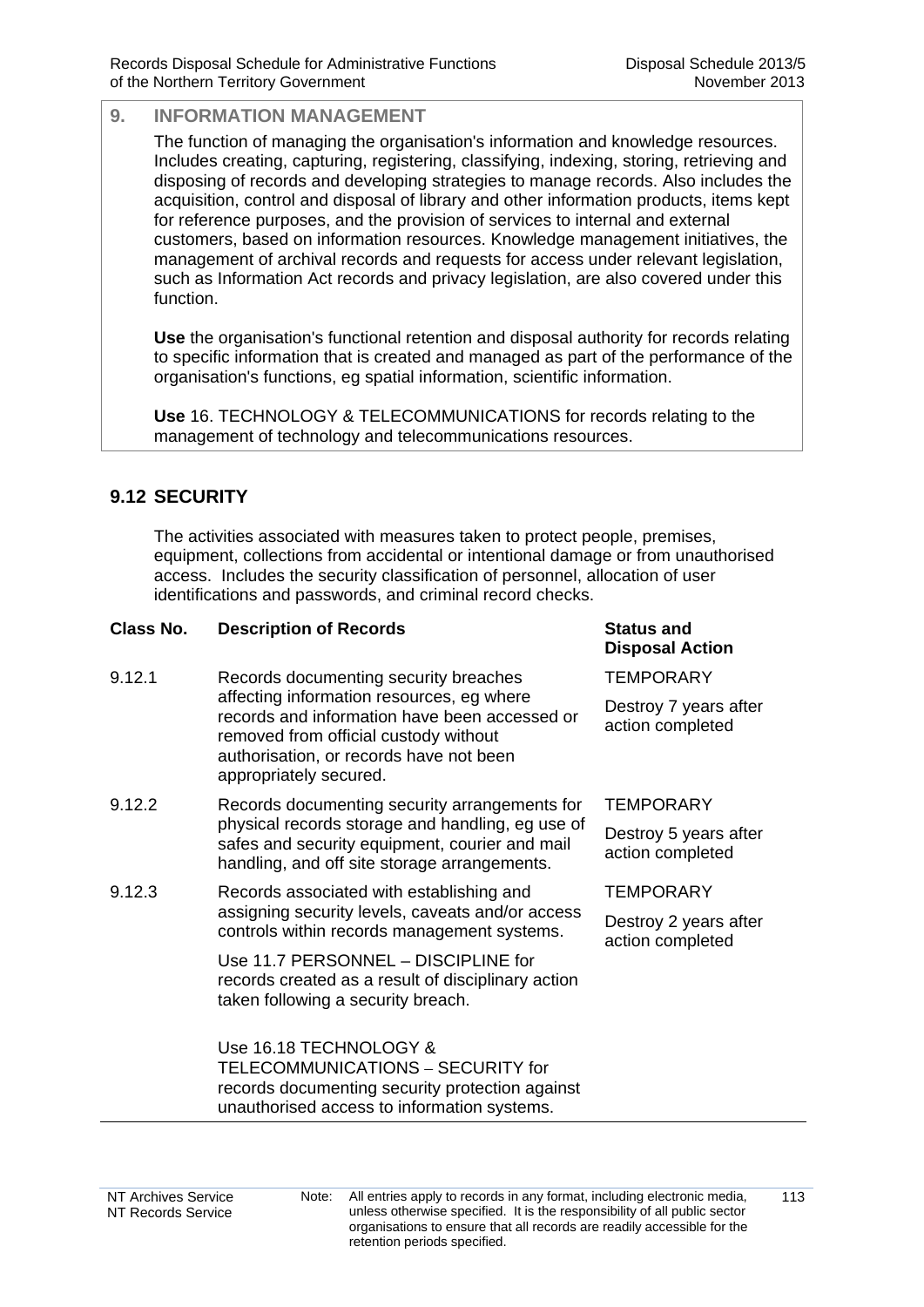The function of providing legal services to the organisation. Includes the interpretation and provision of advice to the organisation regarding legal matters, the drawing up of legal agreements and the handling of legal action and disputes. Also includes legal advice received from in-house consultants and external sources including the Solicitor for the Northern Territory.

## **10.1 ADVICE**

The activities associated with offering opinions by or to the organisation as to an action or judgement. Includes the process of advising.

#### **Class No. Description of Records Status and Disposal Action** 10.1.1 Records documenting legal advice from internal or external legal service providers which relate to significant changes to the organisation's policies or set a precedent. Includes: Cabinet matters • interpretations of legislation to be administered by the organisation proposals for new or amended legislation to be administered by the organisation industrial issues involving the organisation. PERMANENT Transfer to NT Archives Service 10 years after action completed 10.1.2 Records documenting legal advice received from internal or external legal providers which does not relate to significant changes to the organisation's policies or set a precedent. **TEMPORARY** Destroy 7 years after action completed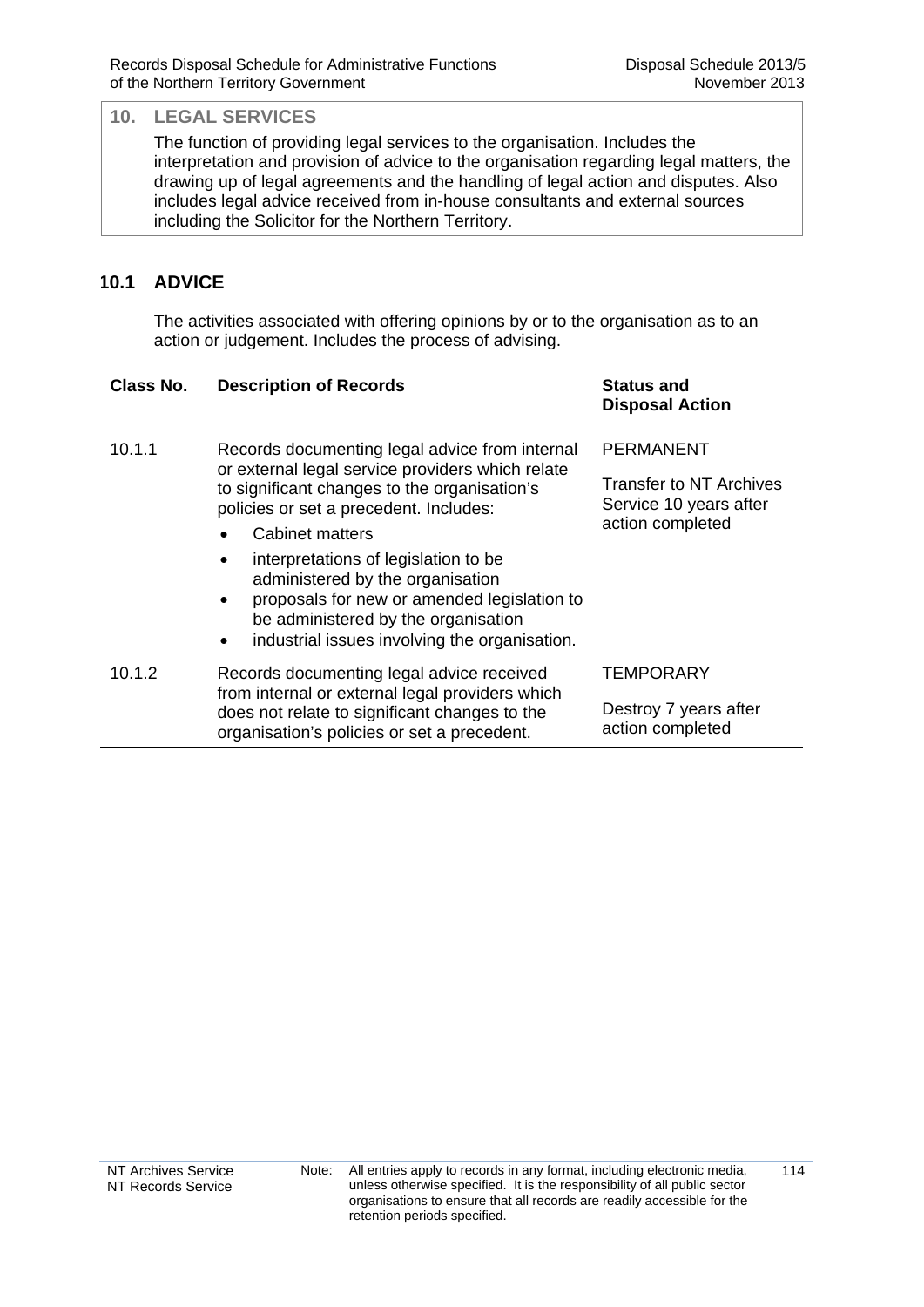The function of providing legal services to the organisation. Includes the interpretation and provision of advice to the organisation regarding legal matters, the drawing up of legal agreements and the handling of legal action and disputes. Also includes legal advice received from in-house consultants and external sources including the Solicitor for the Northern Territory.

## **10.2 CLAIMS**

The process of administering and managing claims, including: claims demanded in accordance with an insurance policy as compensation for injury, death or denial of rights of a person, or damage to or destruction of property; claims made in respect of rights and ownership; recompense sought for stolen or lost property; industrial relations claims; or, superannuation claims.

| Class No. | <b>Description of Records</b>                                                                                                              | <b>Status and</b><br><b>Disposal Action</b>                            |
|-----------|--------------------------------------------------------------------------------------------------------------------------------------------|------------------------------------------------------------------------|
| 10.2.1    | Records documenting claims that are settled by<br>agreement.                                                                               | <b>PERMANENT</b>                                                       |
|           |                                                                                                                                            | <b>Transfer to NT Archives</b><br>Service 10 years after<br>settlement |
| 10.2.2    | Records documenting claims that are settled<br>other than by agreement, do not proceed to<br>litigation or that are withdrawn.             | <b>TEMPORARY</b>                                                       |
|           |                                                                                                                                            | Destroy 7 years after<br>settlement or withdrawal<br>of action         |
|           | Use 10.6 LEGAL SERVICES - LITIGATION for<br>the activities associated with claims that proceed<br>to a lawsuit or other legal proceedings. |                                                                        |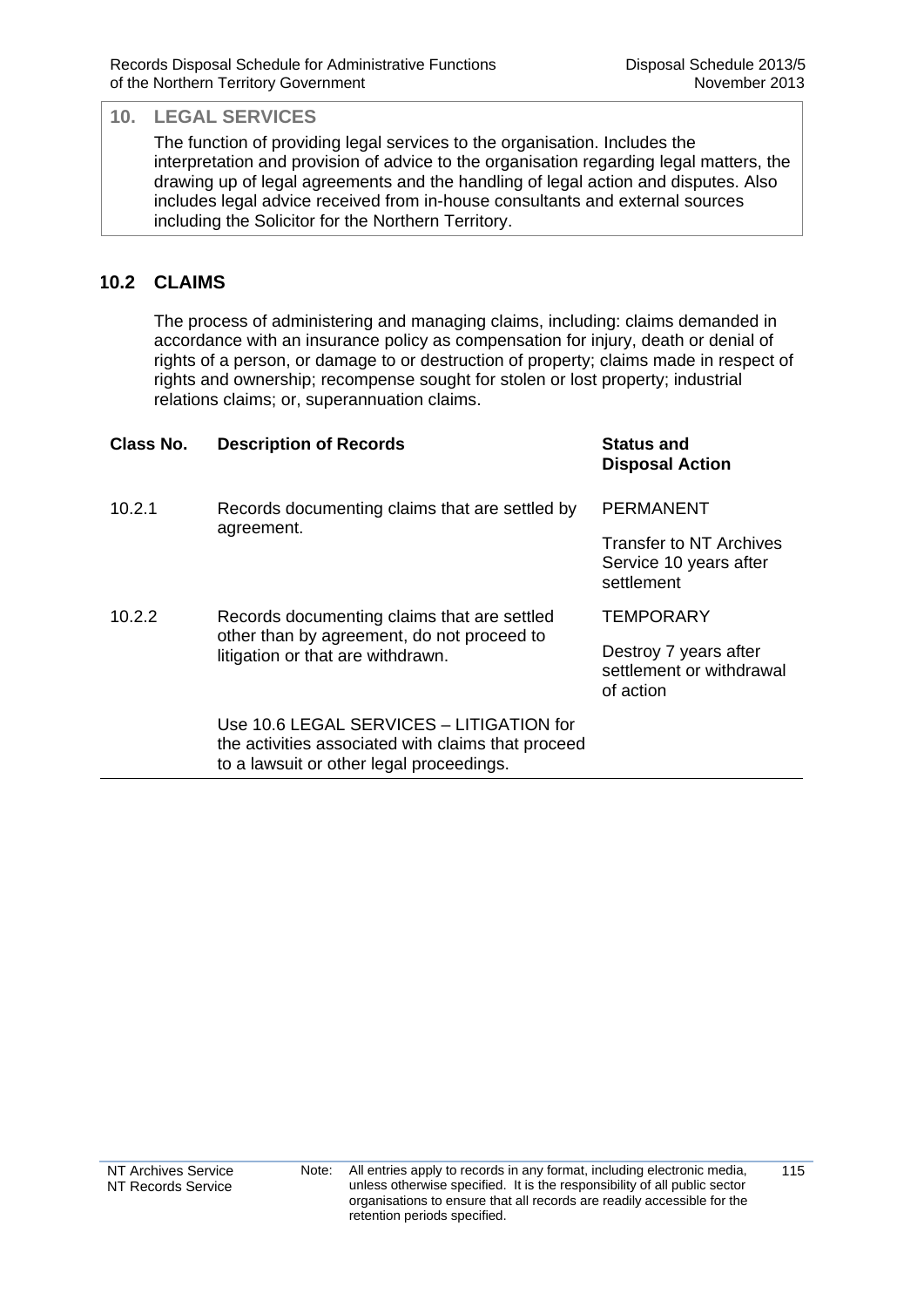The function of providing legal services to the organisation. Includes the interpretation and provision of advice to the organisation regarding legal matters, the drawing up of legal agreements and the handling of legal action and disputes. Also includes legal advice received from in-house consultants and external sources including the Solicitor for the Northern Territory.

## **10.3 INFRINGEMENTS**

The activities associated with handling breaches of rules. Includes driving or traffic infringements and infringements of the organisation's intellectual property.

#### **Class No. Description of Records Status and**

# **Disposal Action**

10.3.1 Records documenting infringements or breaches of statutory requirements, rules or mandatory standards which do not proceed to litigation. This includes notifications of the breaches and infringements as well as any relating investigations and negotiations. **TEMPORARY** action completed Use 6.5 FLEET MANAGEMENT – INFRINGEMENTS for driving or traffic

> infringements. Use 10.6 LEGAL SERVICES – LITIGATION for cases that proceed to litigation.

Destroy 7 years after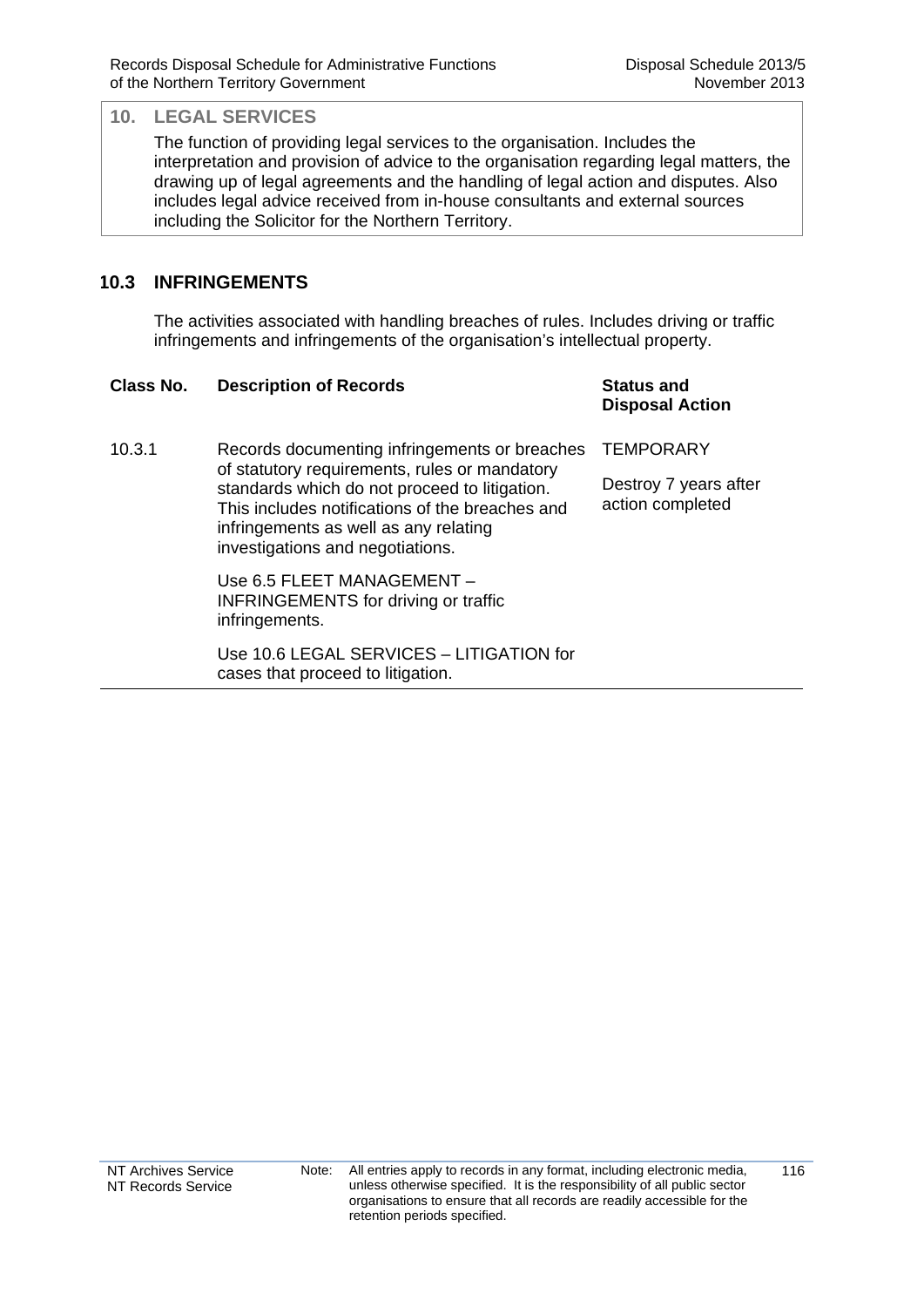The function of providing legal services to the organisation. Includes the interpretation and provision of advice to the organisation regarding legal matters, the drawing up of legal agreements and the handling of legal action and disputes. Also includes legal advice received from in-house consultants and external sources including the Solicitor for the Northern Territory.

## **10.4 INQUIRIES**

The activities associated with liaising with bodies carrying out inquiries, and participating in them. Inquiries are investigations carried out by persons or bodies who have been empowered to inquire and report on a subject, such as Royal Commissions, Parliamentary, Ombudsman's and Commissioner's inquiries. Includes the organisation's participation in the inquiry by providing evidence in the form of records, submissions or staff.

#### **Class No. Description of Records Status and**

- 10.4.1 Records documenting the handling of inquiries about the organisation, or officers of the organisation, received by the Commissioner for Public Interest Disclosure under the *Public Interest Disclosure Act*
- 10.4.2 Records documenting legal support given to an organisation that is either conducting an inquiry or participating in an inquiry.

Use 7.3 GOVERNMENT RELATIONS – INQUIRIES for a consolidated record of an organisation's involvement in an inquiry, including the organisation's submissions.

## **Disposal Action**

PERMANENT

Transfer to NT Archives Service 10 years after action completed

**TFMPORARY** 

Destroy 3 years after final report of inquiry is released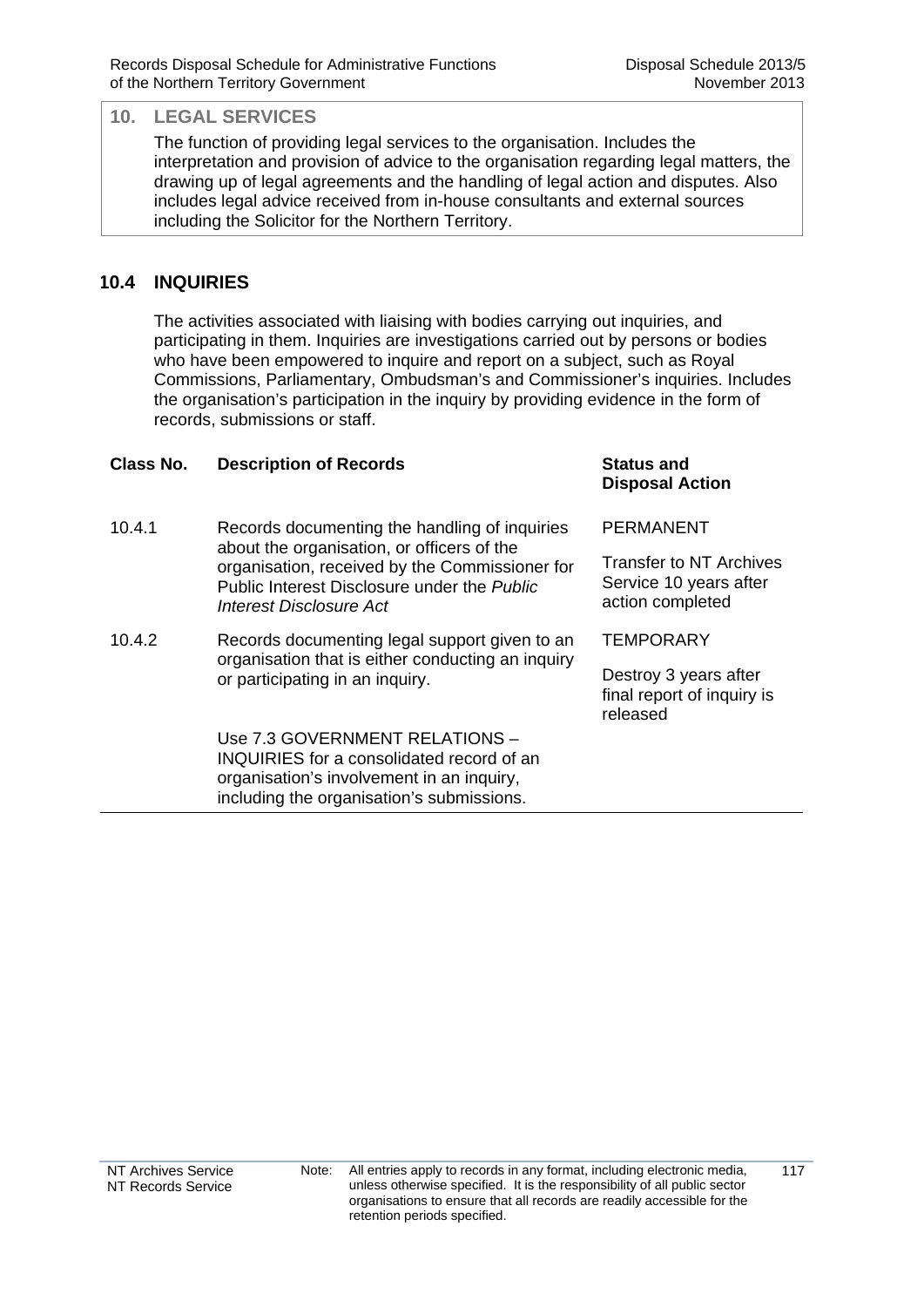The function of providing legal services to the organisation. Includes the interpretation and provision of advice to the organisation regarding legal matters, the drawing up of legal agreements and the handling of legal action and disputes. Also includes legal advice received from in-house consultants and external sources including the Solicitor for the Northern Territory.

## **10.5 INTELLECTUAL PROPERTY**

The activities involved in managing the organisation's intellectual property, both published and unpublished. Includes copyright, patents and trademarks, royalties and matters of confidentiality such as trade secrets which are not available to the public.

| <b>Class No.</b> | <b>Description of Records</b>                                                                                                                                                                                                                           | <b>Status and</b><br><b>Disposal Action</b>                               |
|------------------|---------------------------------------------------------------------------------------------------------------------------------------------------------------------------------------------------------------------------------------------------------|---------------------------------------------------------------------------|
| 10.5.1           | Records documenting the establishment and<br>general management of an organisation's<br>intellectual property. Includes patents,<br>trademarks, designs, plant breeder's rights,<br>circuit layouts, trade secrets and all other forms<br>of copyright. | <b>TEMPORARY</b>                                                          |
|                  |                                                                                                                                                                                                                                                         | Destroy 3 years after the<br>lapse of the intellectual<br>property rights |
| 10.5.2           | Records documenting unsuccessful or<br>abandoned attempts to establish intellectual<br>property rights.                                                                                                                                                 | <b>TEMPORARY</b>                                                          |
|                  |                                                                                                                                                                                                                                                         | Destroy 7 years after<br>action completed                                 |
|                  | Use 10.3 LEGAL SERVICES –<br><b>INFRINGEMENTS</b> for handling infringements of<br>an organisation's intellectual property.                                                                                                                             |                                                                           |
|                  | Use 13.5 PUBLISHING - INTELLECTUAL<br>PROPERTY for the management of copyright<br>arrangements.                                                                                                                                                         |                                                                           |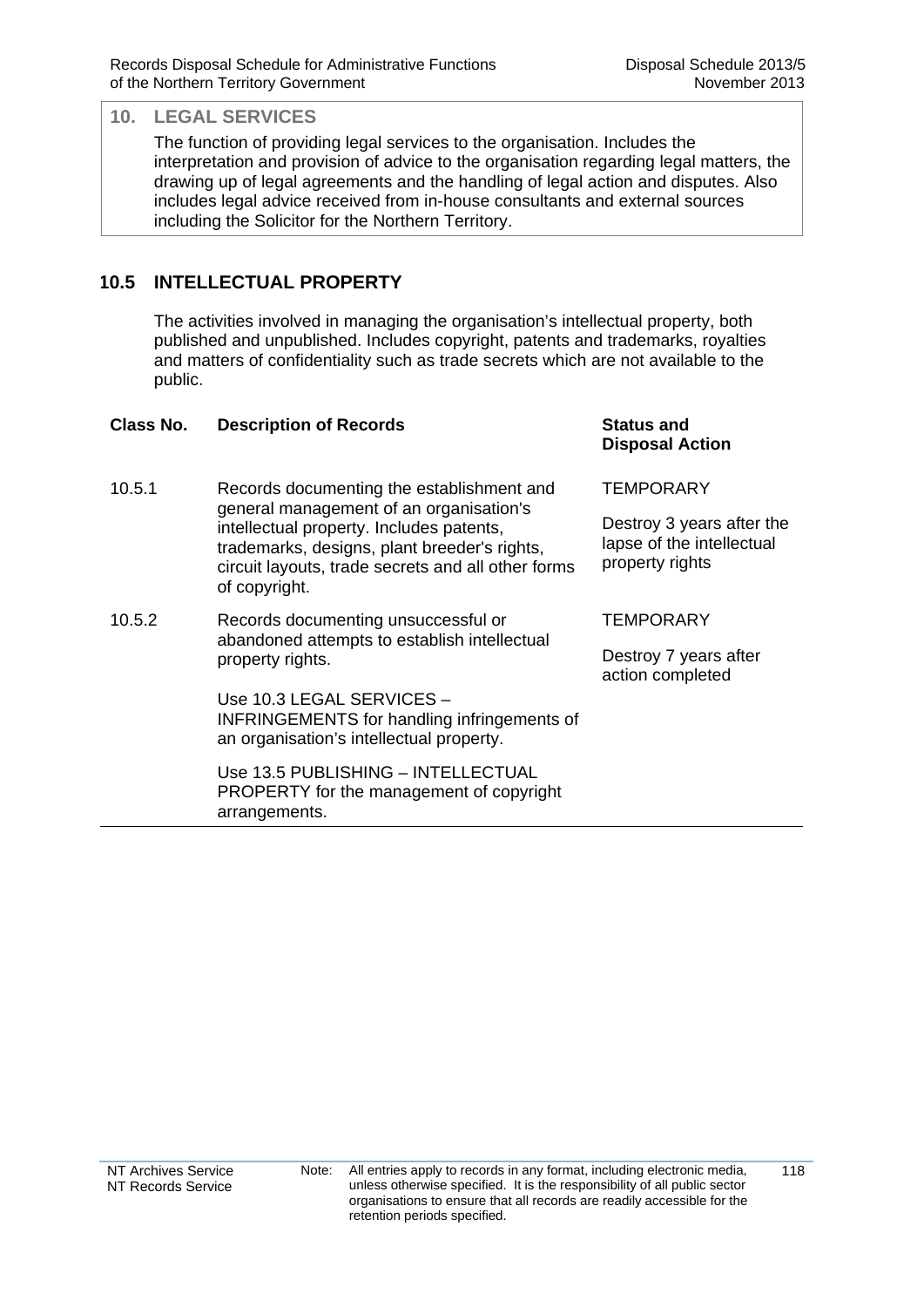The function of providing legal services to the organisation. Includes the interpretation and provision of advice to the organisation regarding legal matters, the drawing up of legal agreements and the handling of legal action and disputes. Also includes legal advice received from in-house consultants and external sources including the Solicitor for the Northern Territory.

## **10.6 LITIGATION**

The activities involved in managing lawsuits or legal proceedings.

| Class No. | <b>Description of Records</b>                                                                                                                                                                                                                                                                                      | <b>Status and</b><br><b>Disposal Action</b>                                               |
|-----------|--------------------------------------------------------------------------------------------------------------------------------------------------------------------------------------------------------------------------------------------------------------------------------------------------------------------|-------------------------------------------------------------------------------------------|
| 10.6.1    | Records (including subpoenas and discovery<br>orders) documenting issues, claims or case<br>matters which:<br>are precedent setting in nature<br>result in significant changes to the<br>organisation's policies, or<br>result in a settlement agreement after the<br>$\bullet$<br>commencement of litigation.     | <b>PERMANENT</b><br>Transfer to NT Archives<br>Service 10 years after<br>action completed |
| 10.6.2    | Records (including subpoenas and discovery<br>orders) documenting issues, claims or case<br>matters which:<br>are not precedent setting in nature<br>٠<br>do not result in significant changes to the<br>$\bullet$<br>organisation's policies, or<br>are withdrawn and do not result in a<br>settlement agreement. | TEMPORARY<br>Destroy 7 years after<br>action completed                                    |
| 10.6.3    | Records documenting the management of<br>subpoenas and discovery orders where the<br>organisation is not itself a party to the relevant<br>proceedings. Includes detailed lists and copies<br>of records found.                                                                                                    | TEMPORARY<br>Destroy 2 years after<br>action completed                                    |
|           |                                                                                                                                                                                                                                                                                                                    |                                                                                           |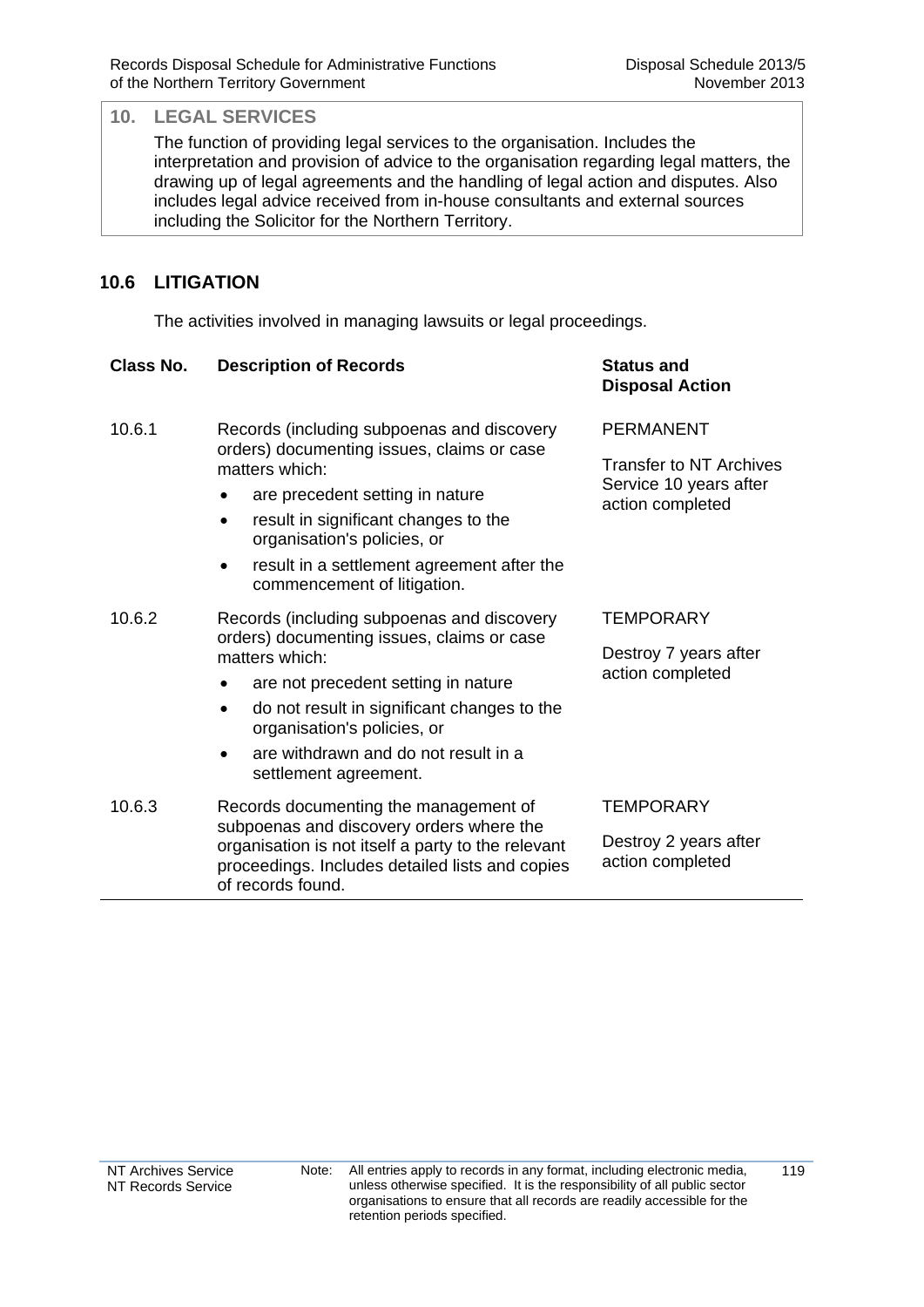The function of providing legal services to the organisation. Includes the interpretation and provision of advice to the organisation regarding legal matters, the drawing up of legal agreements and the handling of legal action and disputes. Also includes legal advice received from in-house consultants and external sources including the Solicitor for the Northern Territory.

## **10.7 RESEARCH**

The activities involved in enquiring into a subject or area of interest in order to discover facts, principles etc. Used to support the development of projects, standards, guidelines etc., and the business activities of the organisation in general. Includes following up enquiries relating to organisational programs, projects, working papers, literature searches etc.

| Class No. | <b>Description of Records</b>                                                                              | <b>Status and</b><br><b>Disposal Action</b> |
|-----------|------------------------------------------------------------------------------------------------------------|---------------------------------------------|
| 10.7.1    | Final, approved reports consolidating research<br>collected for legal services purposes.                   | TEMPORARY                                   |
|           |                                                                                                            | Destroy 5 years after<br>action completed   |
| 10.7.2    | Research data including literature searches,<br>questionnaires, statistics, surveys and other raw<br>data. | TEMPORARY                                   |
|           |                                                                                                            | Destroy when reference<br>ceases            |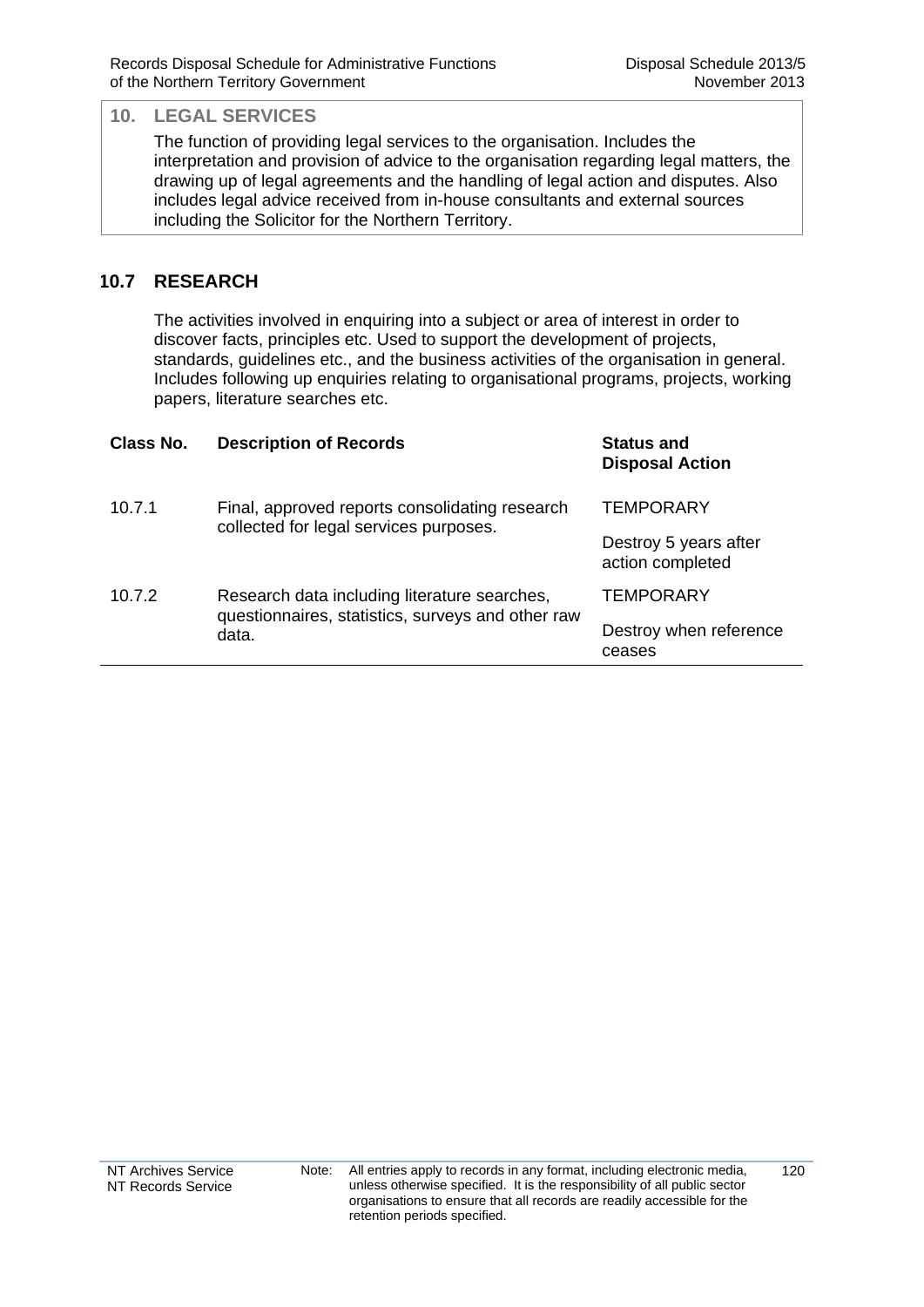The function of managing all employees in the organisation. Employees include Ministerial, permanent, temporary and part time employees, people working under scholarships, traineeships, apprenticeships and similar relationships. Includes appeals, overtime, salaries, superannuation and working hours when related to persons rather than to Industrial Relations.

## **11.1 ACCIDENTS**

The activities involved in dealing with mishaps causing injury or damage. Includes damage or injury to the organisation's property or member of staff incurred while coming to, at, or leaving work, or to the general public or visitors whilst on the organisation's premises. Also includes measures to prevent accidents occurring.

| Class No. | <b>Description of Records</b>                                                                                                                           | <b>Status and</b><br><b>Disposal Action</b>                                                                       |
|-----------|---------------------------------------------------------------------------------------------------------------------------------------------------------|-------------------------------------------------------------------------------------------------------------------|
| 11.1.1    | Records documenting the activities associated<br>with accident/incident reports where an<br>employee is injured but no compensation claim<br>is lodged. | <b>TEMPORARY</b>                                                                                                  |
|           |                                                                                                                                                         | Destroy 71 years after<br>date of birth of employee<br>or 7 years after last<br>action, whichever is the<br>later |
|           | Use 2.1 COMPENSATION - CLAIMS for the<br>activities associated with a compensation claim<br>made by an employee.                                        |                                                                                                                   |
|           | Use 17.1 WORK HEALTH & SAFETY -<br>ACCIDENTS for the activities associated with<br>accident reports retained for work health<br>purposes.               |                                                                                                                   |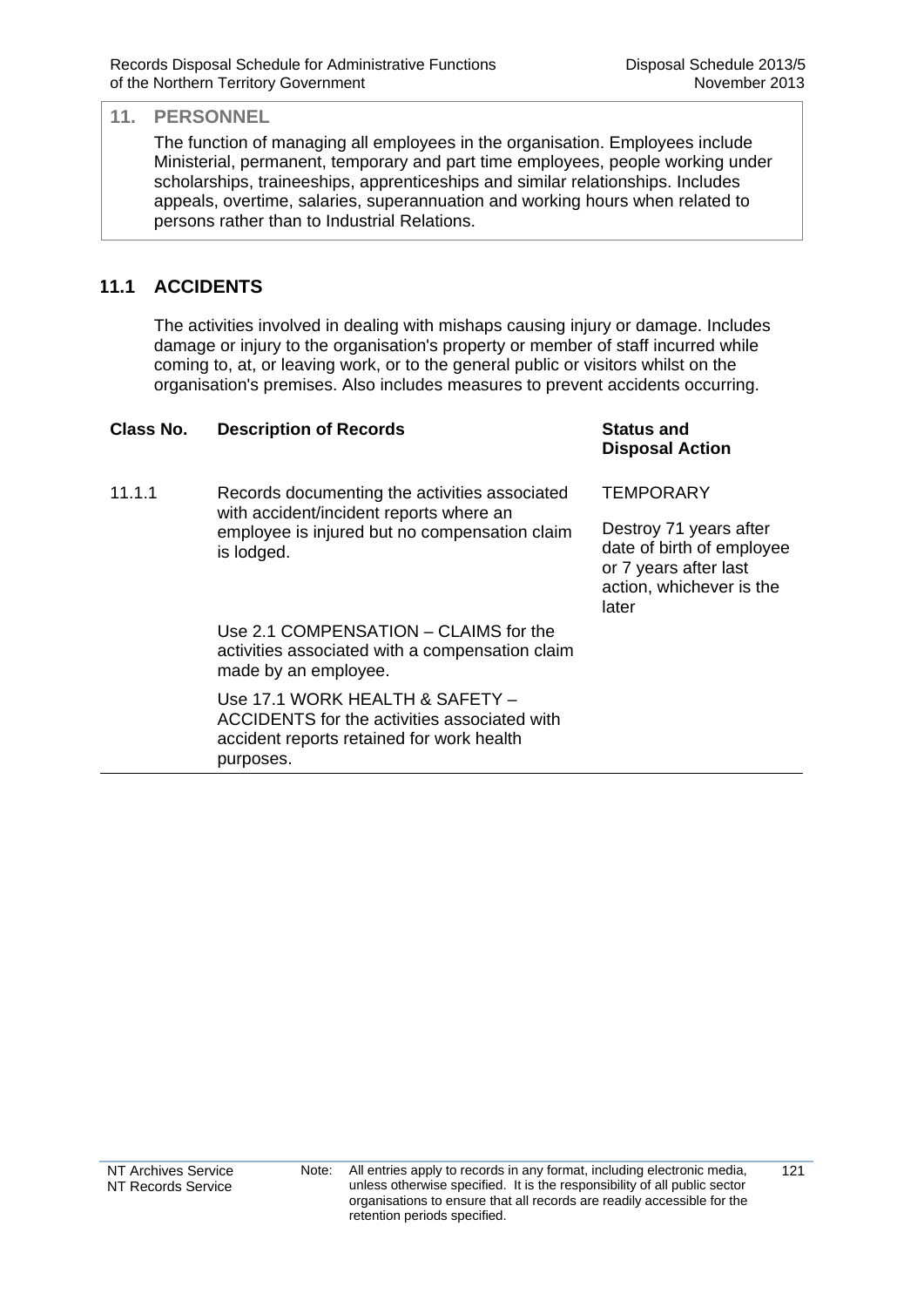The function of managing all employees in the organisation. Employees include Ministerial, permanent, temporary and part time employees, people working under scholarships, traineeships, apprenticeships and similar relationships. Includes appeals, overtime, salaries, superannuation and working hours when related to persons rather than to Industrial Relations.

## **11.2 AGREEMENTS**

The processes associated with the establishment, maintenance, review and negotiation of agreements. Includes formal agreements such as industrial awards and/or exchange of letters between parties, as well as informal agreements.

| <b>Description of Records</b>                                                                              | <b>Status and</b><br><b>Disposal Action</b>                                                                      |
|------------------------------------------------------------------------------------------------------------|------------------------------------------------------------------------------------------------------------------|
| Records documenting negotiation,                                                                           | <b>TEMPORARY</b>                                                                                                 |
| agreements (including flexible working<br>arrangements) with individual staff.                             | Destroy 71 years after<br>date of birth of employee<br>or 7 years after<br>separation, whichever is<br>the later |
| Use 8.5 INDUSTRIAL RELATIONS -                                                                             |                                                                                                                  |
| <b>ENTERPRISE BARGAINING for records of</b><br>agreements lodged collectively by a number of<br>employees. |                                                                                                                  |
|                                                                                                            | establishment and implementation of                                                                              |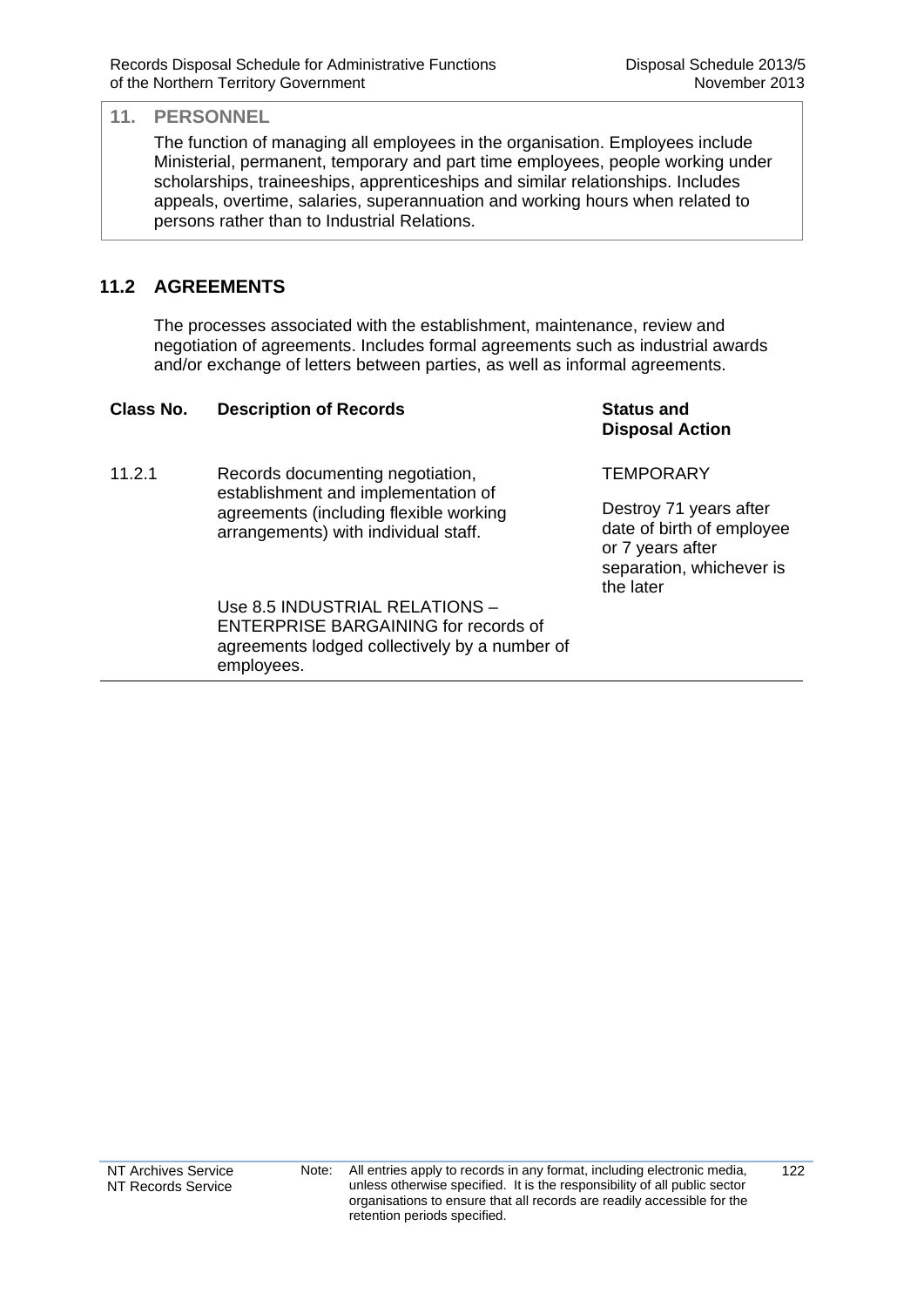The function of managing all employees in the organisation. Employees include Ministerial, permanent, temporary and part time employees, people working under scholarships, traineeships, apprenticeships and similar relationships. Includes appeals, overtime, salaries, superannuation and working hours when related to persons rather than to Industrial Relations.

## **11.3 ALLOWANCES**

The activities involved in arranging and managing money paid to employees in addition to salary to cover expenses incurred in the course of employment, eg travelling allowances.

| Class No. | <b>Description of Records</b>                                                     | <b>Status and</b><br><b>Disposal Action</b>                   |
|-----------|-----------------------------------------------------------------------------------|---------------------------------------------------------------|
| 11.3.1    | Records documenting the payment of<br>allowances to employees. Includes overtime, | <b>TEMPORARY</b><br>Destroy 7 years after<br>action completed |
|           | first aid, clothing, travelling, allowances and<br>higher duties.                 |                                                               |
|           |                                                                                   |                                                               |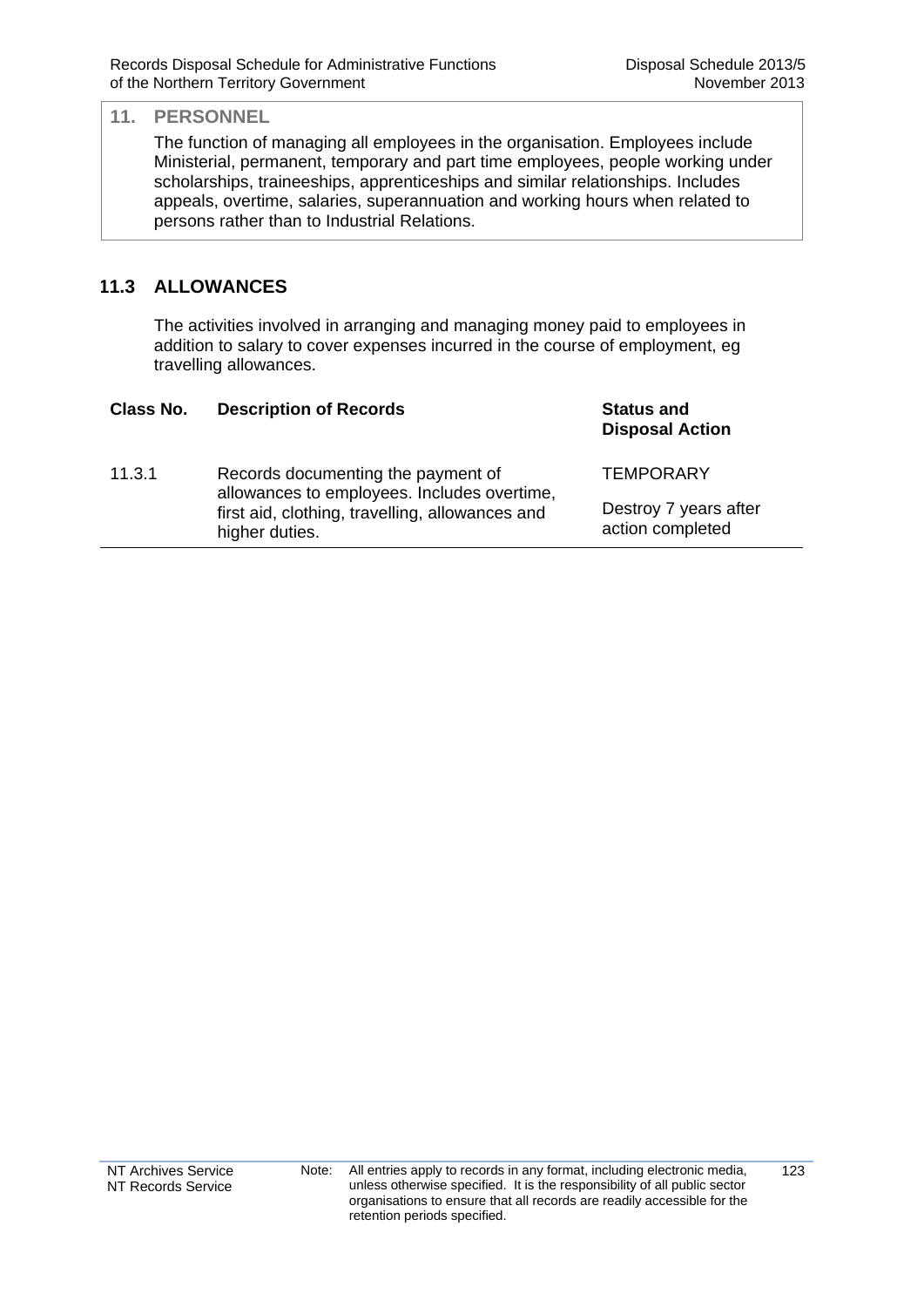The function of managing all employees in the organisation. Employees include Ministerial, permanent, temporary and part time employees, people working under scholarships, traineeships, apprenticeships and similar relationships. Includes appeals, overtime, salaries, superannuation and working hours when related to persons rather than to Industrial Relations.

## **11.4 APPEALS (decisions)**

The activities involved in the process of appeals against decisions by application to a higher authority.

| Class No. | <b>Description of Records</b>                                                                                   | <b>Status and</b><br><b>Disposal Action</b>                   |
|-----------|-----------------------------------------------------------------------------------------------------------------|---------------------------------------------------------------|
| 11.4.1    | Records documenting the process involved in<br>appeals made either internally (eg to the                        | <b>TEMPORARY</b><br>Destroy 7 years after<br>action completed |
|           | Commissioner for Public Employment) or<br>externally, against decisions made regarding<br>personnel activities. |                                                               |
|           |                                                                                                                 |                                                               |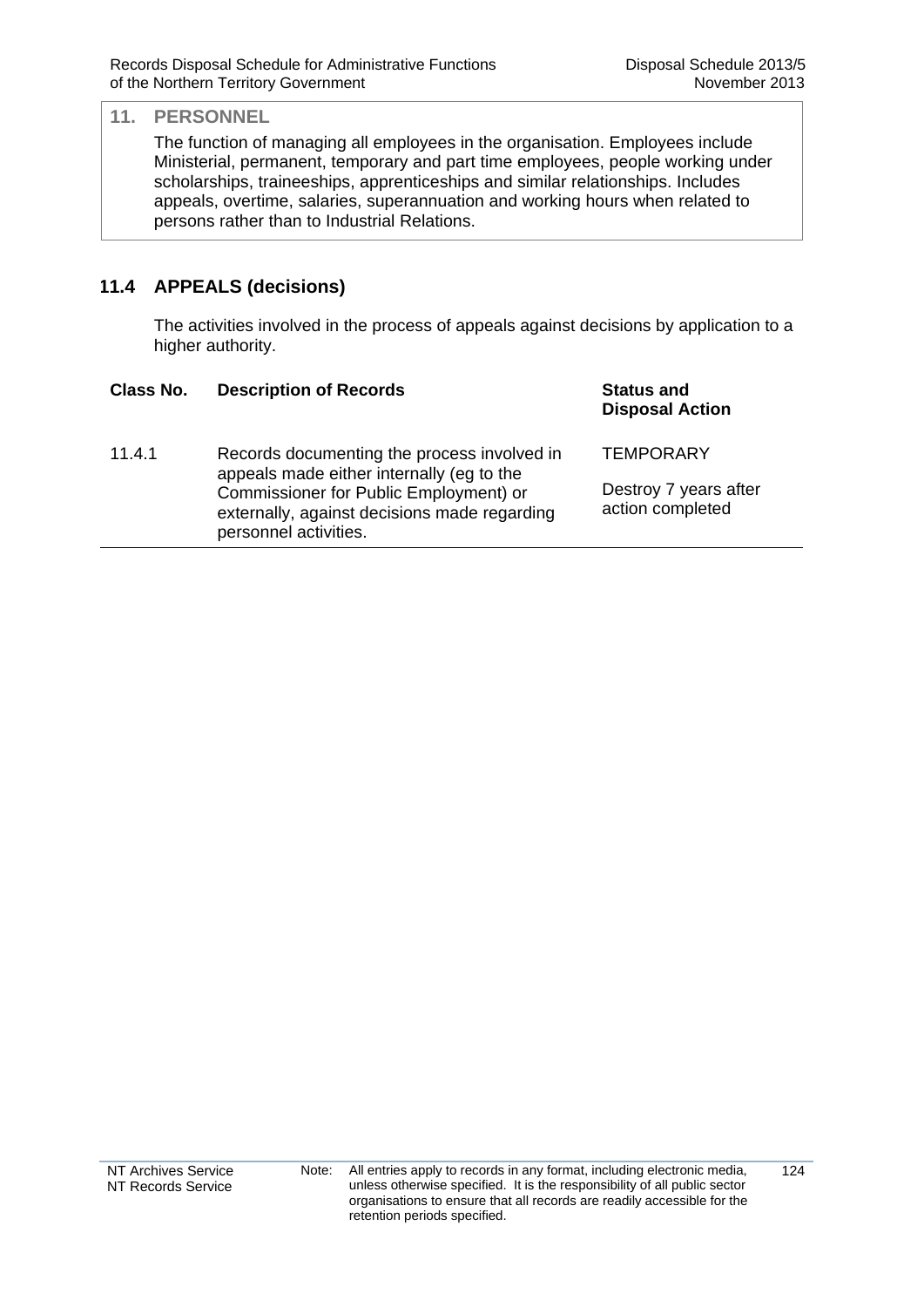The function of managing all employees in the organisation. Employees include Ministerial, permanent, temporary and part time employees, people working under scholarships, traineeships, apprenticeships and similar relationships. Includes appeals, overtime, salaries, superannuation and working hours when related to persons rather than to Industrial Relations.

## **11.5 ARRANGEMENTS**

The activities involved in arranging for facilities for vehicles and staff travel.

| Class No. | <b>Description of Records</b>                                                               | <b>Status and</b><br><b>Disposal Action</b>                   |
|-----------|---------------------------------------------------------------------------------------------|---------------------------------------------------------------|
| 11.5.1    | Records documenting arrangements for an<br>employee to undertake a journey or trip for work | <b>TEMPORARY</b><br>Destroy 2 years after<br>action completed |
|           | related reasons. Includes arrangement for<br>obtaining official passports and visas.        |                                                               |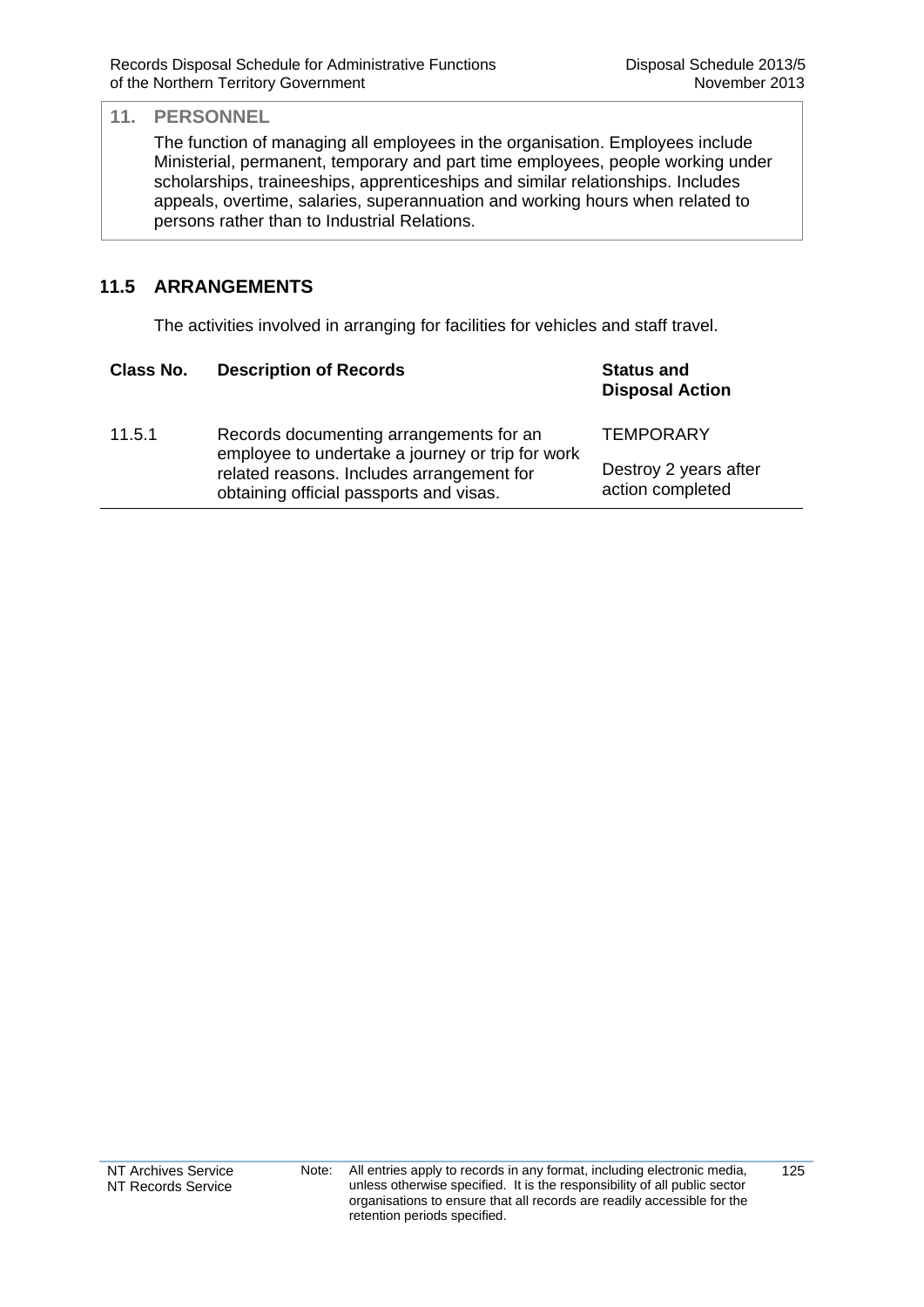126

#### **11. PERSONNEL**

The function of managing all employees in the organisation. Employees include Ministerial, permanent, temporary and part time employees, people working under scholarships, traineeships, apprenticeships and similar relationships. Includes appeals, overtime, salaries, superannuation and working hours when related to persons rather than to Industrial Relations.

## **11.6 COUNSELLING**

The activities associated with giving advice or guidance to an employee for various reasons.

| Class No. | <b>Description of Records</b>                                                                                | <b>Status and</b><br><b>Disposal Action</b> |
|-----------|--------------------------------------------------------------------------------------------------------------|---------------------------------------------|
| 11.6.1    | Records documenting general counselling of<br>staff. Includes:                                               | <b>TEMPORARY</b>                            |
|           | personal counselling<br>$\bullet$<br>induction counselling<br>$\bullet$<br>career counselling.<br>$\bullet$  | Destroy 2 years after<br>action completed   |
|           | Use 11.7 PERSONNEL - DISCIPLINE for<br>records documenting counselling relating to a<br>disciplinary matter. |                                             |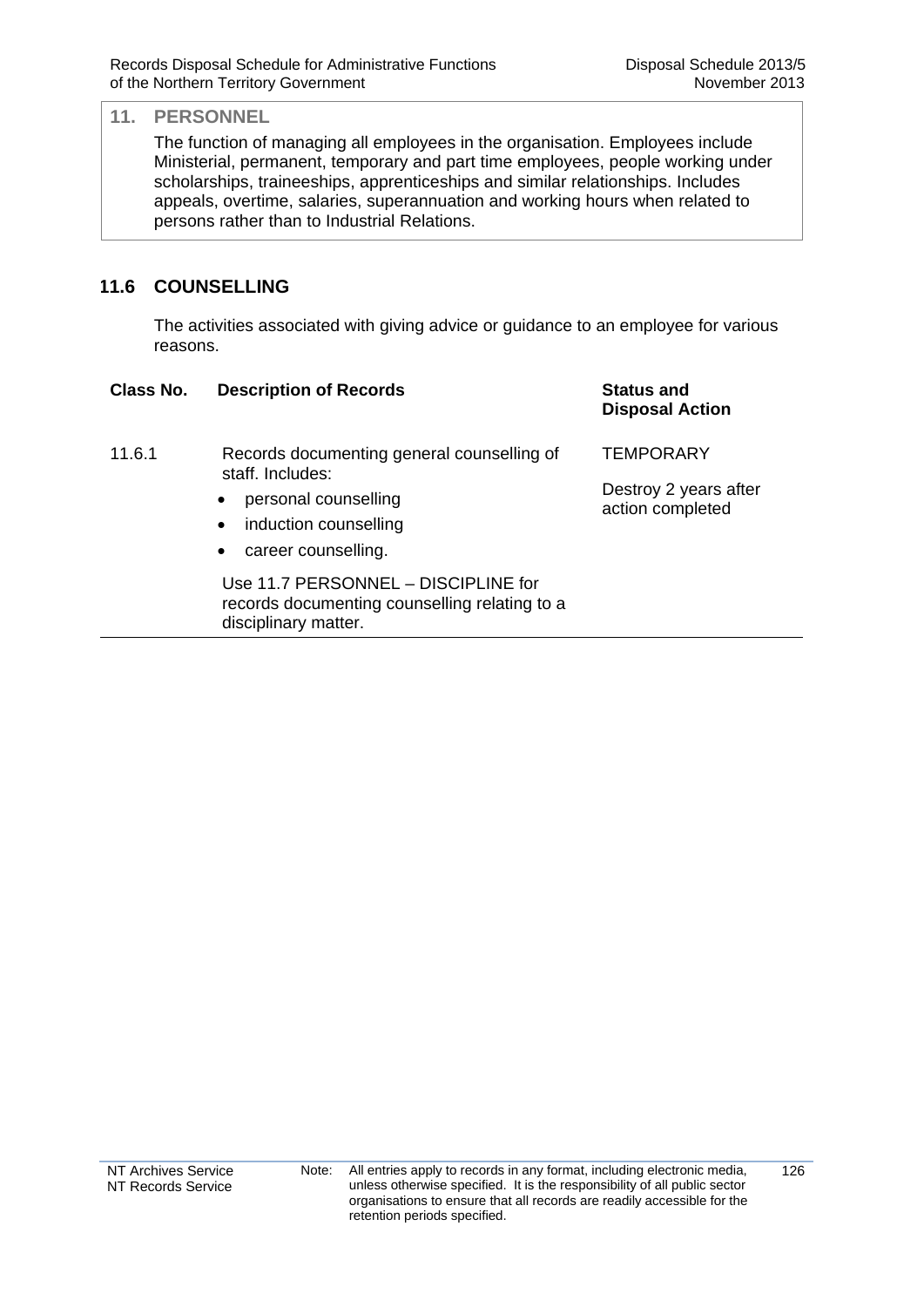The function of managing all employees in the organisation. Employees include Ministerial, permanent, temporary and part time employees, people working under scholarships, traineeships, apprenticeships and similar relationships. Includes appeals, overtime, salaries, superannuation and working hours when related to persons rather than to Industrial Relations.

## **11.7 DISCIPLINE**

The activities and actions associated with the disciplinary process. Includes investigation, charges, formal inquiries, punishment and appeals.

#### **Class No. Description of Records Status and**

- 11.7.1 Records documenting investigations of misconduct which are investigated, either by the organisation or an external authority, and where allegations are proven to be unfounded and the employee has requested the retention of the records.
- 11.7.2 Records documenting investigations of misconduct which are investigated, either by the organisation or an external authority, which result in disciplinary action being taken.
- 11.7.3 Records documenting allegations into misconduct which are investigated and where allegations are proven to be unfounded, or where no-follow up investigation is made (ie where allegations are proved to be frivolous or vexatious).

# **Disposal Action**

#### **TEMPORARY**

Destroy 71 years after date of birth of employee or 7 years after last action whichever is the later, or when requested by employee

**TEMPORARY** 

Destroy 5 years after action completed

**TEMPORARY** 

Destroy 1 year after action completed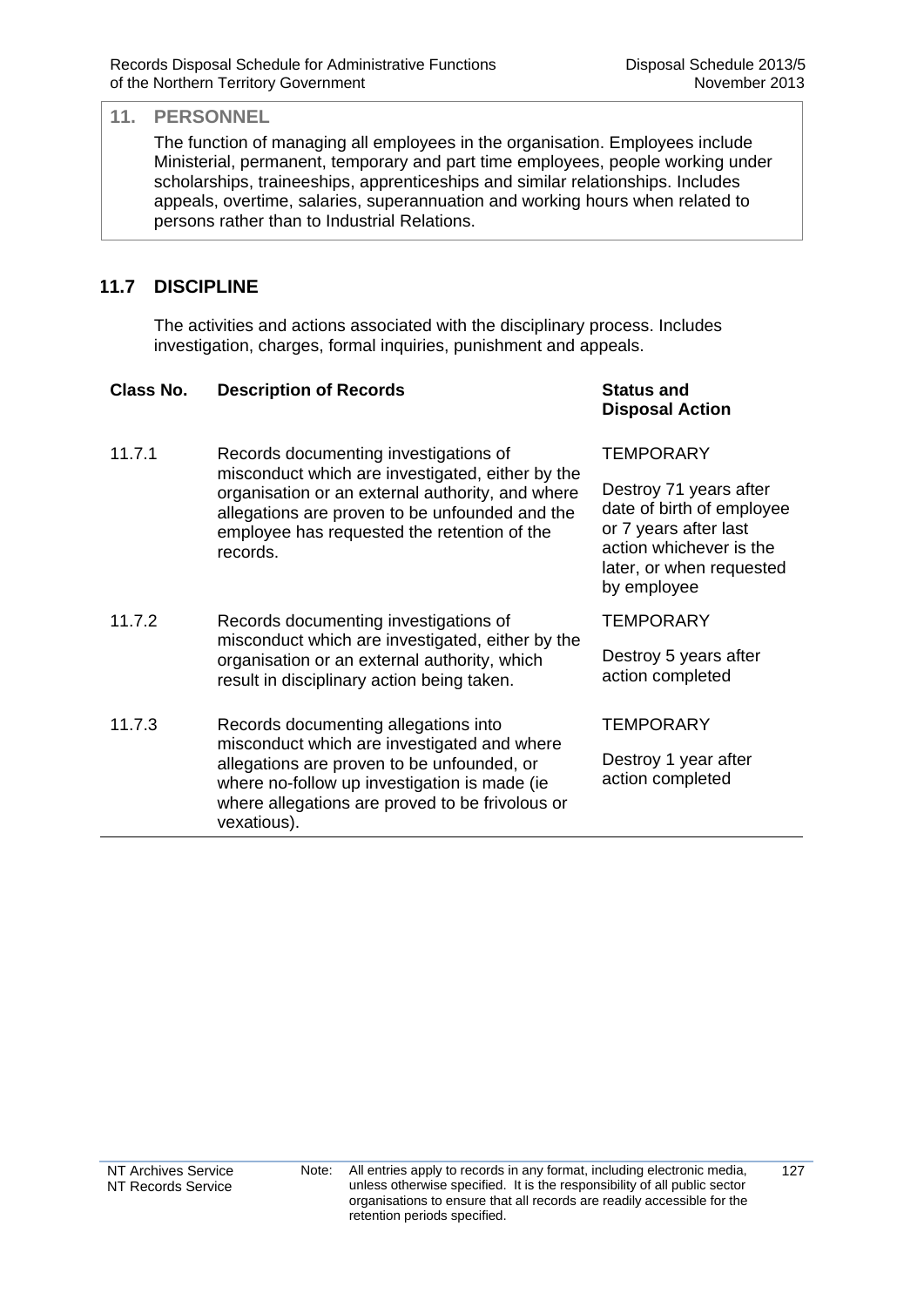The function of managing all employees in the organisation. Employees include Ministerial, permanent, temporary and part time employees, people working under scholarships, traineeships, apprenticeships and similar relationships. Includes appeals, overtime, salaries, superannuation and working hours when related to persons rather than to Industrial Relations.

## **11.8 EMPLOYMENT CONDITIONS**

The activities associated with managing the general conditions of employment for personnel.

| Class No. | <b>Description of Records</b>                                                                      | <b>Status and</b><br><b>Disposal Action</b>                |
|-----------|----------------------------------------------------------------------------------------------------|------------------------------------------------------------|
| 11.8.1    | Records documenting the management of                                                              | <b>TEMPORARY</b>                                           |
|           | conditions of employment for organisation<br>personnel.                                            | Destroy 6 years after<br>condition ceases/is<br>superseded |
|           | Use 11.9 PERSONNEL - EMPLOYMENT<br>HISTORY for records documenting the history<br>of the employee. |                                                            |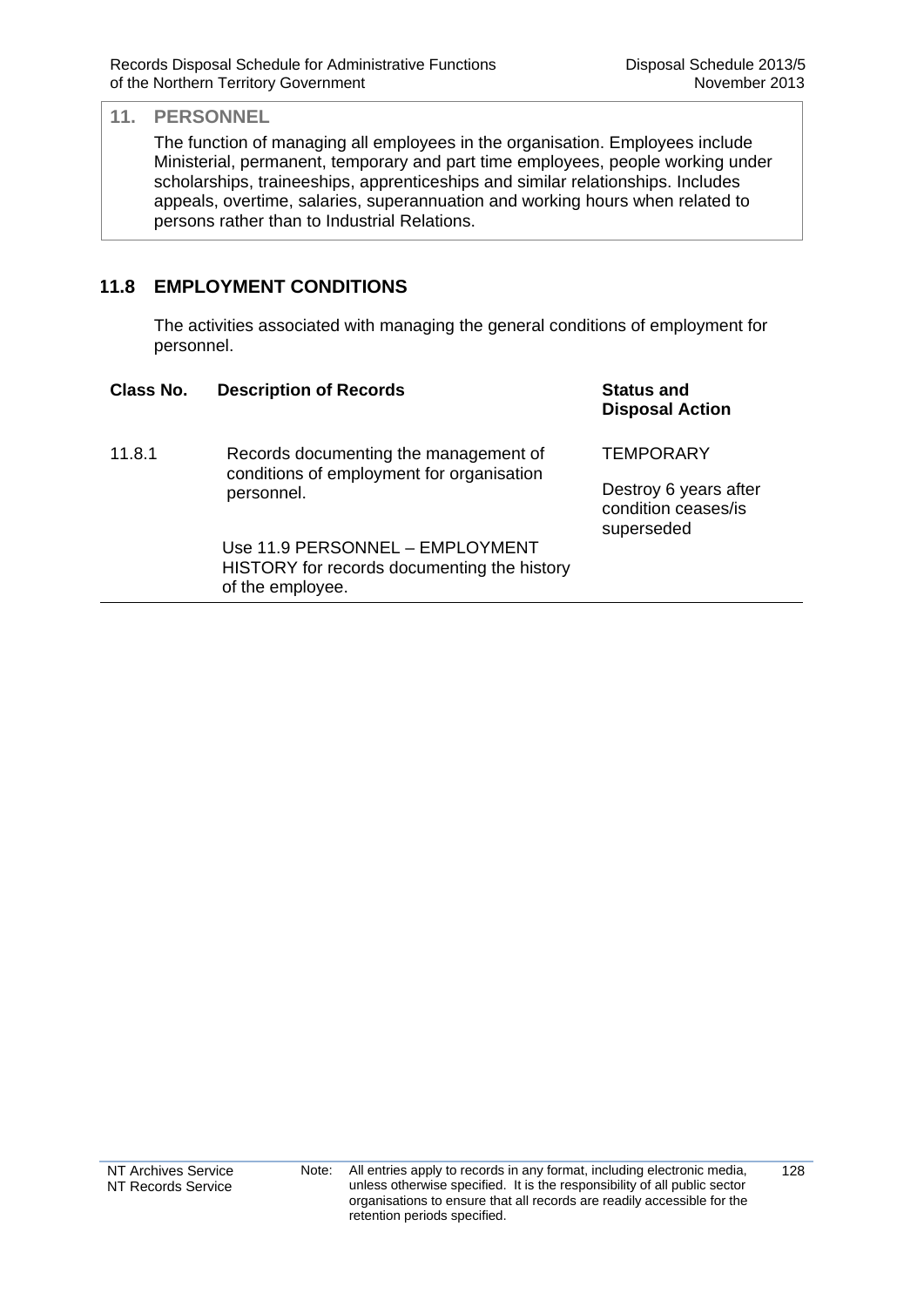The function of managing all employees in the organisation. Employees include Ministerial, permanent, temporary and part time employees, people working under scholarships, traineeships, apprenticeships and similar relationships. Includes appeals, overtime, salaries, superannuation and working hours when related to persons rather than to Industrial Relations.

## **11.9 EMPLOYMENT HISTORY**

The process of documenting the employment history of an individual employee with the Northern Territory Government, including personal records such as dates and conditions of employment specifically relevant to the individual; individual salary, leave and other entitlements; transfer of the employee to different jobs and agencies within the Northern Territory Government, etc.

## **Class No. Description of Records Status and**

- 11.9.1 Records documenting the employment history of on-going and fixed period employees (including executive contract officers). Employment history records include:
	- date of appointment
	- designation and any previous designations assigned to the employee
	- remuneration, including increment, overtime, time off in lieu of payment of overtime, entitlements
	- full name and any previous names
	- residential and postal address
	- next of kin and/or emergency contact
	- entitlements and use of those entitlements
	- qualifications
	- details of citizenship
	- any medical reports
	- Australian Government Staff (AGS) number or other employment number;
	- date of birth
	- details of dependents
	- disabilities relevant to the employee's employment in the public sector
	- with the consent of the employee, details of ethnicity or aboriginality
	- NT Public Sector run employment schemes,

#### NT Archives Service NT Records Service Note: All entries apply to records in any format, including electronic media, unless otherwise specified. It is the responsibility of all public sector organisations to ensure that all records are readily accessible for the retention periods specified.  $129$

# **Disposal Action**

**TEMPORARY** 

Destroy 71 years after date of birth or 7 years after separation, whichever is the later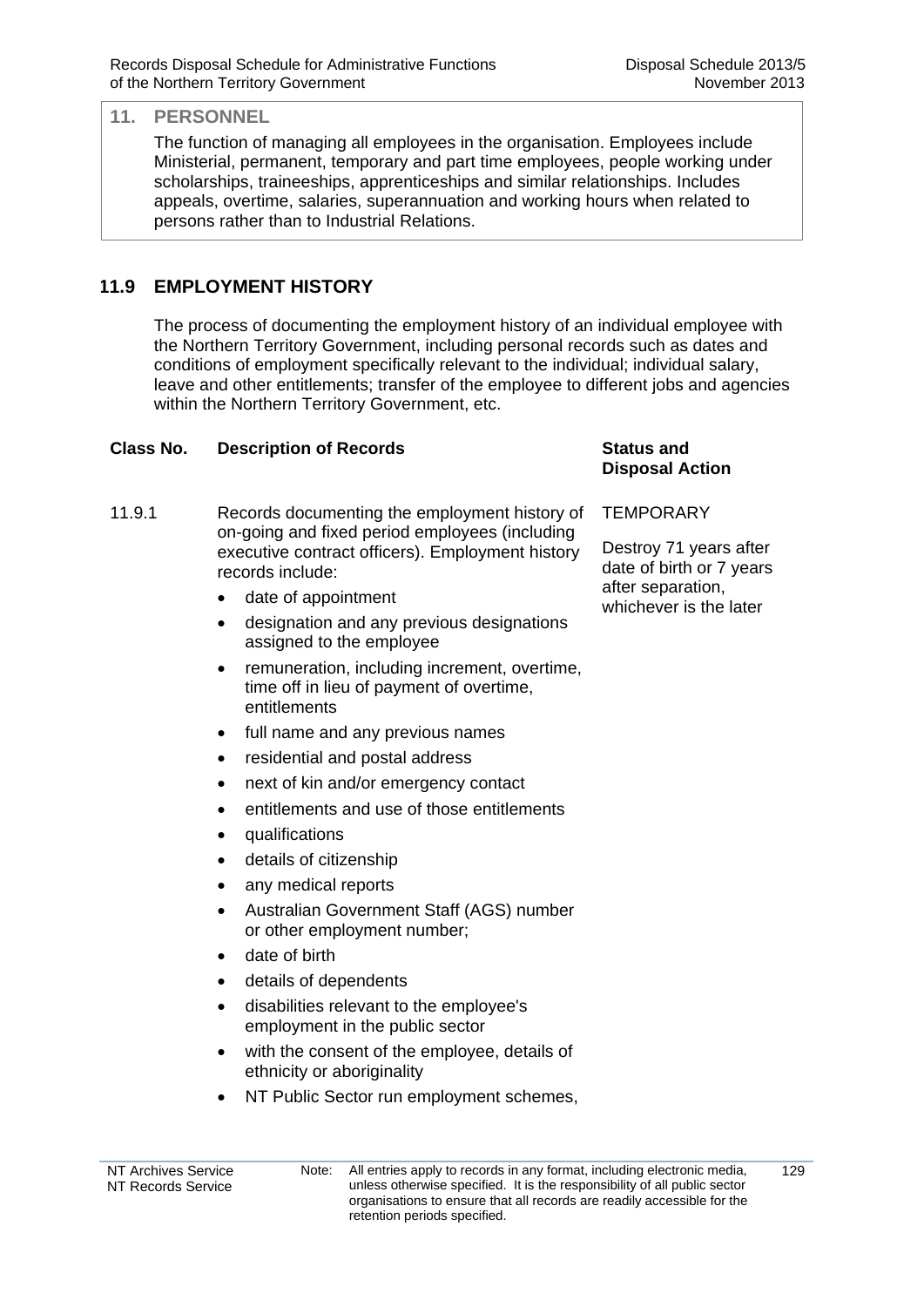The function of managing all employees in the organisation. Employees include Ministerial, permanent, temporary and part time employees, people working under scholarships, traineeships, apprenticeships and similar relationships. Includes appeals, overtime, salaries, superannuation and working hours when related to persons rather than to Industrial Relations.

> such as apprenticeships, scholarships, graduates and traineeships

- Ministerial instrument of appointment
- record of a judgement debt for deductions from salary, such as child support payments
- probationary reports and letter of confirmation
- prior service details
- criminal history checks
- confidentiality agreements
- secondment and redeployment details
- superannuation records
- final version of performance agreements with individual employees
- transfers, resignation and reappointments
- redeployment or reassignment (both at level and to a lower classification)
- suspensions and dismissals
- notices of abandonment of employment.

| 11.9.2 | Records supporting higher duties arrangements.                                                                                            | <b>TEMPORARY</b>                           |
|--------|-------------------------------------------------------------------------------------------------------------------------------------------|--------------------------------------------|
|        |                                                                                                                                           | Destroy 7 years after<br>action completed  |
| 11.9.3 | Records documenting the engagement of<br>volunteers and students undertaking work<br>experience placements. Includes:<br>personal details | <b>TEMPORARY</b>                           |
|        |                                                                                                                                           | Destroy 2 years after<br>engagement ceases |
|        |                                                                                                                                           |                                            |
|        | agreed undertakings relating to conditions of<br>engagement and details of work performed.                                                |                                            |
| 11.9.4 | Records documenting attendance records,<br>including attendance books, flextime sheets,<br>overtime timesheets and duty rosters.          | <b>TEMPORARY</b>                           |
|        |                                                                                                                                           | Destroy 2 years after<br>action completed  |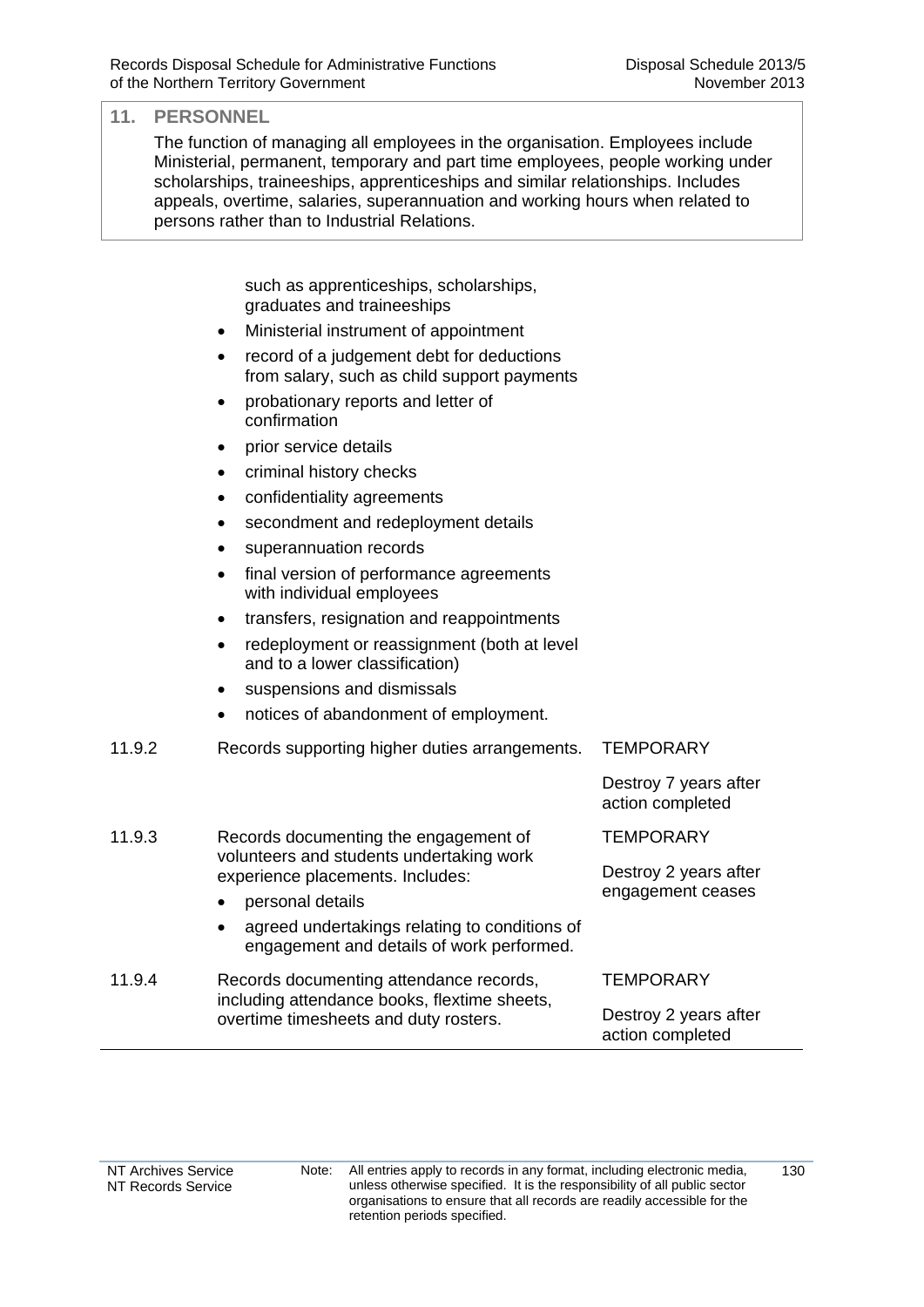The function of managing all employees in the organisation. Employees include Ministerial, permanent, temporary and part time employees, people working under scholarships, traineeships, apprenticeships and similar relationships. Includes appeals, overtime, salaries, superannuation and working hours when related to persons rather than to Industrial Relations.

## **11.10 EVENTS**

The activities associated with arranging, managing or attending events.

| Records documenting events accompanying the<br><b>TEMPORARY</b><br>11.10.1<br>awarding of organisation supported certificates<br>of achievement, merit and recognition to<br>Destroy 3 years after<br>employees (eg Office of the Commissioner for<br>action completed<br>Public Employment supported certificates of<br>achievement and recognition). | Class No. | <b>Description of Records</b> | <b>Status and</b><br><b>Disposal Action</b> |
|--------------------------------------------------------------------------------------------------------------------------------------------------------------------------------------------------------------------------------------------------------------------------------------------------------------------------------------------------------|-----------|-------------------------------|---------------------------------------------|
|                                                                                                                                                                                                                                                                                                                                                        |           |                               |                                             |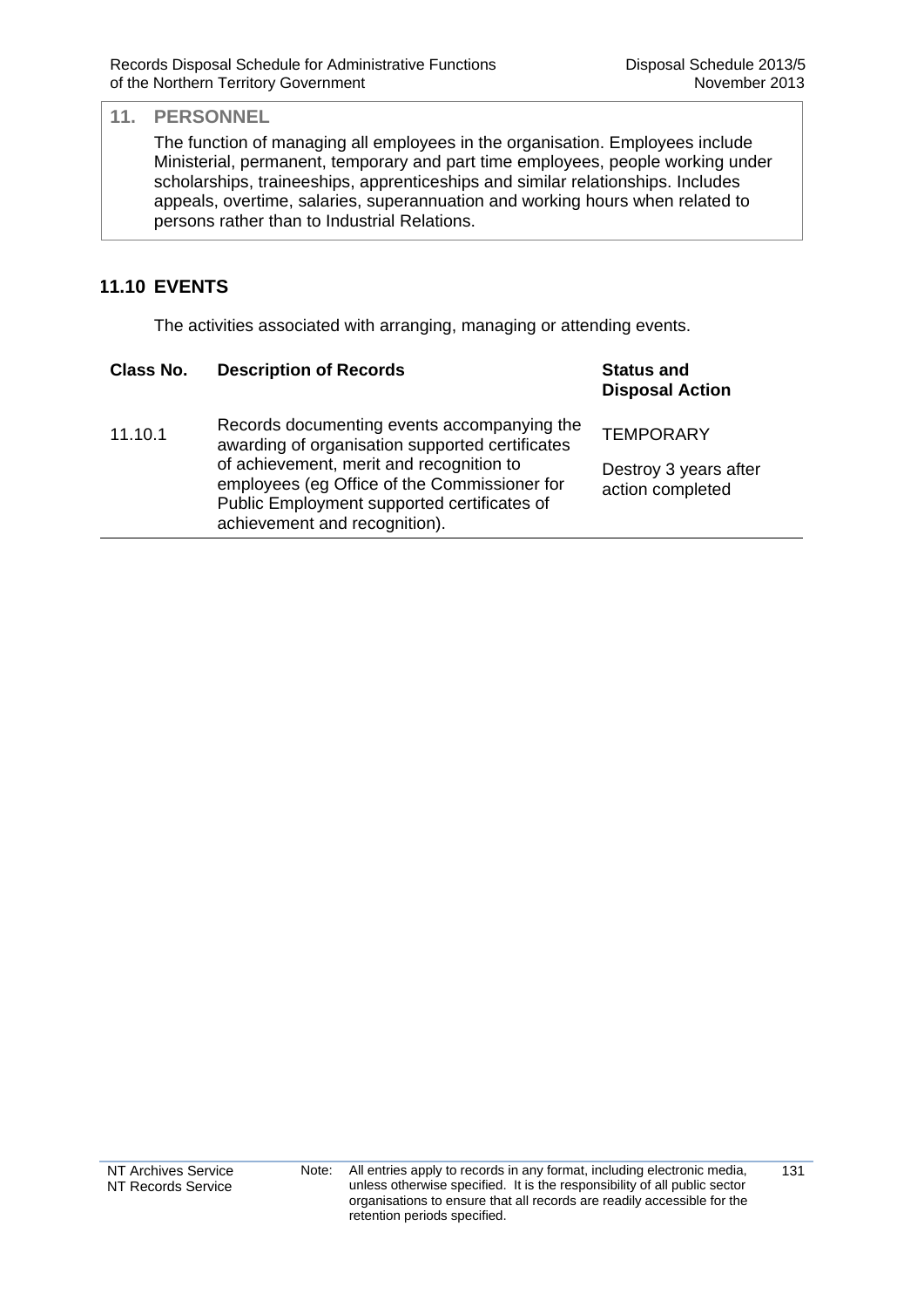The function of managing all employees in the organisation. Employees include Ministerial, permanent, temporary and part time employees, people working under scholarships, traineeships, apprenticeships and similar relationships. Includes appeals, overtime, salaries, superannuation and working hours when related to persons rather than to Industrial Relations.

### **11.11 GRIEVANCES**

The activities associated with the handling and resolution of grievances. Includes handling complaints over perceived discrimination, or those arising over work environment, work organisation or distribution, peers, supervisors or subordinates. Also includes complaints regarding the provision of access to opportunities such as training, equipment, promotion, or higher duties.

| Class No. | <b>Description of Records</b>                                                                                                 | <b>Status and</b><br><b>Disposal Action</b> |
|-----------|-------------------------------------------------------------------------------------------------------------------------------|---------------------------------------------|
| 11.11.1   | Records documenting formal grievances lodged<br>by an individual employee and considered either                               | <b>TEMPORARY</b>                            |
|           | internally within the organisation and/or by an<br>external body. Includes notes of meetings,<br>reports and recommendations. | Destroy 7 years after<br>action completed   |
|           | Use 11.4 PERSONNEL - APPEALS (decisions)<br>for appeals against decisions, eg promotion.                                      |                                             |
|           | Use 11.7 PERSONNEL - DISCIPLINE for<br>disciplinary action resulting from a grievance.                                        |                                             |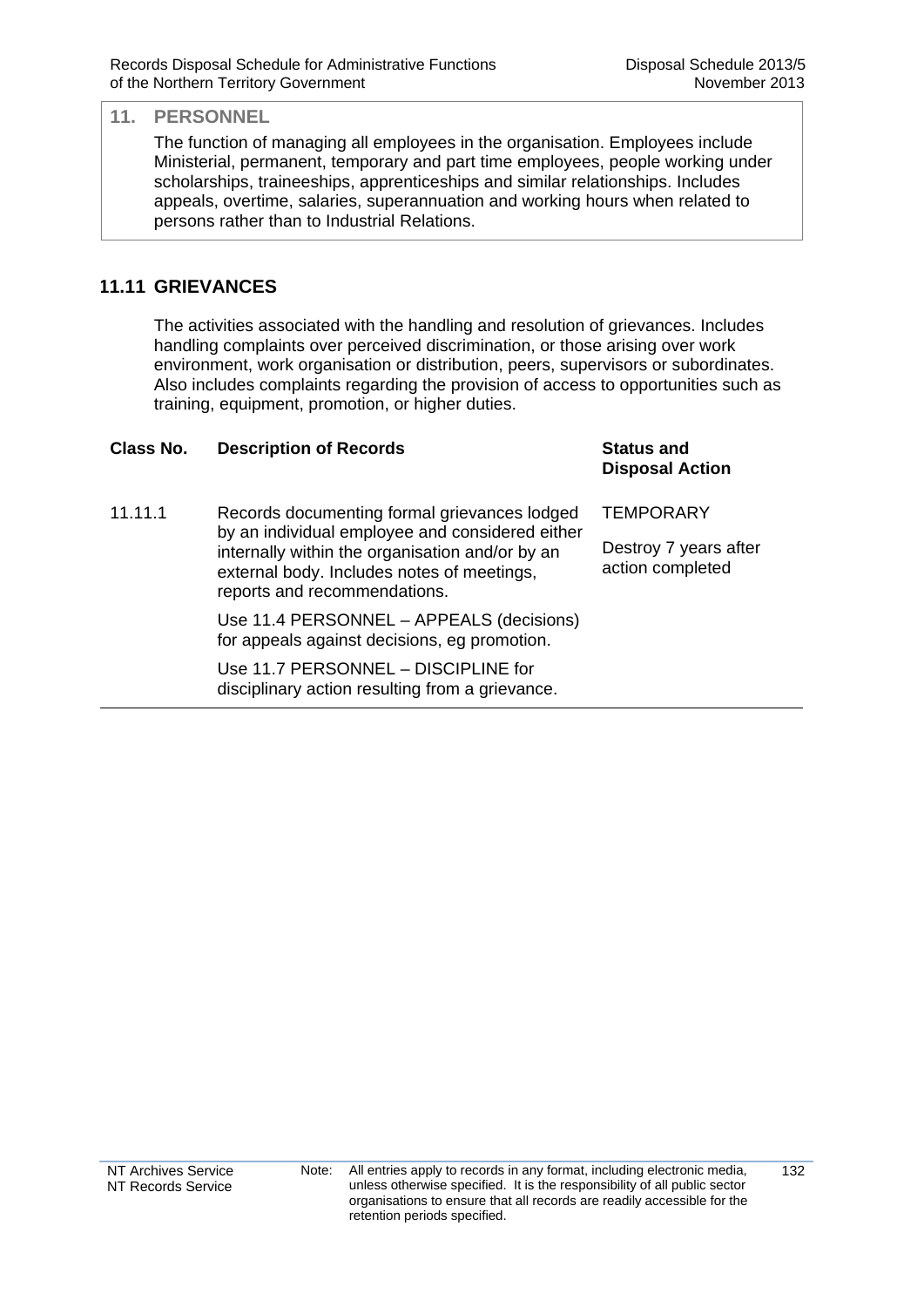The function of managing all employees in the organisation. Employees include Ministerial, permanent, temporary and part time employees, people working under scholarships, traineeships, apprenticeships and similar relationships. Includes appeals, overtime, salaries, superannuation and working hours when related to persons rather than to Industrial Relations.

## **11.12 INABILITY**

The activities and actions associated with the inability process for employees who are unable to perform duties due to factors that are outside the control of the employee. Includes investigation, formal inquiries and appeals.

| Class No. | <b>Description of Records</b>                                                                                                                                                                 | <b>Status and</b><br><b>Disposal Action</b>                                                                           |
|-----------|-----------------------------------------------------------------------------------------------------------------------------------------------------------------------------------------------|-----------------------------------------------------------------------------------------------------------------------|
| 11.12.1   | Records documenting the inability of employees<br>to perform duties due to factors that are outside<br>the control of the employee, including<br>investigation, formal inquiries and appeals. | <b>TEMPORARY</b><br>Destroy 71 years after<br>date of birth or 7 years<br>after separation,<br>whichever is the later |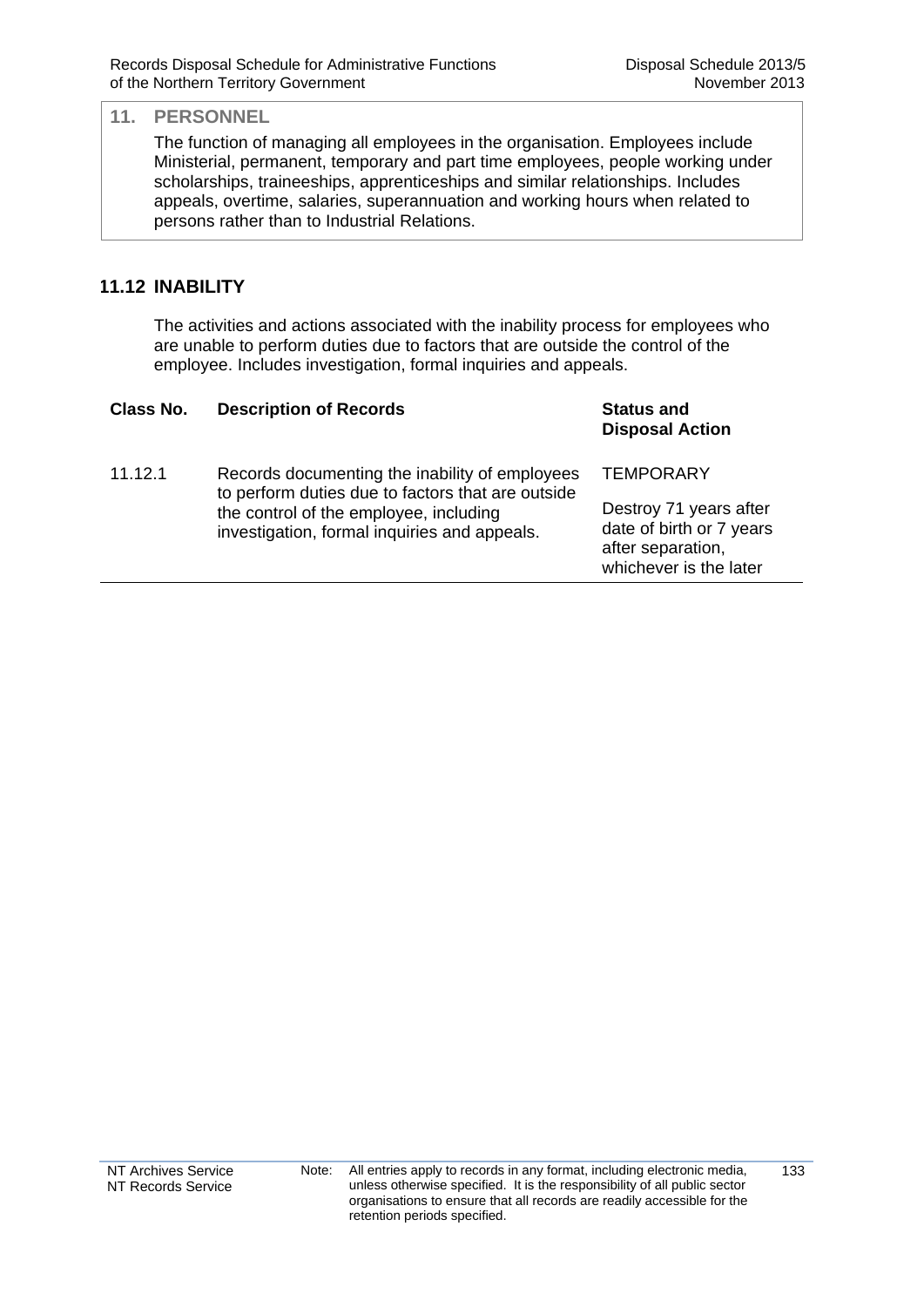The function of managing all employees in the organisation. Employees include Ministerial, permanent, temporary and part time employees, people working under scholarships, traineeships, apprenticeships and similar relationships. Includes appeals, overtime, salaries, superannuation and working hours when related to persons rather than to Industrial Relations.

## **11.13 LEAVE**

The process of administering leave for which staff are eligible. Includes unauthorised leave taken by staff. Add the type of leave as free text if required.

| Class No. | <b>Description of Records</b>                                       | <b>Status and</b><br><b>Disposal Action</b>                             |
|-----------|---------------------------------------------------------------------|-------------------------------------------------------------------------|
| 11.13.1   | Consolidated leave history of organisation<br>employees. Includes   | <b>TEMPORARY</b>                                                        |
|           | long service leave entitlements, including<br>$\bullet$<br>cash-ups | Destroy 71 years after<br>date of birth or 7 years<br>after separation, |
|           | approvals to re-credit leave.<br>$\bullet$                          | whichever is the later                                                  |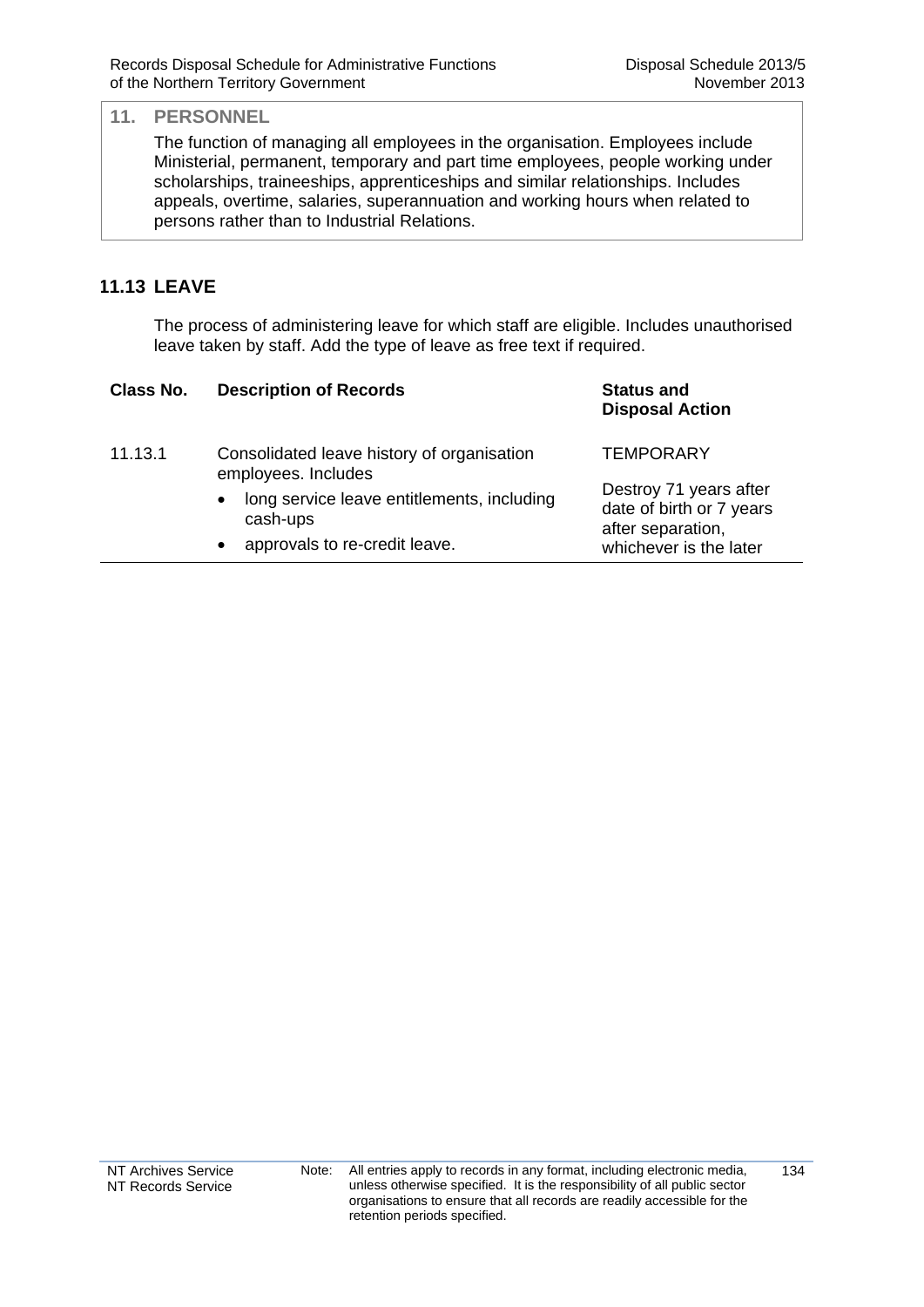The function of managing all employees in the organisation. Employees include Ministerial, permanent, temporary and part time employees, people working under scholarships, traineeships, apprenticeships and similar relationships. Includes appeals, overtime, salaries, superannuation and working hours when related to persons rather than to Industrial Relations.

## **11.14 MARKETING & PROMOTION**

The process of analysing, creating, promoting and/or selling products and services, including corporate image. Includes market research, sales forecasting, advertising, media releases, pricing and product evaluation.

| Class No. | <b>Description of Records</b>                                                                                             | <b>Status and</b><br><b>Disposal Action</b> |
|-----------|---------------------------------------------------------------------------------------------------------------------------|---------------------------------------------|
| 11.14.1   | Records documenting recruitment campaigns<br>run by an organisation (eg apprenticeships,<br>graduate employment schemes). | <b>TEMPORARY</b>                            |
|           |                                                                                                                           | Destroy 3 years after<br>action completed   |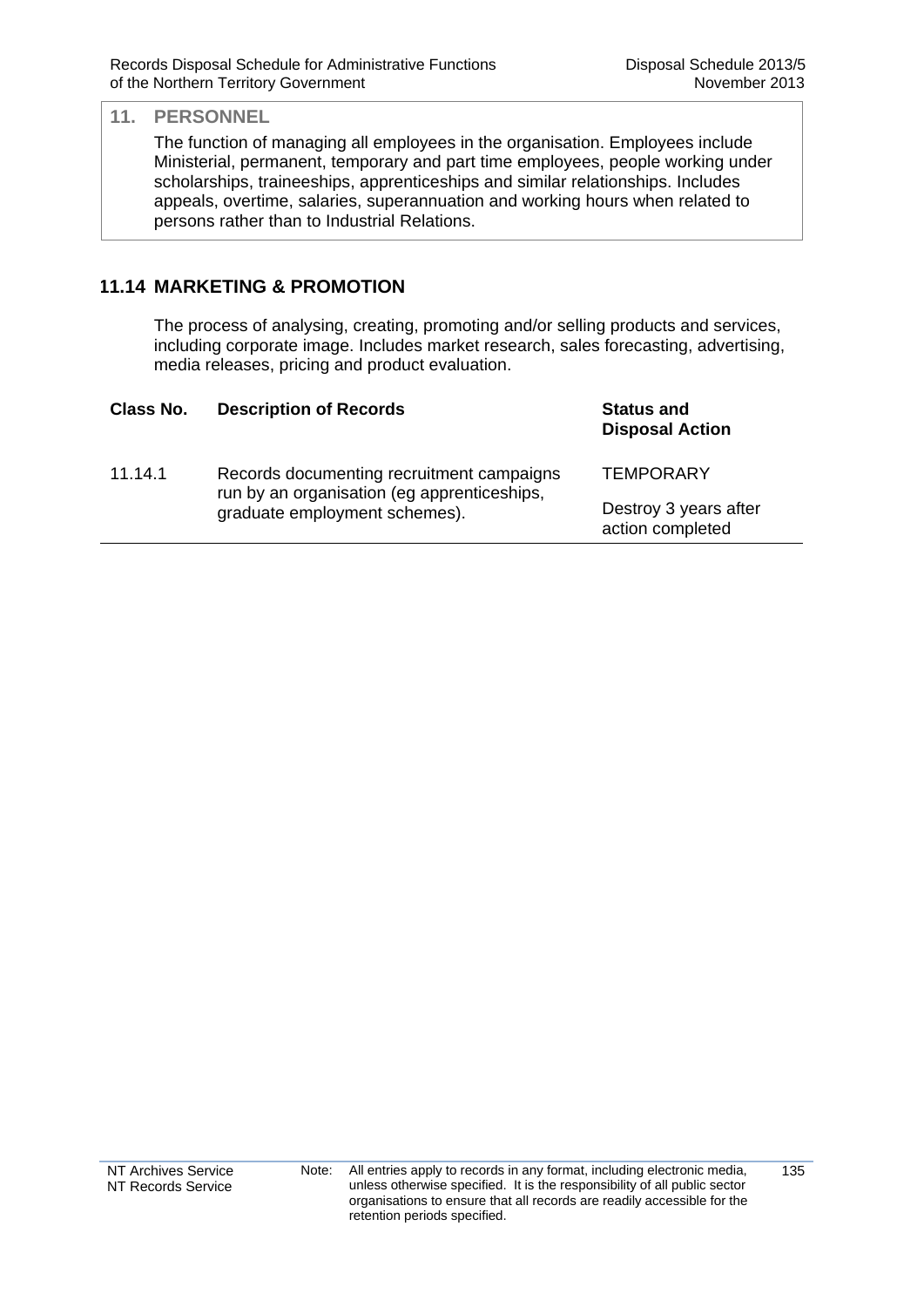The function of managing all employees in the organisation. Employees include Ministerial, permanent, temporary and part time employees, people working under scholarships, traineeships, apprenticeships and similar relationships. Includes appeals, overtime, salaries, superannuation and working hours when related to persons rather than to Industrial Relations.

### **11.15 MEDIATION**

The activities involved in mediating between parties, aiming to effect an agreement or reconciliation.

| Class No. | <b>Description of Records</b>                                                                                 | <b>Status and</b><br><b>Disposal Action</b> |
|-----------|---------------------------------------------------------------------------------------------------------------|---------------------------------------------|
| 11.15.1   | Records documenting mediation within the<br>personnel function which does not lead to<br>disciplinary issues. | <b>TEMPORARY</b>                            |
|           |                                                                                                               | Destroy 5 years after<br>action completed   |
|           | Use 11.7 PERSONNEL - DISCIPLINE for<br>mediation involved in disciplinary issues.                             |                                             |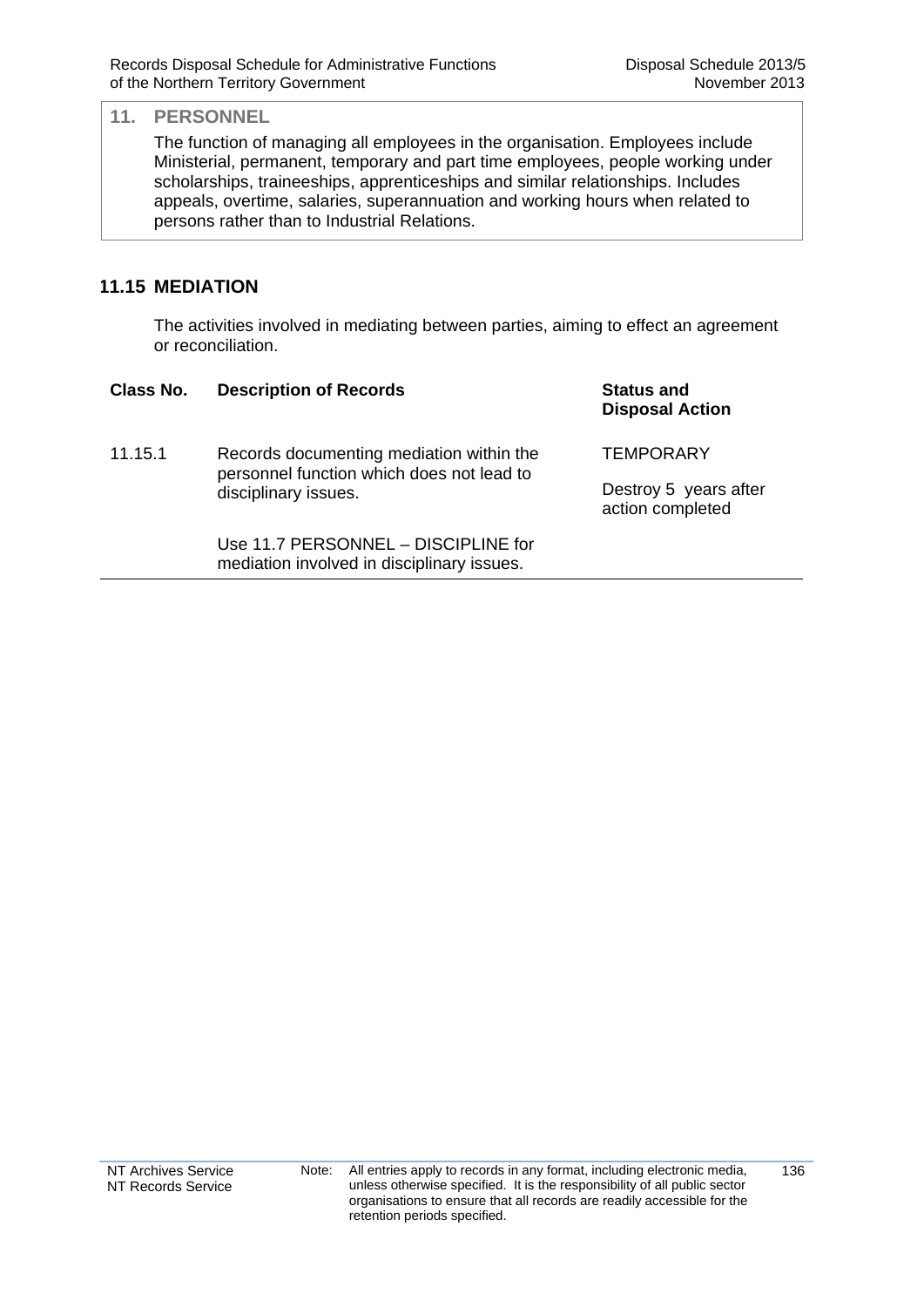The function of managing all employees in the organisation. Employees include Ministerial, permanent, temporary and part time employees, people working under scholarships, traineeships, apprenticeships and similar relationships. Includes appeals, overtime, salaries, superannuation and working hours when related to persons rather than to Industrial Relations.

### **11.16 PERFORMANCE MANAGEMENT**

The process of identifying, evaluating, and developing corporate and employee work performance so that the organisation's goals and objectives are achieved and also benefiting employees through recognition, performance feedback, catering for work needs and offering career guidance.

| Class No. | <b>Description of Records</b>                                                                                           | <b>Status and</b><br><b>Disposal Action</b> |
|-----------|-------------------------------------------------------------------------------------------------------------------------|---------------------------------------------|
| 11.16.1   | Records documenting the management of                                                                                   | <b>TEMPORARY</b>                            |
|           | organisation performance management<br>schemes.                                                                         | Destroy 5 years after<br>action completed   |
|           | Use 0.12 POLICY (Common Activities) for the<br>development of organisation performance<br>management schemes.           |                                             |
|           | Use 11.9 PERSONNEL - EMPLOYMENT<br>HISTORY for records documenting performance<br>agreements with individual employees. |                                             |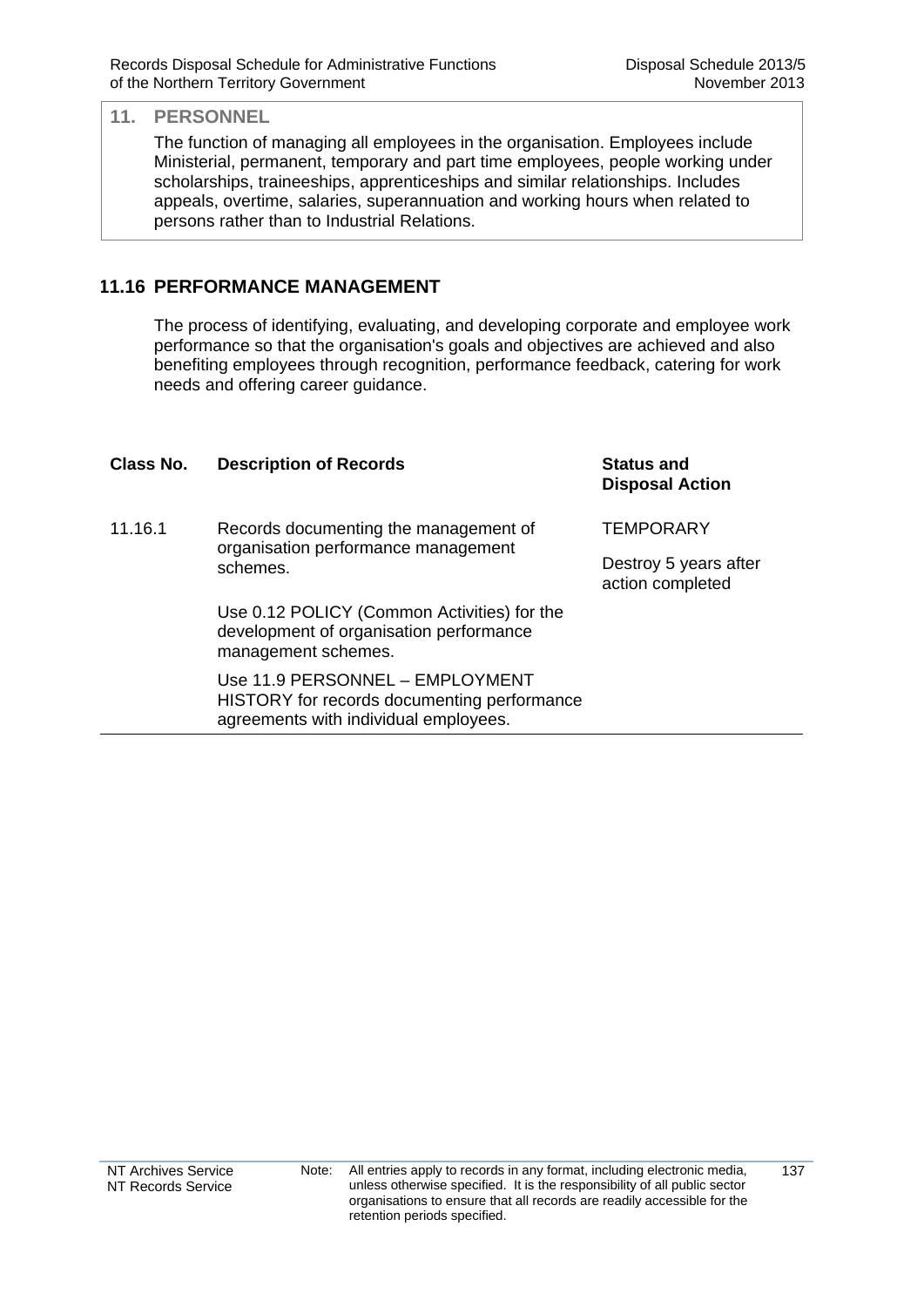The function of managing all employees in the organisation. Employees include Ministerial, permanent, temporary and part time employees, people working under scholarships, traineeships, apprenticeships and similar relationships. Includes appeals, overtime, salaries, superannuation and working hours when related to persons rather than to Industrial Relations.

## **11.17 PRESENTATIONS**

The activity of giving addresses for training, professional, community relations or sales purposes. Includes speeches, multi-media presentations, and presentation or conferring of honours or prizes.

| Class No. | <b>Description of Records</b>                                                                                  | <b>Status and</b><br><b>Disposal Action</b> |
|-----------|----------------------------------------------------------------------------------------------------------------|---------------------------------------------|
| 11.17.1   | Records documenting the giving of addresses or<br>presentations by the organisation for personnel<br>purposes. | <b>TEMPORARY</b>                            |
|           |                                                                                                                | Destroy 3 years after<br>action completed   |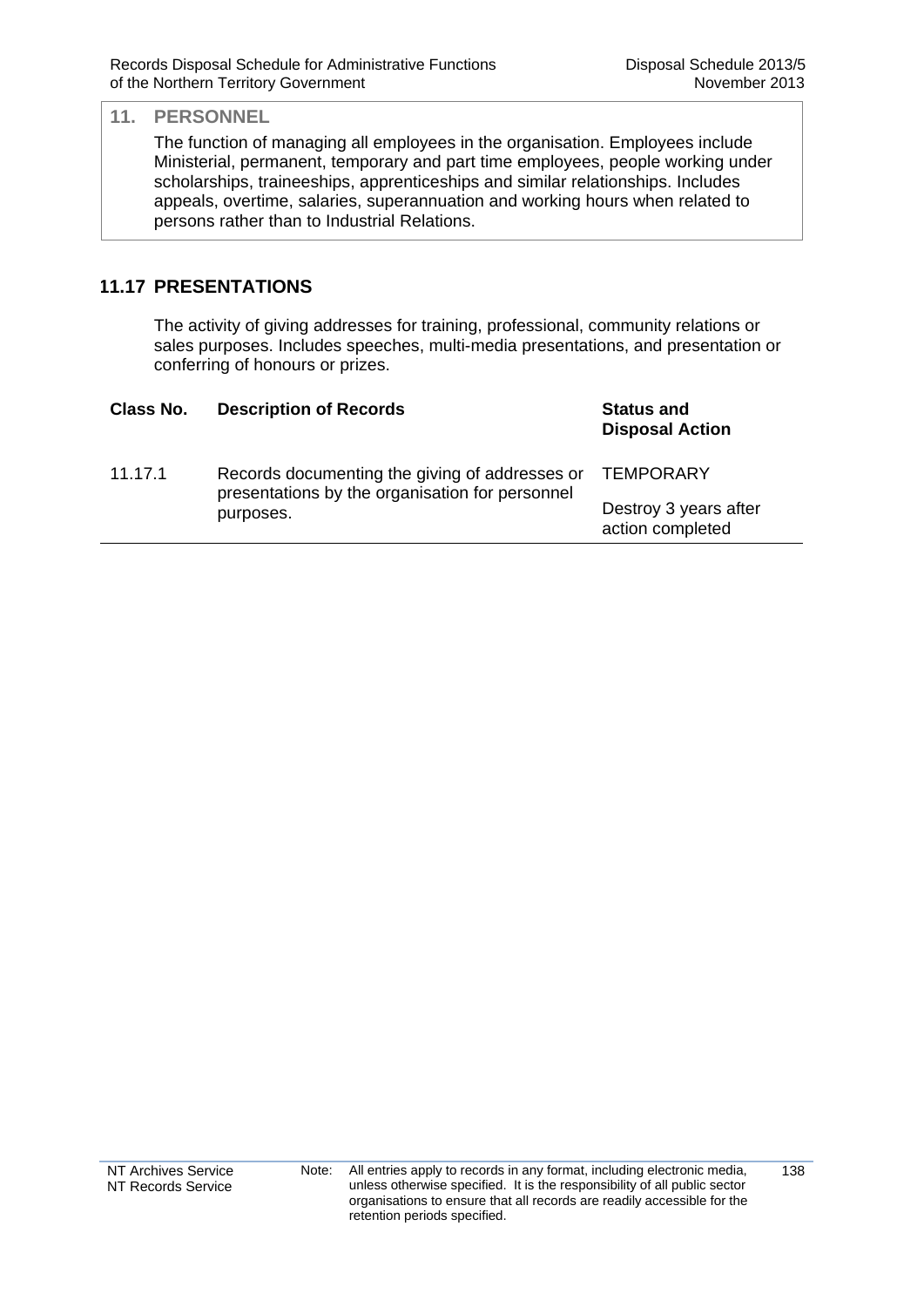The function of managing all employees in the organisation. Employees include Ministerial, permanent, temporary and part time employees, people working under scholarships, traineeships, apprenticeships and similar relationships. Includes appeals, overtime, salaries, superannuation and working hours when related to persons rather than to Industrial Relations.

### **11.18 RECRUITMENT**

The process of recruiting which includes applying for approval to fill existing vacancies, the advertising of vacant positions in the Public Service Notices, and the handling of applications, interviews, selection, culling and appointment. Includes recruitment to temporary and permanent positions. Also includes recruiting volunteers.

| Class No. | <b>Description of Records</b>                                                                                                            | <b>Status and</b><br><b>Disposal Action</b> |
|-----------|------------------------------------------------------------------------------------------------------------------------------------------|---------------------------------------------|
| 11.18.1   | Records documenting the recruitment process                                                                                              | <b>TEMPORARY</b>                            |
|           | for on-going and fixed period employees<br>(including executive contract officers) within the<br>NT public sector. Includes:             | Destroy 1 year after<br>recruitment process |
|           | advertisements                                                                                                                           | finalised                                   |
|           | applications                                                                                                                             |                                             |
|           | referee reports                                                                                                                          |                                             |
|           | interview reports<br>٠                                                                                                                   |                                             |
|           | schedule of applicants for interview<br>$\bullet$                                                                                        |                                             |
|           | criminal history checks<br>$\bullet$                                                                                                     |                                             |
|           | notifications to unsuccessful applicants.                                                                                                |                                             |
| 11.18.2   | Records documenting the management of<br>unsolicited applications for employment.                                                        | <b>TEMPORARY</b>                            |
|           |                                                                                                                                          | Destroy 1 year after<br>action completed    |
|           | Use 11.9 PERSONNEL - EMPLOYMENT<br>HISTORY for the letter of appointment to the<br>successful applicant and supporting<br>documentation. |                                             |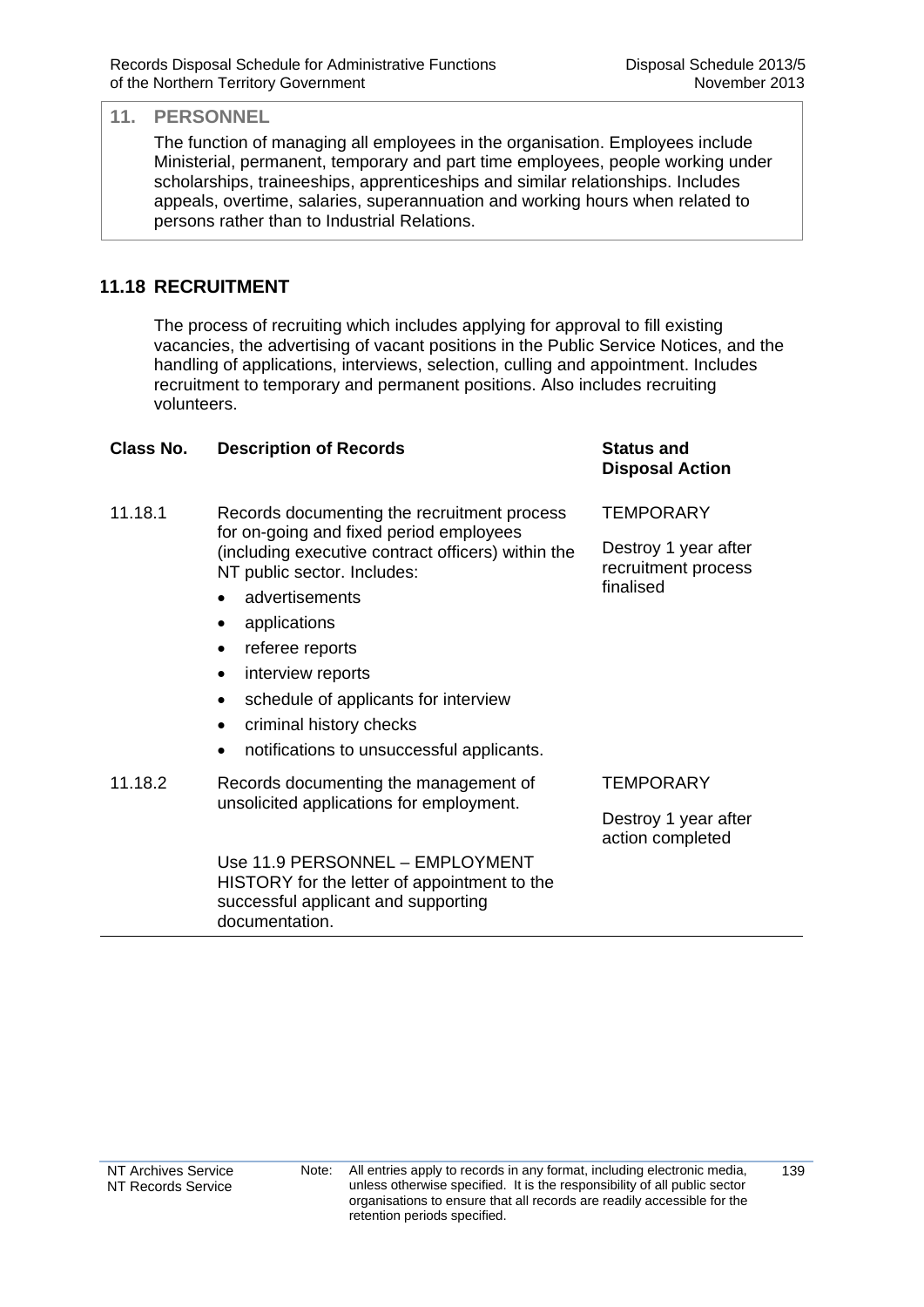The function of managing all employees in the organisation. Employees include Ministerial, permanent, temporary and part time employees, people working under scholarships, traineeships, apprenticeships and similar relationships. Includes appeals, overtime, salaries, superannuation and working hours when related to persons rather than to Industrial Relations.

## **11.19 REPRESENTATIVES**

The activities associated with the nomination, appointment and duties arising from the appointment or resignation of individuals or groups of personnel appointed by the organisation or their co-workers, or appointed as a result of their connection with a government entity, to act as official representatives. Includes representatives to organisations, offices, unions, workers participation committees, councils or groups. Also includes organisational legal representatives.

### **Class No. Description of Records Status and**

11.19.1 Records documenting the nomination, appointment, resignation from and/or termination of organisation representatives on bodies considering matters relating to the personnel function.

> Use 1.13 COMMUNITY RELATIONS – REPRESENTATIVES for appointments on community organisations.

> Use 7.7 GOVERNMENT RELATIONS – REPRESENTATIVES for appointments on government bodies.

> Use 17.6 WORK HEALTH & SAFETY – REPRESENTATIVES for appointments as health and safety representatives.

**Disposal Action**

**TEMPORARY** 

Destroy 3 years after end of appointment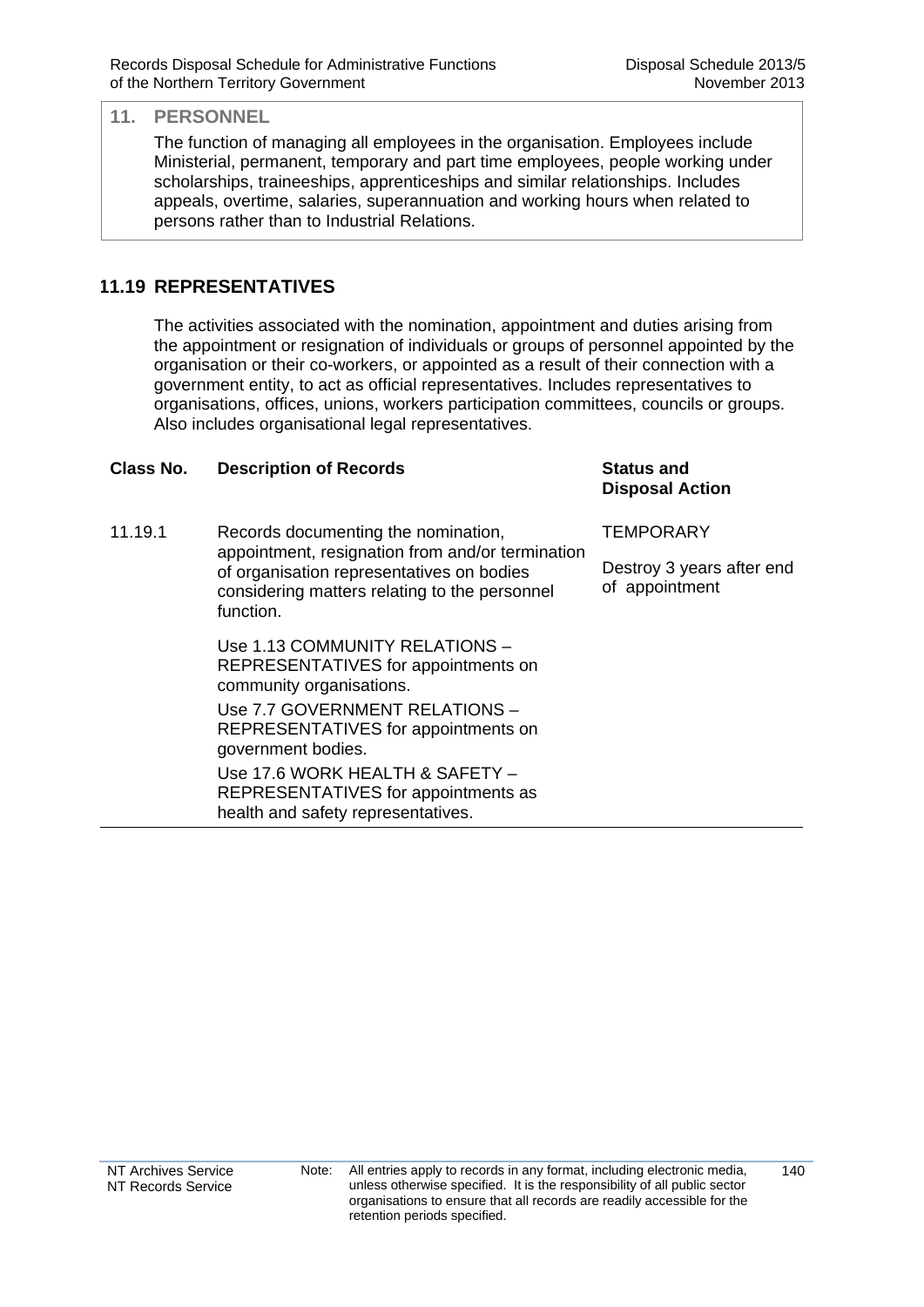The function of managing all employees in the organisation. Employees include Ministerial, permanent, temporary and part time employees, people working under scholarships, traineeships, apprenticeships and similar relationships. Includes appeals, overtime, salaries, superannuation and working hours when related to persons rather than to Industrial Relations.

### **11.20 SALARIES**

The process of managing the payment of salaries to personnel.

| Class No. | <b>Description of Records</b>                                                                                                                                                                                                                                                                                       | <b>Status and</b><br><b>Disposal Action</b>                                                                                          |
|-----------|---------------------------------------------------------------------------------------------------------------------------------------------------------------------------------------------------------------------------------------------------------------------------------------------------------------------|--------------------------------------------------------------------------------------------------------------------------------------|
| 11.20.1   | Records documenting the payment of<br>employees' salaries. Includes:<br>taxation declaration records<br>payroll deduction authorities<br>$\bullet$<br>records relating to the recovery of<br>$\bullet$<br>overpayments<br>deductions to satisfy a judgement debt<br>$\bullet$<br>employee pay history records.<br>٠ | <b>TEMPORARY</b><br>Destroy 71 years after<br>date of birth of employee<br>or 7 years after<br>separation, whichever is<br>the later |
| 11.20.2   | Records documenting superannuation<br>deductions.                                                                                                                                                                                                                                                                   | <b>TEMPORARY</b><br>Destroy 7 years after<br>termination of<br>employment                                                            |
| 11.20.3   | Records documenting the management of<br>special salary packaging arrangements.<br>Includes salary sacrificing and Fringe Benefit<br>Tax (FBT) arrangements.                                                                                                                                                        | <b>TEMPORARY</b><br>Destroy 7 years after<br>action completed                                                                        |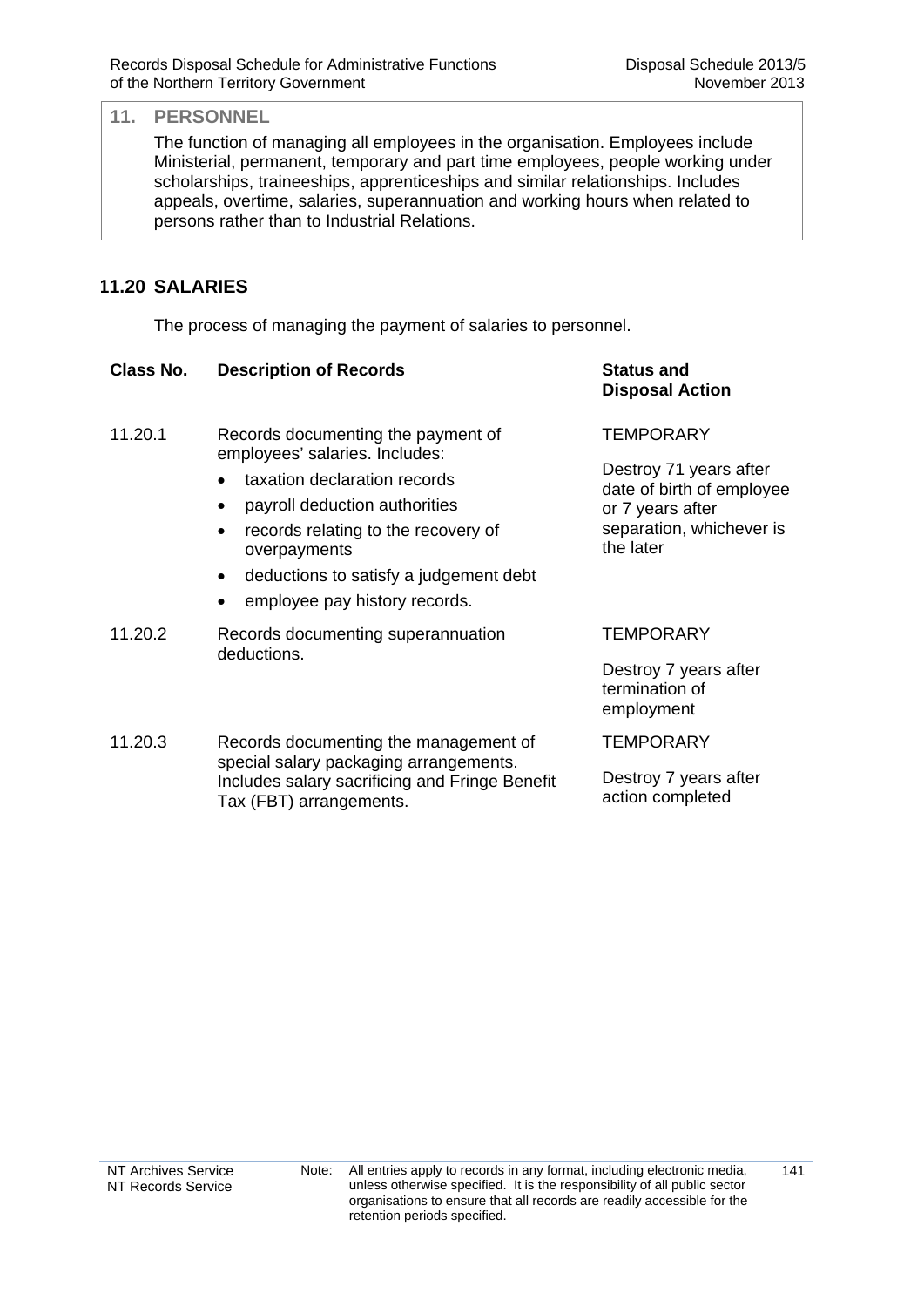The function of managing all employees in the organisation. Employees include Ministerial, permanent, temporary and part time employees, people working under scholarships, traineeships, apprenticeships and similar relationships. Includes appeals, overtime, salaries, superannuation and working hours when related to persons rather than to Industrial Relations.

### **11.21 SECURITY**

The activities associated with measures taken to protect people, premises, equipment, and collections from accidental or intentional damage or from unauthorised access. Includes the security classification of personnel, allocation of user identifications and passwords, and criminal record checks.

| Class No. | <b>Description of Records</b>                                                                                                              | <b>Status and</b><br><b>Disposal Action</b>            |
|-----------|--------------------------------------------------------------------------------------------------------------------------------------------|--------------------------------------------------------|
| 11.21.1   | Records documenting security checks (vetting)<br>carried out as part of pre-engagement and pre-<br>employment checks, or periodic reviews. | <b>TEMPORARY</b>                                       |
|           |                                                                                                                                            | Destroy 5 years after<br>separation from<br>employment |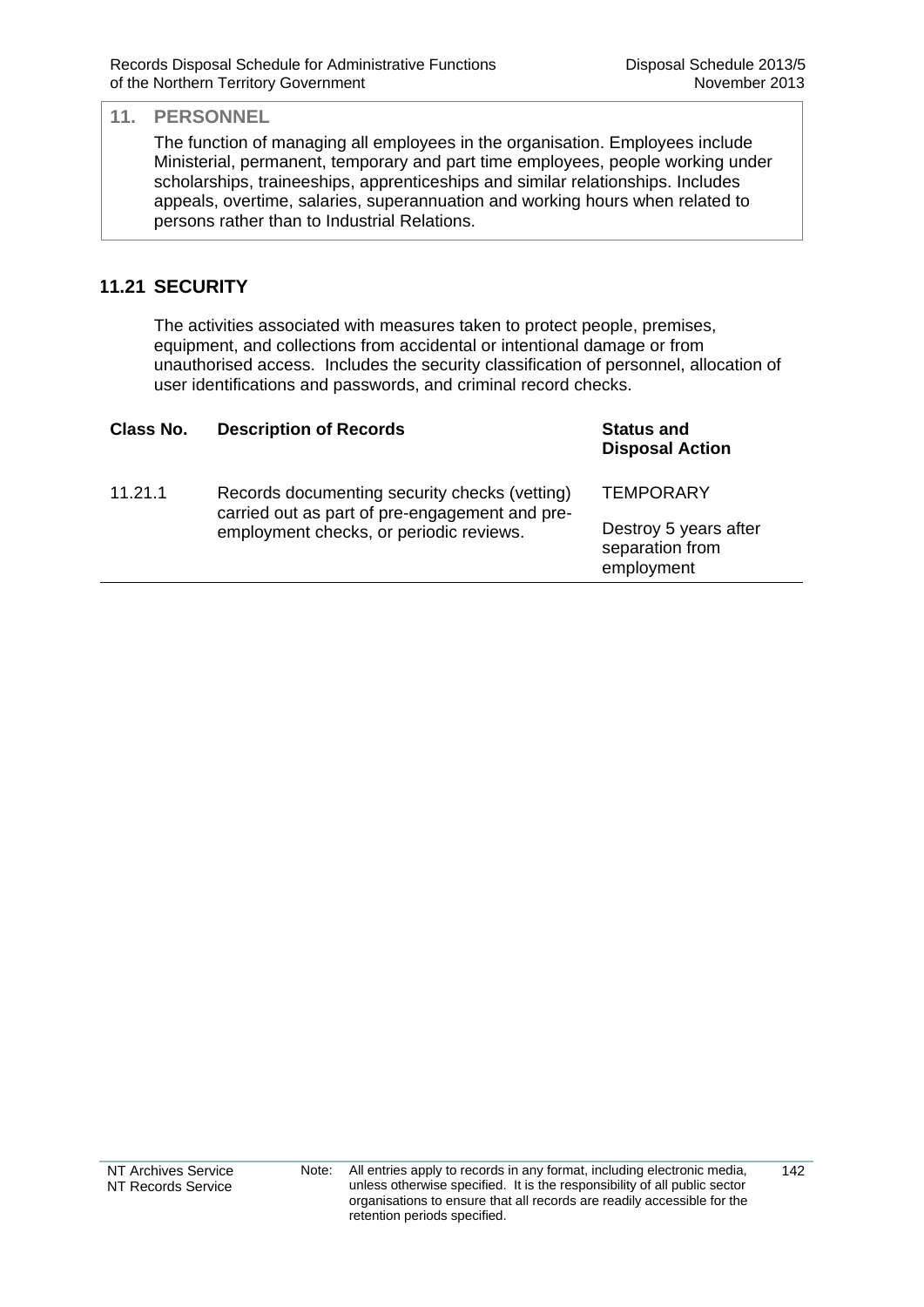The function of managing all employees in the organisation. Employees include Ministerial, permanent, temporary and part time employees, people working under scholarships, traineeships, apprenticeships and similar relationships. Includes appeals, overtime, salaries, superannuation and working hours when related to persons rather than to Industrial Relations.

## **11.22 SEPARATIONS**

The activities associated with managing any method of leaving an organisation. Includes resignation, retirement, dismissal, death, redundancy, retrenchment and dispensations of services of temporary personnel. Excludes transfers.

## **Class No. Description of Records Status and**  11.22.1 Records documenting the separation of ongoing and fixed period employees (including executive contract officers) from the Northern Territory Government. Includes: • retirements (including retirement with incentive) • resignations voluntary redundancies dismissal death • retrenchment. **TEMPORARY** the later

11.22.2 Records documenting the termination of a casual employee before the completion of a specified term of employment.

> Use 11.9 PERSONNEL – EMPLOYMENT HISTORY for the temporary or permanent transfer of employees.

**Disposal Action**

Destroy 71 years after date of birth of employee or 7 years after separation, whichever is

### **TFMPORARY**

Destroy 7 years after termination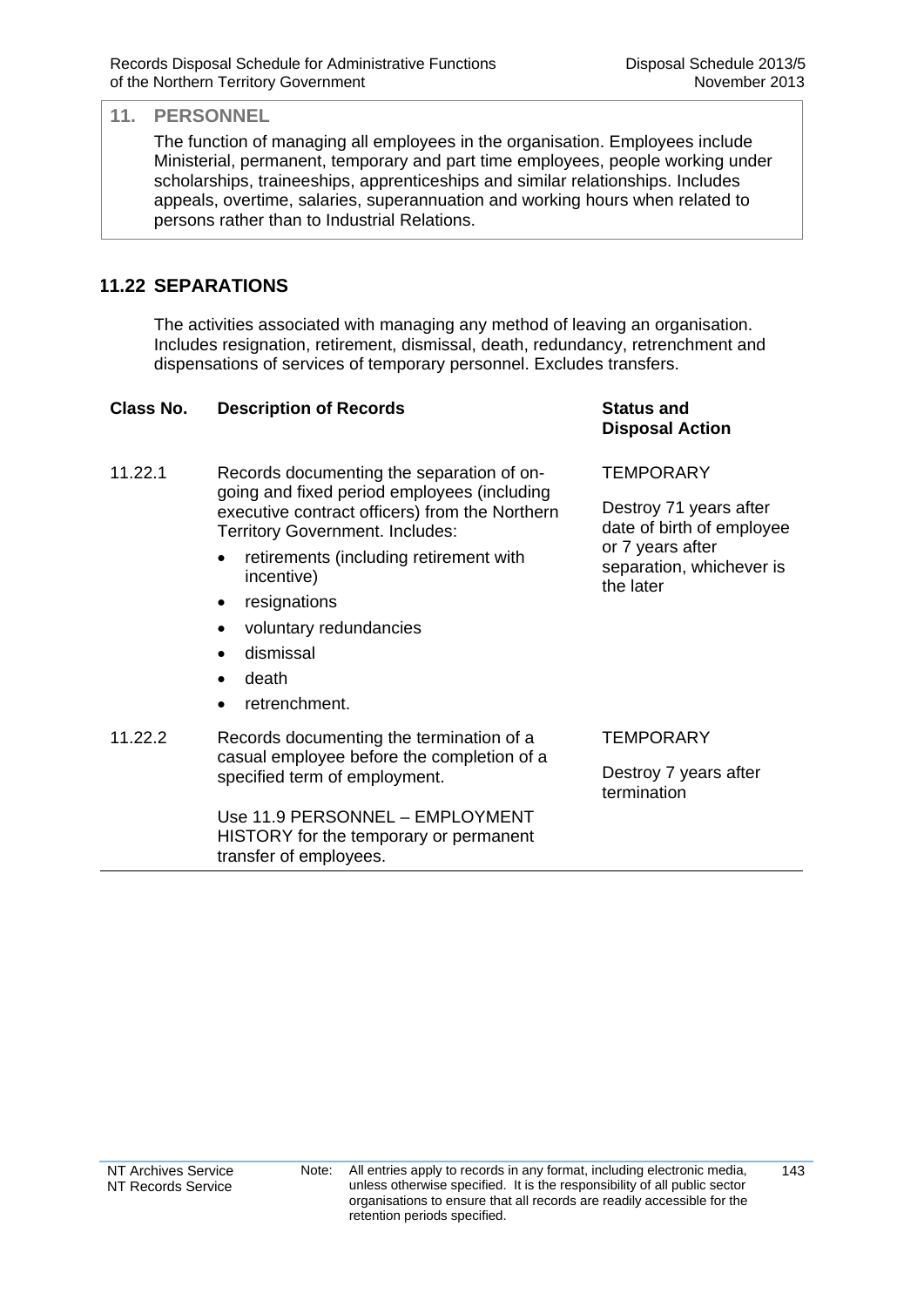The function of acquiring, constructing, fitting-out, managing, maintaining, protecting and disposing of land, property, infrastructure, buildings and facilities such as office blocks, repositories, workshops, car parks, farms, stations, airstrips, wharves, jetties, bridges, railways, roads, laboratories, museums, libraries, schools, sporting facilities, houses, stadiums, hospitals, power stations, water and sewage treatment plants, dams and warehouses for whole of government and/or individual agencies in the Northern Territory, interstate and/or overseas. Includes NT Government owned or leased land, property, infrastructure, buildings and facilities.

## **12.1 ACQUISITION**

The process of gaining ownership or use of property and other items required in the conduct of business through purchase, requisitions or collection.

#### **Class No. Description of Records Status and**

- 12.1.1 Records documenting acquisition, including compulsory acquisitions, of land, buildings and properties that are
	- of significance in the evolution and pattern of the Territory's natural or cultural history
	- possessing rare, endangered or uncommon aspects of the Territory's natural or cultural history
	- demonstrating the prime characteristics of a class of the Territory's heritage places or objects
	- of significance for their strong association with the life or works of a notable person or persons associated with the Territory
	- possessing technical, design or aesthetic qualities of significance
	- of significance because of special association with a Territory community for social, cultural or spiritual reasons
	- of significance for their potential to yield information which will contribute to a better understanding of Territory heritage, and/or listed by the National Trust of Australia.

Includes investigations into and reports on the property, environmental impact assessments, legal advice, budgetary estimates, cost benefit analyses, conservation orders and approvals.

## **Disposal Action**

#### PERMANENT

Transfer to NT Archives Service 10 years after action completed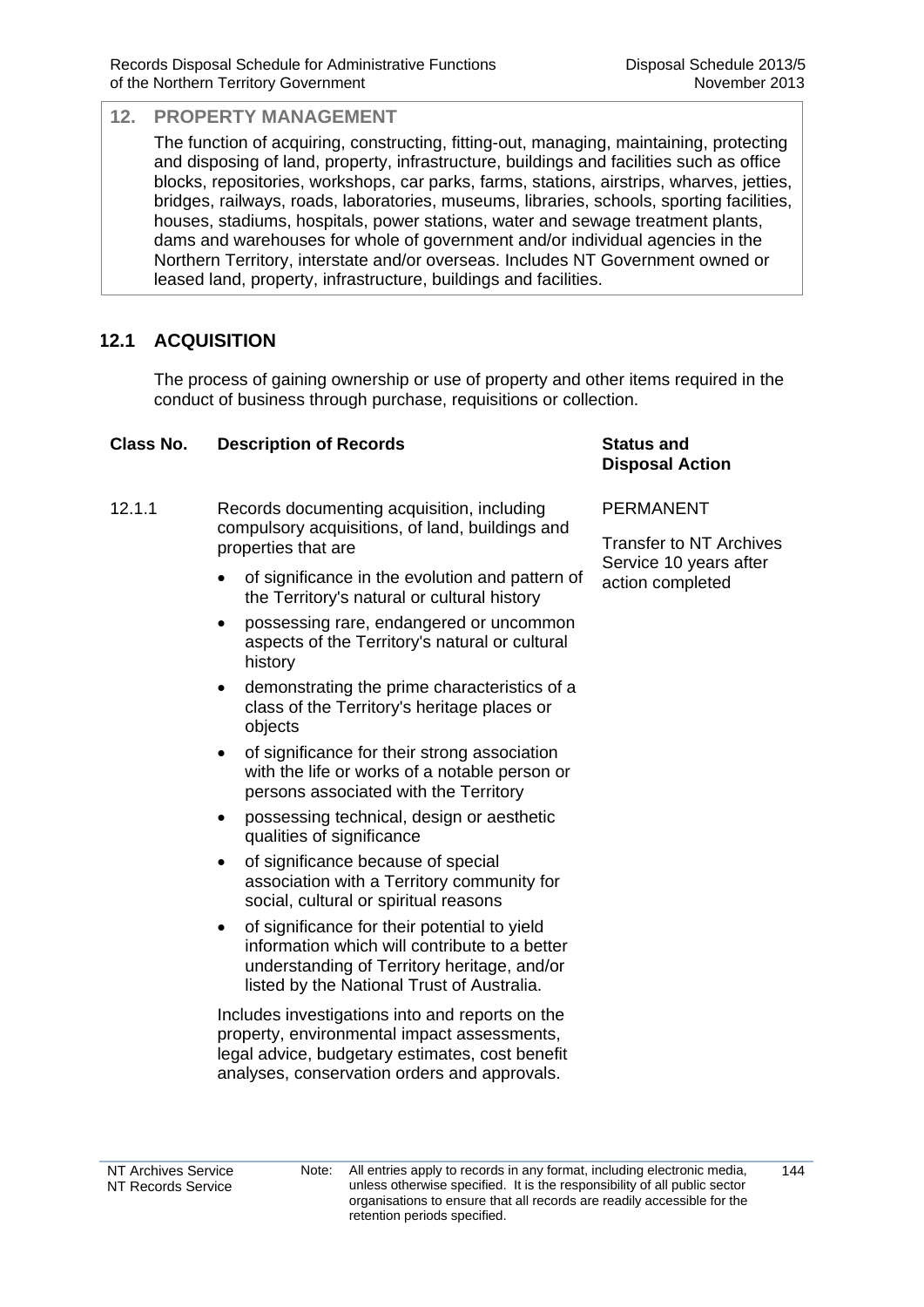#### **12. PROPERTY MANAGEMENT**  The function of acquiring, constructing, fitting-out, managing, maintaining, protecting and disposing of land, property, infrastructure, buildings and facilities such as office blocks, repositories, workshops, car parks, farms, stations, airstrips, wharves, jetties, bridges, railways, roads, laboratories, museums, libraries, schools, sporting facilities, houses, stadiums, hospitals, power stations, water and sewage treatment plants, dams and warehouses for whole of government and/or individual agencies in the Northern Territory, interstate and/or overseas. Includes NT Government owned or leased land, property, infrastructure, buildings and facilities. 12.1.2 Records documenting acquisition, including compulsory acquisitions, of land, buildings and properties that are not of cultural or heritage significance to the Territory. Includes **TEMPORARY** Destroy 7 years after disposal of property

|        | estimates, cost benefit analyses and approvals.                                        |                                                          |
|--------|----------------------------------------------------------------------------------------|----------------------------------------------------------|
| 12.1.3 | Deeds and certificates of title relating to NT<br>government owned land and buildings. | TEMPORARY                                                |
|        |                                                                                        | Transfer to new owner<br>when property is<br>disposed of |

12.1.4 Records documenting the negotiations for land and properties where the acquisition was not proceeded with. Includes legal advice, investigations into and reports on the property, environmental impact assessments, budgetary estimates, cost benefit analyses notifications. **TEMPORARY** Destroy 7 years after action completed

investigations into and reports on the property, environmental impact assessments, budgetary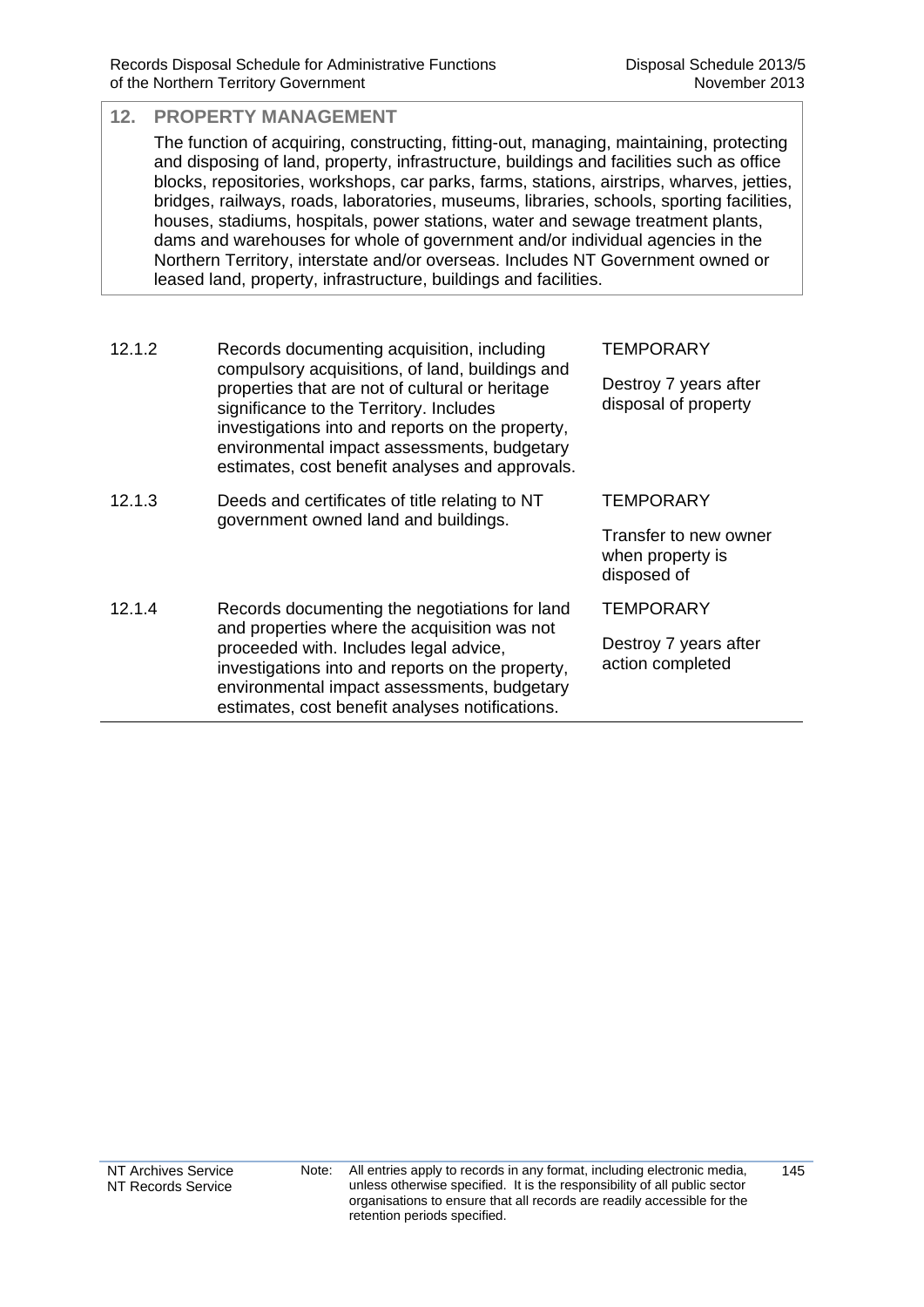The function of acquiring, constructing, fitting-out, managing, maintaining, protecting and disposing of land, property, infrastructure, buildings and facilities such as office blocks, repositories, workshops, car parks, farms, stations, airstrips, wharves, jetties, bridges, railways, roads, laboratories, museums, libraries, schools, sporting facilities, houses, stadiums, hospitals, power stations, water and sewage treatment plants, dams and warehouses for whole of government and/or individual agencies in the Northern Territory, interstate and/or overseas. Includes NT Government owned or leased land, property, infrastructure, buildings and facilities.

## **12.2 CONSERVATION**

The activities involved in the preservation, protection, maintenance, restoration and enhancement of properties, including buildings and land, and information resources and artefacts.

#### **Class No. Description of Records Status and**

- 12.2.1 Records documenting preservation, protection, maintenance, restoration and enhancement of land, properties and infrastructure which are considered to be of cultural or heritage significance to the Northern Territory. Includes applications, supporting documentation, technical reports, assessments, advice from other jurisdictions or professional organisations, consultations, approvals and notifications.
- 12.2.2 Records documenting restoration of contaminated land. Includes environmental assessments, conservation and technical reports, advice received from other jurisdictions or professional organisations.
- 12.2.3 Records documenting preservation, protection, maintenance, restoration and enhancement of land, properties and infrastructure which are not considered to be of cultural or heritage significance to the Northern Territory. Includes technical reports, assessments, advice received from other jurisdictions or professional organisations.

Use 17.4 WORK HEALTH & SAFETY – INSPECTIONS for records documenting inspections of property where workers may be exposed to a hazardous substance.

## **Disposal Action**

PERMANENT

Transfer to NT Archives Service 10 years after action completed

### PERMANENT

Transfer to NT Archives Service 10 years after action completed

**TEMPORARY** 

Destroy 3 years after building or infrastructure is demolished or transferred to new owner

Note: All entries apply to records in any format, including electronic media, unless otherwise specified. It is the responsibility of all public sector organisations to ensure that all records are readily accessible for the retention periods specified.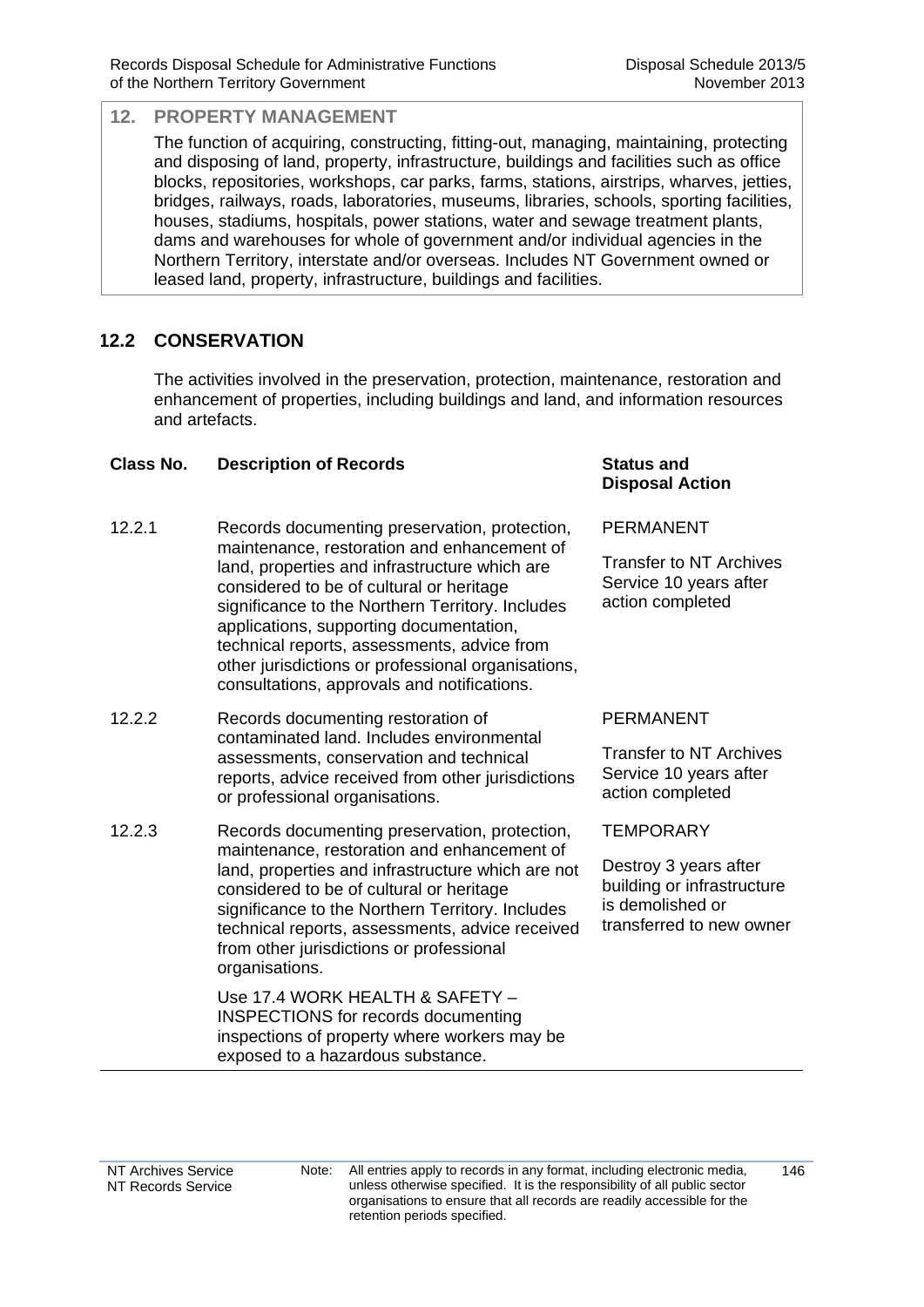The function of acquiring, constructing, fitting-out, managing, maintaining, protecting and disposing of land, property, infrastructure, buildings and facilities such as office blocks, repositories, workshops, car parks, farms, stations, airstrips, wharves, jetties, bridges, railways, roads, laboratories, museums, libraries, schools, sporting facilities, houses, stadiums, hospitals, power stations, water and sewage treatment plants, dams and warehouses for whole of government and/or individual agencies in the Northern Territory, interstate and/or overseas. Includes NT Government owned or leased land, property, infrastructure, buildings and facilities.

## **12.3 CONSTRUCTION**

The process of making or building something.

#### **Class No. Description of Records Status and**

- 12.3.1 Records documenting design and construction of infrastructure and buildings which are considered to be of cultural or heritage significance to the Northern Territory for example The Waterfront, the Alice Springs to Darwin rail link and Parliament House. Includes feasibility studies, design briefs, specifications, building plans, project plans, consultations, sketches, investigations, environmental impact assessments, technical briefs, submissions, legal advice, court orders and appeal decisions.
- 12.3.2 Records documenting design and construction of infrastructure and buildings which are not considered to be of cultural or heritage significance to the Northern Territory. Includes feasibility studies, design briefs, specifications, building plans, project plans, consultations, sketches, investigations, environmental impact assessments, technical briefs, submissions, legal advice, court orders and appeal decisions.
- 12.3.3 Records documenting design and construction activities not proceeded with. Includes feasibility studies, design briefs, specifications, building plans, project plans, consultations, sketches, investigations, environmental impact assessments, technical briefs, submissions, legal advice, court orders and appeal decisions.

Use 17.4 WORK HEALTH & SAFETY – INSPECTIONS for records documenting inspections of property where workers may be exposed to a hazardous substance.

# **Disposal Action**

PERMANENT

Transfer to NT Archives Service 10 years after action completed

### **TEMPORARY**

Destroy 3 years after building or infrastructure is demolished or transferred to new owner

### **TEMPORARY**

Destroy 7 years after decision not to proceed

NT Archives Service NT Records Service Note: All entries apply to records in any format, including electronic media, unless otherwise specified. It is the responsibility of all public sector organisations to ensure that all records are readily accessible for the retention periods specified.

147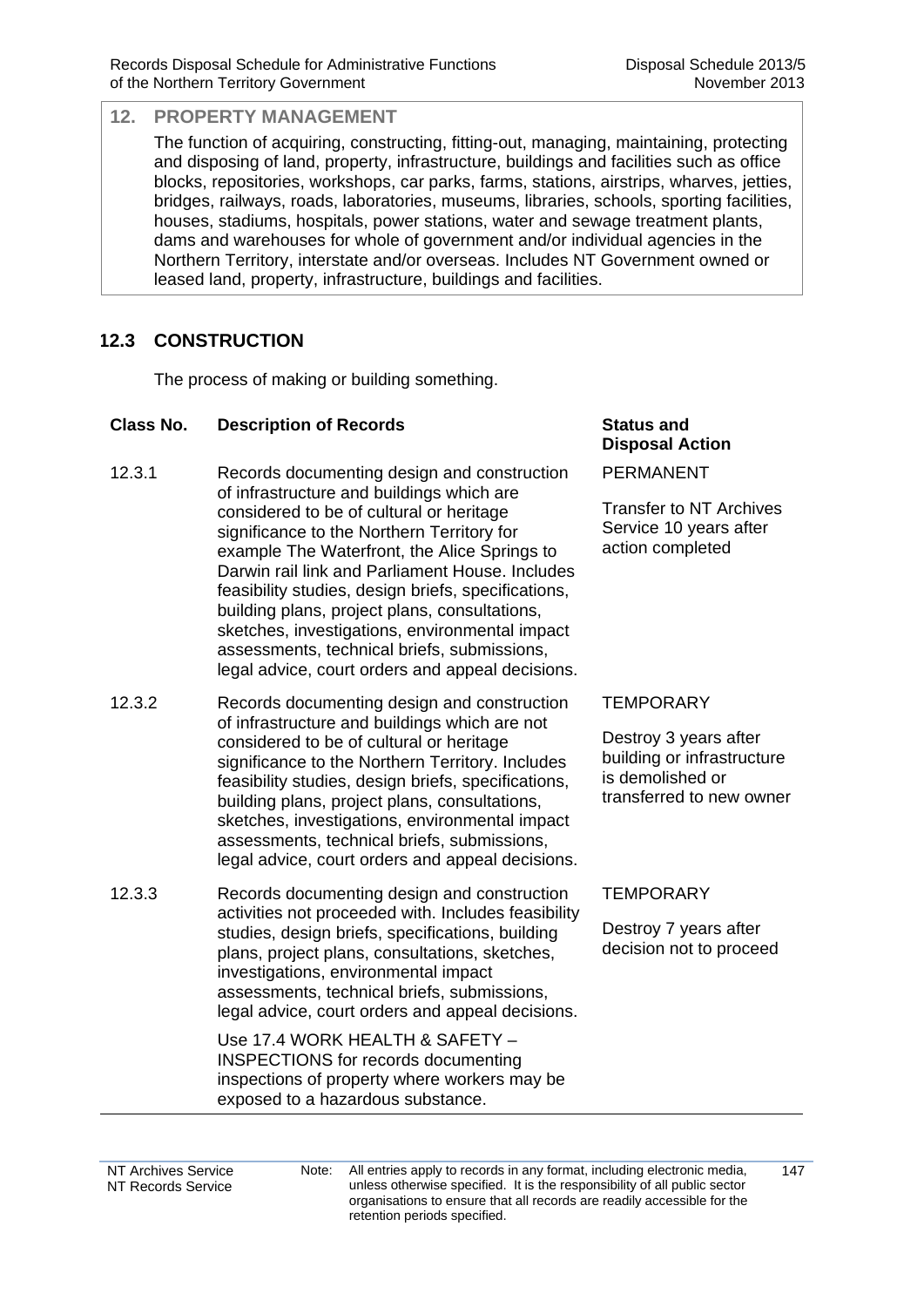**Disposal Action**

#### **12. PROPERTY MANAGEMENT**

The function of acquiring, constructing, fitting-out, managing, maintaining, protecting and disposing of land, property, infrastructure, buildings and facilities such as office blocks, repositories, workshops, car parks, farms, stations, airstrips, wharves, jetties, bridges, railways, roads, laboratories, museums, libraries, schools, sporting facilities, houses, stadiums, hospitals, power stations, water and sewage treatment plants, dams and warehouses for whole of government and/or individual agencies in the Northern Territory, interstate and/or overseas. Includes NT Government owned or leased land, property, infrastructure, buildings and facilities.

## **12.4 DISPOSAL**

The process of disposing of property no longer required by the organisation, by sale, transfer, termination of lease, auction, or destruction. Includes destruction or transfer of records to archives, and the program of activities to facilitate the orderly transfer of semi-active and inactive records from current office space into secondary or archival storage.

#### **Class No. Description of Records Status and**

| 12.4.1 | Records documenting the disposal by sale,                                                                                                                                                                                                                                                                                                    | PERMANENT                                                                    |
|--------|----------------------------------------------------------------------------------------------------------------------------------------------------------------------------------------------------------------------------------------------------------------------------------------------------------------------------------------------|------------------------------------------------------------------------------|
|        | transfer, termination of lease, auction or<br>demolition of land, infrastructure, properties and<br>buildings which are considered to be of cultural<br>or heritage significance to the Northern Territory.<br>Includes assessments and investigations,<br>evaluation certificates and details of preparation<br>undertaken before disposal. | <b>Transfer to NT Archives</b><br>Service 10 years after<br>action completed |
| 12.4.2 | Records documenting the disposal by sale,<br>transfer, termination of lease, auction or                                                                                                                                                                                                                                                      | <b>TEMPORARY</b>                                                             |
|        | demolition of land, infrastructure, properties and<br>buildings which are not considered to be of<br>cultural or heritage significance to the Northern<br>Territory. Includes assessments and<br>investigations, evaluation certificates and details<br>of preparation undertaken before disposal.                                           | Destroy 7 years after<br>action completed                                    |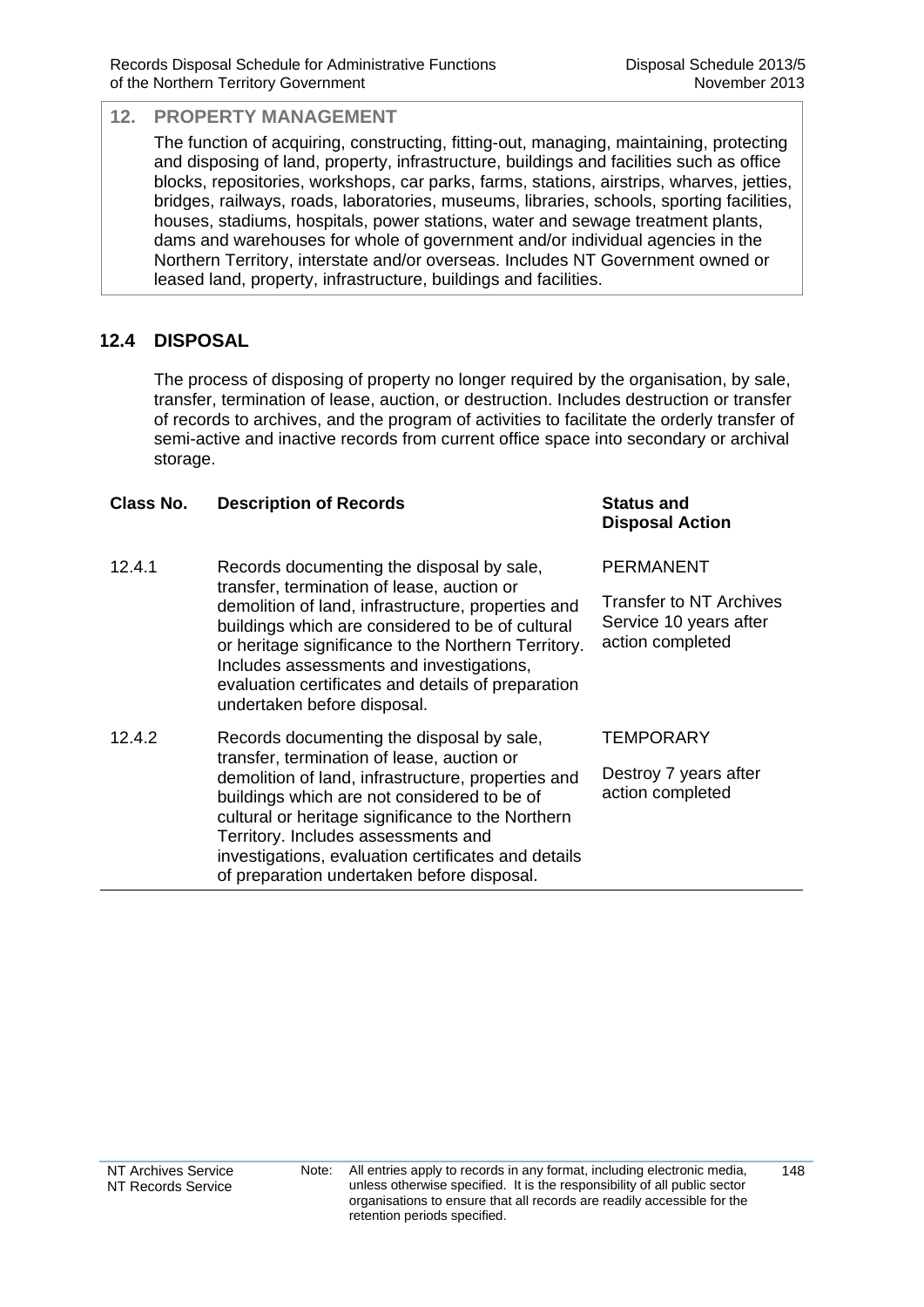The function of acquiring, constructing, fitting-out, managing, maintaining, protecting and disposing of land, property, infrastructure, buildings and facilities such as office blocks, repositories, workshops, car parks, farms, stations, airstrips, wharves, jetties, bridges, railways, roads, laboratories, museums, libraries, schools, sporting facilities, houses, stadiums, hospitals, power stations, water and sewage treatment plants, dams and warehouses for whole of government and/or individual agencies in the Northern Territory, interstate and/or overseas. Includes NT Government owned or leased land, property, infrastructure, buildings and facilities.

## **12.5 FIT OUTS**

The process of refurbishing a workplace, building or vehicle or vessel internally. Includes painting, floor coverings, furnishings, furniture, fittings and equipment.

| Class No. | <b>Description of Records</b>                                                                                                                                                                                                                                                                     | <b>Status and</b><br><b>Disposal Action</b>                                  |
|-----------|---------------------------------------------------------------------------------------------------------------------------------------------------------------------------------------------------------------------------------------------------------------------------------------------------|------------------------------------------------------------------------------|
| 12.5.1    | Records documenting fit out or refurbishment of                                                                                                                                                                                                                                                   | PERMANENT                                                                    |
|           | properties and buildings which are considered to<br>be of cultural or heritage significance to the<br>Northern Territory. Includes design briefs,<br>notifications, approvals, assessments,<br>certifications, plans and consultations.                                                           | <b>Transfer to NT Archives</b><br>Service 10 years after<br>action completed |
| 12.5.2    | Records documenting fit out or refurbishment of<br>properties and buildings which are not<br>considered to be of cultural or heritage<br>significance to the Northern Territory. Includes<br>design briefs, notifications, approvals,<br>assessments, certifications, plans and<br>consultations. | <b>TEMPORARY</b><br>Destroy 3 years after<br>vacation of premises            |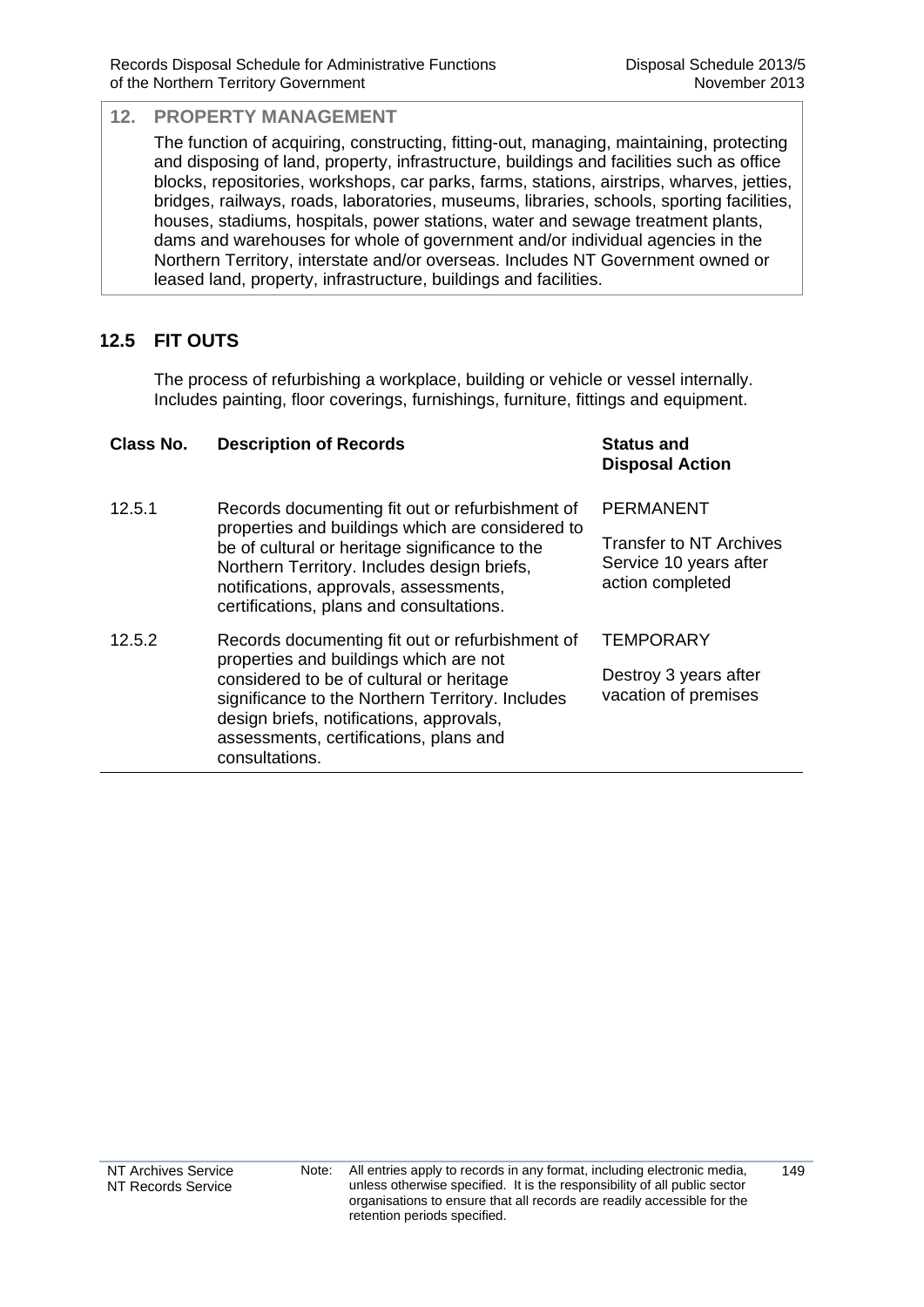The function of acquiring, constructing, fitting-out, managing, maintaining, protecting and disposing of land, property, infrastructure, buildings and facilities such as office blocks, repositories, workshops, car parks, farms, stations, airstrips, wharves, jetties, bridges, railways, roads, laboratories, museums, libraries, schools, sporting facilities, houses, stadiums, hospitals, power stations, water and sewage treatment plants, dams and warehouses for whole of government and/or individual agencies in the Northern Territory, interstate and/or overseas. Includes NT Government owned or leased land, property, infrastructure, buildings and facilities.

## **12.6 INSPECTIONS**

The process of official examinations of facilities, equipment, vehicles and vessels to ensure compliance with agreed standards and objectives.

#### **Class No. Description of Records Status and**

- 12.6.1 Records documenting inspections of land, buildings and properties considered to be of cultural or heritage significance to the Northern Territory, where major faults or problems are identified. Includes technical reports, inspection reports and actions taken to remedy problems.
- 12.6.2 Records documenting inspections of land, buildings and properties not considered to be of cultural or heritage significance to the Northern Territory, where major problems or faults are identified. Includes technical reports, inspection reports and actions taken to remedy problems.
- 12.6.3 Records documenting inspections of land, buildings and properties where minor, or no faults or problems are identified. Includes inspection reports. May include actions taken to remedy minor problems.

 Use 17.4 WORK HEALTH & SAFETY – INSPECTIONS for inspections carried out as a result of work health and safety issues.

## **Disposal Action**

#### PERMANENT

Transfer to NT Archives Service 10 years after action completed

### **TFMPORARY**

Destroy 3 years after vacation of premises

### **TEMPORARY**

Destroy 7 years after action completed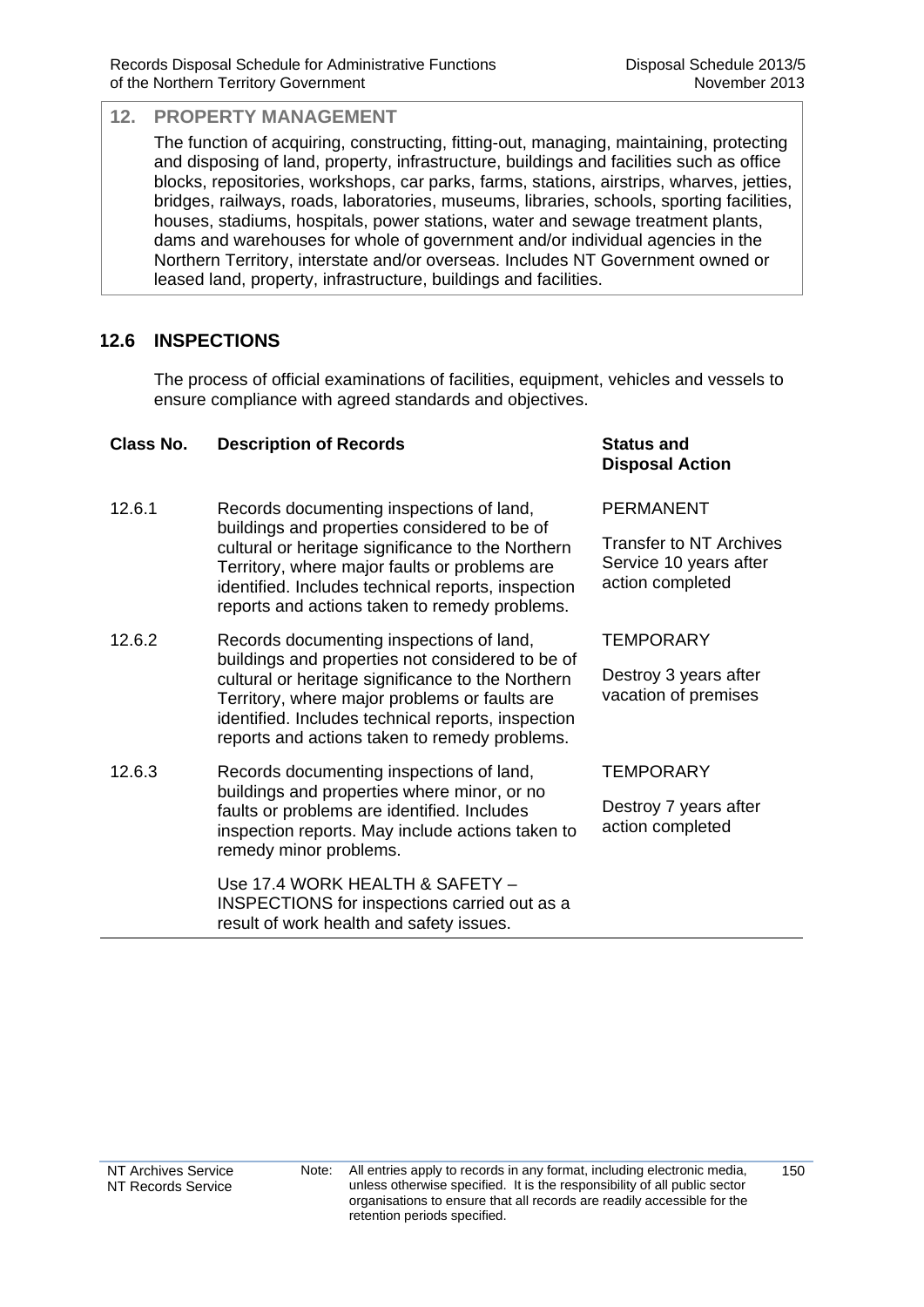The function of acquiring, constructing, fitting-out, managing, maintaining, protecting and disposing of land, property, infrastructure, buildings and facilities such as office blocks, repositories, workshops, car parks, farms, stations, airstrips, wharves, jetties, bridges, railways, roads, laboratories, museums, libraries, schools, sporting facilities, houses, stadiums, hospitals, power stations, water and sewage treatment plants, dams and warehouses for whole of government and/or individual agencies in the Northern Territory, interstate and/or overseas. Includes NT Government owned or leased land, property, infrastructure, buildings and facilities.

## **12.7 INSTALLATION**

Activities involved in placing equipment in position and connecting and adjusting it for use.

#### **Class No. Description of Records Status and**

- 12.7.1 Records documenting installation of equipment such as plumbing, air conditioning, security equipment, gates and grills, fire alarms and panels, cabling, disability ramps and chair lifts in properties and buildings considered of cultural or heritage significance to the Northern Territory. Includes arranging installations, equipment location details and maps.
- 12.7.2 Records documenting installation of equipment such as plumbing, air conditioning, security equipment, fire alarms and panels, cabling, disability ramps and chair lifts in properties and buildings not considered of cultural or heritage significance to the Northern Territory. Includes arranging installations, equipment location details and maps.

## **Disposal Action**

PERMANENT

Transfer to NT Archives Service 10 years after action completed

### **TEMPORARY**

Destroy 3 years after building vacated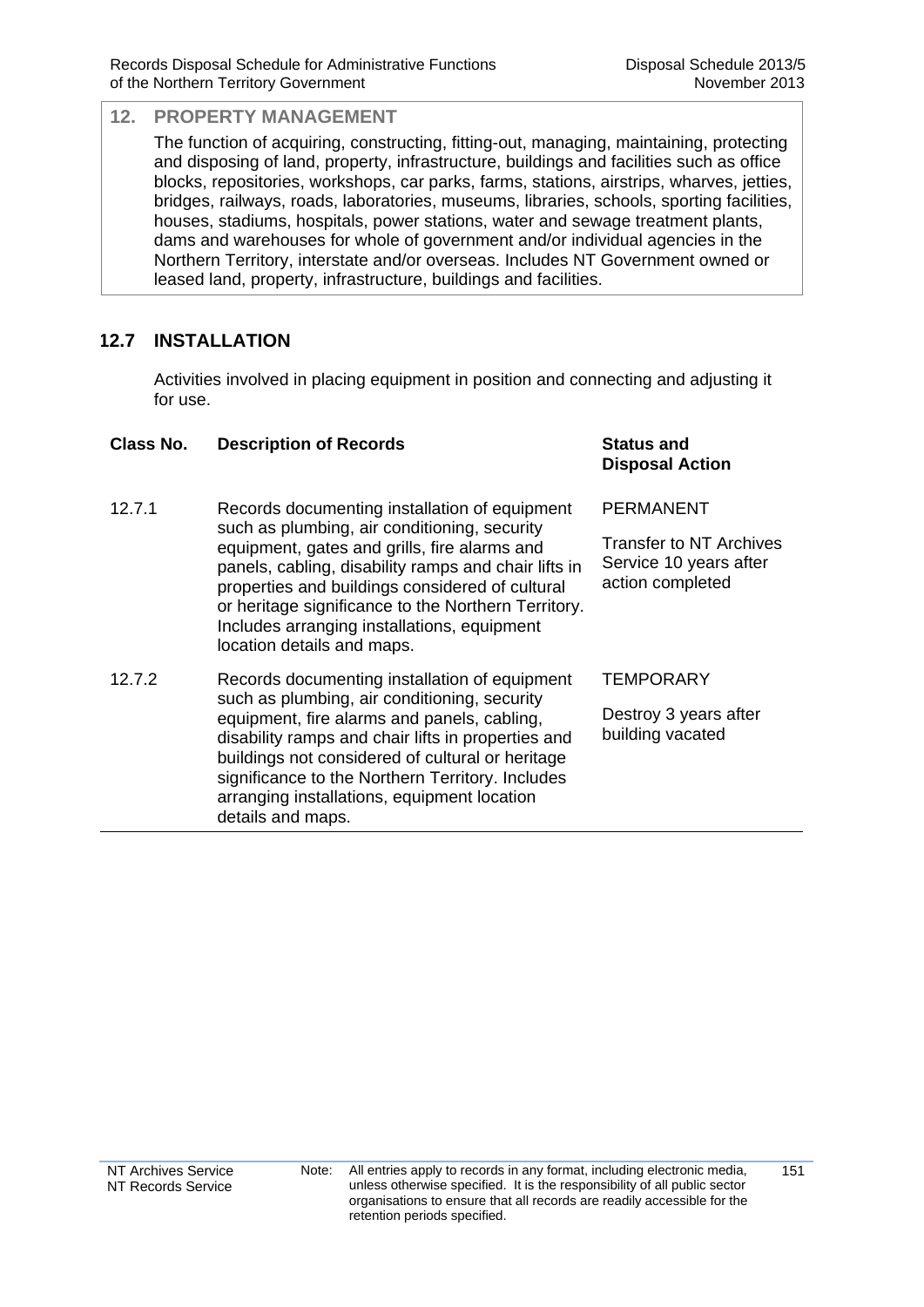The function of acquiring, constructing, fitting-out, managing, maintaining, protecting and disposing of land, property, infrastructure, buildings and facilities such as office blocks, repositories, workshops, car parks, farms, stations, airstrips, wharves, jetties, bridges, railways, roads, laboratories, museums, libraries, schools, sporting facilities, houses, stadiums, hospitals, power stations, water and sewage treatment plants, dams and warehouses for whole of government and/or individual agencies in the Northern Territory, interstate and/or overseas. Includes NT Government owned or leased land, property, infrastructure, buildings and facilities.

## **12.8 LEASING**

The activities involved in leasing items, equipment, accommodation, premises or real estate from another organisation.

#### **Class No. Description of Records Status and**

- 12.8.1 Records documenting the leasing of premises by NT government agencies on their own behalf or on behalf of another party or parties. Includes applications and supporting documentation, signed leases, notifications, organisation head leasing, or private head leasing, sub leases, inspection reports.
- 12.8.2 Records documenting short term, casual or periodic use of land, venues, buildings or facilities owned by external organisations or individuals, to NT government agencies, for purposes such as meetings and events where no fee is charged.

## **Disposal Action**

#### **TEMPORARY**

Destroy 3 years after vacation of premises or lease expires whichever is the later

#### **TFMPORARY**

Destroy 2 years after action completed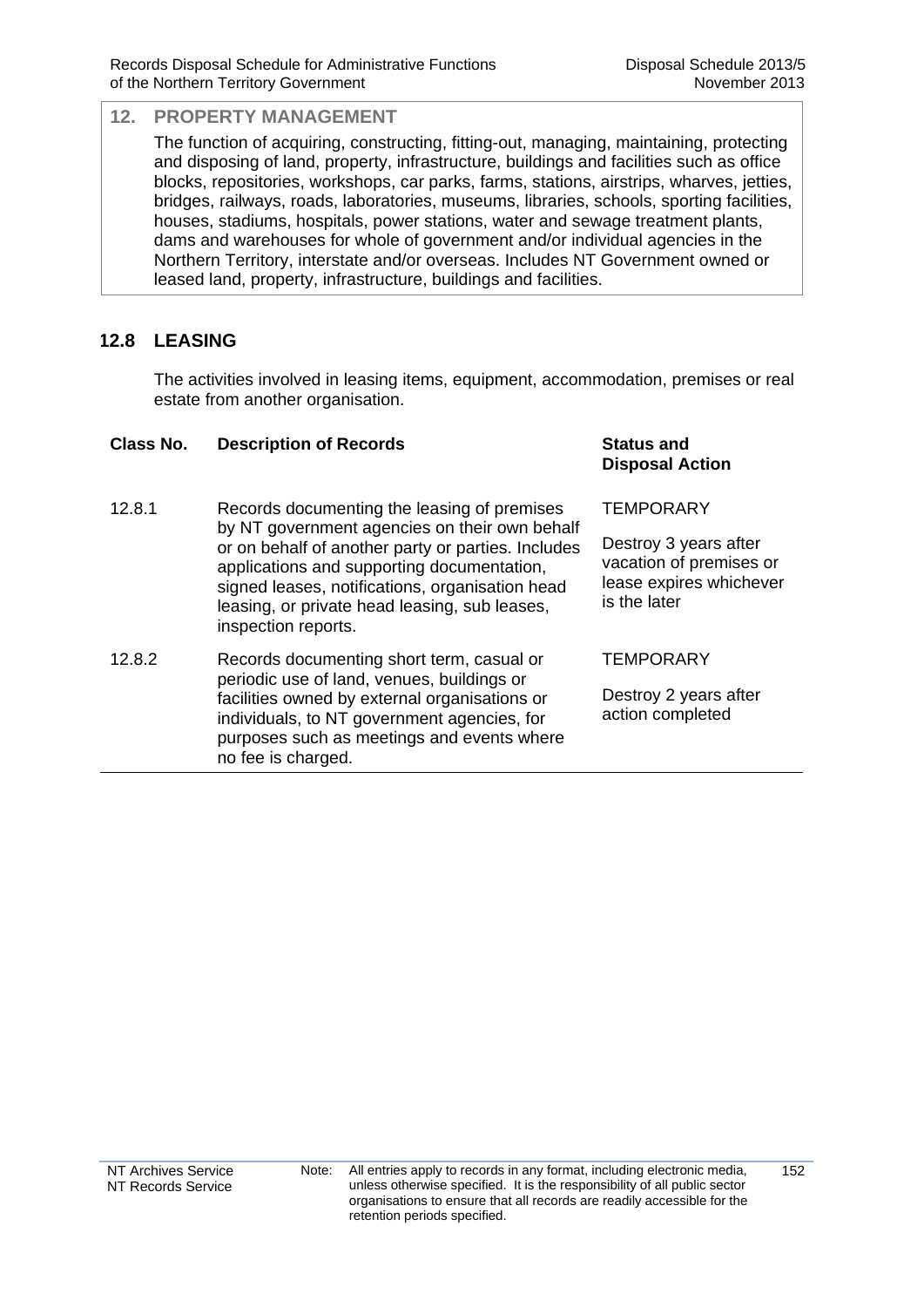The function of acquiring, constructing, fitting-out, managing, maintaining, protecting and disposing of land, property, infrastructure, buildings and facilities such as office blocks, repositories, workshops, car parks, farms, stations, airstrips, wharves, jetties, bridges, railways, roads, laboratories, museums, libraries, schools, sporting facilities, houses, stadiums, hospitals, power stations, water and sewage treatment plants, dams and warehouses for whole of government and/or individual agencies in the Northern Territory, interstate and/or overseas. Includes NT Government owned or leased land, property, infrastructure, buildings and facilities.

## **12.9 LEASING OUT**

The activities involved in leasing-out items, equipment, accommodation, premises or real estate to another organisation or person for a specified period and agreed price. Includes the formal documentation setting out conditions, rights, responsibilities etc. of both parties. Also includes subleasing.

#### **Class No. Description of Records Status and**

- 12.9.1 Records documenting the leasing out of land, venues, buildings or facilities owned or managed by NT government agencies to individuals, groups or organisations. Includes applications and supporting documentation, signed leases, notifications, organisation head leasing, or private head leasing, sub leases inspection reports. **TEMPORARY** Destroy 7 years after cessation of tenancy 12.9.2 Records documenting short term, casual or periodic hire of land, venues, buildings or **TEMPORARY**
- facilities owned by NT government agencies, to external organisations or individuals, for purposes such as meetings and events where no fee is charged.

**Disposal Action**

Destroy 2 years after action completed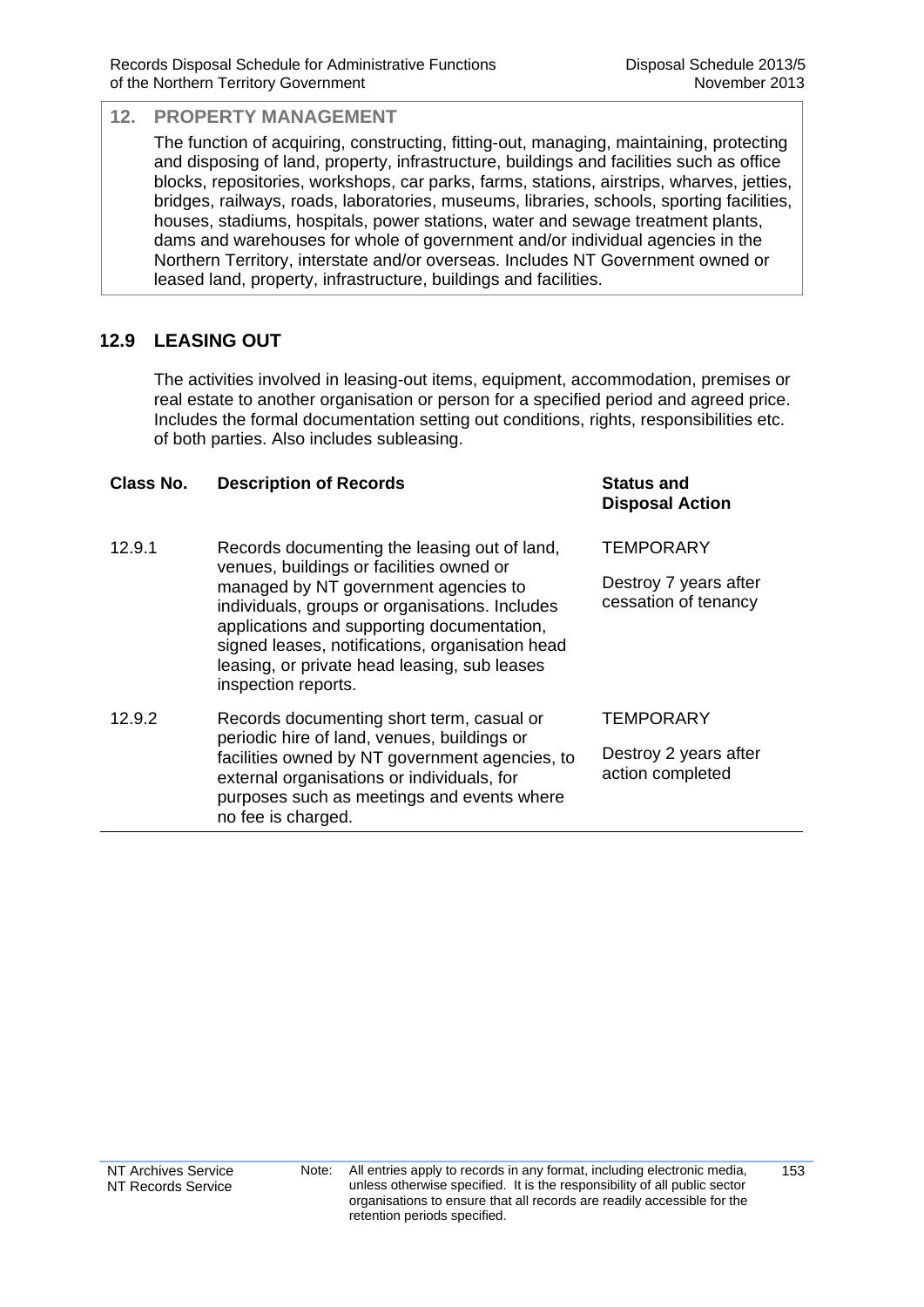The function of acquiring, constructing, fitting-out, managing, maintaining, protecting and disposing of land, property, infrastructure, buildings and facilities such as office blocks, repositories, workshops, car parks, farms, stations, airstrips, wharves, jetties, bridges, railways, roads, laboratories, museums, libraries, schools, sporting facilities, houses, stadiums, hospitals, power stations, water and sewage treatment plants, dams and warehouses for whole of government and/or individual agencies in the Northern Territory, interstate and/or overseas. Includes NT Government owned or leased land, property, infrastructure, buildings and facilities.

## **12.10 MAINTENANCE**

The activities associated with the upkeep, repair, servicing and preservation of internal/external conditions of premises, equipment, vehicles etc.

#### **Class No. Description of Records Status and**

- 12.10.1 Records documenting repairs made to infrastructure, properties, buildings and facilities considered of cultural or heritage significance to the Northern Territory. Includes applications, supporting documentation, plans, technical reports, consultations, approvals and notifications.
- 12.10.2 Records documenting repairs made to infrastructure, properties, buildings and facilities not considered of cultural or heritage significance to the Northern Territory, or involving important changes to the premises such as electrical rewiring or repairs to the roof. Includes plans, technical reports, approvals and notifications.
- 12.10.3 Records documenting routine upkeep, repair and maintenance activities such as cleaning, painting, pest control, grounds maintenance, carpets/floor coverings, air conditioning servicing, rubbish removal, plumbing, electrical, lighting, smoke/fire/security detection equipment/alarms and lift operation maintenance of NT government owned or leased land, infrastructure, properties, buildings or facilities. Includes maintenance requests, service orders and inspection reports.

## **Disposal Action**

#### PERMANENT

Transfer to NT Archives Service 10 years after action completed

#### **TFMPORARY**

Destroy 3 years after vacation of premises or decommissioning of infrastructure

#### **TEMPORARY**

Destroy 2 years after action completed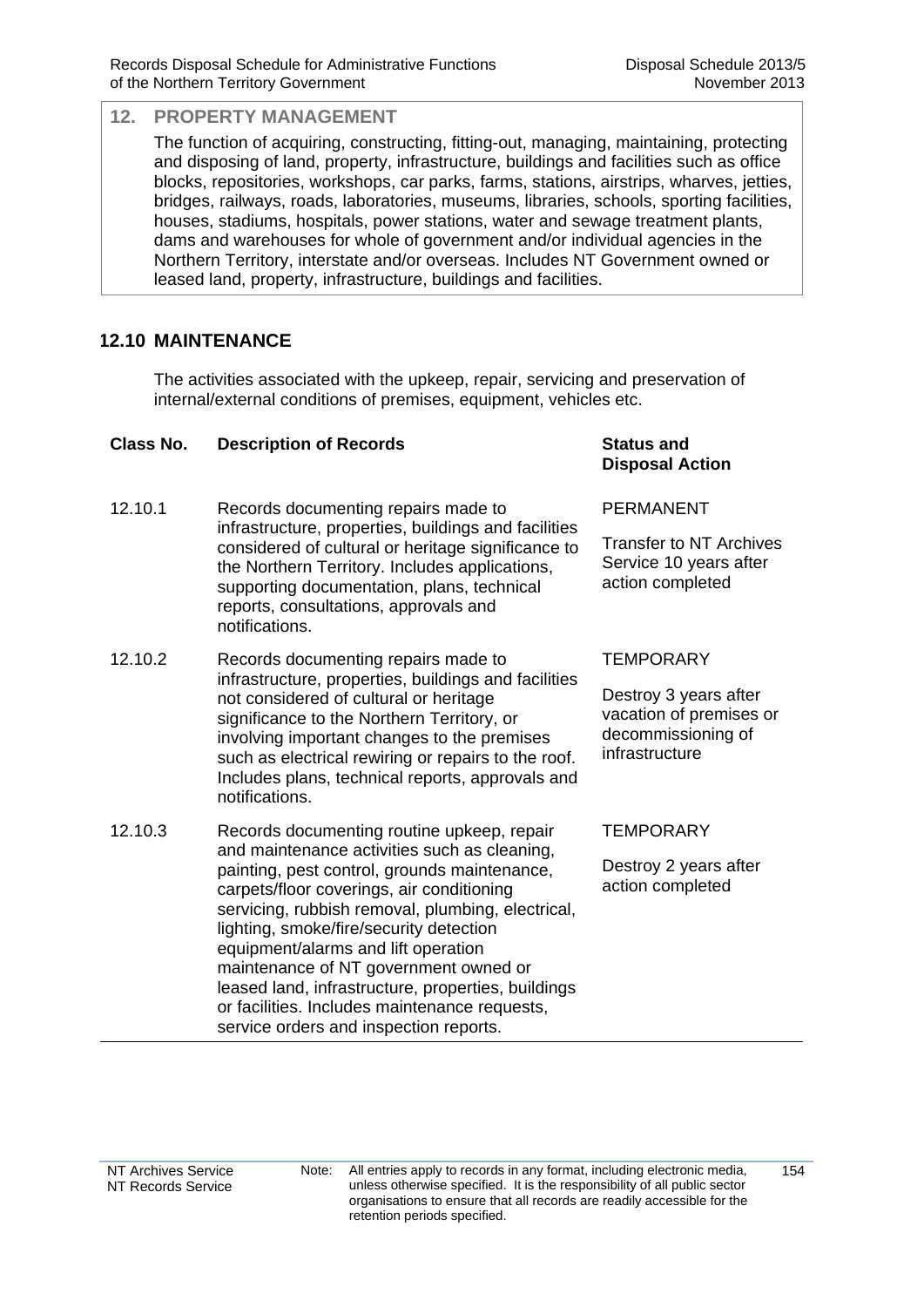The function of acquiring, constructing, fitting-out, managing, maintaining, protecting and disposing of land, property, infrastructure, buildings and facilities such as office blocks, repositories, workshops, car parks, farms, stations, airstrips, wharves, jetties, bridges, railways, roads, laboratories, museums, libraries, schools, sporting facilities, houses, stadiums, hospitals, power stations, water and sewage treatment plants, dams and warehouses for whole of government and/or individual agencies in the Northern Territory, interstate and/or overseas. Includes NT Government owned or leased land, property, infrastructure, buildings and facilities.

## **12.11 RELOCATION**

The process of moving furniture, fittings and equipment to new locations or premises.

| Class No. | <b>Description of Records</b>                                                                                                                                                                                         | <b>Status and</b><br><b>Disposal Action</b>                   |
|-----------|-----------------------------------------------------------------------------------------------------------------------------------------------------------------------------------------------------------------------|---------------------------------------------------------------|
| 12.11.1   | Records documenting the relocation of business<br>operations of NT government agencies to new<br>locations and/or premises. Includes inventories,<br>quotes, removalist arrangements, consultations<br>and approvals. | <b>TEMPORARY</b><br>Destroy 2 years after<br>action completed |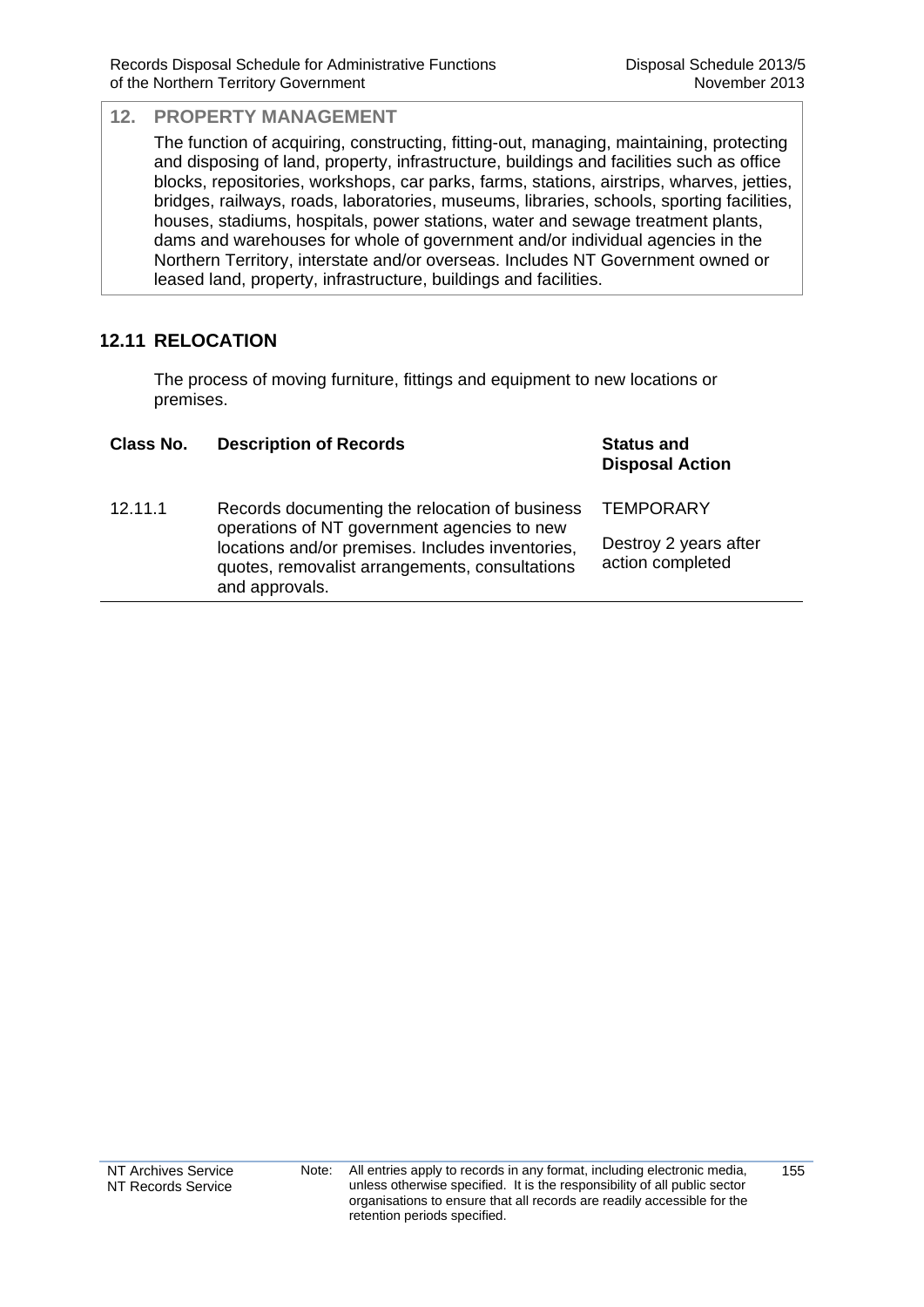The function of acquiring, constructing, fitting-out, managing, maintaining, protecting and disposing of land, property, infrastructure, buildings and facilities such as office blocks, repositories, workshops, car parks, farms, stations, airstrips, wharves, jetties, bridges, railways, roads, laboratories, museums, libraries, schools, sporting facilities, houses, stadiums, hospitals, power stations, water and sewage treatment plants, dams and warehouses for whole of government and/or individual agencies in the Northern Territory, interstate and/or overseas. Includes NT Government owned or leased land, property, infrastructure, buildings and facilities.

## **12.12 SECURITY**

The activities associated with measures taken to protect people, premises, equipment, collections from accidental or intentional damage or from unauthorised access. Includes the security classification of personnel, allocation of user identifications and passwords, and criminal record checks.

| <b>Class No.</b> | <b>Description of Records</b>                                                                                                                                                           | <b>Status and</b><br><b>Disposal Action</b>                                                         |
|------------------|-----------------------------------------------------------------------------------------------------------------------------------------------------------------------------------------|-----------------------------------------------------------------------------------------------------|
| 12.12.1          | Records documenting security breaches (eg                                                                                                                                               | <b>TEMPORARY</b>                                                                                    |
|                  | break-ins, thefts and vandalism).                                                                                                                                                       | Destroy 7 years after<br>action completed                                                           |
| 12.12.2          | Register of security clearances and passes held<br>by organisation staff.                                                                                                               | <b>TEMPORARY</b>                                                                                    |
|                  |                                                                                                                                                                                         | Destroy 7 years after last<br>entry                                                                 |
| 12.12.3          | Records documenting security arrangements for                                                                                                                                           | <b>TEMPORARY</b>                                                                                    |
|                  | organisation premises, including granting of<br>access to premises, issue of security passes,<br>key registers, authorisations for after hours<br>access and surveillance arrangements. | Destroy 2 years after<br>vacation of premises                                                       |
| 12.12.4          | Surveillance camera recordings used for<br>property security that are used in criminal<br>investigations.                                                                               | <b>TEMPORARY</b>                                                                                    |
|                  |                                                                                                                                                                                         | Destroy following<br>completion of<br>investigation and<br>finalisation of any legal<br>proceedings |
| 12.12.5          | Surveillance camera recordings used for<br>property security not required for criminal<br>investigations.                                                                               | <b>TEMPORARY</b>                                                                                    |
|                  |                                                                                                                                                                                         | Destroy when reference<br>ceases                                                                    |
|                  | Use 11.21 PERSONNEL - SECURITY for<br>records of security checks (vetting) of staff prior<br>to engagement.                                                                             |                                                                                                     |

156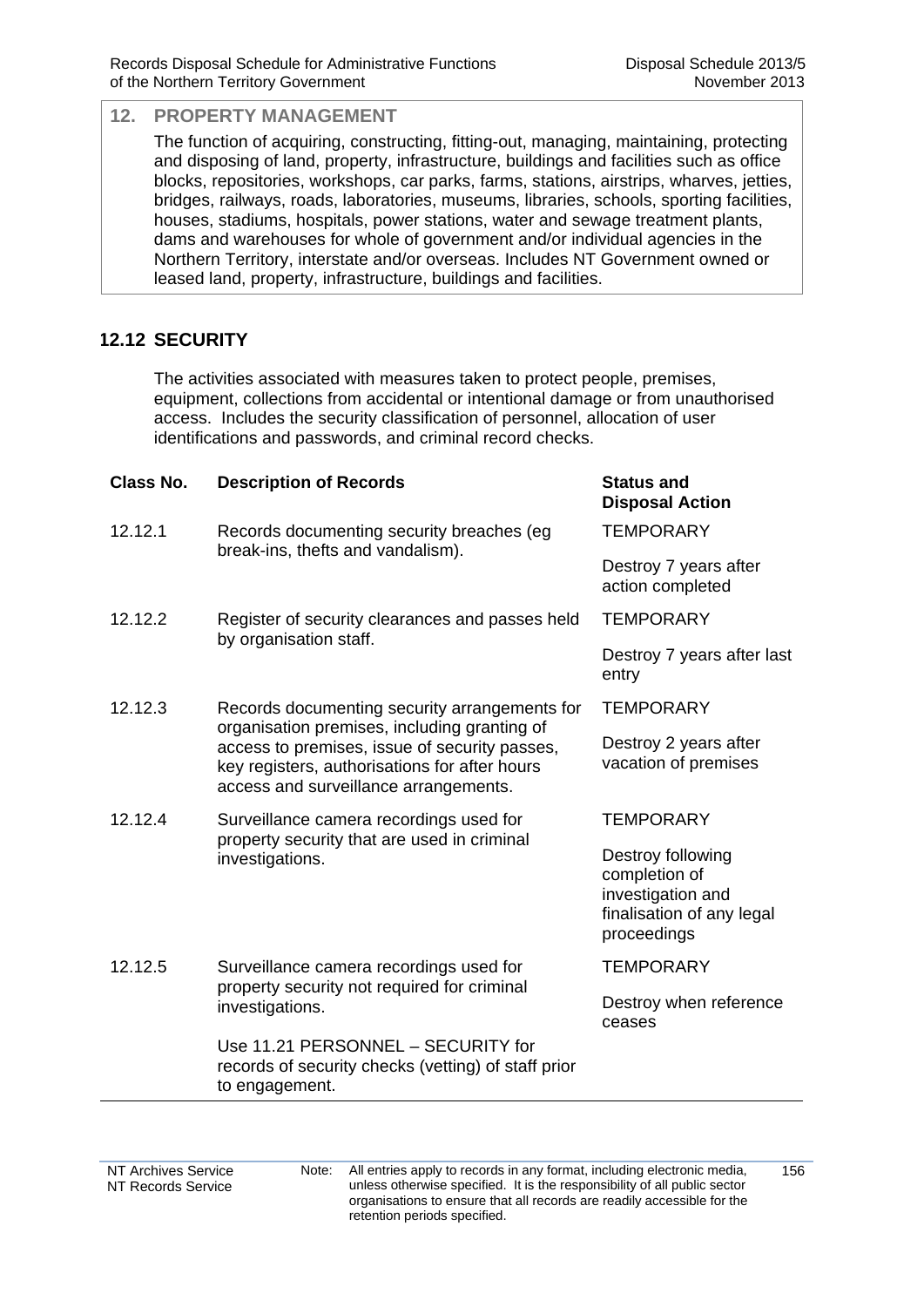The function of having works, irrespective of format, issued for sale or general distribution internally or to the public. Includes drafting of internal publications, manual or electronic production (design, layout, typesetting, printing, web publishing etc) and the marketing and supply of internal and external publications and promotional materials by the organisation. Publications include multi-media publications, CD ROM and online information services.

## **13.1 CORPORATE STYLE**

The activity of compiling and administering guidelines on the consistency of written style, graphic design etc. within the organisation's documents. Includes designing logos, letterhead, stationery, publications, etc. that incorporate the corporate image of the organisation.

| Class No. | <b>Description of Records</b>                                                                                                                                                                                                                                                                                                                                    | <b>Status and</b><br><b>Disposal Action</b> |
|-----------|------------------------------------------------------------------------------------------------------------------------------------------------------------------------------------------------------------------------------------------------------------------------------------------------------------------------------------------------------------------|---------------------------------------------|
| 13.1.1    | Records documenting the development of the                                                                                                                                                                                                                                                                                                                       | <b>TEMPORARY</b>                            |
|           | organisation's corporate style. Includes<br>guidelines relating to corporate style, such as<br>style manuals compiled by the organisation and<br>records relating to the development and<br>approval of designs for letterheads, logos, online<br>resources, stationery, templates and<br>publications incorporating the corporate style of<br>the organisation. | Destroy when style<br>superseded            |
| 13.1.2    | Records documenting rejected designs for<br>letterheads, logos, stationery, templates and<br>publications incorporating the corporate style of<br>the organisation.                                                                                                                                                                                              | <b>TEMPORARY</b>                            |
|           |                                                                                                                                                                                                                                                                                                                                                                  | Destroy when reference<br>ceases            |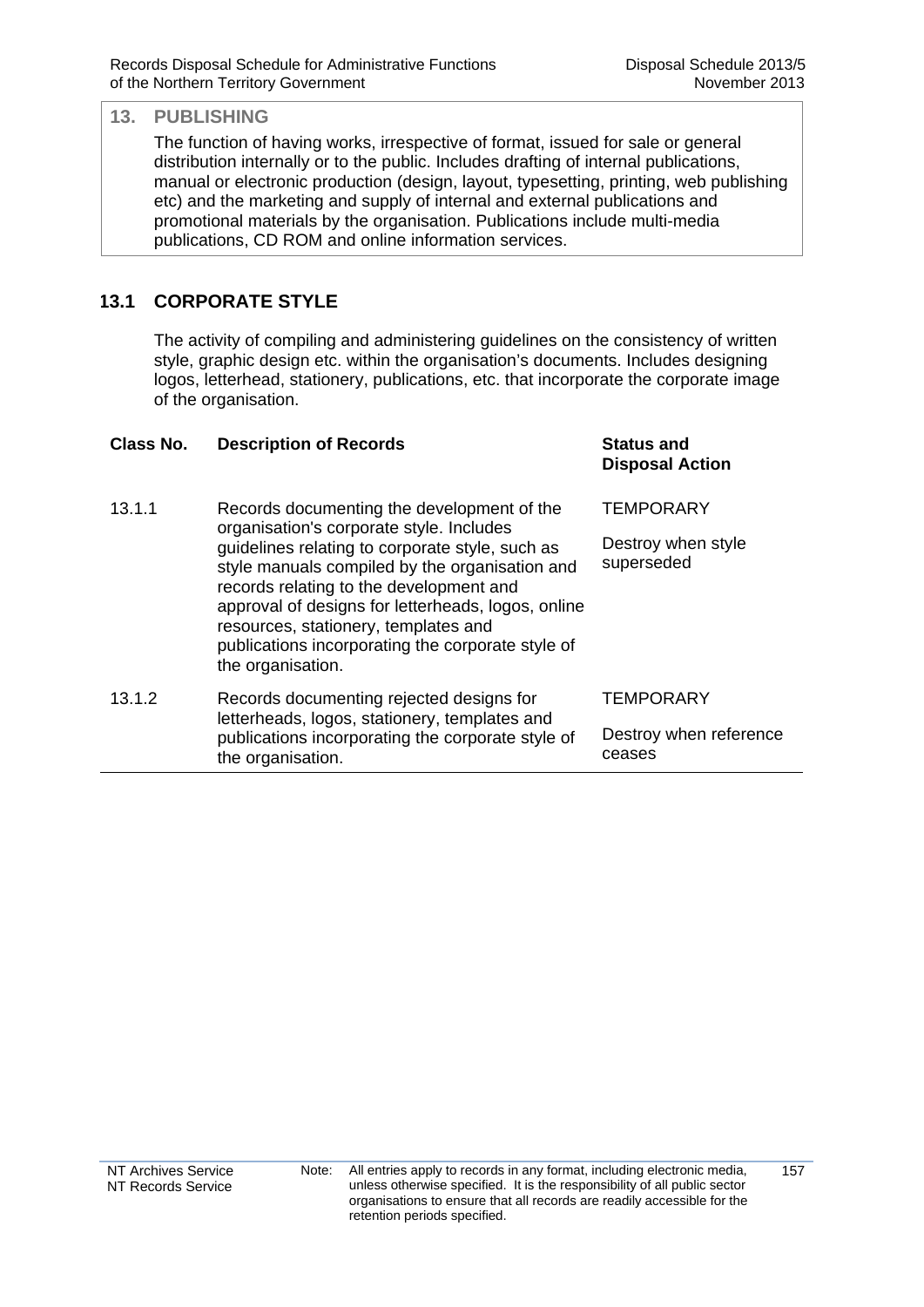The function of having works, irrespective of format, issued for sale or general distribution internally or to the public. Includes drafting of internal publications, manual or electronic production (design, layout, typesetting, printing, web publishing etc) and the marketing and supply of internal and external publications and promotional materials by the organisation. Publications include multi-media publications, CD ROM and online information services.

## **13.2 DISTRIBUTION**

The activities associated with disseminating items, correspondence, or publications through sales, deliveries, or other client services.

| Class No. | <b>Description of Records</b>                                                                              | <b>Status and</b><br><b>Disposal Action</b> |
|-----------|------------------------------------------------------------------------------------------------------------|---------------------------------------------|
| 13.2.1    | Records documenting the distribution and<br>dissemination of the organisation's publications.<br>Includes: | <b>TEMPORARY</b>                            |
|           |                                                                                                            | Destroy when reference<br>ceases            |
|           | records of the receipt and management of<br>$\bullet$<br>orders other than purchase orders                 |                                             |
|           | records of to whom publications were<br>$\bullet$<br>distributed or supplied.                              |                                             |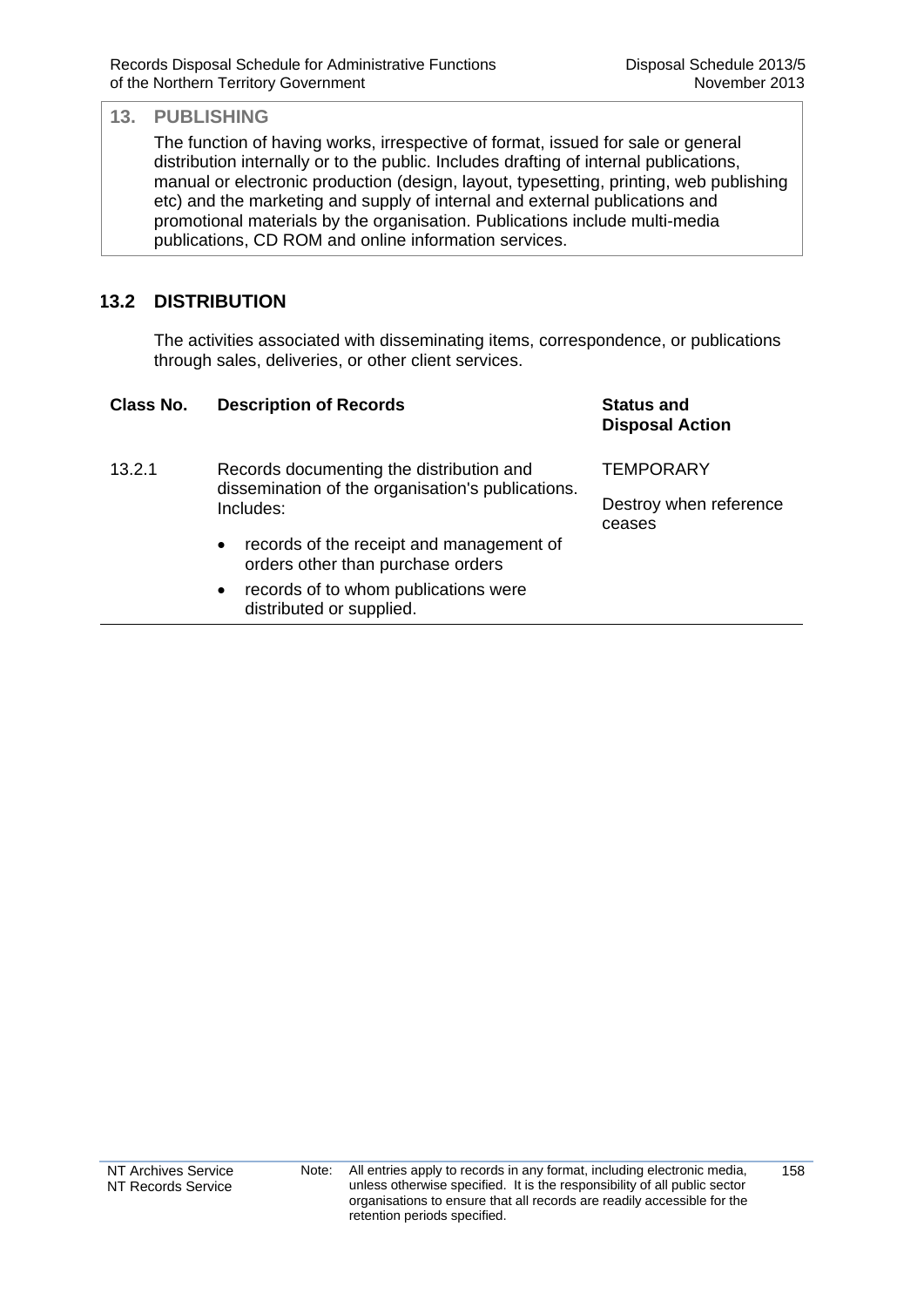The function of having works, irrespective of format, issued for sale or general distribution internally or to the public. Includes drafting of internal publications, manual or electronic production (design, layout, typesetting, printing, web publishing etc) and the marketing and supply of internal and external publications and promotional materials by the organisation. Publications include multi-media publications, CD ROM and online information services.

## **13.3 ENQUIRIES**

The activities associated with the handling of requests for information about the organisation and its services by the general public or another organisation.

| Class No. | <b>Description of Records</b>                                                                                                                          | <b>Status and</b><br><b>Disposal Action</b> |
|-----------|--------------------------------------------------------------------------------------------------------------------------------------------------------|---------------------------------------------|
| 13.3.1    | Records documenting routine enquiries<br>regarding the purchase, availability of or access<br>to the organisation's publications.                      | <b>TEMPORARY</b>                            |
|           |                                                                                                                                                        | Destroy when reference<br>ceases            |
|           | Use 9.8 INFORMATION MANAGEMENT -<br><b>ENQUIRIES</b> for records documenting enquiries<br>concerning library services provided by the<br>organisation. |                                             |
|           | Use 13.5 PUBLISHING - INTELLECTUAL<br>PROPERTY for records documenting<br>enquiries/requests for permission for use of<br>copyright materials.         |                                             |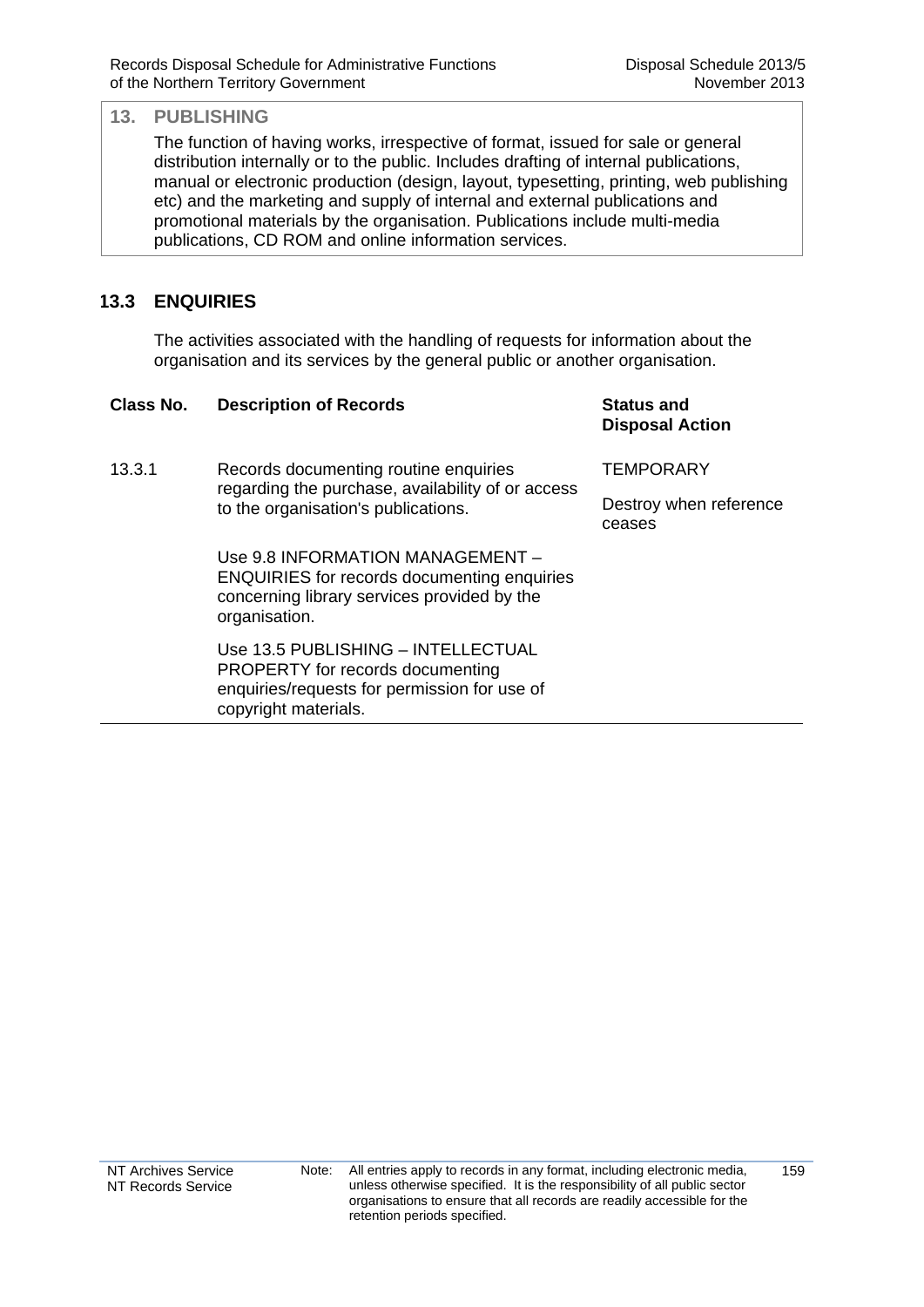The function of having works, irrespective of format, issued for sale or general distribution internally or to the public. Includes drafting of internal publications, manual or electronic production (design, layout, typesetting, printing, web publishing etc) and the marketing and supply of internal and external publications and promotional materials by the organisation. Publications include multi-media publications, CD ROM and online information services.

## **13.4 EVALUATION**

The process of determining the suitability of potential or existing personnel, programs, systems, services, or items of equipment in relation to meeting the needs of the given situation. May include detailed analysis and/or ongoing monitoring.

| Class No. | <b>Description of Records</b>                                                                                                                                                         | <b>Status and</b><br><b>Disposal Action</b>                   |
|-----------|---------------------------------------------------------------------------------------------------------------------------------------------------------------------------------------|---------------------------------------------------------------|
| 13.4.1    | Records documenting the evaluation or<br>monitoring of potential or existing publication<br>programs and services, or systems for the<br>production of published materials, including | <b>TEMPORARY</b><br>Destroy 5 years after<br>action completed |
|           | online publishing.                                                                                                                                                                    |                                                               |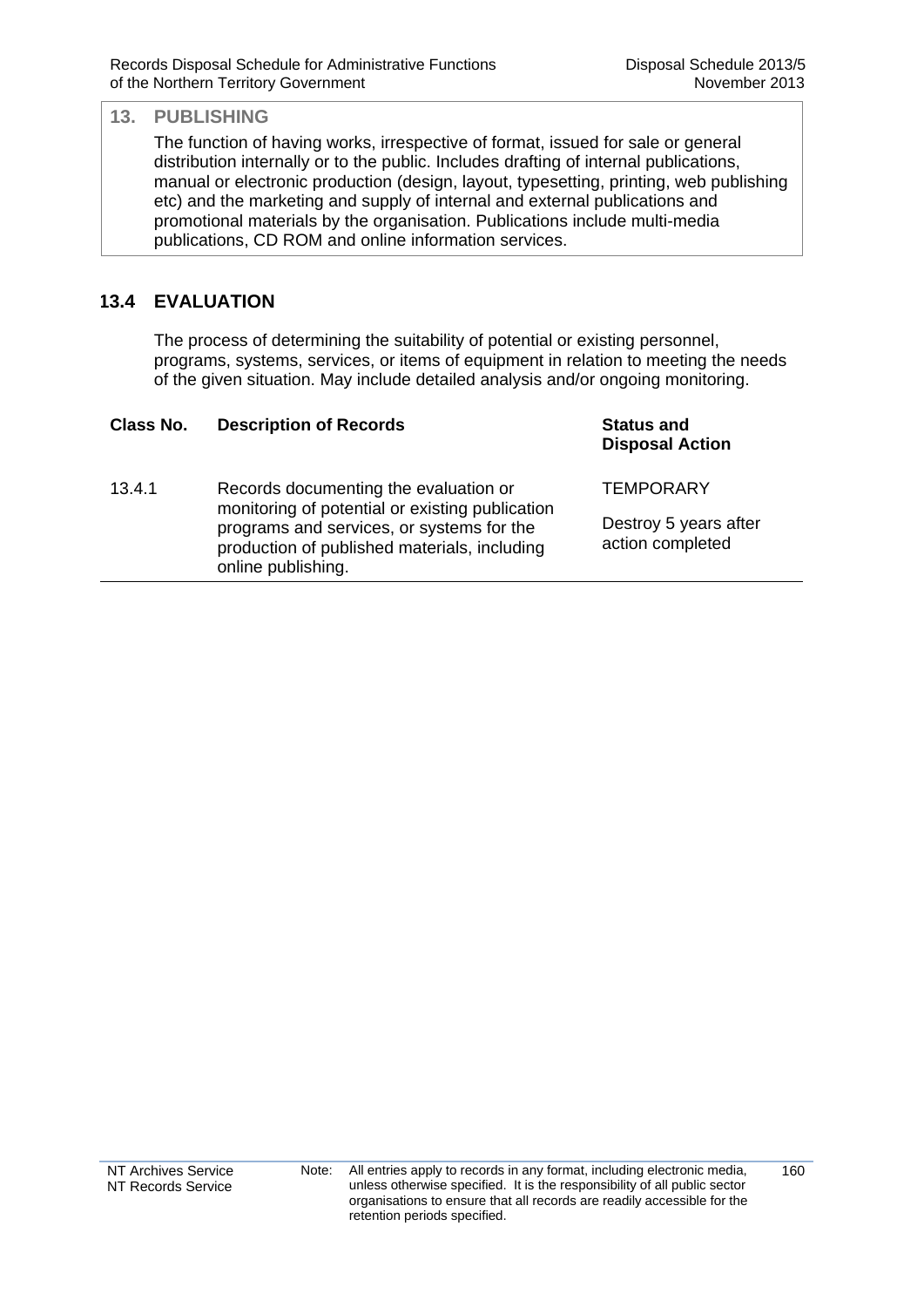The function of having works, irrespective of format, issued for sale or general distribution internally or to the public. Includes drafting of internal publications, manual or electronic production (design, layout, typesetting, printing, web publishing etc) and the marketing and supply of internal and external publications and promotional materials by the organisation. Publications include multi-media publications, CD ROM and online information services.

## **13.5 INTELLECTUAL PROPERTY**

The activities involved in managing the organisation's intellectual property, both published and unpublished. Includes copyright, patents and trademarks, royalties and matters of confidentiality such as trade secrets which are not available to the public.

| Class No. | <b>Description of Records</b>                                                                                                                                                   | <b>Status and</b><br><b>Disposal Action</b>                                                |
|-----------|---------------------------------------------------------------------------------------------------------------------------------------------------------------------------------|--------------------------------------------------------------------------------------------|
| 13.5.1    | Records documenting the management of<br>applications:                                                                                                                          | <b>TEMPORARY</b>                                                                           |
|           | received by the organisation for permission<br>to reproduce published or unpublished<br>material in which the organisation retains<br>copyright, or                             | Destroy 7 years after<br>action completed, or<br>permission expires,<br>whichever is later |
|           | made by the organisation to reproduce<br>٠<br>material in which another party holds the<br>copyright, where permission has been<br>granted.                                     |                                                                                            |
| 13.5.2    | Records documenting failed applications made<br>or received by the organisation to use<br>intellectual property.                                                                | <b>TEMPORARY</b><br>Destroy 3 years after<br>action completed                              |
|           | Use 5.10 FINANCIAL MANAGEMENT -<br>PAYMENTS for records documenting the<br>payment of money.                                                                                    |                                                                                            |
|           | Use 10.5 LEGAL SERVICES - INTELLECTUAL<br>PROPERTY for records documenting the<br>establishment, registration and documentation<br>of the organisation's intellectual property. |                                                                                            |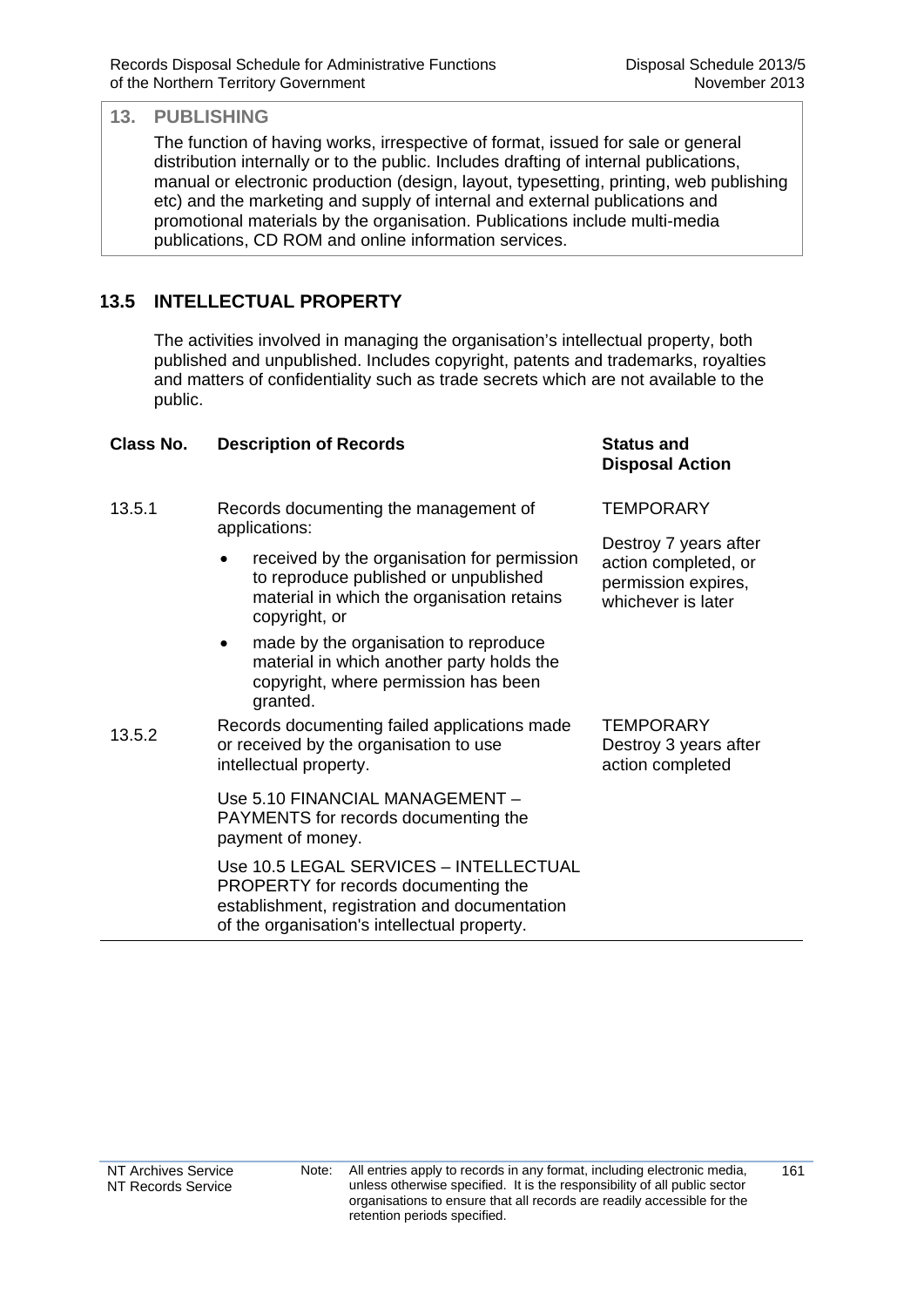The function of having works, irrespective of format, issued for sale or general distribution internally or to the public. Includes drafting of internal publications, manual or electronic production (design, layout, typesetting, printing, web publishing etc) and the marketing and supply of internal and external publications and promotional materials by the organisation. Publications include multi-media publications, CD ROM and online information services.

## **13.6 JOINT VENTURES**

The activities involved in managing joint operations between departments, either within the organisation or with other organisations, or with the government, where there is a contract, joint contribution of funds and/or time. Also includes private sector ventures with public sector organisations, and co-research or collaboration between inter-departmental units, departments or organisations.

#### **Class No. Description of Records Status and**

- 13.6.1 Records documenting the establishment and monitoring of joint ventures undertaken with other organisations (government or nongovernment) for the purposes of researching, drafting or producing publications. Records include:
	- correspondence concerning arrangements, including minutes or notes of meetings with main stakeholders or joint venture participants;
	- monitoring of arrangements
	- reporting on arrangements.

## **Disposal Action**

**TEMPORARY** 

Destroy 5 years after action completed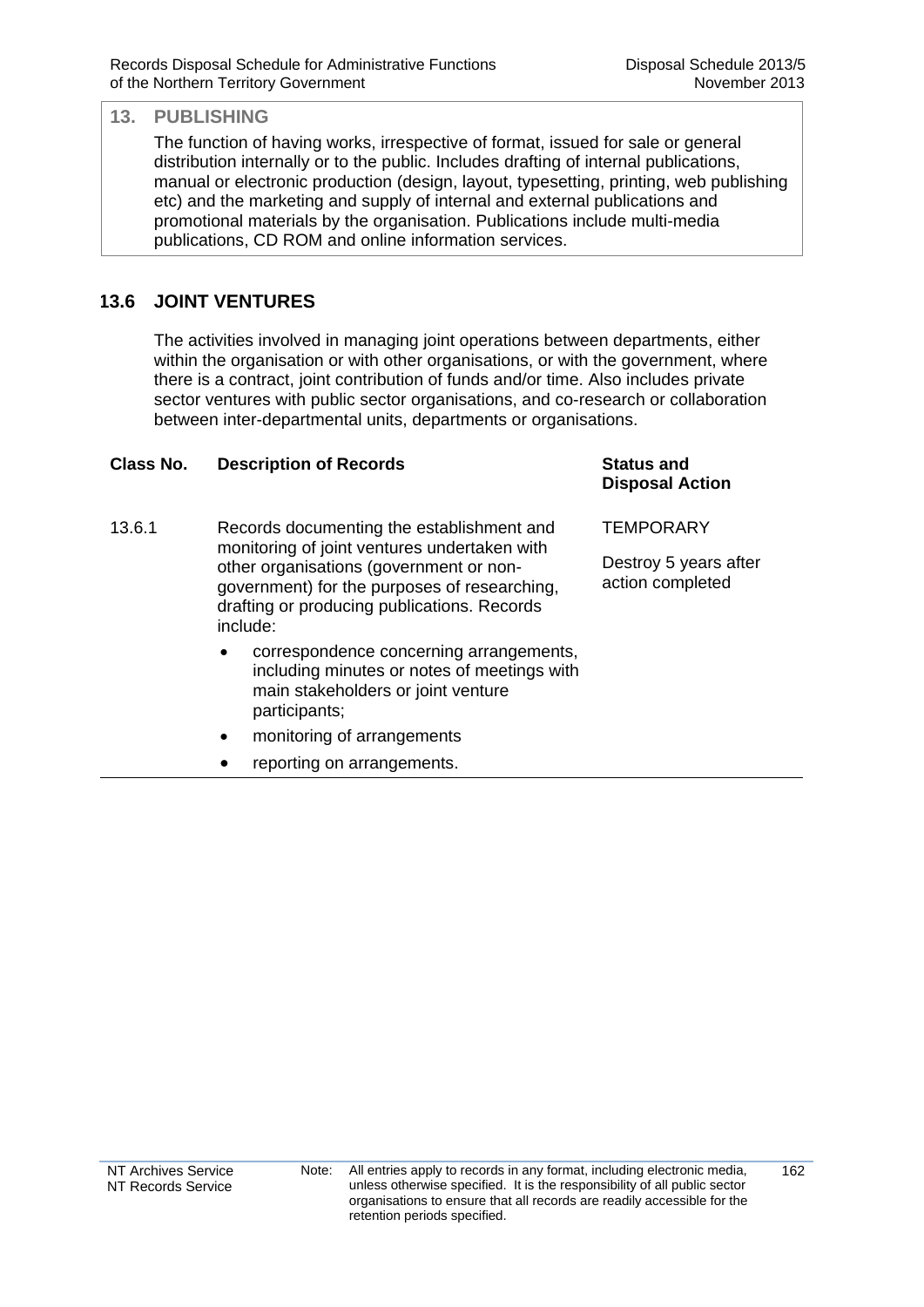The function of having works, irrespective of format, issued for sale or general distribution internally or to the public. Includes drafting of internal publications, manual or electronic production (design, layout, typesetting, printing, web publishing etc) and the marketing and supply of internal and external publications and promotional materials by the organisation. Publications include multi-media publications, CD ROM and online information services.

## **13.7 MARKETING & PROMOTION**

The process of analysing, creating, promoting and/or selling products and services, including corporate image. Includes market research, sales forecasting, advertising, media releases, pricing and product evaluation.

| TEMPORARY<br>13.7.1<br>Records documenting the marketing and<br>promotion of organisational publications.<br>Destroy 3 years after<br>Records include:<br>action completed<br>records of marketing plans<br>$\bullet$<br>records of market research and<br>assessment of products against market<br>trends<br>records of sales forecasting<br>$\bullet$<br>pricing records<br>$\bullet$<br>records of liaison with retailers<br>$\bullet$ |  |
|-------------------------------------------------------------------------------------------------------------------------------------------------------------------------------------------------------------------------------------------------------------------------------------------------------------------------------------------------------------------------------------------------------------------------------------------|--|
|                                                                                                                                                                                                                                                                                                                                                                                                                                           |  |
|                                                                                                                                                                                                                                                                                                                                                                                                                                           |  |
|                                                                                                                                                                                                                                                                                                                                                                                                                                           |  |
|                                                                                                                                                                                                                                                                                                                                                                                                                                           |  |
|                                                                                                                                                                                                                                                                                                                                                                                                                                           |  |
|                                                                                                                                                                                                                                                                                                                                                                                                                                           |  |
|                                                                                                                                                                                                                                                                                                                                                                                                                                           |  |
| records of arrangements for and placement<br>of advertising                                                                                                                                                                                                                                                                                                                                                                               |  |
| copies of advertisements.                                                                                                                                                                                                                                                                                                                                                                                                                 |  |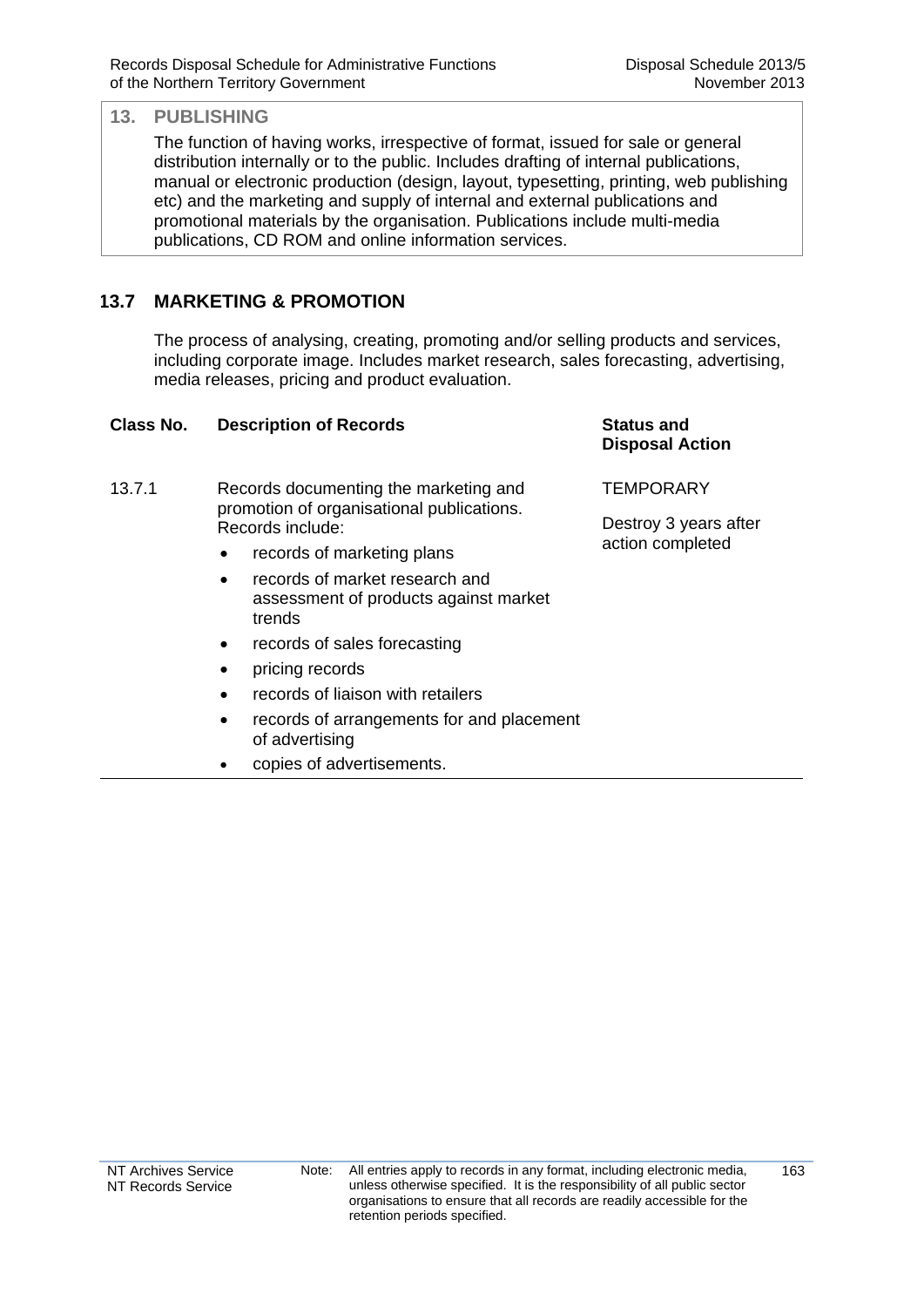The function of having works, irrespective of format, issued for sale or general distribution internally or to the public. Includes drafting of internal publications, manual or electronic production (design, layout, typesetting, printing, web publishing etc) and the marketing and supply of internal and external publications and promotional materials by the organisation. Publications include multi-media publications, CD ROM and online information services.

## **13.8 PRODUCTION**

The process involved in producing material into an end result or output, eg a product or publication. Includes design, layout, typesetting, desktop publishing, printing, binding etc.

#### **Class No. Description of Records Status and**

13.8.1 Publications and material published by the organisation to the general public required for Legal Deposit. Includes organisation annual reports, newsletters, pamphlets, magazines, journals, maps, plans, charts; also non-print material such as audio tapes, video recordings and online resources (web pages).

13.8.2 Records documenting the preparation of materials and drafts for publication, including technical specifications. Includes

- graphic design
- indexing
- printing/binding
- preparation of source files
- quality assurance and testing of online pages
- production of electronic media.
- 13.8.3 Records documenting changes to content on an organisation's website, including snapshots of Internet and intranet pages, requests for changes and records of the approval process.
- 13.8.4 Final, approved versions of forms, eg forms for business transacted either manually or on websites, and records relating to the development and review of forms.

# **Disposal Action**

One copy to be deposited with the Northern Territory Library in accordance with the *Publications (Legal Deposit) Act* 2004; and one copy to be deposited with the National Library of Australia in accordance with the *Copyright Act* 1968.

**TEMPORARY** 

Destroy 3 years after action completed

**TEMPORARY** 

Destroy 3 years after action completed

**TEMPORARY** Destroy when forms superseded

NT Archives Service NT Records Service Note: All entries apply to records in any format, including electronic media, unless otherwise specified. It is the responsibility of all public sector organisations to ensure that all records are readily accessible for the retention periods specified.

 $164$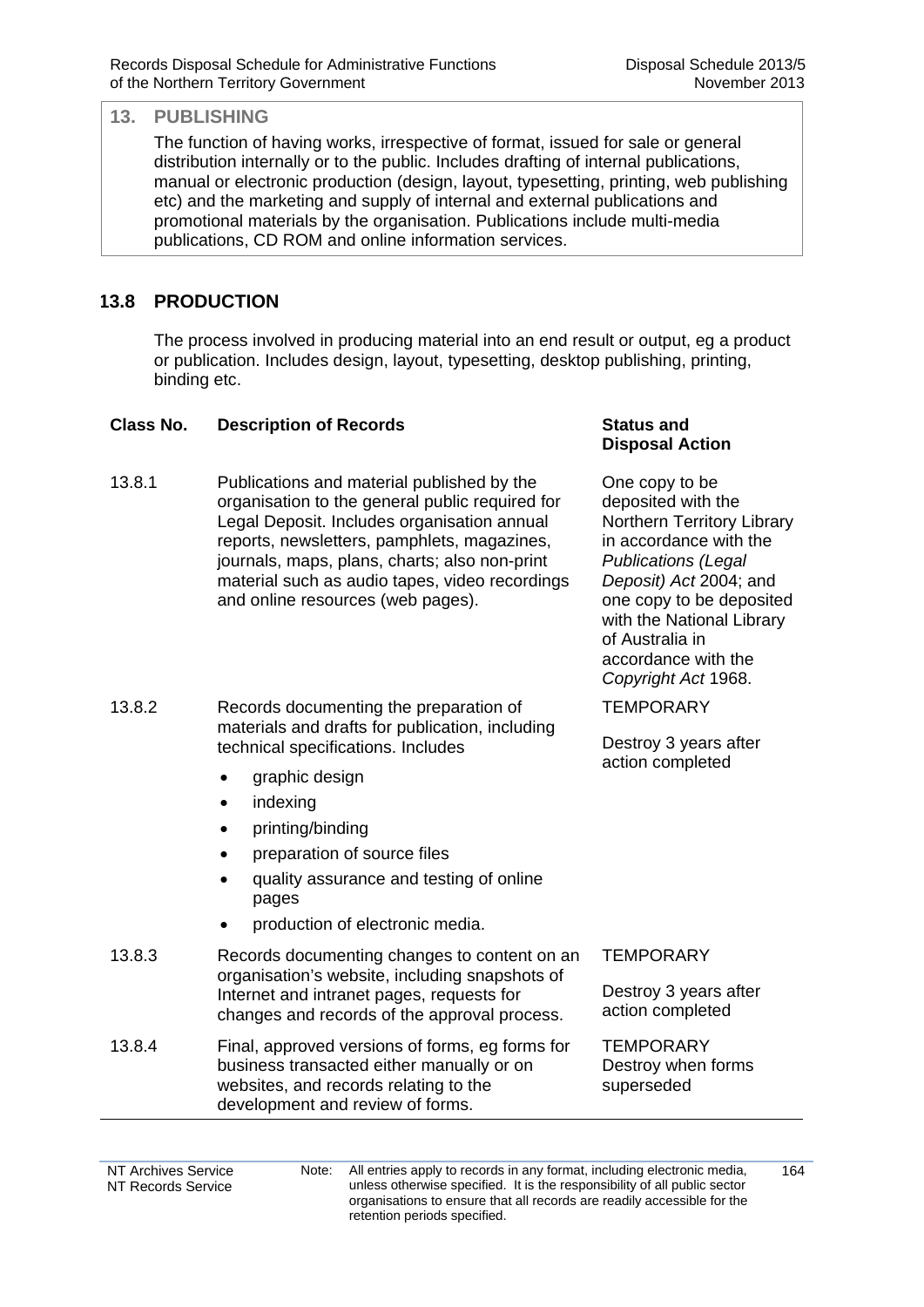The function of having works, irrespective of format, issued for sale or general distribution internally or to the public. Includes drafting of internal publications, manual or electronic production (design, layout, typesetting, printing, web publishing etc) and the marketing and supply of internal and external publications and promotional materials by the organisation. Publications include multi-media publications, CD ROM and online information services.

| 13.8.5 | Final, approved versions of internally directed                     | TEMPORARY                        |
|--------|---------------------------------------------------------------------|----------------------------------|
|        | publications for staff information purposes, eg<br>CEO newsletters. | Destroy when reference<br>ceases |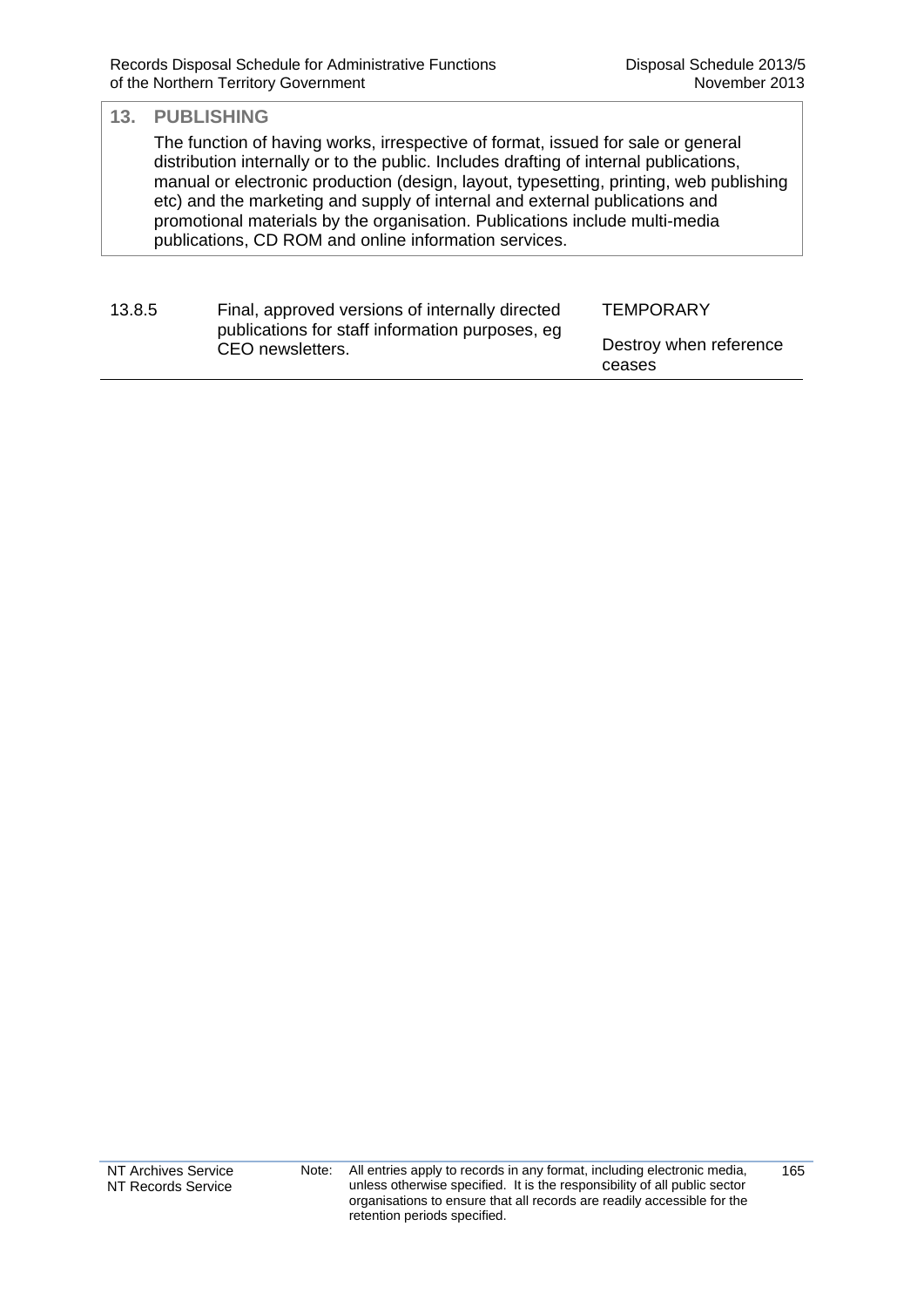The function of having works, irrespective of format, issued for sale or general distribution internally or to the public. Includes drafting of internal publications, manual or electronic production (design, layout, typesetting, printing, web publishing etc) and the marketing and supply of internal and external publications and promotional materials by the organisation. Publications include multi-media publications, CD ROM and online information services.

## **13.9 STOCKTAKE**

The activities associated with the examination, counting, listing and valuing of goods, records or information held by the organisation.

| Class No. | <b>Description of Records</b>                                                             | <b>Status and</b><br><b>Disposal Action</b> |
|-----------|-------------------------------------------------------------------------------------------|---------------------------------------------|
| 13.9.1    | Records documenting stocktakes of the<br>organisation's publications. Includes examining, | <b>TEMPORARY</b>                            |
|           | counting and valuing publications.                                                        | Destroy when reference<br>ceases            |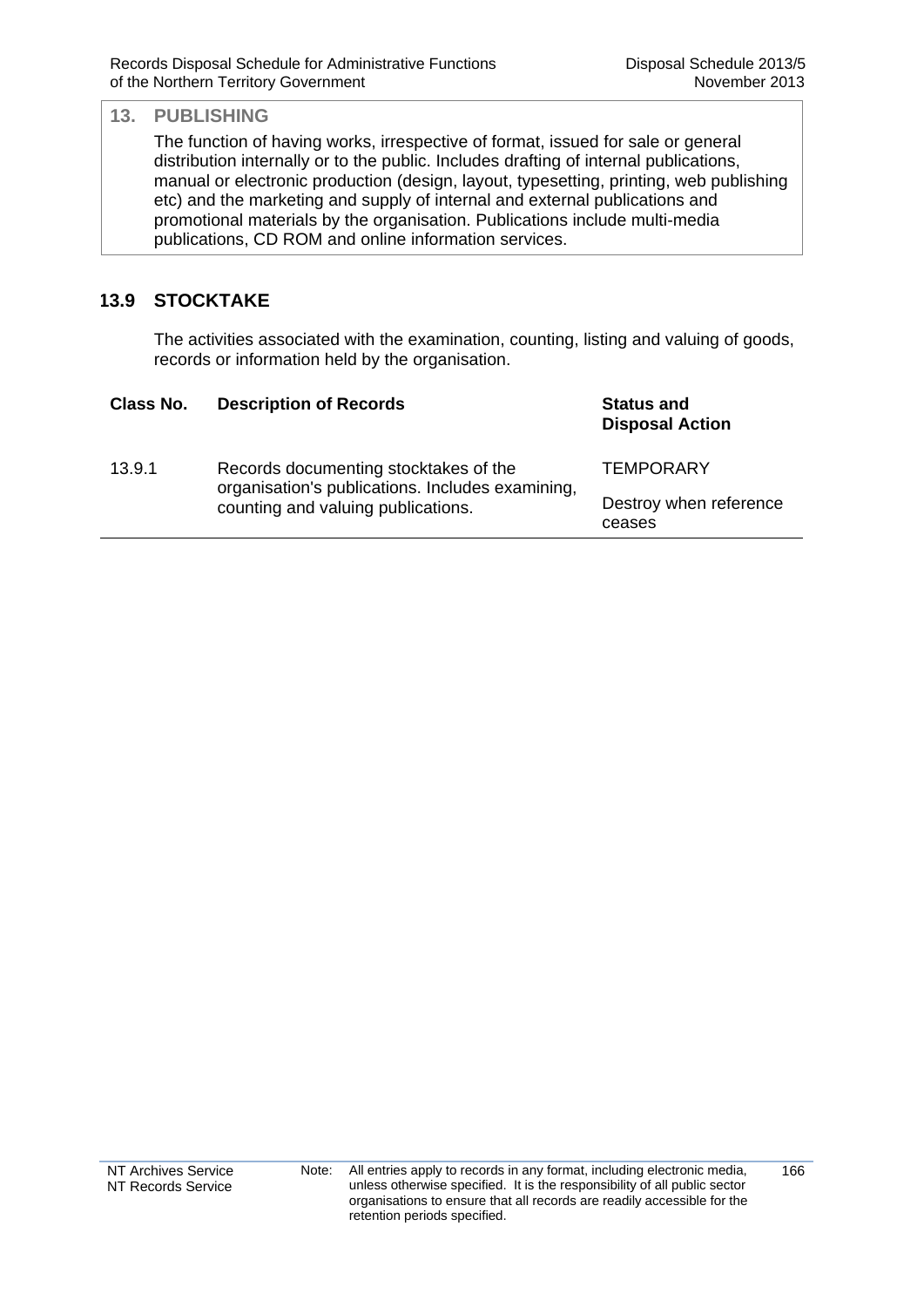The function of encouraging staff to develop their skills and abilities (through activities, programs and events) to maximise their potential and increase their productivity. Includes identifying and implementing all aspects of training needs and programs (internal and external available to employees.

### **14.1 CONFERENCES**

The activities involved in arranging or attending conferences held either by the organisation or by other organisations. Includes registrations, publicity, and reports of participants, etc. Place published reports and proceedings in the organisation's library or information centre, and cross-reference to files. Includes workshops and seminars.

### **Class No. Description of Records Class Status and Status and Records Class And Status and**

- 14.1.1 Proceedings, reports and addresses from conferences, seminars or forums attended by organisation staff for staff development, skills or professional development purposes. Includes inter-organisation and government conferences. Also includes post conference interaction, eg via social media forums.
- 14.1.2 Records documenting the administrative arrangements for conferences, seminars or forums arranged by the organisation. Includes:
	- records of program development
	- invitations to speakers and responses
	- registrations
	- venue bookings
	- accommodation and transport arrangements
	- catering arrangements
	- feedback forms
	- debrief/lessons learned.

 Use 5.1 FINANCIAL MANAGEMENT – ACCOUNTING and/or 5.10 FINANCIAL MANAGEMENT – PAYMENTS for financial transactions supporting conference activities.

# **Disposal Action**

### **TEMPORARY**

Destroy 5 years after conference (1 copy of program to be deposited in agency library)

### **TEMPORARY**

Destroy 2 years after conference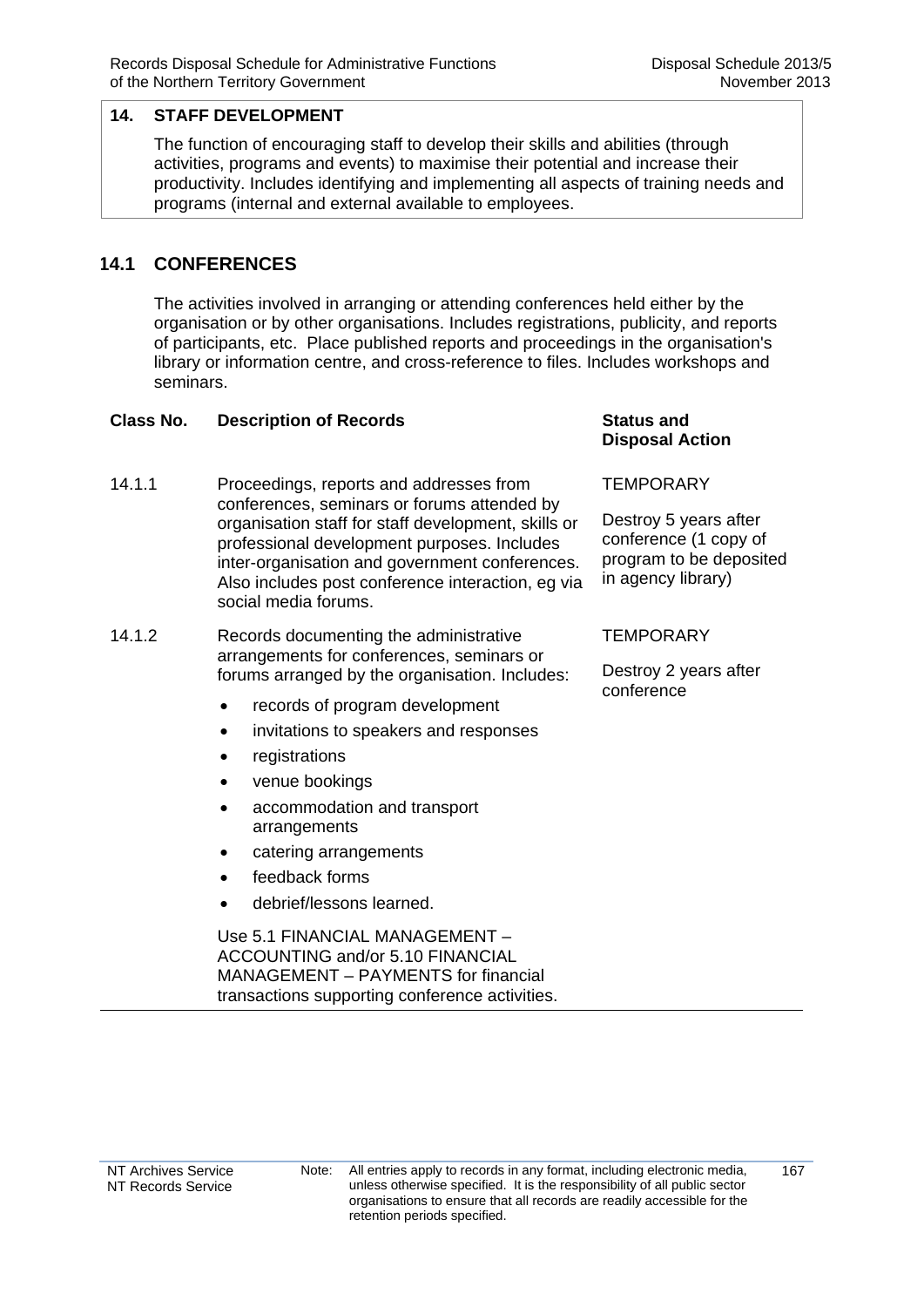The function of encouraging staff to develop their skills and abilities (through activities, programs and events) to maximise their potential and increase their productivity. Includes identifying and implementing all aspects of training needs and programs (internal and external available to employees.

### **14.2 EVALUATION**

The process of determining the suitability of potential or existing personnel; programs; systems; services; or items of equipment in relation to meeting the needs of the given situation. May include detailed analysis and/or ongoing monitoring.

#### **Class No. Description of Records Status and Status and Records Class Area Records**

# **Disposal Action**

14.2.1 Records documenting the evaluation of staff development activities, programs and events to determine whether they will bridge skill and knowledge gaps or meet the training needs of the organisation.

> Use 14.5 STAFF DEVELOPMENT – TRAINING for records documenting the evaluation of courses by participants.

**TEMPORARY** 

Destroy 5 years after action completed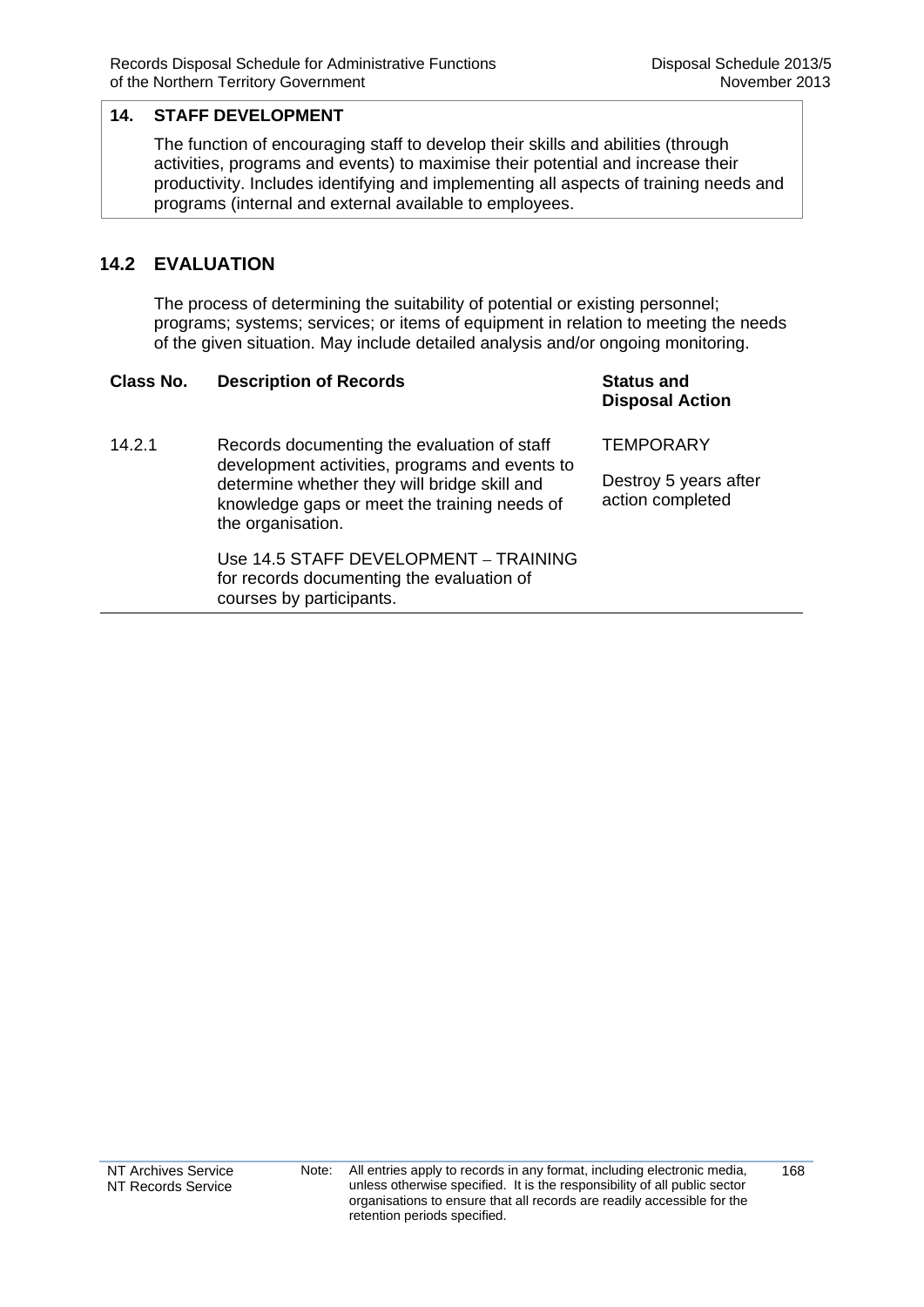The function of encouraging staff to develop their skills and abilities (through activities, programs and events) to maximise their potential and increase their productivity. Includes identifying and implementing all aspects of training needs and programs (internal and external available to employees.

### **14.3 MARKETING & PROMOTION**

The process of analysing, creating, promoting and/or selling products and services including corporate image. Includes market research, sales forecasting, advertising, media releases, promotion, pricing and product evaluation.

| Class No. | <b>Description of Records</b>                                                        | <b>Status and</b><br><b>Disposal Action</b> |
|-----------|--------------------------------------------------------------------------------------|---------------------------------------------|
| 14.3.1    | Records documenting the advertising of staff<br>development programs and facilities. | <b>TEMPORARY</b>                            |
|           |                                                                                      | Destroy 3 years after<br>action completed   |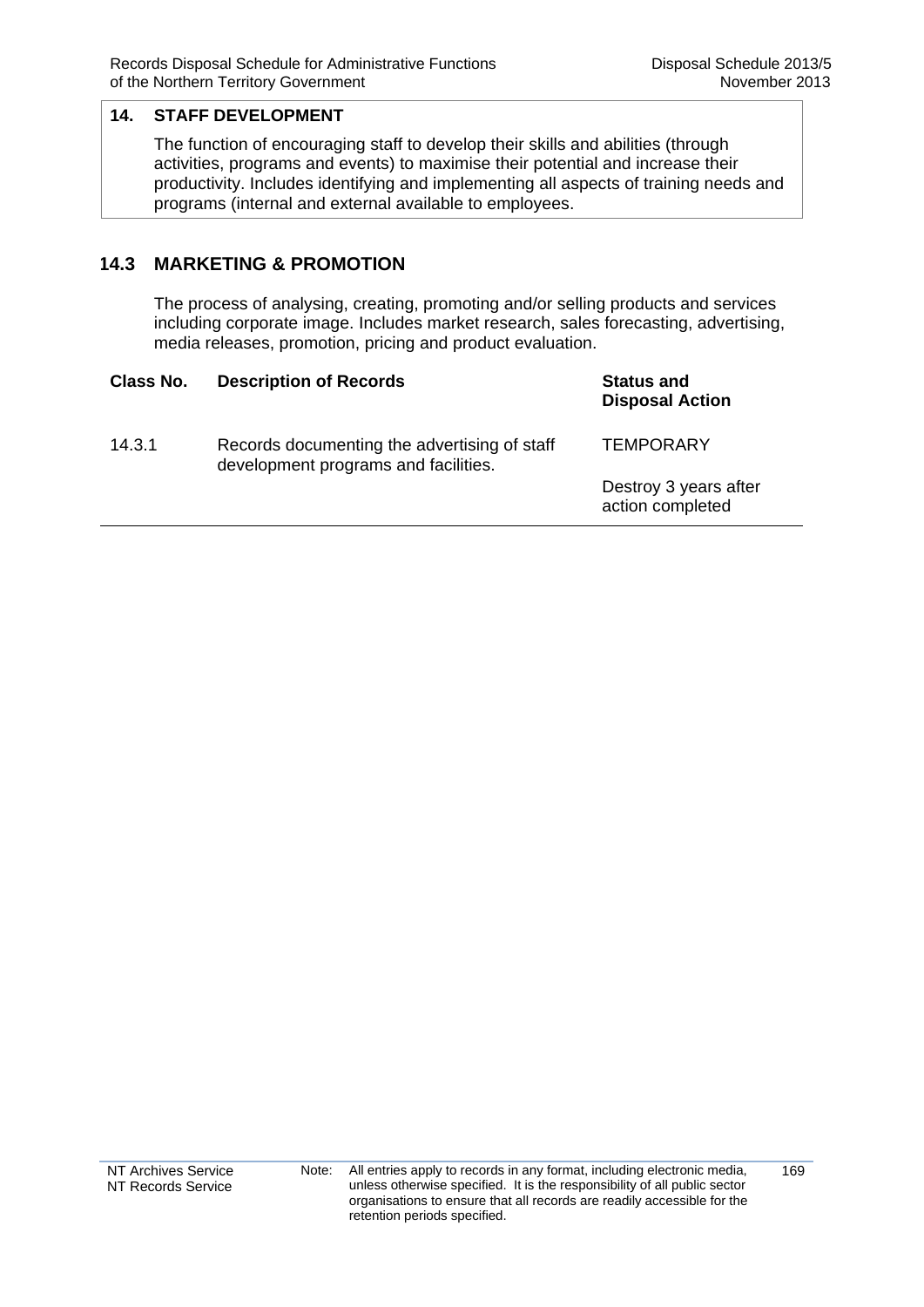The function of encouraging staff to develop their skills and abilities (through activities, programs and events) to maximise their potential and increase their productivity. Includes identifying and implementing all aspects of training needs and programs (internal and external available to employees.

### **14.4 PRESENTATIONS**

The activity of giving addresses for training, professional, community relations or sales purposes. Includes speeches, multi-media presentations, and presentation or conferring of honours, prizes or condolences. Add the title of the presentation as free text.

| Class No. | <b>Description of Records</b>                                                                                                                                                                               | <b>Status and</b><br><b>Disposal Action</b>                   |
|-----------|-------------------------------------------------------------------------------------------------------------------------------------------------------------------------------------------------------------|---------------------------------------------------------------|
| 14.4.1    | Records documenting addresses, speeches or<br>papers presented in the organisation for staff<br>development purposes, including those<br>delivered by internal employees and external<br>service providers. | <b>TEMPORARY</b><br>Destroy 2 years after<br>action completed |
|           | Use 14.1 STAFF DEVELOPMENT -<br>CONFERENCES for records documenting<br>addresses presented at staff conferences                                                                                             |                                                               |
|           | Use 14.5 STAFF DEVELOPMENT - TRAINING<br>for records documenting specific training<br>arranged for staff development.                                                                                       |                                                               |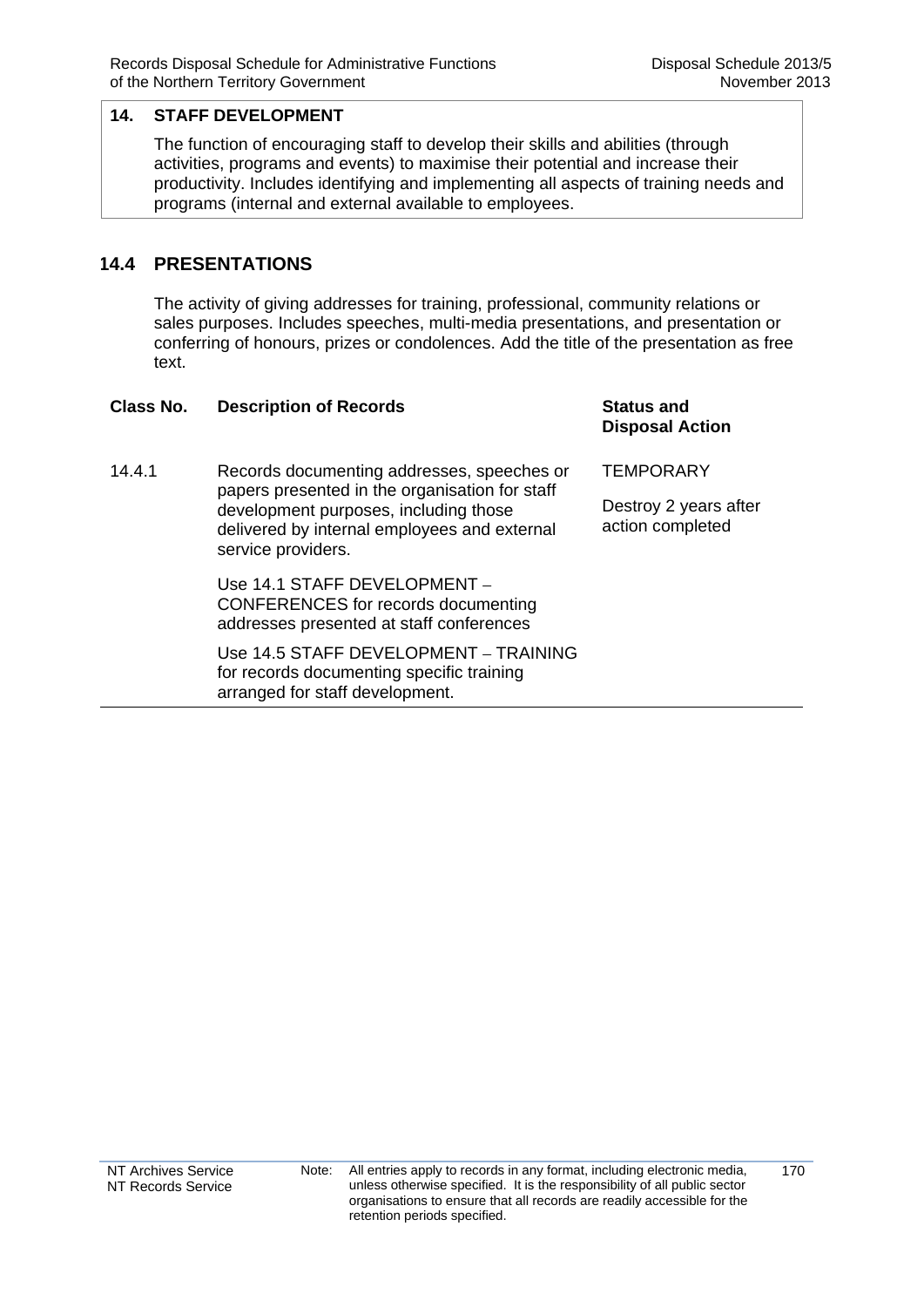The function of encouraging staff to develop their skills and abilities (through activities, programs and events) to maximise their potential and increase their productivity. Includes identifying and implementing all aspects of training needs and programs (internal and external available to employees.

### **14.5 TRAINING**

The activities associated with all aspects of training.

| Class No. | <b>Description of Records</b> | <b>Status and</b> |
|-----------|-------------------------------|-------------------|
|           |                               | Disnosal A        |

- 14.5.1 Records documenting the content of training that forms part of specific study schemes, eg scholarships, apprenticeships, cadetships, etc.
- 14.5.2 Notices of assessment or examination results of internally conducted training or sent to the organisation by external training providers.

Note: Registered Training Organisations (RTO) are required to keep sufficient records to enable the reissue of a statement of attainment or qualification for 30 years. (Australian Quality Training Framework, 2005, standard 4). Registered Training Organisations should cover these records in their functional disposal schedules.

- 14.5.3 Records documenting arrangements for employee attendance on training courses. Includes:
	- application forms
	- records of confirmation of course attendance
	- accommodation and travel arrangements.
- 14.5.4 Participant evaluations of internally and externally conducted courses.
- 14.5.5 Final, approved versions of training material for courses run internally by the organisation for employees, eg induction training, graduate training, volunteer training.

Use 17.9 WORK HEALTH & SAFETY – TRAINING for specialised work health & safety training, eg working with asbestos or working in a confined space.

# **Disposal Action**

**TEMPORARY** 

Destroy 7 years after scheme ceases

**TEMPORARY** 

Destroy 7 years after action completed

**TEMPORARY** Destroy 2 years after action completed

**TEMPORARY** Destroy 3 years after action completed

**TEMPORARY** Destroy when material is superseded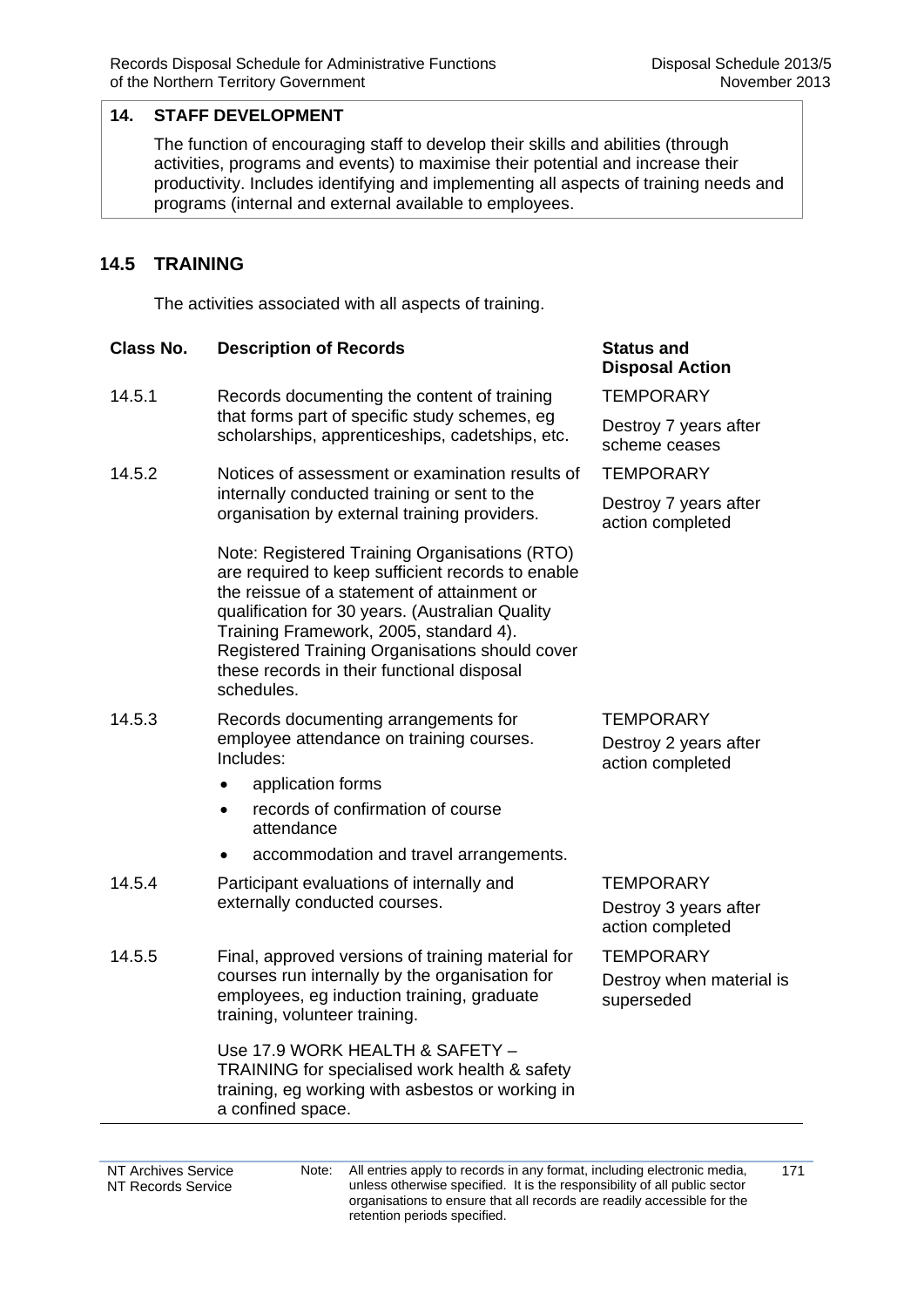The function of applying broad systematic management planning for the organisation. Includes the activities involved with the development, monitoring and reviewing of business plans, strategic plans, corporate plans, Equal Employment Opportunity (EEO) plans, Ethnic Affairs Policy Statements (EAPS) and agreements, and other long-term organisational strategies, such as frameworks for the management of intellectual property. Also includes the development of the corporate mission, objectives, continuous improvement processes, quality assurance and certification, and the formulation and amendment of legislation which provides the legislative basis for the organisation. Includes any regular forums such as executive management board meetings and monthly reports.

# **15.1 CLIENT SERVICE**

The activities associated with the planning, monitoring and evaluating of services provided to clients by the organisation.

### **Class No. Description of Records Status and**

15.1.1 Records documenting the development of organisation-wide strategies for the delivery of client services. Includes surveys, analysis of results and final reports.

> Use 1.1 COMMUNITY RELATIONS – CLIENT SERVICE or 7.1 GOVERNMENT RELATIONS – CLIENT SERVICE for records documenting the actual delivery of services.

# **Disposal Action**

**TEMPORARY** 

Destroy 5 years after action completed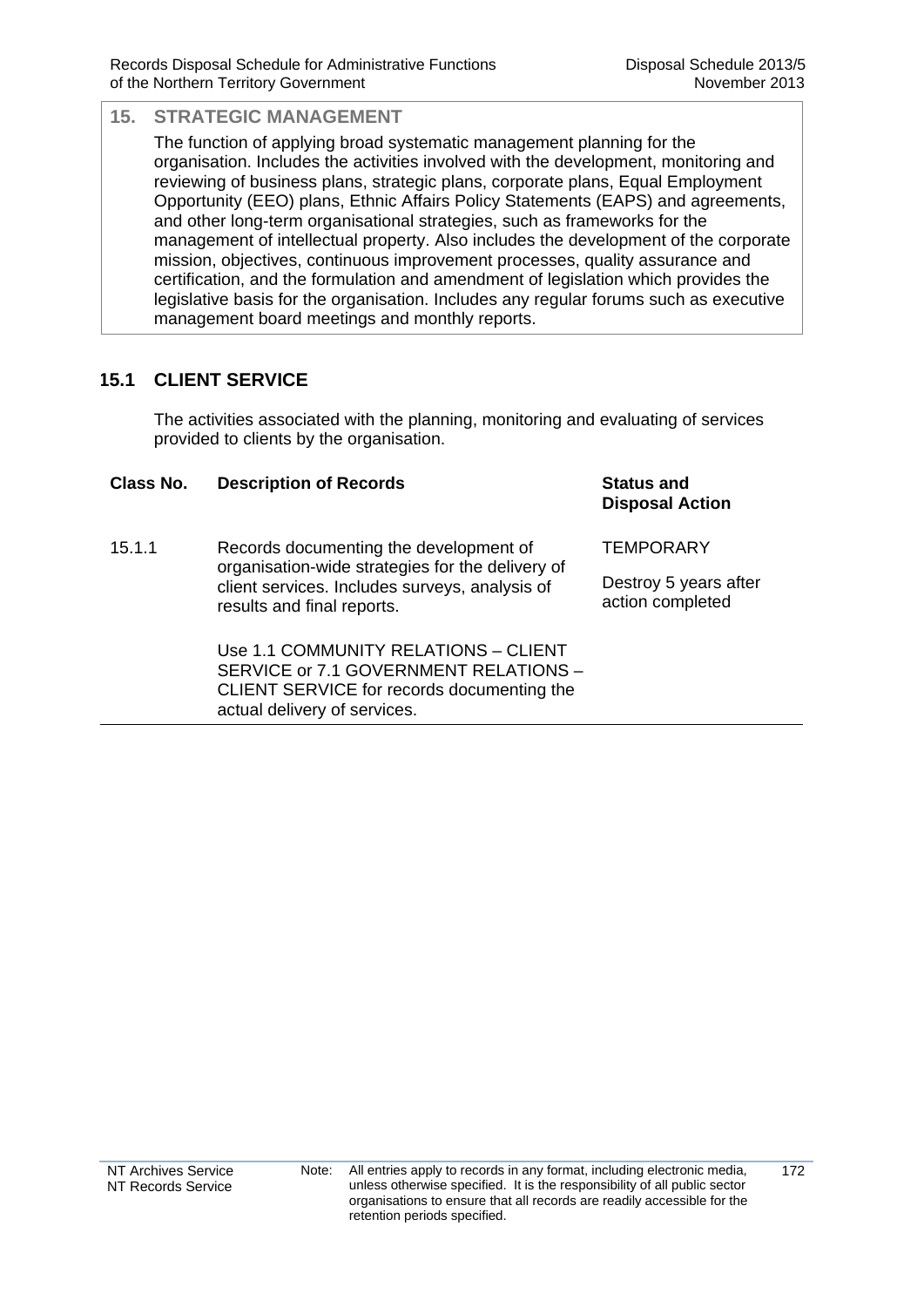The function of applying broad systematic management planning for the organisation. Includes the activities involved with the development, monitoring and reviewing of business plans, strategic plans, corporate plans, Equal Employment Opportunity (EEO) plans, Ethnic Affairs Policy Statements (EAPS) and agreements, and other long-term organisational strategies, such as frameworks for the management of intellectual property. Also includes the development of the corporate mission, objectives, continuous improvement processes, quality assurance and certification, and the formulation and amendment of legislation which provides the legislative basis for the organisation. Includes any regular forums such as executive management board meetings and monthly reports.

# **15.2 EVALUATION**

The process of determining the suitability of potential or existing personnel, programs, systems, services, or items of equipment, in relation to meeting the needs of the given situation. May include detailed analysis and/or ongoing monitoring.

| Class No. | <b>Description of Records</b>                                                                                                                                                                                                                                                                                             | <b>Status and</b><br><b>Disposal Action</b>                   |
|-----------|---------------------------------------------------------------------------------------------------------------------------------------------------------------------------------------------------------------------------------------------------------------------------------------------------------------------------|---------------------------------------------------------------|
| 15.2.1    | Records documenting the evaluation of potential<br>and existing programs, services and systems<br>that cross functions or relate to the strategic<br>management of the organisation, eg evaluations<br>and modelling for quality management, business<br>cases for new programs, or major/significant<br>new initiatives. | <b>TEMPORARY</b><br>Destroy 5 years after<br>action completed |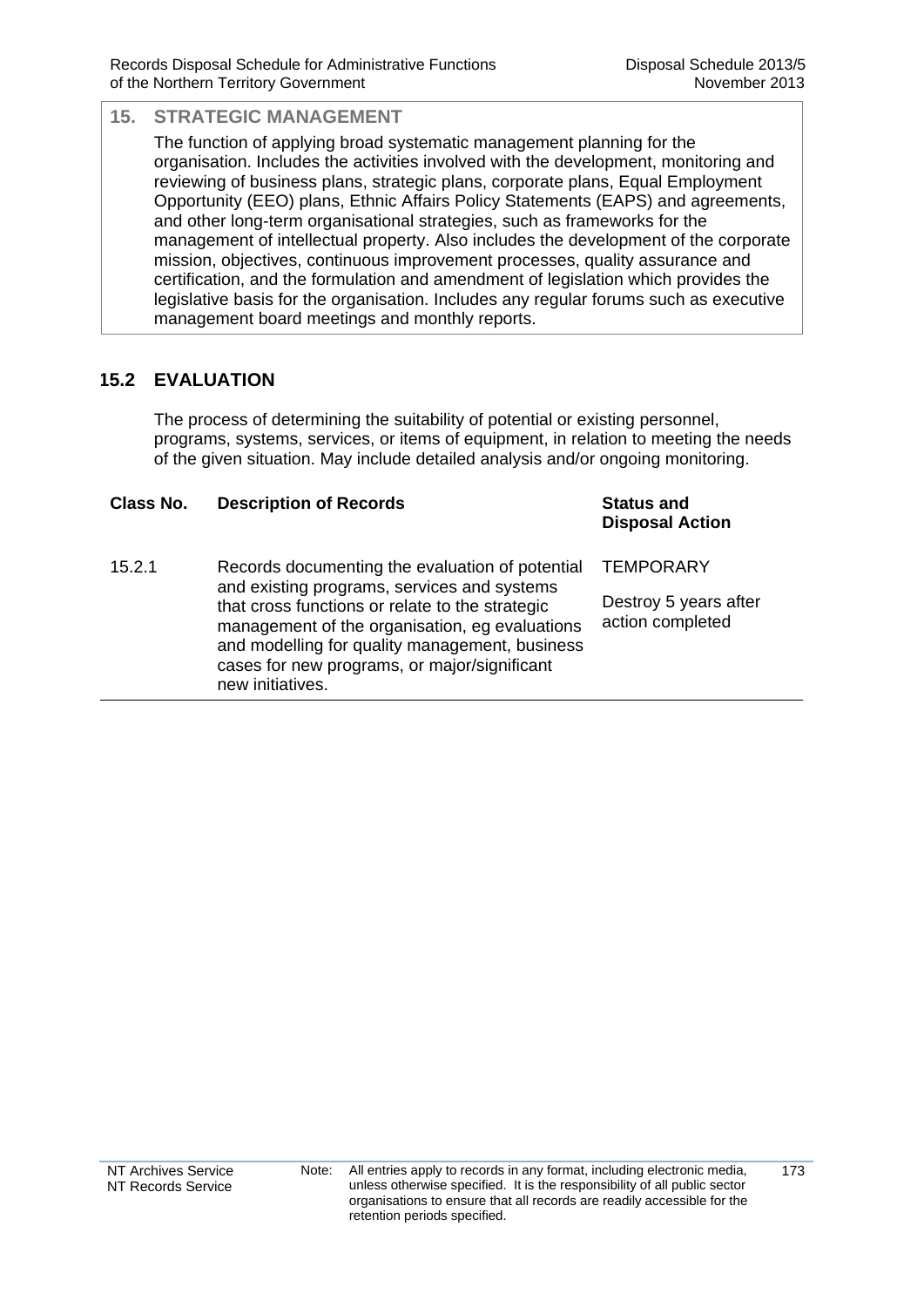The function of applying broad systematic management planning for the organisation. Includes the activities involved with the development, monitoring and reviewing of business plans, strategic plans, corporate plans, Equal Employment Opportunity (EEO) plans, Ethnic Affairs Policy Statements (EAPS) and agreements, and other long-term organisational strategies, such as frameworks for the management of intellectual property. Also includes the development of the corporate mission, objectives, continuous improvement processes, quality assurance and certification, and the formulation and amendment of legislation which provides the legislative basis for the organisation. Includes any regular forums such as executive management board meetings and monthly reports.

### **15.3 IMPLEMENTATION**

The activities associated carrying out or putting into action, plans, policies, procedures or instructions, all of which could be internally or externally driven. Includes manual or automated databases, applications or systems, but excludes the installation of equipment. Also includes monitoring to ensure that the implementation goes according to schedule and that standards are met.

### **Class No. Description of Records Status and**

| 15.3.1 | Records documenting the implementation of     |
|--------|-----------------------------------------------|
|        | government-wide policies and plans, including |

- key direction statements
- initiatives concerning important or innovative programs (eg Territory2030).
- 15.3.2 Records documenting the implementation of the business continuity/counter disaster plan, following a major disaster, eg Cyclone Tracy or the Katherine floods.
- 15.3.3 Records documenting the implementation of the business continuity/counter disaster plan, following other disasters, eg minor fire, burst water pipe.

Use 15.7 STRATEGIC MANAGEMENT – RISK MANAGEMENT for records documenting the development of the organisation's business continuity/counter disaster plan.

# **Disposal Action**

PERMANENT

Transfer to NT Archives Service 10 years after action completed

PERMANENT

Transfer to NT Archives Service 10 years after action completed

**TEMPORARY** 

Destroy 3 years after action completed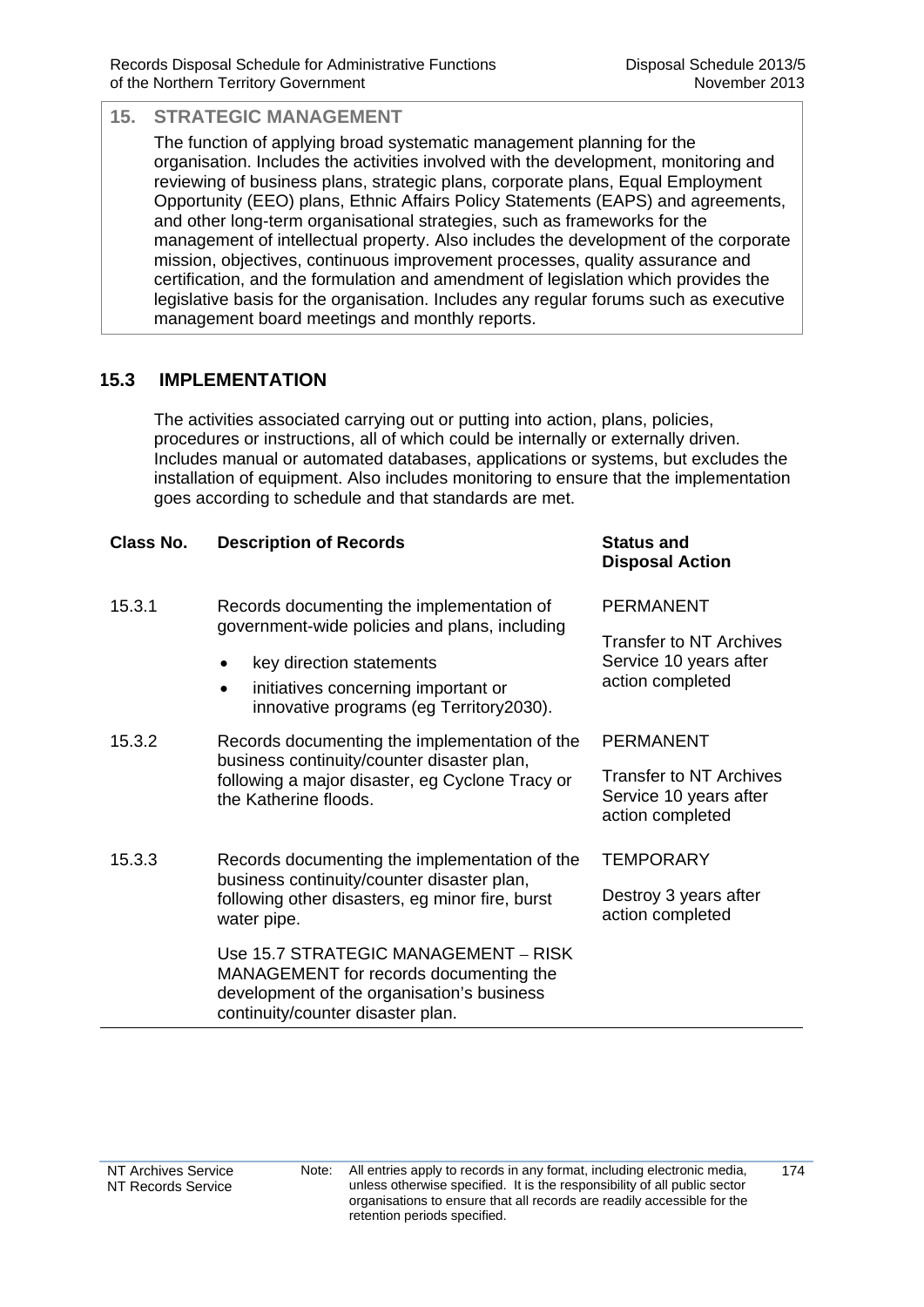**Disposal Action**

Transfer to NT Archives Service 10 years after action completed

PERMANENT

### **15. STRATEGIC MANAGEMENT**

The function of applying broad systematic management planning for the organisation. Includes the activities involved with the development, monitoring and reviewing of business plans, strategic plans, corporate plans, Equal Employment Opportunity (EEO) plans, Ethnic Affairs Policy Statements (EAPS) and agreements, and other long-term organisational strategies, such as frameworks for the management of intellectual property. Also includes the development of the corporate mission, objectives, continuous improvement processes, quality assurance and certification, and the formulation and amendment of legislation which provides the legislative basis for the organisation. Includes any regular forums such as executive management board meetings and monthly reports.

# **15.4 LEGISLATION**

The process of making laws. Includes Local, State, Commonwealth and overseas Acts, Bills and subsections of Acts, and amendments to each.

### **Class No. Description of Records Status and**

- 15.4.1 Records documenting the development, implementation and review of legislation and regulations administered by the organisation. Records include:
	- preliminary drafting instructions from Parliamentary Counsel
	- draft legislation or regulations
	- amendments
	- submissions to the organisation's executive or governing body
	- submissions received
	- records documenting the outcomes of consultation with relevant organisations and stakeholders
	- gazettal notices.
- 15.4.2 Records documenting comments made by the organisation on the development of legislation concerning the operations and functional responsibilities of other organisations. **TEMPORARY** Destroy 3 years after action completed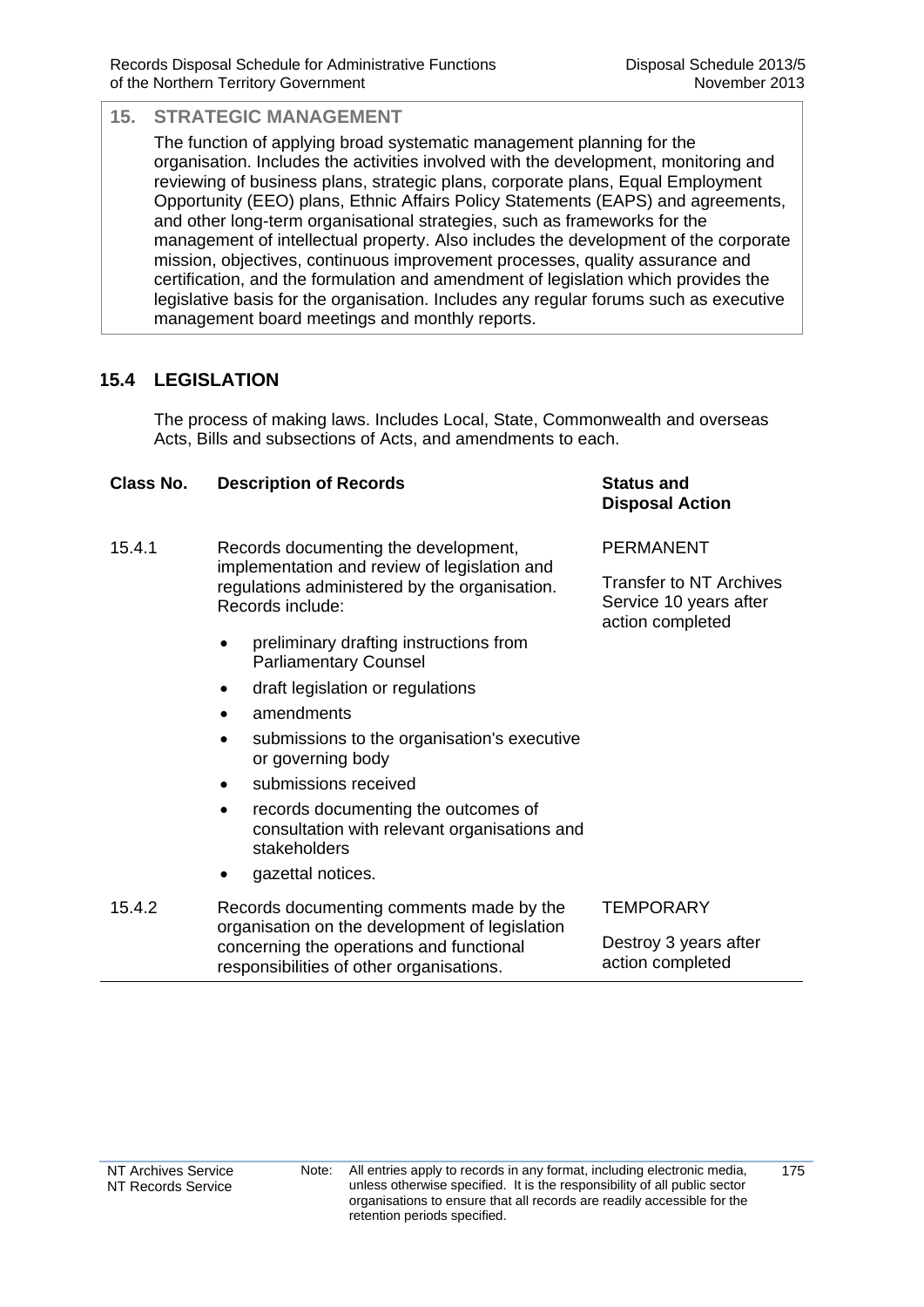The function of applying broad systematic management planning for the organisation. Includes the activities involved with the development, monitoring and reviewing of business plans, strategic plans, corporate plans, Equal Employment Opportunity (EEO) plans, Ethnic Affairs Policy Statements (EAPS) and agreements, and other long-term organisational strategies, such as frameworks for the management of intellectual property. Also includes the development of the corporate mission, objectives, continuous improvement processes, quality assurance and certification, and the formulation and amendment of legislation which provides the legislative basis for the organisation. Includes any regular forums such as executive management board meetings and monthly reports.

### **15.5 PLANNING**

The process of formulating ways in which objectives can be achieved. Includes determination of services, needs and solutions to those needs.

#### **Class No. Description of Records Status and Disposal Action** 15.5.1 Final, approved versions of the organisation's overarching, whole of organisation strategic and corporate, plans, and associated correspondence indicating who the plans apply to and responsibilities for their implementation. PERMANENT Transfer to NT Archives Service 10 years after action completed Use 0.11 PLANNING (Common Activities) for records documenting the development of the organisation's minor administrative functions policies, eg those of specific business units or discreet areas.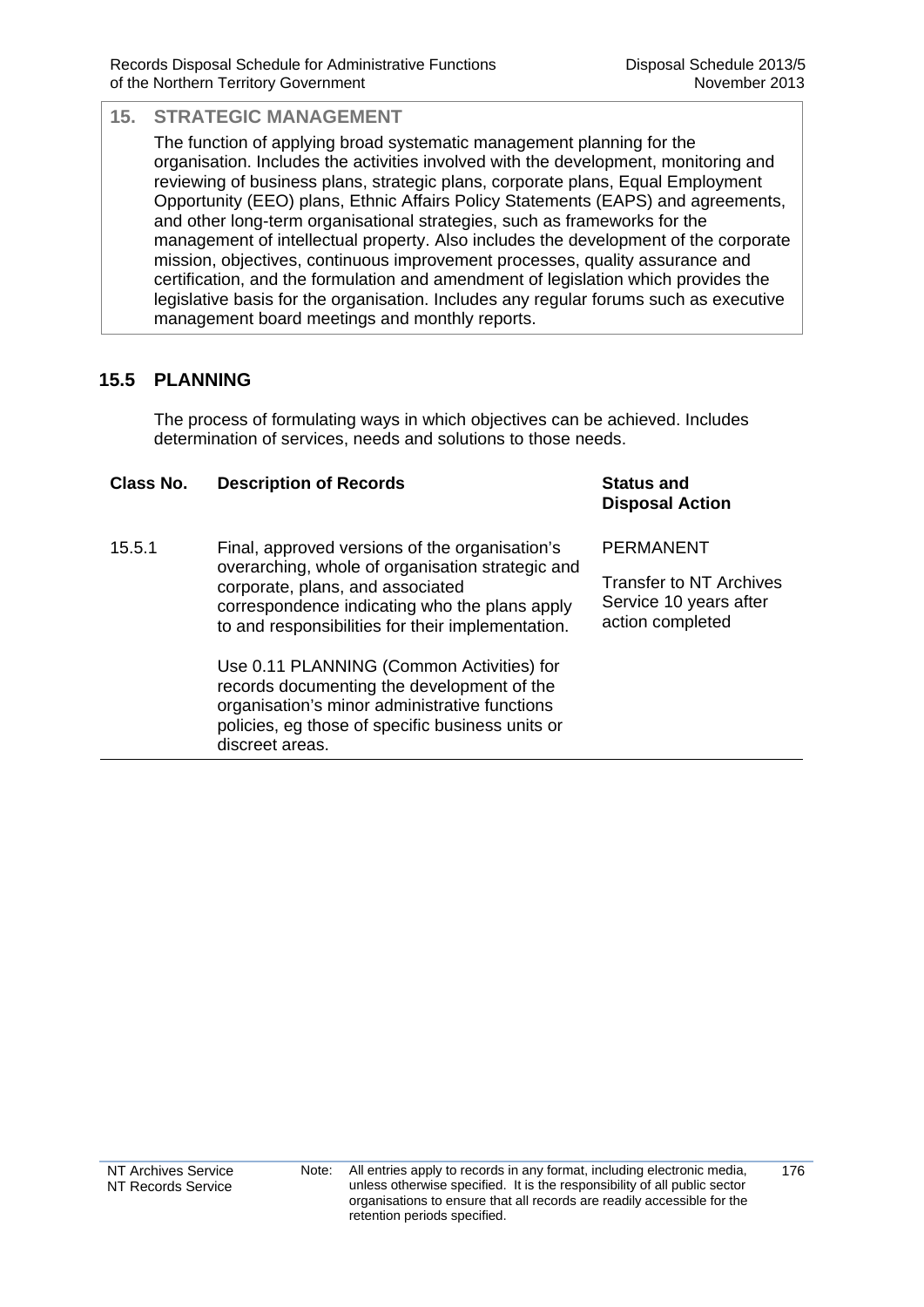The function of applying broad systematic management planning for the organisation. Includes the activities involved with the development, monitoring and reviewing of business plans, strategic plans, corporate plans, Equal Employment Opportunity (EEO) plans, Ethnic Affairs Policy Statements (EAPS) and agreements, and other long-term organisational strategies, such as frameworks for the management of intellectual property. Also includes the development of the corporate mission, objectives, continuous improvement processes, quality assurance and certification, and the formulation and amendment of legislation which provides the legislative basis for the organisation. Includes any regular forums such as executive management board meetings and monthly reports.

# **15.6 POLICY**

The activities associated with developing and establishing decisions, directions and precedents which act as a reference for future decision making, as the basis from which the organisation's operating procedures are determined.

15.6.1 Records documenting the development and review of the organisation's overarching, whole of organisation strategic management policies, or whole of government strategic policies, and associated correspondence indicating who the policies apply to and responsibilities for their implementation.

### PERMANENT

Transfer to NT Archives Service 10 years after action completed

Records include:

- policy proposals
- background research
- results of consultations
- supporting records
- major draft versions containing significant changes/alterations or formally circulated for comment
- comments received on drafts from other organisations/stakeholders
- final policy documents.

 Use 0.12 POLICY (Common Activities) for records documenting the development of the organisation's minor administrative functions policies, eg those of specific business units or discreet areas.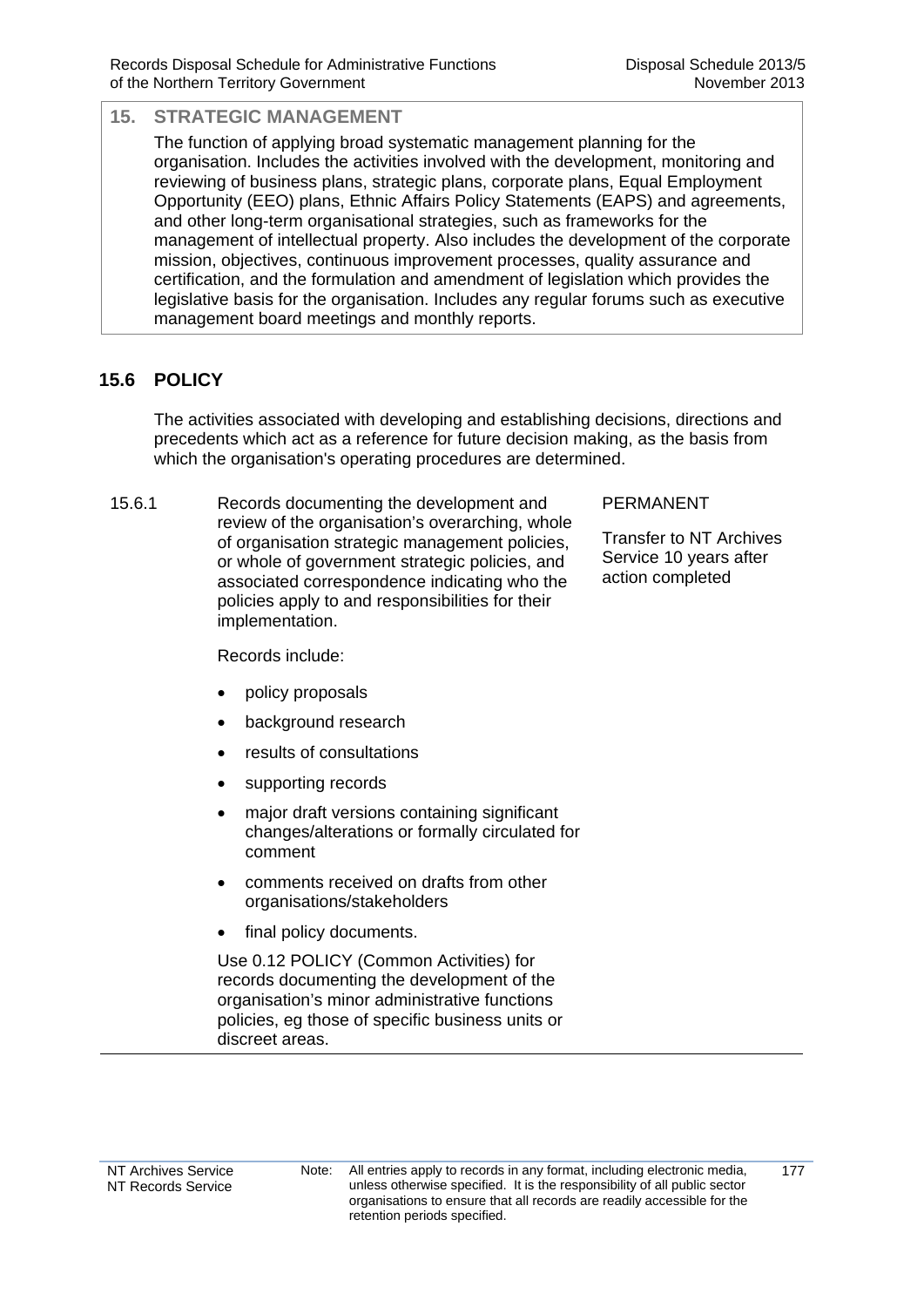The function of applying broad systematic management planning for the organisation. Includes the activities involved with the development, monitoring and reviewing of business plans, strategic plans, corporate plans, Equal Employment Opportunity (EEO) plans, Ethnic Affairs Policy Statements (EAPS) and agreements, and other long-term organisational strategies, such as frameworks for the management of intellectual property. Also includes the development of the corporate mission, objectives, continuous improvement processes, quality assurance and certification, and the formulation and amendment of legislation which provides the legislative basis for the organisation. Includes any regular forums such as executive management board meetings and monthly reports.

### **15.7 RISK MANAGEMENT**

The activities involving the identification of risks, and the implementation of appropriate practices and procedures which will address the impact from an incident.

#### **Class No. Description of Records Status and Disposal Action** 15.7.1 Records documenting the identification and assessment of organisational risks, in order to assist planning, and the implementation of strategies to minimise their impact. Records include • action plans • risk registers treatment schedules. **TEMPORARY** Destroy 7 years after next risk assessment 15.7.2 Records documenting the development of the organisation's business continuity/counter disaster plan. **TEMPORARY** Destroy 7 years after plan is superseded Use 15.3 STRATEGIC MANAGEMENT – IMPLEMENTATION for records documenting implementing the business continuity/counter disaster plan following a disaster. Use 17.8 WORK HEALTH & SAFETY – RISK MANAGEMENT for records documenting work health and safety risk management processes.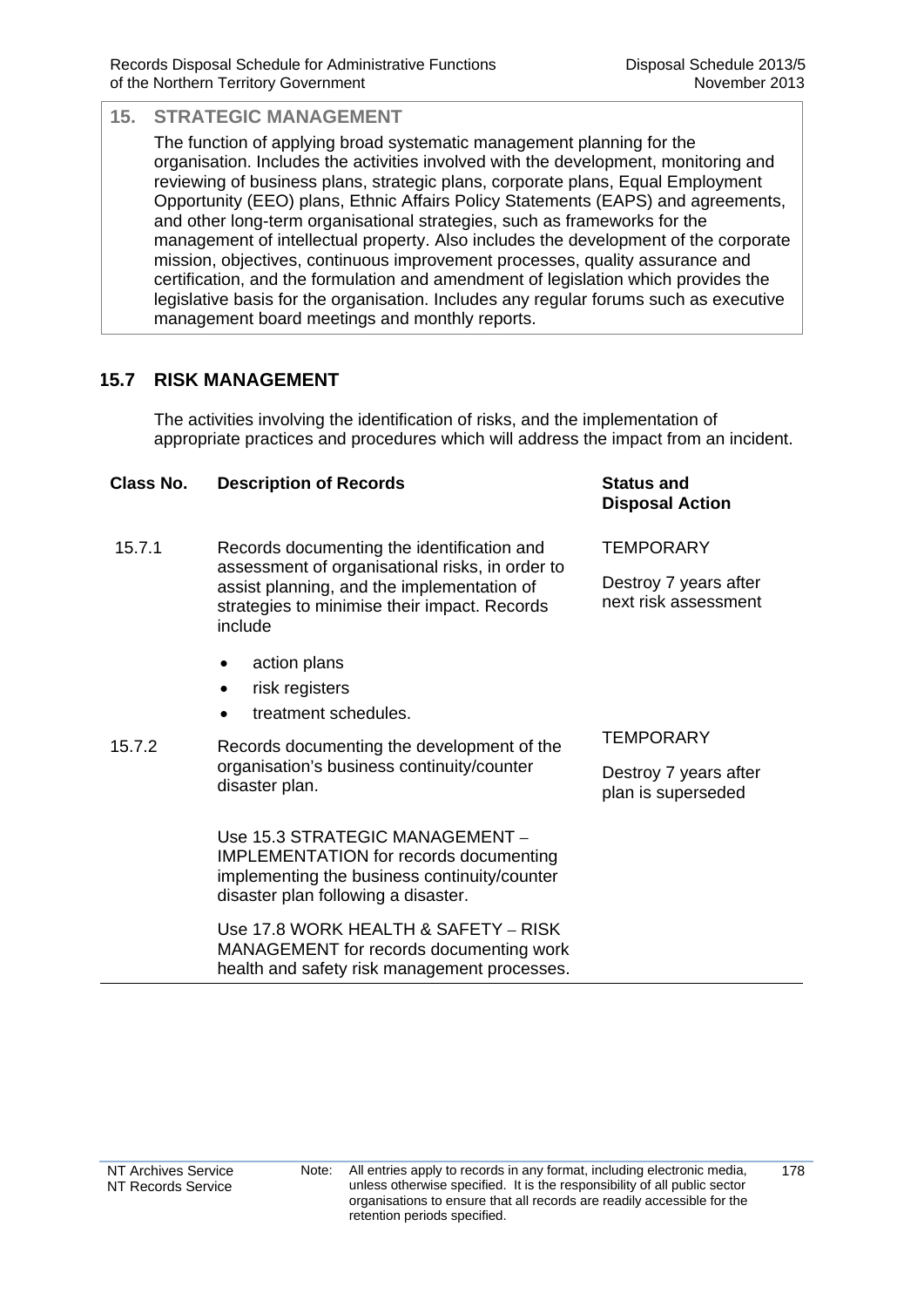The function of applying broad systematic management planning for the organisation. Includes the activities involved with the development, monitoring and reviewing of business plans, strategic plans, corporate plans, Equal Employment Opportunity (EEO) plans, Ethnic Affairs Policy Statements (EAPS) and agreements, and other long-term organisational strategies, such as frameworks for the management of intellectual property. Also includes the development of the corporate mission, objectives, continuous improvement processes, quality assurance and certification, and the formulation and amendment of legislation which provides the legislative basis for the organisation. Includes any regular forums such as executive management board meetings and monthly reports.

### **15.8 STANDARDS**

The activities associated with developing and reviewing industry and/or whole of government rules or principles established by authority, custom or general consent and used as a basis for comparison or judgment to improve and enhance an organisations processes and/or services.

#### **Class No. Description of Records <b>Status** and **Status** and

- 15.8.1 Records documenting the development and/or implementation of standards or benchmarks that provide a framework for the conduct of the organisation's operations or assessment of its performance. Records include:
	- background research
	- records of consultations
	- draft versions of proposed standards or benchmarks containing significant changes/alterations or formally circulated for comment
	- reports analysing issues and the outcomes of consultation with employees, other organisations, stakeholders, etc.

# **Disposal Action**

**TEMPORARY** 

Destroy 7 years after standards superseded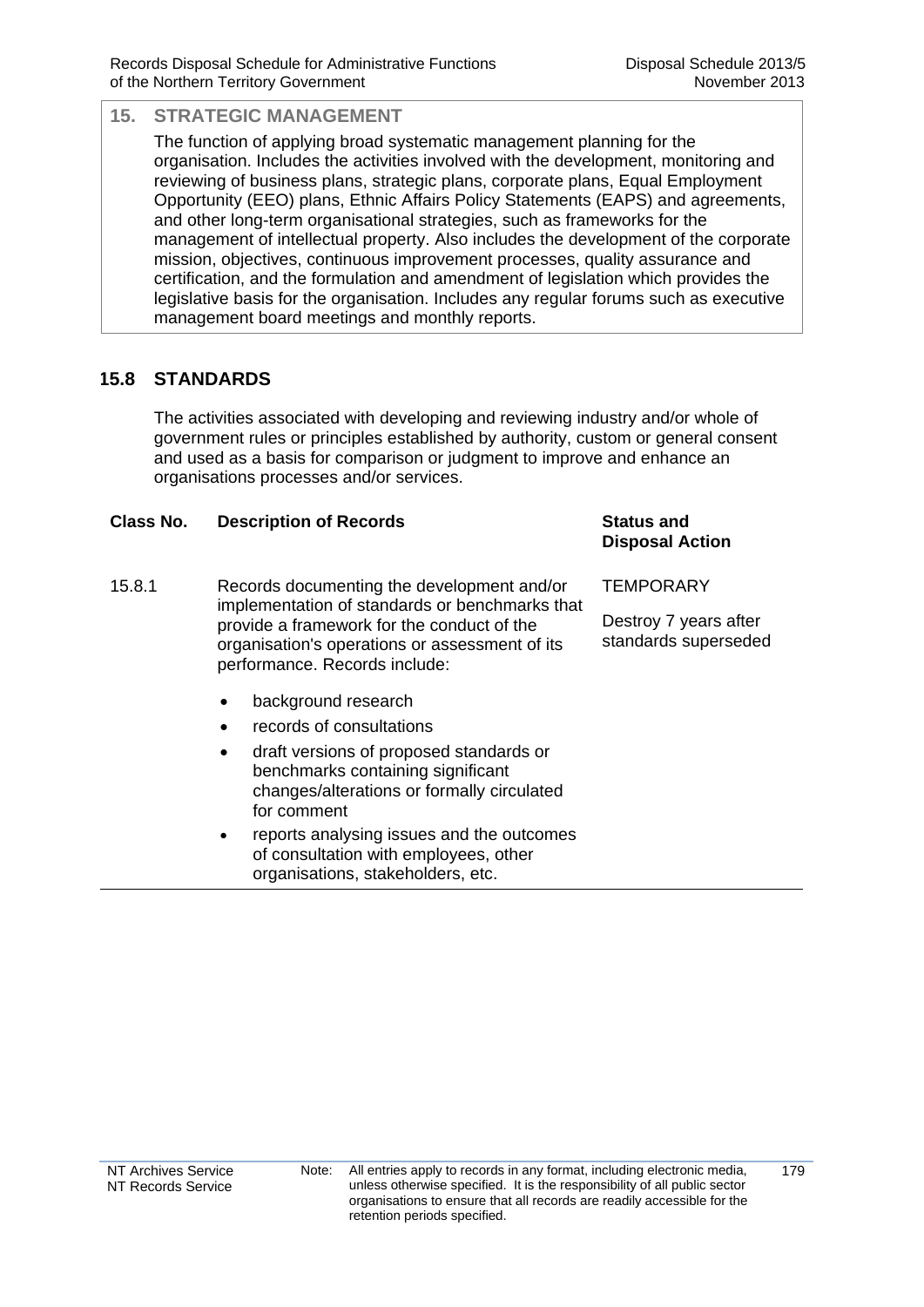The function of developing or acquiring, testing and implementing hardware infrastructure, and applications and databases to support the business needs of an organisation to capture, store, retrieve, transfer, communicate and disseminate information through automated systems. Includes the evaluation of software and hardware and the acquisition, tendering, leasing, licensing and disposal of systems. Also includes communication network systems such as video conferencing, voice mail and electronic mail and the technical aspects of the Internet, intranet and websites.

# **16.1 ALLOCATION**

The process of assigning or apportioning money, items or equipment.

| Class No. | <b>Description of Records</b>                                                                                                                                                                                                                                                                                                                                                    | <b>Status and</b><br><b>Disposal Action</b>                         |
|-----------|----------------------------------------------------------------------------------------------------------------------------------------------------------------------------------------------------------------------------------------------------------------------------------------------------------------------------------------------------------------------------------|---------------------------------------------------------------------|
| 16.1.1    | Records documenting the routine allocation and<br>distribution of technology and<br>telecommunications equipment, services,<br>facilities, mobile devices, hardware or software<br>to business units or individuals within the<br>organisation.                                                                                                                                  | <b>TEMPORARY</b><br>Destroy 7 years after end<br>of contract period |
|           | Use 16.9 TECHNOLOGY &<br>TELECOMMUNICATIONS -<br><b>IMPLEMENTATION for records documenting</b><br>the allocation of equipment, services, facilities,<br>hardware or software to individuals or<br>organisational units as part of the<br>implementation of new or upgraded systems.<br>Includes the allocation of telephones, mobile<br>and smart phones, and tablet technology. |                                                                     |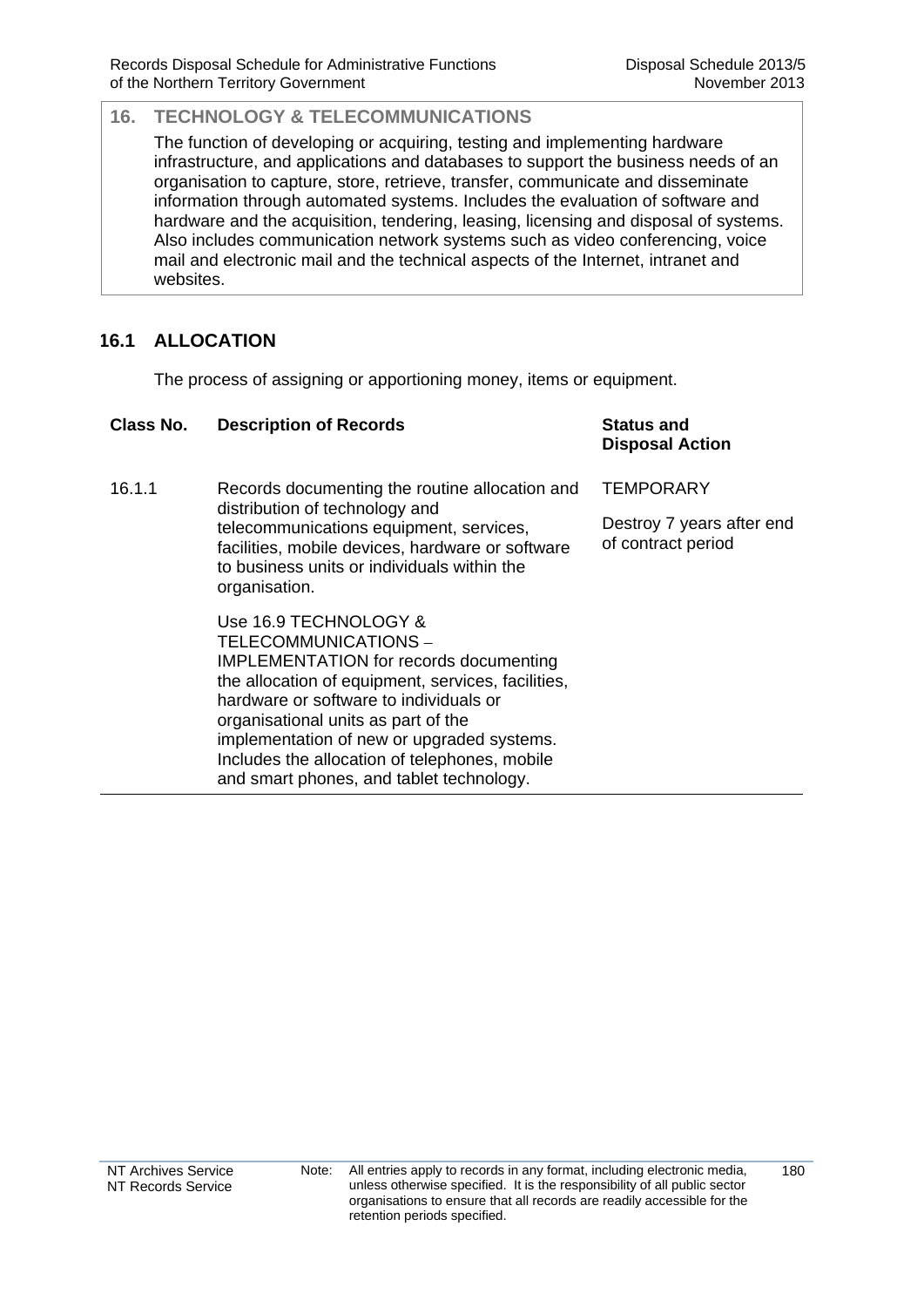The function of developing or acquiring, testing and implementing hardware infrastructure, and applications and databases to support the business needs of an organisation to capture, store, retrieve, transfer, communicate and disseminate information through automated systems. Includes the evaluation of software and hardware and the acquisition, tendering, leasing, licensing and disposal of systems. Also includes communication network systems such as video conferencing, voice mail and electronic mail and the technical aspects of the Internet, intranet and websites.

# **16.2 APPLICATION DEVELOPMENT**

The activities associated with developing software and programming codes to run business applications. Includes specifications, testing, pilots, prototyping and metadata requirements.

### **Class No. Description of Records Status and**

- 16.2.1 Records documenting the design and development of systems which are proceeded with. Records include:
	- background research
	- project proposals
	- project management records
	- notes of meetings or reports analysing issues and the outcomes of consultation with employees, stakeholders, etc
	- systems documentation
	- information regarding the source code and the source code itself
	- information regarding the interrelationship between systems
	- system specific data dictionaries
	- records of establishment of system logs
	- records of application of metadata
	- records of business rules
	- records of user requirements
	- system specifications and configurations
	- rectification of developmental problems
	- requests for system changes during development
	- final signoff by parties.

**Disposal Action**

**TEMPORARY** 

Destroy 5 years after system is superseded, either through upgrade or major modification, and any data supported is migrated or destroyed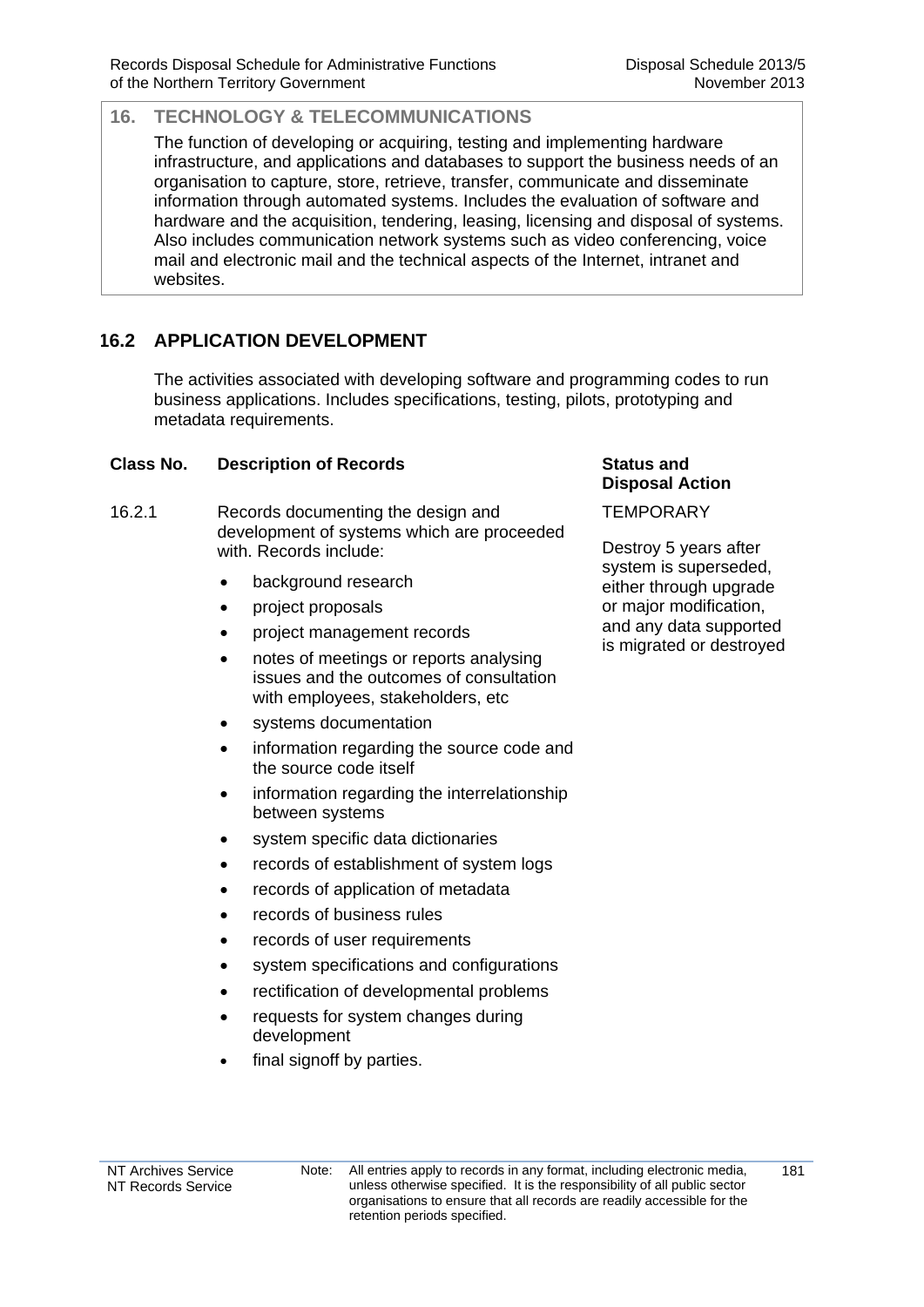The function of developing or acquiring, testing and implementing hardware infrastructure, and applications and databases to support the business needs of an organisation to capture, store, retrieve, transfer, communicate and disseminate information through automated systems. Includes the evaluation of software and hardware and the acquisition, tendering, leasing, licensing and disposal of systems. Also includes communication network systems such as video conferencing, voice mail and electronic mail and the technical aspects of the Internet, intranet and websites.

- 16.2.2 Records documenting proposals for the development and modification of systems which are not proceeded with.
- 16.2.3 Records documenting the configuration, customisation, enhancements and upgrades of off-the-shelf packages and systems to meet the needs of the organisation.
- 16.2.4 Records documenting the testing of applications. Records include:
	- records of testing strategies, eg user acceptance testing (UAT)
	- result forms
	- test reports.

 Use 16.8 TECHNOLOGY & TELECOMMUNICATIONS – EVALUATION for records documenting the establishment of user requirements, development of specifications and feasibility studies and evaluation of potential solutions prior to purchase.

 Use 16.9 TECHNOLOGY & TELECOMMUNICATIONS – IMPLEMENTATION for records documenting the implementation and roll-out of technology and telecommunications strategies, projects and systems.

 Use 16.14 TECHNOLOGY & TELECOMMUNICATIONS – MAINTENANCE for records documenting the maintenance of technology and telecommunications equipment.

### **TEMPORARY**

Destroy 2 years after action completed

**TEMPORARY** 

Destroy 5 years after system is superseded

**TFMPORARY** 

Destroy 3 years after system goes live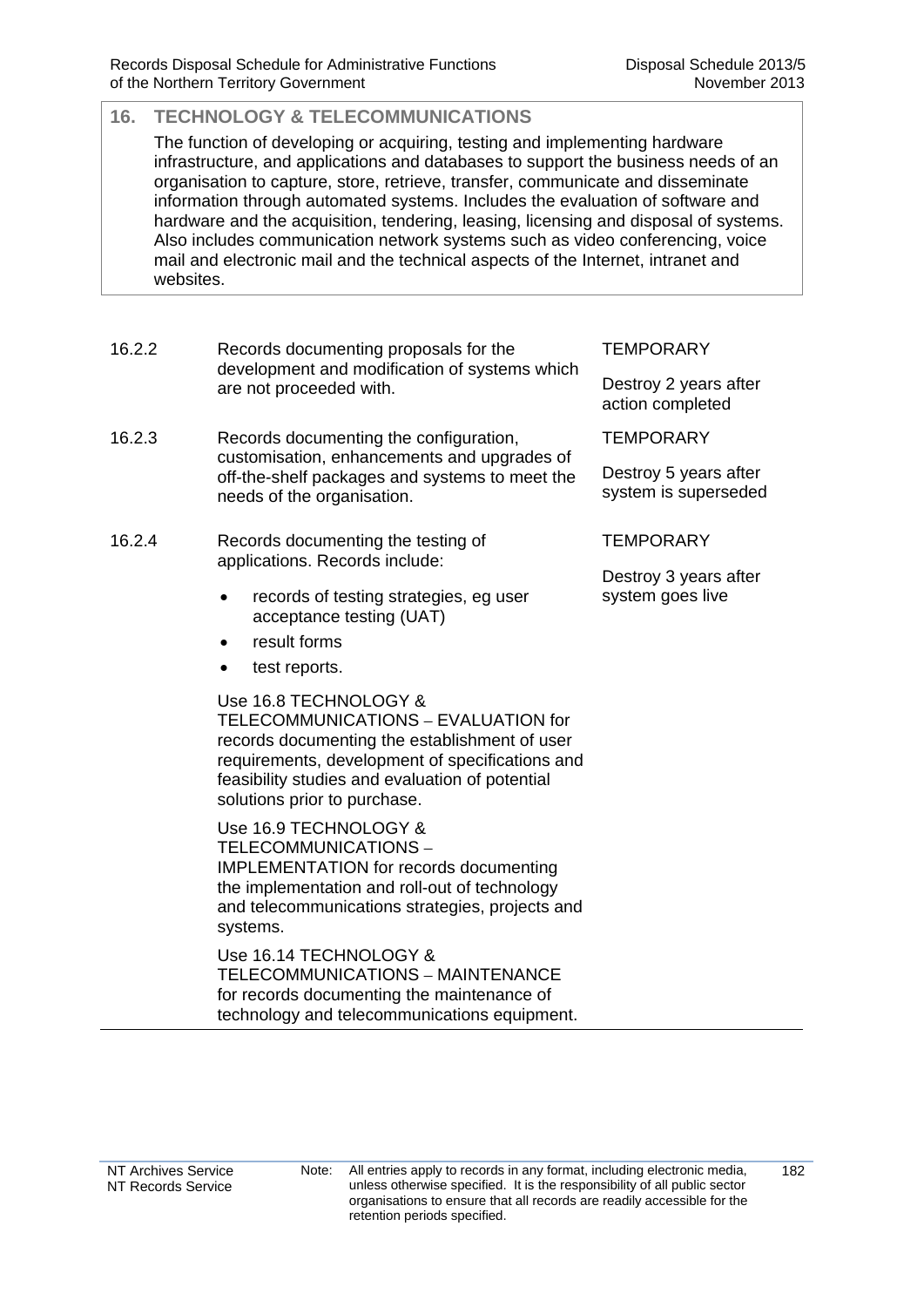The function of developing or acquiring, testing and implementing hardware infrastructure, and applications and databases to support the business needs of an organisation to capture, store, retrieve, transfer, communicate and disseminate information through automated systems. Includes the evaluation of software and hardware and the acquisition, tendering, leasing, licensing and disposal of systems. Also includes communication network systems such as video conferencing, voice mail and electronic mail and the technical aspects of the Internet, intranet and websites.

# **16.3 CLIENT SERVICE**

The activities associated with planning, delivering, monitoring and evaluating services provided to clients by the organisation.

| Class No. | <b>Description of Records</b>                                                                                                                                                                                                                                                                    | <b>Status and</b><br><b>Disposal Action</b>             |
|-----------|--------------------------------------------------------------------------------------------------------------------------------------------------------------------------------------------------------------------------------------------------------------------------------------------------|---------------------------------------------------------|
| 16.3.1    | Final, approved versions of charters, standards<br>or guarantees relating to the provision of<br>technology and telecommunications services to<br>clients.                                                                                                                                       | <b>TEMPORARY</b><br>Destroy 2 years after<br>superseded |
| 16.3.2    | Records documenting the administration of<br>specialised client services relating to technology<br>and telecommunications, eg help desks, and<br>advice and assistance regarding technology and<br>telecommunications systems, operations and<br>services, eg advice to internal business units. | TEMPORARY<br>Destroy 2 years after<br>action completed  |
|           | Use 0.3 AGREEMENTS (Common Activities) for<br>records documenting the establishment,<br>negotiation, maintenance and review of service<br>level agreements.                                                                                                                                      |                                                         |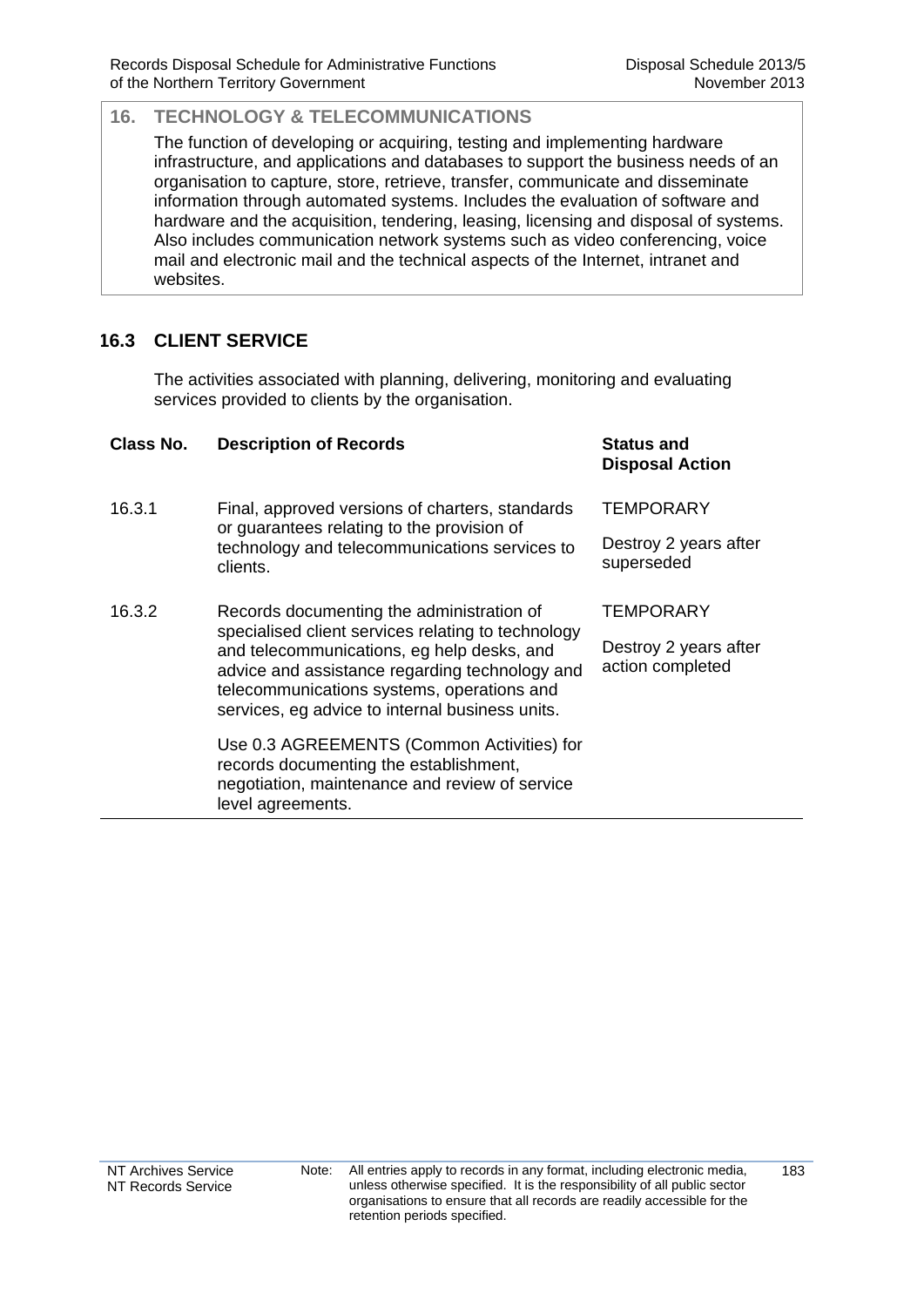The function of developing or acquiring, testing and implementing hardware infrastructure, and applications and databases to support the business needs of an organisation to capture, store, retrieve, transfer, communicate and disseminate information through automated systems. Includes the evaluation of software and hardware and the acquisition, tendering, leasing, licensing and disposal of systems. Also includes communication network systems such as video conferencing, voice mail and electronic mail and the technical aspects of the Internet, intranet and websites.

# **16.4 CONTROL**

The activities associated with creating, maintaining and evaluating control mechanisms eg Thesaurus.

|        | <b>Description of Records</b>                                                                                                              | <b>Status and</b><br><b>Disposal Action</b>         |
|--------|--------------------------------------------------------------------------------------------------------------------------------------------|-----------------------------------------------------|
| 16.4.1 | Records documenting the development of<br>control mechanisms (eg authenticity and version<br>control).                                     | <b>TEMPORARY</b>                                    |
|        |                                                                                                                                            | Destroy 5 years after<br>mechanism is<br>superseded |
| 16.4.2 | System logs which are used to show a history of                                                                                            | <b>TEMPORARY</b>                                    |
|        | access or change to data, including<br>system access logs<br>Internet access logs<br>٠<br>system change logs<br>audit trails.<br>$\bullet$ | Destroy 5 years after<br>action completed           |
| 16.4.3 | Records documenting the control of software<br>licences in the organisation                                                                | TEMPORARY                                           |
|        |                                                                                                                                            | Destroy when licence<br>expires/is superseded       |
|        | Use 9.3 INFORMATION MANAGEMENT -<br>CONTROL for development of business rules,<br>etc, for recordkeeping metadata mechanisms.              |                                                     |

retention periods specified.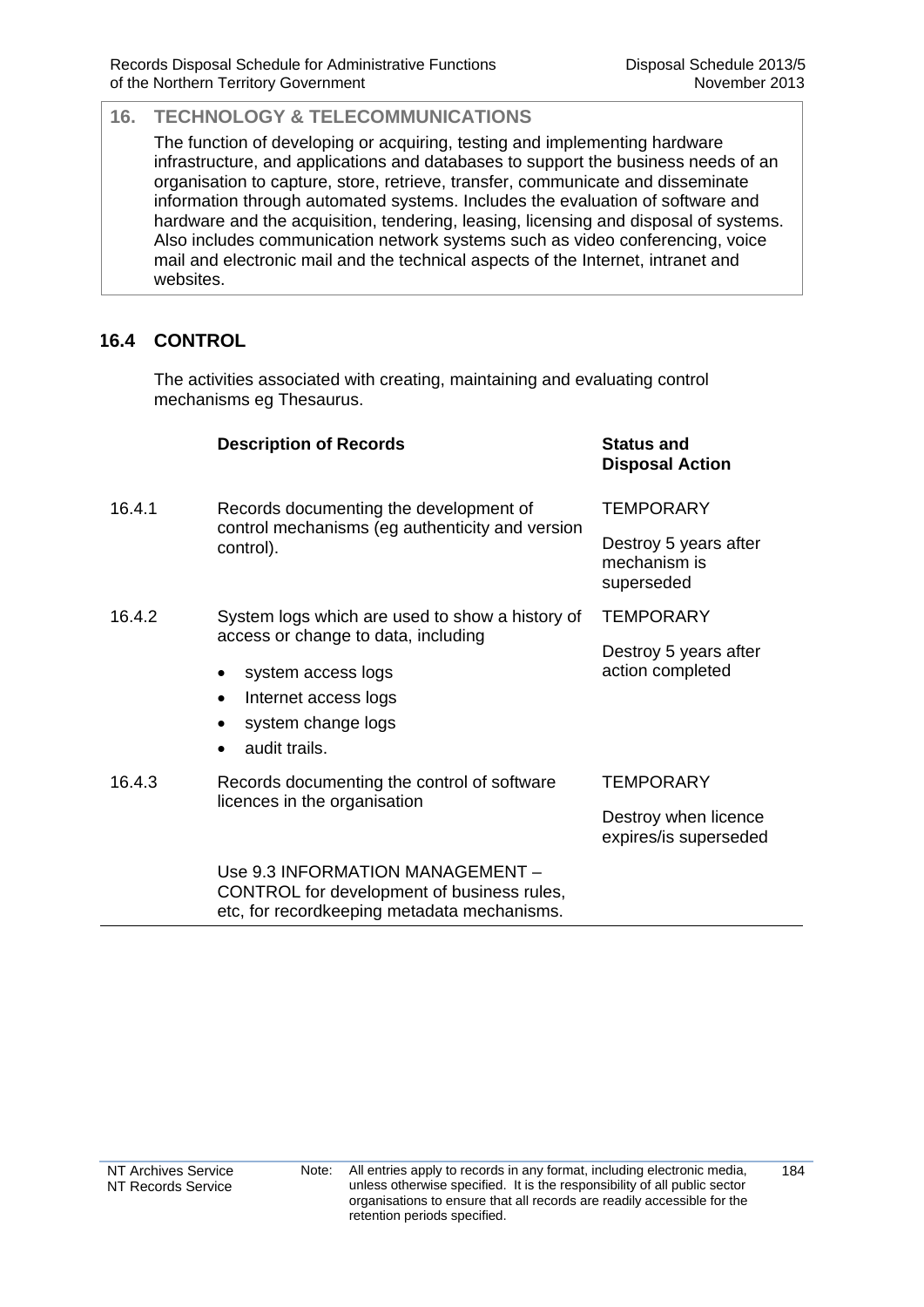The function of developing or acquiring, testing and implementing hardware infrastructure, and applications and databases to support the business needs of an organisation to capture, store, retrieve, transfer, communicate and disseminate information through automated systems. Includes the evaluation of software and hardware and the acquisition, tendering, leasing, licensing and disposal of systems. Also includes communication network systems such as video conferencing, voice mail and electronic mail and the technical aspects of the Internet, intranet and websites.

# **16.5 DATA ADMINISTRATION**

The activities associated with maintaining and using the data that is held in a system, either automated or manual. Includes the maintenance of data dictionaries and the application of vital records and disaster plan objectives to safeguard against data loss or corruption.

### **Class No. Description of Records Status and**

- 16.5.1 Records documenting the recovery of data, eg data lost during disasters, data corrupted by viruses etc. Records include records of testing for data recovery and post-incident reviews.
- 16.5.2 Records documenting the maintenance of organisation-wide data dictionaries.

Use 15.3 STRATEGIC MANAGEMENT – IMPLEMENTATION for records documenting the implementation of business continuity or counter disaster plans.

 Use 15.7 STRATEGIC MANAGEMENT – RISK MANAGEMENT for records documenting the identification and assessment of technology and telecommunications risks as part of broader strategic risk management processes, eg the analysis of insurance policies and legal liabilities across the organisation.

 Use 16.14 TECHNOLOGY & TELECOMMUNICATIONS – MAINTENANCE for records documenting data clean-up.

For records documenting migration strategies and quality assurance checks for migration, use the *Records Disposal Schedule for Digital Source Records that have been Migrated*  (Disposal Schedule 2013/6)*.*

# **Disposal Action**

**TEMPORARY** 

Destroy 5 years after system is superseded

**TEMPORARY** 

Destroy when reference ceases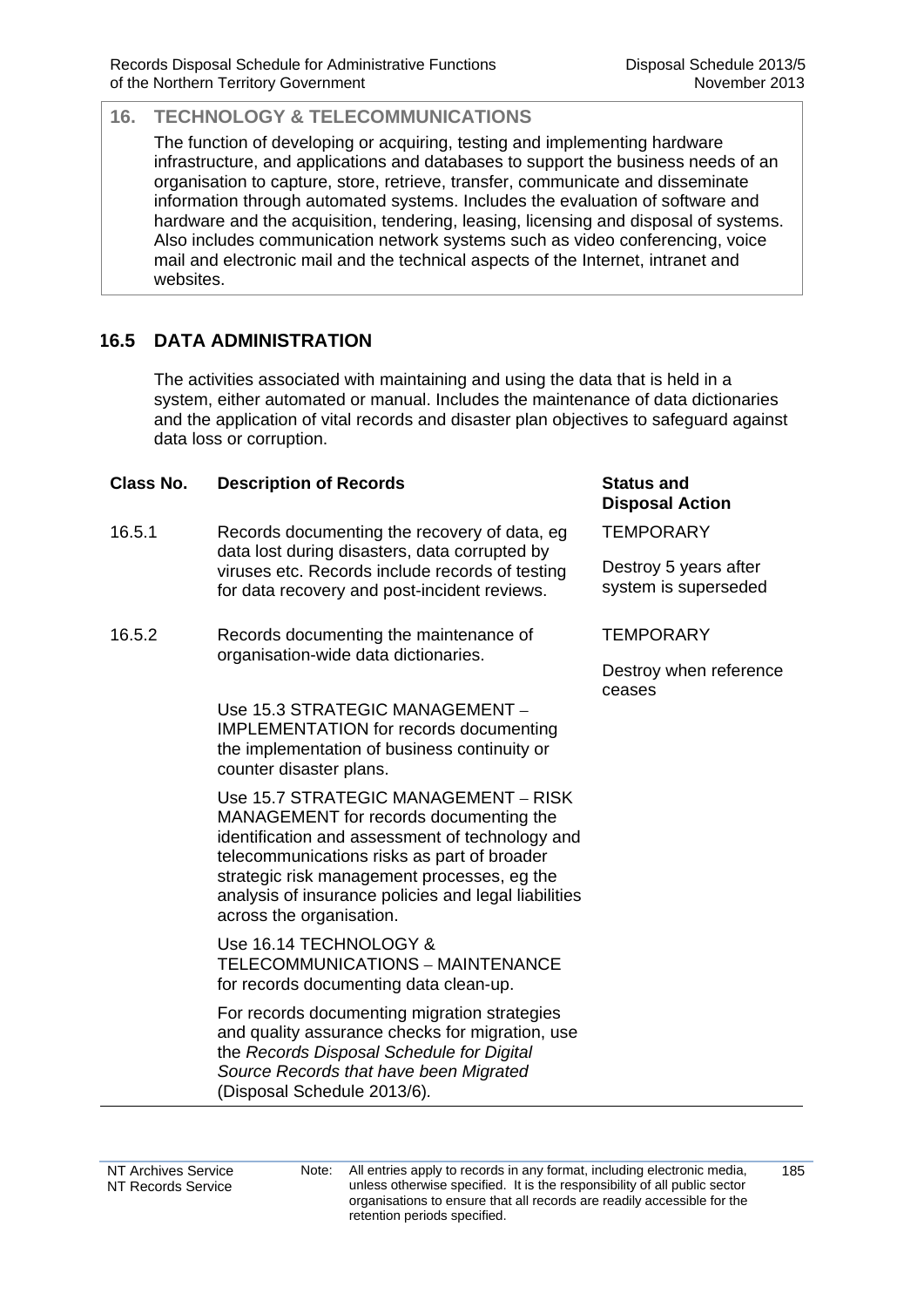The function of developing or acquiring, testing and implementing hardware infrastructure, and applications and databases to support the business needs of an organisation to capture, store, retrieve, transfer, communicate and disseminate information through automated systems. Includes the evaluation of software and hardware and the acquisition, tendering, leasing, licensing and disposal of systems. Also includes communication network systems such as video conferencing, voice mail and electronic mail and the technical aspects of the Internet, intranet and websites.

# **16.6 DATABASE MANAGEMENT**

The activities associated with the building, prototyping and testing of databases. Includes the management of user rules, regular programs of backups and journals and monitoring usage and response times.

| Class No. | <b>Description of Records</b>                                                                                                    | <b>Status and</b><br><b>Disposal Action</b> |
|-----------|----------------------------------------------------------------------------------------------------------------------------------|---------------------------------------------|
| 16.6.1    | Records documenting requests for changes to<br>schemas, views, configuration management and<br>other database management issues. | <b>TEMPORARY</b>                            |
|           |                                                                                                                                  | Destroy 5 years after<br>action completed   |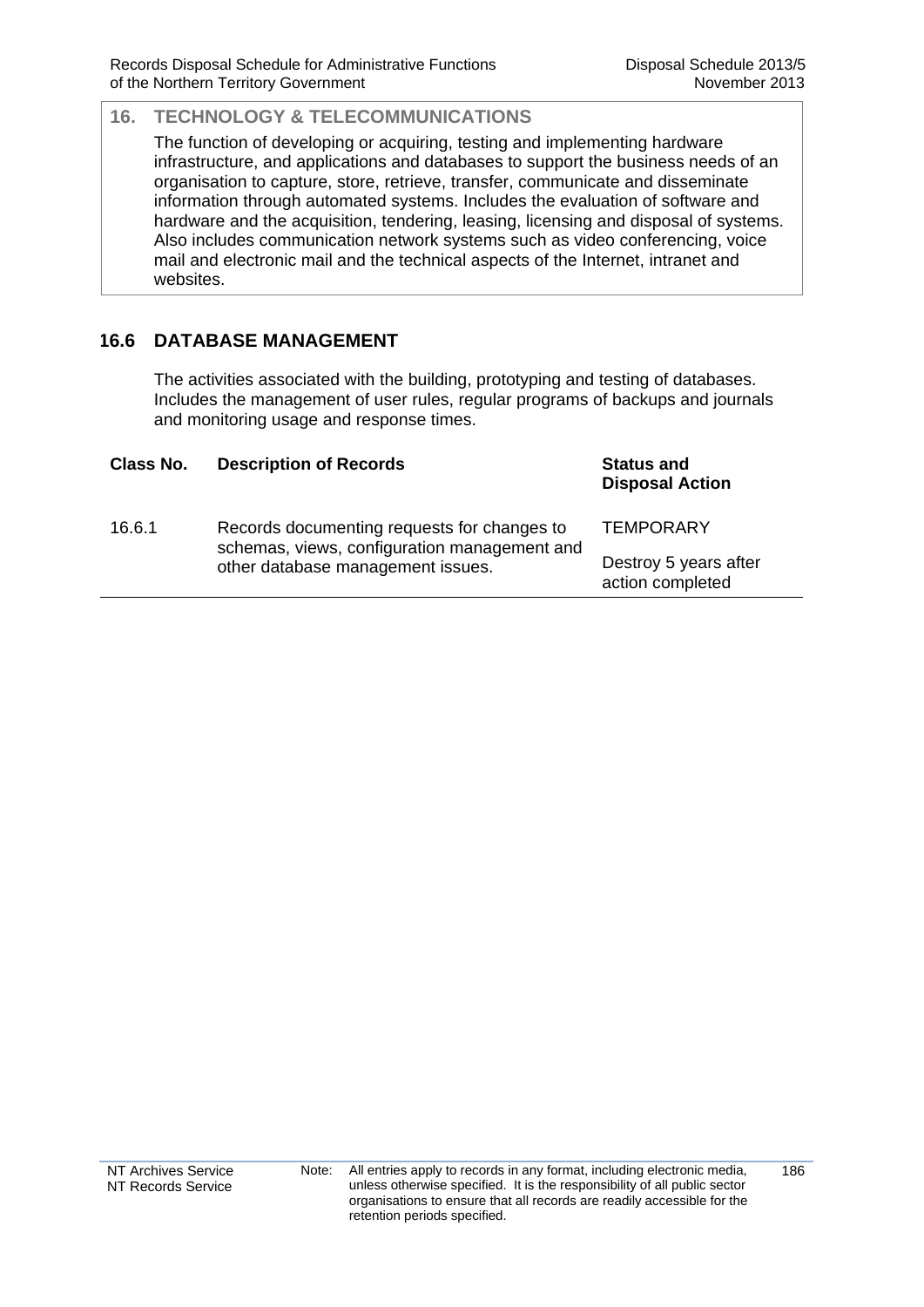The function of developing or acquiring, testing and implementing hardware infrastructure, and applications and databases to support the business needs of an organisation to capture, store, retrieve, transfer, communicate and disseminate information through automated systems. Includes the evaluation of software and hardware and the acquisition, tendering, leasing, licensing and disposal of systems. Also includes communication network systems such as video conferencing, voice mail and electronic mail and the technical aspects of the Internet, intranet and websites.

# **16.7 DISPOSAL**

The process of disposing of property no longer required by the organisation, by sale, transfer, termination of lease, auction, or destruction. Includes destruction or transfer of records to archives, and the program of activities to facilitate the orderly transfer of semi active and inactive records from current office space into secondary or archival storage.

### **Class No. Description of Records Status and**

16.7.1 Records documenting the disposal of technology and telecommunications equipment through any means including sale, transfer, auction, exchange, return or destruction.

Records include for **leased** equipment, including

- written notices and related correspondence, eg to and from leasing companies
- handover reports.

Records include for **purchased** equipment, including

- independent valuation certificates verifying work undertaken on assets prior to valuation
- written quotes
- auction records
- related correspondence.

 Use 16.18 TECHNOLOGY & TELECOMMUNICATIONS – SECURITY for records documenting the sanitisation of technology equipment prior to disposal.

# **Disposal Action**

**TEMPORARY** 

Destroy 5 years after disposal of asset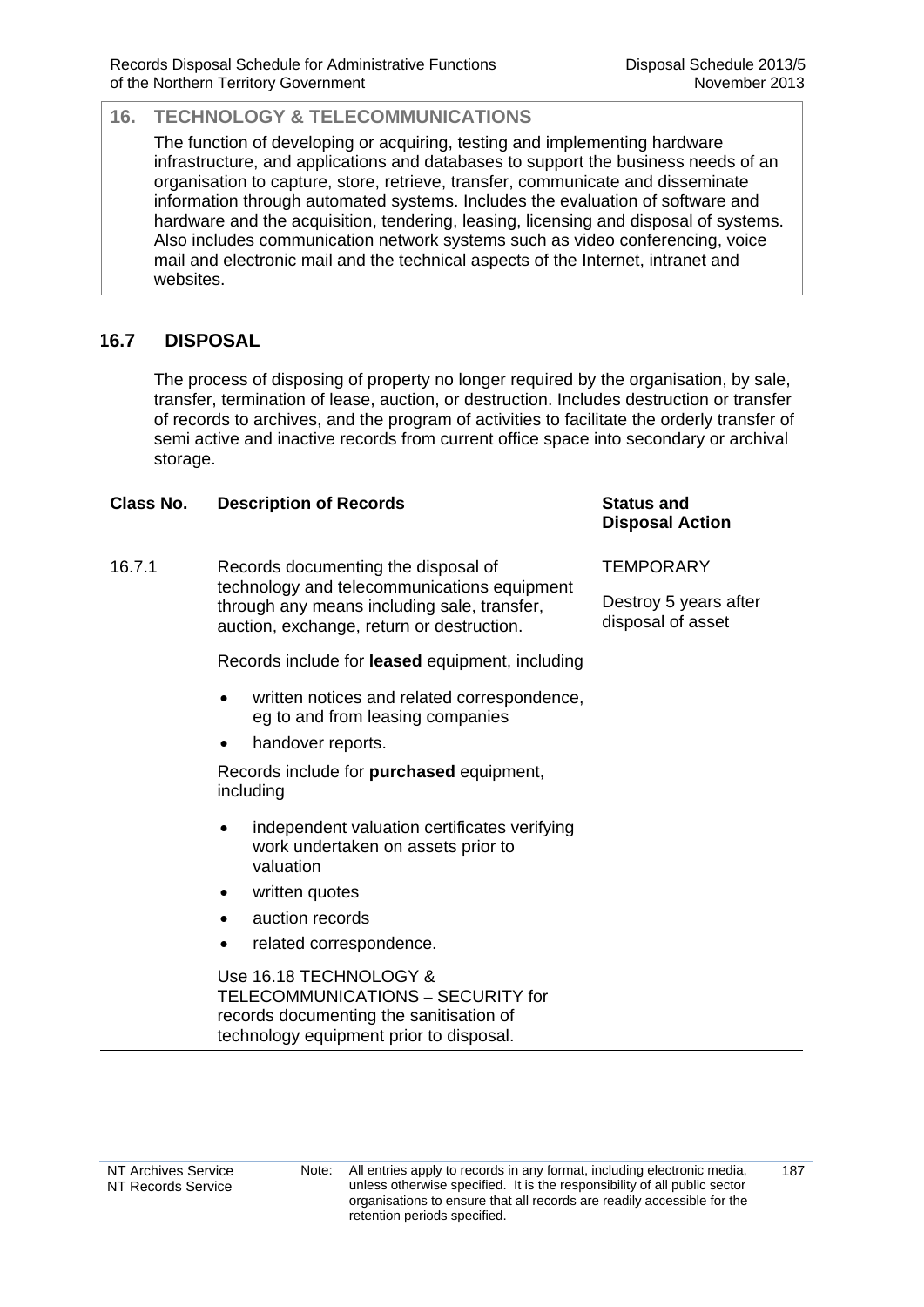The function of developing or acquiring, testing and implementing hardware infrastructure, and applications and databases to support the business needs of an organisation to capture, store, retrieve, transfer, communicate and disseminate information through automated systems. Includes the evaluation of software and hardware and the acquisition, tendering, leasing, licensing and disposal of systems. Also includes communication network systems such as video conferencing, voice mail and electronic mail and the technical aspects of the Internet, intranet and websites.

# **16.8 EVALUATION**

The process determining the suitability of potential or existing personnel; programs; systems; services; or items of equipment in relation to meeting the needs of the given situation. May include detailed analysis and/or ongoing monitoring.

| Class No. | <b>Description of Records</b>                                                                                                                                                                | <b>Status and</b><br><b>Disposal Action</b> |
|-----------|----------------------------------------------------------------------------------------------------------------------------------------------------------------------------------------------|---------------------------------------------|
| 16.8.1    | Records documenting the evaluation of potential<br>or existing technology and telecommunications<br>programs, equipment, services and systems that<br>do not proceed to purchase.            | <b>TEMPORARY</b>                            |
|           |                                                                                                                                                                                              | Destroy 5 years after<br>action completed   |
|           | Use 0.8 CONTRACTING OUT or 0.16<br><b>TENDERING (Common Activities) for records</b><br>documenting evaluation of programs,<br>equipment, services or systems that do proceed<br>to purchase. |                                             |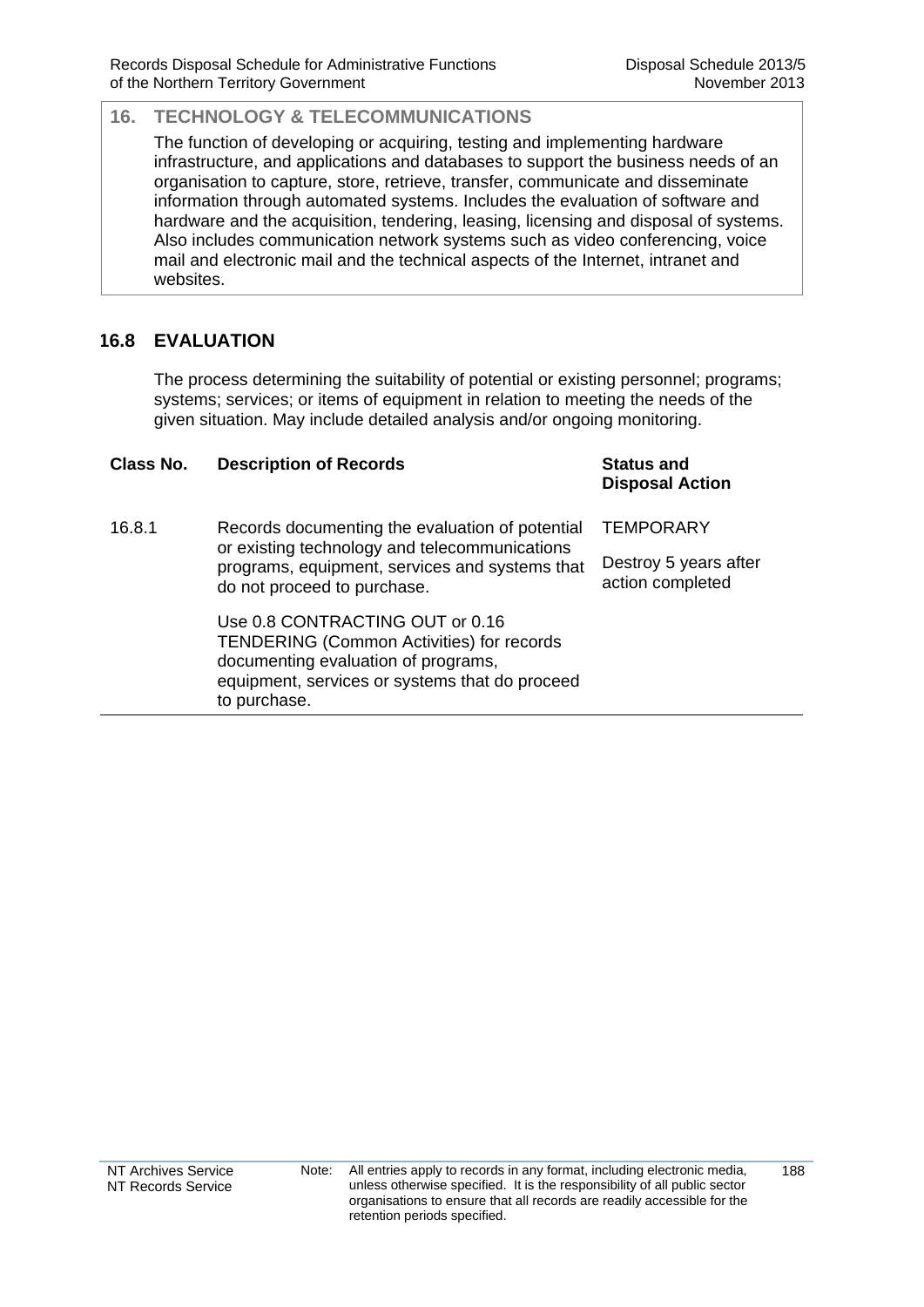The function of developing or acquiring, testing and implementing hardware infrastructure, and applications and databases to support the business needs of an organisation to capture, store, retrieve, transfer, communicate and disseminate information through automated systems. Includes the evaluation of software and hardware and the acquisition, tendering, leasing, licensing and disposal of systems. Also includes communication network systems such as video conferencing, voice mail and electronic mail and the technical aspects of the Internet, intranet and websites.

# **16.9 IMPLEMENTATION**

The activities associated with carrying out or putting into action, plans, policies, procedures or instructions, all of which could be internally or externally driven. Includes manual or automated databases, applications or systems, but excludes the installation of equipment. Also includes monitoring to ensure that the implementation goes according to schedule and that standards are met.

### **Class No. Description of Records Status and**

- 16.9.1 Records documenting the implementation of technology and telecommunications strategies, projects, equipment and systems. Systems can include off-the-shelf products or internally developed applications. Includes:
	- notes of meetings or reports analysing issues and the outcomes of consultation with employees, stakeholders, etc
	- project management documentation
	- records of implementation strategies and pilots
	- records of implementation testing
	- records of allocation of technology and telecommunications equipment to individuals or organisational units as part of implementation roll-outs
	- records of monitoring of implementation.

 Use 15.3 STRATEGIC MANAGEMENT – IMPLEMENTATION for records documenting the implementation of business continuity or counter disaster plans.

# **Disposal Action**

**TEMPORARY** 

Destroy 5 years after action completed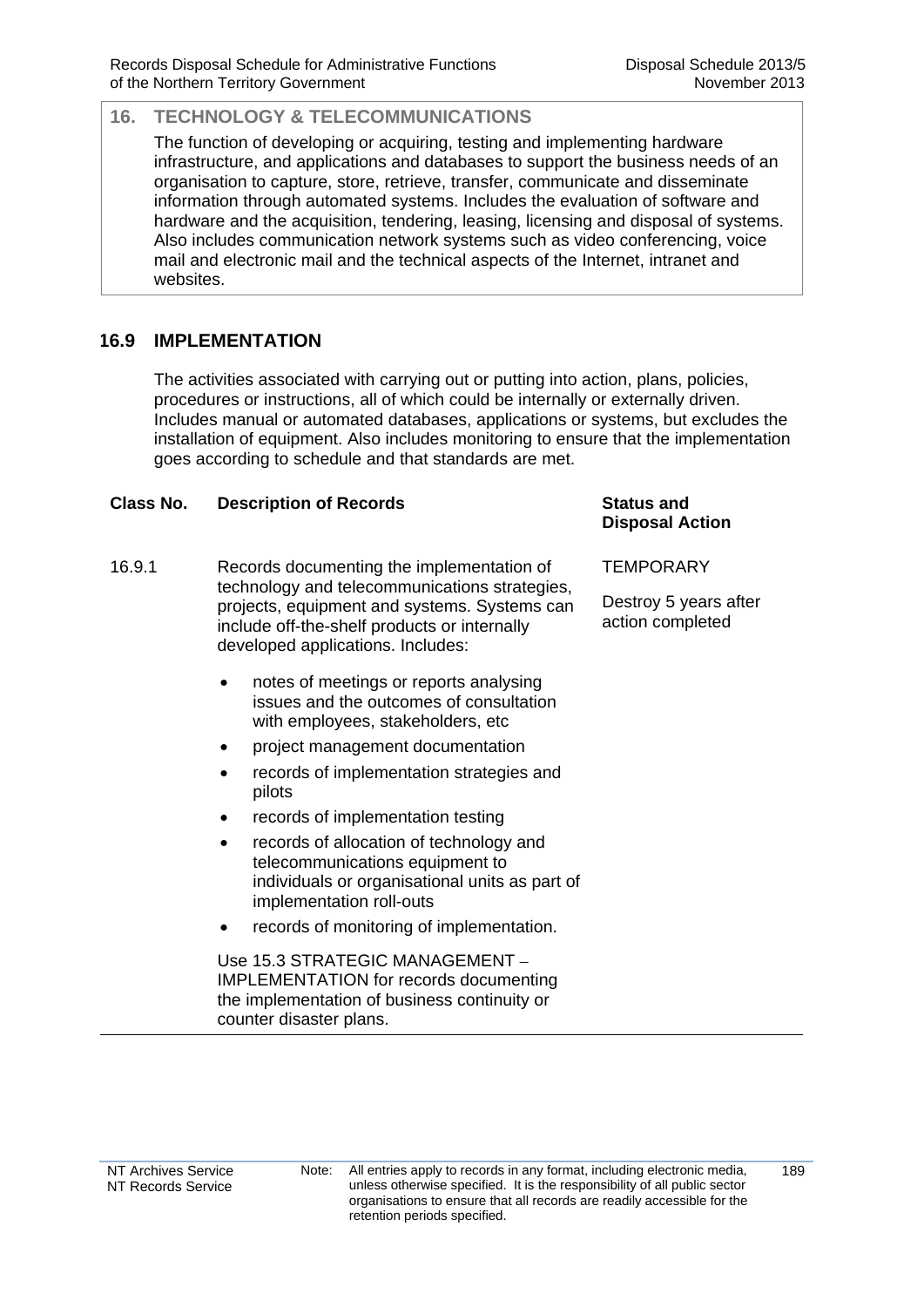The function of developing or acquiring, testing and implementing hardware infrastructure, and applications and databases to support the business needs of an organisation to capture, store, retrieve, transfer, communicate and disseminate information through automated systems. Includes the evaluation of software and hardware and the acquisition, tendering, leasing, licensing and disposal of systems. Also includes communication network systems such as video conferencing, voice mail and electronic mail and the technical aspects of the Internet, intranet and websites.

# **16.10 INSTALLATION**

Activities involved in placing equipment in position and connecting and adjusting it for use.

### **Class No. Description of Records Status and**

16.10.1 Records documenting arrangements for the routine installation or relocation of technology and telecommunications equipment including software and hardware when they are not part of stand-alone projects, eg installation of a small number of telephones, computers or printers.

> Use 16.9 TECHNOLOGY & TELECOMMUNICATIONS – IMPLEMENTATION for records documenting the installation of stand-alone projects, eg those involving capital expenditure.

Use 16.18 TECHNOLOGY & TELECOMMUNICATIONS – SECURITY for records documenting permissions for use of systems.

**Disposal Action**

**TEMPORARY** 

Destroy 2 years after action completed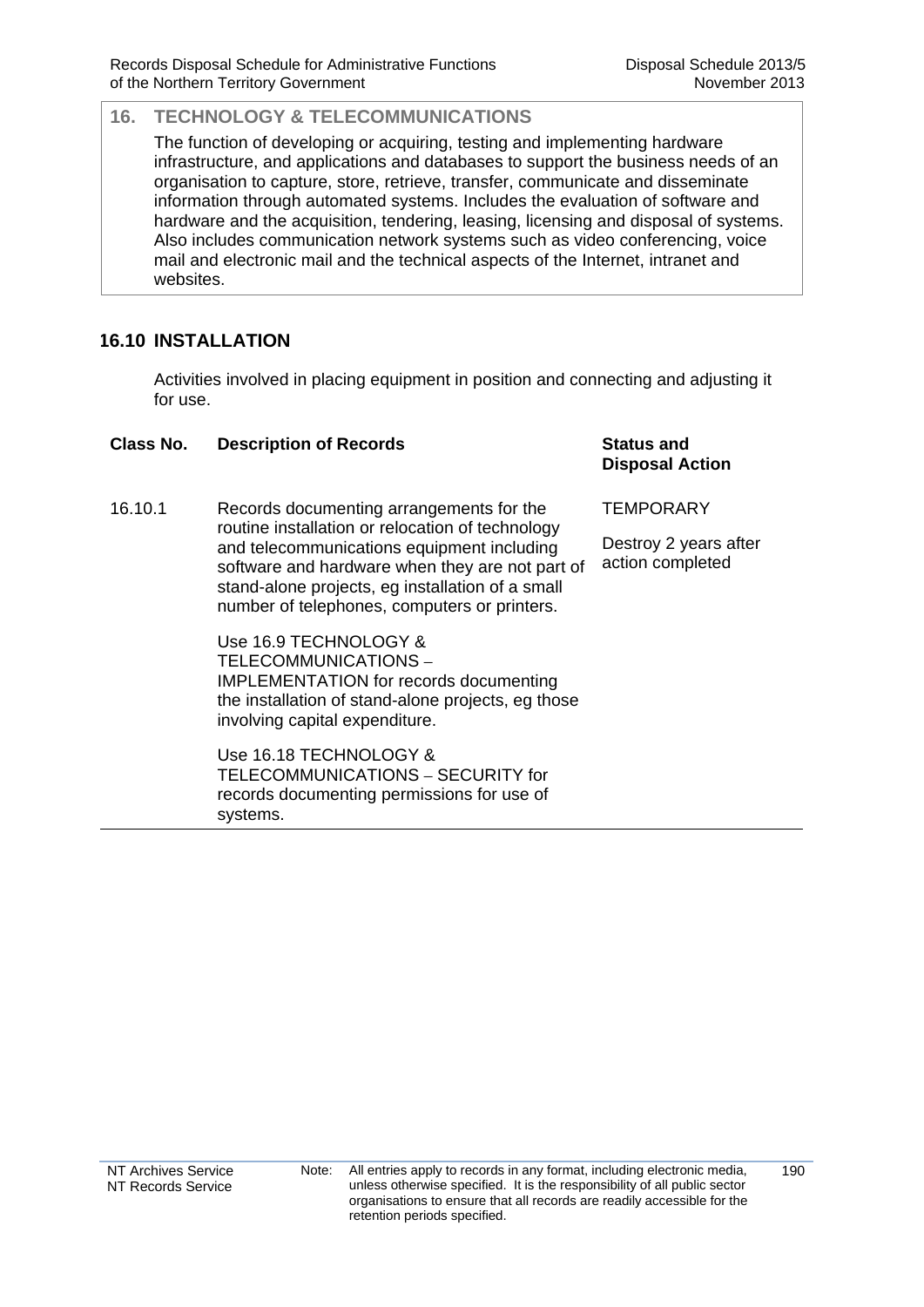The function of developing or acquiring, testing and implementing hardware infrastructure, and applications and databases to support the business needs of an organisation to capture, store, retrieve, transfer, communicate and disseminate information through automated systems. Includes the evaluation of software and hardware and the acquisition, tendering, leasing, licensing and disposal of systems. Also includes communication network systems such as video conferencing, voice mail and electronic mail and the technical aspects of the Internet, intranet and websites.

# **16.11 INTELLECTUAL PROPERTY**

The activities involved in managing the organisation's intellectual property, both published and unpublished. Includes copyright, patents and trademarks, royalties and matters of confidentiality such as trade secrets which are not available to the public.

#### **Class No. Description of Records Status and**

- 16.11.1 Records documenting the management of requests
	- made by the organisation to use portions of software developed by another organisation or individual, or
	- from the public or other organisations for permission to reproduce portions of software developed by the organisation.

where permission **has** been granted.

- 16.11.2 Records documenting the management of requests
	- made by the organisation to use portions of software developed by another organisation or individual, or
	- from the public or other organisations for permission to reproduce portions of software developed by the organisation.

where permission **has not** been granted.

 Use 10.5 LEGAL SERVICES – INTELLECTUAL PROPERTY for records documenting the establishment and general management of an organisation's intellectual property.

 Use 13.5 PUBLISHING – INTELLECTUAL PROPERTY for the management of copyright arrangements.

# **Disposal Action**

**TEMPORARY** 

Destroy 7 years after action completed or permission expires, whichever is later

### **TEMPORARY**

Destroy when reference ceases

NT Archives Service NT Records Service Note: All entries apply to records in any format, including electronic media, unless otherwise specified. It is the responsibility of all public sector organisations to ensure that all records are readily accessible for the retention periods specified.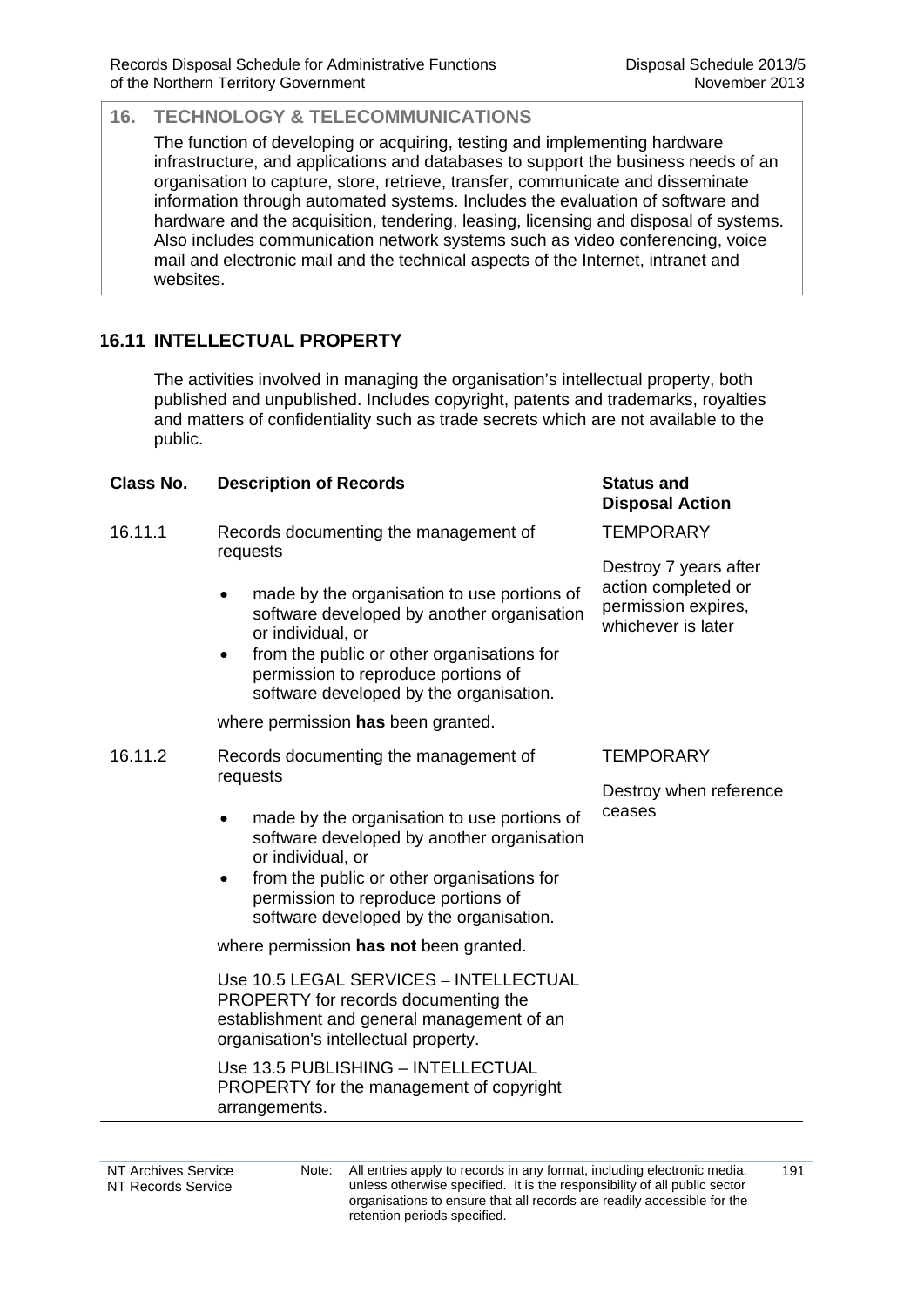The function of developing or acquiring, testing and implementing hardware infrastructure, and applications and databases to support the business needs of an organisation to capture, store, retrieve, transfer, communicate and disseminate information through automated systems. Includes the evaluation of software and hardware and the acquisition, tendering, leasing, licensing and disposal of systems. Also includes communication network systems such as video conferencing, voice mail and electronic mail and the technical aspects of the Internet, intranet and websites.

# **16.12 LEASING**

The activities involved in leasing items, equipment, accommodation, premises or real estate from another organisation.

| Class No. | <b>Description of Records</b>                                                                                                                                           | <b>Status and</b><br><b>Disposal Action</b>                                    |
|-----------|-------------------------------------------------------------------------------------------------------------------------------------------------------------------------|--------------------------------------------------------------------------------|
| 16.12.1   | Records documenting the administration and<br>management of leased technology and<br>telecommunications equipment. Includes reports<br>received from leasing companies. | <b>TEMPORARY</b><br>Destroy 7 years after<br>lease expires or is<br>terminated |
|           | Use 5.1 FINANCIAL MANAGEMENT -<br>ACCOUNTING or 5.10 FINANCIAL<br>MANAGEMENT – PAYMENTS for managing<br>financial transactions associated with leasing<br>arrangements. |                                                                                |
|           | Use 16.7 TECHNOLOGY &<br>TELECOMMUNICATIONS - DISPOSAL for<br>records documenting disposal of leased                                                                    |                                                                                |

equipment.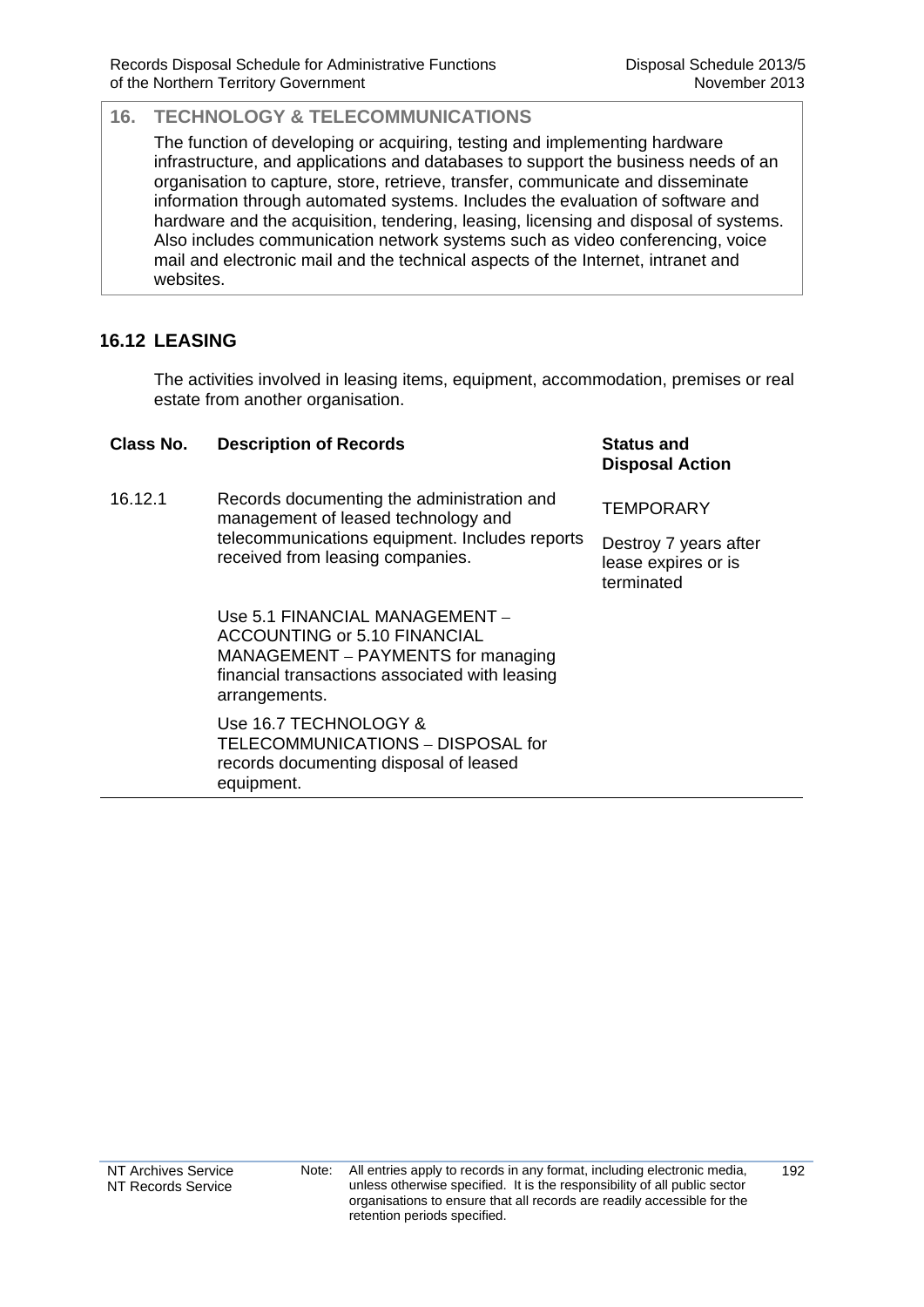The function of developing or acquiring, testing and implementing hardware infrastructure, and applications and databases to support the business needs of an organisation to capture, store, retrieve, transfer, communicate and disseminate information through automated systems. Includes the evaluation of software and hardware and the acquisition, tendering, leasing, licensing and disposal of systems. Also includes communication network systems such as video conferencing, voice mail and electronic mail and the technical aspects of the Internet, intranet and websites.

# **16.13 LEASING OUT**

The activities involved in leasing out items, equipment, accommodation, premises or real estate to another organisation or person for a specified period and agreed price. Includes the formal documentation setting out conditions, rights, responsibilities, etc, of both parties. Also includes subleasing.

| Class No. | <b>Description of Records</b>                                                                             | <b>Status and</b><br><b>Disposal Action</b>                |
|-----------|-----------------------------------------------------------------------------------------------------------|------------------------------------------------------------|
| 16.13.1   | Records documenting the leasing out of<br>organisation owned technology and                               | TEMPORARY                                                  |
|           | telecommunications equipment to other parties.                                                            | Destroy 7 years after<br>lease expires or is<br>terminated |
|           | Use 5.1 FINANCIAL MANAGEMENT -<br>ACCOUNTING or 5.10 FINANCIAL                                            |                                                            |
|           | MANAGEMENT – PAYMENTS for managing<br>financial transactions associated with leasing out<br>arrangements. |                                                            |
|           |                                                                                                           |                                                            |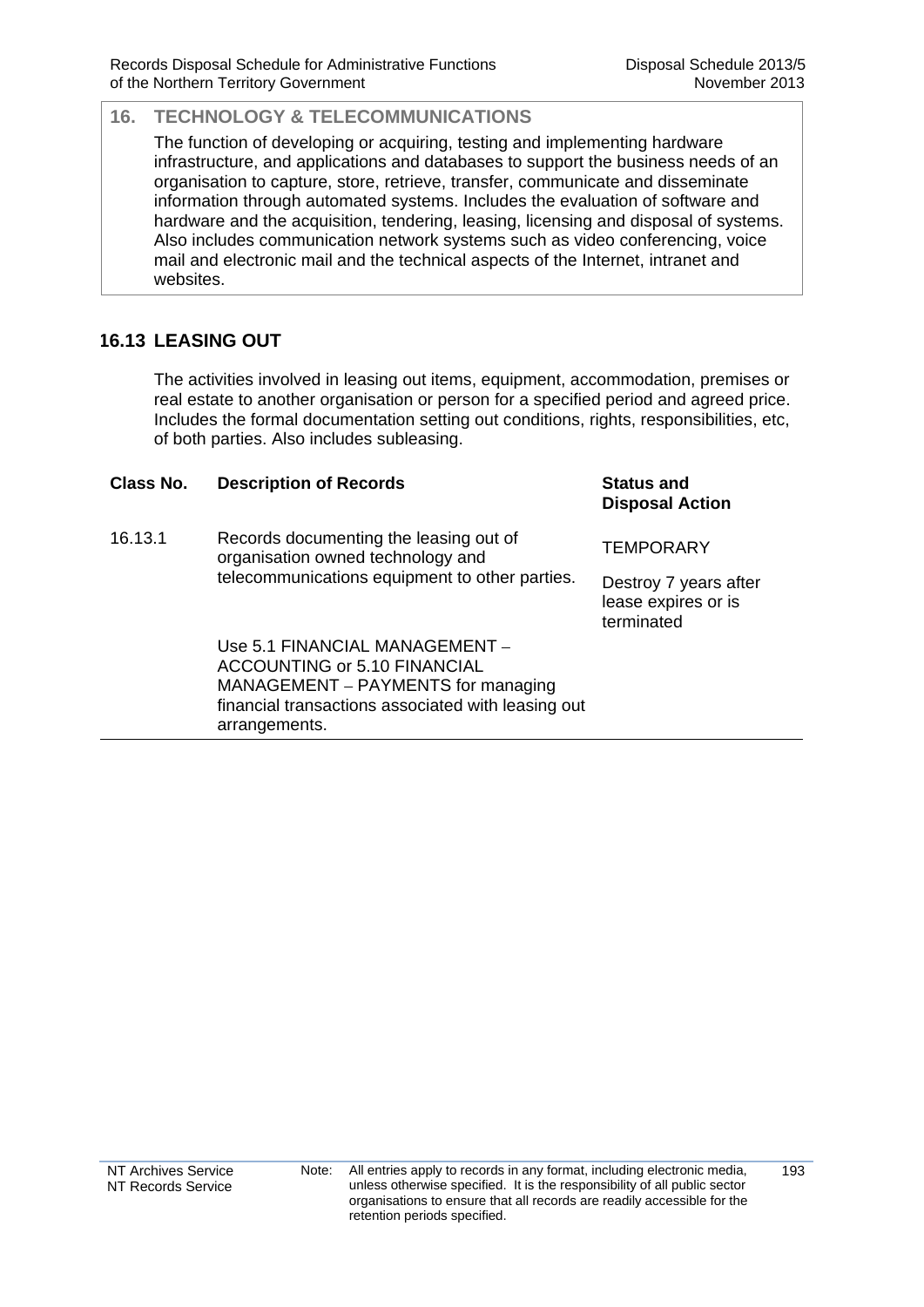The function of developing or acquiring, testing and implementing hardware infrastructure, and applications and databases to support the business needs of an organisation to capture, store, retrieve, transfer, communicate and disseminate information through automated systems. Includes the evaluation of software and hardware and the acquisition, tendering, leasing, licensing and disposal of systems. Also includes communication network systems such as video conferencing, voice mail and electronic mail and the technical aspects of the Internet, intranet and websites.

# **16.14 MAINTENANCE**

The activities associated with the upkeep, repair, servicing and preservation of internal/external condition of premises, equipment, vehicles etc.

| Class No. | <b>Description of Records</b>                                                                                        | <b>Status and</b><br><b>Disposal Action</b>                   |
|-----------|----------------------------------------------------------------------------------------------------------------------|---------------------------------------------------------------|
| 16.14.1   | Records documenting the maintenance of<br>technology and telecommunications equipment.<br>Includes:                  | <b>TEMPORARY</b><br>Destroy 3 years after<br>action completed |
|           | correspondence and records of advice from<br>$\bullet$<br>vendors, suppliers, consultants, service<br>providers, etc |                                                               |
|           | records of maintenance inspections<br>$\bullet$                                                                      |                                                               |
|           | records of requests for maintenance<br>$\bullet$                                                                     |                                                               |
|           | documentation of minor maintenance<br>$\bullet$<br>action.                                                           |                                                               |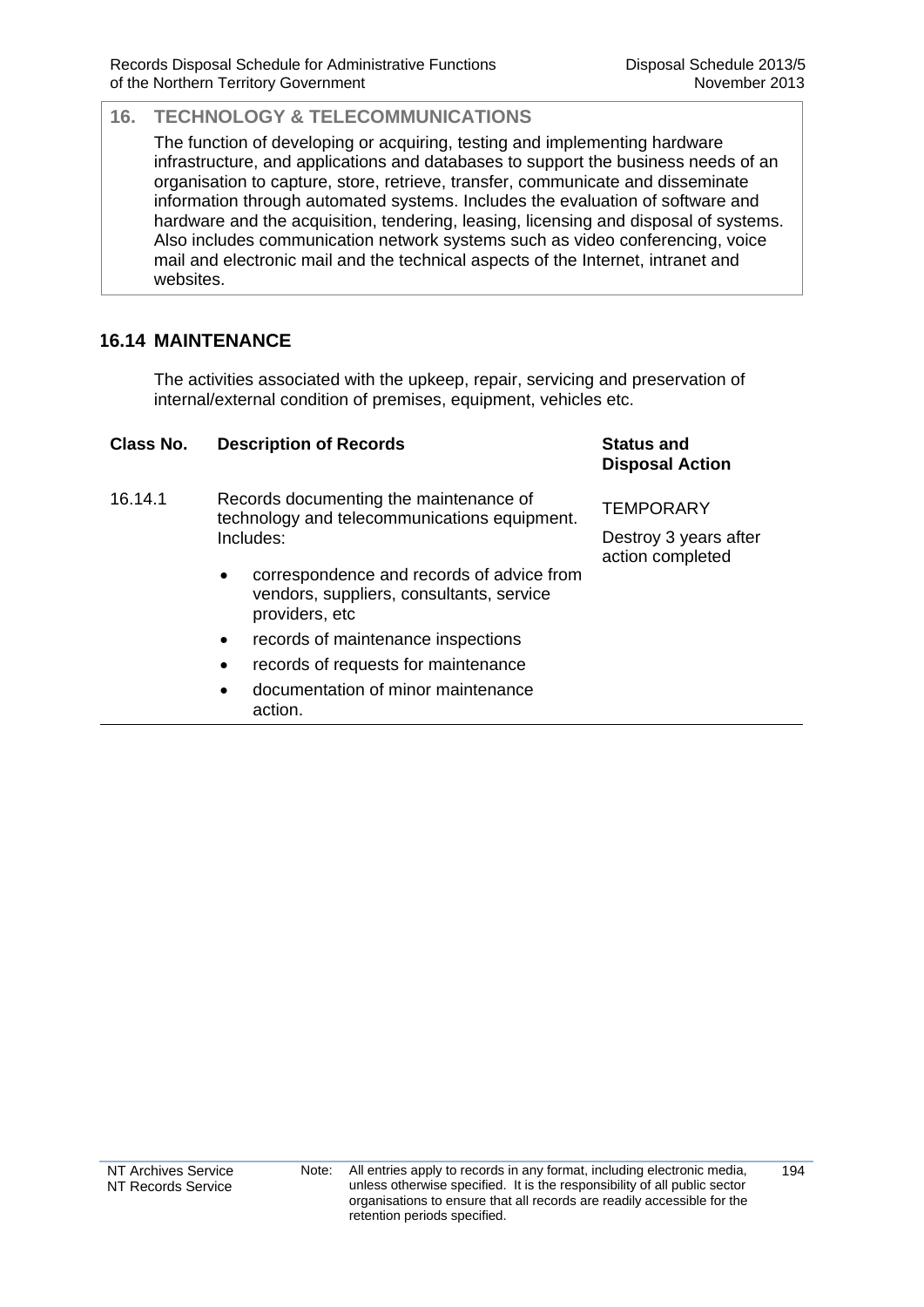The function of developing or acquiring, testing and implementing hardware infrastructure, and applications and databases to support the business needs of an organisation to capture, store, retrieve, transfer, communicate and disseminate information through automated systems. Includes the evaluation of software and hardware and the acquisition, tendering, leasing, licensing and disposal of systems. Also includes communication network systems such as video conferencing, voice mail and electronic mail and the technical aspects of the Internet, intranet and websites.

# **16.15 MODELLING**

The processes involved in designing, testing, evaluating sample model profiles of systems under analysis.

| Class No. | <b>Description of Records</b>                                                                                                                              | <b>Status and</b><br><b>Disposal Action</b> |
|-----------|------------------------------------------------------------------------------------------------------------------------------------------------------------|---------------------------------------------|
| 16.15.1   | Records documenting the development of<br>business or technical models or prototypes used<br>to support the technology and<br>telecommunications function. | <b>TEMPORARY</b>                            |
|           |                                                                                                                                                            | Destroy 5 years after<br>action completed   |
|           | Use 16.2 TECHNOLOGY &<br>TELECOMMUNICATIONS - APPLICATION<br>DEVELOPMENT for models which support the<br>application development.                          |                                             |
|           | Use 16.8 TECHNOLOGY &<br>TELECOMMUNICATIONS - EVALUATION for                                                                                               |                                             |

systems analysis.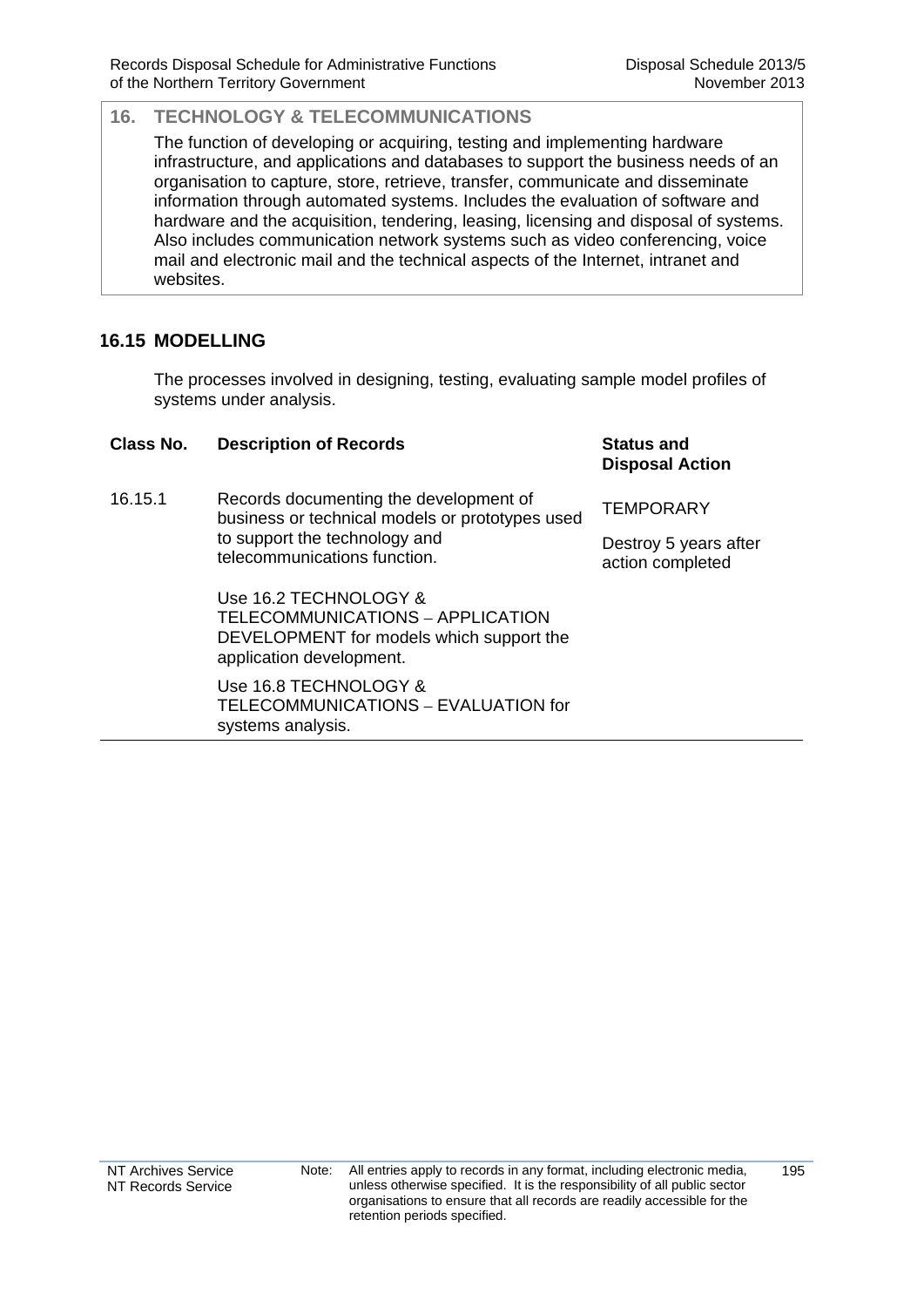The function of developing or acquiring, testing and implementing hardware infrastructure, and applications and databases to support the business needs of an organisation to capture, store, retrieve, transfer, communicate and disseminate information through automated systems. Includes the evaluation of software and hardware and the acquisition, tendering, leasing, licensing and disposal of systems. Also includes communication network systems such as video conferencing, voice mail and electronic mail and the technical aspects of the Internet, intranet and websites.

# **16.16 PRIVACY**

The activities associated with applying the principles of privacy. Includes data protection in relation to privacy. Also includes the process of collection, handling, use and disclosure of records of a private, personal, or confidential nature to maintain that the rights of a living person (or immediate family) secure from unauthorised disclosure or access to such information.

### **Class No. Description of Records Status and**

16.16.1 Records documenting the application of Information Privacy Principles and guidelines to organisation technology and telecommunication applications and systems.

> Use 11.7 PERSONNEL – DISCIPLINE for disciplinary action against staff for privacy related breaches.

Use 16.4 TECHNOLOGY & TELECOMMUNICATIONS – CONTROL for audit and access logs.

Use 16.18 TECHNOLOGY & TELECOMMUNICATIONS – SECURITY for the mechanisms to protect privacy and investigations into alleged privacy breaches.

# **Disposal Action**

**TEMPORARY** 

Destroy 5 years after action completed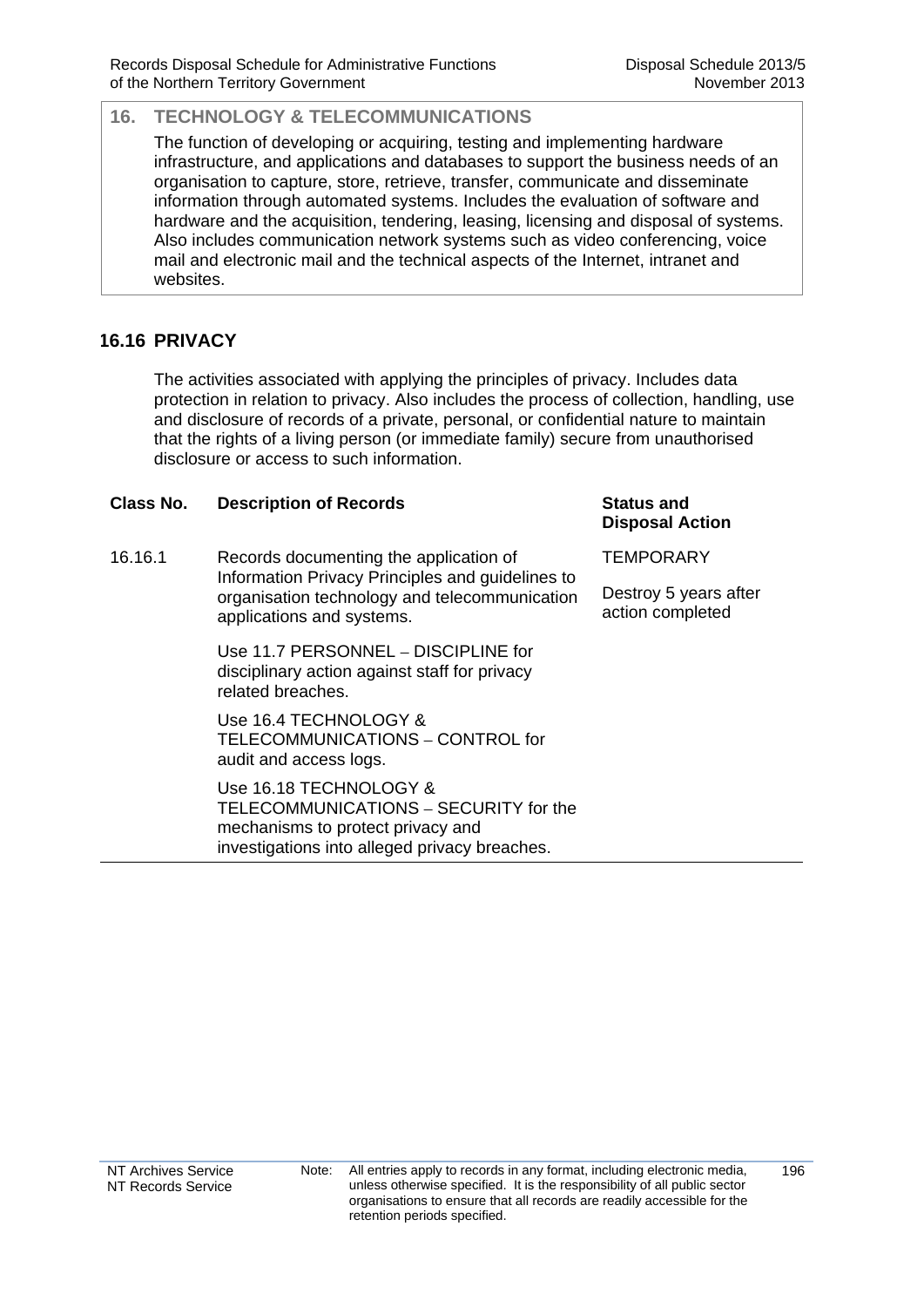The function of developing or acquiring, testing and implementing hardware infrastructure, and applications and databases to support the business needs of an organisation to capture, store, retrieve, transfer, communicate and disseminate information through automated systems. Includes the evaluation of software and hardware and the acquisition, tendering, leasing, licensing and disposal of systems. Also includes communication network systems such as video conferencing, voice mail and electronic mail and the technical aspects of the Internet, intranet and websites.

# **16.17 RESEARCH**

The activities involved in enquiring into a subject or area of interest in order to discover facts, principles etc. Used to support the development of projects, standards, guidelines etc. and the business activities of the organisation in general. Includes following up enquiries relating to organisational programs, projects, working papers, literature searches etc.

| Class No. | <b>Description of Records</b>                                                                                                                                                           | <b>Status and</b><br><b>Disposal Action</b> |
|-----------|-----------------------------------------------------------------------------------------------------------------------------------------------------------------------------------------|---------------------------------------------|
| 16.17.1   | Final report of research results relating to the<br>development or projects, standards and<br>guidelines for technology and<br>telecommunications purposes.                             | <b>TEMPORARY</b>                            |
|           |                                                                                                                                                                                         | Destroy 5 years after<br>action completed   |
| 16.17.2   | Research data, including enquiries relating to<br>technology and telecommunications, literature<br>searches, questionnaires, statistics, surveys,<br>working papers and other raw data. | <b>TEMPORARY</b>                            |
|           |                                                                                                                                                                                         | Destroy when reference<br>ceases            |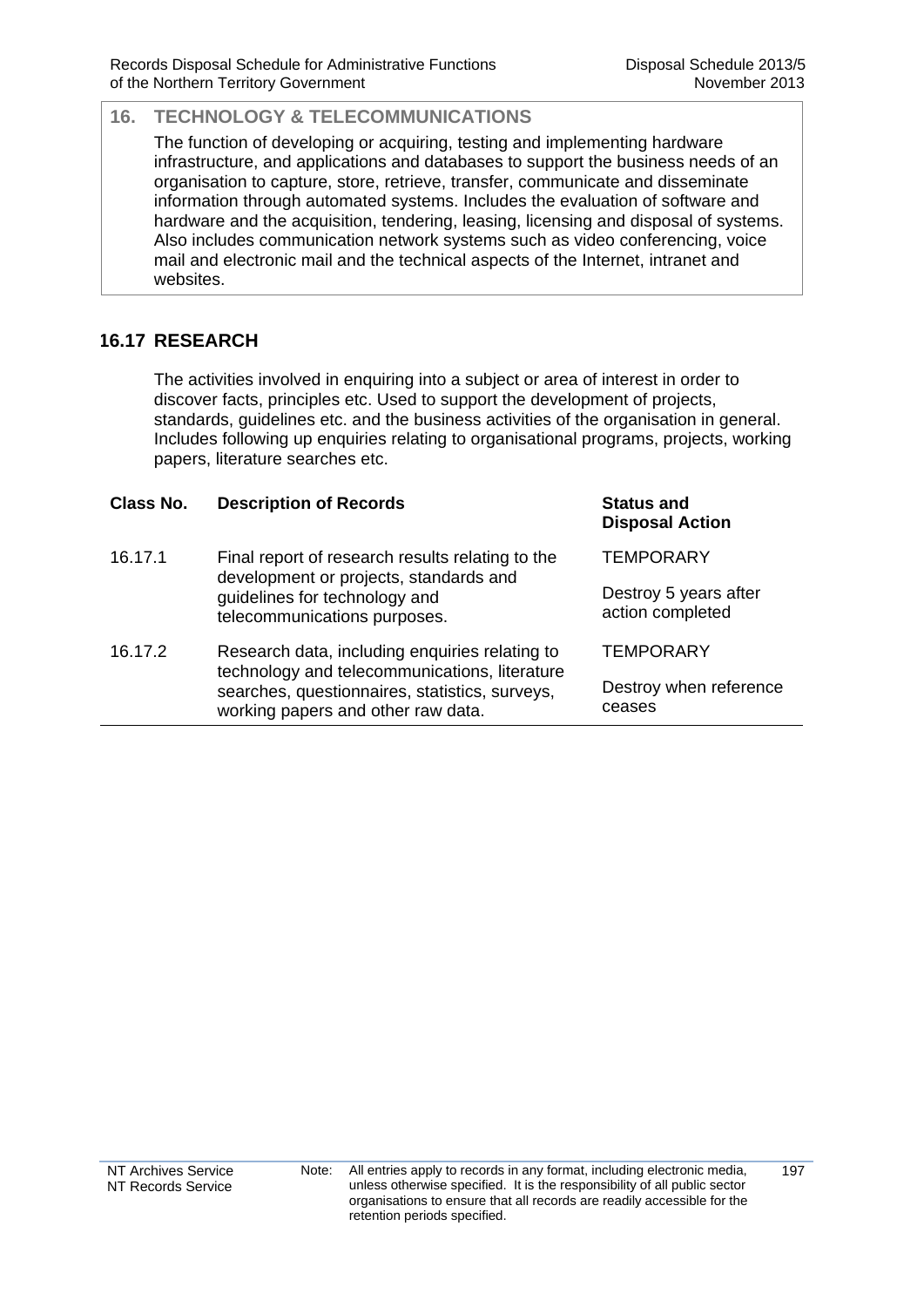The function of developing or acquiring, testing and implementing hardware infrastructure, and applications and databases to support the business needs of an organisation to capture, store, retrieve, transfer, communicate and disseminate information through automated systems. Includes the evaluation of software and hardware and the acquisition, tendering, leasing, licensing and disposal of systems. Also includes communication network systems such as video conferencing, voice mail and electronic mail and the technical aspects of the Internet, intranet and websites.

### **16.18 SECURITY**

The activities associated with measures taken to protect people, premises, equipment, collections or information from accidental or intentional damage or from unauthorised access. Includes processes such as the security classification of personnel; allocation of user identifications and passwords; and criminal record checks.

### **Class No. Description of Records Status and**

- 16.18.1 Records documenting the implementation of security arrangements for technology and telecommunications systems. Includes authentication, encryption, reports on security leaks, investigation into alleged security or privacy breaches and referral of those breaches to law enforcement authorities and/or the Office of the Information Commissioner.
- 16.18.2 Records documenting requests and permissions for employees to access or connect to technology and telecommunications systems, eg local area networks, Internet, specific business systems, etc. Includes employee requests to access organisation networks and systems from home.
- 16.18.3 Records documenting arrangements for the sanitisation of technology equipment prior to disposal.

 Use 16.16 TECHNOLOGY & TELECOMMUNICATIONS – PRIVACY for records documenting the application of Information Privacy Principles to technology and telecommunications applications and systems.

# **Disposal Action**

**TEMPORARY** Destroy 5 years after action completed

**TEMPORARY** Destroy 5 years after action completed

**TEMPORARY** Destroy 2 years after action completed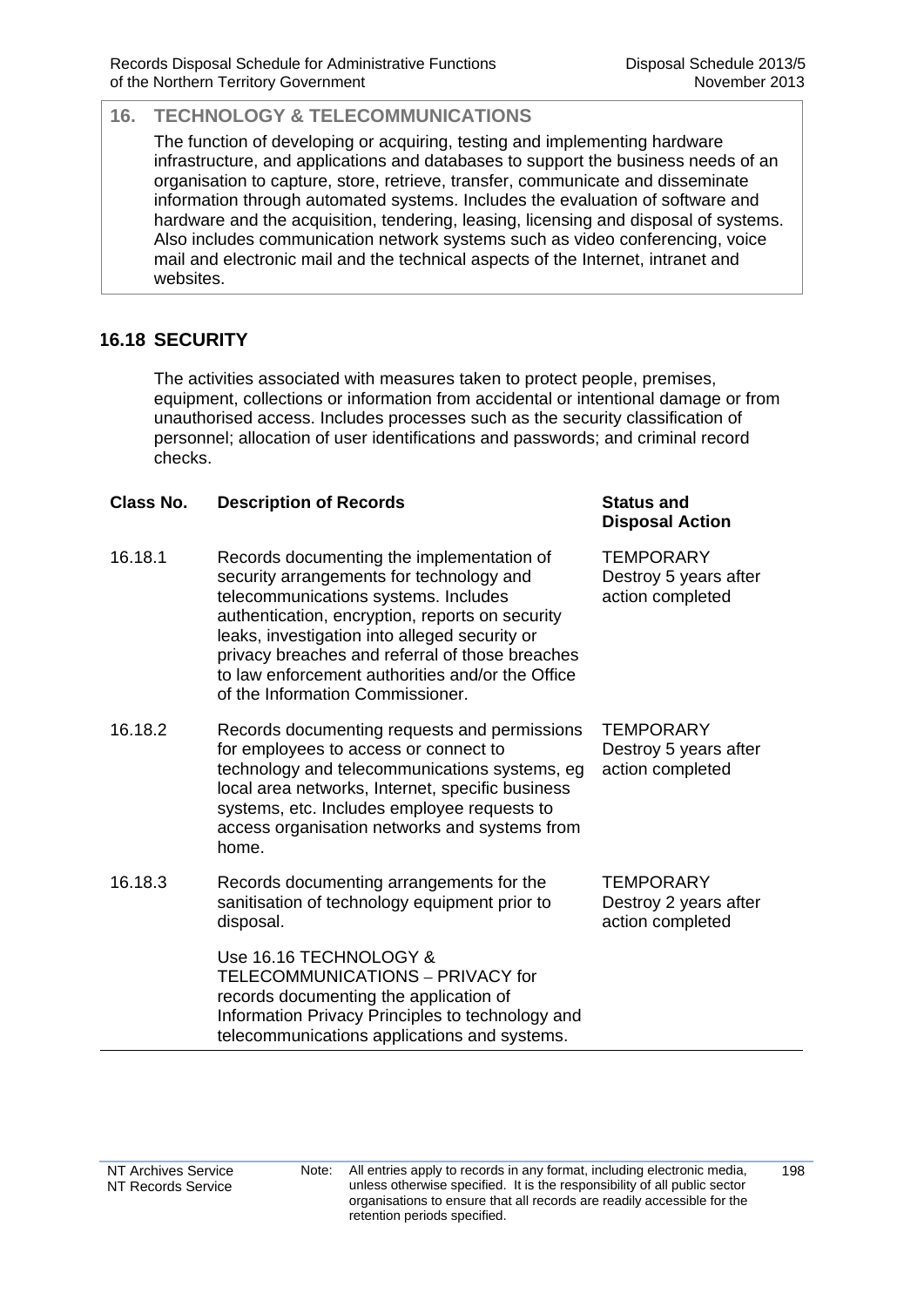The function of implementing and coordinating work health and safety and associated legislation throughout the organisation. Includes developing safety policies and monitoring safe work practices, procedures and preventative measures. Also includes the establishment of committees to investigate and advise on health and safety issues in the workplace.

# **17.1 ACCIDENTS**

The activities involved in dealing with incidents causing injury or damage. Includes damage or injury to the organisation's property or member of staff incurred while coming to, at, or leaving work, or to the general public or visitors whilst on the organisation's premises. Also includes measures to prevent accidents occurring.

| Class No. | <b>Description of Records</b>                                                                                                                                                                                                                                                     | <b>Status and</b><br><b>Disposal Action</b> |
|-----------|-----------------------------------------------------------------------------------------------------------------------------------------------------------------------------------------------------------------------------------------------------------------------------------|---------------------------------------------|
| 17.1.1    | Records documenting notifiable incidents under<br>the Work Health and Safety (National Uniform<br>Legislation) Act, including the death of a person,<br>a serious injury or illness of a person, or a<br>dangerous incident, that are reported to the<br>regulator.               | <b>TEMPORARY</b>                            |
|           |                                                                                                                                                                                                                                                                                   | Destroy 5 years after<br>action completed   |
| 17.1.2    | Records documenting the reporting of minor<br>accidents involving visitors, work experience<br>students, volunteers or other persons who are<br>not employees and do not proceed to a claim for<br>compensation, including the provision of any first<br>aid treatment. Includes: | <b>TEMPORARY</b>                            |
|           |                                                                                                                                                                                                                                                                                   | Destroy 3 years after<br>action completed   |
|           | accident reports<br>٠                                                                                                                                                                                                                                                             |                                             |
|           | first aid registers<br>$\bullet$                                                                                                                                                                                                                                                  |                                             |
|           | forms/records detailing treatment given.<br>$\bullet$                                                                                                                                                                                                                             |                                             |
|           | Use 2.1 COMPENSATION - CLAIMS for<br>records documenting the handling of claims for<br>compensation and the rehabilitation of<br>employees, or claims for the damage or<br>destruction of personal property caused by an<br>incident.                                             |                                             |
|           | Use 17.8 WORK HEALTH & SAFETY - RISK<br>MANAGEMENT for records documenting the<br>assessment and control of work health and<br>safety hazards (which may or may not have                                                                                                          |                                             |

resulted in accidents or incidents).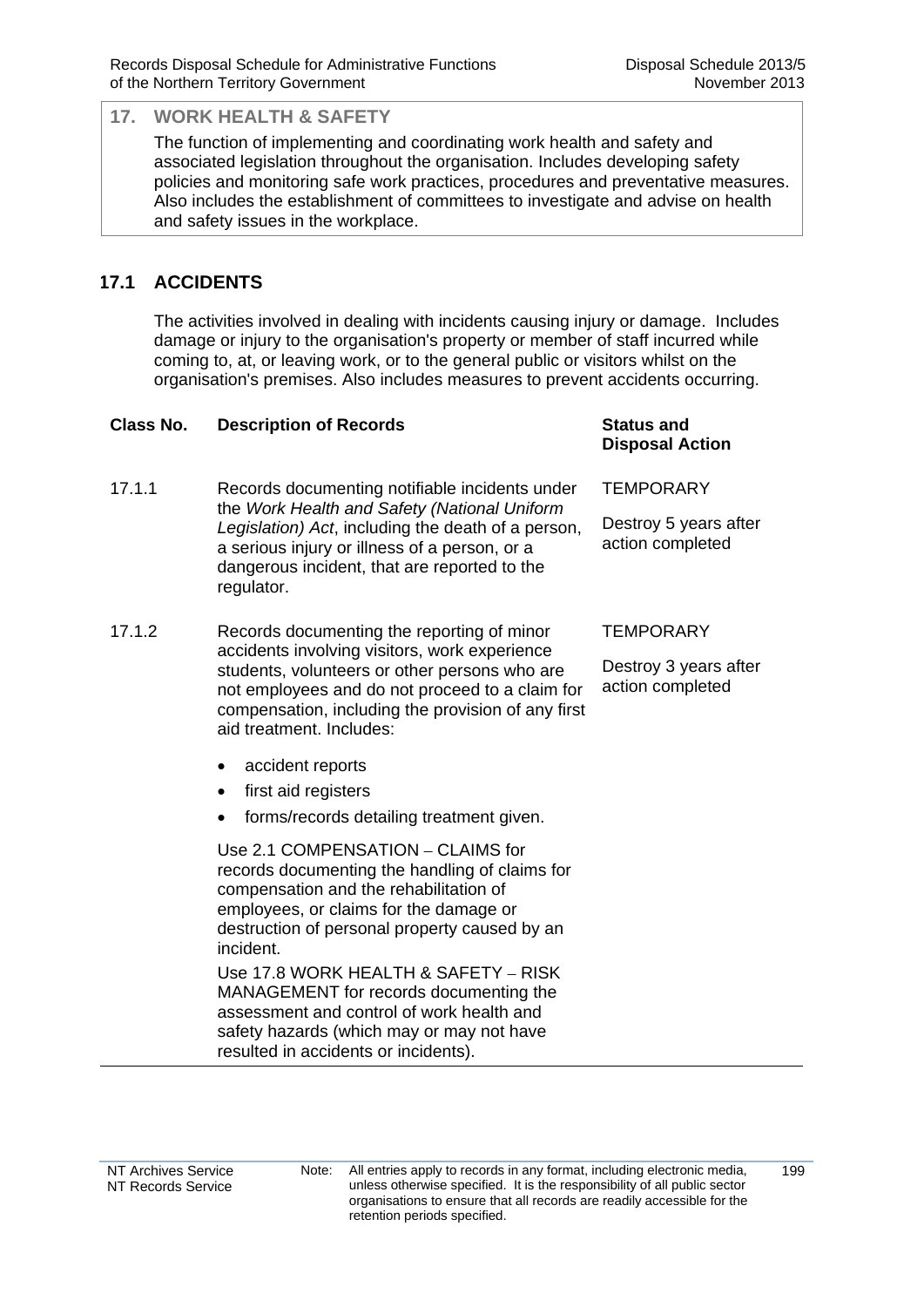The function of implementing and coordinating work health and safety and associated legislation throughout the organisation. Includes developing safety policies and monitoring safe work practices, procedures and preventative measures. Also includes the establishment of committees to investigate and advise on health and safety issues in the workplace.

# **17.2 COMPLIANCE**

The activities associated with complying with, or monitoring compliance with, mandatory or optional accountability, fiscal, legal, regulatory or quality standards or requirements. Includes compliance with legislation and with national and international standards.

| <b>Class No.</b> | <b>Description of Records</b>                                                                                                                                                                 | <b>Status and</b><br><b>Disposal Action</b>                  |
|------------------|-----------------------------------------------------------------------------------------------------------------------------------------------------------------------------------------------|--------------------------------------------------------------|
| 17.2.1           | Records documenting the monitoring of a<br>workers exposure to asbestos in the workplace.                                                                                                     | <b>TEMPORARY</b>                                             |
|                  |                                                                                                                                                                                               | Destroy 40 years after<br>the date of the last<br>monitoring |
| 17.2.2           | Records documenting the monitoring of a<br>workers exposure to hazardous chemicals in the<br>workplace.                                                                                       | <b>TEMPORARY</b>                                             |
|                  |                                                                                                                                                                                               | Destroy 30 years after<br>the date of the last<br>monitoring |
| 17.2.3           | Records documenting the monitoring of a<br>workers exposure to noise in the workplace<br>(audiometric testing)                                                                                | <b>TEMPORARY</b>                                             |
|                  |                                                                                                                                                                                               | Destroy 2 years after<br>action completed                    |
| 17.2.4           | Records documenting the management of work<br>health and safety related requests from<br>employees, eg requests for screen based<br>equipment eye examinations or ergonomical<br>assessments. | <b>TEMPORARY</b>                                             |
|                  |                                                                                                                                                                                               | Destroy 2 years after<br>action completed                    |
| 17.2.5           | Records documenting evidence of a person's<br>authorisation to carry out or supervise high risk<br>work for which a high risk work licence is<br>required, eg                                 | <b>TEMPORARY</b>                                             |
|                  |                                                                                                                                                                                               | Destroy 1 year after work<br>is carried out                  |
|                  | scaffolding                                                                                                                                                                                   |                                                              |
|                  | rigging                                                                                                                                                                                       |                                                              |
|                  | crane and hoist operation                                                                                                                                                                     |                                                              |

• fork lift truck operation

200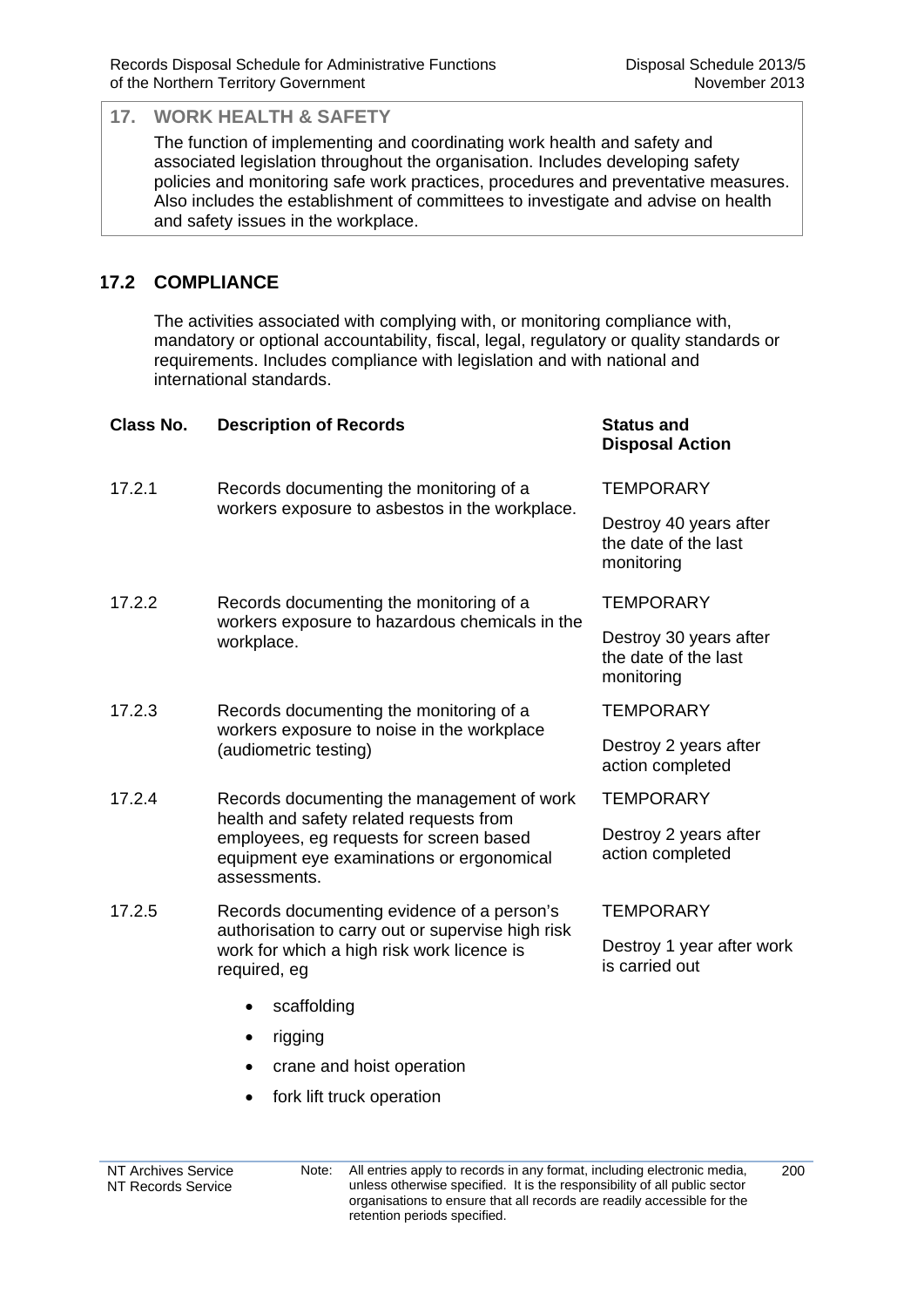The function of implementing and coordinating work health and safety and associated legislation throughout the organisation. Includes developing safety policies and monitoring safe work practices, procedures and preventative measures. Also includes the establishment of committees to investigate and advise on health and safety issues in the workplace.

- boiler operation
- turbine operation.

| 17.2.6 | Records documenting compliance with<br>regulatory requirements for the testing,<br>inspection, maintenance, commissioning,<br>decommissioning, dismantling and alterations of<br>all registered plant. | <b>TEMPORARY</b><br>Destroy when plant<br>leaves the control of the<br>organisation |
|--------|--------------------------------------------------------------------------------------------------------------------------------------------------------------------------------------------------------|-------------------------------------------------------------------------------------|
| 17.2.7 | Records documenting the compliance of fire<br>control equipment located within the workplace.                                                                                                          | <b>TEMPORARY</b>                                                                    |
|        |                                                                                                                                                                                                        | Destroy when test result<br>superseded                                              |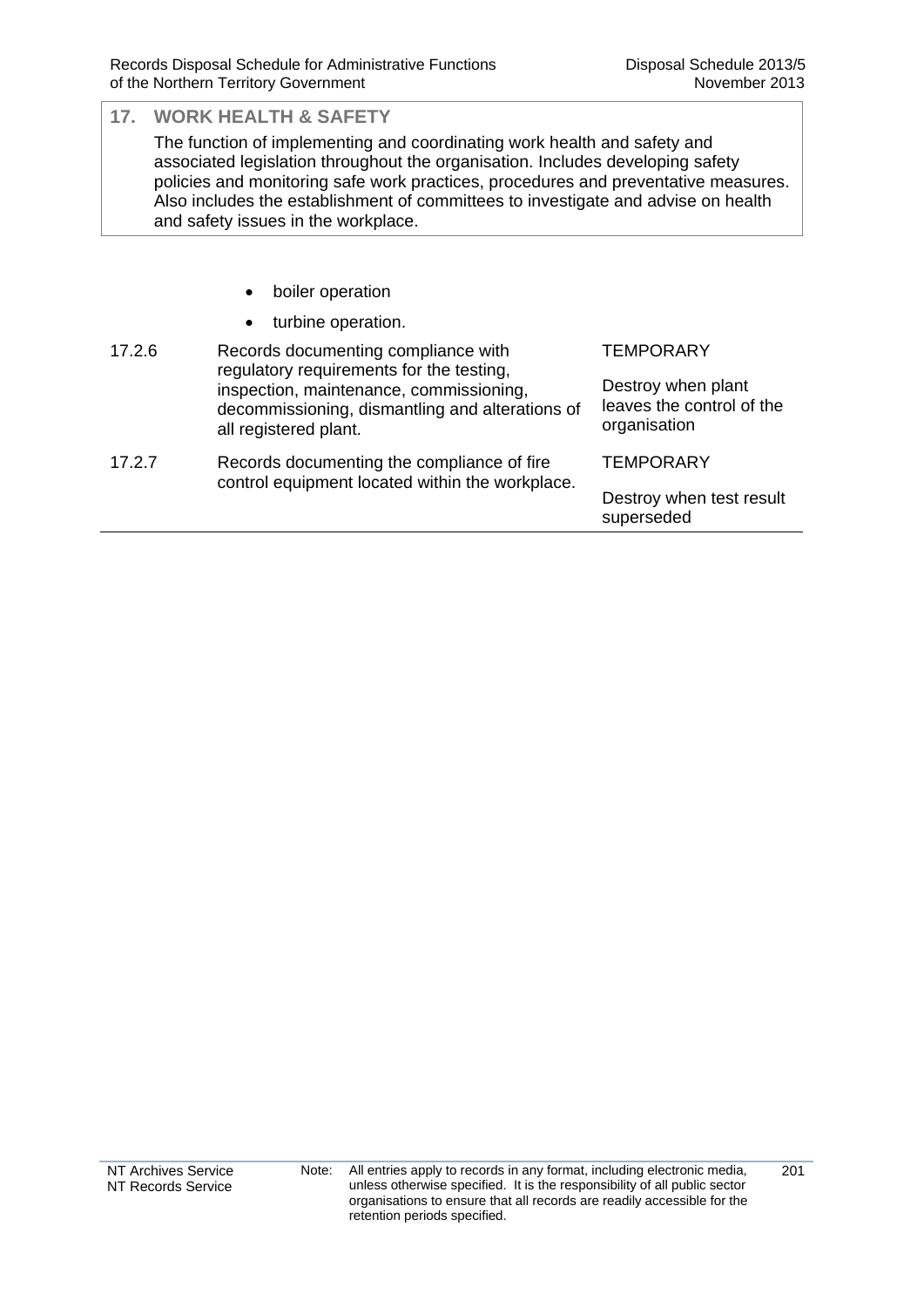The function of implementing and coordinating work health and safety and associated legislation throughout the organisation. Includes developing safety policies and monitoring safe work practices, procedures and preventative measures. Also includes the establishment of committees to investigate and advise on health and safety issues in the workplace.

# **17.3 CONTROL**

The activities associated with creating, maintaining and evaluating control mechanisms.

### **Class No. Description of Records Status and**

### 17.3.1 Register of hazardous chemicals used or produced at a workplace. Recorded information may include:

- chemical/product name
- quantity kept
- manufacturer/supplier/name
- location where chemical/product is stored
- location where chemical/product is used
- dangerous goods class number if applicable
- copy of material safety data sheet located with register
- date material safety data sheet issued
- comments.

# **Disposal Action**

**TEMPORARY** 

Destroy 30 years after last entry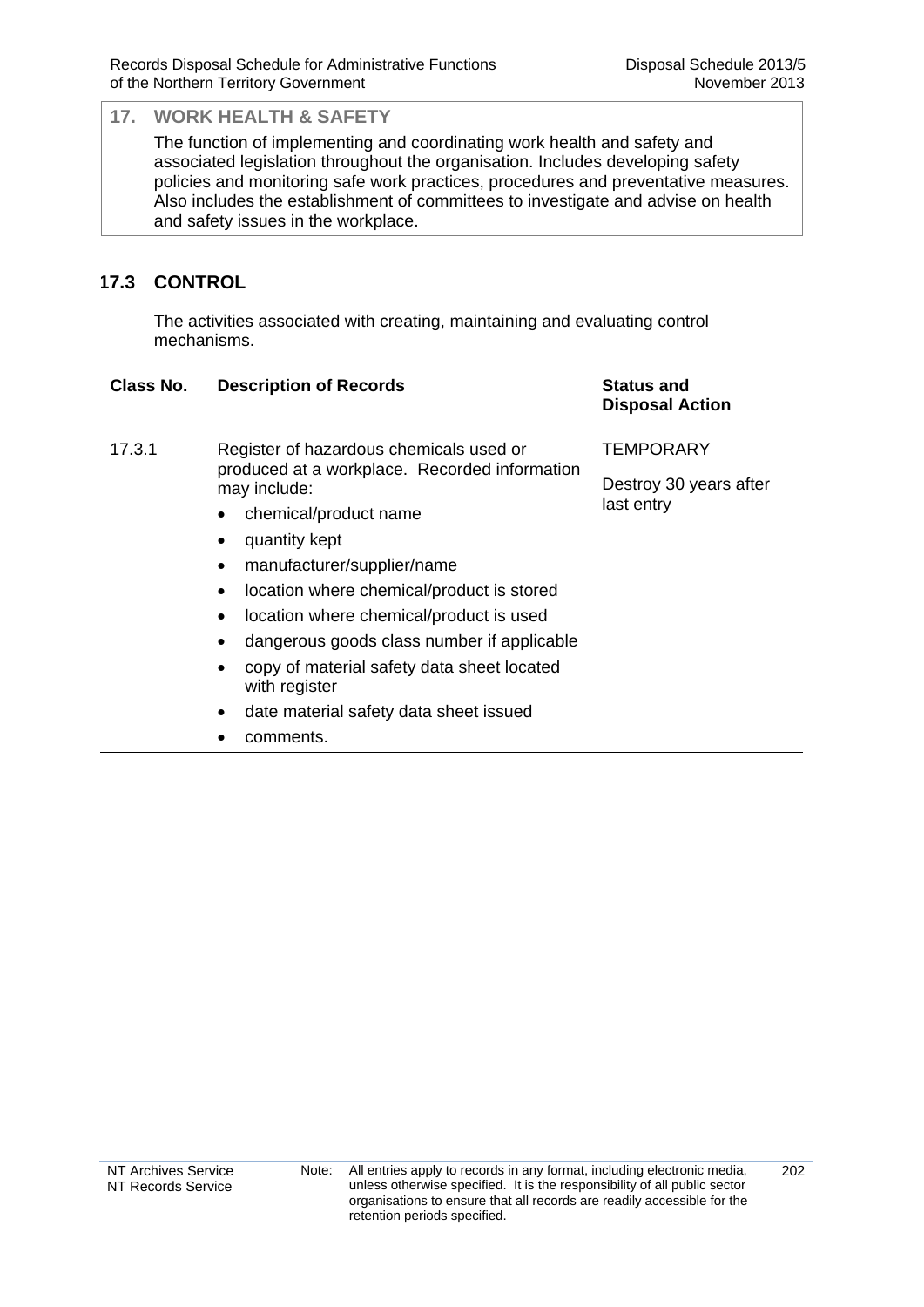The function of implementing and coordinating work health and safety and associated legislation throughout the organisation. Includes developing safety policies and monitoring safe work practices, procedures and preventative measures. Also includes the establishment of committees to investigate and advise on health and safety issues in the workplace.

## **17.4 INSPECTIONS**

The process of official examinations of facilities, equipment, vehicles and vessels to ensure compliance with agreed standards and objectives.

| Class No. | <b>Description of Records</b>                                                                                                                                           | <b>Status and</b><br><b>Disposal Action</b>       |
|-----------|-------------------------------------------------------------------------------------------------------------------------------------------------------------------------|---------------------------------------------------|
| 17.4.1    | Records documenting inspections of a                                                                                                                                    | <b>TEMPORARY</b>                                  |
|           | workplace conducted by the regulatory authority<br>where the inspection relates to:                                                                                     | Destroy 30 years after<br>date of last monitoring |
|           | the monitoring of workers exposure to a<br>٠<br>hazard and/or a hazardous substance; or                                                                                 |                                                   |
|           | the monitoring of air quality under the Work<br>$\bullet$<br><b>Health and Safety (National Uniform</b><br>Legislation) Regulations.                                    |                                                   |
| 17.4.2    | Records documenting routine work health and<br>safety inspections, such as ergonomic<br>assessments. Includes final report and/or<br>recommendations and actions taken. | <b>TEMPORARY</b>                                  |
|           |                                                                                                                                                                         | Destroy 2 years after<br>date of last monitoring  |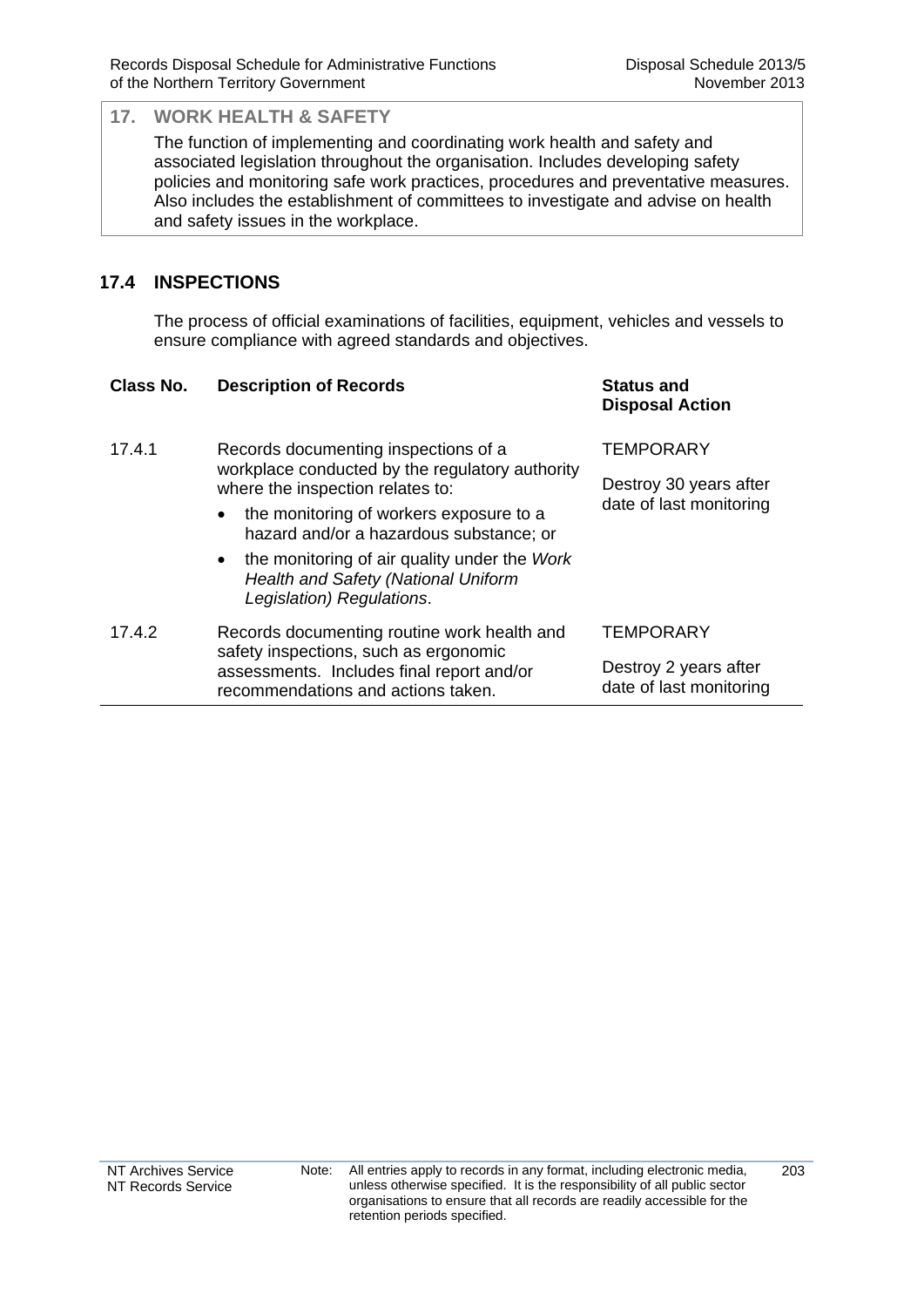The function of implementing and coordinating work health and safety and associated legislation throughout the organisation. Includes developing safety policies and monitoring safe work practices, procedures and preventative measures. Also includes the establishment of committees to investigate and advise on health and safety issues in the workplace.

## **17.5 MARKETING & PROMOTION**

The process of analysing, creating, promoting and/or selling products and services, including corporate image. Includes market research, sales forecasting, advertising, media releases, pricing and product evaluation.

| Class No. | <b>Description of Records</b>                                                                                                                                                                     | <b>Status and</b><br><b>Disposal Action</b>                   |
|-----------|---------------------------------------------------------------------------------------------------------------------------------------------------------------------------------------------------|---------------------------------------------------------------|
| 17.5.1    | Records documenting the promotion of safe<br>work practices in the workplace, such as the<br>development and distribution of notices,<br>instructions, posters and other promotional<br>material. | <b>TEMPORARY</b><br>Destroy 2 years after<br>action completed |
|           |                                                                                                                                                                                                   |                                                               |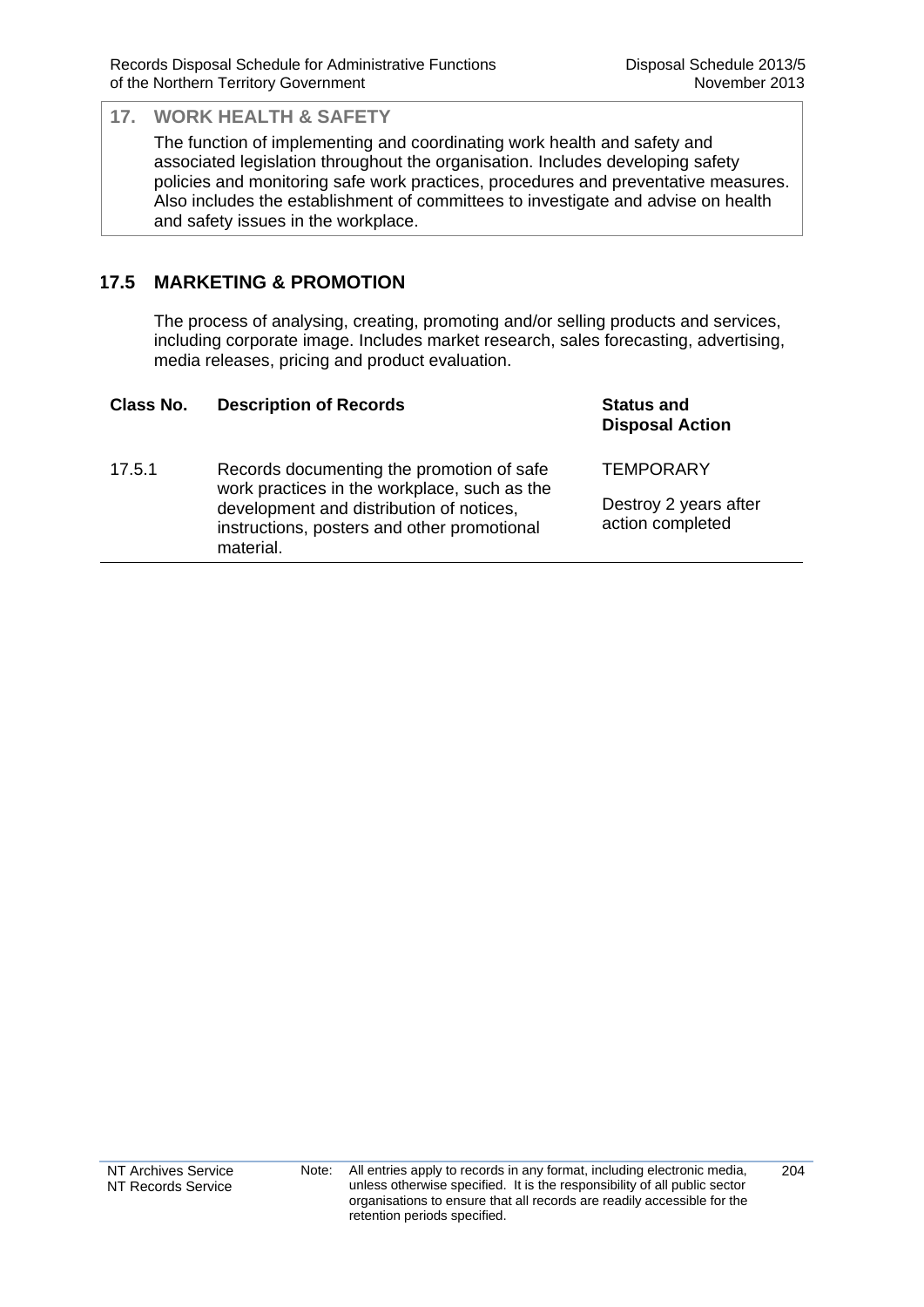The function of implementing and coordinating work health and safety and associated legislation throughout the organisation. Includes developing safety policies and monitoring safe work practices, procedures and preventative measures. Also includes the establishment of committees to investigate and advise on health and safety issues in the workplace.

## **17.6 REPRESENTATIVES**

The activities associated with the nomination, appointment and duties arising from the appointment or resignation of individuals or groups of personnel appointed by the organisation or their co-workers, or appointed as a result of their connection with a government entity, to act as official representatives. Includes representatives to organisations, offices, unions, workers participation committees, councils or groups. Also includes organisational legal representatives.

#### **Class No. Description of Records Status and**

17.6.1 Records documenting the appointment of workplace health and safety representatives (HSR), eg first aid officers, fire wardens. Includes letter of appointment and details of roles and responsibilities.

**Disposal Action**

**TEMPORARY** 

Destroy 1 year after end of appointment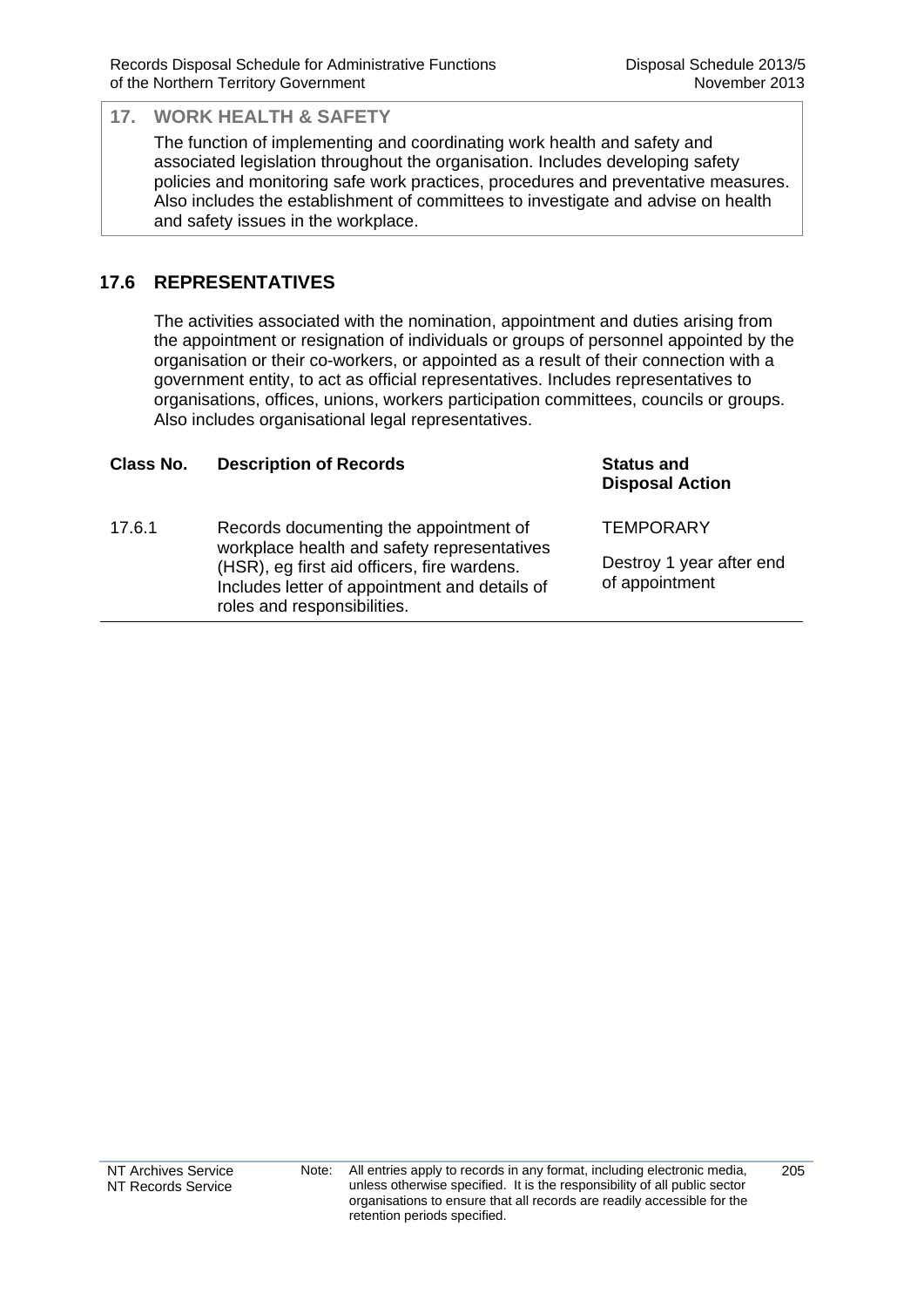The function of implementing and coordinating work health and safety and associated legislation throughout the organisation. Includes developing safety policies and monitoring safe work practices, procedures and preventative measures. Also includes the establishment of committees to investigate and advise on health and safety issues in the workplace.

## **17.7 RESEARCH**

The activities involved in enquiring into a subject or area of interest in order to discover facts, principles etc. Used to support the development of projects, standards, guidelines etc., and the business activities of the organisation in general. Includes following up enquiries relating to organisational programs, projects, working papers, literature searches etc.

| Class No. | <b>Description of Records</b>                                                                      | <b>Status and</b><br><b>Disposal Action</b> |
|-----------|----------------------------------------------------------------------------------------------------|---------------------------------------------|
| 17.7.1    | Records documenting detailed research carried<br>out in relation to work health and safety issues, | <b>TEMPORARY</b>                            |
|           | eg research on the properties of a hazardous<br>substance.                                         | Destroy 5 years after<br>action completed   |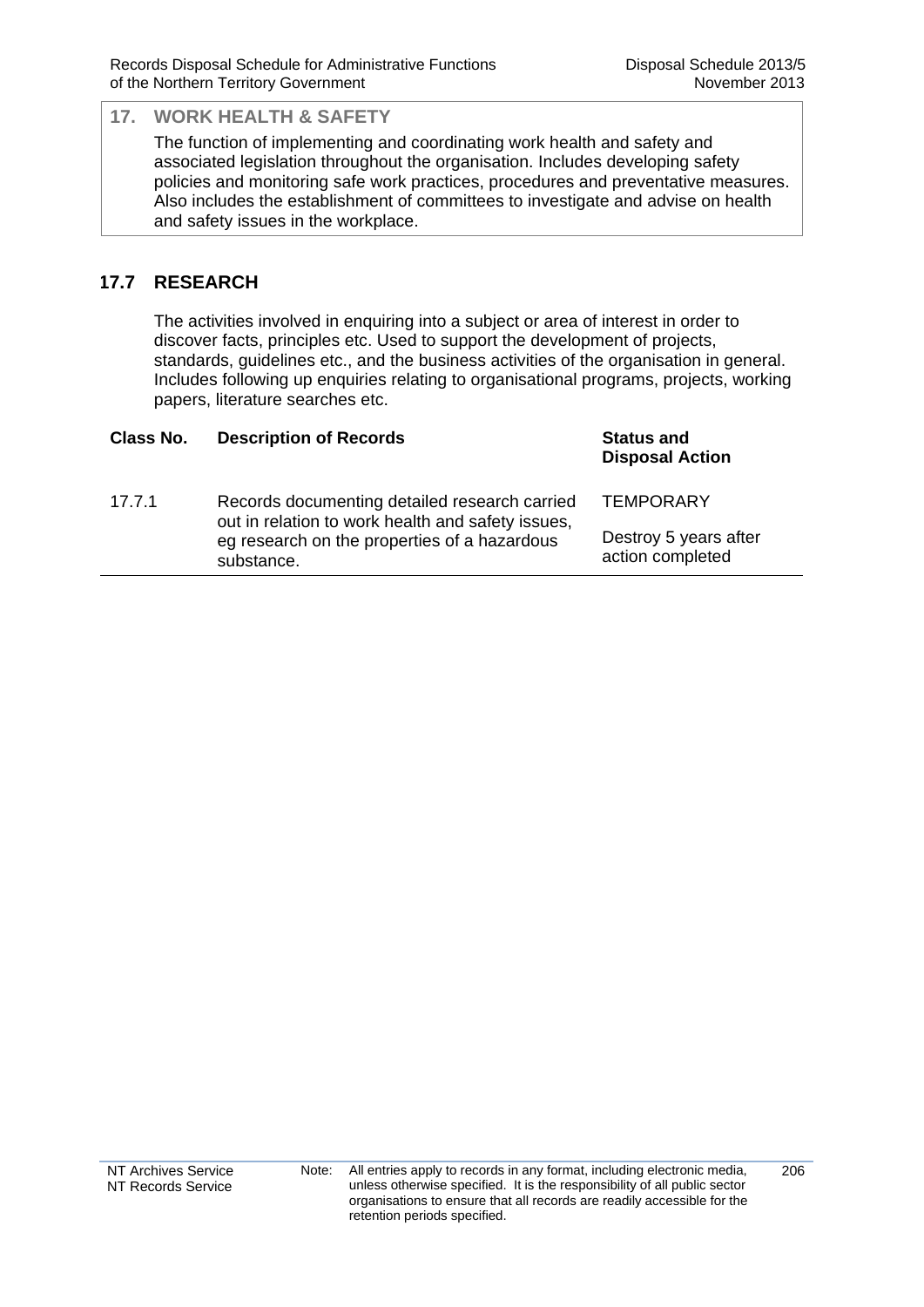The function of implementing and coordinating work health and safety and associated legislation throughout the organisation. Includes developing safety policies and monitoring safe work practices, procedures and preventative measures. Also includes the establishment of committees to investigate and advise on health and safety issues in the workplace.

### **17.8 RISK MANAGEMENT**

The process involving the identification of risks, and the implementation of appropriate practices and procedures which will address the impact from an incident.

#### **Class No. Description of Records Status and**

- 17.8.1 Records documenting the identification and assessment of hazards which may affect the health and safety of an employee or any other person who could be affected by the work where the assessment relates to exposure of a employee to a hazardous substance and the assessment indicates a requirement for health surveillance or for monitoring of a worker's exposure to the substance.
- 17.8.2 Records documenting the identification and assessment of hazards which may affect the health and safety of an employee or any other person who could be affected by the work where the assessment does not relate to exposure of an employee to a hazardous substance.

# **Disposal Action**

**TEMPORARY** 

Destroy 30 years after date of the last assessment

#### **TEMPORARY**

Destroy 5 years after date of last assessment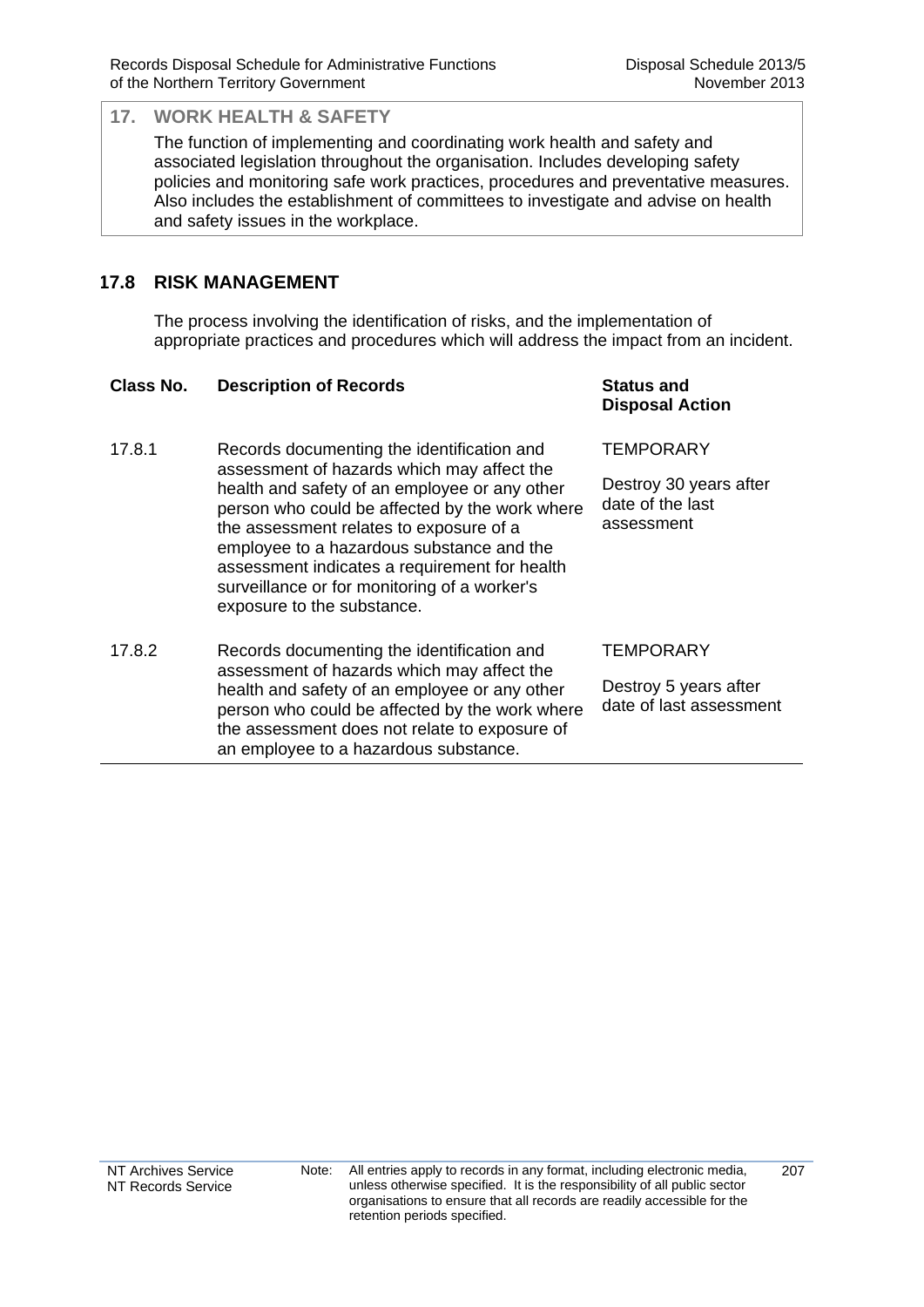The function of implementing and coordinating work health and safety and associated legislation throughout the organisation. Includes developing safety policies and monitoring safe work practices, procedures and preventative measures. Also includes the establishment of committees to investigate and advise on health and safety issues in the workplace.

## **17.9 TRAINING**

The activities associated with all aspects of training.

| Class No. | <b>Description of Records</b>                                                                                                                                                                                                                                                                                     | <b>Status and</b><br><b>Disposal Action</b>                                                       |
|-----------|-------------------------------------------------------------------------------------------------------------------------------------------------------------------------------------------------------------------------------------------------------------------------------------------------------------------|---------------------------------------------------------------------------------------------------|
| 17.9.1    | Records documenting the training provided to<br>staff in the identification and safe handling of,<br>and suitable control measures for, asbestos.                                                                                                                                                                 | <b>TEMPORARY</b><br>Destroy 5 years after<br>person ceases<br>employment with the<br>organisation |
| 17.9.2    | Records documenting the training and<br>instruction in working in hazardous work<br>situations and the control measures necessary<br>to control risks to health and safety associated<br>with those hazards, eg working with chemicals<br>and airborne substances, the hazards of<br>working in a confined space. | <b>TEMPORARY</b><br>Destroy 2 years after<br>action completed                                     |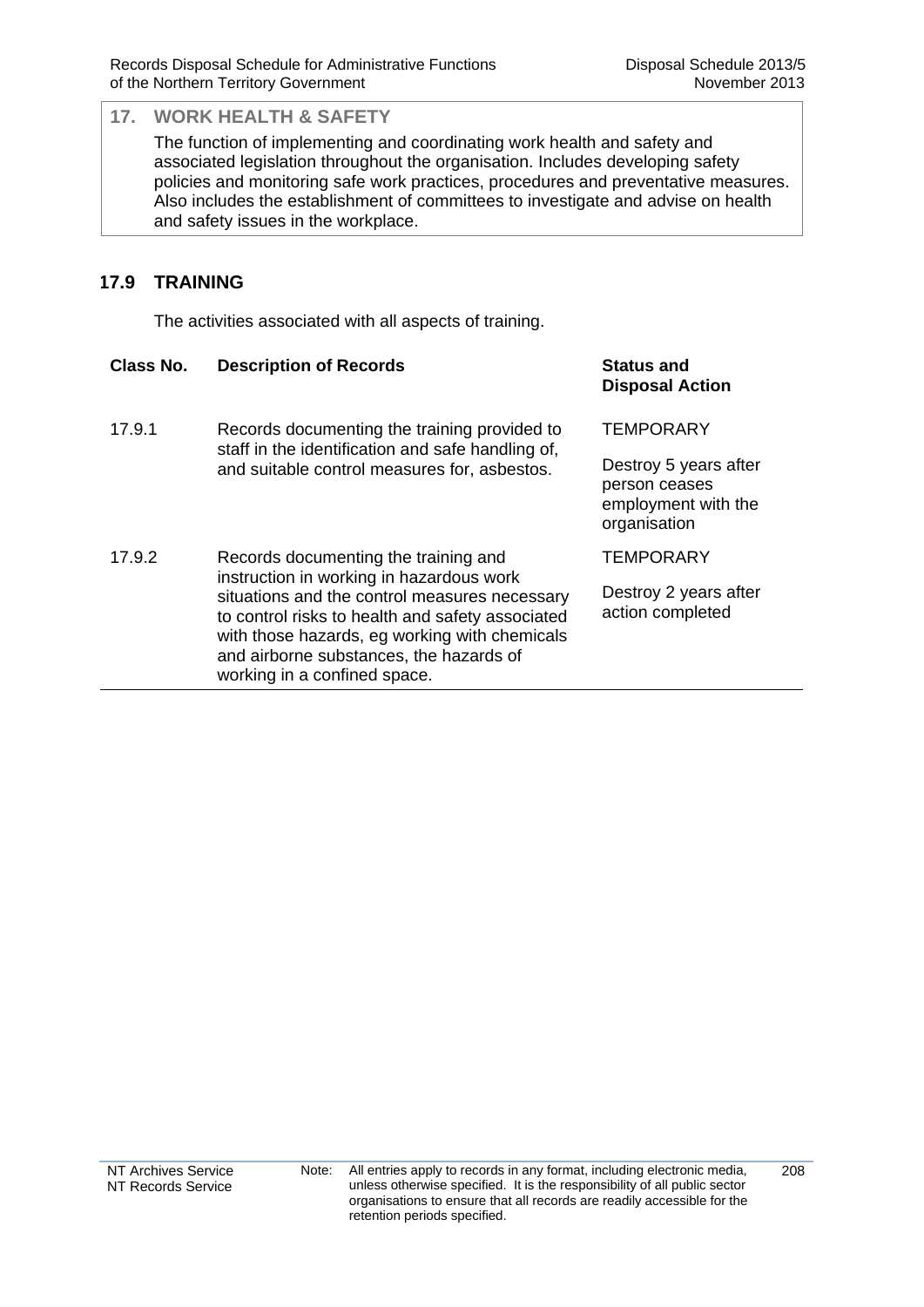## **INDEX**

| <b>TOPIC</b>                                                | <b>CLASS NO. - KEYWORD - ACTIVITY</b>                      | PAGE NO. |
|-------------------------------------------------------------|------------------------------------------------------------|----------|
| A                                                           |                                                            |          |
|                                                             |                                                            |          |
| <b>ACCESS TO</b>                                            |                                                            |          |
| - media                                                     | 1.10 COMMUNITY RELATIONS - MEDIA RELATIONS                 | 30       |
| - plant & equipment                                         | 3.11 EQUIPMENT & STORES - SECURITY                         | 50       |
| - premises                                                  | 12.12 PROPERTY MANAGEMENT - SECURITY                       | 156      |
| - records (access<br>control)                               | 9.12 INFORMATION MANAGEMENT - SECURITY                     | 113      |
| - records (general<br>access to)                            | 9.3 INFORMATION MANAGEMENT - CONTROL                       | 97       |
| - records (under FOI)                                       | 9.8 INFORMATION MANAGEMENT - ENQUIRIES                     | 106      |
| - systems (access logs)                                     | 16.4 TECHNOLOGY & TELECOMMUNICATIONS - CONTROL             | 184      |
| - systems (general<br>access to)                            | 16.18 TECHNOLOGY & TELECOMMUNICATIONS -<br><b>SECURITY</b> | 198      |
|                                                             |                                                            |          |
| <b>ACCIDENTS</b>                                            |                                                            |          |
| - notifiable                                                | 17.1 WORK HEALTH & SAFETY - ACCIDENTS                      | 199      |
| - staff                                                     | 11.1 PERSONNEL - ACCIDENTS                                 | 121      |
| - vehicle                                                   | 6.1 FLEET MANAGEMENT - ACCIDENTS                           | 70       |
| - visitors                                                  | 17.1 WORK HEALTH & SAFETY - ACCIDENTS                      | 199      |
| <b>ACCOMMODATION</b><br>(SEE PROPERTY<br><b>MANAGEMENT)</b> |                                                            |          |
| <b>ACCOUNTS</b>                                             | 5.1 FINANCIAL MANAGEMENT - ACCOUNTING                      | 55       |
| <b>ACQUISITION</b>                                          |                                                            |          |
| - goods and services                                        | 0.1 ACQUISITION (COMMON ACTIVITIES)                        | 1        |
| - property (buildings,<br>land)                             | 12.1 PROPERTY MANAGEMENT - ACQUISITION                     | 144      |
| <b>ACTS (legislation)</b>                                   | 15.4 STRATEGIC MANAGEMENT - LEGISLATION                    | 175      |
|                                                             |                                                            |          |
| <b>ADDRESSES</b><br>(presentations)                         |                                                            |          |
| - community                                                 | 1.11 COMMUNITY RELATIONS - PRESENTATIONS                   | 31       |
| - conferences                                               | 1.2 COMMUNITY RELATIONS - CONFERENCES                      | 21       |
| - Minister/Chief                                            | <b>1.5 COMMUNITY RELATIONS - EVENTS</b>                    | 24       |
| <b>Minister</b>                                             | 7.5 GOVERNMENT RELATIONS - PRESENTATIONS                   | 84       |
| - personnel                                                 | 11.17 PERSONNEL - PRESENTATIONS                            | 138      |
| - professional                                              | 14.1 STAFF DEVELOPMENT - CONFERENCES                       | 167      |
| development/training                                        | 14.4 STAFF DEVELOPMENT - PRESENTATIONS                     | 170      |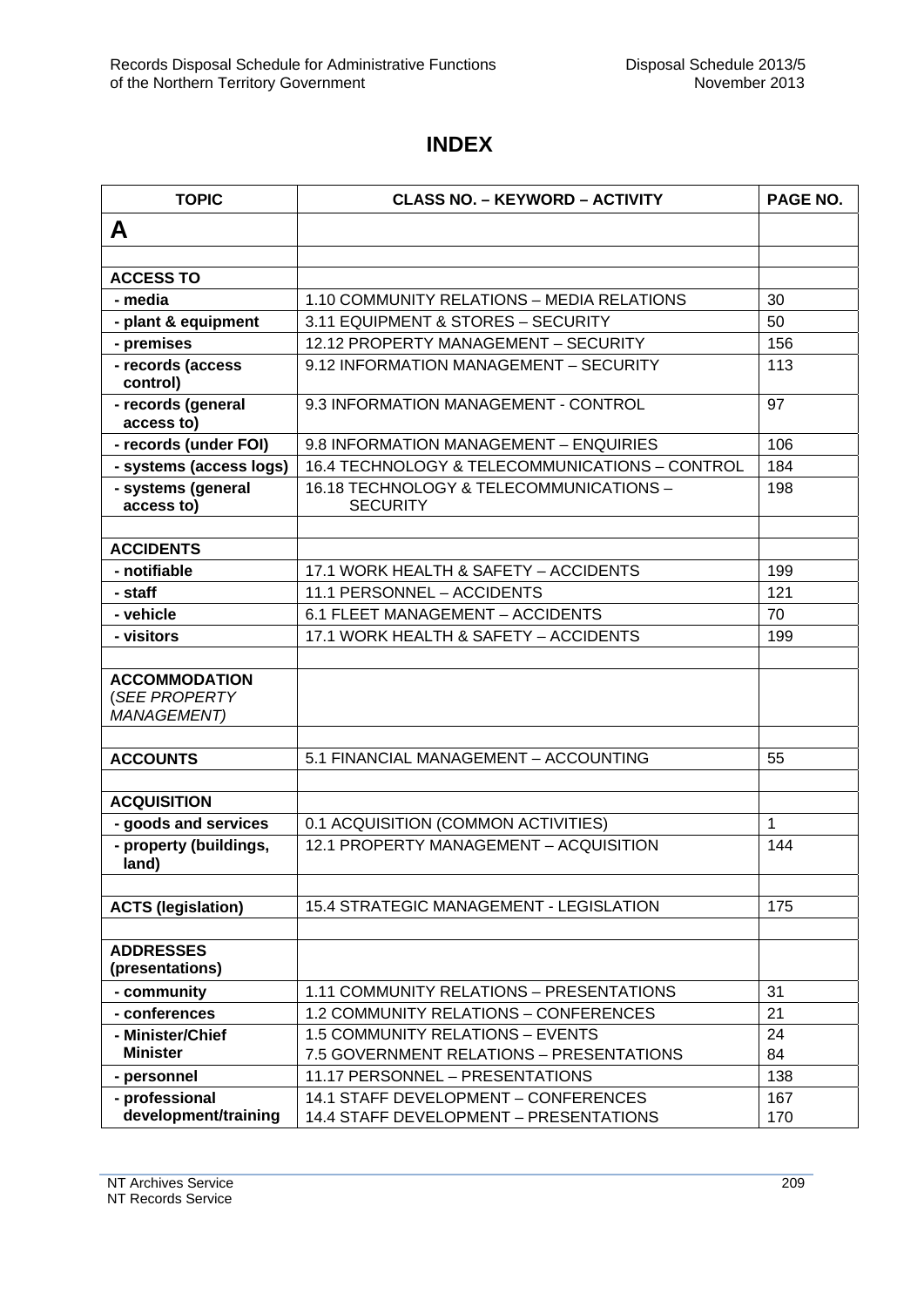| <b>TOPIC</b>                              | <b>CLASS NO. - KEYWORD - ACTIVITY</b>                           | PAGE NO.       |
|-------------------------------------------|-----------------------------------------------------------------|----------------|
| <b>ADVERTISING</b>                        | 1.9 COMMUNITY RELATIONS - MARKETING & PROMOTION                 | 28             |
|                                           | 13.7 PUBLISHING - MARKETING & PROMOTION                         | 163            |
|                                           |                                                                 |                |
| <b>ADVICE (SEE ALSO</b><br>LIAISON)       |                                                                 |                |
| - general                                 | 0.2 ADVICE (COMMON ACTIVITIES)                                  | $\overline{2}$ |
| - help desk                               | 16.3 TECHNOLOGY & TELECOMMUNICATIONS - CLIENT<br><b>SERVICE</b> | 183            |
| - legal                                   | 10.1 LEGAL SERVICES - ADVICE                                    | 114            |
| - personnel                               | 11.6 PERSONNEL - COUNSELLING                                    | 126            |
|                                           |                                                                 |                |
| <b>AGENDA</b>                             |                                                                 |                |
| - committees                              | 0.6 COMMITTEES (COMMON ACTIVITIES)                              | 6              |
| - meetings                                | 0.10 MEETINGS (COMMON ACTIVITIES)                               | 12             |
|                                           |                                                                 |                |
| <b>AGREEMENTS</b>                         |                                                                 |                |
| - compensation                            | 2.1 COMPENSATION - CLAIMS                                       | 36             |
| - confidentiality                         | 11.9 PERSONNEL - EMPLOYMENT HISTORY                             | 129            |
| - contracts                               | 0.8 CONTRACTING OUT (COMMON ACTIVITIES)                         | 8              |
| - enterprise                              | 8.5 INDUSTRIAL RELATIONS - ENTERPRISE BARGAINING                | 94             |
| - funding (grants)                        | 5.7 FINANCIAL MANAGEMENT - GRANT FUNDING                        | 63             |
| - general                                 | 0.3 AGREEMENTS (COMMON ACTIVITIES)                              | 3              |
| - industrial                              | 8.1 INDUSTRIAL RELATIONS - AGREEMENTS                           | 90             |
| - joint ventures                          | 7.4 GOVERNMENT RELATIONS - JOINT VENTURES                       | 82             |
| - performance                             | 11.9 PERSONNEL - EMPLOYMENT HISTORY                             | 129            |
| - personnel                               | 11.2 PERSONNEL - AGREEMENTS                                     | 122            |
| - service level                           | 0.3 AGREEMENTS (COMMON ACTIVITIES)                              | 3              |
| - trade                                   | 0.3 AGREEMENTS (COMMON ACTIVITIES)                              | 3              |
|                                           |                                                                 |                |
| <b>ALLOCATION</b>                         |                                                                 |                |
| - equipment                               | 3.1 EQUIPMENT & STORES - ALLOCATION                             | 40             |
| - funds                                   | 5.2 FINANCIAL MANAGEMENT - ALLOCATION                           | 58             |
| - grants                                  | 1.8 COMMUNITY RELATIONS - GRANT ALLOCATION                      | 27             |
| - technology<br>(equipment)               | 16.1 TECHNOLOGY & TELECOMMUNICATIONS -<br><b>ALLOCATION</b>     | 180            |
| - technology (user ID's<br>and passwords) | 16.18 TECHNOLOGY & TELECOMMUNICATIONS -<br><b>SECURITY</b>      | 198            |
|                                           |                                                                 |                |
| <b>ALLOWANCES</b>                         |                                                                 |                |
| - industrial relations                    | 8.2 INDUSTRIAL RELATIONS - ALLOWANCES                           | 91             |
| - personnel                               | 11.3 PERSONNEL - ALLOWANCES                                     | 123            |
|                                           |                                                                 |                |
| <b>ANNUAL REPORT</b>                      |                                                                 |                |
| - compilation                             | 0.14 REPORTING (COMMON ACTIVITIES)                              | 16             |
| - publishing                              | 13.8 PUBLISHING - PRODUCTION                                    | 164            |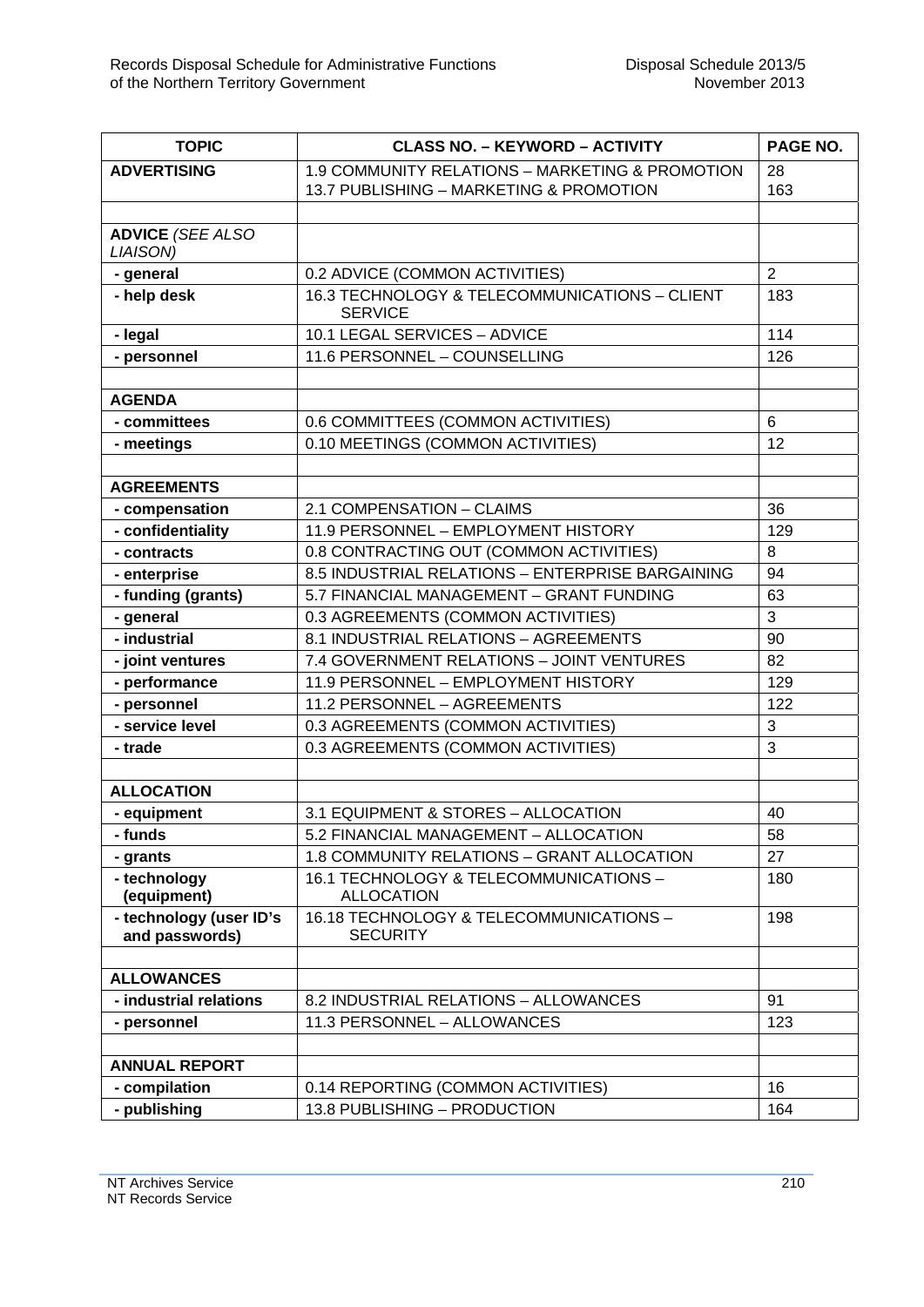| <b>TOPIC</b>                                    | <b>CLASS NO. - KEYWORD - ACTIVITY</b>                             | PAGE NO. |
|-------------------------------------------------|-------------------------------------------------------------------|----------|
| <b>APPEALS: (SEE ALSO</b><br><b>GRIEVANCES)</b> |                                                                   |          |
| - compensation                                  | 2.1 COMPENSATION - CLAIMS                                         | 36       |
| - industrial                                    | 8.3 INDUSTRIAL RELATIONS - APPEALS (decisions)                    | 92       |
| - information access                            | 9.8 INFORMATION MANAGEMENT - ENQUIRIES                            | 106      |
| - personnel (eg<br>promotion)                   | 11.4 PERSONNEL - APPEALS (decisions)                              | 124      |
| - personnel (inability)                         | 11.12 PERSONNEL - INABILITY                                       | 133      |
|                                                 |                                                                   |          |
| <b>APPLICATIONS</b>                             |                                                                   |          |
| - copyright                                     | 13.5 PUBLISHING - INTELLECTUAL PROPERTY                           | 161      |
| - funding                                       | 1.8 COMMUNITY RELATIONS - GRANT ALLOCATION                        | 27       |
|                                                 | 5.7 FINANCIAL MANAGEMENT - GRANT FUNDING                          | 63       |
| - heritage                                      | 12.2 PROPERTY MANAGEMENT - CONSERVATION                           | 146      |
| - information access<br>(FOI)                   | 9.8 INFORMATION MANAGEMENT - ENQUIRIES                            | 106      |
| - job                                           | 11.18 PERSONNEL - RECRUITMENT                                     | 139      |
| - software                                      | 16.2 TECHNOLOGY & TELECOMMUNICATIONS -<br>APPLICATION DEVELOPMENT | 181      |
|                                                 | 16.9 TECHNOLOGY & TELECOMMUNICATIONS -<br><b>IMPLEMENTATION</b>   | 189      |
|                                                 |                                                                   |          |
| <b>APPOINTMENT</b>                              |                                                                   |          |
| - committees                                    | 0.6 COMMITTEES (COMMON ACTIVITIES)                                | 6        |
| - community bodies                              | 1.13 COMMUNITY RELATIONS - REPRESENTATIVES                        | 33       |
| - government bodies                             | 7.7 GOVERNMENT RELATIONS - REPRESENTATIVES                        | 86       |
| - health & safety                               | 17.6 WORK HEALTH & SAFETY - REPRESENTATIVES                       | 205      |
| - job                                           | 11.9 PERSONNEL - EMPLOYMENT HISTORY                               | 129      |
| - personnel                                     | 11.19 PERSONNEL - REPRESENTATIVES                                 | 140      |
|                                                 |                                                                   |          |
| <b>APPRECIATION (letters)</b>                   | 1.1 COMMUNITY RELATIONS - CLIENT SERVICE                          | 20       |
| of)                                             | 1.15 COMMUNITY RELATIONS - VISITS                                 | 35       |
|                                                 | 7.9 GOVERNMENT RELATIONS - VISITS                                 | 89       |
|                                                 |                                                                   |          |
| <b>ARCHIVES</b>                                 | 9.3 INFORMATION MANAGEMENT - CONTROL                              | 97       |
|                                                 | 9.5 INFORMATION MANAGEMENT - DISPOSAL                             | 101      |
|                                                 | 9.9 INFORMATION MANAGEMENT - EVALUATION                           | 109      |
| <b>ARRANGEMENTS</b>                             |                                                                   |          |
| - Administrative<br><b>Arrangements Order</b>   | 4.3 ESTABLISHMENT - RESTRUCTURING                                 | 54       |
| - higher duties                                 | 11.9 PERSONNEL - EMPLOYMENT HISTORY                               | 129      |
| - salary packaging                              | 11.20 PERSONNEL - SALARIES                                        | 141      |
| - travel                                        | 11.5 PERSONNEL - ARRANGEMENTS                                     | 125      |
| - vehicle                                       | 6.2 FLEET MANAGEMENT - ARRANGEMENTS                               | 72       |
|                                                 |                                                                   |          |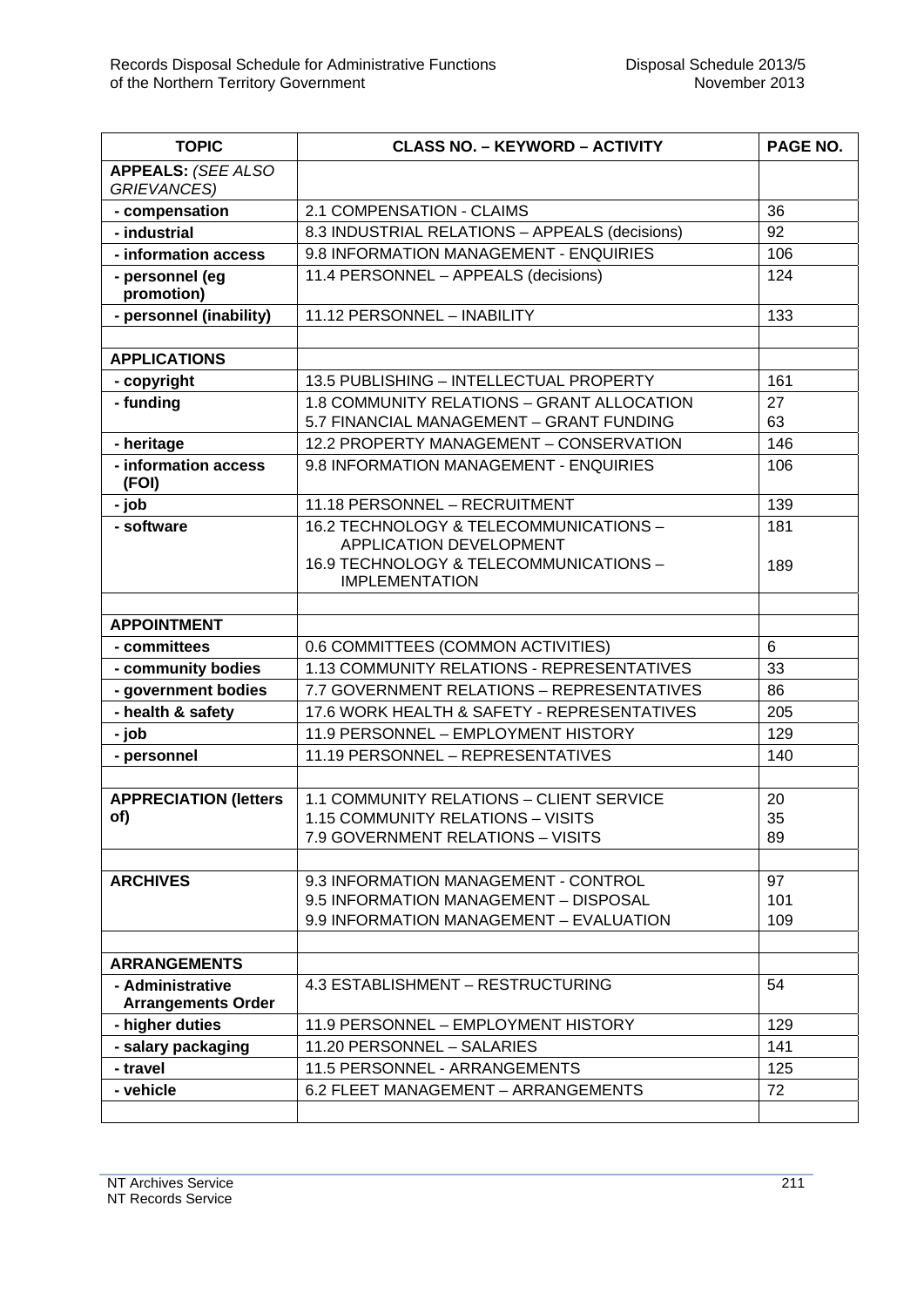| <b>TOPIC</b>               | <b>CLASS NO. - KEYWORD - ACTIVITY</b>                                           | PAGE NO.       |
|----------------------------|---------------------------------------------------------------------------------|----------------|
| <b>ASBESTOS</b>            |                                                                                 |                |
| - identification           | 17.8 WORK HEALTH & SAFETY - RISK MANAGEMENT                                     | 207            |
| - monitoring               | 17.2 WORK HEALTH & SAFETY - COMPLIANCE                                          | 200            |
| - training                 | 17.9 WORK HEALTH & SAFETY - TRAINING                                            | 208            |
|                            |                                                                                 |                |
| <b>ASSETS</b>              |                                                                                 |                |
| - disposal                 | 3.3 EQUIPMENT & STORES - DISPOSAL                                               | 42             |
| - financial                | 5.1 FINANCIAL MANAGEMENT - ACCOUNTING                                           | 55             |
| - register                 | 5.3 FINANCIAL MANAGEMENT - ASSET REGISTER                                       | 59             |
|                            |                                                                                 |                |
| <b>ASSOCIATIONS</b>        |                                                                                 |                |
| (SEE LIAISON)              |                                                                                 |                |
|                            |                                                                                 |                |
| <b>AUCTION</b>             | 3.3 EQUIPMENT & STORES - DISPOSAL                                               | 42             |
|                            | 12.4 PROPERTY MANAGEMENT - DISPOSAL                                             | 148            |
|                            | 16.7 TECHNOLOGY & TELECOMMUNICATIONS - DISPOSAL                                 | 187            |
|                            |                                                                                 | $\overline{4}$ |
| <b>AUDIT</b>               | 0.4 AUDIT (COMMON ACTIVITIES)<br>16.4 TECHNOLOGY & TELECOMMUNICATIONS - CONTROL |                |
| - trails (systems)         |                                                                                 | 184            |
| <b>AUTHORISATION</b>       |                                                                                 | 5              |
|                            | 0.5 AUTHORISATION (COMMON ACTIVITIES)                                           |                |
| <b>AWARDS</b>              |                                                                                 |                |
| - conferring of            | 1.5 COMMUNITY RELATIONS - EVENTS                                                | 24             |
| - industrial               | 8.1 INDUSTRIAL RELATIONS - AGREEMENTS                                           | 90             |
| - nominations for          | 1.14 COMMUNITY RELATIONS - SUBMISSIONS                                          | 34             |
|                            |                                                                                 |                |
|                            |                                                                                 |                |
| Β                          |                                                                                 |                |
|                            |                                                                                 |                |
| <b>BACK-UPS</b>            | 16.6 TECHNOLOGY & TELECOMMUNICATIONS -                                          | 186            |
|                            | DATABASE MANAGEMENT                                                             |                |
| <b>BANK ACCOUNTS</b>       | 5.1 FINANCIAL MANAGEMENT - ACCOUNTING                                           | 55             |
|                            |                                                                                 |                |
| <b>BILLS (accounts)</b>    | 5.1 FINANCIAL MANAGEMENT - ACCOUNTING                                           | 55             |
|                            |                                                                                 |                |
| <b>BILLS (legislation)</b> | 15.4 STRATEGIC MANAGEMENT - LEGISLATION                                         | 175            |
|                            |                                                                                 |                |
| <b>BOARD OF</b>            | 0.6 COMMITTEES (COMMON ACTIVITIES)                                              | 6              |
| <b>MANAGEMENT</b>          |                                                                                 |                |
|                            |                                                                                 |                |
| <b>BREACHES (SEE ALSO</b>  |                                                                                 |                |
| <b>BREAK-INS;</b>          |                                                                                 |                |
| <b>INFRINGEMENTS)</b>      |                                                                                 |                |
| - compliance               | 0.7 COMPLIANCE (COMMON ACTIVITIES)                                              | $\overline{7}$ |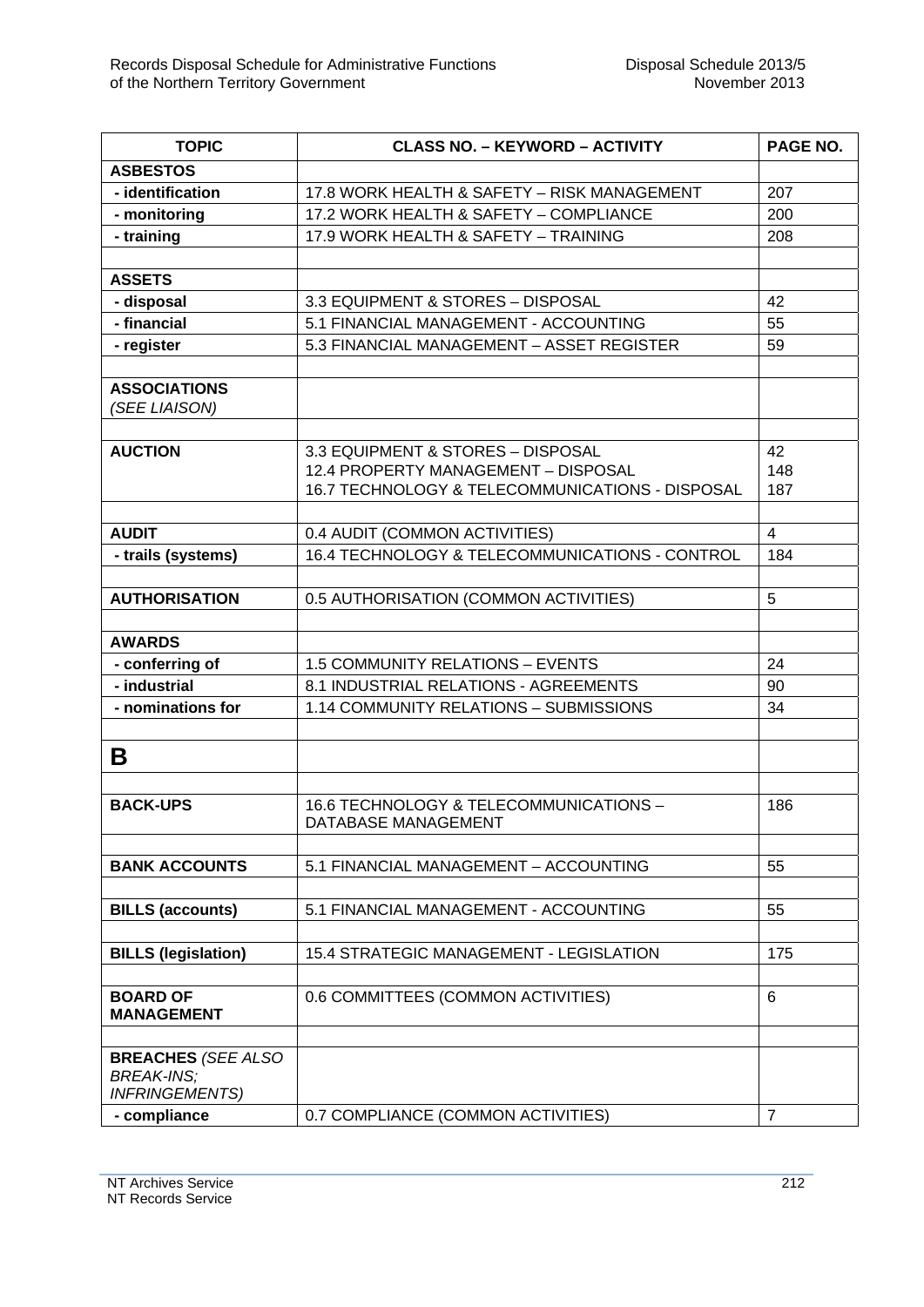| <b>TOPIC</b>                                                            | <b>CLASS NO. - KEYWORD - ACTIVITY</b>                                | PAGE NO.       |
|-------------------------------------------------------------------------|----------------------------------------------------------------------|----------------|
| - information resources                                                 | 9.12 INFORMATION MANAGEMENT - SECURITY                               | 113            |
| - privacy                                                               | 16.18 TECHNOLOGY & TELECOMMUNICATIONS -<br><b>SECURITY</b>           | 198            |
| - security (property)                                                   | 12.12 PROPERTY MANAGEMENT - SECURITY                                 | 156            |
| - security (technology)                                                 | 16.18 TECHNOLOGY & TELECOMMUNICATIONS -<br><b>SECURITY</b>           | 198            |
| - statutory<br>requirements                                             | 10.3 LEGAL SERVICES - INFRINGEMENTS                                  | 116            |
| - traffic regulations                                                   | 6.5 FLEET MANAGEMENT - INFRINGEMENTS                                 | 75             |
|                                                                         |                                                                      |                |
| <b>BREAK-INS (SEE ALSO</b><br><b>BREACHES;</b><br><b>INFRINGEMENTS)</b> | 12.12 PROPERTY MANAGEMENT - SECURITY                                 | 156            |
|                                                                         |                                                                      |                |
| <b>BRIEFINGS</b><br>- committees                                        |                                                                      | 6              |
|                                                                         | 0.6 COMMITTEES (COMMON ACTIVITIES)<br>0.2 ADVICE (COMMON ACTIVITIES) | $\overline{2}$ |
| - minister (see also<br>ministerials)                                   | <b>1.5 COMMUNITY RELATIONS - EVENTS</b>                              | 24             |
|                                                                         | 7.2 GOVERNMENT RELATIONS - EVENTS                                    | 80             |
|                                                                         |                                                                      |                |
| <b>BUDGET</b>                                                           | 5.4 FINANCIAL MANAGEMENT - BUDGETING                                 | 60             |
|                                                                         |                                                                      |                |
| <b>BUSINESS ACTIVITY</b><br><b>STATEMENTS (BAS)</b>                     | 5.1 FINANCIAL MANAGEMENT - ACCOUNTING                                | 55             |
| <b>BUSINESS CONTINUITY</b><br><b>PLAN</b>                               |                                                                      |                |
| - development                                                           | 15.7 STRATEGIC MANAGEMENT - RISK MANAGEMENT                          | 178            |
| - implementation                                                        | 15.3 STRATEGIC MANAGEMENT - IMPLEMENTATION                           | 174            |
|                                                                         |                                                                      |                |
| <b>BUSINESS PLAN</b>                                                    | 0.11 PLANNING (COMMON ACTIVITIES)                                    | 13             |
|                                                                         |                                                                      |                |
| C                                                                       |                                                                      |                |
|                                                                         |                                                                      |                |
| <b>CABINET</b>                                                          |                                                                      |                |
| - matters                                                               | 10.1 LEGAL SERVICES - ADVICE                                         | 114            |
| - submissions                                                           | 7.8 GOVERNMENT RELATIONS - SUBMISSIONS                               | 87             |
|                                                                         |                                                                      |                |
| <b>CABLING</b>                                                          | 12.7 PROPERTY MANAGEMENT - INSTALLATION                              | 151            |
| <b>CAPITAL (finance)</b>                                                | 5.1 FINANCIAL MANAGEMENT - ACCOUNTING                                | 55             |
| <b>CAPITAL WORKS</b>                                                    | 12.3 PROPERTY MANAGEMENT - CONSTRUCTION                              | 147            |
| <b>CAREER</b>                                                           |                                                                      |                |
| - counselling                                                           | 11.6 PERSONNEL - COUNSELLING                                         | 126            |
|                                                                         |                                                                      |                |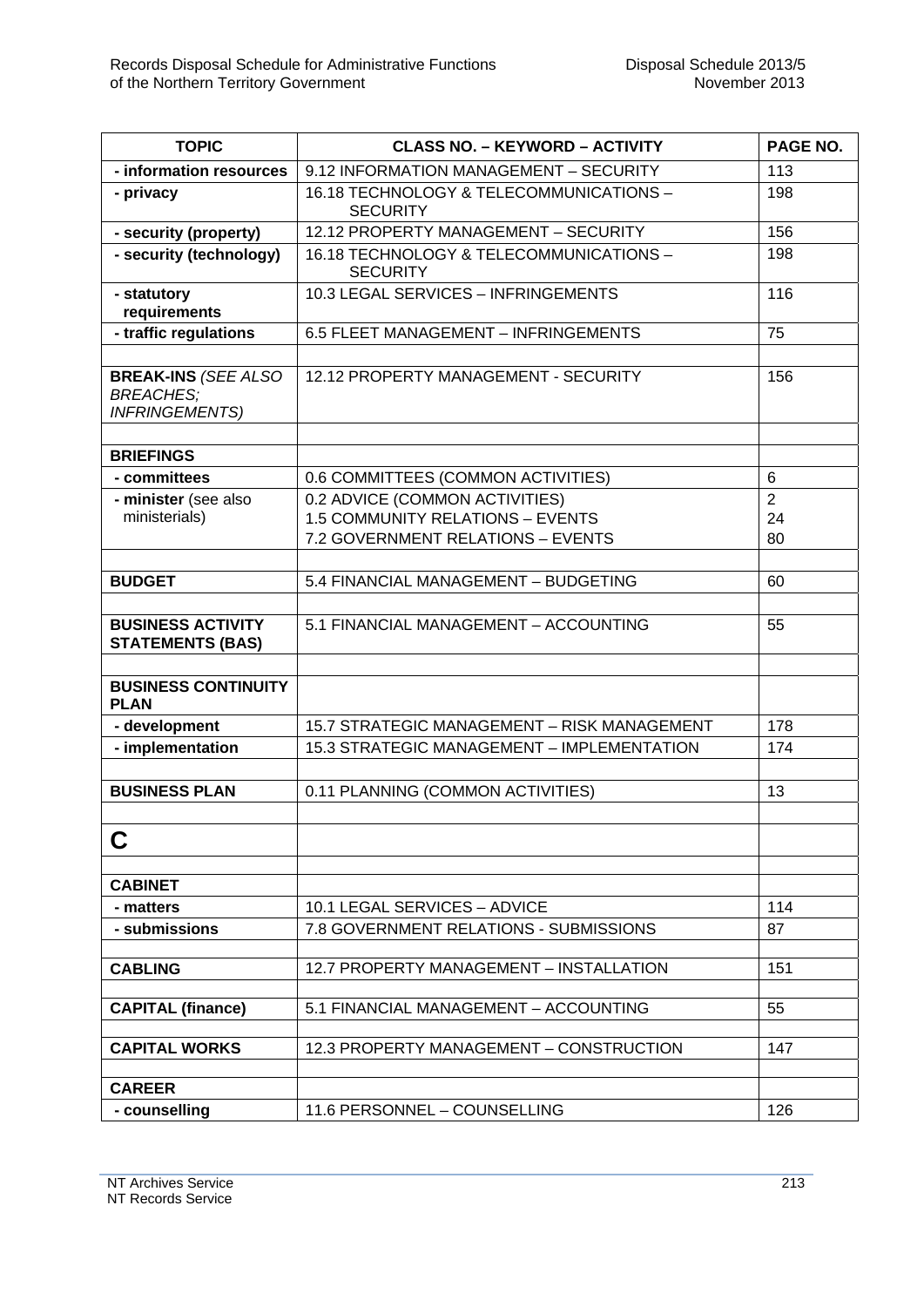| <b>TOPIC</b>             | <b>CLASS NO. - KEYWORD - ACTIVITY</b>            | PAGE NO. |
|--------------------------|--------------------------------------------------|----------|
| - guidance               | 11.16 PERSONNEL - PERFORMANCE MANAGEMENT         | 137      |
|                          |                                                  |          |
| <b>CAR HIRE</b>          | 6.7 FLEET MANAGEMENT - LEASING                   | 77       |
|                          |                                                  |          |
| <b>CATALOGUE</b>         |                                                  |          |
| - library                | 9.3 INFORMATION MANAGEMENT - CONTROL             | 97       |
|                          |                                                  |          |
| <b>CATERING</b>          |                                                  |          |
| - conferences            | <b>1.2 COMMUNITY RELATIONS - CONFERENCES</b>     | 21       |
|                          | 14.1 STAFF DEVELOPMENT - CONFERENCES             | 167      |
| - functions              | 1.7 COMMUNITY RELATIONS - FUNCTIONS (social)     | 26       |
|                          |                                                  |          |
| <b>CELEBRATIONS (SEE</b> |                                                  |          |
| EVENTS)                  |                                                  |          |
|                          |                                                  |          |
| <b>CENSUS (record)</b>   | 9.11 INFORMATION MANAGEMENT - INVENTORY          | 112      |
|                          |                                                  |          |
| <b>CEREMONIES</b>        | 7.2 GOVERNMENT RELATIONS - EVENTS                | 80       |
|                          |                                                  |          |
| <b>CERTIFICATES</b>      |                                                  |          |
| - competency             | 6.1 FLEET MANAGEMENT - ACCIDENTS                 | 70       |
| - destruction (records)  | 9.3 INFORMATION MANAGEMENT - CONTROL             | 97       |
| - exemption              | 0.5 AUTHORISATION (COMMON ACTIVITIES)            | 5        |
| - group certificates     | 5.12 FINANCIAL MANAGEMENT - SALARIES             | 68       |
| - medical                | 2.1 COMPENSATION - CLAIMS                        | 36       |
| - merit                  | 11.10 PERSONNEL - EVENTS                         | 131      |
| - title (property)       | 12.1 PROPERTY MANAGEMENT - ACQUISITION           | 144      |
| - valuation              | 3.3 EQUIPMENT & STORES - DISPOSAL                | 42       |
|                          | 12.4 PROPERTY MANAGEMENT - DISPOSAL              | 148      |
|                          | 16.7 TECHNOLOGY & TELECOMMUNICATIONS - DISPOSAL  | 187      |
|                          |                                                  |          |
| <b>CERTIFIED</b>         | 8.1 INDUSTRIAL RELATIONS - AGREEMENTS            | 90       |
| <b>AGREEMENTS</b>        | 8.5 INDUSTRIAL RELATIONS - ENTERPRISE BARGAINING | 94       |
|                          |                                                  |          |
| <b>CERTIFIED MAIL</b>    | 9.3 INFORMATION MANAGEMENT - CONTROL             | 97       |
|                          |                                                  |          |
| <b>CHARITIES</b>         | 1.3 COMMUNITY RELATIONS - DONATIONS              | 22       |
|                          |                                                  |          |
| <b>CLAIMS</b>            |                                                  |          |
| - compensation           | 2.1 COMPENSATION - CLAIMS                        | 36       |
| - insurance              | 3.2 EQUIPMENT & STORES - CLAIMS                  | 41       |
| (equipment)              |                                                  |          |
| - insurance (vehicles)   | 6.3 FLEET MANAGEMENT - CLAIMS                    | 73       |
| - legal                  | 10.2 LEGAL SERVICES - CLAIMS                     | 115      |
| - payment                | 5.10 FINANCIAL MANAGEMENT - PAYMENTS             | 66       |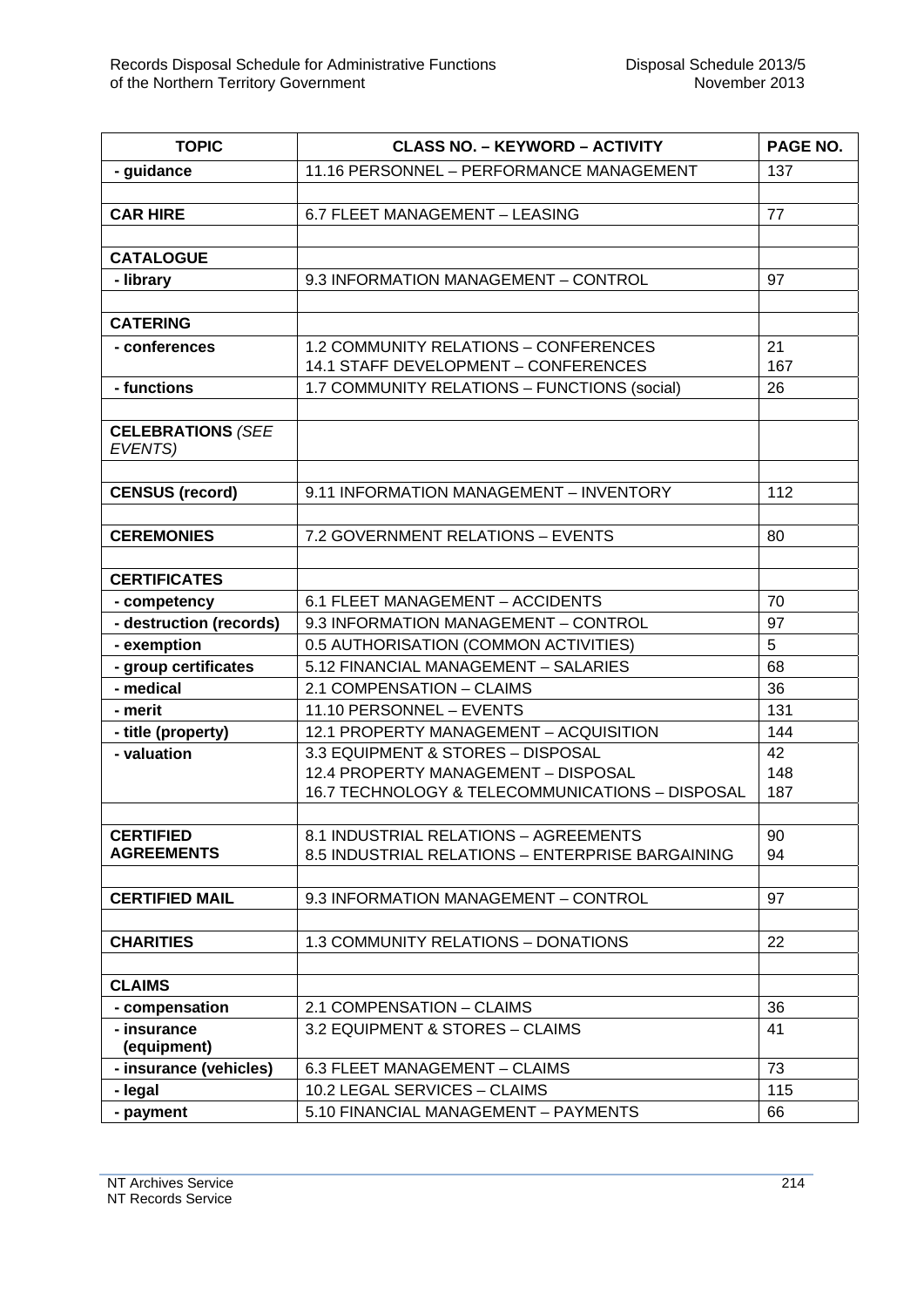| <b>TOPIC</b>                                                           | <b>CLASS NO. - KEYWORD - ACTIVITY</b>                           | PAGE NO.       |
|------------------------------------------------------------------------|-----------------------------------------------------------------|----------------|
| <b>CLASSIFICATION</b>                                                  |                                                                 |                |
| - records (security)                                                   | 9.12 INFORMATION MANAGEMENT - SECURITY                          | 113            |
| - records (titling)                                                    | 9.3 INFORMATION MANAGEMENT - CONTROL                            | 97             |
|                                                                        |                                                                 |                |
| <b>CLASSIFIED MATERIAL</b>                                             | 9.12 INFORMATION MANAGEMENT - SECURITY                          | 113            |
|                                                                        |                                                                 |                |
| <b>CLEANING</b>                                                        | 12.10 PROPERTY MANAGEMENT - MAINTENANCE                         | 154            |
|                                                                        |                                                                 |                |
| <b>CLIENT SERVICE</b>                                                  |                                                                 |                |
| - government                                                           | 7.1 GOVERNMENT RELATIONS - CLIENT SERVICE                       | 79             |
| - information (records)                                                | 9.1 INFORMATION MANAGEMENT - CLIENT SERVICE                     | 95             |
| - non-government                                                       | 1.1 COMMUNITY RELATIONS - CLIENT SERVICE                        | 20             |
| - strategic<br>(development of)                                        | 15.1 STRATEGIC MANAGEMENT - CLIENT SERVICE                      | 172            |
| - technology (help<br>desk)                                            | 16.3 TECHNOLOGY & TELECOMMUNICATIONS - CLIENT<br><b>SERVICE</b> | 183            |
|                                                                        |                                                                 |                |
| <b>COMMITTEES (SEE</b><br><b>ALSO MEETINGS)</b>                        | 0.6 COMMITTEES (COMMON ACTIVITIES)                              | 6              |
| - of inquiry                                                           | 7.3 GOVERNMENT RELATIONS - INQUIRIES                            | 81             |
|                                                                        |                                                                 |                |
| <b>COMPENSATION</b>                                                    |                                                                 |                |
| - claims                                                               | 2.1 COMPENSATION - CLAIMS                                       | 36             |
|                                                                        |                                                                 |                |
| <b>COMPLAINTS (SEE</b><br>ALSO DISPUTES,<br><b>GRIEVANCES)</b>         |                                                                 |                |
| - contracts                                                            | 0.8 CONTRACTING OUT (COMMON ACTIVITIES)                         | 8              |
| - public                                                               | 1.1 COMMUNITY RELATIONS - CLIENT SERVICE                        | 20             |
| - staff                                                                | 11.11 PERSONNEL - GRIEVANCES                                    | 132            |
| - tenders                                                              | 0.16 TENDERING (COMMON ACTIVITIES)                              | 18             |
|                                                                        |                                                                 |                |
| <b>COMPLIANCE</b>                                                      | 0.7 COMPLIANCE (COMMON ACTIVITIES)                              | $\overline{7}$ |
| - audits                                                               | 0.4 AUDIT (COMMON ACTIVITIES)                                   | $\overline{4}$ |
| - workplace                                                            | 17.2 WORK HEALTH & SAFETY - COMPLIANCE                          | 200            |
|                                                                        |                                                                 |                |
| <b>COMPULSORY</b><br><b>ACQUISITION</b>                                | 12.1 PROPERTY MANAGEMENT - ACQUISITION                          | 144            |
|                                                                        |                                                                 |                |
| <b>COMPUTERS (SEE</b><br><b>TECHNOLOGY&amp;</b><br>TELECOMMUNICATIONS) |                                                                 |                |
|                                                                        |                                                                 |                |
| <b>CONFERENCES</b>                                                     |                                                                 |                |
| - general                                                              | 1.2 COMMUNITY RELATIONS - CONFERENCES                           | 21             |
| - industrial                                                           | 8.4 INDUSTRIAL RELATIONS - DISPUTES                             | 93             |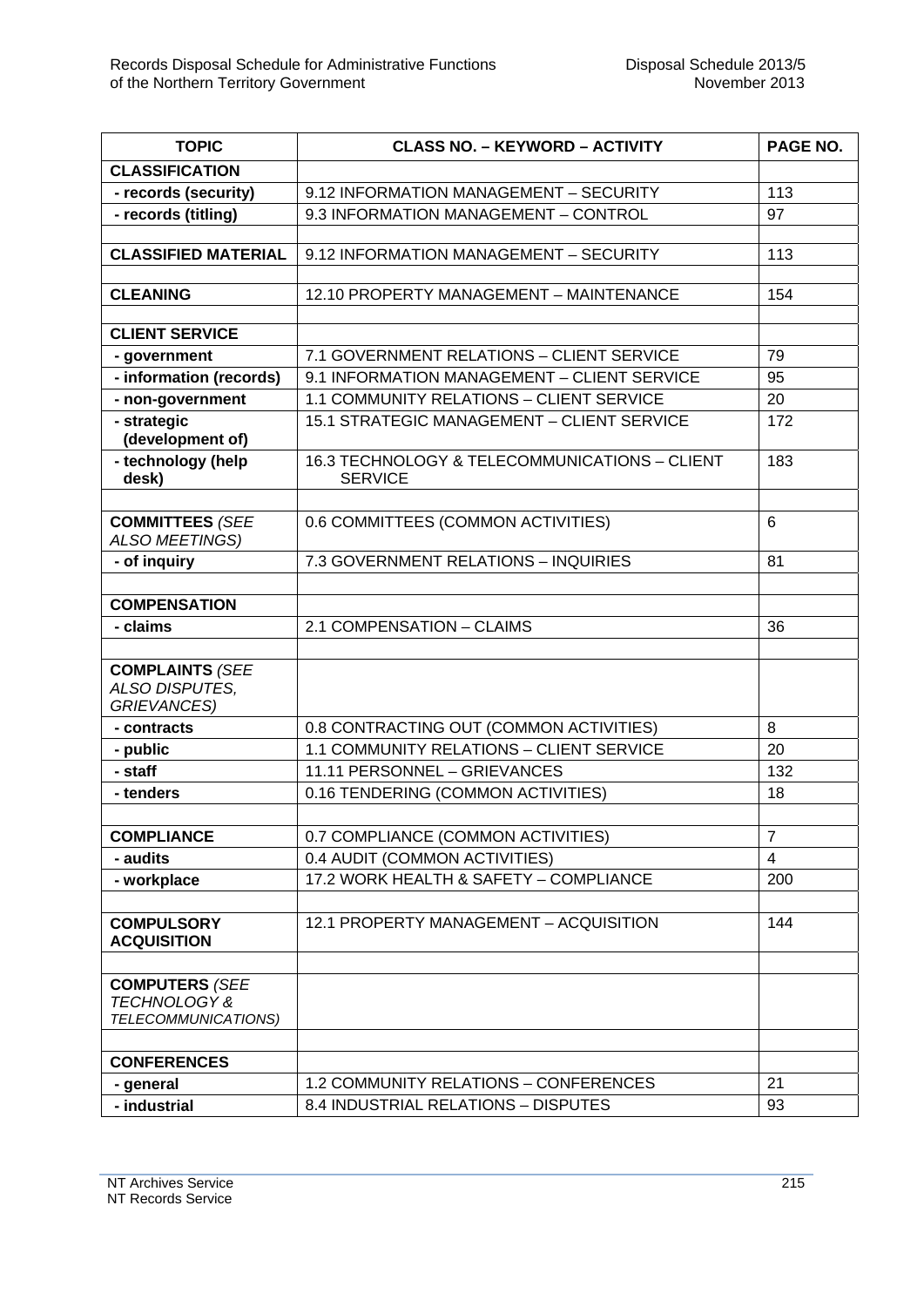| <b>TOPIC</b>             | <b>CLASS NO. - KEYWORD - ACTIVITY</b>           | PAGE NO. |
|--------------------------|-------------------------------------------------|----------|
| - training               | 14.1 STAFF DEVELOPMENT - CONFERENCES            | 167      |
|                          |                                                 |          |
| <b>CONFIDENTIALITY</b>   |                                                 |          |
| - agreements (general)   | 0.3 AGREEMENTS (COMMON ACTIVITIES)              | 3        |
| - agreements (staff)     | 11.9 PERSONNEL - EMPLOYMENT HISTORY             | 129      |
| - information            | 16.16 TECHNOLOGY & TELECOMMUNICATIONS - PRIVACY | 196      |
|                          |                                                 |          |
| <b>CONSERVATION</b>      |                                                 |          |
| - orders                 | 12.1 PROPERTY MANAGEMENT - ACQUISITION          | 144      |
| - property               | 12.2 PROPERTY MANAGEMENT - CONSERVATION         | 146      |
| - records                | 9.2 INFORMATION MANAGEMENT - CONSERVATION       | 96       |
|                          |                                                 |          |
| <b>CONSIGNMENT LISTS</b> | 9.5 INFORMATION MANAGEMENT - DISPOSAL           | 101      |
|                          |                                                 |          |
| <b>CONSTITUENTS</b>      | 1.12 COMMUNITY RELATIONS - REPRESENTATIONS      | 32       |
|                          |                                                 |          |
| <b>CONSTRUCTION</b>      | 12.3 PROPERTY MANAGEMENT - CONSTRUCTION         | 147      |
| <b>CONSULTANTS</b>       |                                                 |          |
| - engagement of          | 0.8 CONTRACTING OUT (COMMON ACTIVITIES)         | 8        |
|                          |                                                 |          |
| <b>CONTRACTING OUT</b>   | 0.8 CONTRACTING OUT (COMMON ACTIVITIES)         | 8        |
|                          |                                                 |          |
| <b>CONTRACTS</b>         | 0.8 CONTRACTING OUT (COMMON ACTIVITIES)         | 8        |
| - credit card            | 0.3 AGREEMENTS (COMMON ACTIVITIES)              | 3        |
|                          |                                                 |          |
| <b>CONTROL</b>           |                                                 |          |
| - access (buildings)     | 12.12 PROPERTY MANAGEMENT - SECURITY            | 156      |
| - access (systems)       | 16.18 TECHNOLOGY & TELECOMMUNICATIONS -         | 198      |
|                          | <b>SECURITY</b>                                 |          |
| - asset                  | 5.3 FINANCIAL MANAGEMENT - ASSET REGISTER       | 59       |
| - hazardous material     | 17.3 WORK HEALTH & SAFETY - CONTROL             | 202      |
| - information            | 9.3 INFORMATION MANAGEMENT - CONTROL            | 97       |
| - library material       | 9.11 INFORMATION MANAGEMENT - INVENTORY         | 112      |
| - pest                   | 12.10 PROPERTY MANAGEMENT - MAINTENANCE         | 154      |
| - risks (strategic)      | 15.7 STRATEGIC MANAGEMENT - RISK MANAGEMENT     | 178      |
| - risks (workplace)      | 17.8 WORK HEALTH & SAFETY - RISK MANAGEMENT     | 207      |
| - stores                 | 3.12 EQUIPMENT & STORES - STOCKTAKE             | 51       |
| <b>CONTROL RECORDS</b>   | 9.3 INFORMATION MANAGEMENT - CONTROL            | 97       |
|                          |                                                 |          |
| <b>CONVENTIONS (SEE</b>  |                                                 |          |
| CONFERENCES)             |                                                 |          |
|                          |                                                 |          |
|                          |                                                 |          |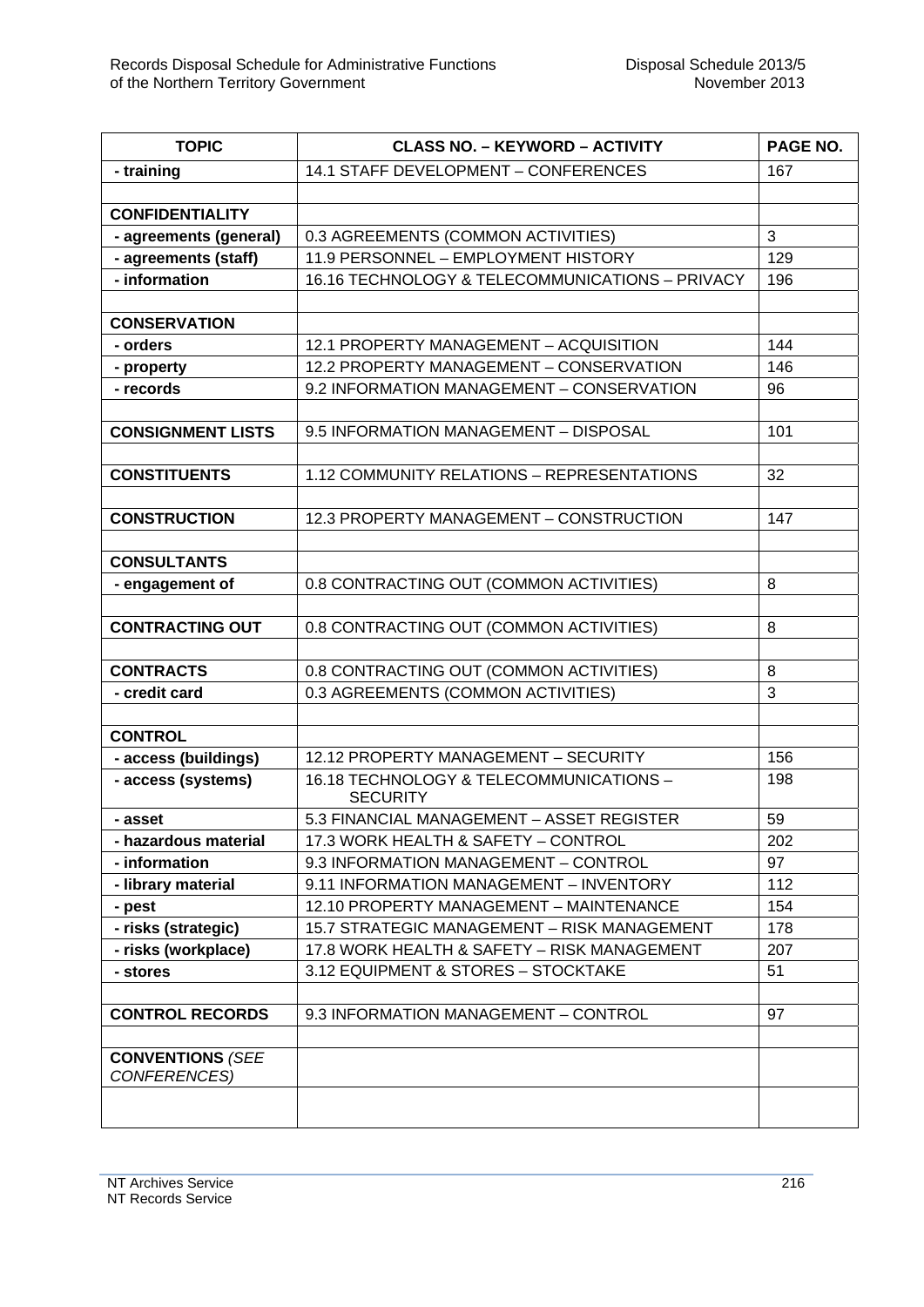| <b>TOPIC</b>                                    | <b>CLASS NO. - KEYWORD - ACTIVITY</b>                                                                     | PAGE NO.   |
|-------------------------------------------------|-----------------------------------------------------------------------------------------------------------|------------|
| <b>COPYRIGHT</b>                                |                                                                                                           |            |
| - applications                                  | 13.5 PUBLISHING - INTELLECTUAL PROPERTY                                                                   | 161        |
| - establishing                                  | 10.5 LEGAL SERVICES - INTELLECTUAL PROPERTY                                                               | 118        |
| - software                                      | 16.11 TECHNOLOGY & TELECOMMUNICATIONS -<br><b>INTELLECTUAL PROPERTY</b>                                   | 191        |
|                                                 |                                                                                                           |            |
| <b>CORPORATE</b>                                |                                                                                                           |            |
| - image                                         | 1.9 COMMUNITY RELATIONS - MARKETING & PROMOTION                                                           | 28         |
| - plan                                          | 15.5 STRATEGIC MANAGEMENT - PLANNING                                                                      | 176        |
| - reporting                                     | 0.14 REPORTING (COMMON ACTIVITIES)                                                                        | 16         |
| - staffing                                      | 4.1 ESTABLISHMENT - EVALUATION                                                                            | 52         |
| - style                                         | 13.1 PUBLISHING - CORPORATE STYLE                                                                         | 157        |
| <b>CORRESPONDENCE</b><br><b>REGISTER</b>        | 9.3 INFORMATION MANAGEMENT - CONTROL                                                                      | 97         |
| <b>CORRUPTION</b>                               | 5.9 FINANCIAL MANAGEMENT - INVESTIGATIONS                                                                 | 65         |
|                                                 |                                                                                                           |            |
| <b>COUNSELLING</b>                              | 11.6 PERSONNEL - COUNSELLING                                                                              | 126        |
| <b>COURSES</b>                                  |                                                                                                           |            |
| - training                                      | 14.5 STAFF DEVELOPMENT - TRAINING                                                                         | 171        |
| <b>CRIMINAL HISTORY</b><br><b>CHECKS</b>        | 11.9 PERSONNEL - EMPLOYMENT HISTORY<br>11.21 PERSONNEL - SECURITY                                         | 129<br>142 |
| <b>CUSTOMER SERVICE</b><br>(SEE CLIENT SERVICE) |                                                                                                           |            |
| D                                               |                                                                                                           |            |
| <b>DAMAGE</b>                                   |                                                                                                           |            |
| - insurance against                             | 3.7 EQUIPMENT & STORES - INSURANCE<br>6.6 FLEET MANAGEMENT - INSURANCE                                    | 46<br>76   |
| - investigations                                | 3.11 EQUIPMENT & STORES - SECURITY<br>12.12 PROPERTY MANAGEMENT - SECURITY                                | 50<br>156  |
| <b>DATA</b>                                     |                                                                                                           |            |
| - dictionaries                                  | 16.2 TECHNOLOGY & TELECOMMUNICATIONS -<br>APPLICATION DEVELOPMENT                                         | 181        |
| - metadata                                      | 9.3 INFORMATION MANAGEMENT - CONTROL<br>16.2 TECHNOLOGY & TELECOMMUNICATIONS -<br>APPLICATION DEVELOPMENT | 97<br>181  |
| - migration                                     | 9.4 INFORMATION MANAGEMENT - DATA<br><b>ADMINISTRATION</b>                                                | 100        |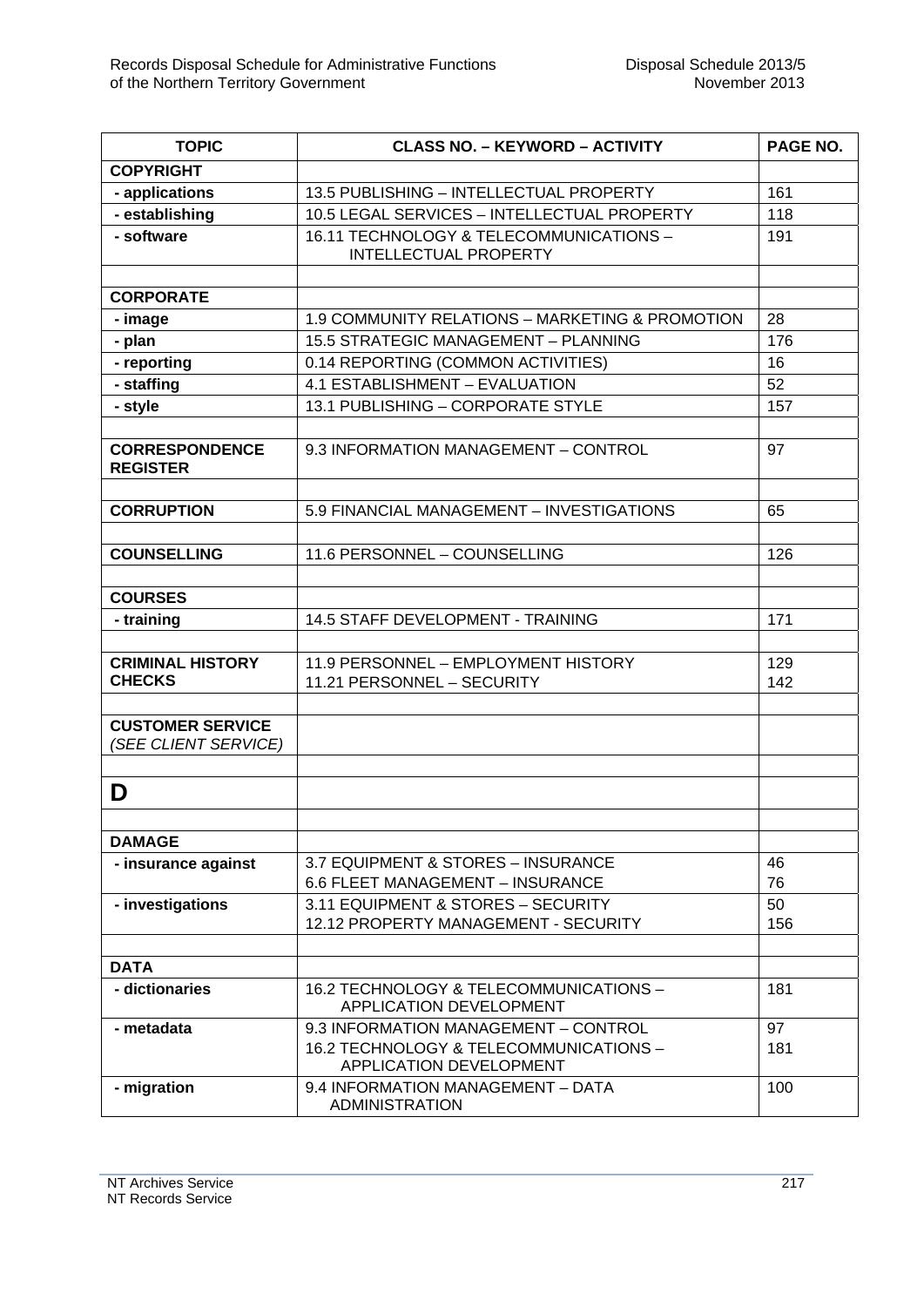| <b>TOPIC</b>                         | <b>CLASS NO. - KEYWORD - ACTIVITY</b>                                    | PAGE NO. |
|--------------------------------------|--------------------------------------------------------------------------|----------|
| - protection                         | 16.16 TECHNOLOGY & TELECOMMUNICATIONS - PRIVACY                          | 196      |
| - recovery                           | 16.5 TECHNOLOGY & COMMUNICATIONS - DATA<br><b>ADMINISTRATION</b>         | 185      |
|                                      |                                                                          |          |
| <b>DATABASE</b><br><b>MANAGEMENT</b> | 16.6 TECHNOLOGY & TELECOMMUNICATIONS -<br>DATABASE MANAGEMENT            | 186      |
|                                      | 12.1 PROPERTY MANAGEMENT - ACQUISITION                                   |          |
| <b>DEEDS</b>                         |                                                                          | 144      |
| <b>DELEGATIONS</b>                   | 0.5 AUTHORISATION (COMMON ACTIVITIES)                                    | 5        |
|                                      |                                                                          |          |
| <b>DELIVERY</b>                      |                                                                          |          |
| - equipment                          | 3.1 EQUIPMENT & STORES - ALLOCATION                                      | 40       |
| - service                            | 1.1 COMMUNITY RELATIONS - CLIENT SERVICE                                 | 20       |
|                                      | 7.1 GOVERNMENT RELATIONS - CLIENT SERVICE                                | 79       |
|                                      | 9.1 INFORMATION MANAGEMENT - CLIENT SERVICE                              | 95       |
|                                      | 15.1 STRATEGIC MANAGEMENT - CLIENT SERVICE                               | 172      |
|                                      |                                                                          |          |
| <b>DEMOLITION</b>                    | 12.4 PROPERTY MANAGEMENT - DISPOSAL                                      | 148      |
|                                      |                                                                          |          |
| <b>DESIGN</b>                        |                                                                          |          |
| - briefs                             | 12.3 PROPERTY MANAGEMENT - CONSTRUCTION                                  | 147      |
|                                      | 12.5 PROPERTY MANAGEMENT - FIT OUTS                                      | 149      |
| - exhibitions                        | 1.6 CLIENT SERVICES - EXTENSION SERVICES                                 | 25       |
| - graphic                            | 13.1 PUBLISHING - CORPORATE STYLE                                        | 157      |
|                                      | 13.8 PUBLISHING - PRODUCTION                                             | 164      |
| - intellectual property              | 10.5 LEGAL SERVICES - INTELLECTUAL PROPERTY                              | 118      |
| - job                                | 4.2 ESTABLISHMENT - POSITION HISTORY                                     | 53       |
| - systems                            | 16.2 TECHNOLOGY & TELECOMMUNICATIONS -<br><b>APPLICATION DEVELOPMENT</b> | 181      |
|                                      | 16.15 TECHNOLOGY & TELECOMMUNICATIONS -<br><b>MODELLING</b>              | 195      |
|                                      |                                                                          |          |
| <b>DESTRUCTION (SEE</b><br>DISPOSAL) |                                                                          |          |
|                                      |                                                                          |          |
| <b>DIGNITARIES</b>                   |                                                                          |          |
| - briefing papers for                | 1.5 COMMUNITY RELATIONS - EVENTS                                         | 24       |
|                                      | 7.2 GOVERNMENT RELATIONS - EVENTS                                        | 80       |
| - visits                             | 1.15 COMMUNITY RELATIONS - VISITS                                        | 35       |
|                                      | 7.9 GOVERNMENT RELATIONS - VISITS                                        | 89       |
| <b>DISCOVERY ORDERS</b>              | 10.6 LEGAL SERVICES - LITIGATION                                         | 119      |
|                                      |                                                                          |          |
| <b>DISASTERS</b>                     |                                                                          |          |
| - data                               | 16.5 TECHNOLOGY & TELECOMMUNICATIONS - DATA                              | 185      |
|                                      |                                                                          |          |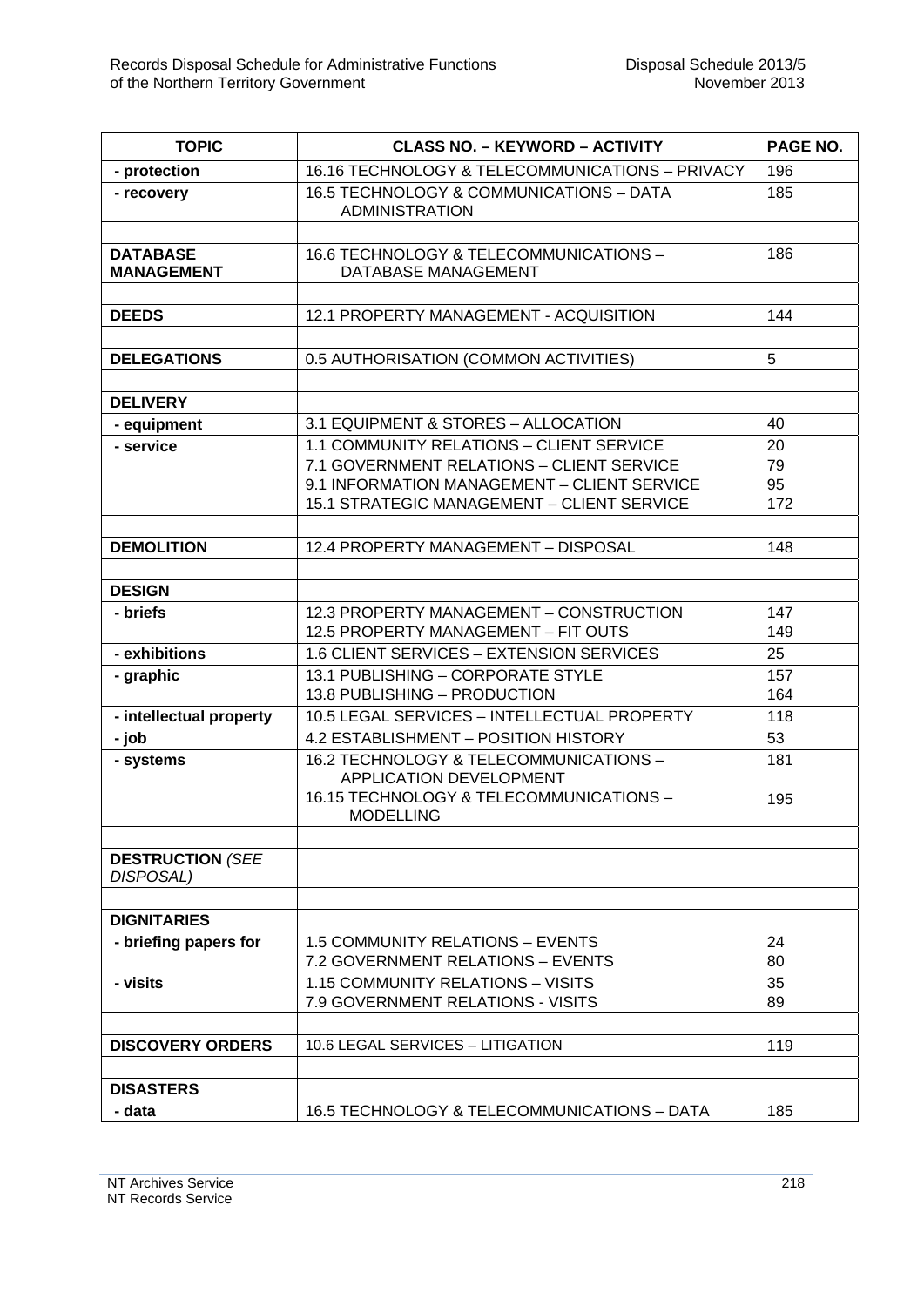| <b>TOPIC</b>               | <b>CLASS NO. - KEYWORD - ACTIVITY</b>                                       | PAGE NO.   |
|----------------------------|-----------------------------------------------------------------------------|------------|
|                            | <b>ADMINISTRATION</b>                                                       |            |
| - planning                 | 15.7 STRATEGIC MANAGEMENT - RISK MANAGEMENT                                 | 178        |
| - reports                  | 0.14 REPORTING (COMMON ACTIVITIES)                                          | 16         |
| - response                 | 15.3 STRATEGIC MANAGEMENT - IMPLEMENTATION                                  | 174        |
|                            |                                                                             |            |
| <b>DISCIPLINE</b>          | 11,7 PERSONNEL - DISCIPLINE                                                 | 127        |
|                            |                                                                             |            |
| <b>DISCOVERY ORDERS</b>    | 10.6 LEGAL SERVICES - LITIGATION                                            | 119        |
|                            |                                                                             |            |
| <b>DISMISSALS</b>          | 11.22 PERSONNEL - SEPARATIONS                                               | 143        |
|                            |                                                                             |            |
| <b>DISPLAYS (SEE</b>       |                                                                             |            |
| <b>EXTENSION SERVICES)</b> |                                                                             |            |
| <b>DISPOSAL</b>            |                                                                             |            |
| - equipment                | 3.3 EQUIPMENT & STORES - DISPOSAL                                           | 42         |
| - property                 | 12.4 PROPERTY MANAGEMENT - DISPOSAL                                         | 148        |
| - records                  | 9.5 INFORMATION MANAGEMENT - DISPOSAL                                       | 101        |
| - stores                   | 3.3 EQUIPMENT & STORES - DISPOSAL                                           | 42         |
| - technology               | 16.7 TECHNOLOGY & TELECOMMUNICATIONS - DISPOSAL                             | 187        |
|                            |                                                                             |            |
| <b>DISPUTES (SEE ALSO</b>  |                                                                             |            |
| COMPLAINTS,                |                                                                             |            |
| <b>GRIEVANCES)</b>         |                                                                             |            |
| - compensation             | 2.1 COMPENSATION - CLAIMS                                                   | 36         |
| - industrial               | 8.4 INDUSTRIAL RELATIONS - DISPUTES                                         | 93         |
| - legal                    | 10.2 LEGAL SERVICES - CLAIMS                                                | 115        |
|                            |                                                                             |            |
| <b>DISTRIBUTION</b>        |                                                                             |            |
| - equipment                | 3.1 EQUIPMENT & STORES - ALLOCATION                                         | 40         |
| - funds                    | 5.2 FINANCIAL MANAGEMENT - ALLOCATION                                       | 58         |
| - media releases           | 1.10 COMMUNITY RELATIONS - MEDIA RELATIONS                                  | 30         |
| - publications             | 9.6 INFORMATION MANAGEMENT - DISTRIBUTION<br>13.2 PUBLISHING - DISTRIBUTION | 104<br>158 |
|                            | 16.1 TECHNOLOGY & TELECOMMUNICATIONS -                                      | 180        |
| - technology               | <b>ALLOCATION</b>                                                           |            |
| - workplace notices        | 17.5 WORK HEALTH & SAFETY - MARKETING &                                     | 204        |
|                            | <b>PROMOTION</b>                                                            |            |
|                            |                                                                             |            |
| <b>DONATIONS</b>           |                                                                             |            |
| - financial                | 1.3 COMMUNITY RELATIONS - DONATIONS                                         | 22         |
|                            | 5.5 FINANCIAL MANAGEMENT - DONATIONS                                        | 61         |
| - information resources    | 9.7 INFORMATION MANAGEMENT - DONATIONS                                      | 105        |
| - property                 | 1.3 COMMUNITY RELATIONS - DONATIONS                                         | 22         |
|                            |                                                                             |            |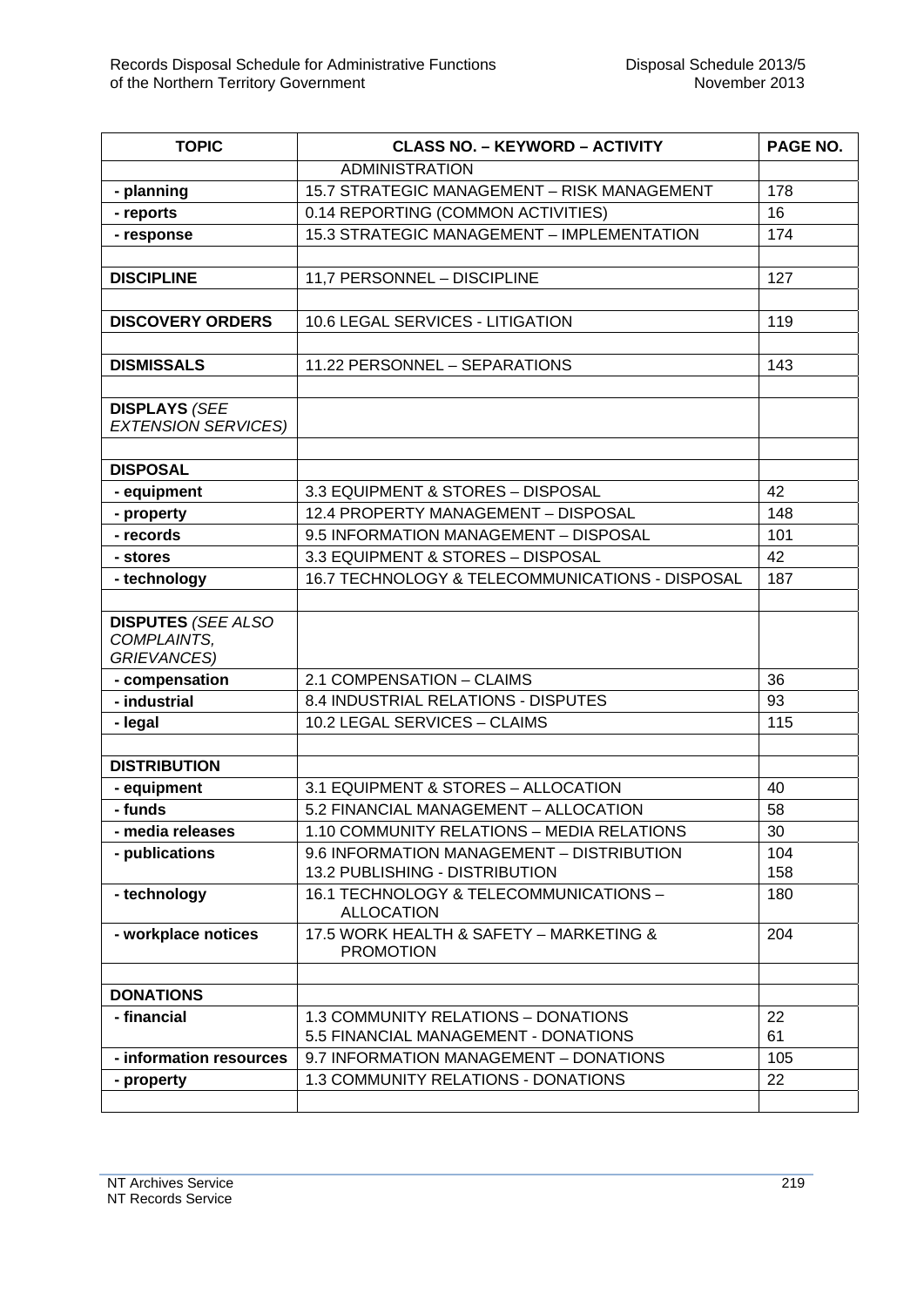| <b>TOPIC</b>                                                                           | <b>CLASS NO. - KEYWORD - ACTIVITY</b>                              | PAGE NO.   |
|----------------------------------------------------------------------------------------|--------------------------------------------------------------------|------------|
| Е                                                                                      |                                                                    |            |
|                                                                                        |                                                                    |            |
| <b>EMAIL</b>                                                                           |                                                                    |            |
| - management                                                                           | 9.3 INFORMATION MANAGEMENT - CONTROL                               | 97         |
|                                                                                        | 9.5 INFORMATION MANAGEMENT - DISPOSAL                              | 101        |
| - policy                                                                               | 0.12 POLICY (COMMON ACTIVITIES)                                    | 14         |
|                                                                                        |                                                                    |            |
| <b>EMERGENCIES (SEE</b><br><b>DISASTERS)</b>                                           |                                                                    |            |
|                                                                                        |                                                                    |            |
| <b>EMPLOYMENT</b>                                                                      |                                                                    |            |
| - applications for                                                                     | 11.18 PERSONNEL - RECRUITMENT                                      | 139        |
| - conditions                                                                           | 11.8 PERSONNEL - EMPLOYMENT CONDITIONS                             | 128        |
| - history (staff)                                                                      | 11.9 PERSONNEL - EMPLOYMENT HISTORY                                | 129        |
| - insurance                                                                            | 2.2 COMPENSATION - INSURANCE                                       | 39         |
| - outside NTG                                                                          | 0.5 AUTHORISATION (COMMON ACTIVITIES)                              | 5          |
| - positions                                                                            | 4.2 ESTABLISHMENT - POSITION HISTORY                               | 53         |
| - security                                                                             | 11.21 PERSONNEL - SECURITY<br>12.12 PROPERTY MANAGEMENT - SECURITY | 142<br>156 |
| - termination of                                                                       | 11.22 PERSONNEL - SEPARATIONS                                      | 143        |
|                                                                                        |                                                                    |            |
| <b>ENQUIRIES</b>                                                                       |                                                                    |            |
| - copyright                                                                            | 13.5 PUBLISHING - INTELLECTUAL PROPERTY                            | 161        |
| - freedom of                                                                           | 9.8 INFORMATION MANAGEMENT - ENQUIRIES                             | 106        |
| information (FOI)                                                                      |                                                                    |            |
| - intellectual property                                                                | 13.5 PUBLISHING - INTELLECTUAL PROPERTY                            | 161        |
| - publications                                                                         | 13.3 PUBLISHING - ENQUIRIES                                        | 159        |
| - routine                                                                              | 1.4 COMMUNITY RELATIONS - ENQUIRIES                                | 23         |
|                                                                                        |                                                                    |            |
| <b>ENTERPRISE</b><br><b>AGREEMENTS (SEE</b><br><b>ENTERPRISE</b><br><b>BARGAINING)</b> |                                                                    |            |
|                                                                                        |                                                                    |            |
| <b>ENTERPRISE</b><br><b>BARGAINING</b>                                                 | 8.5 INDUSTRIAL RELATIONS - ENTERPRISE BARGAINING                   | 94         |
|                                                                                        |                                                                    |            |
| <b>ENTERTAINMENT</b>                                                                   | 1.5 COMMUNITY RELATIONS - EVENTS                                   | 24         |
|                                                                                        | 7.2 GOVERNMENT RELATIONS - EVENTS                                  | 80         |
|                                                                                        | 3.12 EQUIPMENT & STORES - STOCKTAKE                                |            |
| <b>EQUIPMENT REGISTER</b>                                                              |                                                                    | 51         |
| <b>ESTIMATES</b>                                                                       | 5.4 FINANCIAL MANAGEMENT - BUDGETING                               | 60         |
|                                                                                        |                                                                    |            |
|                                                                                        |                                                                    |            |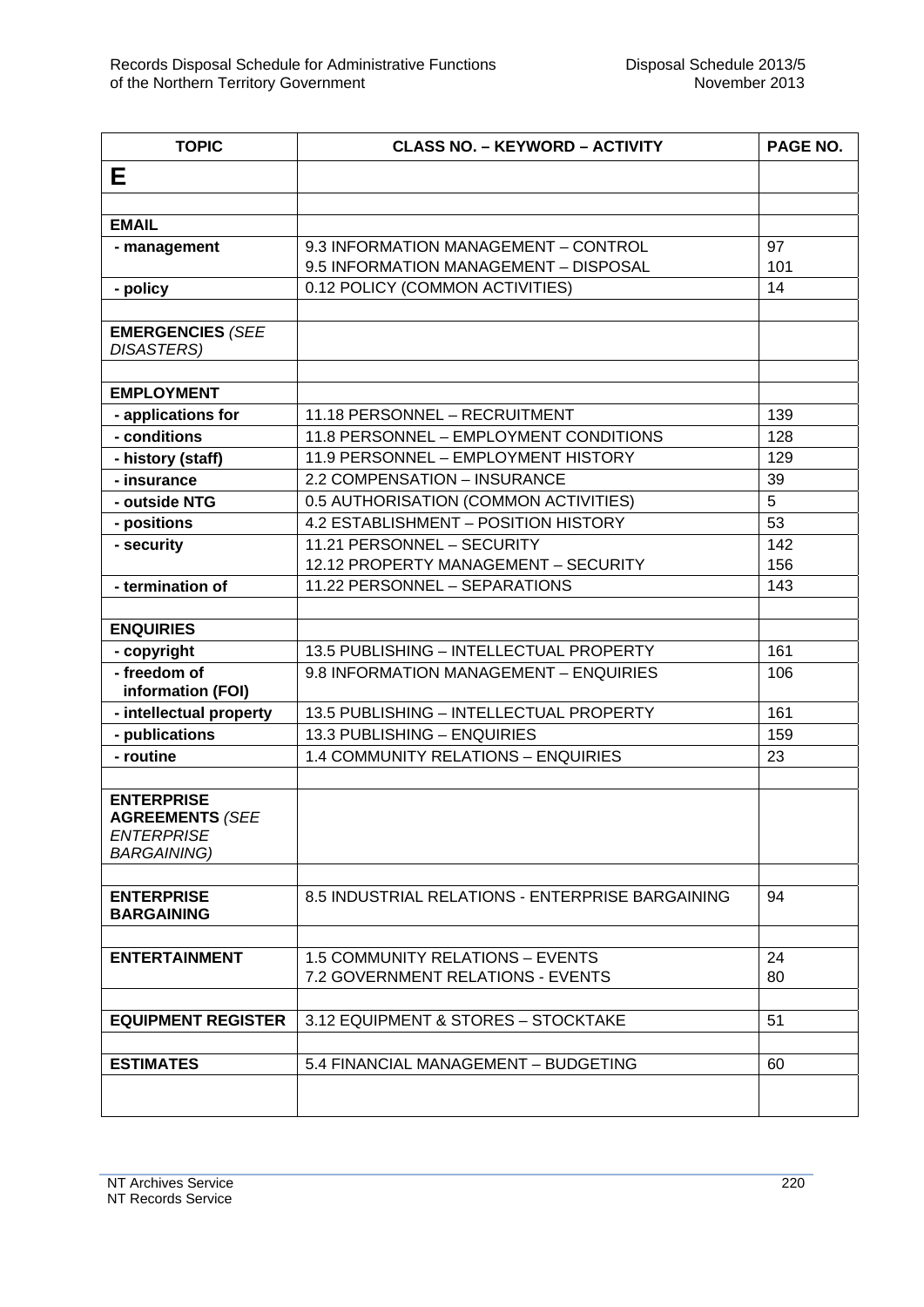| <b>TOPIC</b>                              | <b>CLASS NO. - KEYWORD - ACTIVITY</b>                            | PAGE NO. |
|-------------------------------------------|------------------------------------------------------------------|----------|
| <b>EVALUATION</b>                         |                                                                  |          |
| - certificates                            | 12.4 PROPERTY MANAGEMENT - DISPOSAL                              | 148      |
| - contract                                | 0.8 CONTRACTING OUT (COMMON ACTIVITIES)                          | 8        |
| - equipment                               | 3.4 EQUIPMENT & STORES - EVALUATION                              | 43       |
| - information programs                    | 9.9 INFORMATION MANAGEMENT - EVALUATION                          | 109      |
| - performance (staff)                     | 11.16 PERSONNEL - PERFORMANCE MANAGEMENT                         | 137      |
| - position (job)                          | 4.1 ESTABLISHMENT - EVALUATION                                   | 52       |
| - publication programs                    | 13.4 PUBLISHING - EVALUATION                                     | 160      |
| - services                                | 1.1 COMMUNITY RELATIONS - CLIENT SERVICE                         | 20       |
|                                           | 7.1 GOVERNMENT RELATIONS - CLIENT SERVICE                        | 79       |
|                                           | 9.1 INFORMATION MANAGEMENT - CLIENT SERVICE                      | 95       |
|                                           | 15.1 STRATEGIC MANAGEMENT - CLIENT SERVICE                       | 172      |
|                                           | 16.3 TECHNOLOGY & TELECOMMUNICATIONS - CLIENT<br><b>SERVICES</b> | 183      |
| - systems                                 | 16.8 TECHNOLOGY & TELECOMMUNICATIONS -<br><b>EVALUATION</b>      | 188      |
| - tender                                  | 0.16 TENDERING (COMMON ACTIVITIES)                               | 18       |
| - training (courses)                      | 14.5 STAFF DEVELOPMENT - TRAINING                                | 171      |
| - training (needs)                        | 14.2 STAFF DEVELOPMENT - EVALUATION                              | 168      |
|                                           |                                                                  |          |
| <b>EVENTS</b>                             |                                                                  |          |
| - community                               | 1.5 COMMUNITY RELATIONS - EVENTS                                 | 24       |
| - inter-government                        | 7.2 GOVERNMENT RELATIONS - EVENTS                                | 80       |
| - personnel                               | 11.10 PERSONNEL - EVENTS                                         | 131      |
|                                           |                                                                  |          |
| <b>EXHIBITIONS</b>                        | 1.6 COMMUNITY RELATIONS - EXTENSION SERVICES                     | 25       |
|                                           |                                                                  |          |
| <b>EXPENDITURE</b>                        | 5.1 FINANCIAL MANAGEMENT - ACCOUNTING                            | 55       |
|                                           |                                                                  |          |
| <b>EXPRESSIONS OF</b>                     |                                                                  |          |
| <b>INTEREST (SEE</b><br><b>TENDERING)</b> |                                                                  |          |
|                                           |                                                                  |          |
| <b>EXPOS</b>                              | <b>1.5 COMMUNITY RELATIONS - EVENTS</b>                          | 24       |
|                                           |                                                                  |          |
| <b>EXTENSION SERVICES</b>                 | <b>1.6 COMMUNITY RELATIONS - EXTENSION SERVICES</b>              | 25       |
|                                           |                                                                  |          |
|                                           |                                                                  |          |
| F                                         |                                                                  |          |
|                                           |                                                                  |          |
| <b>FACILITIES</b>                         |                                                                  |          |
| - acquisition                             | 12.1 PROPERTY MANAGEMENT - ACQUISITION                           | 144      |
| - inspection                              | 12.6 PROPERTY MANAGEMENT - INSPECTIONS                           | 150      |
| - maintenance                             | 12.10 PROPERTY MANAGEMENT - MAINTENANCE                          | 154      |
| - monitoring                              | 17.4 WORK HEALTH & SAFETY - INSPECTIONS                          | 203      |
| - opening                                 | 1.5 COMMUNITY RELATIONS - EVENTS                                 | 24       |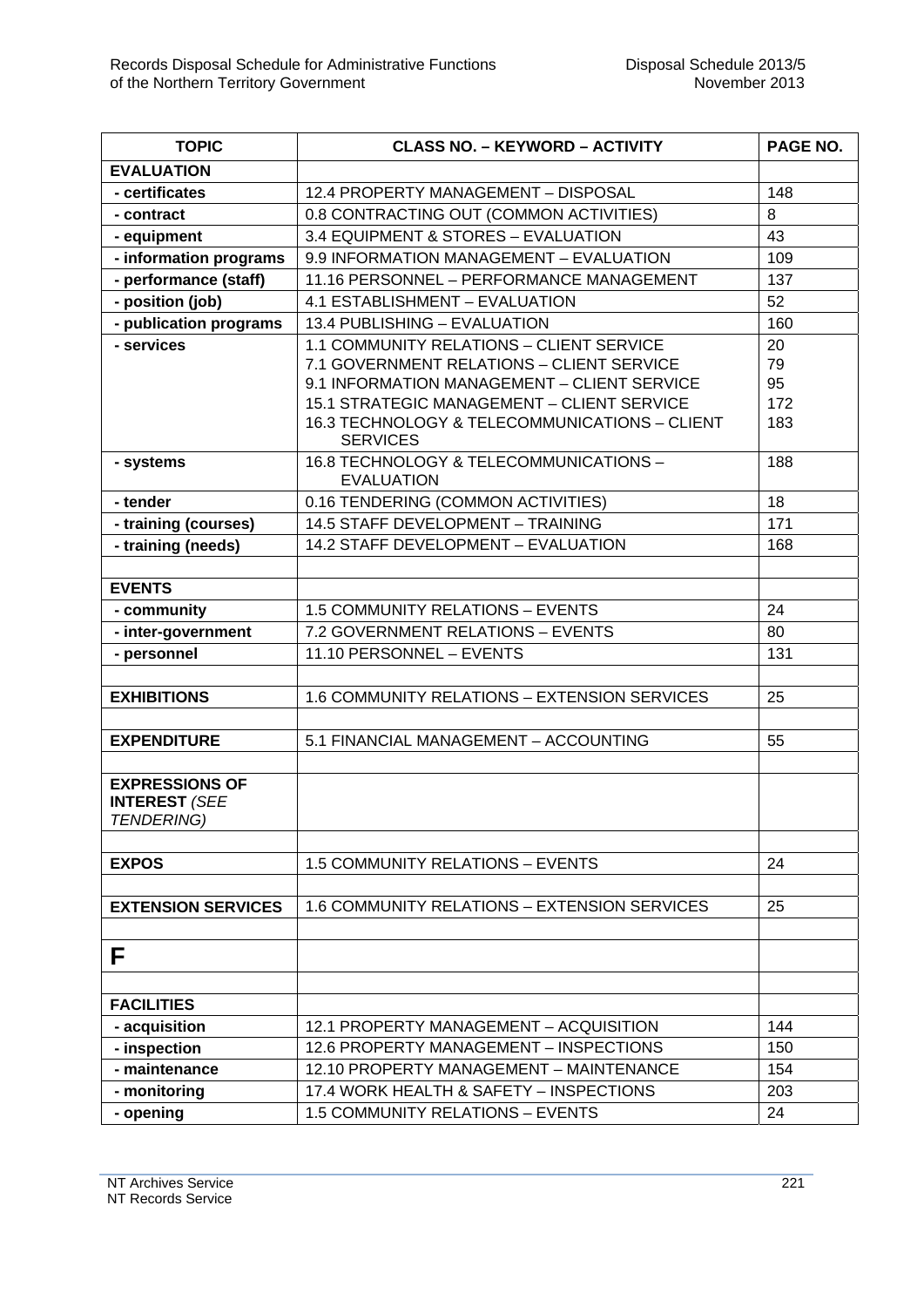| <b>TOPIC</b>                           | <b>CLASS NO. - KEYWORD - ACTIVITY</b>                                         | PAGE NO.                |
|----------------------------------------|-------------------------------------------------------------------------------|-------------------------|
|                                        |                                                                               |                         |
| <b>FEASIBILITY STUDIES</b>             |                                                                               |                         |
| - construction                         | 12.3 PROPERTY MANAGEMENT - CONSTRUCTION                                       | 147                     |
| - technology                           | 16.8 TECHNOLOGY & TELECOMMUNICATIONS -<br><b>EVALUATION</b>                   | 188                     |
| <b>FEEDBACK</b>                        |                                                                               |                         |
| - community                            | 1.1 COMMUNITY RELATIONS - CLIENT SERVICE                                      | 20                      |
| - employee                             | 11.16 PERSONNEL - PERFORMANCE MANAGEMENT                                      | 137                     |
|                                        |                                                                               |                         |
| <b>FESTIVITIES</b>                     | 1.5 COMMUNITY RELATIONS - EVENTS                                              | 24                      |
|                                        | 7.2 GOVERNMENT RELATIONS - EVENTS                                             | 80                      |
|                                        |                                                                               |                         |
| <b>FILE MOVEMENT</b><br><b>RECORDS</b> | 9.3 INFORMATION MANAGEMENT - CONTROL                                          | 97                      |
|                                        |                                                                               |                         |
| <b>FILMS</b>                           | 1.9 COMMUNITY RELATIONS - MARKETING & PROMOTION                               | 28                      |
| - microfilm                            | 9.4 INFORMATION MANAGEMENT - DATA<br><b>ADMINISTRATION</b>                    | 100                     |
| <b>FINANCE</b>                         |                                                                               |                         |
| - accounts                             | 5.1 FINANCIAL MANAGEMENT - ACCOUNTING                                         | 55                      |
| - allocation                           | 5.2 FINANCIAL MANAGEMENT - ALLOCATION                                         | 58                      |
| - audit                                | 0.4 AUDIT (COMMON ACTIVITIES)                                                 | $\overline{\mathbf{4}}$ |
| - authorisation                        | 0.5 AUTHORISATION                                                             | 5                       |
| - budgeting                            | 5.4 FINANCIAL MANAGEMENT - BUDGETING                                          | 60                      |
| - donations                            | 1.3 COMMUNITY RELATIONS - DONATIONS                                           | 22                      |
|                                        | 5.5 FINANCIAL MANAGEMENT - DONATIONS                                          | 61                      |
| - grants (application<br>for)          | 5.7 FINANCIAL MANAGEMENT - GRANT FUNDING                                      | 63                      |
| - grants (to the<br>community)         | 1.8 COMMUNITY RELATIONS - GRANT ALLOCATION                                    | 27                      |
| - investigations                       | 5.9 FINANCIAL MANAGEMENT - INVESTIGATIONS                                     | 65                      |
| - payments                             | 5.10 FINANCIAL MANAGEMENT - PAYMENTS                                          | 66                      |
| - reporting                            | 5.6 FINANCIAL MANAGEMENT - FINANCIAL STATEMENTS                               | 62                      |
| - risks                                | 5.11 FINANCIAL MANAGEMENT - RISK MANAGEMENT                                   | 67                      |
| - standards                            | 5.13 FINANCIAL MANAGEMENT - STANDARDS                                         | 69                      |
| - statements                           | 5.6 FINANCIAL MANAGEMENT - FINANCIAL STATEMENTS                               | 62                      |
| - transactions                         | 5.1 FINANCIAL MANAGEMENT - ACCOUNTING<br>5.10 FINANCIAL MANAGEMENT - PAYMENTS | 55<br>66                |
|                                        |                                                                               |                         |
| <b>FIRE</b>                            |                                                                               |                         |
| - alarms                               | 12.7 PROPERTY MANAGEMENT - INSTALLATION                                       | 151                     |
| - disaster                             | 15.3 STRATEGIC MANAGEMENT - IMPLEMENTATION                                    | 174                     |
| - equipment<br>(compliance)            | 17.2 WORK HEALTH & SAFETY - COMPLIANCE                                        | 200                     |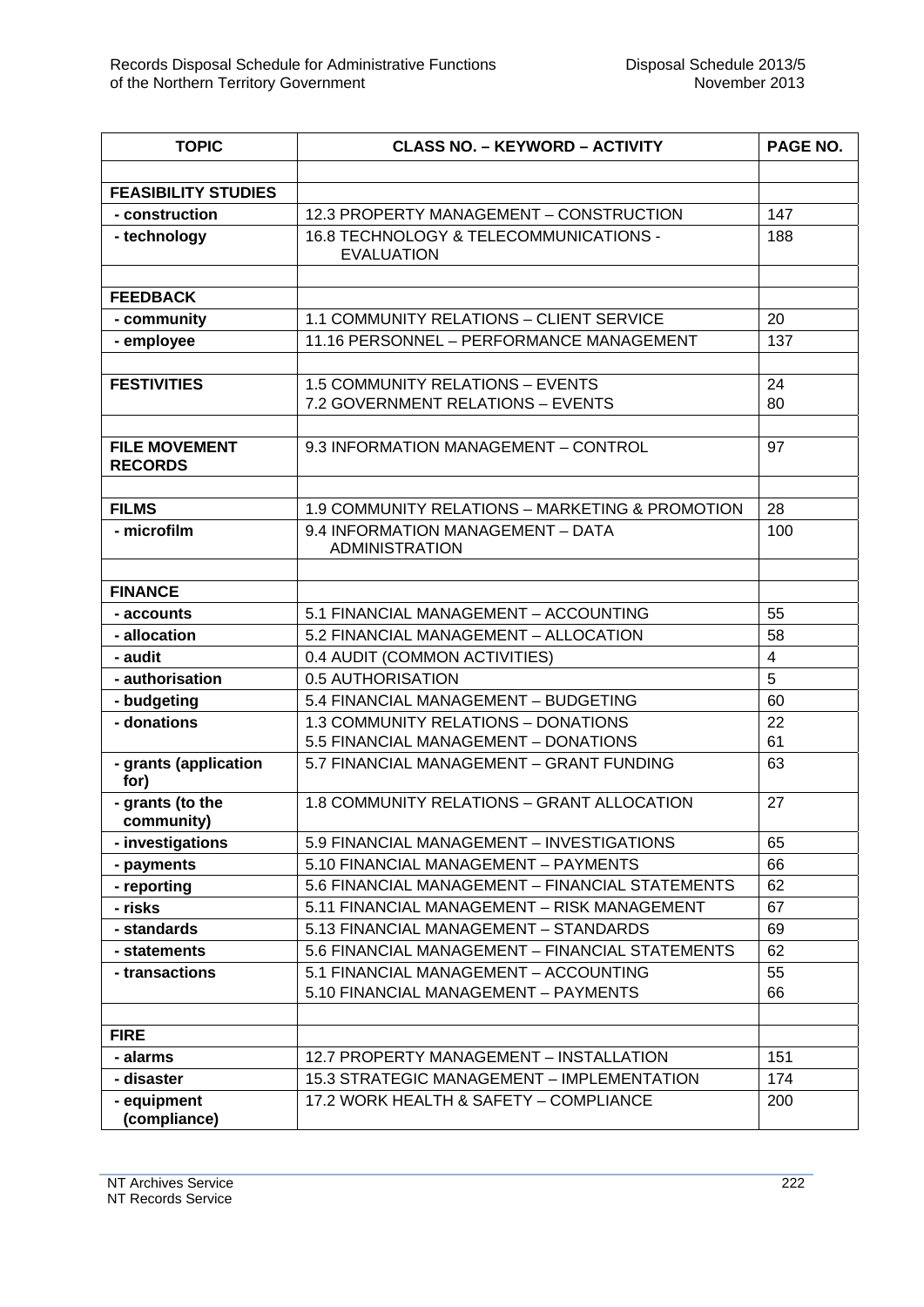| <b>TOPIC</b>                                    | <b>CLASS NO. - KEYWORD - ACTIVITY</b>                                                      | PAGE NO.       |
|-------------------------------------------------|--------------------------------------------------------------------------------------------|----------------|
| - equipment<br>(maintenance)                    | 12.10 PROPERTY MANAGEMENT - MAINTENANCE                                                    | 154            |
| - risk                                          | 15.7 STRATEGIC MANAGEMENT - RISK MANAGEMENT                                                | 178            |
|                                                 | 17.8 WORK HEALTH & SAFETY - RISK MANAGEMENT                                                | 207            |
| - wardens                                       | 11.19 PERSONNEL - REPRESENTATIVES                                                          | 140            |
|                                                 |                                                                                            |                |
| <b>FIRST AID</b>                                |                                                                                            |                |
| - allowances                                    | 11.3 PERSONNEL - ALLOWANCES                                                                | 123            |
| - officers                                      | 11.19 PERSONNEL - REPRESENTATIVES                                                          | 140            |
| - provision of                                  | 17.1 WORK HEALTH & SAFETY - ACCIDENTS                                                      | 199            |
| - register                                      | 17.1 WORK HEALTH & SAFETY - ACCIDENTS                                                      | 199            |
| FIT OUTS (SEE ALSO<br><b>INSTALLATION)</b>      |                                                                                            |                |
| - premises                                      | 12.5 PROPERTY MANAGEMENT - FIT OUTS                                                        | 149            |
| - vehicles                                      | 6.4 FLEET MANAGEMENT - FIT OUTS                                                            | 74             |
| <b>FLEXIBLE WORK</b><br><b>PRACTICES</b>        | 8.1 INDUSTRIAL RELATIONS - AGREEMENTS                                                      | 90             |
|                                                 |                                                                                            |                |
| <b>FLOODS</b>                                   |                                                                                            |                |
| - disaster                                      | 15.3 STRATEGIC MANAGEMENT - IMPLEMENTATION                                                 | 174            |
| - risk                                          | 15.7 STRATEGIC MANAGEMENT - RISK MANAGEMENT<br>17.8 WORK HEALTH & SAFETY - RISK MANAGEMENT | 178<br>207     |
|                                                 |                                                                                            |                |
| <b>FOREIGN DIGNITARIES</b><br>(SEE DIGNITARIES) |                                                                                            |                |
| <b>FREEDOM OF</b><br><b>INFORMATION (FOI)</b>   |                                                                                            |                |
| - compliance                                    | 0.7 COMPLIANCE (COMMON ACTIVITIES)                                                         | $\overline{7}$ |
| - enquiries                                     | 9.8 INFORMATION MANAGEMENT - ENQUIRIES                                                     | 106            |
| <b>FRINGE BENEFITS TAX</b><br>(FBT)             |                                                                                            |                |
| - payment                                       | 5.1 FINANCIAL MANAGEMENT - ACCOUNTING                                                      | 55             |
| - salaries                                      | 11.20 PERSONNEL - SALARIES                                                                 | 141            |
| - vehicle related                               | 6.2 FLEET MANAGEMENT - ARRANGEMENTS                                                        | 72             |
| <b>FUMIGATION</b>                               |                                                                                            |                |
| - premises                                      | 12.10 PROPERTY MANAGEMENT - MAINTENANCE                                                    | 154            |
| - records                                       | 9.2 INFORMATION MANAGEMENT - CONSERVATION                                                  | 96             |
| <b>FUNCTIONS</b>                                |                                                                                            |                |
| - administrative<br>(government)                | 4.3 ESTABLISHMENT - RESTRUCTURING                                                          | 54             |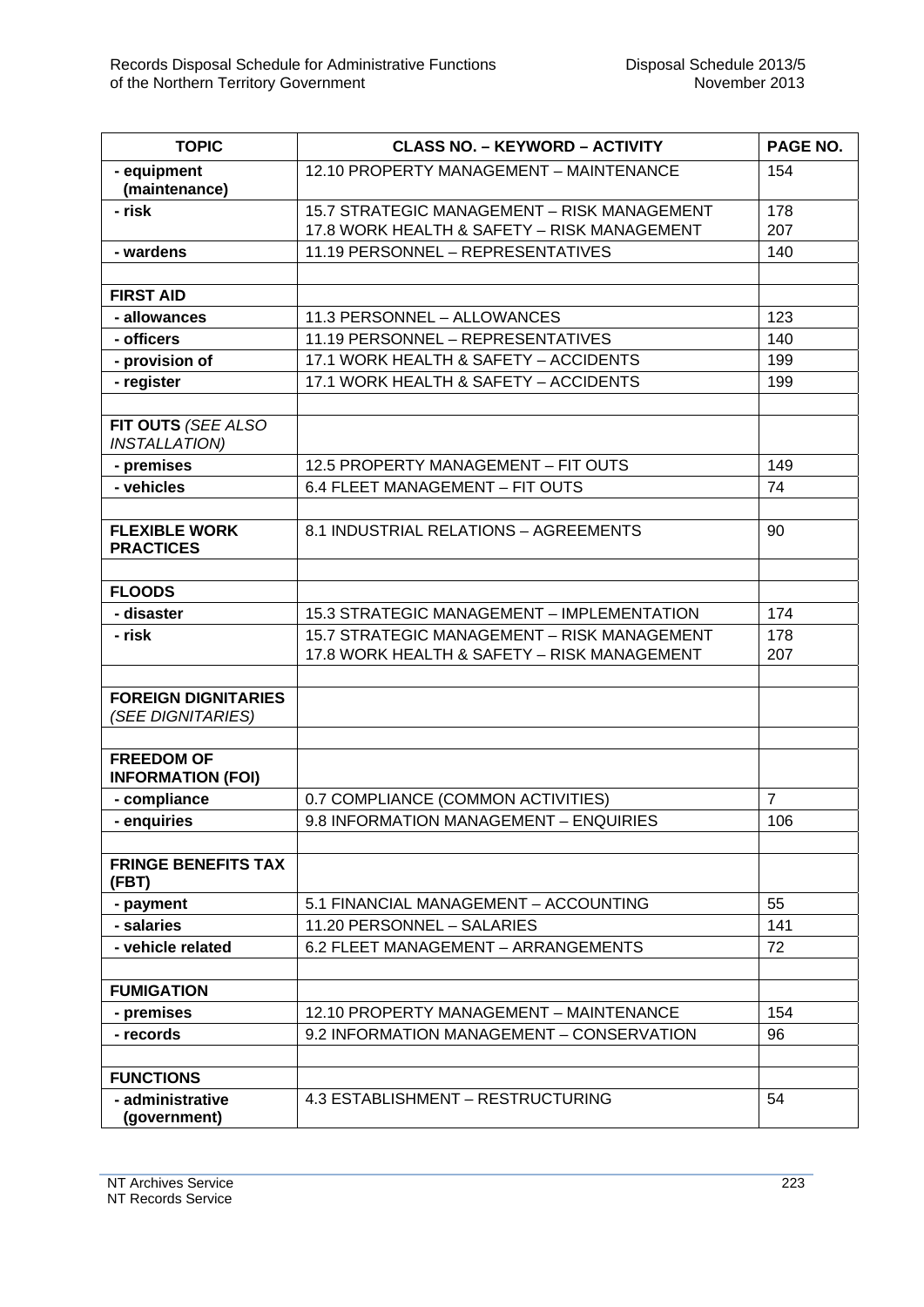| <b>TOPIC</b>                               | <b>CLASS NO. - KEYWORD - ACTIVITY</b>        | PAGE NO.       |
|--------------------------------------------|----------------------------------------------|----------------|
| - social                                   | 1.7 COMMUNITY RELATIONS - FUNCTIONS (social) | 26             |
|                                            | 7.2 GOVERNMENT RELATIONS - EVENTS            | 80             |
|                                            |                                              |                |
| <b>FURNITURE</b>                           | 12.11 PROPERTY MANAGEMENT - RELOCATION       | 155            |
| <b>REMOVALS</b>                            |                                              |                |
|                                            |                                              |                |
| G                                          |                                              |                |
|                                            |                                              |                |
| <b>GARDENING</b>                           | 12.10 PROPERTY MANAGEMENT - MAINTENANCE      | 154            |
|                                            |                                              |                |
| <b>GOODS AND SERVICES</b>                  | 5.1 FINANCIAL MANAGEMENT - ACCOUNTING        | 55             |
| TAX (GST)                                  |                                              |                |
|                                            |                                              |                |
| <b>GOVERNANCE</b>                          |                                              |                |
| - audit                                    | 0.4 AUDIT (COMMON ACTIVITIES)                | $\overline{4}$ |
| - financial                                | 5.11 FINANCIAL MANAGEMENT - RISK MANAGEMENT  | 67             |
| - reporting                                | 0.14 REPORTING (COMMON ACTIVITIES)           | 16             |
| - strategic                                | 15.7 STRATEGIC MANAGEMENT - RISK MANAGEMENT  | 178            |
| - training (workplace)                     | 17.9 WORK HEALTH & SAFETY - TRAINING         | 208            |
| - work health                              | 17.8 WORK HEALTH & SAFETY - RISK MANAGEMENT  | 207            |
|                                            |                                              |                |
| <b>GOVERNMENT BODIES</b>                   |                                              |                |
| - agreements with                          | 0.3 AGREEMENTS (COMMON ACTIVITIES)           | 3              |
| - membership of                            | 7.7 GOVERNMENT RELATIONS - REPRESENTATIVES   | 86             |
|                                            |                                              |                |
| <b>GRANTS</b>                              |                                              |                |
| - allocation                               | 1.8 COMMUNITY RELATIONS - GRANT ALLOCATION   | 27             |
| - funding                                  | 5.7 FINANCIAL MANAGEMENT - GRANT FUNDING     | 63             |
|                                            |                                              |                |
| <b>GRIEVANCES (SEE</b><br>ALSO COMPLAINTS, | 11.11 PERSONNEL - GRIEVANCES                 | 132            |
| <b>DISPUTES)</b>                           |                                              |                |
|                                            |                                              |                |
| <b>GUARANTEES</b>                          | 0.5 AUTHORISATION (COMMON ACTIVITIES)        | 5              |
|                                            |                                              |                |
| <b>GUARDING</b>                            | 12.12 PROPERTY MANAGEMENT - SECURITY         | 156            |
| (PREMISES)                                 |                                              |                |
|                                            |                                              |                |
| <b>GUESTS</b>                              | 1.5 COMMUNITY RELATIONS - EVENTS             | 24             |
|                                            | 1.7 COMMUNITY RELATIONS - FUNCTIONS (social) | 26             |
|                                            | 7.2 GOVERNMENT RELATIONS - EVENTS            | 80             |
|                                            |                                              |                |
| <b>GUIDELINES</b>                          | 0.13 PROCEDURES (COMMON ACTIVITIES)          | 15             |
|                                            |                                              |                |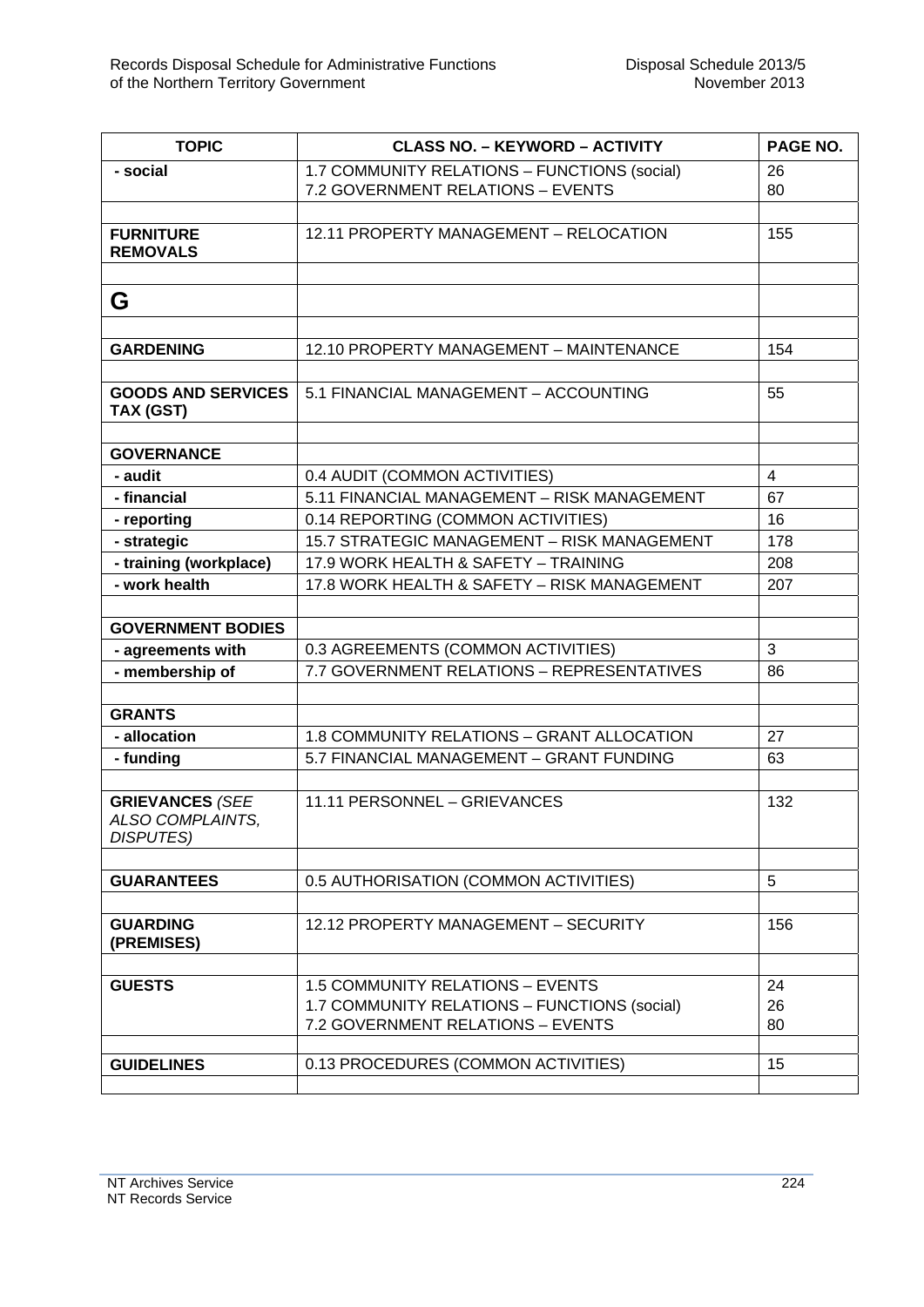| <b>TOPIC</b>                                                | <b>CLASS NO. - KEYWORD - ACTIVITY</b>                                              | PAGE NO.   |
|-------------------------------------------------------------|------------------------------------------------------------------------------------|------------|
| н                                                           |                                                                                    |            |
|                                                             |                                                                                    |            |
| <b>HAZARDOUS</b><br><b>MATERIAL</b>                         |                                                                                    |            |
| - inspections                                               | 17.4 WORK HEALTH & SAFETY - INSPECTIONS                                            | 203        |
| - monitoring                                                | 17.2 WORK HEALTH & SAFETY - COMPLIANCE                                             | 200        |
| - register                                                  | 17.3 WORK HEALTH & SAFETY - CONTROL                                                | 202        |
| - research                                                  | 17.7 WORK HEALTH & SAFETY - RESEARCH                                               | 206        |
| - risk                                                      | 17.8 WORK HEALTH & SAFETY - RISK MANAGEMENT                                        | 207        |
|                                                             |                                                                                    |            |
| <b>HEADS OF STATE</b>                                       | 7.9 GOVERNMENT RELATIONS - VISITS                                                  | 89         |
| <b>HEALTH &amp; SAFETY</b><br>(SEE WORK HEALTH &<br>SAFETY) |                                                                                    |            |
|                                                             |                                                                                    |            |
| <b>HEALTH &amp; SAFETY</b><br><b>REPRESENTATIVE</b>         | 17.6 WORK HEALTH & SAFETY - REPRESENTATIVES                                        | 205        |
|                                                             |                                                                                    |            |
| <b>HELP DESK</b>                                            |                                                                                    |            |
| - customer                                                  | 1.1 COMMUNITY RELATIONS - CLIENT SERVICE                                           | 20         |
| - technology                                                | 16.3 TECHNOLOGY & TELECOMMUNICATIONS - CLIENT<br><b>SERVICE</b>                    | 183        |
|                                                             |                                                                                    |            |
| <b>HERITAGE</b>                                             | 12.1 PROPERTY MANAGEMENT - ACQUISITION                                             | 144        |
|                                                             | 12.2 PROPERTY MANAGEMENT - CONSERVATION<br>12.3 PROPERTY MANAGEMENT - CONSTRUCTION | 146<br>147 |
|                                                             | 12.4 PROPERTY MANAGEMENT - DISPOSAL                                                | 148        |
|                                                             |                                                                                    |            |
| <b>HIRING (SEE LEASING;</b><br>LEASING-OUT)                 |                                                                                    |            |
|                                                             |                                                                                    |            |
| <b>HONOURS</b>                                              |                                                                                    |            |
| - conferring of                                             | 1.5 COMMUNITY RELATIONS - EVENTS                                                   | 24         |
|                                                             |                                                                                    |            |
| п                                                           |                                                                                    |            |
| <b>IMPLEMENTATION</b>                                       |                                                                                    |            |
| - legislation                                               | 15.4 STRATEGIC MANAGEMENT - LEGISLATION                                            | 175        |
| - plans                                                     | 0.11 PLANNING (COMMON ACTIVITIES)                                                  | 13         |
| - policy                                                    | 0.12 POLICY (COMMON ACTIVITIES)                                                    | 14         |
| - risk strategies                                           | 5.11 FINANCIAL MANAGEMENT - RISK MANAGEMENT                                        | 67         |
|                                                             | 15.7 STRATEGIC MANAGEMENT - RISK MANAGEMENT                                        | 178        |
|                                                             | 17.8 WORK HEALTH & SAFETY - RISK MANAGEMENT                                        | 207        |
| - security                                                  | 12.12 PROPERTY MANAGEMENT - SECURITY                                               | 156        |
| arrangements                                                | 16.18 TECHNOLOGY & TELECOMMUNICATIONS -                                            | 198        |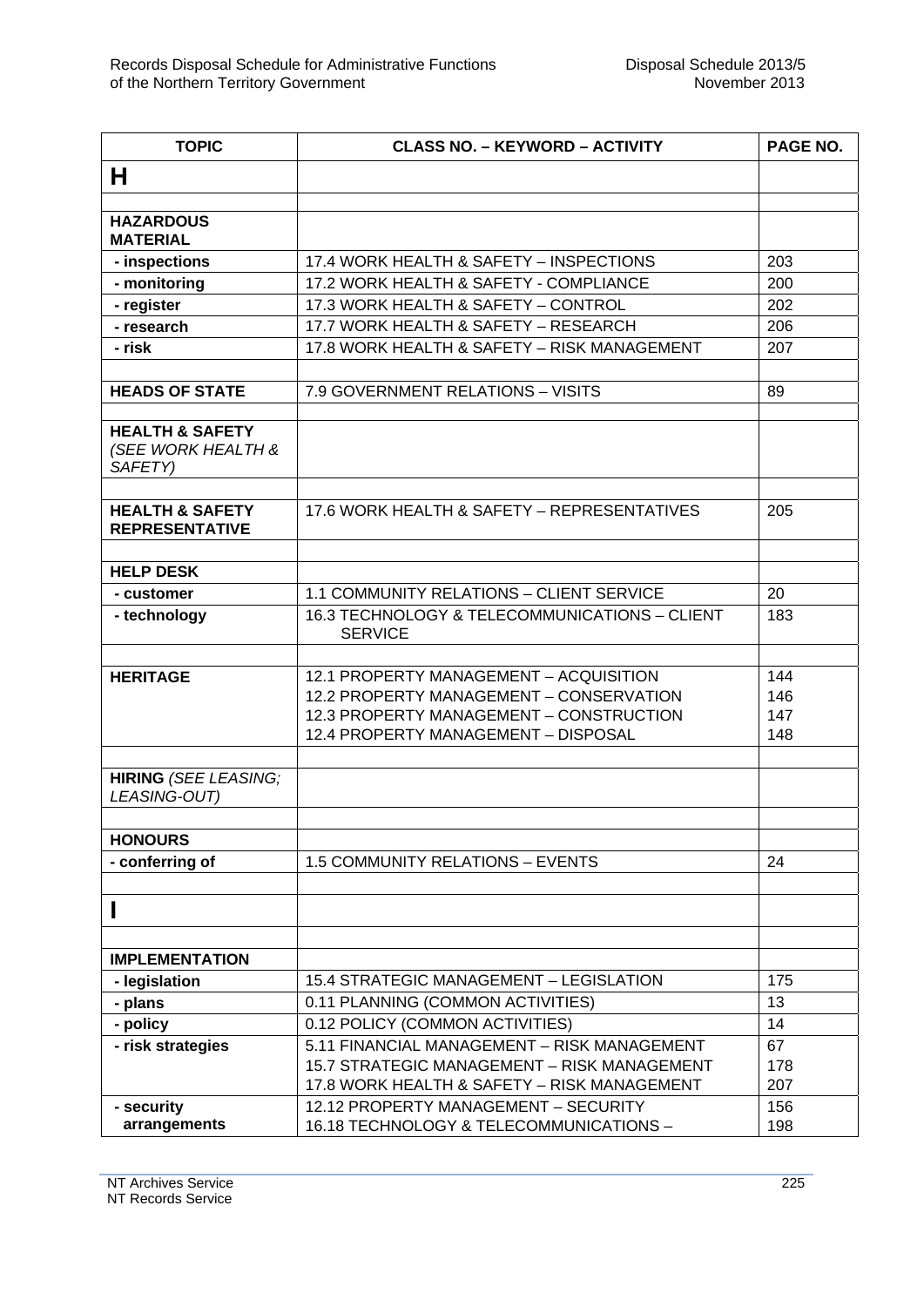| <b>TOPIC</b>                                                            | <b>CLASS NO. - KEYWORD - ACTIVITY</b>                                           | PAGE NO.       |
|-------------------------------------------------------------------------|---------------------------------------------------------------------------------|----------------|
|                                                                         | <b>SECURITY</b>                                                                 |                |
| - work agreements                                                       | 8.5 INDUSTRIAL RELATIONS - ENTERPRISE BARGAINING<br>11.2 PERSONNEL - AGREEMENTS | 94<br>122      |
|                                                                         |                                                                                 |                |
| <b>INDEMNITIES</b>                                                      | 0.5 AUTHORISATION (COMMON ACTIVITIES)                                           | 5              |
|                                                                         |                                                                                 |                |
| <b>INDEX</b>                                                            |                                                                                 |                |
| - information (records<br>and library)                                  | 9.3 INFORMATION MANAGEMENT - CONTROL                                            | 97             |
| - publication                                                           | 13.8 PUBLISHING - PRODUCTION                                                    | 164            |
|                                                                         |                                                                                 |                |
| <b>INDUSTRIAL ACTION</b>                                                | 8.4 INDUSTRIAL RELATIONS - DISPUTES                                             | 93             |
|                                                                         |                                                                                 |                |
| <b>INFORMATION</b><br><b>PRIVACY</b>                                    | 16.16 TECHNOLOGY & TELECOMMUNICATIONS - PRIVACY                                 | 196            |
| - breaches                                                              | 16.18 TECHNOLOGY & TELECOMMUNICATIONS -<br><b>SECURITY</b>                      | 198            |
| - compliance                                                            | 0.7 COMPLIANCE (COMMON ACTIVITIES)                                              | $\overline{7}$ |
| - enquiries                                                             | 9.8 INFORMATION MANAGEMENT - ENQUIRIES                                          | 106            |
|                                                                         |                                                                                 |                |
|                                                                         |                                                                                 |                |
| <b>INFORMATION</b><br><b>SECURITY</b>                                   | 16.18 TECHNOLOGY & TELECOMMUNICATIONS -<br><b>SECURITY</b>                      | 198            |
|                                                                         |                                                                                 |                |
| <b>INFORMATION</b><br><b>TECHNOLOGY (SEE</b>                            |                                                                                 |                |
| <b>TECHNOLOGY &amp;</b>                                                 |                                                                                 |                |
| TELECOMMUNICATIONS)                                                     |                                                                                 |                |
|                                                                         |                                                                                 |                |
| <b>INFRINGEMENTS (SEE</b><br><b>ALSO BREACHES;</b><br><b>BREAK-INS)</b> |                                                                                 |                |
| - legal                                                                 | 10.3 LEGAL SERVICES - INFRINGEMENTS                                             | 116            |
| - property                                                              | 12.12 PROPERTY MANAGEMENT - SECURITY                                            | 156            |
| - technology                                                            | 16.18 TECHNOLOGY & TELECOMMUNICATIONS -<br><b>SECURITY</b>                      | 198            |
| - traffic                                                               | 6.5 FLEET MANAGEMENT - INFRINGEMENTS                                            | 75             |
|                                                                         |                                                                                 |                |
| <b>INJURY</b>                                                           |                                                                                 |                |
| - accidents                                                             | 6.1 FLEET MANAGEMENT - ACCIDENTS                                                | 70             |
|                                                                         | 11.1 PERSONNEL - ACCIDENTS                                                      | 121            |
|                                                                         | 17.1 WORK HEALTH & SAFETY - ACCIDENTS                                           | 199            |
| - claims                                                                | 2.1 COMPENSATION - CLAIMS                                                       | 36             |
| - insurance                                                             | 2.2 COMPENSATION - INSURANCE                                                    | 39             |
|                                                                         |                                                                                 |                |
| <b>INQUIRIES</b>                                                        |                                                                                 |                |
| - agreements from                                                       | 0.3 AGREEMENTS (COMMON ACTIVITIES)                                              | 3              |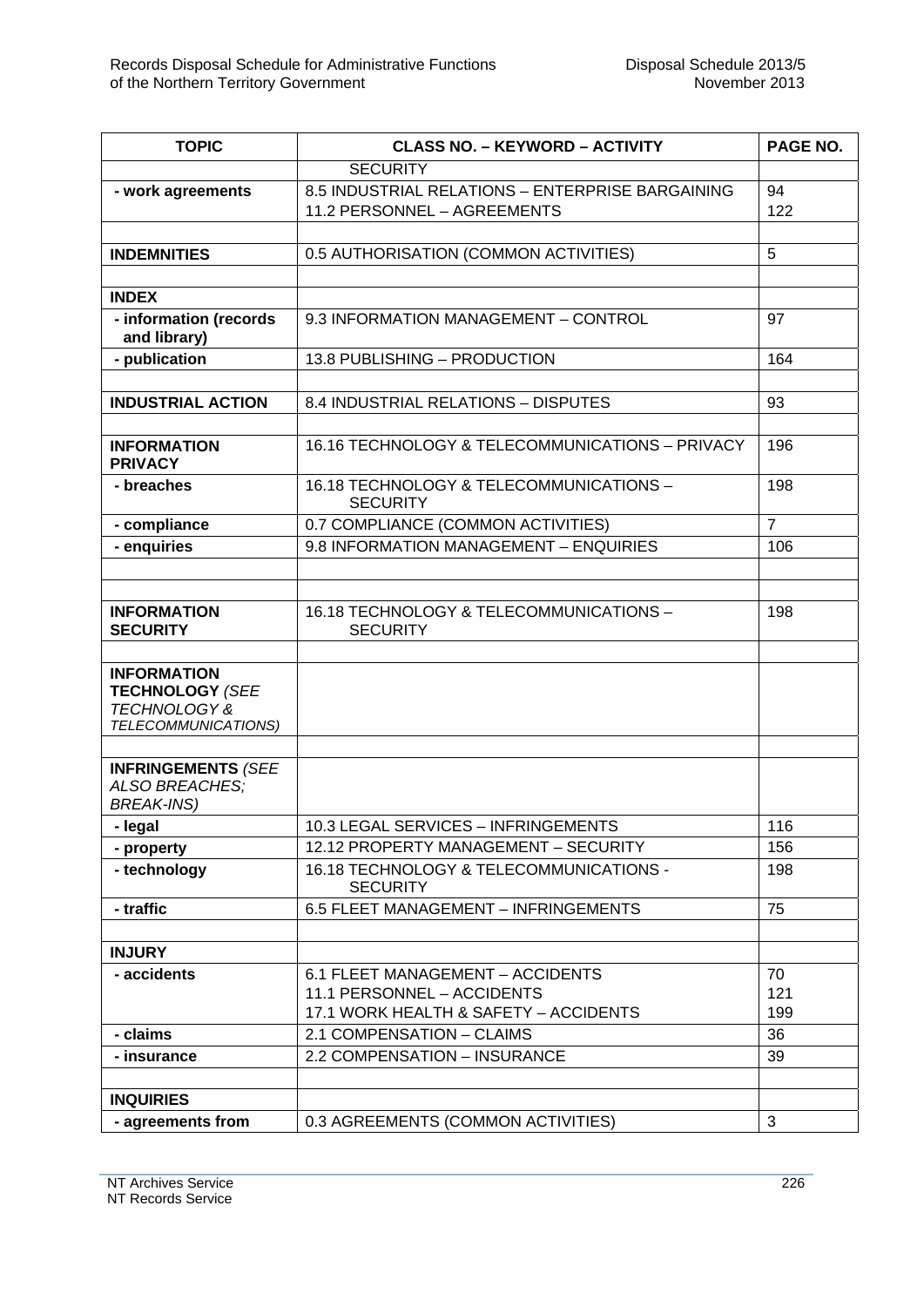| <b>TOPIC</b>                               | <b>CLASS NO. - KEYWORD - ACTIVITY</b>                          | PAGE NO. |
|--------------------------------------------|----------------------------------------------------------------|----------|
| - conduct of/<br>involvement in            | 7.3 GOVERNMENT RELATIONS - INQUIRIES                           | 81       |
| - legal support                            | 10.4 LEGAL SERVICES - INQUIRIES                                | 117      |
| - personnel                                | 11.7 PERSONNEL - DISCIPLINE                                    | 127      |
|                                            | 11.12 PERSONNEL - INABILITY                                    | 133      |
|                                            |                                                                |          |
| <b>INSPECTIONS</b>                         |                                                                |          |
| - equipment                                | 3.5 EQUIPMENT & STORES - INSPECTIONS                           | 44       |
|                                            | 3.10 EQUIPMENT & STORES - MAINTENANCE                          | 49       |
| - property                                 | 12.6 PROPERTY MANAGEMENT - INSPECTIONS                         | 150      |
|                                            | 12.8 PROPERTY MANAGEMENT - LEASING                             | 152      |
|                                            | 12.9 PROPERTY MANAGEMENT - LEASING OUT                         | 153      |
|                                            | 12.10 PROPERTY MANAGEMENT - MAINTENANCE                        | 154      |
| - technology                               | 16.14 TECHNOLOGY & TELECOMMUNICATIONS -<br><b>MAINTENANCE</b>  | 194      |
| - workplace                                | 17.2 WORK HEALTH & SAFETY - COMPLIANCE                         | 200      |
|                                            | 17.4 WORK HEALTH & SAFETY - INSPECTIONS                        | 203      |
|                                            |                                                                |          |
| <b>INSTALLATION (SEE</b><br>ALSO FIT OUTS) |                                                                |          |
| - equipment                                | 3.6 EQUIPMENT & STORES - INSTALLATION                          | 45       |
| - property                                 | 12.7 PROPERTY MANAGEMENT - INSTALLATION                        | 151      |
| - technology                               | 16.10 TECHNOLOGY & TELECOMMUNICATIONS -<br><b>INSTALLATION</b> | 190      |
|                                            |                                                                |          |
| <b>INSURANCE</b>                           |                                                                |          |
| - claims                                   | 2.1 COMPENSATION - CLAIMS                                      | 36       |
|                                            | 3.2 EQUIPMENT & STORES - CLAIMS                                | 41       |
|                                            | 6.3 FLEET MANAGEMENT - CLAIMS                                  | 73       |
| - policies                                 | 2.2 COMPENSATION - INSURANCE                                   | 39       |
|                                            | 3.7 EQUIPMENT & STORES - INSURANCE                             | 46       |
|                                            | 6.6 FLEET MANAGEMENT - INSURANCE                               | 76       |
| <b>INTELLECTUAL</b><br><b>PROPERTY</b>     |                                                                |          |
| - establishment of                         | 10.5 LEGAL SERVICES - INTELLECTUAL PROPERTY                    | 118      |
| - infringements against                    | 10.3 LEGAL SERVICES - INFRINGEMENTS                            | 116      |
| - requests                                 | 13.5 PUBLISHING - INTELLECTUAL PROPERTY                        | 161      |
| - software and                             | 16.11 TECHNOLOGY & TELECOMMUNICATIONS -                        | 191      |
| technology                                 | <b>INTELLECTUAL PROPERTY</b>                                   |          |
|                                            |                                                                |          |
| <b>INTER-LIBRARY</b><br><b>LOANS</b>       | 9.3 INFORMATION MANAGEMENT - CONTROL                           | 97       |
|                                            |                                                                |          |
| <b>INTERNET</b>                            |                                                                |          |
| - access logs                              | 16.4 TECHNOLOGY & TELECOMMUNICATIONS - CONTROL                 | 184      |
| - permission                               | 16.18 TECHNOLOGY & TELECOMMUNICATIONS -                        | 198      |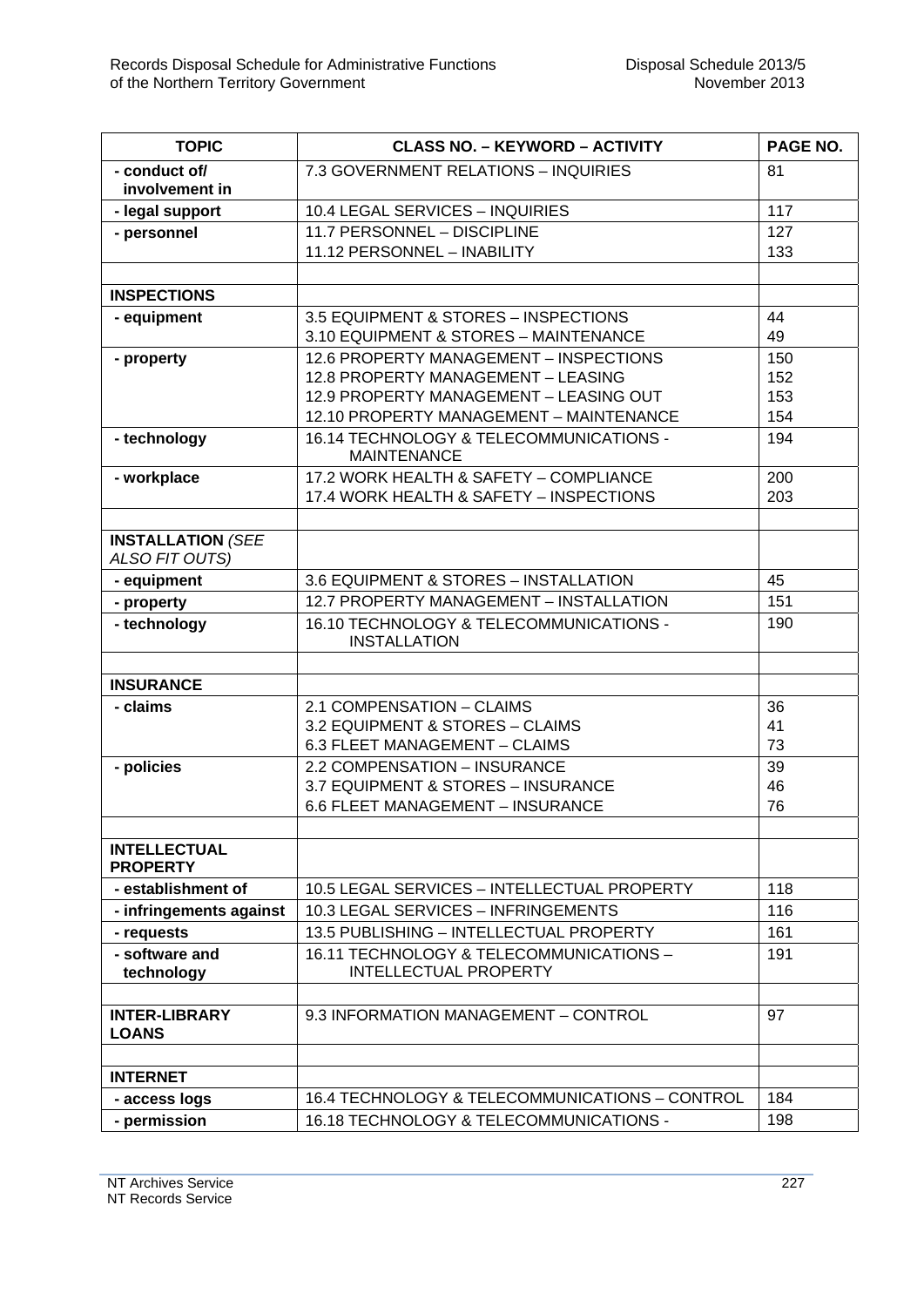| <b>TOPIC</b>              | <b>CLASS NO. - KEYWORD - ACTIVITY</b>        | PAGE NO. |
|---------------------------|----------------------------------------------|----------|
|                           | <b>SECURITY</b>                              |          |
| - publishing to           | 13.8 PUBLISHING - PRODUCTION                 | 164      |
| - use of                  | 0.12 POLICY (COMMON ACTIVITIES)              | 14       |
|                           |                                              |          |
| <b>INVENTORY</b>          |                                              |          |
| - assets                  | 5.8 FINANCIAL MANAGEMENT - INVENTORY         | 64       |
| - equipment               | 3.12 EQUIPMENT & STORES - STOCKTAKE          | 51       |
| - library                 | 9.11 INFORMATION MANAGEMENT - INVENTORY      | 112      |
|                           |                                              |          |
| <b>INVITATIONS</b>        |                                              |          |
| - conferences             | <b>1.2 COMMUNITY RELATIONS - CONFERENCES</b> | 21       |
|                           | 14.1 STAFF DEVELOPMENT - CONFERENCES         | 167      |
| - contracts               | 0.8 CONTRACTING OUT (COMMON ACTIVITIES)      | 8        |
| - events                  | 1.5 COMMUNITY RELATIONS - EVENTS             | 24       |
|                           | 7.2 GOVERNMENT RELATIONS - EVENTS            | 80       |
| - functions               | 1.7 COMMUNITY RELATIONS - FUNCTIONS (social) | 26       |
| - visits                  | 1.15 COMMUNITY RELATIONS - VISITS            | 35       |
|                           | 7.9 GOVERNMENT RELATIONS - VISITS            | 89       |
|                           |                                              |          |
| <b>ITINERARIES</b>        |                                              |          |
| - events                  | 7.2 GOVERNMENT RELATIONS - EVENTS            | 80       |
| - travel                  | 6.2 FLEET MANAGEMENT - ARRANGEMENTS          | 72       |
| - visits                  | 1.15 COMMUNITY RELATIONS - VISITS            | 35       |
|                           | 7.9 GOVERNMENT RELATIONS - VISITS            | 89       |
|                           |                                              |          |
| J                         |                                              |          |
|                           |                                              |          |
| <b>JOB ANALYSIS</b>       | 4.1 ESTABLISHMENT - EVALUATION               | 52       |
| <b>QUESTIONNAIRES</b>     |                                              |          |
| (JAQ)                     |                                              |          |
|                           |                                              |          |
| <b>JOB EVALUATION</b>     | 4.1 ESTABLISHMENT - EVALUATION               | 52       |
| <b>SCHEME (JES)</b>       |                                              |          |
|                           |                                              |          |
| <b>JOINT VENTURES</b>     | 7.4 GOVERNMENT RELATIONS - JOINT VENTURES    | 82       |
|                           | 13.6 PUBLISHING - JOINT VENTURES             | 162      |
|                           |                                              |          |
| <b>JOURNALISTS</b>        | 1.10 COMMUNITY RELATIONS - MEDIA RELATIONS   | 30       |
|                           |                                              |          |
| <b>JOURNALS (SEE ALSO</b> |                                              |          |
| <b>LIBRARY MATERIAL)</b>  |                                              |          |
| - financial               | 5.1 FINANCIAL MANAGEMENT - ACCOUNTING        | 55       |
| - publishing of           | 13.8 PUBLISHING - PRODUCTION                 | 164      |
| - system generated        | 16.6 TECHNOLOGY & TELECOMMUNICATIONS -       | 186      |
|                           | DATABASE MANAGEMENT                          |          |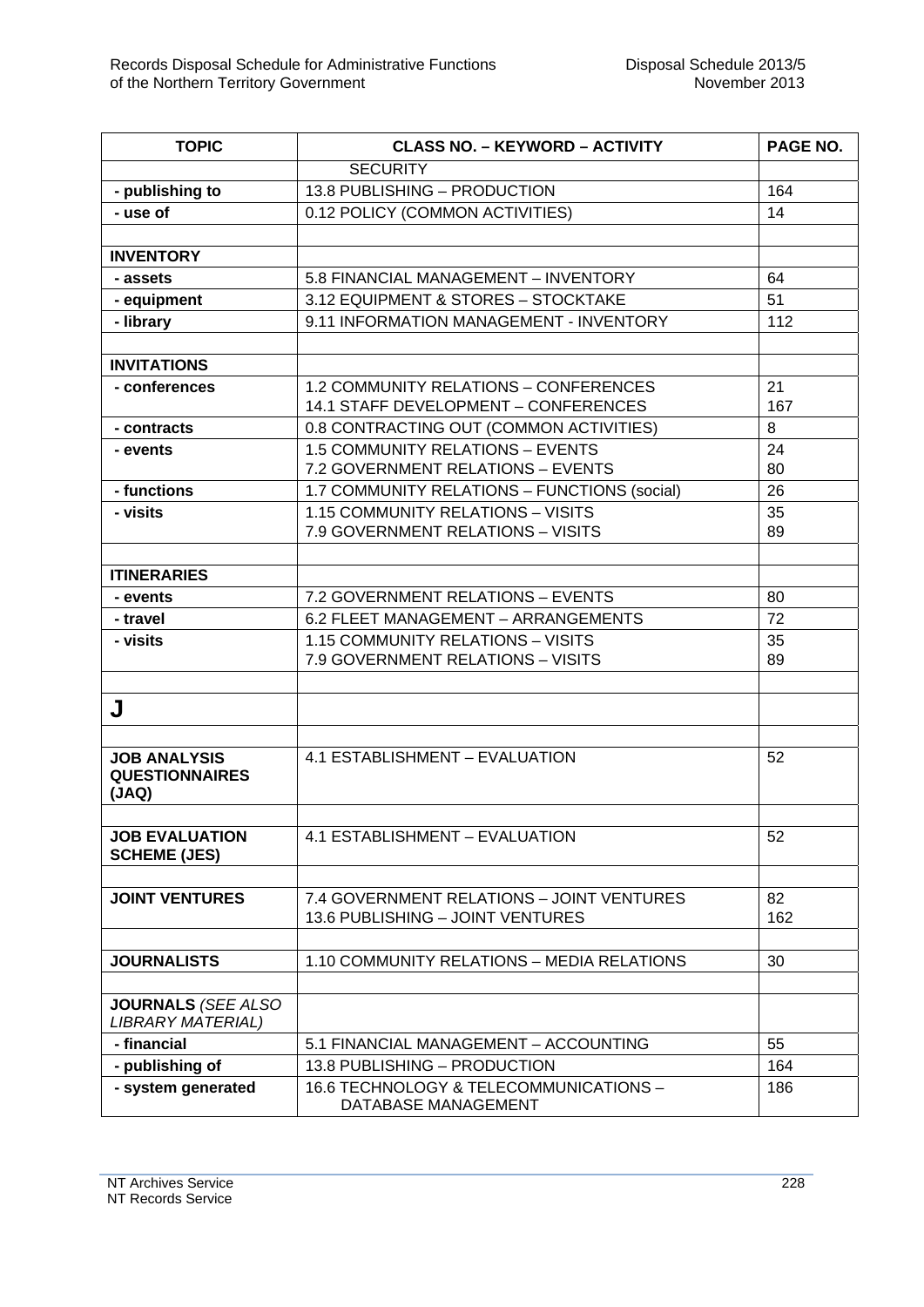| <b>TOPIC</b>                    | <b>CLASS NO. - KEYWORD - ACTIVITY</b>           | PAGE NO.       |
|---------------------------------|-------------------------------------------------|----------------|
|                                 |                                                 |                |
| K                               |                                                 |                |
|                                 |                                                 |                |
| <b>KEYS</b>                     | 3.11 EQUIPMENT & STORES - SECURITY              | 50             |
|                                 | 12.12 PROPERTY MANAGEMENT - SECURITY            | 156            |
|                                 |                                                 |                |
| L                               |                                                 |                |
|                                 |                                                 |                |
| <b>LAND</b>                     |                                                 |                |
|                                 | 12.1 PROPERTY MANAGEMENT - ACQUISITION          | 144            |
| - acquisition<br>- conservation | 12.2 PROPERTY MANAGEMENT - CONSERVATION         | 146            |
| - disposal                      | 12.4 PROPERTY MANAGEMENT - DISPOSAL             | 148            |
| - inspections                   | 12.6 PROPERTY MANAGEMENT - INSPECTIONS          | 150            |
| - leasing                       | 12.8 PROPERTY MANAGEMENT - LEASING              | 152            |
| - leasing out                   | 12.9 PROPERTY MANAGEMENT - LEASING OUT          | 153            |
| - maintenance                   | 12.10 PROPERTY MANAGEMENT - MAINTENANCE         | 154            |
|                                 |                                                 |                |
| <b>LEAFLETS</b>                 |                                                 |                |
| - marketing                     | 1.9 COMMUNITY RELATIONS - MARKETING & PROMOTION | 28             |
| - publication of                | 13.8 PUBLISHING - PRODUCTION                    | 164            |
|                                 |                                                 |                |
| <b>LEASING</b>                  | 3.8 EQUIPMENT & STORES - LEASING                | 47             |
|                                 | 6.7 FLEET MANAGEMENT - LEASING                  | 77             |
|                                 | 12.8 PROPERTY MANAGEMENT - LEASING              | 152            |
|                                 | 16.12 TECHNOLOGY & TELECOMMUNICATIONS - LEASING | 192            |
|                                 |                                                 |                |
| <b>LEASING OUT</b>              | 3.9 EQUIPMENT & STORES - LEASING OUT            | 48             |
|                                 | 12.9 PROPERTY MANAGEMENT - LEASING OUT          | 153            |
|                                 | 16.13 TECHNOLOGY & TELECOMMUNICATIONS - LEASING | 193            |
|                                 | <b>OUT</b>                                      |                |
| <b>LEAVE</b>                    | 11.13 PERSONNEL - LEAVE                         | 134            |
|                                 |                                                 |                |
| <b>LEGAL</b>                    |                                                 |                |
| - action                        | 10.6 LEGAL SERVICES - LITIGATION                | 119            |
| - advice                        | 10.1 LEGAL SERVICES - ADVICE                    | 114            |
| - deposit                       | 0.7 COMPLIANCE (COMMON ACTIVITIES)              | $\overline{7}$ |
|                                 | 13.8 PUBLISHING - PRODUCTION                    | 164            |
| - liabilities                   | 15.7 STRATEGIC MANAGEMENT - RISK MANAGEMENT     | 178            |
| - opinions                      | <b>10.1 LEGAL SERVICES ADVICE</b>               | 114            |
| - proceedings                   | 10.6 LEGAL SERVICES - LITIGATION                | 119            |
| - representatives               | 1.13 COMMUNITY RELATIONS - REPRESENTATIVES      | 33             |
|                                 | 7.7 GOVERNMENT RELATIONS - REPRESENTATIVES      | 86             |
|                                 | 11.19 PERSONNEL - REPRESENTATIVES               | 140            |
|                                 | 17.6 WORK HEALTH & SAFETY - REPRESENTATIVES     | 205            |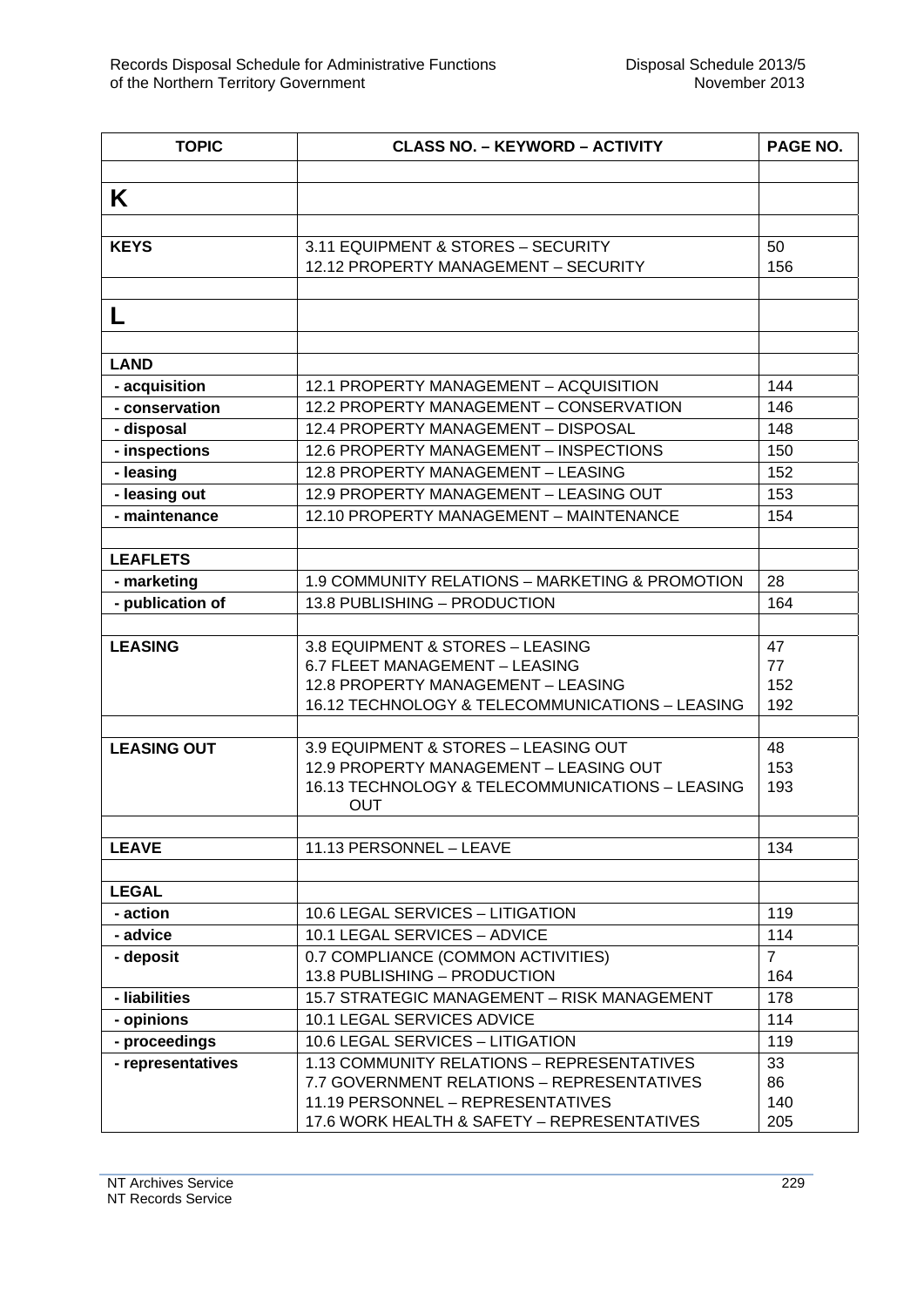| <b>TOPIC</b>            | <b>CLASS NO. - KEYWORD - ACTIVITY</b>                                | PAGE NO.       |
|-------------------------|----------------------------------------------------------------------|----------------|
| - requirements          | 0.7 COMPLIANCE (COMMON ACTIVITIES)                                   | $\overline{7}$ |
| - support (inquiries)   | 10.4 LEGAL SERVICES - INQUIRIES                                      | 117            |
|                         |                                                                      |                |
| <b>LEGISLATION</b>      |                                                                      |                |
| - compliance with       | 0.7 COMPLIANCE (COMMON ACTIVITIES)                                   | $\overline{7}$ |
| - development of        | 15.4 STRATEGIC MANAGEMENT - LEGISLATION                              | 175            |
| - interpretation of     | 10.1 LEGAL SERVICES - ADVICE                                         | 114            |
|                         |                                                                      |                |
| <b>LETTERHEAD</b>       | 13.1 PUBLISHING - CORPORATE STYLE                                    | 157            |
|                         |                                                                      |                |
| <b>LIAISON</b>          | 0.9 LIAISON (COMMON ACTIVITIES)                                      | 11             |
|                         |                                                                      |                |
| <b>LIBRARY MATERIAL</b> |                                                                      |                |
| - census                | 9.11 INFORMATION MANAGEMENT - INVENTORY                              | 112            |
| - control of            | 9.3 INFORMATION MANAGEMENT - CONTROL                                 | 99             |
| - culling               | 9.5 INFORMATION MANAGEMENT - DISPOSAL                                | 101            |
| - donations             | 9.7 INFORMATION MANAGEMENT - DONATIONS                               | 105            |
| - inter-library loans   | 9.3 INFORMATION MANAGEMENT - CONTROL                                 | 99             |
| - legal deposit         | 13.8 PUBLISHING - PRODUCTION                                         | 164            |
|                         |                                                                      |                |
| <b>LICENCES</b>         |                                                                      |                |
| - high risk work        | 17.2 WORK HEALTH & SAFETY - COMPLIANCE                               | 200            |
| - self-insurance        | 2.2 COMPENSATION - INSURANCE                                         | 39             |
|                         |                                                                      |                |
| <b>LITIGATION</b>       | 10.6 LEGAL SERVICES - LITIGATION                                     | 119            |
|                         |                                                                      |                |
| <b>LOGOS</b>            | 13.1 PUBLISHING - CORPORATE STYLE                                    | 157            |
|                         |                                                                      |                |
| M                       |                                                                      |                |
|                         |                                                                      |                |
| <b>MAIL</b>             |                                                                      |                |
| - handling              | 9.12 INFORMATION MANAGEMENT - SECURITY                               | 113            |
| - receipt and dispatch  | 9.3 INFORMATION MANAGEMENT - CONTROL                                 | 99             |
|                         |                                                                      |                |
| <b>MAINTENANCE</b>      |                                                                      |                |
| - contracts             | 0.8 CONTRACTING OUT (COMMON ACTIVITIES)                              | 8              |
| - equipment             | 3.10 EQUIPMENT & STORES - MAINTENANCE                                | 49             |
|                         | 16.14 TECHNOLOGY & TELECOMMUNICATIONS -                              | 194            |
|                         | <b>MAINTENANCE</b>                                                   |                |
| - plant (inspections)   | 17.2 WORK HEALTH & SAFETY - COMPLIANCE                               | 200            |
| - premises              | 12.10 PROPERTY MANAGEMENT - MAINTENANCE                              | 154            |
| - system                | 16.5 TECHNOLOGY & TELECOMMUNICATIONS - DATA<br><b>ADMINISTRATION</b> | 185            |
| - vehicle               | 6.8 FLEET MANAGEMENT - MAINTENANCE                                   | 78             |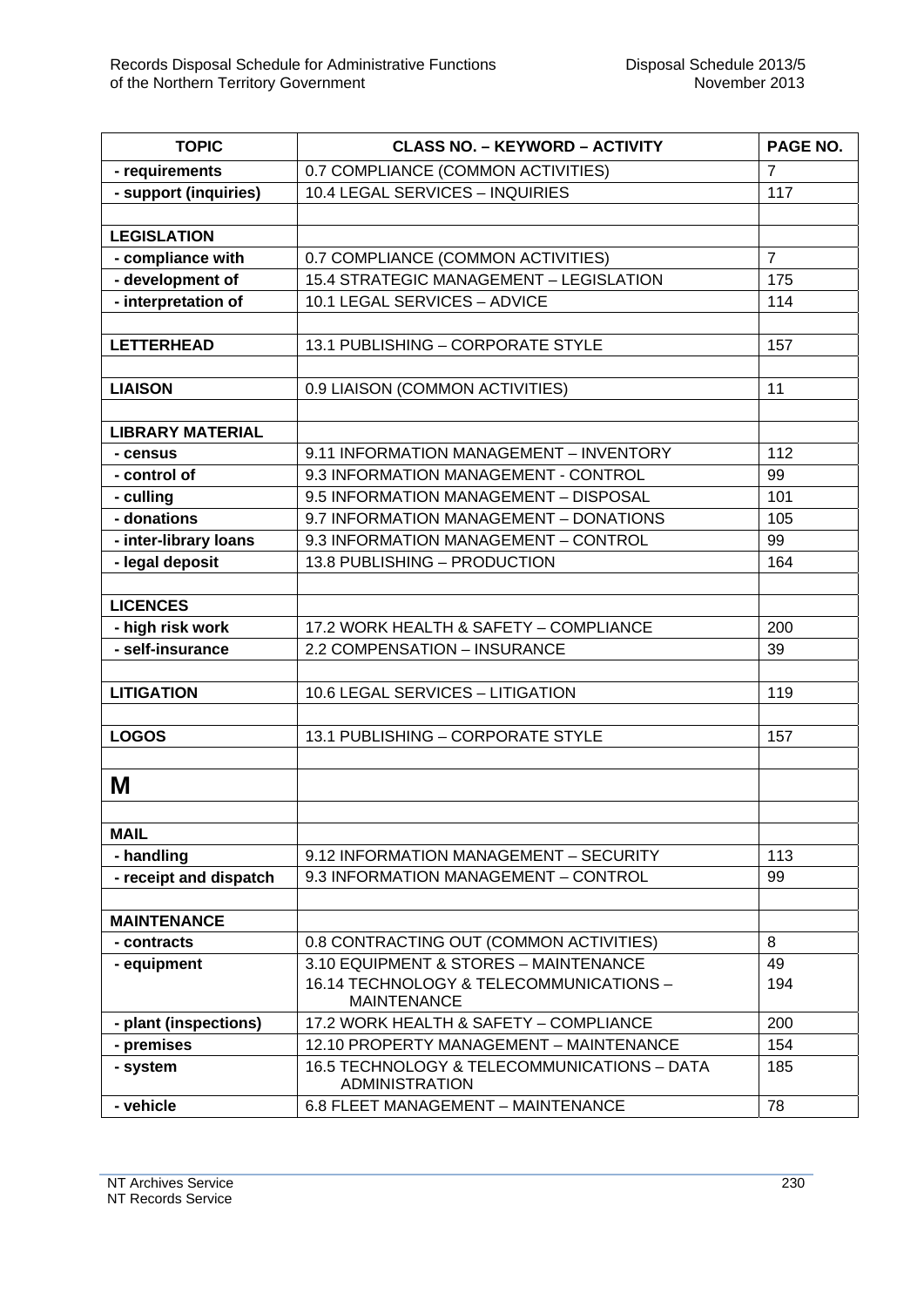| <b>TOPIC</b>                                | <b>CLASS NO. - KEYWORD - ACTIVITY</b>                                         | PAGE NO.       |
|---------------------------------------------|-------------------------------------------------------------------------------|----------------|
| <b>MANUALS</b>                              | 0.13 PROCEDURES (COMMON ACTIVITIES)                                           | 15             |
| - style                                     | 13.1 PUBLISHING - CORPORATE STYLE                                             | 157            |
|                                             |                                                                               |                |
| <b>MARKETING</b>                            |                                                                               |                |
| - community                                 | 1.9 COMMUNITY RELATIONS - MARKETING & PROMOTION                               | 28             |
| - personnel                                 | 11.14 PERSONNEL - MARKETING & PROMOTION                                       | 135            |
| - publications                              | 13.7 PUBLISHING - MARKETING & PROMOTION                                       | 163            |
| - research                                  | 1.9 COMMUNITY RELATIONS - MARKETING & PROMOTION                               | 28             |
| - training                                  | 14.3 STAFF DEVELOPMENT - MARKETING & PROMOTION                                | 169            |
| - work health                               | 17.5 WORK HEALTH & SAFETY - MARKETING &<br><b>PROMOTION</b>                   | 204            |
|                                             |                                                                               |                |
| <b>MEDIA</b>                                | 1.10 COMMUNITY RELATIONS - MEDIA RELATIONS                                    | 30             |
| - data format                               | 9.4 INFORMATION MANAGEMENT - DATA<br><b>ADMINISTRATION</b>                    | 100            |
| - publishing of                             | 13.8 PUBLISHING - PRODUCTION                                                  | 164            |
| - social media (forums)                     | 1.2 COMMUNITY RELATIONS - CONFERENCES<br>14.1 STAFF DEVELOPMENT - CONFERENCES | 21<br>167      |
| <b>MEETINGS (SEE ALSO</b><br>COMMITTEES)    | 0.10 MEETINGS (COMMON ACTIVITIES)                                             | 12             |
| <b>MEMBERS</b>                              |                                                                               |                |
| - committees                                | 0.6 COMMITTEES (COMMON ACTIVITIES)                                            | 6              |
| - government bodies                         | 7.7 GOVERNMENT RELATIONS - REPRESENTATIVES                                    | 86             |
| - parliament                                | 1.12 COMMUNITY RELATIONS - REPRESENTATIONS                                    | 32             |
|                                             | 7.6 GOVERNMENT RELATIONS - REPRESENTATIONS                                    | 85             |
| - professional<br>associations              | 0.9 LIAISON (COMMON ACTIVITIES)                                               | 11             |
| <b>MEMORANDA OF</b><br><b>UNDERSTANDING</b> | 0.3 AGREEMENTS (COMMON ACTIVITIES)                                            | 3              |
| <b>METADATA</b>                             |                                                                               |                |
| - recordkeeping                             | 9.3 INFORMATION MANAGEMENT - CONTROL                                          | 97             |
| - system                                    | 16.2 TECHNOLOGY & TELECOMMUNICATIONS -<br><b>APPLICATION DEVELOPMENT</b>      | 181            |
| <b>MICROFILM</b>                            | 9.4 INFORMATION MANAGEMENT - DATA<br><b>ADMINISTRATION</b>                    | 100            |
| <b>MIGRATION (DATA)</b>                     | 9.4 INFORMATION MANAGEMENT - DATA<br><b>ADMINISTRATION</b>                    | 100            |
| <b>MINISTER</b>                             |                                                                               |                |
| - advice to                                 | 0.2 ADVICE (COMMON ACTIVITIES)                                                | $\overline{2}$ |
|                                             |                                                                               |                |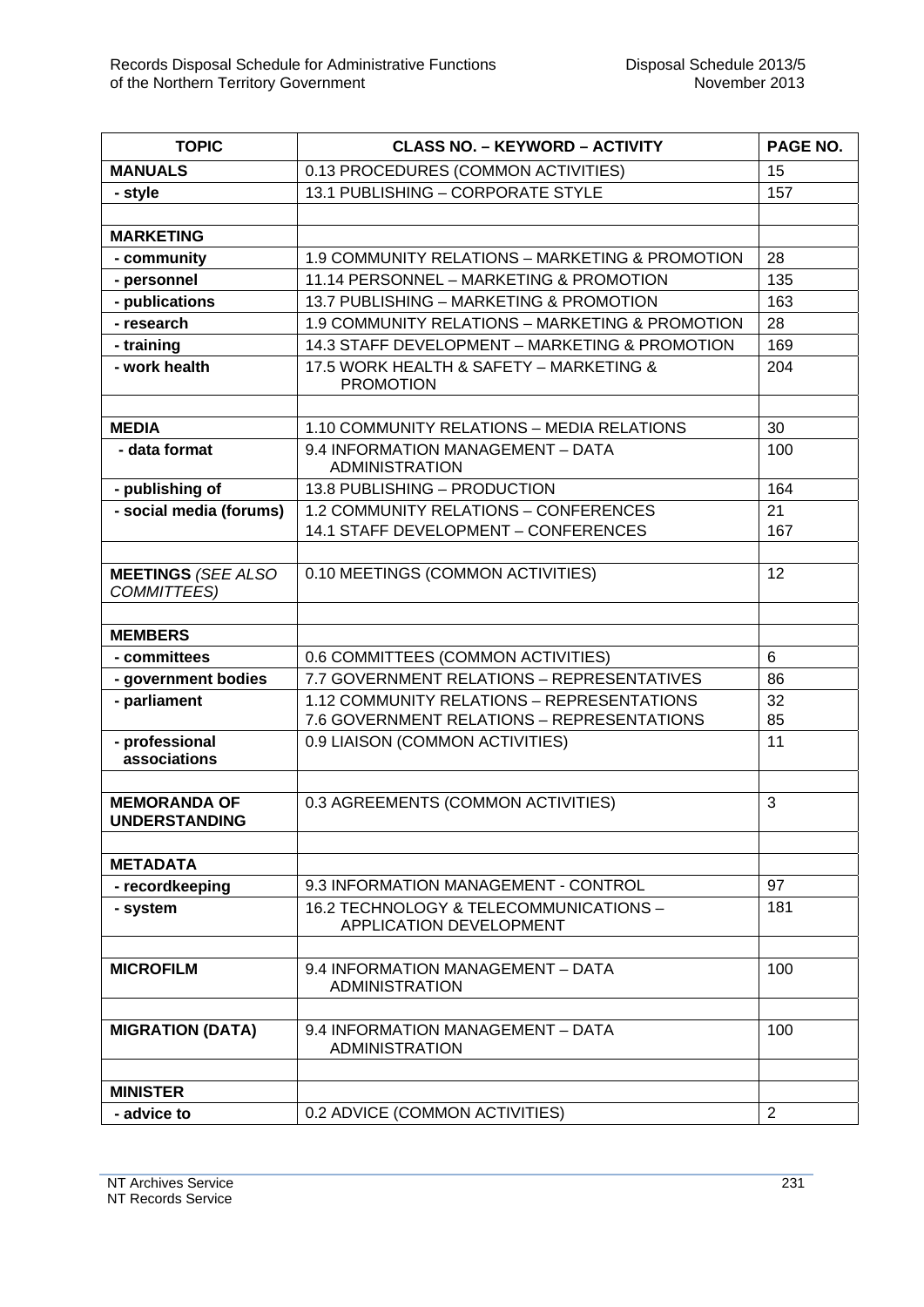| <b>TOPIC</b>                                               | <b>CLASS NO. - KEYWORD - ACTIVITY</b>                                                   | PAGE NO.   |
|------------------------------------------------------------|-----------------------------------------------------------------------------------------|------------|
| - delegations from                                         | 0.5 AUTHORISATION (COMMON ACTIVITIES)                                                   | 5          |
| - instrument of<br>appointment                             | 11.9 PERSONNEL - EMPLOYMENT HISTORY                                                     | 129        |
| - ministerials                                             | 7.6 GOVERNMENT RELATIONS - REPRESENTATIONS                                              | 85         |
| - ministerials (control<br>of/tracking)                    | 9.3 INFORMATION MANAGEMENT - CONTROL                                                    | 97         |
| - speeches                                                 | 1.5 COMMUNITY RELATIONS - EVENTS<br>7.5 GOVERNMENT RELATIONS - PRESENTATIONS            | 24<br>84   |
| - visits by                                                | 7.9 GOVERNMENT RELATIONS - VISITS                                                       | 89         |
| <b>MINUTES (SEE</b><br>COMMITTEES;<br><b>MEETINGS)</b>     |                                                                                         |            |
| <b>MODELLING</b>                                           |                                                                                         |            |
| - strategic                                                | 15.2 STRATEGIC MANAGEMENT - EVALUATION                                                  | 173        |
| - system                                                   | 16.15 TECHNOLOGY & TELECOMMUNICATIONS -<br><b>MODELLING</b>                             | 195        |
| <b>MOTOR VEHICLES</b><br>(SEE FLEET<br><b>MANAGEMENT</b> ) |                                                                                         |            |
| <b>MOVEMENT RECORDS</b>                                    | 9.3 INFORMATION MANAGEMENT - CONTROL                                                    | 97         |
| <b>MOVING</b>                                              | 12.11 PROPERTY MANAGEMENT - RELOCATION                                                  | 155        |
| N                                                          |                                                                                         |            |
| <b>NATIONAL TRUST</b>                                      | 12.1 PROPERTY MANAGEMENT - ACQUISITION                                                  | 144        |
| <b>NEGOTIATIONS</b><br>(INDUSTRIAL)                        | 8.5 INDUSTRIAL RELATIONS - ENTERPRISE BARGAINING                                        | 94         |
| <b>NETWORK (SYSTEMS)</b>                                   |                                                                                         |            |
| - access and security                                      | 16.18 TECHNOLOGY & TELECOMMUNICATIONS -<br><b>SECURITY</b>                              | 198        |
| <b>NEWSCUTTINGS</b>                                        | 1.10 COMMUNITY RELATIONS - MEDIA RELATIONS<br>9.6 INFORMATION MANAGEMENT - DISTRIBUTION | 30<br>104  |
| <b>NEWSLETTERS</b>                                         | 13.1 PUBLISHING - CORPORATE STYLE<br>13.8 PUBLISHING - PRODUCTION                       | 157<br>164 |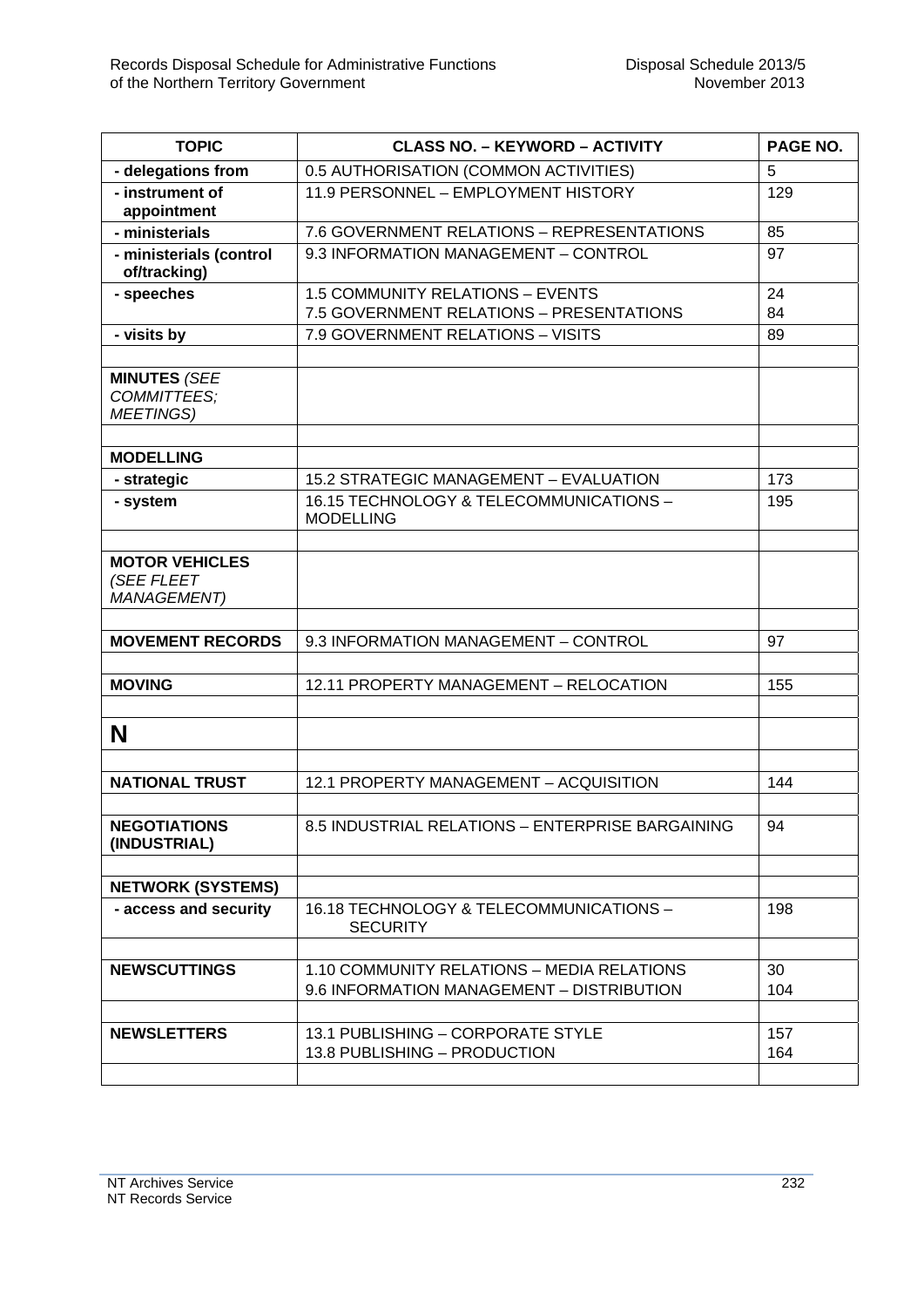| <b>TOPIC</b>                                                                                         | <b>CLASS NO. - KEYWORD - ACTIVITY</b>                                                                                         | PAGE NO.        |
|------------------------------------------------------------------------------------------------------|-------------------------------------------------------------------------------------------------------------------------------|-----------------|
| O                                                                                                    |                                                                                                                               |                 |
|                                                                                                      |                                                                                                                               |                 |
| <b>OCCUPATIONAL</b><br><b>HEALTH &amp; SAFETY</b><br>(OH&S) (SEE WORK<br><b>HEALTH &amp; SAFETY)</b> |                                                                                                                               |                 |
| <b>OFFENCES (SEE</b><br><b>BREACHES; BREAK-</b><br>INS; INFRINGEMENTS)                               |                                                                                                                               |                 |
| <b>OFFICIAL</b><br><b>REPRESENTATION</b>                                                             |                                                                                                                               |                 |
| - events                                                                                             | 1.5 COMMUNITY RELATIONS - EVENTS<br>7.2 GOVERNMENT RELATIONS - EVENTS                                                         | 24<br>80        |
| - functions                                                                                          | 1.7 COMMUNITY RELATIONS - FUNCTIONS (social)                                                                                  | 26              |
| - health                                                                                             | 17.6 WORK HEALTH & SAFETY - REPRESENTATIVES                                                                                   | 205             |
| - organisations<br>(bodies)                                                                          | 1.13 COMMUNITY RELATIONS - REPRESENTATIVES<br>7.7 GOVERNMENT RELATIONS - REPRESENTATIVES<br>11.19 PERSONNEL - REPRESENTATIVES | 33<br>86<br>140 |
| - safety                                                                                             | 17.6 WORK HEALTH & SAFETY - REPRESENTATIVES                                                                                   | 205             |
| - visits                                                                                             | 1.15 COMMUNITY RELATIONS - VISITS<br>7.9 GOVERNMENT RELATIONS - VISITS                                                        | 35<br>89        |
| <b>ONLINE SERVICES</b>                                                                               |                                                                                                                               |                 |
| - delivery                                                                                           | 16.3 TECHNOLOGY & TELECOMMUNICATIONS - CLIENT<br><b>SERVICE</b>                                                               | 183             |
| - development                                                                                        | 15.1 STRATEGIC MANAGEMENT - CLIENT SERVICE                                                                                    | 172             |
| - publishing                                                                                         | 13.8 PUBLISHING - PRODUCTION                                                                                                  | 164             |
| - standards                                                                                          | 0.7 COMPLIANCE (COMMON ACTIVITIES)                                                                                            | $\overline{7}$  |
| - style                                                                                              | 13.1 PUBLISHING - CORPORATE STYLE                                                                                             | 157             |
| <b>OPENINGS</b>                                                                                      | 1.5 COMMUNITY RELATIONS - EVENTS                                                                                              | 24              |
| <b>OPERATING MANUALS</b><br>(SEE PROCEDURES)                                                         |                                                                                                                               |                 |
| <b>ORGANISATION</b><br><b>CHARTS</b>                                                                 | 4.3 ESTABLISHMENT - RESTRUCTURING                                                                                             | 54              |
| <b>OUTSIDE</b><br><b>EMPLOYMENT</b>                                                                  | 0.5 AUTHORISATION (COMMON ACTIVITIES)                                                                                         | 5               |
| P                                                                                                    |                                                                                                                               |                 |
| <b>PAINTING</b>                                                                                      | 12.5 PROPERTY MANAGEMENT - FIT OUTS                                                                                           | 149             |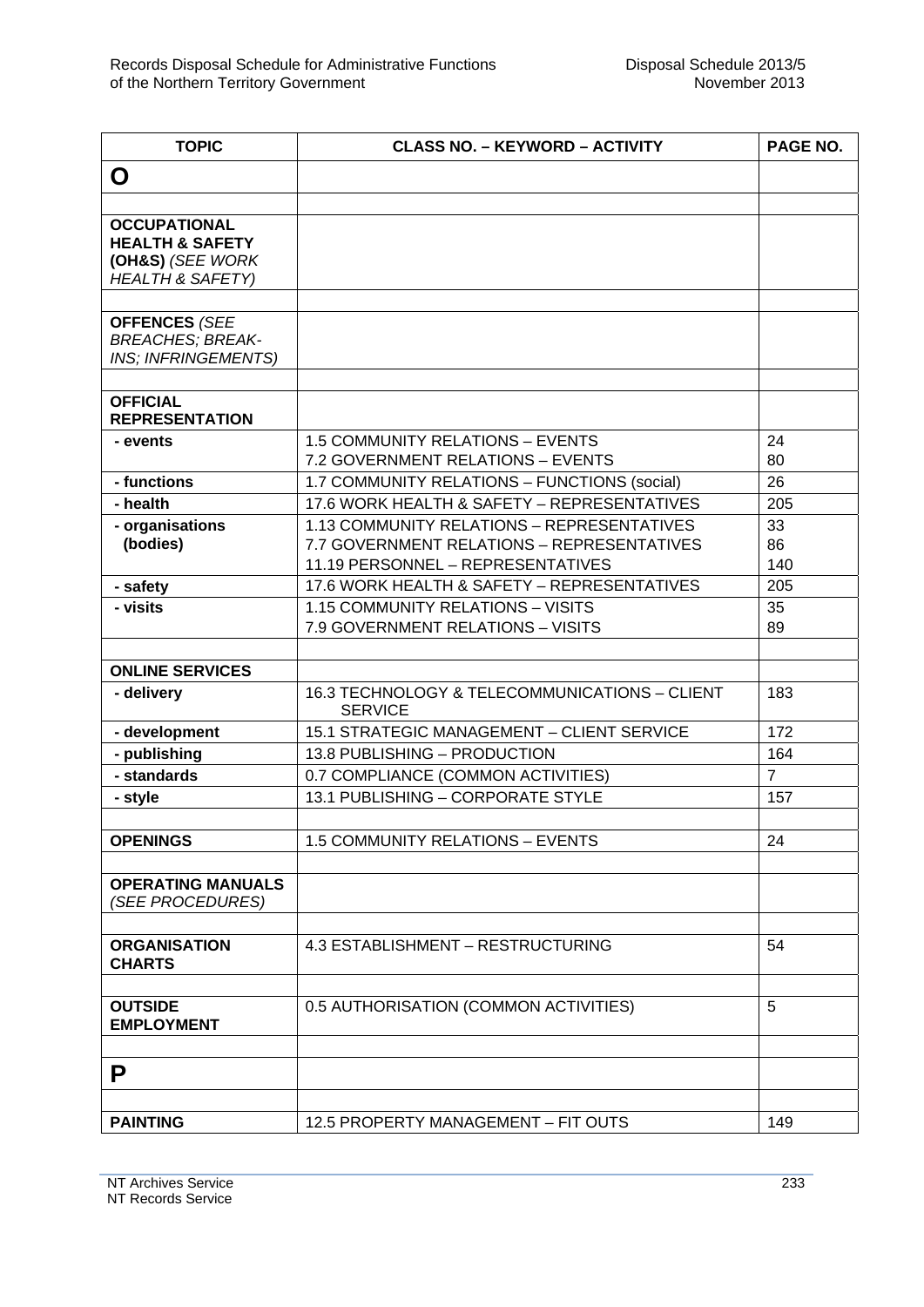| <b>TOPIC</b>                          | <b>CLASS NO. - KEYWORD - ACTIVITY</b>           | PAGE NO. |
|---------------------------------------|-------------------------------------------------|----------|
|                                       | 12.10 PROPERTY MANAGEMENT - MAINTENANCE         | 154      |
|                                       |                                                 |          |
| <b>PARKING</b>                        |                                                 |          |
| - approval                            | 0.5 AUTHORISATION (COMMON ACTIVITIES)           | 5        |
| - fines                               | 6.5 FLEET MANAGEMENT - INFRINGEMENTS            | 75       |
|                                       |                                                 |          |
| <b>PARLIAMENTARY</b>                  |                                                 |          |
| - Counsel                             | 15.4 STRATEGIC MANAGEMENT - LEGISLATION         | 175      |
| - inquiries                           | 7.3 GOVERNMENT RELATIONS - INQUIRIES            | 81       |
| - questions                           | 1.12 COMMUNITY RELATIONS - REPRESENTATIONS      | 32       |
|                                       |                                                 |          |
| <b>PASSES</b>                         | 12.12 PROPERTY MANAGEMENT - SECURITY            | 156      |
|                                       |                                                 |          |
| <b>PASSWORDS</b>                      | 16.18 TECHNOLOGY & TELECOMMUNICATIONS -         | 198      |
|                                       | <b>SECURITY</b>                                 |          |
|                                       |                                                 |          |
| <b>PATENTS</b>                        |                                                 |          |
| - establishing                        | 10.5 LEGAL SERVICES - INTELLECTUAL PROPERTY     | 118      |
|                                       |                                                 |          |
| <b>PERFORMANCE</b>                    |                                                 |          |
| - agreements                          | 11.9 PERSONNEL - EMPLOYMENT HISTORY             | 129      |
| - management<br>schemes               | 11.16 PERSONNEL - PERFORMANCE MANAGEMENT        | 137      |
| - organisational                      | 0.14 REPORTING (COMMON ACTIVITIES)              | 16       |
|                                       | 15.8 STRATEGIC MANAGEMENT - STANDARDS           | 179      |
|                                       |                                                 |          |
| <b>PERSONAL</b><br><b>INFORMATION</b> |                                                 |          |
| - enquiries                           | 9.8 INFORMATION MANAGEMENT - ENQUIRIES          | 106      |
| - protection of                       | 16.16 TECHNOLOGY & TELECOMMUNICATIONS - PRIVACY | 196      |
|                                       |                                                 |          |
| <b>PEST CONTROL</b>                   |                                                 |          |
| - premises                            | 12.10 PROPERTY MANAGEMENT - MAINTENANCE         | 154      |
| - records                             | 9.2 INFORMATION MANAGEMENT - CONSERVATION       | 96       |
|                                       |                                                 |          |
| <b>PETTY CASH</b>                     | 5.1 FINANCIAL MANAGEMENT - ACCOUNTING           | 55       |
|                                       |                                                 |          |
| <b>PHOTOGRAPHS</b>                    | 1.5 COMMUNITY RELATIONS - EVENTS                | 24       |
|                                       | 1.9 COMMUNITY RELATIONS - MARKETING & PROMOTION | 28       |
|                                       | 7.2 GOVERNMENT RELATIONS - EVENTS               | 80       |
|                                       |                                                 |          |
| <b>POSTAL SERVICE (SEE</b>            |                                                 |          |
| MAIL)                                 |                                                 |          |
|                                       |                                                 |          |
| <b>PRECEDENTS</b>                     |                                                 |          |
| - industrial                          | 8.4 INDUSTRIAL RELATIONS - DISPUTES             | 93       |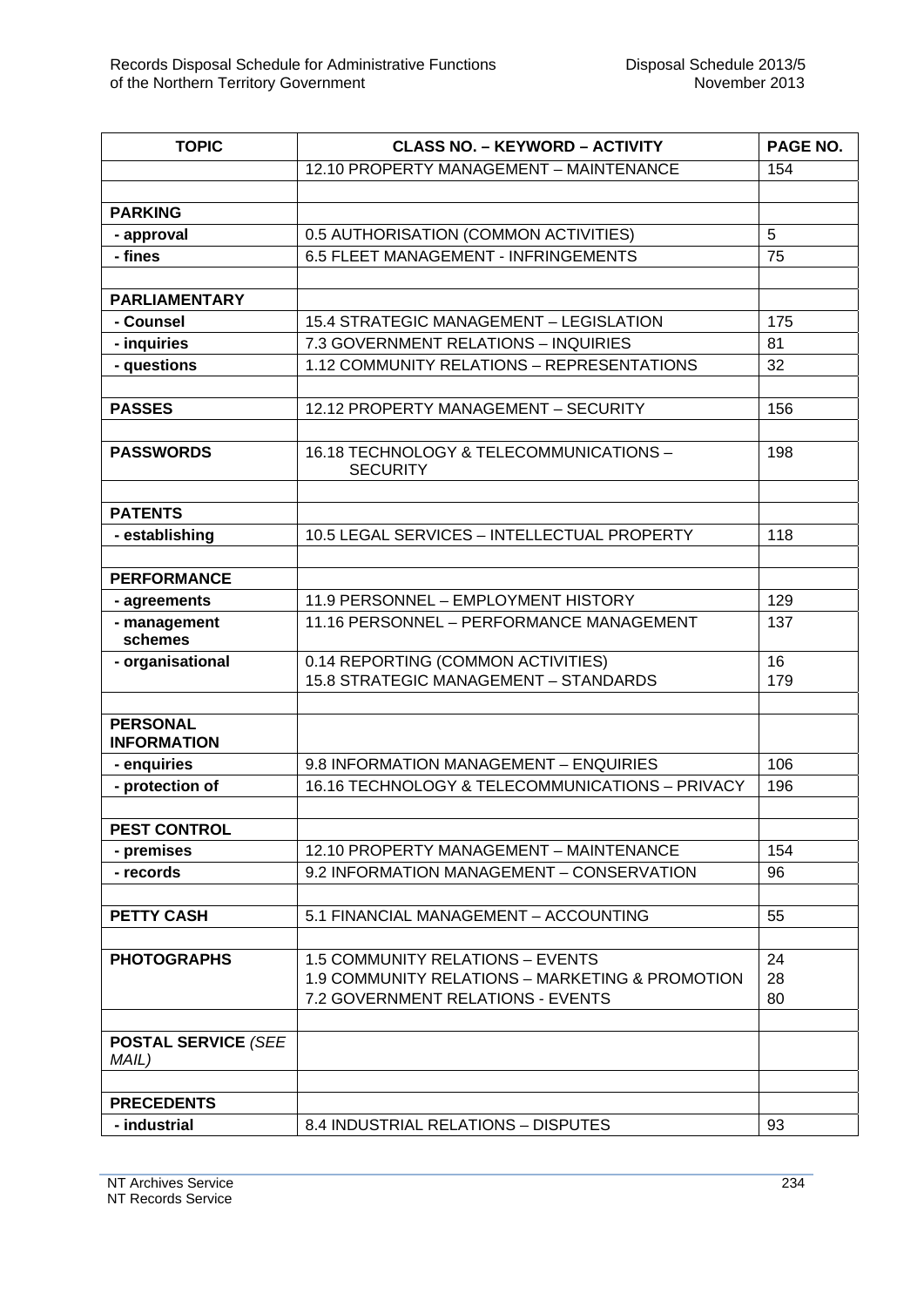| <b>TOPIC</b>             | <b>CLASS NO. - KEYWORD - ACTIVITY</b>                                    | PAGE NO.       |
|--------------------------|--------------------------------------------------------------------------|----------------|
| - information access     | 9.8 INFORMATION MANAGEMENT - ENQUIRIES                                   | 106            |
| - legal                  | 10.1 LEGAL SERVICES - ADVICE                                             | 114            |
|                          | 10.6 LEGAL SERVICES - LITIGATION                                         | 119            |
|                          |                                                                          |                |
| <b>PRESENTATIONS</b>     | 1.11 COMMUNITY RELATIONS - PRESENTATIONS                                 | 31             |
|                          | 7.5 GOVERNMENT RELATIONS - PRESENTATIONS                                 | 84             |
|                          | 11.17 PERSONNEL - PRESENTATIONS                                          | 138            |
|                          | 14.4 STAFF DEVELOPMENT - PRESENTATIONS                                   | 170            |
| <b>PRESERVATION</b>      |                                                                          |                |
| - property               | 12.2 PROPERTY MANAGEMENT - CONSERVATION                                  | 146            |
| - records                | 9.2 INFORMATION MANAGEMENT - CONSERVATION                                | 96             |
|                          |                                                                          |                |
| <b>PRESS (SEE MEDIA)</b> |                                                                          |                |
|                          |                                                                          |                |
| <b>PRINTERS</b>          |                                                                          |                |
| - acquisition            | 0.8 CONTRACTING OUT (COMMON ACTIVITIES)                                  | 8              |
| - installing             | 16.10 TECHNOLOGY & TELECOMMUNICATIONS -                                  | 190            |
|                          | <b>INSTALLATION</b>                                                      |                |
|                          |                                                                          |                |
| <b>PRINTING</b>          | 13.8 PUBLISHING - PRODUCTION                                             | 164            |
|                          |                                                                          |                |
| <b>PRIVACY</b>           |                                                                          |                |
| - breaches               | 16.18 TECHNOLOGY & TELECOMMUNICATIONS -<br><b>SECURITY</b>               | 198            |
| - compliance             | 0.7 COMPLIANCE (COMMON ACTIVITIES)                                       | $\overline{7}$ |
| - enquiries              | 9.8 INFORMATION MANAGEMENT - ENQUIRIES                                   | 106            |
| - investigations         | 16.18 TECHNOLOGY & TELECOMMUNICATIONS -                                  | 198            |
|                          | <b>SECURITY</b>                                                          |                |
| - system                 | 16.16 TECHNOLOGY & TELECOMMUNICATIONS - PRIVACY                          | 196            |
|                          |                                                                          |                |
| <b>PROCEEDINGS</b>       |                                                                          |                |
| - conference             | 1.2 COMMUNITY RELATIONS - CONFERENCES                                    | 21             |
|                          | 14.1 STAFF DEVELOPMENT - CONFERENCES<br>10.6 LEGAL SERVICES - LITIGATION | 167<br>119     |
| - legal                  |                                                                          |                |
| <b>PROCUREMENT</b>       |                                                                          |                |
| - acquisition            | 0.1 ACQUISITION (COMMON ACTIVITIES)                                      | $\mathbf{1}$   |
| - contracts              | 0.8 CONTRACTING OUT (COMMON ACTIVITIES)                                  | 8              |
| - tenders                | 0.16 TENDERING (COMMON ACTIVITIES)                                       | 18             |
|                          |                                                                          |                |
| <b>PRODUCTION</b>        | 13.8 PUBLISHING - PRODUCTION                                             | 164            |
| (PUBLICATIONS)           |                                                                          |                |
|                          |                                                                          |                |
| <b>PROMOTION</b>         | 4.2 ESTABLISHMENT - POSITION HISTORY                                     | 53             |
| (JOB/POSITION)           | 11.9 PERSONNEL - EMPLOYMENT HISTORY                                      | 129            |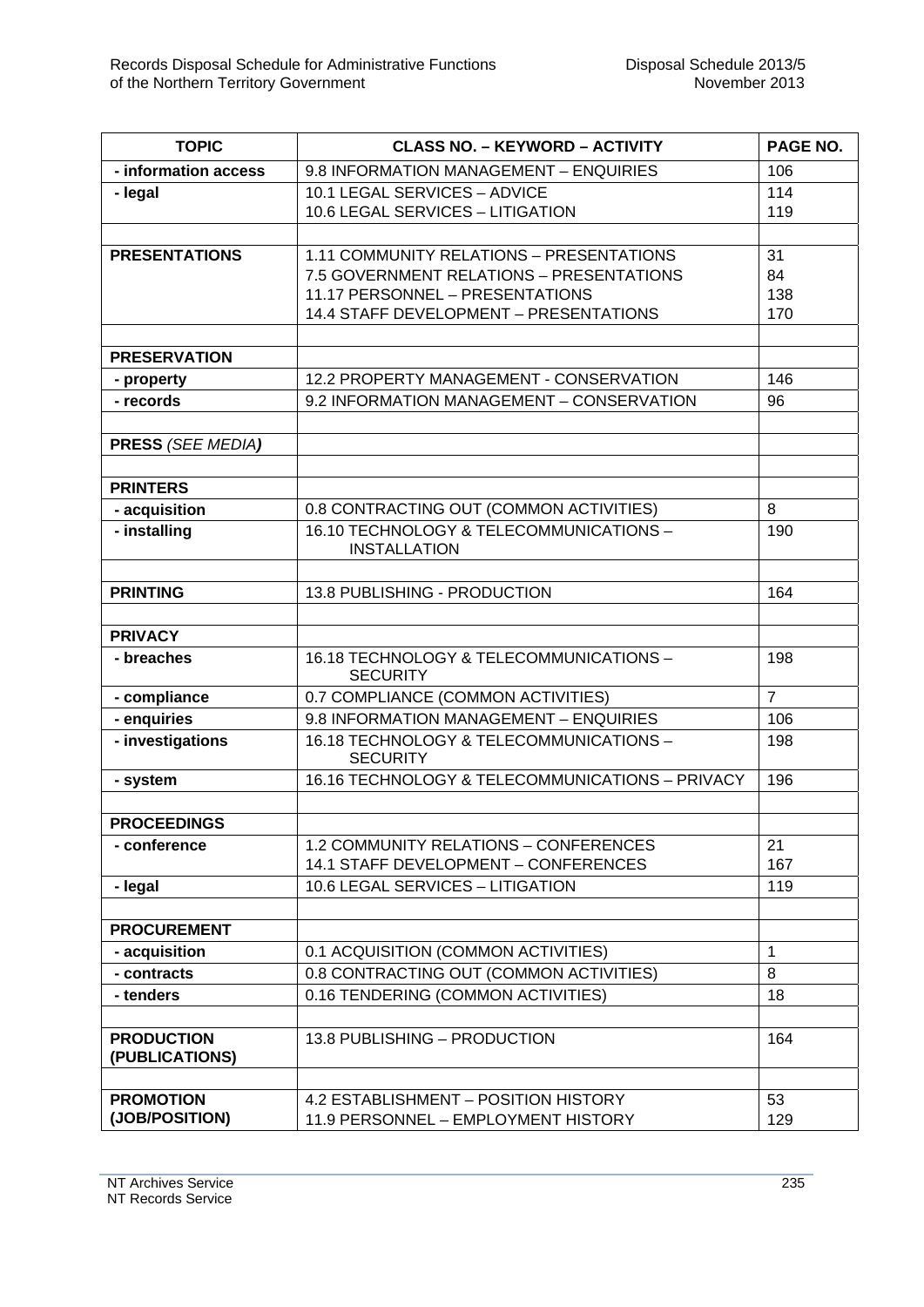| <b>TOPIC</b>           | <b>CLASS NO. - KEYWORD - ACTIVITY</b>                       | PAGE NO. |
|------------------------|-------------------------------------------------------------|----------|
| - appeals              | 11.4 PERSONNEL - APPEALS (decisions)                        | 124      |
|                        |                                                             |          |
| <b>PROMOTION</b>       |                                                             |          |
| (MARKETING)            |                                                             |          |
| - campaigns            | 1.9 COMMUNITY RELATIONS - MARKETING & PROMOTION             | 28       |
|                        | 11.14 PERSONNEL - MARKETING & PROMOTION                     | 135      |
| - publications         | 13.7 PUBLISHING - MARKETING & PROMOTION                     | 163      |
| - training             | 14.3 STAFF DEVELOPMENT - MARKETING & PROMOTION              | 169      |
| - work practices       | 17.5 WORK HEALTH & SAFETY - MARKETING &<br><b>PROMOTION</b> | 204      |
|                        |                                                             |          |
| <b>PROOF-READING</b>   | 13.8 PUBLISHING - PRODUCTION                                | 164      |
|                        |                                                             |          |
| <b>PROPERTY ACCESS</b> | 12.12 PROPERTY MANAGEMENT - SECURITY                        | 156      |
|                        |                                                             |          |
| <b>PUBLIC</b>          |                                                             |          |
| - account              | 5.1 FINANCIAL MANAGEMENT - ACCOUNTING                       | 55       |
| - enquiries (FOI)      | 9.8 INFORMATION MANAGEMENT - ENQUIRIES                      | 106      |
| - enquiries (general)  | 1.4 COMMUNITY RELATIONS - ENQUIRIES                         | 23       |
| - inquiries            | 7.3 GOVERNMENT RELATIONS - INQUIRIES                        | 81       |
| - profile              | 1.9 COMMUNITY RELATIONS - MARKETING & PROMOTION             | 28       |
| - relations            | 1.9 COMMUNITY RELATIONS - MARKETING & PROMOTION             | 28       |
| - service to the       | 1.1 COMMUNITY RELATIONS - CLIENT SERVICE                    | 20       |
| - tender               | 0.16 TENDERING (COMMON ACTIVITIES)                          | 18       |
| - visits               | 1.15 COMMUNITY RELATIONS - VISITS                           | 35       |
|                        |                                                             |          |
| <b>PUBLICATIONS</b>    |                                                             |          |
| - design               | 13.1 PUBLISHING - CORPORATE STYLE                           | 157      |
| - distribution         | 13.2 PUBLISHING - DISTRIBUTION                              | 158      |
| - inventory            | 13.9 PUBLISHING - STOCKTAKE                                 | 166      |
| - legal deposit        | 13.8 PUBLISHING - PRODUCTION                                | 164      |
| - production of        | 13.8 PUBLISHING – PRODUCTION                                | 164      |
| - promotional          | 1.9 COMMUNITY RELATIONS - MARKETING & PROMOTION             | 28       |
|                        | 13.7 PUBLISHING - MARKETING & PROMOTION                     | 163      |
|                        |                                                             |          |
| <b>PUBLICITY</b>       | 1.9 COMMUNITY RELATIONS - MARKETING & PROMOTION             | 28       |
|                        | 7.2 GOVERNMENT RELATIONS - EVENTS                           | 80       |
|                        |                                                             |          |
| Q                      |                                                             |          |
| <b>QUALITY</b>         |                                                             |          |
| - air                  | 17.4 WORK HEALTH & SAFETY - INSPECTIONS                     | 203      |
| - assurance            | 9.4 INFORMATION MANAGEMENT - DATA<br><b>ADMINISTRATION</b>  | 100      |
|                        | 13.8 PUBLISHING - PRODUCTION                                | 164      |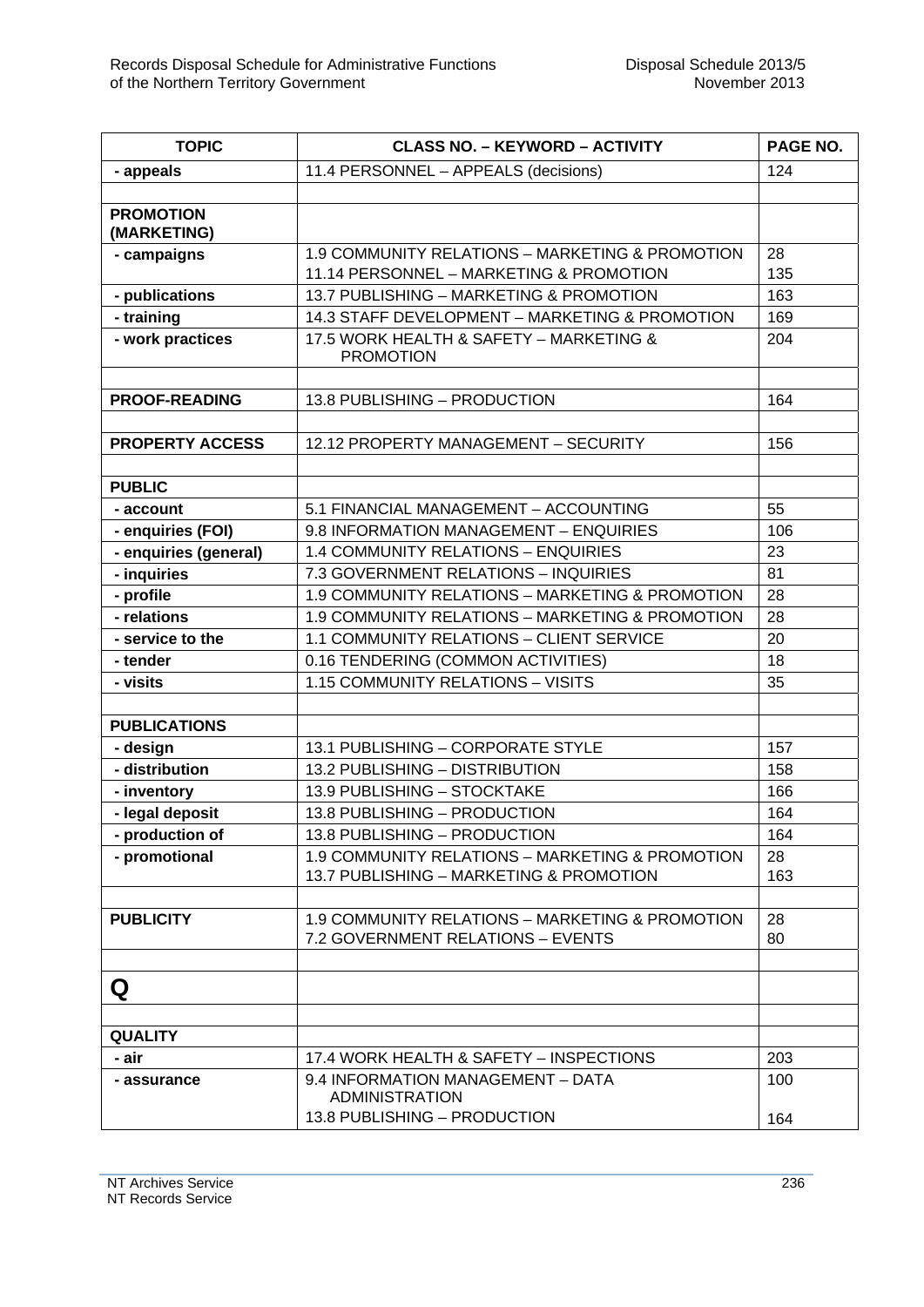| <b>TOPIC</b>                        | <b>CLASS NO. - KEYWORD - ACTIVITY</b>                      | PAGE NO.       |
|-------------------------------------|------------------------------------------------------------|----------------|
| - guidelines                        | 0.7 COMPLIANCE (COMMON ACTIVITIES)                         | $\overline{7}$ |
|                                     |                                                            |                |
| <b>QUESTIONNAIRES</b>               |                                                            |                |
| - general                           | 1.4 COMMUNITY RELATIONS - ENQUIRIES                        | 23             |
| - job analysis (JAQ)                | 4.1 ESTABLISHMENT - EVALUATION                             | 52             |
| - legal                             | 10.7 LEGAL SERVICES - RESEARCH                             | 120            |
| - technology                        | 16.17 TECHNOLOGY & TELECOMMUNICATIONS -<br><b>RESEARCH</b> | 197            |
| <b>QUESTIONS</b>                    |                                                            |                |
| - parliamentary                     | 1.12 COMMUNITY RELATIONS - REPRESENTATIONS                 | 32             |
| - public                            | 1.4 COMMUNITY RELATIONS - ENQUIRIES                        | 23             |
|                                     |                                                            |                |
| <b>QUOTES</b>                       |                                                            |                |
| - acquisition                       | 0.1 ACQUISITION (COMMON ACTIVITIES)                        | 1              |
|                                     | 0.8 CONTRACTING OUT (COMMON ACTIVITIES)                    | 8              |
| - disposal                          | 3.3 EQUIPMENT & STORES - DISPOSAL                          | 42             |
|                                     | 16.7 TECHNOLOGY & TELECOMMUNICATIONS - DISPOSAL            | 187            |
|                                     |                                                            |                |
| R                                   |                                                            |                |
| <b>RECEIPTS</b>                     |                                                            |                |
| - accounts                          | 5.1 FINANCIAL MANAGEMENT - ACCOUNTING                      | 55             |
| - acquisition                       | 0.1 ACQUISITION (COMMON ACTIVITIES)                        | $\mathbf{1}$   |
| - credit card                       | 5.1 FINANCIAL MANAGEMENT - ACCOUNTING                      | 55             |
| - mail                              | 9.3 INFORMATION MANAGEMENT - CONTROL                       | 99             |
| - records delivery                  | 9.5 INFORMATION MANAGEMENT - DISPOSAL                      | 102            |
| <b>RECORDS</b><br><b>MANAGEMENT</b> |                                                            |                |
| - security                          | 9.12 INFORMATION MANAGEMENT - SECURITY                     | 113            |
| - service                           | 9.1 INFORMATION MANAGEMENT - CLIENT SERVICE                | 95             |
| - system                            | 9.3 INFORMATION MANAGEMENT - CONTROL                       | 97             |
| <b>RECRUITMENT</b>                  |                                                            |                |
| - campaigns                         | 11.14 PERSONNEL - MARKETING & PROMOTION                    | 135            |
| - of staff                          | 11.18 PERSONNEL - RECRUITMENT                              | 139            |
|                                     |                                                            |                |
| <b>REDUNDANCIES</b>                 | 11.22 PERSONNEL - SEPARATIONS                              | 143            |
| <b>REFURBISHMENT</b>                | 12.5 PROPERTY MANAGEMENT - FIT OUTS                        | 149            |
|                                     |                                                            |                |
| <b>REGISTERED MAIL</b>              | 9.3 INFORMATION MANAGEMENT - CONTROL                       | 97             |
|                                     |                                                            |                |
| <b>REGISTERED PLANT</b>             | 17.2 WORK HEALTH & SAFETY - COMPLIANCE                     | 200            |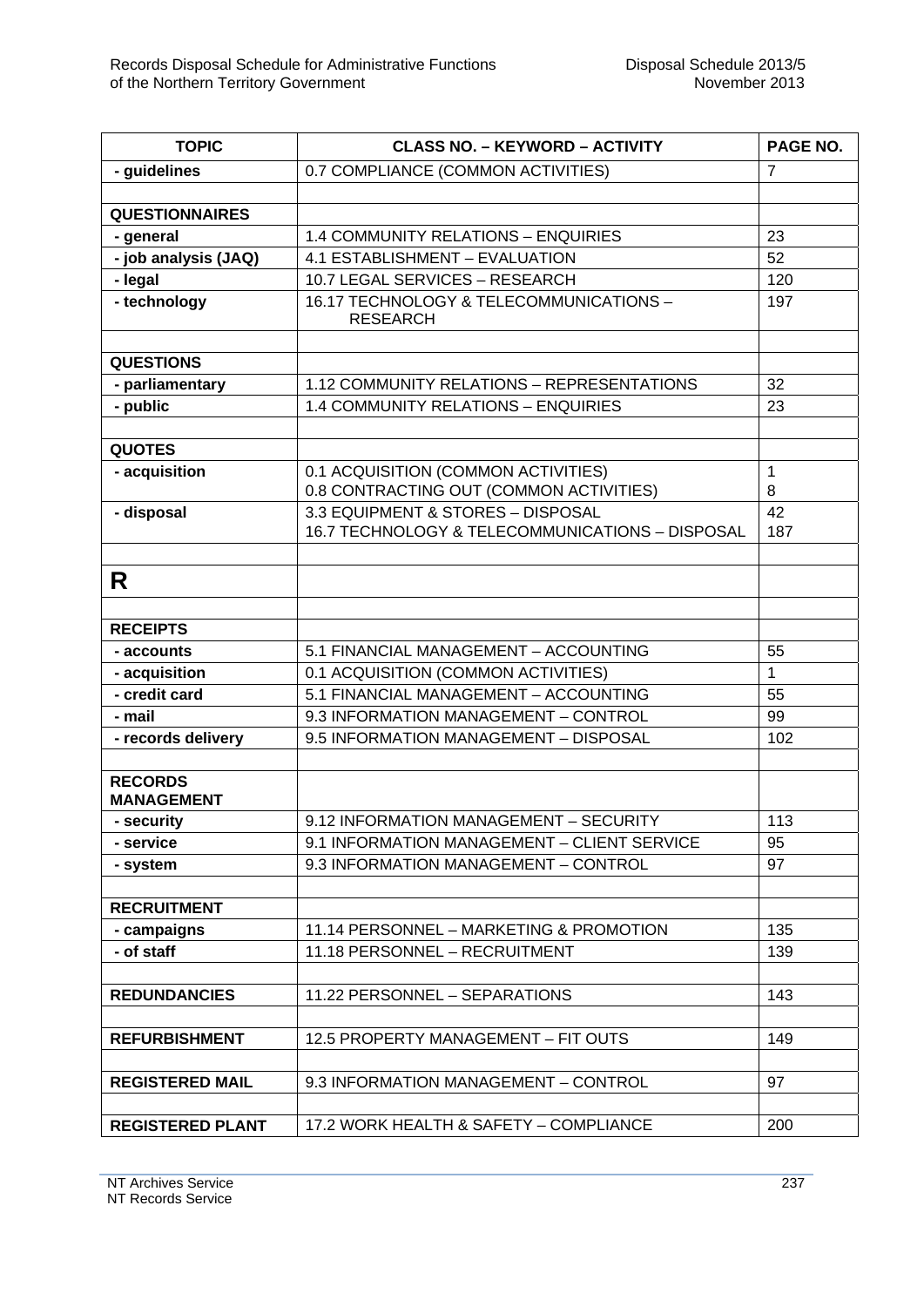| <b>TOPIC</b>              | <b>CLASS NO. - KEYWORD - ACTIVITY</b>                         | PAGE NO.     |
|---------------------------|---------------------------------------------------------------|--------------|
|                           |                                                               |              |
| <b>REGISTRATION CARDS</b> | 9.3 INFORMATION MANAGEMENT - CONTROL                          | 97           |
|                           |                                                               |              |
| <b>REGULATIONS</b>        | 15.4 STRATEGIC MANAGEMENT - LEGISLATION                       | 175          |
| <b>RELOCATION</b>         | 12.11 PROPERTY MANAGEMENT - RELOCATION                        |              |
|                           |                                                               | 155          |
| <b>REMOVAL</b>            |                                                               |              |
| - furniture               | 12.11 PROPERTY MANAGEMENT - RELOCATION                        | 155          |
| - rubbish                 | 12.10 PROPERTY MANAGEMENT - MAINTENANCE                       | 154          |
|                           |                                                               |              |
| <b>REPAIRS</b>            |                                                               |              |
| - equipment               | 3.10 EQUIPMENT & STORES - MAINTENANCE                         | 49           |
| - premises                | 12.10 PROPERTY MANAGEMENT - MAINTENANCE                       | 154          |
| - records                 | 9.2 INFORMATION MANAGEMENT - CONSERVATION                     | 96           |
| - technology              | 16.14 TECHNOLOGY & TELECOMMUNICATIONS -<br><b>MAINTENANCE</b> | 194          |
| - vehicles                | 6.8 FLEET MANAGEMENT - MAINTENANCE                            | 78           |
|                           |                                                               |              |
| <b>REPRESENTATIVES</b>    |                                                               |              |
| - community body          | 1.13 COMMUNITY RELATIONS - REPRESENTATIVES                    | 33           |
| - government body         | 7.7 GOVERNMENT RELATIONS REPRESENTATIVES                      | 86           |
| - health & safety         | 17.6 WORK HEALTH & SAFETY - REPRESENTATIVES                   | 205          |
| - personnel               | 11.19 PERSONNEL - REPRESENTATIVES                             | 140          |
|                           |                                                               |              |
| <b>REQUESTS</b>           |                                                               |              |
| - access (information)    | 9.8 INFORMATION MANAGEMENT - ENQUIRIES                        | 106          |
| - access (premises)       | 12.12 PROPERTY MANAGEMENT - SECURITY                          | 156          |
| - access (system)         | 16.18 TECHNOLOGY & TELECOMMUNICATIONS -<br><b>SECURITY</b>    | 198          |
| - enquiries               | 1.4 COMMUNITY RELATIONS - ENQUIRIES                           | 23           |
| - health & safety         | 17.2 WORK HEALTH & SAFETY - COMPLIANCE                        | 200          |
| - intellectual property   | 13.5 PUBLISHING - INTELLECTUAL PROPERTY                       | 161          |
| - outside employment      | 0.5 AUTHORISATION (COMMON ACTIVITIES)                         | 5            |
| - tender (RFT)            | 0.16 TENDERING (COMMON ACTIVITIES)                            | 18           |
| <b>REQUISITIONS</b>       | 0.1 ACQUISITION (COMMON ACTIVITIES)                           | $\mathbf{1}$ |
|                           |                                                               |              |
| <b>RESEARCH</b>           |                                                               |              |
| - legal                   | 10.7 LEGAL SERVICES - RESEARCH                                | 120          |
| - market research         | 1.9 COMMUNITY RELATIONS - MARKETING & PROMOTION               | 28           |
|                           | 13.7 PUBLISHING - MARKETING & PROMOTION                       | 163          |
| - technology              | 16.17 TECHNOLOGY & TELECOMMUNICATIONS -<br><b>RESEARCH</b>    | 197          |
| - workplace               | 17.7 WORK HEALTH & SAFETY - RESEARCH                          | 206          |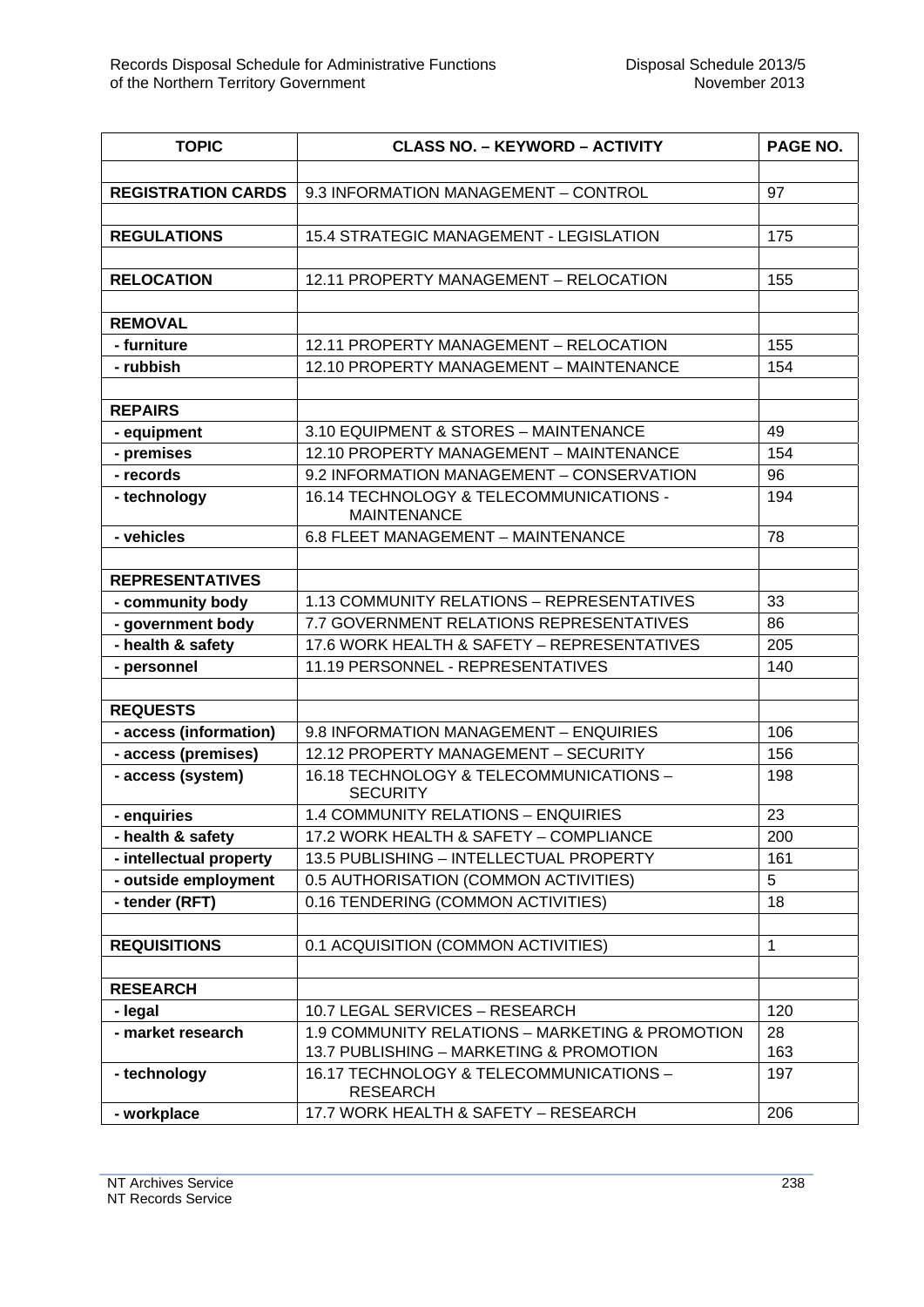| <b>TOPIC</b>                                        | <b>CLASS NO. - KEYWORD - ACTIVITY</b>                                | PAGE NO. |
|-----------------------------------------------------|----------------------------------------------------------------------|----------|
|                                                     |                                                                      |          |
| <b>RESIGNATIONS</b>                                 | 11.22 PERSONNEL - SEPARATIONS                                        | 143      |
|                                                     |                                                                      |          |
| <b>RESPONSE</b>                                     |                                                                      |          |
| - community queries                                 | <b>1.4 COMMUNITY RELATIONS - ENQUIRIES</b>                           | 23       |
|                                                     | 1.12 COMMUNITY RELATIONS - REPRESENTATIONS                           | 32       |
| - ministerial response                              | 7.6 GOVERNMENT RELATIONS - REPRESENTATIONS                           | 85       |
| <b>RESTORATION</b>                                  |                                                                      |          |
| - property                                          | 12.2 PROPERTY MANAGEMENT - CONSERVATION                              | 146      |
| - records                                           | 9.2 INFORMATION MANAGEMENT - CONSERVATION                            | 96       |
|                                                     |                                                                      |          |
| <b>RESTRICTED AREAS</b>                             | 12.12 PROPERTY MANAGEMENT - SECURITY                                 | 156      |
|                                                     |                                                                      |          |
| <b>RESUBMIT REGISTER</b>                            | 9.3 INFORMATION MANAGEMENT - CONTROL                                 | 97       |
|                                                     |                                                                      |          |
| <b>REVENUE</b>                                      | 5.1 FINANCIAL MANAGEMENT - ACCOUNTING                                | 55       |
|                                                     | 5.4 FINANCIAL MANAGEMENT - BUDGETING                                 | 60       |
|                                                     |                                                                      |          |
| <b>REVIEW</b>                                       | 0.15 REVIEWING (COMMON ACTIVITIES)                                   | 17       |
| - agreements (general)                              | 0.3 AGREEMENTS (COMMON ACTIVITIES)                                   | 3        |
| - agreements<br>(industrial)                        | 8.1 INDUSTRIAL RELATIONS - AGREEMENTS                                | 90       |
| - appeals (information<br>access)                   | 9.8 INFORMATION MANAGEMENT - ENQUIRIES                               | 106      |
| - legislation                                       | 15.4 STRATEGIC MANAGEMENT - LEGISLATION                              | 175      |
| - post-implementation<br>(information<br>resources) | 9.10 INFORMATION MANAGEMENT - IMPLEMENTATION                         | 110      |
| - post-implementation<br>(strategic)                | 15.3 STRATEGIC MANAGEMENT - IMPLEMENTATION                           | 174      |
| - post-implementation<br>(systems)                  | 16.9 TECHNOLOGY & TELECOMMUNICATIONS -<br><b>IMPLEMENTATION</b>      | 189      |
| - post-incident<br>(systems)                        | 16.5 TECHNOLOGY & TELECOMMUNICATIONS - DATA<br><b>ADMINISTRATION</b> | 185      |
|                                                     |                                                                      |          |
| <b>RISK</b>                                         |                                                                      |          |
| - controlling (plant &<br>equipment)                | 3.10 EQUIPMENT & STORES - MAINTENANCE                                | 49       |
| - high risk work                                    | 17.2 WORK HEALTH & SAFETY - COMPLIANCE                               | 200      |
| - risk management<br>(financial)                    | 5.11 FINANCIAL MANAGEMENT - RISK MANAGEMENT                          | 67       |
| - risk management<br>(strategic)                    | 15.7 STRATEGIC MANAGEMENT - RISK MANAGEMENT                          | 178      |
| - risk management<br>(workplace)                    | 17.8 WORK HEALTH & SAFETY - RISK MANAGEMENT                          | 207      |
|                                                     |                                                                      |          |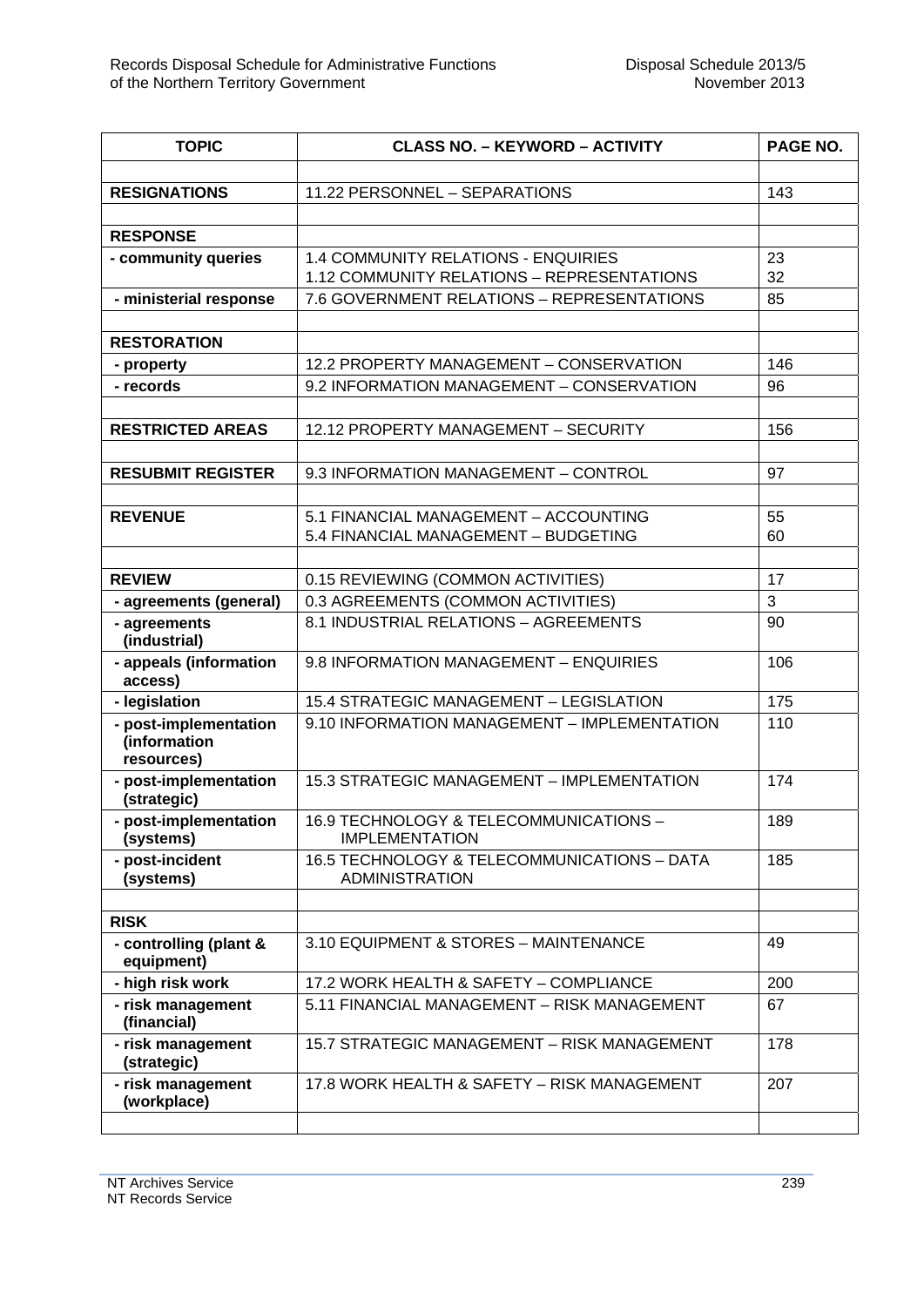| <b>TOPIC</b>               | <b>CLASS NO. - KEYWORD - ACTIVITY</b>                      | PAGE NO. |
|----------------------------|------------------------------------------------------------|----------|
| <b>ROYAL COMMISSION</b>    |                                                            |          |
| - agreements from          | 0.3 AGREEMENTS (COMMON ACTIVITIES)                         | 3        |
| - inquiry                  | 7.3 GOVERNMENT RELATIONS - INQUIRIES                       | 81       |
| - legal support for        | 10.4 LEGAL SERVICES - INQUIRIES                            | 117      |
|                            |                                                            |          |
| <b>ROYALTIES</b>           |                                                            |          |
| - application              | 13.5 PUBLISHING - INTELLECTUAL PROPERTY                    | 161      |
| - payment                  | 5.10 FINANCIAL MANAGEMENT - PAYMENTS                       | 66       |
|                            |                                                            |          |
| <b>ROYALTY</b>             | 7.9 GOVERNMENT RELATIONS - VISITS                          | 89       |
|                            |                                                            |          |
| S                          |                                                            |          |
|                            |                                                            |          |
| <b>SAFES</b>               |                                                            |          |
| - combinations             | 3.11 EQUIPMENT & STORES - SECURITY                         | 50       |
| - use of                   | 9.12 INFORMATION MANAGEMENT - SECURITY                     | 113      |
|                            |                                                            |          |
| <b>SALARIES</b>            |                                                            |          |
| - history (employee's)     | 11.20 PERSONNEL - SALARIES                                 | 141      |
| - payment (by the          | 5.12 FINANCIAL MANAGEMENT - SALARIES                       | 68       |
| organisation)              |                                                            |          |
| <b>SALE</b>                | 3.3 EQUIPMENT & STORES - DISPOSAL                          | 42       |
|                            | 12.4 PROPERTY MANAGEMENT - DISPOSAL                        | 148      |
|                            | 16.7 TECHNOLOGY & TELECOMMUNICATIONS - DISPOSAL            | 187      |
|                            |                                                            |          |
| <b>SCANNING</b>            | 9.4 INFORMATION MANAGEMENT - DATA                          | 100      |
|                            | <b>ADMINISTRATION</b>                                      |          |
|                            |                                                            |          |
| <b>SECURITY</b>            |                                                            |          |
| - breaches (property)      | 12.12 PROPERTY MANAGEMENT - SECURITY                       | 156      |
| - breaches<br>(technology) | 16.18 TECHNOLOGY & TELECOMMUNICATIONS -<br><b>SECURITY</b> | 198      |
| - checks                   | 11.21 PERSONNEL - SECURITY                                 | 142      |
| - equipment                | 12.7 PROPERTY MANAGEMENT - INSTALLATION                    | 151      |
| - passes                   | 12.12 PROPERTY MANAGEMENT - SECURITY                       | 156      |
| - premises                 | 12.12 PROPERTY MANAGEMENT - SECURITY                       | 156      |
| - records                  | 9.12 INFORMATION MANAGEMENT - SECURITY                     | 113      |
| - system                   | 16.18 TECHNOLOGY & TELECOMMUNICATIONS -                    | 198      |
|                            | <b>SECURITY</b>                                            |          |
| - visits                   | 1.15 COMMUNITY RELATIONS - VISITS                          | 35       |
|                            |                                                            |          |
| <b>SEMINARS</b>            | 1.2 COMMUNITY RELATIONS - CONFERENCES                      | 21       |
|                            | 1.11 COMMUNITY RELATIONS - PRESENTATIONS                   | 31       |
|                            | 7.5 GOVERNMENT RELATIONS - PRESENTATIONS                   | 84       |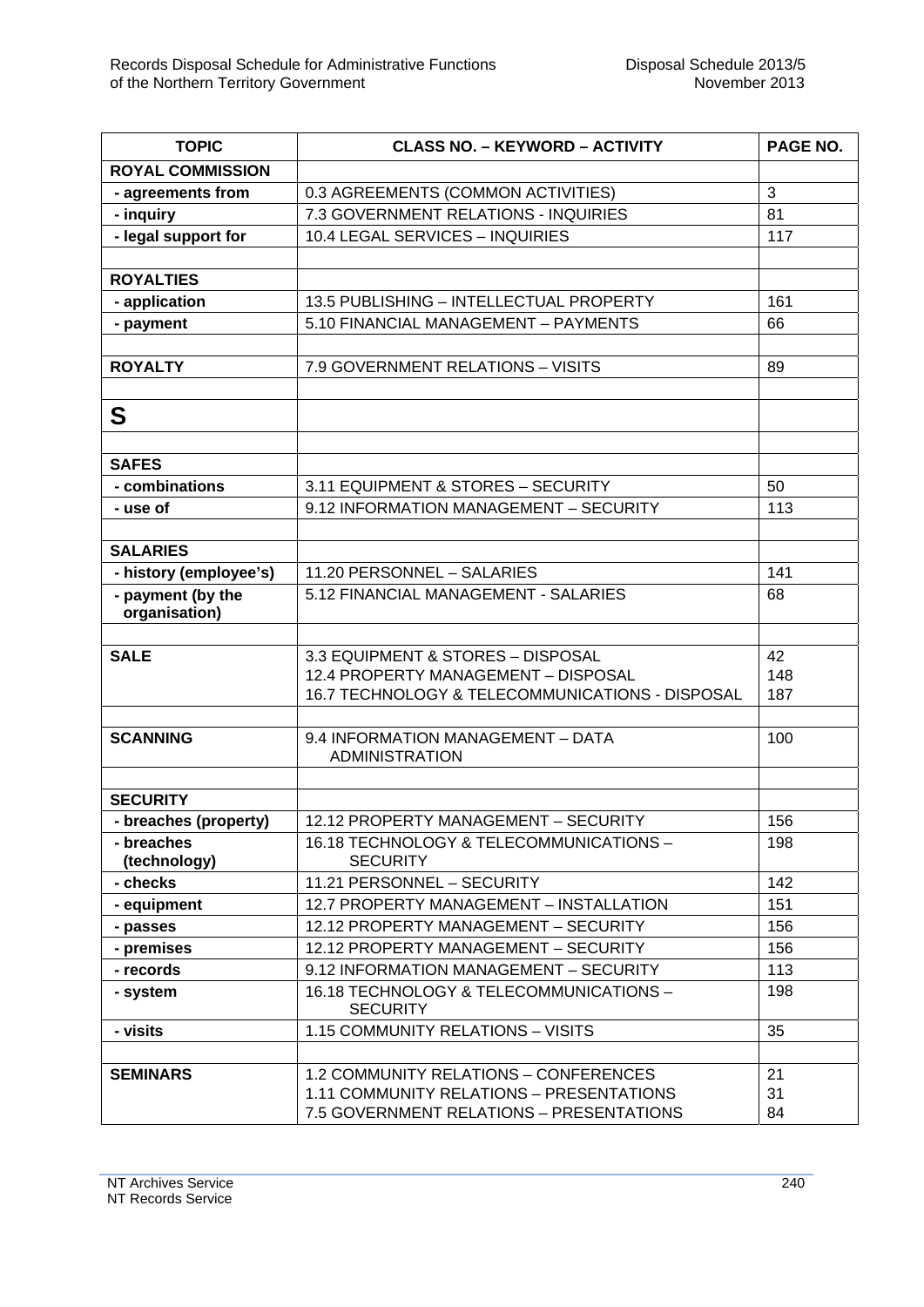| <b>TOPIC</b>                              | <b>CLASS NO. - KEYWORD - ACTIVITY</b>                                    | PAGE NO. |
|-------------------------------------------|--------------------------------------------------------------------------|----------|
|                                           | 14.1 STAFF DEVELOPMENT - CONFERENCES                                     | 167      |
|                                           |                                                                          |          |
| <b>SERVICE LEVEL</b><br><b>AGREEMENTS</b> | 0.3 AGREEMENTS (COMMON ACTIVITIES)                                       | 3        |
| <b>SHOWS</b>                              | 1.6 COMMUNITY RELATIONS - EXTENSION SERVICES                             | 25       |
|                                           |                                                                          |          |
| <b>SOCIAL FUNCTIONS</b>                   | 1.7 COMMUNITY RELATIONS - FUNCTIONS (social)                             | 26       |
|                                           |                                                                          |          |
| <b>SOCIAL MEDIA</b>                       | 1.2 COMMUNITY RELATIONS - CONFERENCES                                    | 21       |
|                                           | 14.1 STAFF DEVELOPMENT - CONFERENCES                                     | 167      |
|                                           |                                                                          |          |
| <b>SOFTWARE</b>                           |                                                                          |          |
| - allocation                              | 16.1 TECHNOLOGY & TELECOMMUNICATIONS -<br><b>ALLOCATION</b>              | 180      |
| - copyright                               | 16.11 TECHNOLOGY & TELECOMMUNICATIONS -<br><b>INTELLECTUAL PROPERTY</b>  | 191      |
| - development                             | 16.2 TECHNOLOGY & TELECOMMUNICATIONS -<br><b>APPLICATION DEVELOPMENT</b> | 181      |
|                                           | 16.15 TECHNOLOGY & TELECOMMUNICATIONS -<br><b>MODELLING</b>              | 195      |
| - installation                            | 16.10 TECHNOLOGY & TELECOMMUNICATIONS -<br><b>INSTALLATION</b>           | 190      |
| <b>SPEECHES</b>                           |                                                                          |          |
| - community                               | 1.11 COMMUNITY RELATIONS - PRESENTATIONS                                 | 31       |
| - ministerial speeches                    | 7.5 GOVERNMENT RELATIONS - PRESENTATIONS                                 | 84       |
|                                           |                                                                          |          |
| <b>SPONSORSHIP</b>                        |                                                                          |          |
| - agreements                              | 0.3 AGREEMENTS (COMMON ACTIVITIES)                                       | 3        |
| - seeking                                 | 1.9 COMMUNITY RELATIONS - MARKETING & PROMOTION                          | 28       |
|                                           |                                                                          |          |
| <b>STAFF</b>                              |                                                                          |          |
| - accidents (general)                     | 11.1 PERSONNEL - ACCIDENTS                                               | 121      |
| - accidents (notifiable)                  | 17.1 WORK HEALTH & SAFETY - ACCIDENTS                                    | 199      |
| - delegations                             | 0.5 AUTHORISATIONS (COMMON ACTIVITIES)                                   | 5        |
| - employment history                      | 11.9 PERSONNEL - EMPLOYMENT HISTORY                                      | 129      |
| - insurance                               | 2.2 COMPENSATION - INSURANCE                                             | 39       |
| - leave                                   | 11.13 PERSONNEL - LEAVE                                                  | 134      |
| - meetings                                | 0.10 MEETINGS (COMMON ACTIVITIES)                                        | 12       |
| - negotiations<br>(industrial)            | 8.5 INDUSTRIAL RELATIONS - ENTERPRISE BARGAINING                         | 94       |
| - nominations                             | 7.7 GOVERNMENT RELATIONS - REPRESENTATIVES                               | 86       |
| - outside employment                      | 0.5 AUTHORISATIONS (COMMON ACTIVITIES)                                   | 5        |
| - training                                | 14.5 STAFF DEVELOPMENT - TRAINING                                        | 171      |
| - visits                                  | 7.9 GOVERNMENT RELATIONS - VISITS                                        | 89       |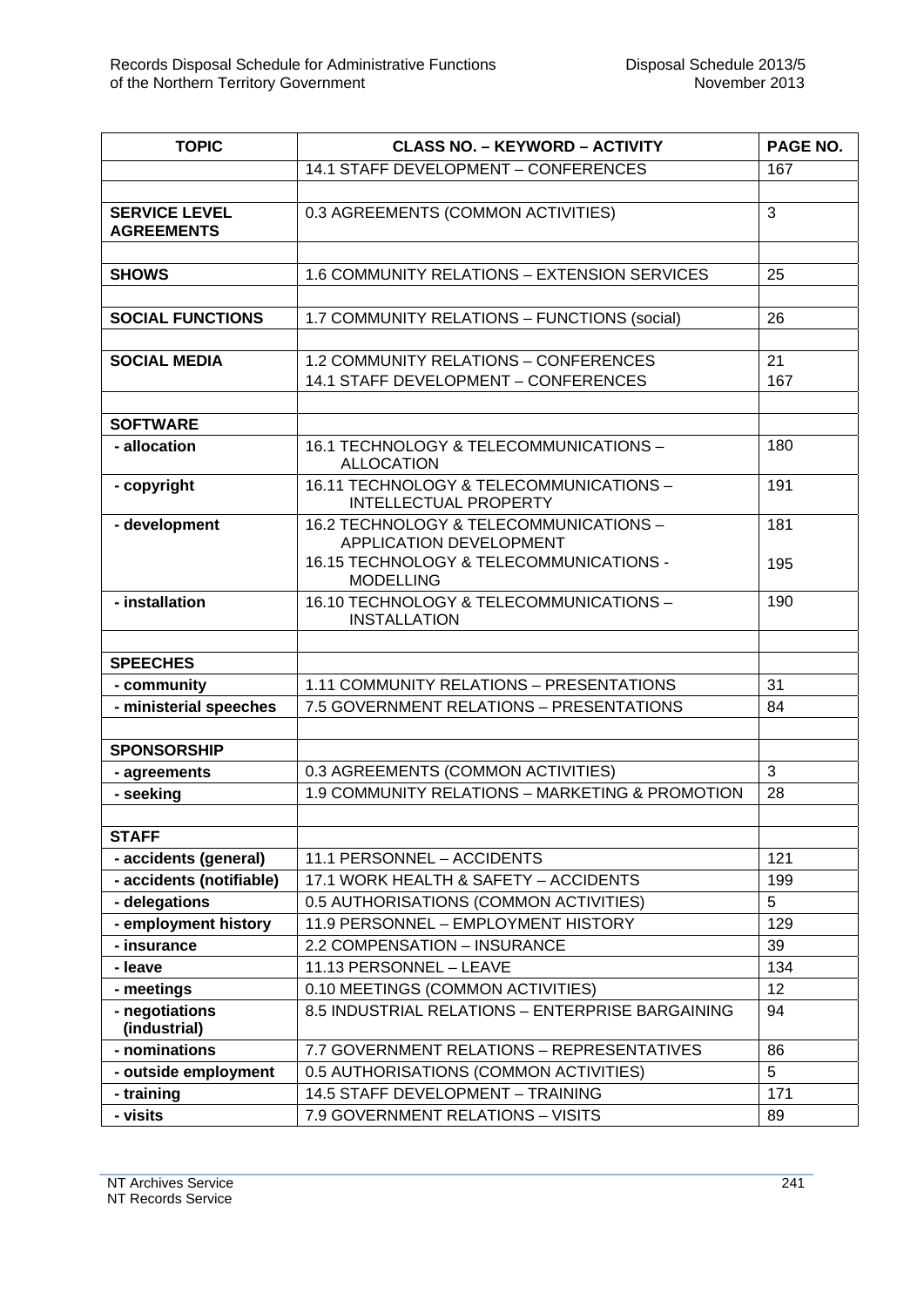| <b>TOPIC</b>                                          | <b>CLASS NO. - KEYWORD - ACTIVITY</b>                                         | PAGE NO.       |
|-------------------------------------------------------|-------------------------------------------------------------------------------|----------------|
|                                                       |                                                                               |                |
| <b>STANDARDS</b>                                      |                                                                               |                |
| - compliance with                                     | 0.7 COMPLIANCE (COMMON ACTIVITIES)                                            | $\overline{7}$ |
| - finance                                             | 5.13 FINANCIAL MANAGEMENT - STANDARDS                                         | 69             |
| - strategic                                           | 15.8 STRATEGIC MANAGEMENT - STANDARDS                                         | 179            |
| - technology                                          | 16.3 TECHNOLOGY & TELECOMMUNICATIONS - CLIENT<br><b>SERVICE</b>               | 183            |
| <b>STATIONERY</b>                                     |                                                                               |                |
| - design                                              | 13.1 PUBLISHING - CORPORATE STYLE                                             | 157            |
| <b>STATUTES (SEE</b><br><b>LEGISLATION)</b>           |                                                                               |                |
| <b>STOCKTAKE</b>                                      |                                                                               |                |
| - equipment                                           | 3.12 EQUIPMENT & STORES - STOCKTAKE                                           | 51             |
| - publications                                        | 13.9 PUBLISHING - STOCKTAKE                                                   | 166            |
|                                                       |                                                                               |                |
| <b>STORAGE</b>                                        |                                                                               |                |
| - records                                             | 9.3 INFORMATION MANAGEMENT - CONTROL<br>9.5 INFORMATION MANAGEMENT - DISPOSAL | 97<br>101      |
|                                                       |                                                                               |                |
| <b>STRATEGIC</b>                                      |                                                                               |                |
| - alliances                                           | 7.4 GOVERNMENT RELATIONS - JOINT VENTURES                                     | 82             |
| - plan                                                | 0.11 PLANNING (COMMON ACTIVITIES)                                             | 13             |
| - risk                                                | 15.7 STRATEGIC MANAGEMENT - RISK MANAGEMENT                                   | 178            |
|                                                       |                                                                               |                |
| <b>STRIKES</b>                                        | 8.4 INDUSTRIAL RELATIONS - DISPUTES                                           | 93             |
|                                                       |                                                                               |                |
| <b>STYLE</b>                                          | 13.1 PUBLISHING - CORPORATE STYLE                                             | 157            |
|                                                       |                                                                               |                |
| <b>SUBMISSIONS</b>                                    |                                                                               |                |
| - cabinet                                             | 7.8 GOVERNMENT RELATIONS - SUBMISSIONS                                        | 87             |
| - committee                                           | 0.6 COMMITTEES (COMMON ACTIVITIES)                                            | 6              |
| - community                                           | 1.14 COMMUNITY RELATIONS - SUBMISSIONS                                        | 34             |
| - inquiries                                           | 7.3 GOVERNMENT RELATIONS - INQUIRIES                                          | 81             |
|                                                       | 10.6 LEGAL SERVICES - LITIGATION                                              |                |
| <b>SUBPOENAS</b>                                      |                                                                               | 119            |
| <b>SUBSCRIPTIONS (SEE</b><br><b>LIBRARY MATERIAL)</b> |                                                                               |                |
| <b>SURVEILLANCE</b>                                   |                                                                               |                |
| - health monitoring                                   | 17.8 WORK HEALTH & SAFETY - RISK MANAGEMENT                                   | 207            |
| - security                                            | 12.12 PROPERTY MANAGEMENT - SECURITY                                          | 156            |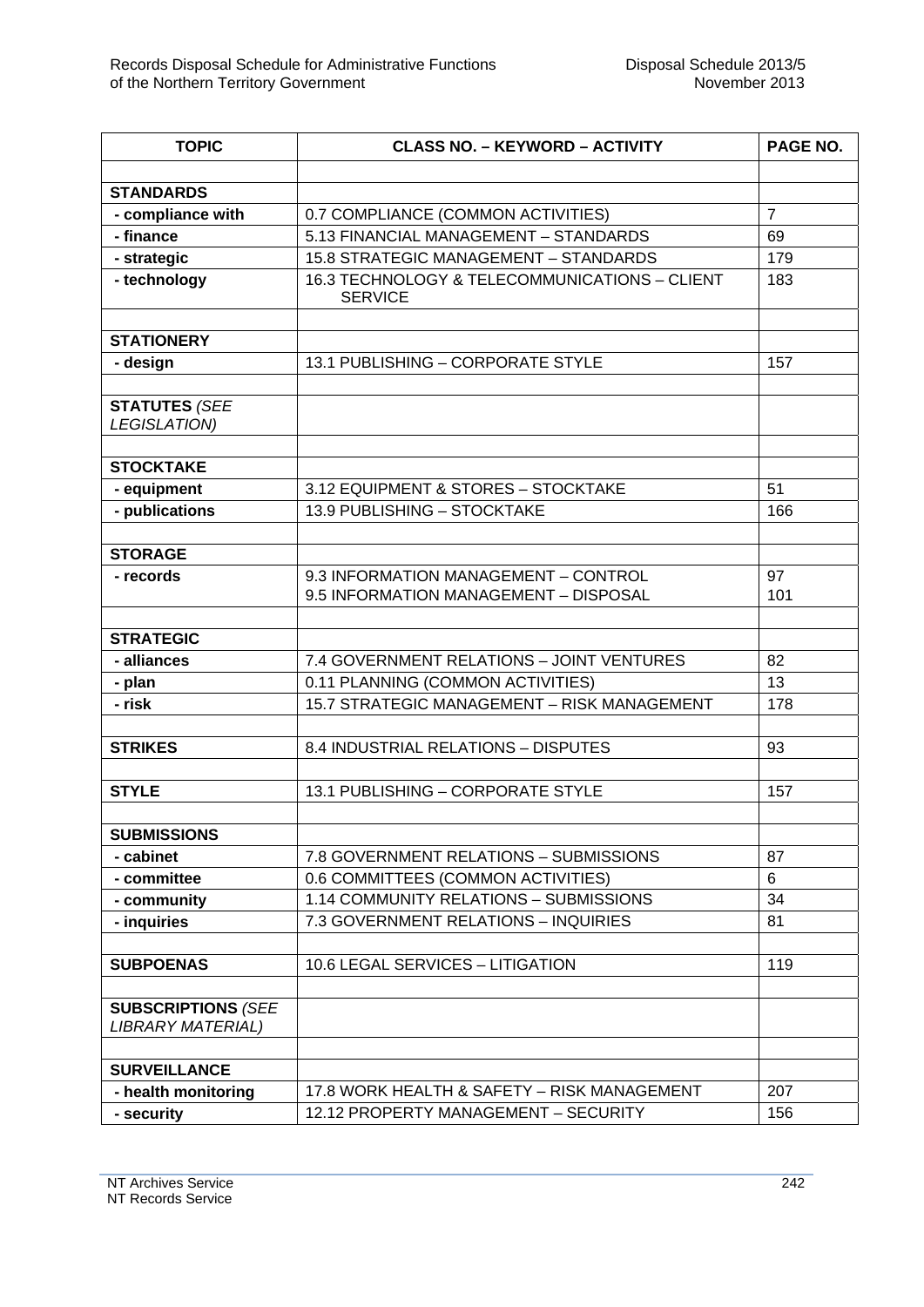| <b>TOPIC</b>                                                             | <b>CLASS NO. - KEYWORD - ACTIVITY</b>                                                                | PAGE NO.   |
|--------------------------------------------------------------------------|------------------------------------------------------------------------------------------------------|------------|
| <b>SURVEYS</b>                                                           |                                                                                                      |            |
| - client                                                                 | 15.1 STRATEGIC MANAGEMENT - CLIENT SERVICE                                                           | 172        |
| - research                                                               | 10.7 LEGAL SERVICES - RESEARCH                                                                       | 120        |
|                                                                          | 16.17 TECHNOLOGY & TELECOMMUNICATIONS -<br><b>RESEARCH</b>                                           | 197        |
| - reviewing                                                              | 0.15 REVIEWING (COMMON ACTIVITIES)                                                                   | 17         |
|                                                                          |                                                                                                      |            |
| <b>SYSTEMS</b>                                                           |                                                                                                      |            |
| - development                                                            | 16.2 TECHNOLOGY & TELECOMMUNICATIONS -<br>APPLICATION DEVELOPMENT                                    | 181        |
|                                                                          | 16.15 TECHNOLOGY & TELECOMMUNICATIONS -<br><b>MODELLING</b>                                          | 195        |
| - evaluation                                                             | 16.8 TECHNOLOGY & TELECOMMUNICATIONS -<br><b>EVALUATION</b>                                          | 188        |
| - implementation                                                         | 16.9 TECHNOLOGY & TELECOMMUNICATIONS -<br><b>IMPLEMENTATION</b>                                      | 189        |
| - library                                                                | 9.3 INFORMATION MANAGEMENT - CONTROL                                                                 | 97         |
| - migration between                                                      | 9.4 INFORMATION MANAGEMENT - DATA<br><b>ADMINISTRATION</b>                                           | 100        |
| - recordkeeping                                                          | 9.3 INFORMATION MANAGEMENT - CONTROL                                                                 | 97         |
| - security                                                               | 9.12 INFORMATION MANAGEMENT - SECURITY<br>16.18 TECHNOLOGY & TELECOMMUNICATIONS -<br><b>SECURITY</b> | 113<br>198 |
| Τ                                                                        |                                                                                                      |            |
|                                                                          |                                                                                                      |            |
| <b>TELEPHONES (SEE</b><br><b>TECHNOLOGY &amp;</b><br>TELECOMMUNICATIONS) |                                                                                                      |            |
|                                                                          |                                                                                                      |            |
| <b>TENANCY</b><br><b>AGREEMENTS</b>                                      | 12.8 PROPERTY MANAGEMENT - LEASING<br>12.9 PROPERTY MANAGEMENT - LEASING OUT                         | 153<br>153 |
|                                                                          |                                                                                                      |            |
| <b>TENDERING</b>                                                         | 0.16 TENDERING (COMMON ACTIVITIES)                                                                   | 18         |
| <b>TESTING</b>                                                           |                                                                                                      |            |
| - equipment                                                              | 3.10 EQUIPMENT & STORES - MAINTENANCE                                                                | 49         |
| - fire control systems                                                   | 17.2 WORK HEALTH & SAFETY - COMPLIANCE                                                               | 200        |
| - registered plant                                                       | 17.2 WORK HEALTH & SAFETY - COMPLIANCE                                                               | 200        |
| - systems                                                                | 16.2 TECHNOLOGY & TELECOMMUNICATIONS -                                                               | 181        |
|                                                                          | APPLICATION DEVELOPMENT                                                                              |            |
|                                                                          | 16.15 TECHNOLOGY & TELECOMMUNICATIONS -<br><b>MODELLING</b>                                          | 195        |
| - web pages                                                              | 13.8 PUBLISHING - PRODUCTION                                                                         | 164        |
|                                                                          |                                                                                                      |            |
| <b>THEFTS</b>                                                            |                                                                                                      |            |
| - equipment                                                              | 3.11 EQUIPMENT & STORES - SECURITY                                                                   | 50         |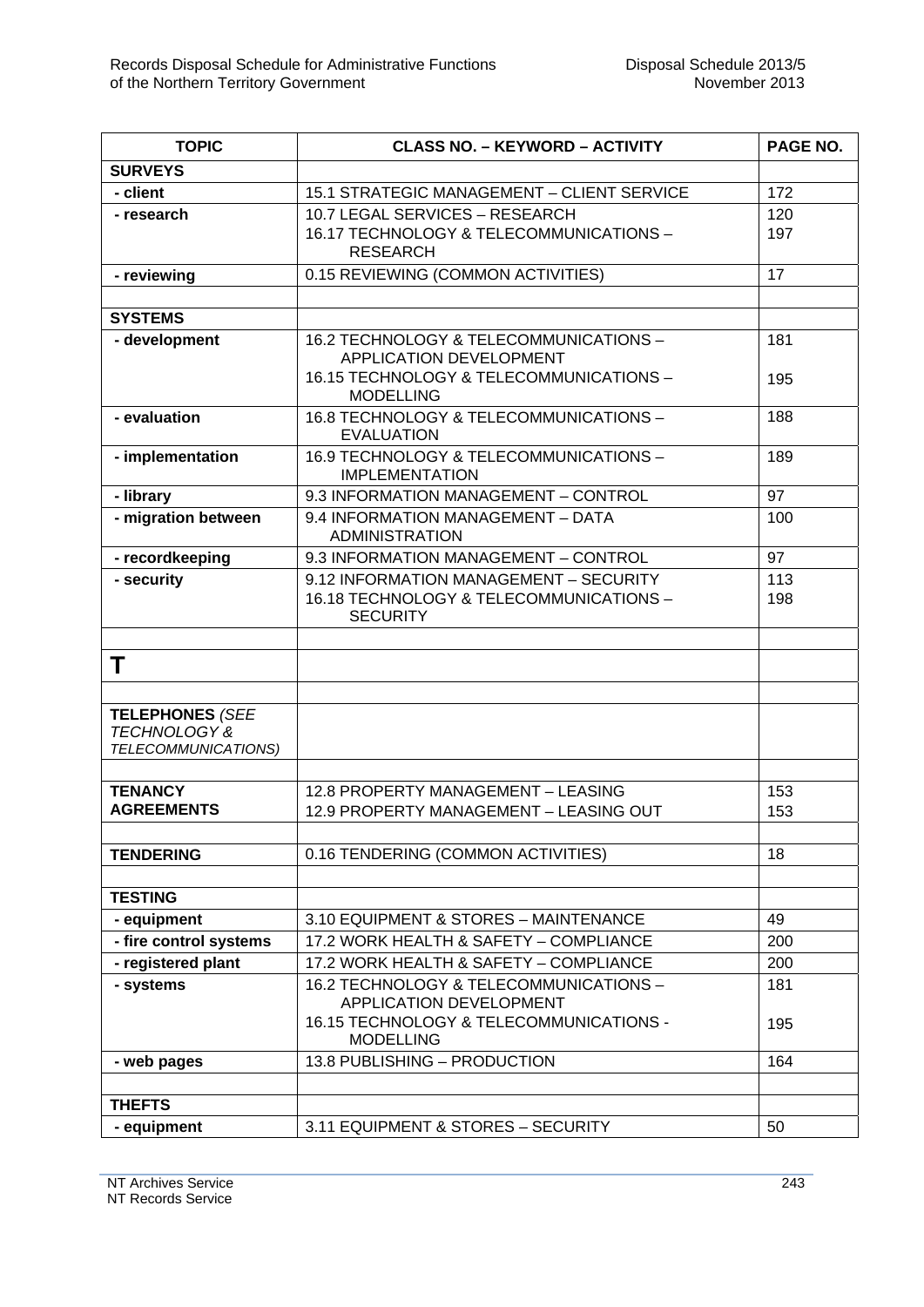| <b>TOPIC</b>              | <b>CLASS NO. - KEYWORD - ACTIVITY</b>        | PAGE NO. |
|---------------------------|----------------------------------------------|----------|
| - property                | 12.12 PROPERTY MANAGEMENT - SECURITY         | 156      |
|                           |                                              |          |
| <b>THESAURUS</b>          | 9.3 INFORMATION MANAGEMENT - CONTROL         | 97       |
|                           |                                              |          |
| <b>TITLE</b>              |                                              |          |
| - deeds (property)        | 12.1 PROPERTY MANAGEMENT - ACQUISITION       | 144      |
| - records                 | 9.3 INFORMATION MANAGEMENT - CONTROL         | 97       |
|                           |                                              |          |
| <b>TOURS (SEE VISITS)</b> |                                              |          |
|                           |                                              |          |
| <b>TOXIC SUBSTANCES</b>   |                                              |          |
| - control                 | 17.3 WORK HEALTH & SAFETY - CONTROL          | 202      |
| - exposure to             | 17.2 WORK HEALTH & SAFETY - COMPLIANCE       | 200      |
|                           | 17.8 WORK HEALTH & SAFETY - RISK MANAGEMENT  | 207      |
| - handling                | 17.9 WORK HEALTH & SAFETY - TRAINING         | 208      |
| - inspections             | 17.4 WORK HEALTH & SAFETY - INSPECTIONS      | 203      |
| - research                | 17.7 WORK HEALTH & SAFETY - RESEARCH         | 206      |
|                           |                                              |          |
| <b>TRADE</b>              |                                              |          |
| - agreements              | 0.3 AGREEMENTS (COMMON ACTIVITIES)           | 3        |
| - secrets                 | 10.5 LEGAL SERVICES - INTELLECTUAL PROPERTY  | 118      |
|                           |                                              |          |
| <b>TRAINING</b>           |                                              |          |
| - asbestos handling       | 17.9 WORK HEALTH & SAFETY - TRAINING         | 208      |
| - needs                   | 14.2 STAFF DEVELOPMENT - EVALUATION          | 168      |
| - retraining              | 2.1 COMPENSATION - CLAIMS                    | 36       |
| - staff                   | 14.5 STAFF DEVELOPMENT - TRAINING            | 171      |
| - working in a confined   | 17.9 WORK HEALTH & SAFETY - TRAINING         | 208      |
| space                     |                                              |          |
|                           |                                              |          |
| <b>TRANSCRIPTS</b>        |                                              |          |
| - evidence                | 7.3 GOVERNMENT RELATIONS - INQUIRIES         | 81       |
| - media                   | 1.10 COMMUNITY RELATIONS - MEDIA RELATIONS   | 30       |
| - speeches                | 7.5 GOVERNMENT RELATIONS - PRESENTATIONS     | 84       |
|                           |                                              |          |
| <b>TRANSPORT (SEE</b>     |                                              |          |
| <b>FLEET MANAGEMENT)</b>  |                                              |          |
|                           |                                              |          |
| <b>TRAVEL</b>             | 11.3 PERSONNEL - ALLOWANCES                  | 123      |
| - allowance               | <b>1.2 COMMUNITY RELATIONS - CONFERENCES</b> |          |
| - arrangements            | 1.15 COMMUNITY RELATIONS - VISITS            | 21<br>35 |
|                           | 7.2 GOVERNMENT RELATIONS - EVENTS            | 80       |
|                           | 7.9 GOVERNMENT RELATIONS - VISITS            | 89       |
|                           | 11.5 PERSONNEL - ARRANGEMENTS                | 125      |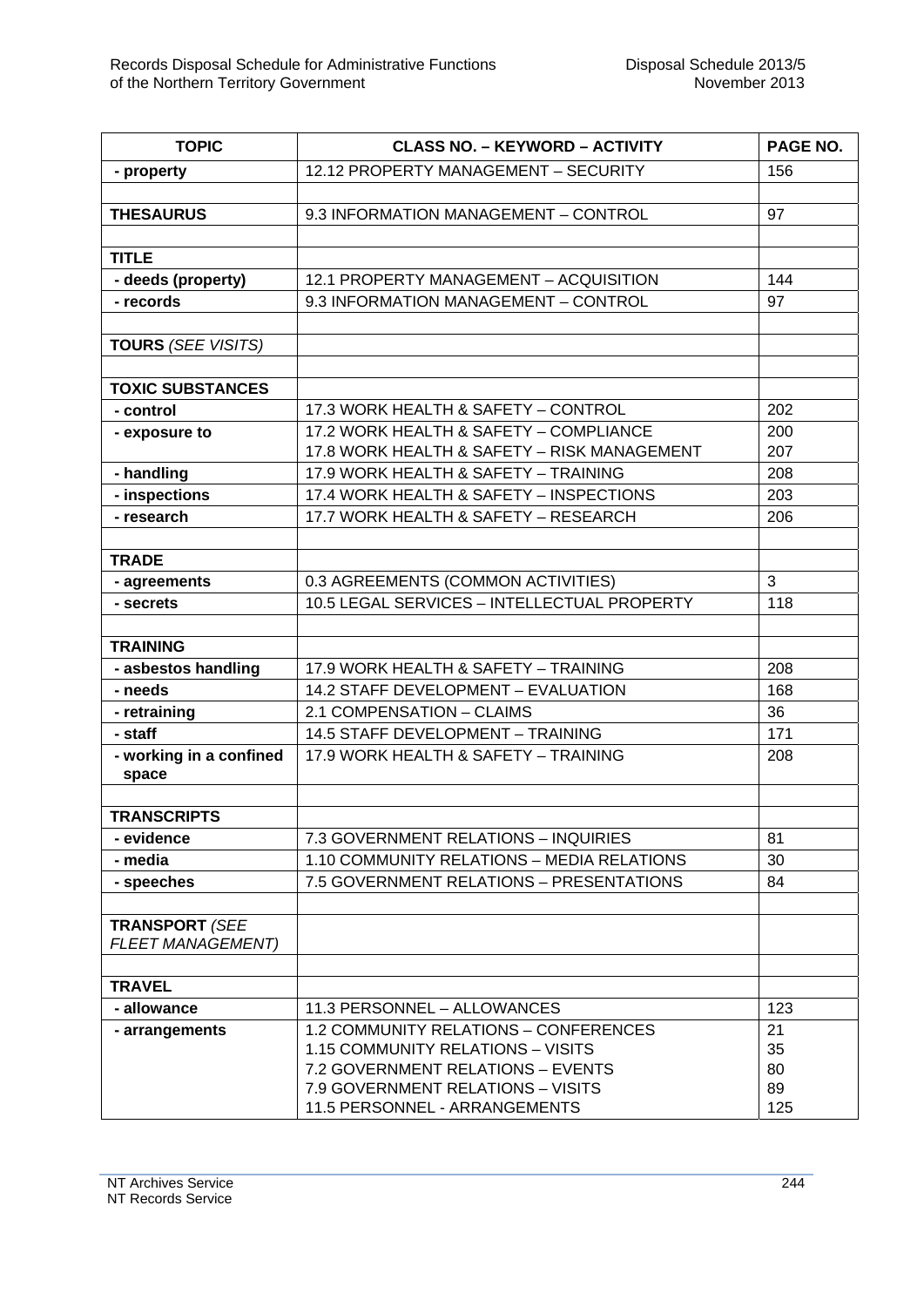| <b>TOPIC</b>                         | <b>CLASS NO. - KEYWORD - ACTIVITY</b>           | PAGE NO. |
|--------------------------------------|-------------------------------------------------|----------|
|                                      | 14.1 STAFF DEVELOPMENT - CONFERENCES            | 167      |
|                                      | 14.5 STAFF DEVELOPMENT - TRAINING               | 171      |
| - use of vehicles for                | 6.2 FLEET MANAGEMENT - ARRANGEMENTS             | 72       |
|                                      |                                                 |          |
| <b>TREASURER'S</b><br><b>ADVANCE</b> | 5.2 FINANCIAL MANAGEMENT - ALLOCATION           | 58       |
|                                      |                                                 |          |
| U                                    |                                                 |          |
|                                      |                                                 |          |
| <b>UNAUTHORISED</b>                  | 12.12 PROPERTY MANAGEMENT - SECURITY            | 156      |
| <b>ACCESS</b>                        | 16.18 TECHNOLOGY & TELECOMMUNICATIONS -         | 198      |
|                                      | <b>SECURITY</b>                                 |          |
|                                      |                                                 |          |
| <b>UNIFORMS</b>                      | 3.1 EQUIPMENT & STORES - ALLOCATION             | 40       |
| <b>USER</b>                          |                                                 |          |
|                                      | 16.2 TECHNOLOGY & TELECOMMUNICATIONS -          | 181      |
| - acceptance testing<br>(UAT)        | APPLICATION DEVELOPMENT                         |          |
| - id (systems)                       | 16.18 TECHNOLOGY & TELECOMMUNICATIONS -         | 198      |
|                                      | <b>SECURITY</b>                                 |          |
| - requirements                       | 16.8 TECHNOLOGY & TELECOMMUNICATIONS -          | 188      |
| (systems)                            | <b>EVALUATION</b>                               |          |
|                                      |                                                 |          |
| V                                    |                                                 |          |
|                                      |                                                 |          |
| <b>VACANCIES</b>                     |                                                 |          |
| - approval to fill                   | 4.2 ESTABLISHMENT - POSITION HISTORY            | 53       |
| - filling of                         | 11.18 PERSONNEL - RECRUITMENT                   | 139      |
|                                      |                                                 |          |
| <b>VALUATIONS</b>                    |                                                 |          |
| - assets                             | 5.3 FINANCIAL MANAGEMENT - ASSET REGISTER       | 59       |
| - equipment (prior to                | 3.3 EQUIPMENT & STORES - DISPOSAL               | 42       |
| disposal)                            | 16.7 TECHNOLOGY & TELECOMMUNICATIONS - DISPOSAL | 187      |
|                                      |                                                 |          |
| <b>VANDALISM</b>                     | 3.11 EQUIPMENT & STORES - SECURITY              | 50       |
|                                      | 12.12 PROPERTY MANAGEMENT - SECURITY            | 156      |
|                                      |                                                 |          |
| <b>VEHICLE</b>                       |                                                 |          |
| - accidents                          | 6.1 FLEET MANAGEMENT - ACCIDENTS                | 70       |
| - approval to use                    | 0.5 AUTHORISATION (COMMON ACTIVITIES)           | 5        |
| - log books                          | 6.2 FLEET MANAGEMENT - ARRANGEMENTS             | 72       |
| - servicing                          | 6.8 FLEET MANAGEMENT - MAINTENANCE              | 78       |
| - traffic violation                  | 6.5 FLEET MANAGEMENT - INFRINGEMENTS            | 75       |
|                                      |                                                 |          |
| <b>VENUE BOOKINGS</b>                | 1.2 COMMUNITY RELATIONS - CONFERENCES           | 21       |